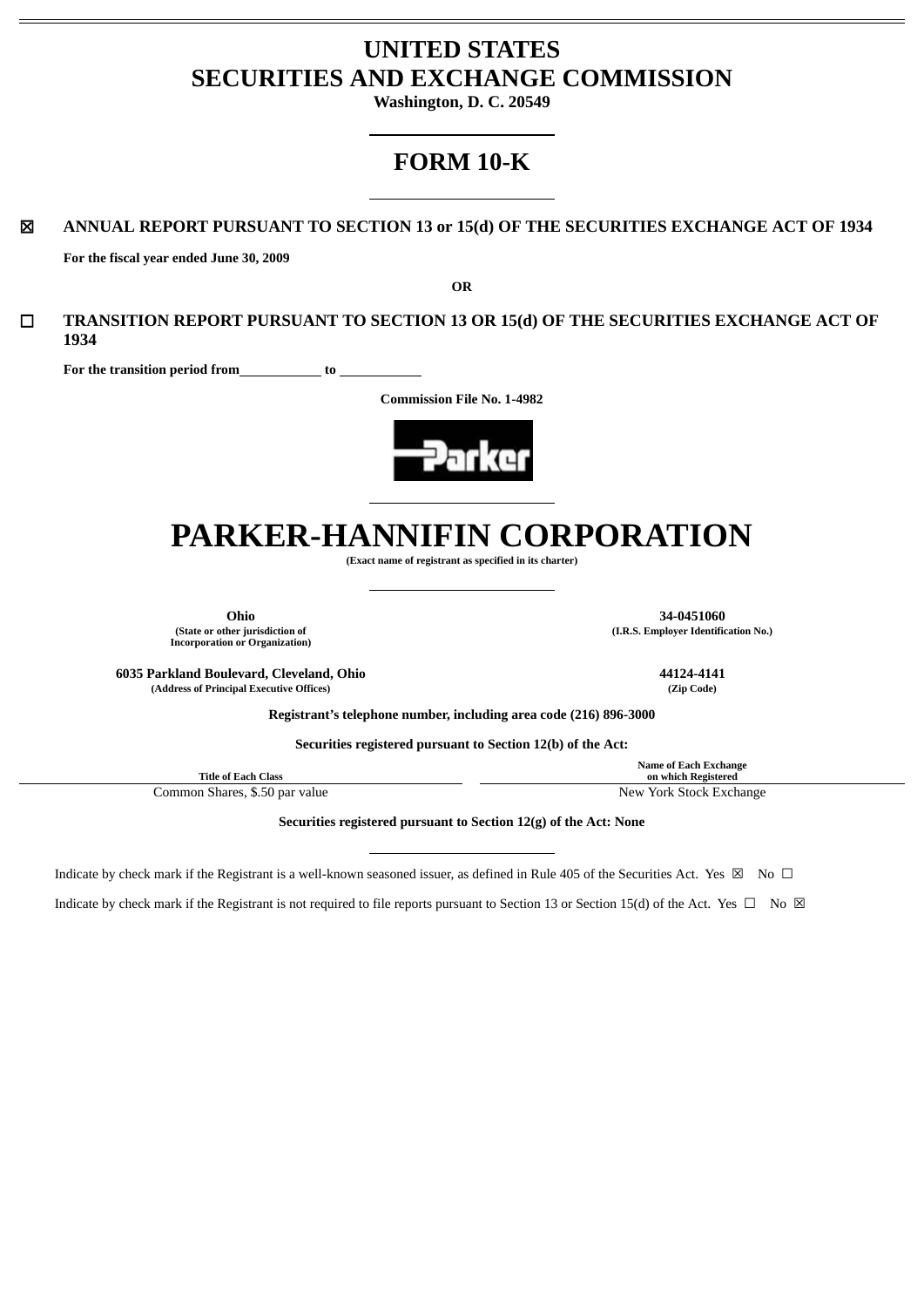Indicate by check mark whether the Registrant (1) has filed all reports required to be filed by Section 13 or 15(d) of the Securities Exchange Act of 1934 during the preceding 12 months (or for such shorter period that the Registrant was required to file such reports), and (2) has been subject to such filing requirements for the past 90 days. Yes  $\boxtimes$  No  $\Box$ 

Indicate by check mark whether the Registrant has submitted electronically and posted on its corporate website, if any, every Interactive Data File required to be submitted and posted pursuant to Rule 405 of Regulation S-T (§232.405 of this chapter) during the preceding 12 months (or for such shorter period that the Registrant was required to submit and post such files). Yes  $\Box$  No  $\Box$ 

Indicate by check mark if disclosure of delinquent filers pursuant to Item 405 of Regulation S-K (§229.405 of this chapter) is not contained herein, and will not be contained, to the best of Registrant's knowledge, in definitive proxy or information statements incorporated by reference in Part III of this Form 10-K or any amendment to this Form 10-K  $\Box$ .

Indicate by check mark whether the Registrant is a large accelerated filer, an accelerated filer, a non-accelerated filer or a smaller reporting company. See the definitions of "large accelerated filer," "accelerated filer" and "smaller reporting company" in Rule 12b-2 of the Exchange Act.

| Large Accelerated Filer:                      | Ι× | Accelerated Filer:                |  |
|-----------------------------------------------|----|-----------------------------------|--|
| Non-Accelerated Filer:                        |    | Smaller Reporting Company: $\Box$ |  |
| (Do not check if a smaller reporting company) |    |                                   |  |

Indicate by check mark whether the Registrant is a shell company (as defined in Rule 12b-2 of the Exchange Act). Yes  $\Box$  No  $\boxtimes$ 

The aggregate market value of the outstanding common stock held by non-affiliates of the Registrant as of December 31, 2008, excluding, for purpose of this computation only, stock holdings of the Registrant's Directors and Officers: \$6,775,712,802.

The number of Common Shares outstanding on July 31, 2009 was 160,517,563.

#### DOCUMENTS INCORPORATED BY REFERENCE

Portions of the following documents are incorporated by reference:

- (1) Annual Report to Shareholders of the Company for the fiscal year ended June 30, 2009 is incorporated by reference into Parts I and II hereof.
- (2) Definitive Proxy Statement for the Company's 2009 Annual Meeting of Shareholders to be held on October 28, 2009 is incorporated by reference into Part III hereof.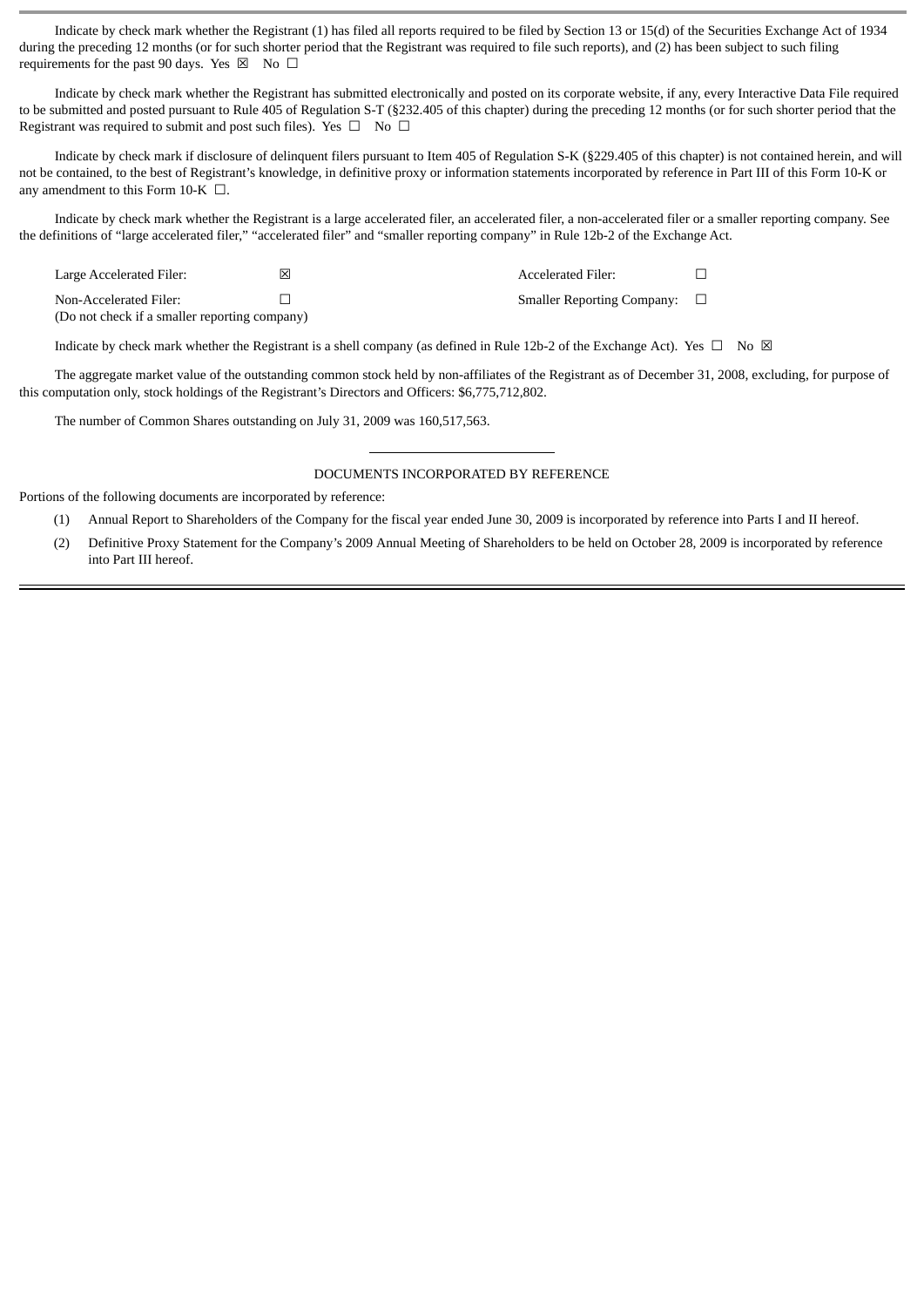#### PARKER-HANNIFIN CORPORATION

#### FORM 10-K

#### Fiscal Year Ended June 30, 2009

# PART I

**ITEM 1. Business.** Parker-Hannifin Corporation is a leading worldwide full-line diversified manufacturer of motion and control technologies and systems, including fluid power systems, electromechanical controls and related components. Fluid power involves the transfer and control of power through the medium of liquid, gas or air, in hydraulic, pneumatic and vacuum applications. Fluid power systems move and position materials, control machines, vehicles and equipment and improve industrial efficiency and productivity. Components of a simple fluid power system include one or more pumps which generate pressure, one or more valves which control the flow of the fluid, one or more actuators which translate the pressure from the fluid into mechanical energy, one or more filters to ensure proper fluid condition and numerous hoses, couplings, fittings and seals. Electromechanical controls involve the use of electronic components and systems to control motion and precisely locate or vary speed in automation and aerospace applications. In addition to motion and control products, the Company also is a leading worldwide producer of fluid purification, fluid and fuel control, process instrumentation, air conditioning, refrigeration, electromagnetic shielding and thermal management products and systems.

The Company was incorporated in Ohio in 1938. Its principal executive offices are located at 6035 Parkland Boulevard, Cleveland, Ohio 44124-4141, telephone (216) 896-3000. As used in this Annual Report on Form 10-K, unless the context otherwise requires, the term "Company" or "Parker" refers to Parker-Hannifin Corporation and its subsidiaries.

The Company's investor relations internet website address is www.phstock.com. The Company makes available free of charge on or through its website its annual report on Form 10-K, quarterly reports on Form 10-Q, current reports on Form 8-K, and any amendments to those reports filed or furnished pursuant to Section 13(a) or 15(d) of the Securities Exchange Act of 1934, as soon as reasonably practicable after filing or furnishing such material electronically with the Securities and Exchange Commission. The information contained on or accessible through the Company's website is not part of this Annual Report on Form 10- K.

The Board of Directors has adopted a written charter for each of the committees of the Board of Directors. These charters, as well as the Company's Code of Ethics, Guidelines on Corporate Governance Issues and Independence Standards for Directors, are posted and available on the Company's investor relations internet website at www.phstock.com under the Corporate Governance page. Shareholders may request copies of these corporate governance documents, free of charge, by writing to Parker-Hannifin Corporation, 6035 Parkland Boulevard, Cleveland, Ohio 44124-4141, Attention: Secretary, or by calling (216) 896-3000.

- 1 -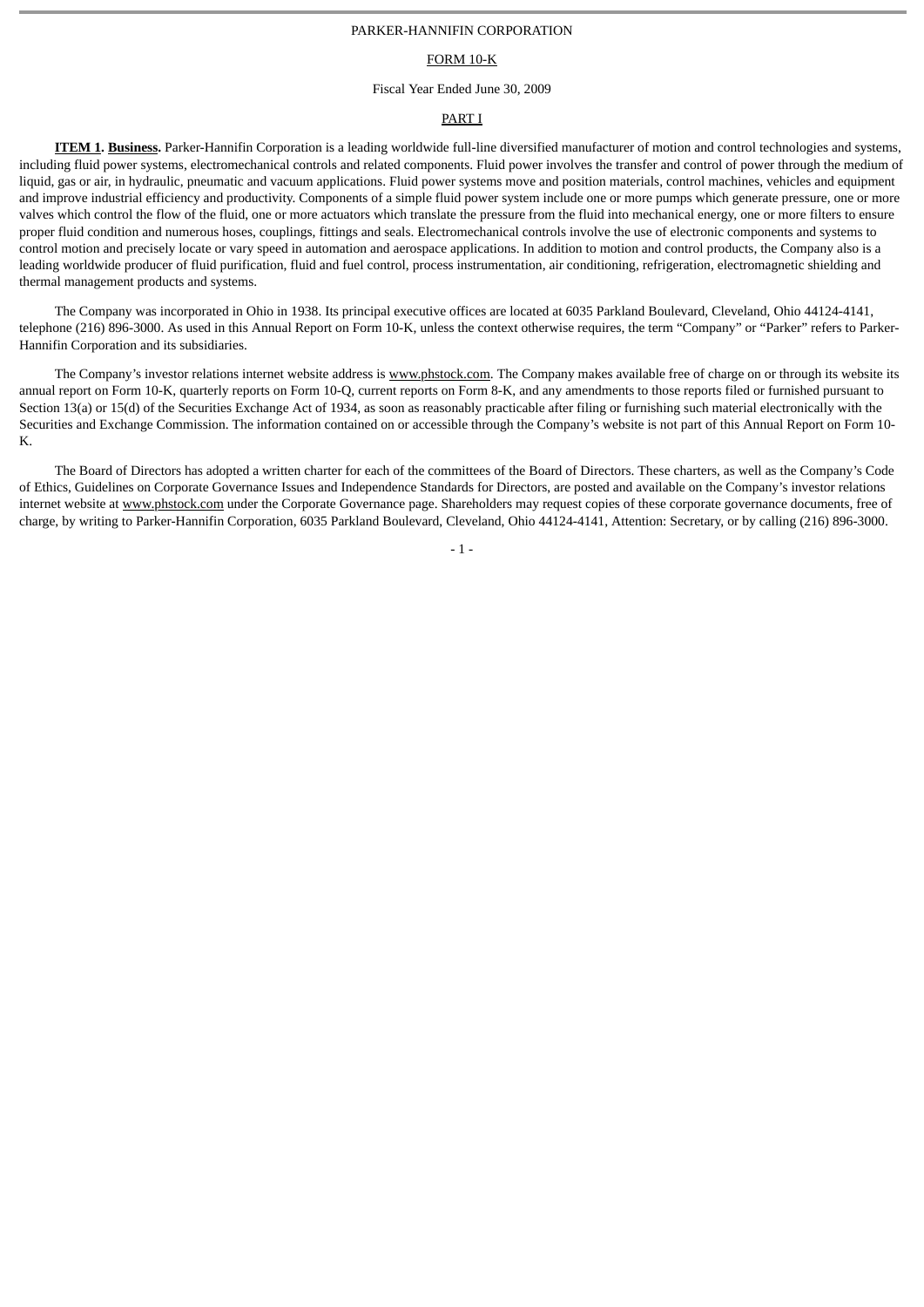The Company's manufacturing, service, distribution and administrative facilities are located in 40 states and in 47 foreign countries. The Company's motion and control technologies and systems are used in the products of its three principal business segments: Industrial; Aerospace; and Climate & Industrial Controls. The products are sold as original and replacement equipment through product and distribution centers worldwide. The Company markets its products through direct-sales employees, independent distributors, sales representatives and builder/dealers. Parker products are supplied to approximately 452,000 customers in virtually every significant manufacturing, transportation and processing industry. For the fiscal year ended June 30, 2009, total net sales were \$10,309,015,127. Industrial Segment products accounted for 74%, Aerospace Segment products for 18%, and Climate & Industrial Controls Segment products for 8% of those net sales.

# **Markets**

Motion and control technologies and systems are used throughout various industries in various applications. The approximately 452,000 customers who purchase the Company's products are found throughout virtually every significant manufacturing, transportation and processing industry. No single customer accounted for more than 3% of the Company's total net sales for the fiscal year ended June 30, 2009.

**Industrial Segment.** Sales of Industrial Segment products are made primarily to original equipment manufacturers and their replacement markets in all major manufacturing and processing industries. The major markets for the products of the Industrial Segment are listed below by Group:

| <b>Automation</b> | Alternative energy                         | Primary metals<br>$\bullet$            |
|-------------------|--------------------------------------------|----------------------------------------|
| Group:            | Converting and packaging<br>$\bullet$      | <b>Robotics</b><br>$\bullet$           |
|                   | Factory automation<br>٠                    | Safety and security<br>٠               |
|                   | Food production machinery<br>٠             | Semiconductor and electronics<br>٠     |
|                   | Life sciences and medical<br>$\bullet$     | Transportation and mobile<br>$\bullet$ |
|                   | Material handling<br>$\bullet$             |                                        |
|                   | Paper machinery<br>$\bullet$               |                                        |
| <b>Filtration</b> | Food and beverage<br>٠                     | Oil and gas<br>$\bullet$               |
| Group:            | Industrial machinery<br>$\bullet$          | Power generation<br>٠                  |
|                   | Life sciences<br>$\bullet$                 | Process<br>$\bullet$                   |
|                   | Marine<br>$\bullet$                        | Transportation<br>٠                    |
|                   | Mobile equipment<br>٠                      | Water                                  |
| <b>Fluid</b>      | Aerial lift                                | Life sciences<br>٠                     |
| <b>Connectors</b> | Agriculture<br>$\bullet$                   | Marine<br>٠                            |
| Group:            | Bulk chemical handling<br>$\bullet$        | Mining<br>٠                            |
|                   | <b>Construction Machinery</b><br>$\bullet$ | Mobile<br>$\bullet$                    |
|                   | Food and beverage<br>$\bullet$             | Oil and gas<br>$\bullet$               |
|                   | Fuel and gas delivery<br>٠                 | Renewable energy<br>٠                  |
|                   | Industrial machinery<br>٠                  | Transportation<br>٠                    |
|                   |                                            |                                        |

- 2 -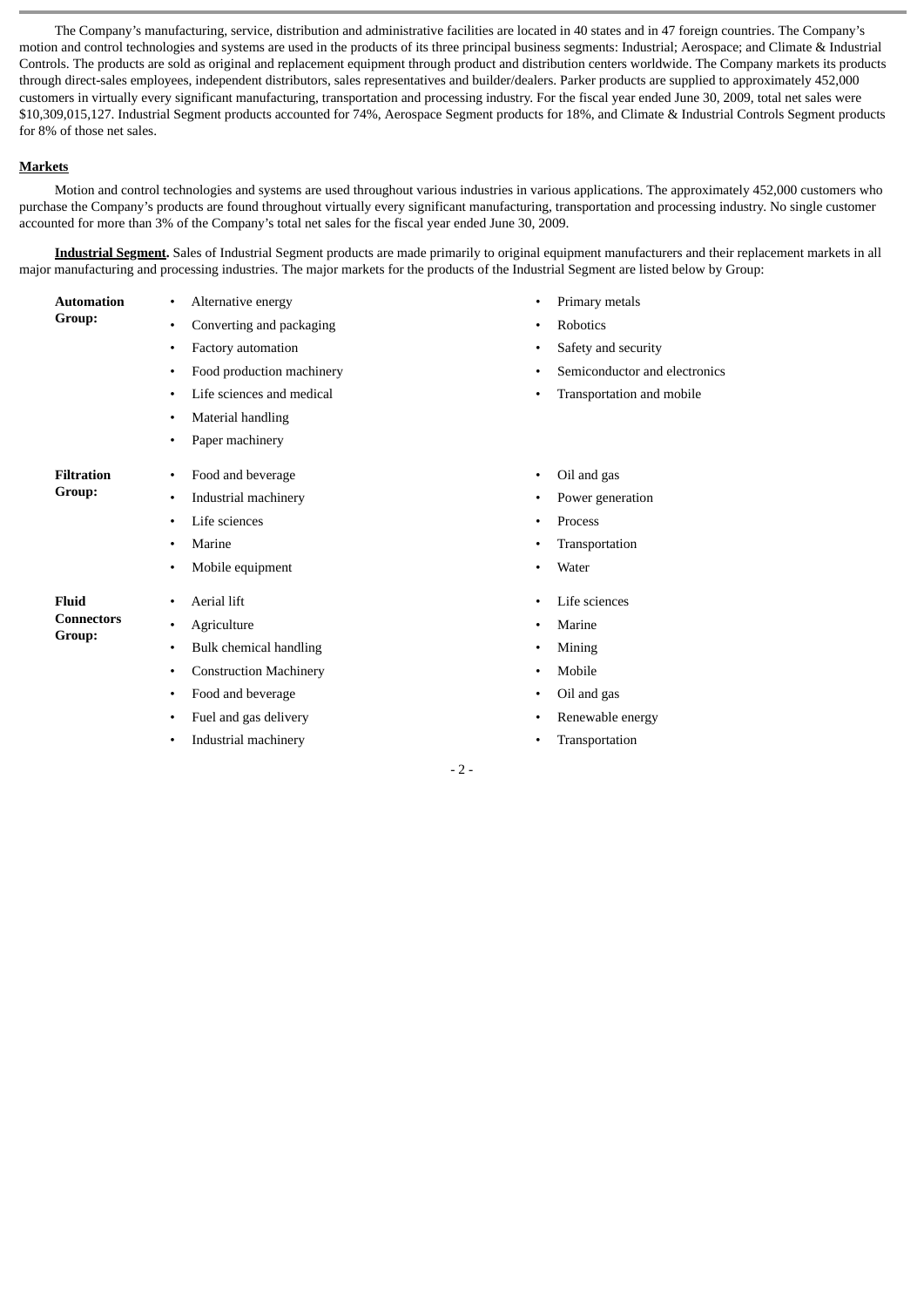| <b>Hydraulics</b>      | Aerial lift<br>٠                  | Marine<br>٠                 |
|------------------------|-----------------------------------|-----------------------------|
| Group:                 | Agriculture<br>$\bullet$          | Mining<br>٠                 |
|                        | Construction machinery<br>٠       | Oil and gas<br>٠            |
|                        | Forestry<br>٠                     | Power generation<br>٠       |
|                        | Industrial machinery<br>$\bullet$ | Renewable energy<br>٠       |
|                        | Machine tool<br>٠                 | Truck hydraulics<br>٠       |
| <b>Instrumentation</b> | Chemical and refining<br>٠        | Microelectronics<br>٠       |
| Group:                 | Food and beverage<br>$\bullet$    | Oil and gas<br>٠            |
|                        | Medical and dental<br>٠           | Power generation<br>٠       |
| <b>Seal Group:</b>     | Aerospace<br>٠                    | Information technology<br>٠ |
|                        | Chemical processing<br>٠          | Life sciences<br>$\bullet$  |
|                        | Consumer<br>$\bullet$             | Military<br>$\bullet$       |
|                        | Energy, oil and gas<br>٠          | Semiconductor               |
|                        | Fluid power<br>$\bullet$          | Telecommunications<br>٠     |
|                        | General industrial<br>٠           | Transportation              |

**Aerospace Segment.** Sales of Aerospace Segment products are made primarily to original equipment manufacturers in the commercial, military and general aviation markets and to end users for maintenance, repair and overhaul. The major markets for products of the Aerospace Segment are listed below:

- Commercial transports
- Engines
- General and business aviation
- Helicopters
- Launch vehicles
- Military aircrafts
- **Climate & Industrial Controls Segment.** Sales of Climate & Industrial Controls Segment products are made primarily to original equipment manufacturers and their replacement markets. The major markets for products of the Climate & Industrial Controls Segment are listed below:
	- Agriculture
		- Air conditioning
	- Appliances
	- Food and beverage
	- Industrial and commercial refrigeration
	- Industrial machinery
- Oil and gas
- Life sciences and medical

• Missiles and munitions Power generation • Regional transports

> • Unmanned aerial vehicles • Aftermarket services

- Precision cooling
- Process
- Supermarkets
- Transportation

- 3 -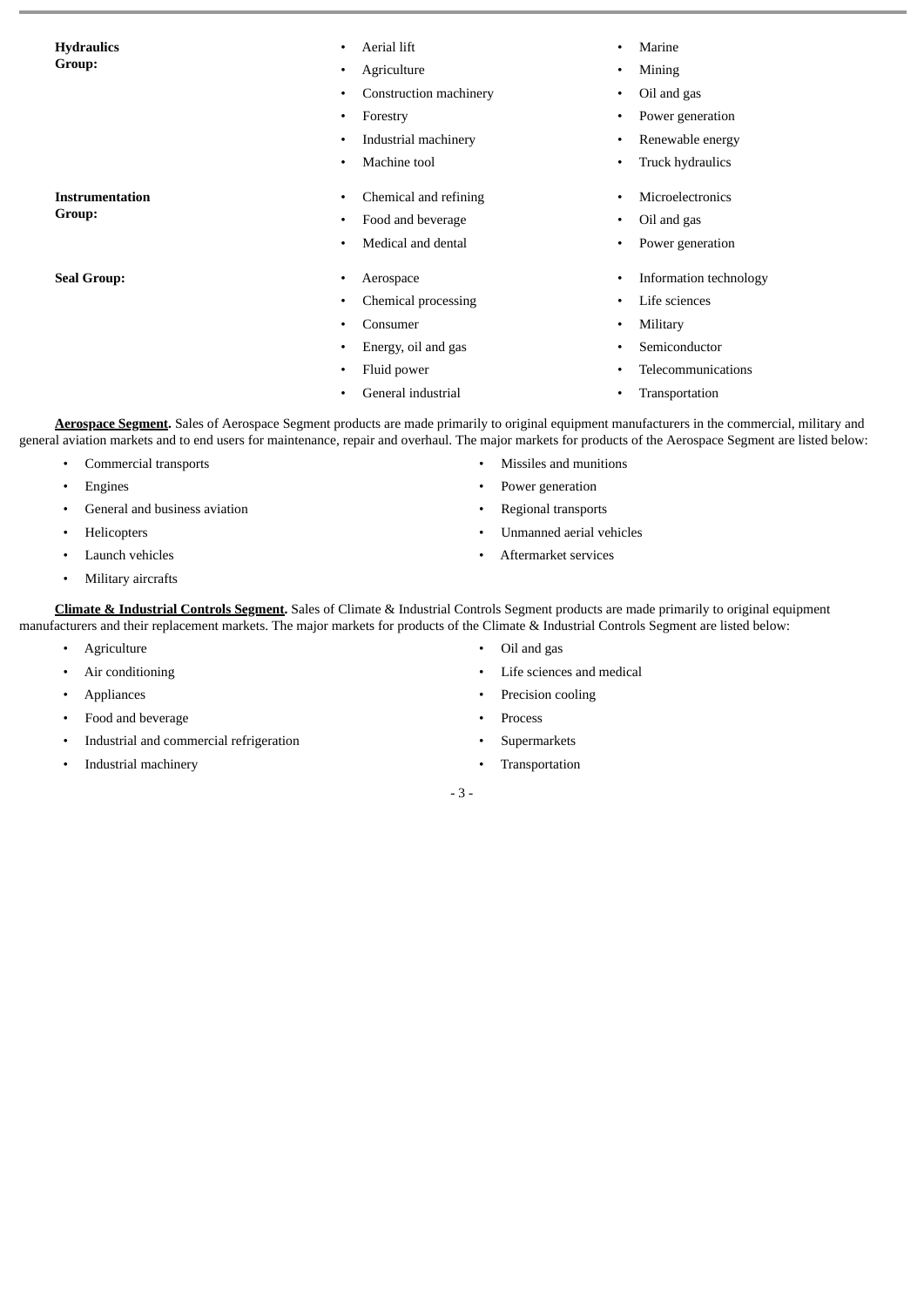# **Principal Products and Methods of Distribution**

**Industrial Segment.** The products produced by the Company's Industrial Segment consist of a broad range of motion and control technologies and systems, which are described below by Group:

**Automation Group**: pneumatic and electromechanical components and systems, including:

Pneumatic products:

- Air preparation units
- Pneumatic accessories
- Pneumatic actuators and grippers
- Pneumatic valves and controls
- Structural extrusions
- Vacuum generators, cups and sensors
- AC/DC drives and systems
- Electric actuators, gantry robots and slides
- Human-machine interfaces
- **Manifolds**
- Rotary actuators
- Stepper motors, servo motors, drives and controls

Filtration Group: filters, systems and instruments to monitor and remove contaminants from fuel, air, oil, water and other liquids and gases, including:

- Analytical gas generators
- Compressed air and gas filters and dryers
- Condition monitoring devices
- Engine air, fuel and oil filtration and systems
- Hydraulic, lubrication and coolant filters

**Fluid Connectors Group**: connectors which control, transmit and contain fluid, including:

- Connectors for low pressure fluid conveyance
- Deep sea umbilicals
- Diagnostic equipment
- Hose couplings
- Industrial hose
- Mooring systems and power cables
- Nitrogen, hydrogen and zero air generators
- Process, chemical, water and microfiltration filters
- Water desalinization and purification
- PTFE hose and tubing
- Quick couplings
- Check valves
- Rubber and thermoplastic hose
- Tube fittings and adapters
- Tubing and plastic fittings

- 4 -

Electromechanical products: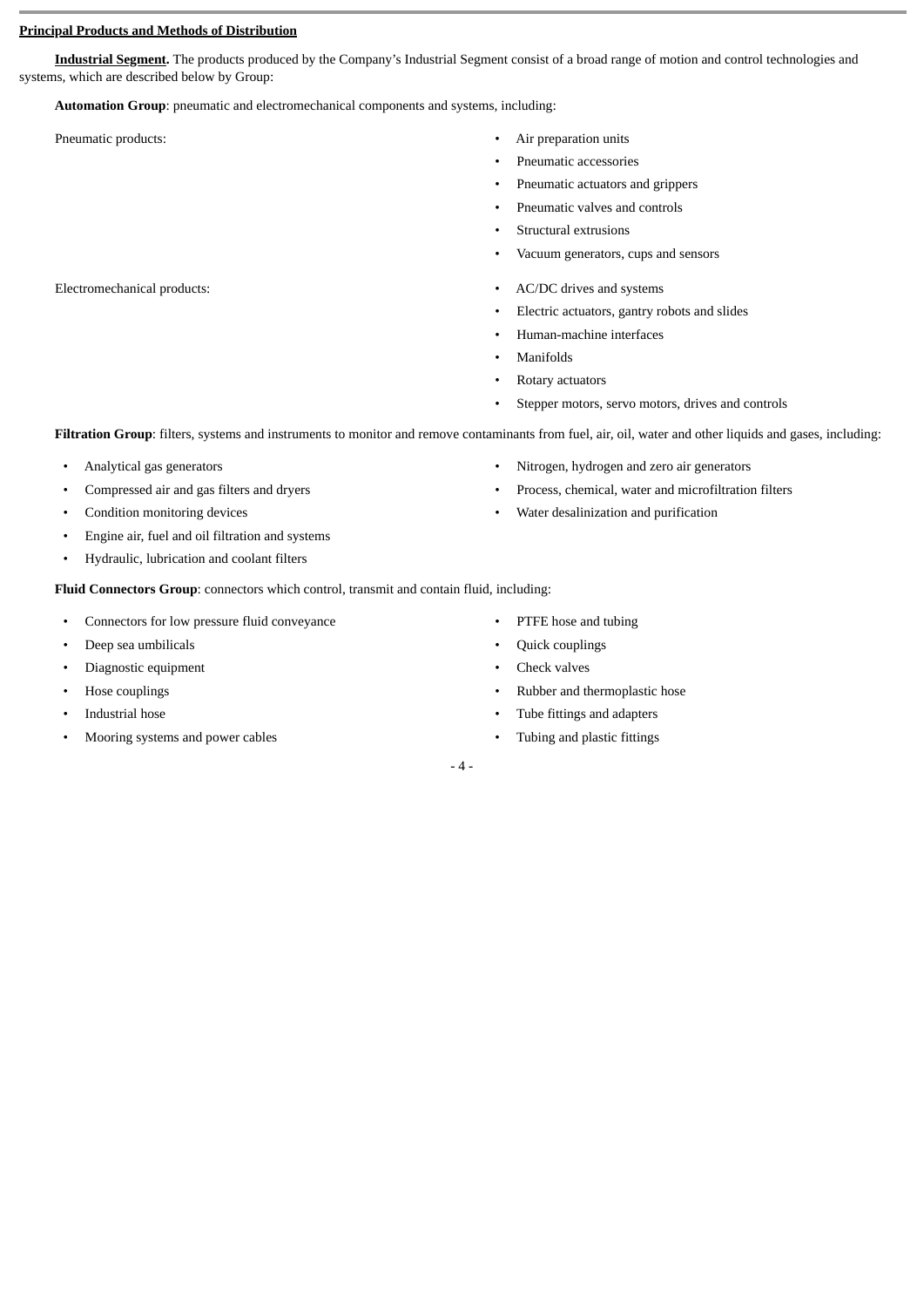**Hydraulics Group**: hydraulic components and systems for builders and users of industrial and mobile machinery and equipment, including:

- **Accumulators**
- Catridge valves
- Human machine interfaces
- Hybrid drives
- Hydraulic cylinders
- Hydraulic motors and pumps
- Hydraulic systems
- Hydraulic valves and controls
- Hydrostatic steering units
- Integrated hydraulic circuits
- Power take-off equipment
- Power units
- Rotary actuators
- **Sensors**

**Instrumentation Group**: high quality critical flow components for process instrumentation, healthcare and ultra-high-purity applications, including:

- Analytical sample conditioning products and systems
- Chemical injection fittings and valves
- Fluoropolymer chemical delivery fittings, valves and pumps
- High-purity gas delivery fittings, valves, regulators and digital flow controllers

**Seal Group**: static and dynamic sealing devices, including:

- Dynamic seals
- Elastomeric o-rings
- Electromagnetic interference shielding
- Extruded and precision-cut fabricated elastomeric seals
- High-temperature metal seals
- Process control fittings, valves, regulators and manifold valves
- Process control double block and bleeds
- Permanent no-weld tube fittings
- Precision industrial regulators and flow controllers
- Industrial mass flow meters/controllers
- Homogeneous and inserted elastomeric shapes
- **Medical devices**
- Medical seals and instruments
- Metal and plastic retained composite seals
- Thermal management products

Industrial Segment products include standard products, as well as custom products which are engineered and produced to original equipment manufacturers' specifications for application to a particular end product. Both standard and custom products are also used in the replacement of original motion and control products. Industrial Segment products are marketed primarily through field sales employees and approximately 10,000 independent distributor locations.

**Aerospace Segment.** The principal products of the Company's Aerospace Segment include cooling, hydraulic, fuel, and pneumatic systems and components used on commercial and military airframe and engine programs. The Aerospace Segment also manufactures a broad range of fluid conveyance systems and components, fluid metering, delivery and atomization devices, inert gas

- 5 -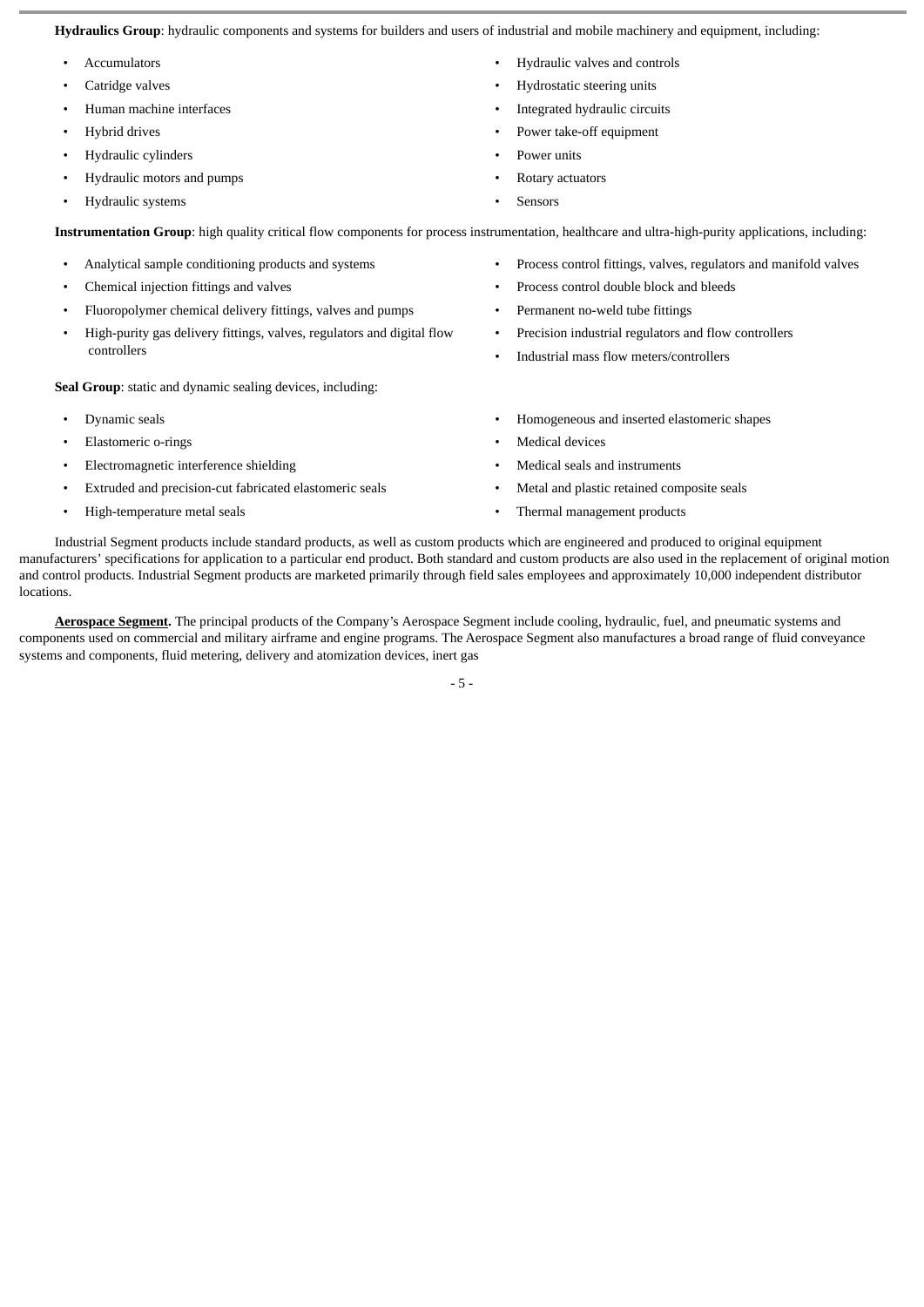generating systems, as well as connectors, hoses, fittings, tube fittings and quick disconnects which control, transmit and contain fluid for aircraft applications.

The Aerospace Segment offers complete hydraulic and primary flight control systems and components, including:

- hydraulic, electrohydraulic and electromechanical components used for precise control of aircraft rudders, elevators, ailerons and other aerodynamic control surfaces; and
- utility hydraulic components such as:
	- Reservoirs ¡
	- Accumulators ¡
	- Selector valves ¡
	- Electrohydraulic servo valves ¡
	- Thrust-reverser actuators ¡
	- Engine-driven pumps ¡

The Aerospace Segment also designs and manufactures aircraft wheels and brakes for general aviation and military markets.

The Aerospace Segment's fuel product line offers complete fuel systems and components, including:

- Fuel tank inerting systems
- Fuel transfer and pressurization controls
- In-flight refueling systems
- Fuel pumps and valves
- Fuel measurement and management systems

The Aerospace Segment also produces various engine systems and components, including:

- Bleed air control systems
- Pressure regulators
- Low-pressure pneumatic controls
- Engine starter systems

Aerospace Segment products are marketed by the Company's regional sales organization and are sold directly to manufacturers and end users.

**Climate & Industrial Controls Segment.** The principal products of the Company's Climate & Industrial Controls Segment consist of systems and components for use primarily in the mobile and stationary refrigeration and air conditioning industry, and systems and components for use in fluid

#### $-6-$

- Motor pumps ¡
- Nose wheel steering systems ¡
- Electromechanical actuators ¡

• Engine fuel injection atomization nozzles, manifolds and

- Engine controls ¡
- Electronic controllers ¡

• Electronic monitoring computers

• Center of gravity controls

augmentor controls

- Engine bleed control and anti-ice systems
- Electronic control and monitoring computers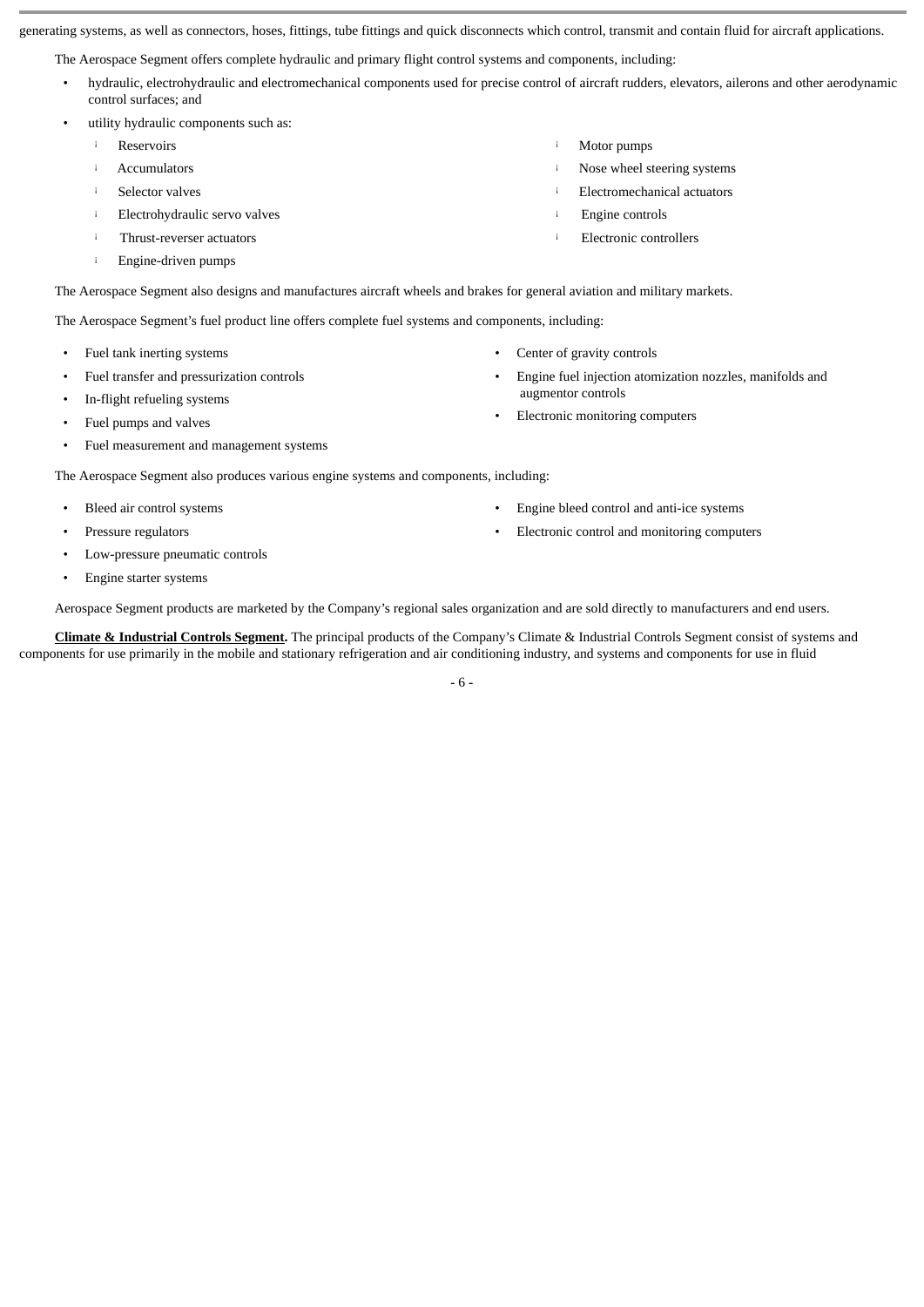control applications in a wide variety of industries including processing, fuel dispensing, beverage dispensing and mobile emissions. These products include:

- **Accumulators**
- $CO<sub>2</sub>$  controls
- Electronic controllers
- Filter driers
- Hand shut-off valves
- Heat exchangers
- Hose and fittings
- Pressure regulating valves
- Refrigerant distributors
- Safety relief valves
- Solenoid valves
- Thermostatic expansion valves

Climate & Industrial Controls Segment products are marketed primarily through field sales employees and independent distributors and wholesalers.

No single product contributed more than 1% to the Company's total net sales for the fiscal year ended June 30, 2009.

#### **Competition**

The Company's business is highly competitive. No single manufacturer competes with the Company with respect to all products manufactured and sold by the Company and the degree of competition varies among different products. In the Industrial Segment, the Company competes on the basis of product quality and innovation, customer service, manufacturing and distribution capability, and price competitiveness. The Company believes that it is one of the primary suppliers of motion control systems and components in most of the major markets for its Industrial Segment products.

In the Aerospace Segment, the Company has developed alliances with key customers based on the Company's advanced technological and engineering capabilities, superior performance in quality, delivery, and service, and price competitiveness, which has enabled the Company to obtain significant original equipment business on new aircraft programs for its systems and components and to thereby obtain the follow-on repair and replacement business for these programs. The Company believes that it is one of the primary suppliers in the aerospace market.

In the Climate & Industrial Controls Segment, the Company competes on the basis of product quality and innovation, customer service, manufacturing and distribution capability, and price competitiveness. The Company believes that it is one of the primary suppliers in the climate and industrial controls market.

#### **Research and Product Development**

The Company continually researches the feasibility of new products and services through its development laboratories and testing facilities in many of its worldwide manufacturing locations. Its research and product development staff includes chemists, physicists, and mechanical, chemical and electrical engineers.

 $-7$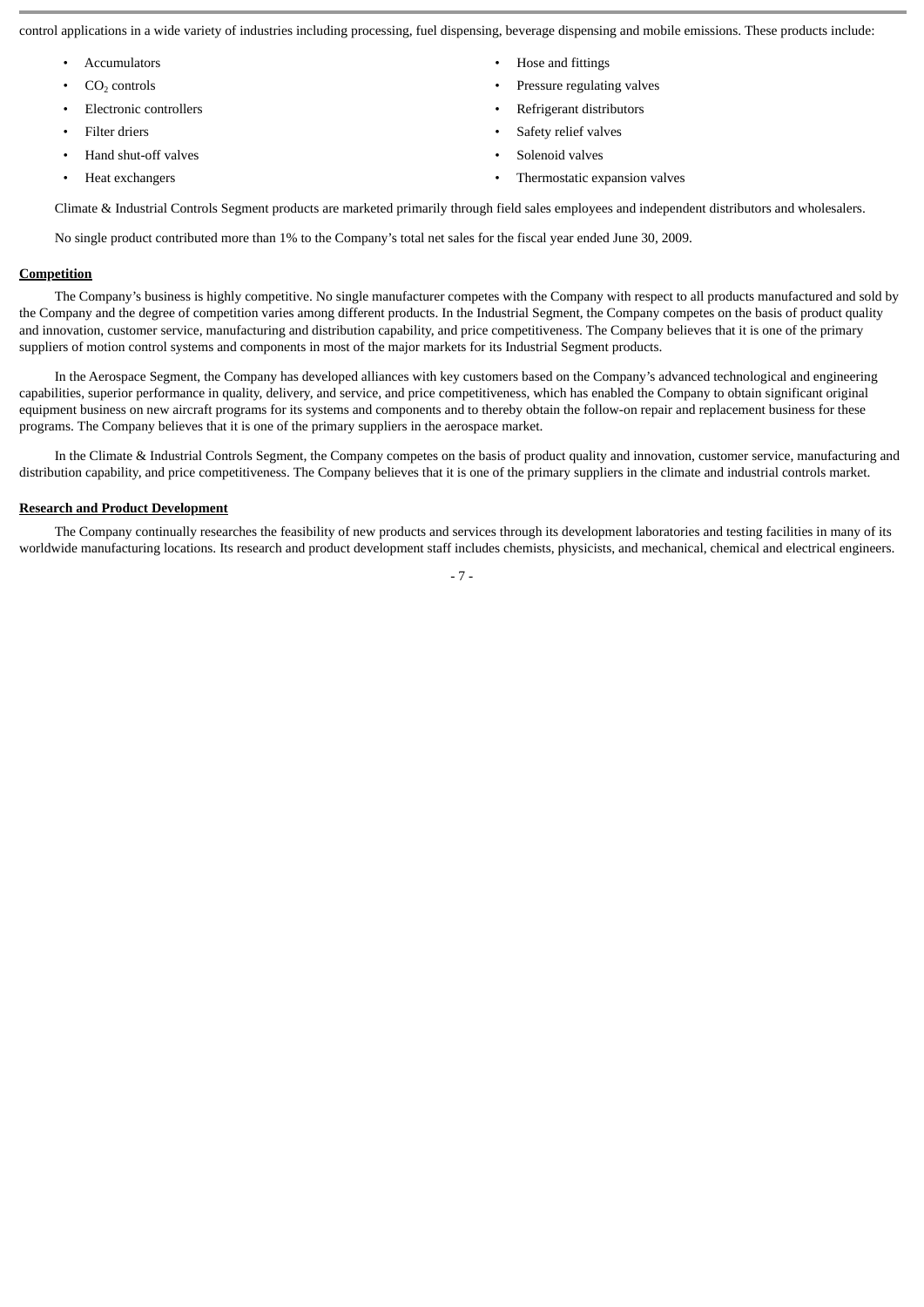Total research and development costs relating to the development of new products and services and the improvement of existing products and services amounted to \$338,907,820 in fiscal year 2009, \$303,097,752 in fiscal year 2008, and \$253,091,228 in fiscal year 2007. These amounts include costs incurred by the Company related to independent research and development initiatives as well as costs incurred in connection with research and development contracts. Costs incurred in connection with research and development contracts and included in the total research and development costs reported above for each of the respective fiscal years 2009, 2008 and 2007 were \$50,739,381, \$47,757,134 and \$40,893,768.

#### **Patents, Trademarks, Licenses**

The Company owns a number of patents, trademarks and licenses related to its products and has exclusive and non-exclusive rights to use a number of patents owned by others. In addition, patent applications on certain products are now pending, although there can be no assurance that patents will be issued. The Company is not dependent to any material extent on any single patent or group of patents.

#### **Backlog and Seasonal Nature of Business**

The Company's backlog by business segment for the past two fiscal years, as set forth on pages 13-4 to 13-6 of Exhibit 13 to this Annual Report on Form 10-K, is incorporated into this section by reference. The Company's backlog at June 30, 2009 was \$2,885,284,015 and at June 30, 2008 was \$3,651,285,185. Approximately 80% of the Company's backlog at June 30, 2009 is scheduled for delivery in the succeeding twelve months. The Company's business generally is not seasonal in nature.

#### **Environmental Regulation**

The Company is subject to United States federal, state, local and foreign laws and regulations designed to protect the environment and to regulate the discharge of materials into the environment. Among other environmental laws, the Company is subject to the United States federal "Superfund" law, under which the Company has been designated as a "potentially responsible party" and may be liable for cleanup costs associated with various waste sites, some of which are on the United States Environmental Protection Agency's Superfund priority list.

As of June 30, 2009, the Company is involved in environmental remediation at various manufacturing facilities presently or formerly operated by the Company and has been named as a "potentially responsible party," along with other companies, at off-site waste disposal facilities and regional sites.

The Company believes that its policies, practices and procedures are properly designed to prevent unreasonable risk of environmental damage and the consequent financial liability to the Company. Compliance with environmental laws and regulations requires continuing management of efforts and expenditures by the Company. Compliance with environmental laws and regulations has not had in the past, and, the Company believes, will not have in the future, a material adverse effect on the capital expenditures, earnings, or competitive position of the Company.

- 8 -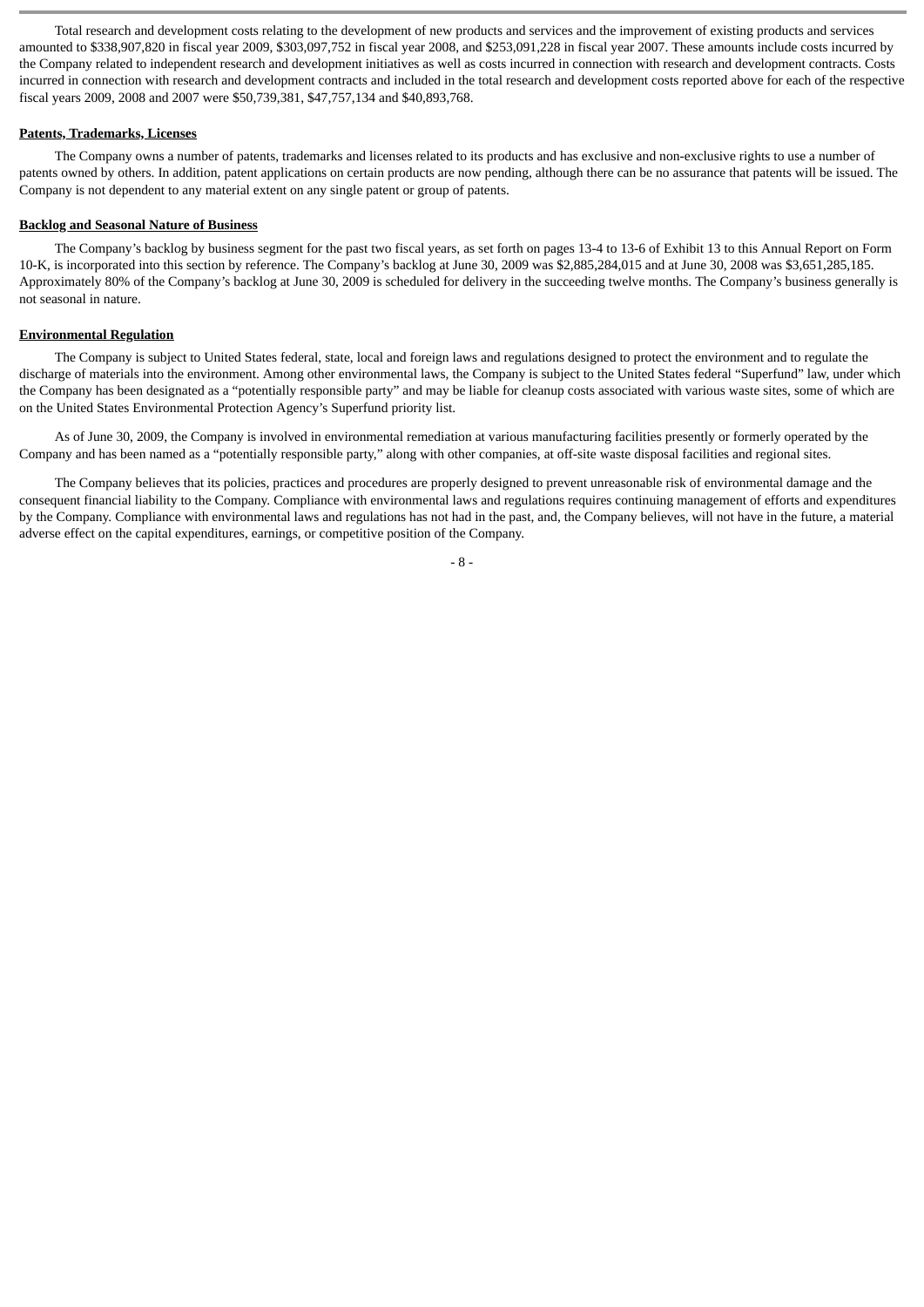As of June 30, 2009, the Company has a reserve of \$13,891,137 for environmental matters which are probable and reasonably estimable. This reserve is recorded based upon the best estimate of costs to be incurred in light of the progress made in determining the magnitude of remediation costs, the timing and extent of remedial actions required by governmental authorities and the amount of the Company's liability in proportion to other responsible parties.

The Company's estimated total liability for the above mentioned sites ranges from a minimum of \$13,891,137 to a maximum of \$74,197,967. The largest range for any one site is approximately \$8,621,973. The actual costs to be incurred by the Company will be dependent on final determination of contamination, final determination of remedial action required, negotiations with federal and state agencies with respect to cleanup levels, changes in regulatory requirements, innovations in investigatory and remedial technologies, effectiveness of remedial technologies employed, the ability of the other responsible parties to pay, and any insurance or third-party recoveries.

#### **Energy Matters and Sources and Availability of Raw Materials**

The Company's primary energy source for each of its business segments is electric power. While the Company cannot predict future costs of such electric power, the primary source for production of the required electric power will be coal from substantial, proven coal reserves available to electric utilities. The Company is subject to governmental regulations in regard to energy supplies in the United States and elsewhere. To date, the Company has not experienced any significant disruptions of its operations due to energy curtailments.

Steel, brass, aluminum, elastomeric and thermoplastic materials and chemicals are the principal raw materials used by the Company. These materials are available from numerous sources in quantities sufficient to meet the requirements of the Company.

#### **Employees**

The Company employed 51,639 persons as of June 30, 2009, of whom approximately 27,917 were employed by foreign subsidiaries.

#### **Business Segment Information**

The Company's net sales, segment operating income and assets by business segment and net sales and long-lived assets by geographic area for the past three fiscal years, as set forth on pages 13-14 to 13-15 of Exhibit 13 to this Annual Report on Form 10-K, are incorporated into this section by reference.

#### **Acquisitions**

During fiscal year 2009, the Company completed a number of acquisitions. The description of these transactions, as set forth on page 13-21 of Exhibit 13 to this Annual Report on Form 10-K, is incorporated into this section by reference.

- 9 -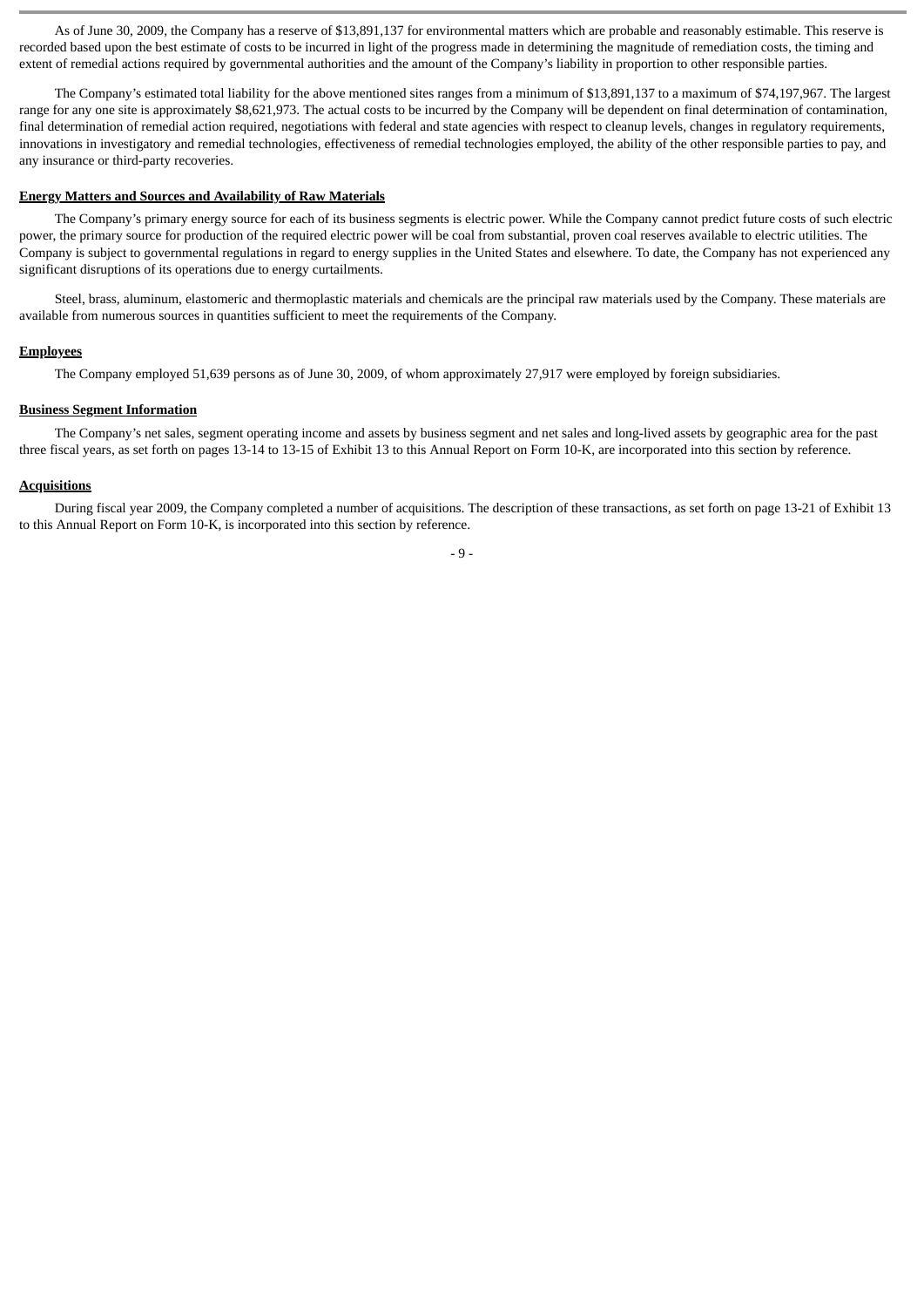#### **ITEM 1A. Risk Factors.**

*The Company's business, financial condition, results of operations and cash flows are subject to various risk factors, including, but not limited to those set forth below, any one of which could cause actual results to vary materially from recent results or from anticipated future results. These risk factors should be considered together with information included elsewhere in this Annual Report on Form 10-K. The risk factors described below are those that the Company believes are currently the most significant. Additional risk factors not currently known to the Company or that the Company believes are immaterial also may impair the Company's business, financial condition, results of operations and cash flows.*

# **The Company is subject to adverse changes in worldwide economic conditions and volatility in and tightening of the capital and credit markets.**

The extended deterioration in worldwide economic conditions and the resulting volatility in and tightening of the capital and credit markets has had and may continue to have an adverse effect on the business, results of operations and financial condition of the Company and its distributors, customers and suppliers, and on the general economic activity in many of the industries and markets in which the Company and its distributors, customers and suppliers operate. These effects have, among other things, negatively impacted the level of capital expenditures and creditworthiness of the Company's distributors, customers and suppliers, and, therefore, the Company's revenues, operating profits and margins and order rates.

The Company remains focused on maintaining its financial strength by adjusting its cost structure to reflect changing demand levels, maintaining a strong balance sheet and managing its cash through various initiatives, including workforce reductions, salary freezes and short work weeks. There can be no assurance, however, that that these or any other initiatives or contingency plans implemented by the Company to further control costs will be successful.

The Company cannot predict the duration or severity of the deterioration in worldwide economic conditions and the resulting volatility in and tightening of the capital and credit markets or if or when conditions will improve. These conditions are highly unpredictable and beyond the Company's control. If these conditions continue for a significant period of time or further deteriorate, however, the Company's business, results of operations and financial condition could be materially adversely affected.

#### **The Company is subject to risks relating to its foreign operations.**

In fiscal 2009, approximately 44% of the Company's net sales were derived from customers outside the United States. In addition, many of the Company's manufacturing operations and suppliers are located outside the United States. The Company expects net sales from foreign markets to continue to represent a significant portion of its total net sales. The Company's foreign operations are subject to risk in addition to those risks of its domestic operations, including:

- fluctuations in currency exchange rates;
- limitations on ownership and on repatriation of earnings;
- transportation delays and interruptions;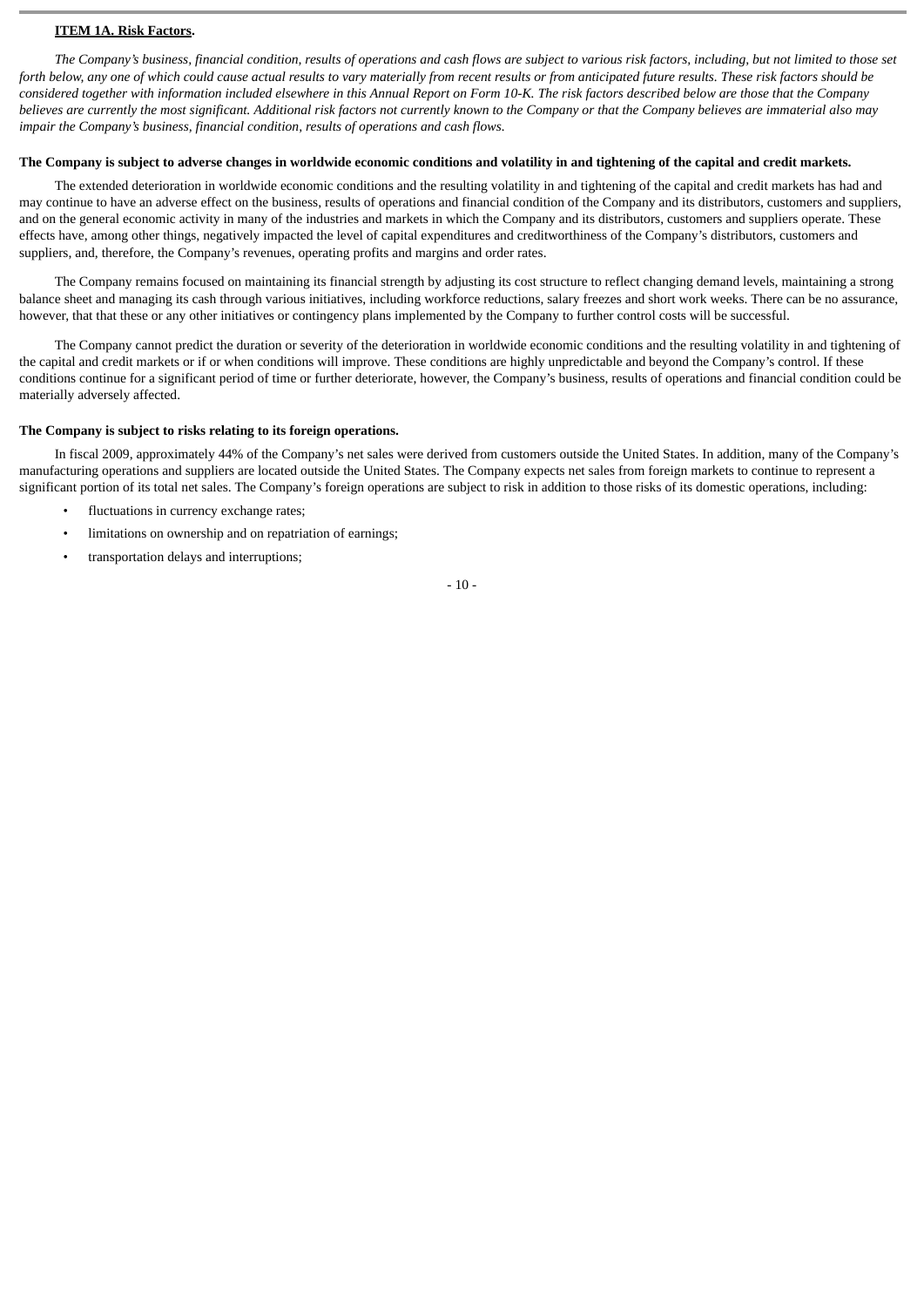- political, social and economic instability and disruptions;
- government embargoes or foreign trade restrictions;
- the imposition of duties and tariffs and other trade barriers;
- import and export controls;
- labor unrest and current and changing regulatory environments;
- the potential for nationalization of enterprises;
- difficulties in staffing and managing multi-national operations;
- limitations on its ability to enforce legal rights and remedies; and
- potentially adverse tax consequences.

If the Company is unable to successfully manage the risks associated with expanding its global business or adequately manage operational fluctuations internationally, the risks could have a material adverse effect on the Company's business, results of operations or financial condition.

#### **Demand for and supply of the Company's products may be adversely affected by numerous factors, some of which the Company cannot predict or control, which would adversely affects its results of operations.**

Numerous factors may affect the demand for and supply of the Company's products, including:

- changes in the market acceptance of its products;
- increased competition in the markets it serves;
- declines in the general level of industrial production; or
- declines in the availability or increases in the prices of raw materials.

If any of these factors occur, the demand for and supply of the Company's products could suffer, which would adversely affect its results of operations.

#### **The Company operates in a highly competitive environment.**

The Company's domestic and foreign operations are subject to significant competitive pressures. To compete successfully, the Company's Industrial Segment and Climate & Industrial Controls Segment must excel in terms of product quality and innovation, customer service, manufacturing and distribution capability and price competitiveness and its Aerospace Segment must excel on the basis of technological and engineering capability, quality, delivery and service, and price competitiveness. The financial resources of certain of the Company's competitors may put the Company at a competitive disadvantage.

#### **The raw materials used in the Company's production processes and by its suppliers of component parts are subject to price and supply fluctuations that could increase its costs of products and adversely affect its results of operations.**

The Company's supply of raw materials for its businesses could be interrupted for a variety of reasons, including availability and pricing. Prices for raw materials necessary for production have fluctuated significantly in the past and significant increases could adversely affect the Company's results of operations and profit margins. Although the Company generally attempts to pass along increased raw

- 11 -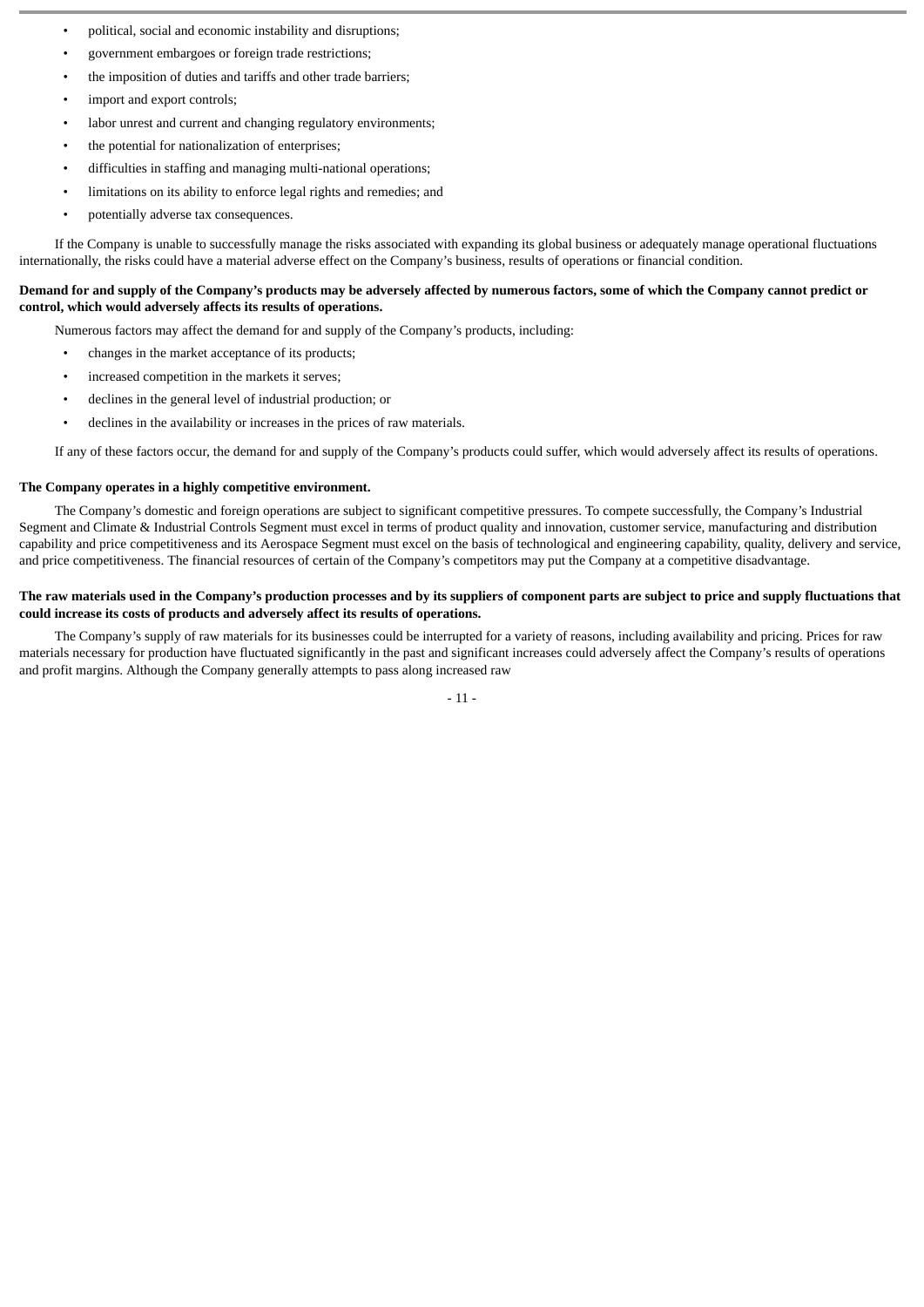material prices to its customers in the form of price increases, there may be a time delay between the increased raw material prices and the Company's ability to increase the price of its products, or the Company may be unable to increase the prices of its products due to pricing pressure or other factors.

The Company's suppliers of component parts may significantly and quickly increase their prices in response to increases in costs of raw materials that they use to manufacture the component parts. As a result, the Company may not be able to increase its prices commensurately with its increased costs. Consequently, the Company's results of operations or financial condition could be materially and adversely affected.

#### **The Company may face limitations on its ability to complete acquisitions or successfully integrate acquired businesses.**

The Company expects to continue its strategy of identifying and acquiring businesses with complementary products and services that it believes will enhance its operations and profitability. However, there can be no assurance that the Company will be able to continue to find suitable businesses to purchase or that it will be able to acquire such businesses on acceptable terms.

In addition, there is no assurance that the Company will be able to integrate successfully any business that it purchases into its existing business or that any acquired businesses will be profitable. The successful integration of new businesses depends on the Company's ability to manage these new businesses and cut excess costs. If the Company is unable to complete the integration of new businesses in a timely and effective manner, its results of operations and financial condition could be adversely affected.

#### **Potential product liability risks exist from the products that the Company sells.**

The Company's businesses expose it to potential product liability risks that are inherent in the design, manufacture and sale of its products and the products of third-party vendors that it uses or resells. Although the Company currently maintains what it believes to be suitable and adequate product liability insurance, there can be no assurance that the Company will be able to maintain its insurance on acceptable terms or that its insurance will provide adequate protection against all potential liabilities. In the event of a claim against it, a lack of sufficient insurance coverage could have a material adverse effect on the Company's financial condition, liquidity and results of operations. Moreover, even if the Company maintains adequate insurance, a successful claim could still have a material adverse effect on its financial condition, liquidity and results of operations.

#### **The Company's future growth is partly dependent on the development of new products and technologies.**

The markets the Company operates in are characterized by rapidly changing technologies and frequent introductions of new products and services. The Company's ability to develop new products based on technological innovation can affect its competitive position and often requires the investment of significant resources. Difficulties or delays in research, development or production of new products and services or failure to gain market acceptance of new products and technologies may significantly reduce future revenues and adversely affect the Company's competitive position.

- 12 -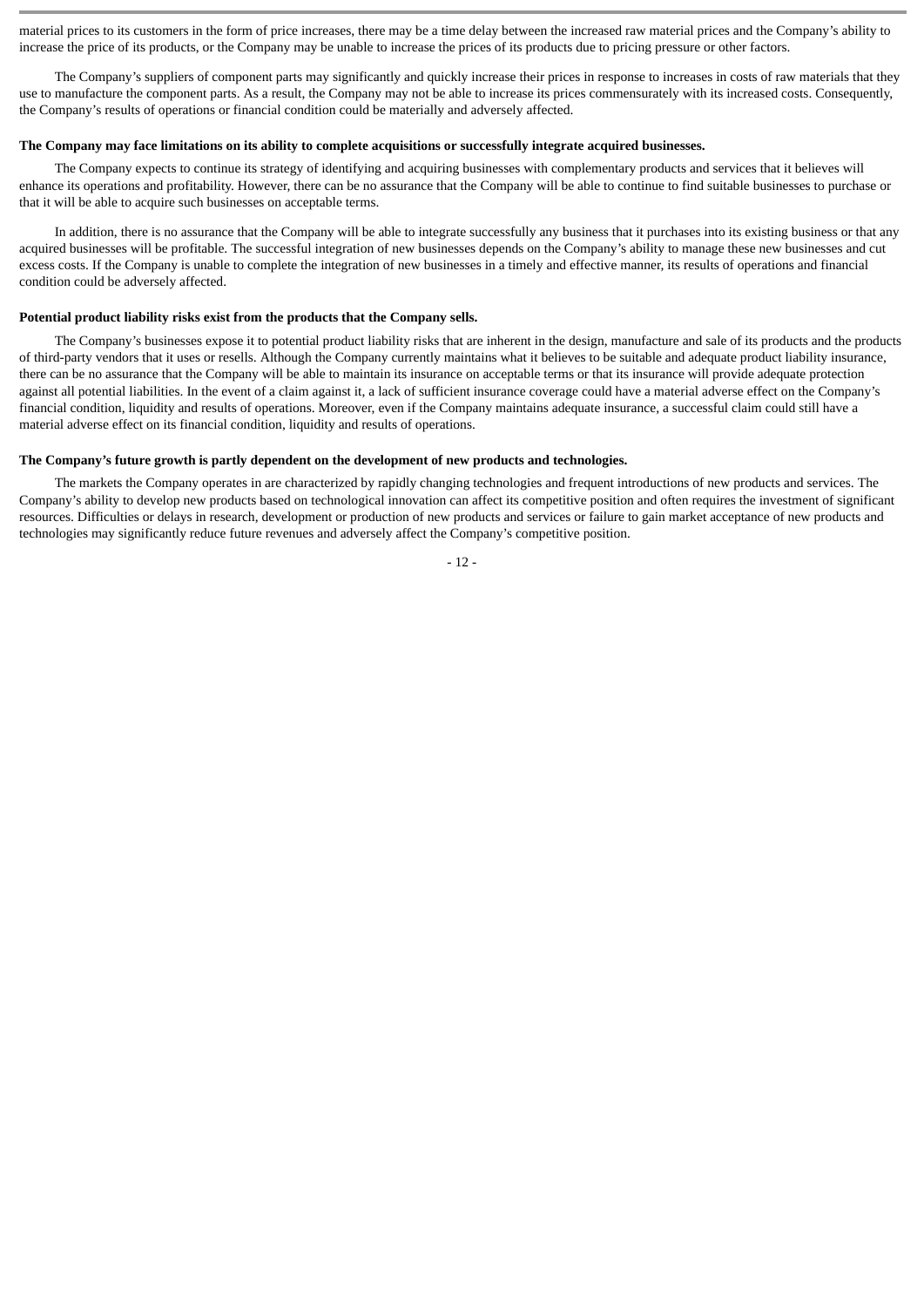#### **The Company's future growth is partly dependent on the preservation of its intellectual property.**

Protecting the Company's intellectual property is critical to its innovation efforts. The Company owns a number of patents, trademarks and licenses related to its products and has exclusive and non-exclusive rights under patents owned by others. The Company's intellectual property may be challenged or infringed upon by third parties or the Company may be unable to maintain, renew or enter into new license agreements with third-party owners of intellectual property on reasonable terms. In addition, the global nature of the Company's business could present increased risks that the Company's intellectual property will be subject to infringement or other unauthorized use outside of the United States. In such case, the Company's ability to protect its intellectual property rights by legal recourse or otherwise may be limited, particularly in countries where laws or enforcement practices are undeveloped or do not recognize or protect intellectual property rights to the same extent as the United States. Unauthorized use of the Company's intellectual property rights or inability to preserve existing intellectual property rights could adversely impact the Company's competitive position and results of operations.

#### **The Company may be adversely affected by the impact of environmental and safety regulations to which it is subject.**

The Company's operations necessitate the use and handling of hazardous materials and, as a result, it is subject to various United States federal, state and local laws and regulations, as well as foreign laws, designed to protect the environment and to regulate the discharge of materials into the environment. These laws impose penalties, fines and other sanctions for non-compliance and liability for response costs, property damages and personal injury resulting from past and current spills, disposals or other releases of, or the exposure to, hazardous materials. Among other laws, the Company is subject to the United States federal "Superfund" law, under which it has been designated as a "potentially responsible party" and may be liable for clean-up costs associated with various waste sites, some of which are on the United States Environmental Protection Agency's Superfund priority list. The Company could incur substantial costs as a result of noncompliance with or liability for cleanup or other costs or damages under environmental laws, including the Superfund law.

The Company may be subject to more stringent environmental laws in the future. If more stringent environmental laws are enacted in the future, these laws could have a material adverse effect on the Company's business, results of operations and financial condition.

#### **The Company may be adversely affected by litigation or other regulatory proceedings.**

The Company is a defendant from time to time in lawsuits and regulatory proceedings relating to its business. Due to the inherent uncertainties of litigation and regulatory proceedings, the Company cannot accurately predict the ultimate outcome of any such litigation or proceedings. An unfavorable outcome could adversely impact the Company's business, financial condition or results of operations.

- 13 -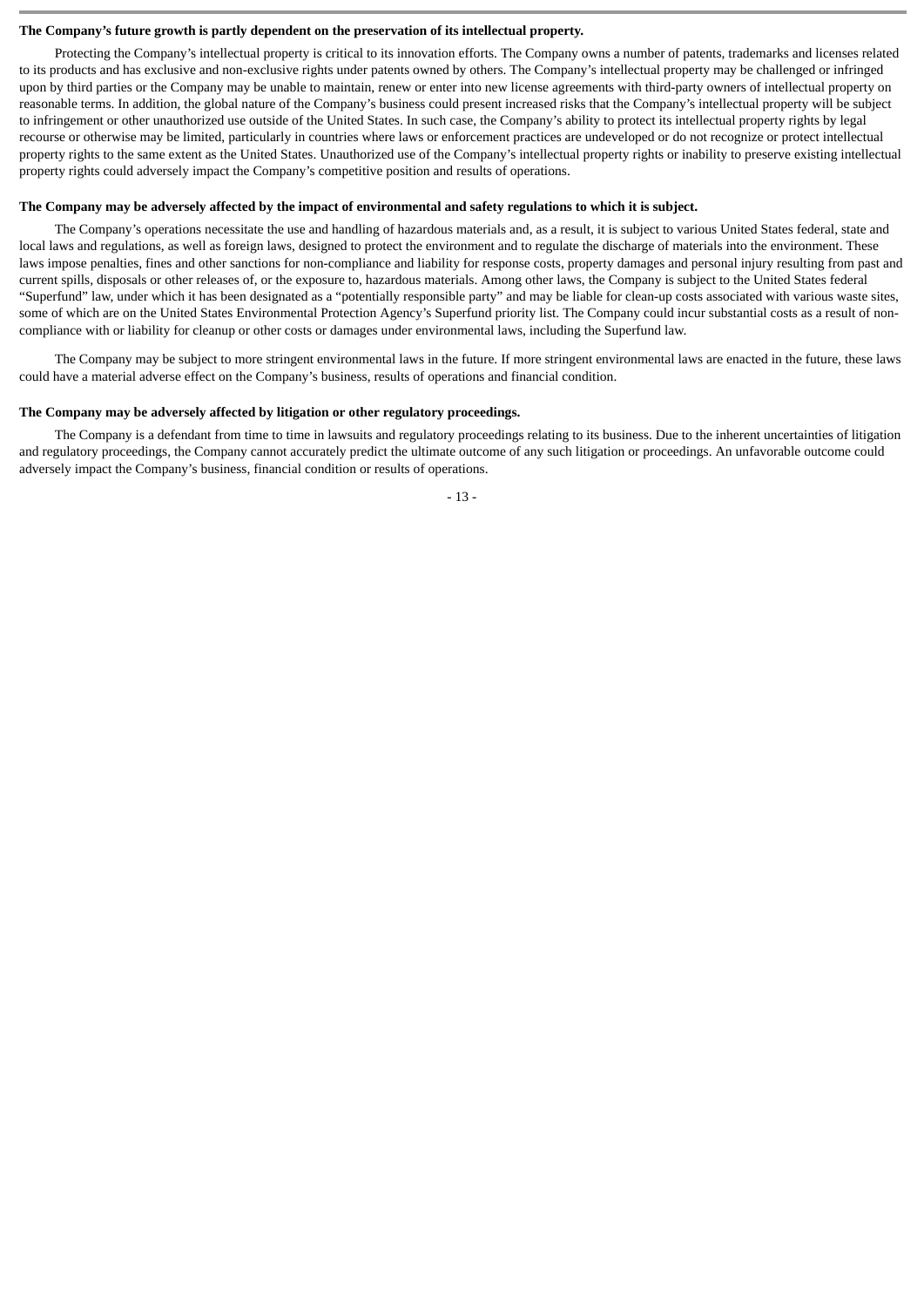#### **The Company does business with the United States government and as such is subject to government regulations.**

In addition to normal business risks, doing business with the United States government subjects the Company to unusual risks, including dependence on the level of government spending and compliance with and changes in governmental procurement regulations. Agreements relating to the sale of products to government entities may be subject to termination, reduction or modification, either at the convenience of the government or for the Company's failure to perform under the applicable contract. The Company is subject to government investigations of business practices and compliance with government procurement regulations. If the Company were charged with wrongdoing as a result of any such investigation, it could be suspended from bidding on or receiving awards of new government contracts, which could have a material adverse effect on the Company's results of operations.

#### **Changes in the Company's tax rates or exposure to additional income tax liabilities could affect profitability.**

The Company is subject to income taxes in the United States and various foreign jurisdictions. Domestic and international tax liabilities are subject to the allocation of income among various tax jurisdictions. The Company's effective tax rate could be adversely affected by changes in the mix among earnings in countries with differing statutory tax rates, changes in the valuation allowance of deferred tax assets or tax laws. The amount of income taxes paid is subject to ongoing audits by United States federal, state and local tax authorities and by non-United States authorities. If these audits result in assessments different from amounts reserved, future financial results may include unfavorable adjustments to the Company's tax liabilities, which could have a material adverse effect on the Company's results of operations.

#### **Increasing costs of certain employee and retiree benefits could adversely affect the Company's results of operations.**

The amount of expenses recorded for the Company's defined benefit pension plans is dependent on changes in market interest rates and the value of plan assets, which are dependent on actual plan asset returns. Significant changes in market interest rates and decreases in the fair value of plan assets and investment losses on plan assets may adversely impact the Company's future results of operations.

#### **ITEM 1B. Unresolved Staff Comments.** None.

#### **ITEM 1C. Executive Officers of the Registrant.**

The Company's Executive Officers are as follows:

|                      |                                                                    | Officer  | Age as of |
|----------------------|--------------------------------------------------------------------|----------|-----------|
| Name                 | Position                                                           | Since(1` | 8/15/2009 |
| Donald E. Washkewicz | Chairman of the Board. Chief Executive Officer and President       | 1997     | 59        |
| Marwan M. Kashkoush- | Executive Vice President – Sales, Marketing and Operations Support | 2000     | 55        |

#### - 14 -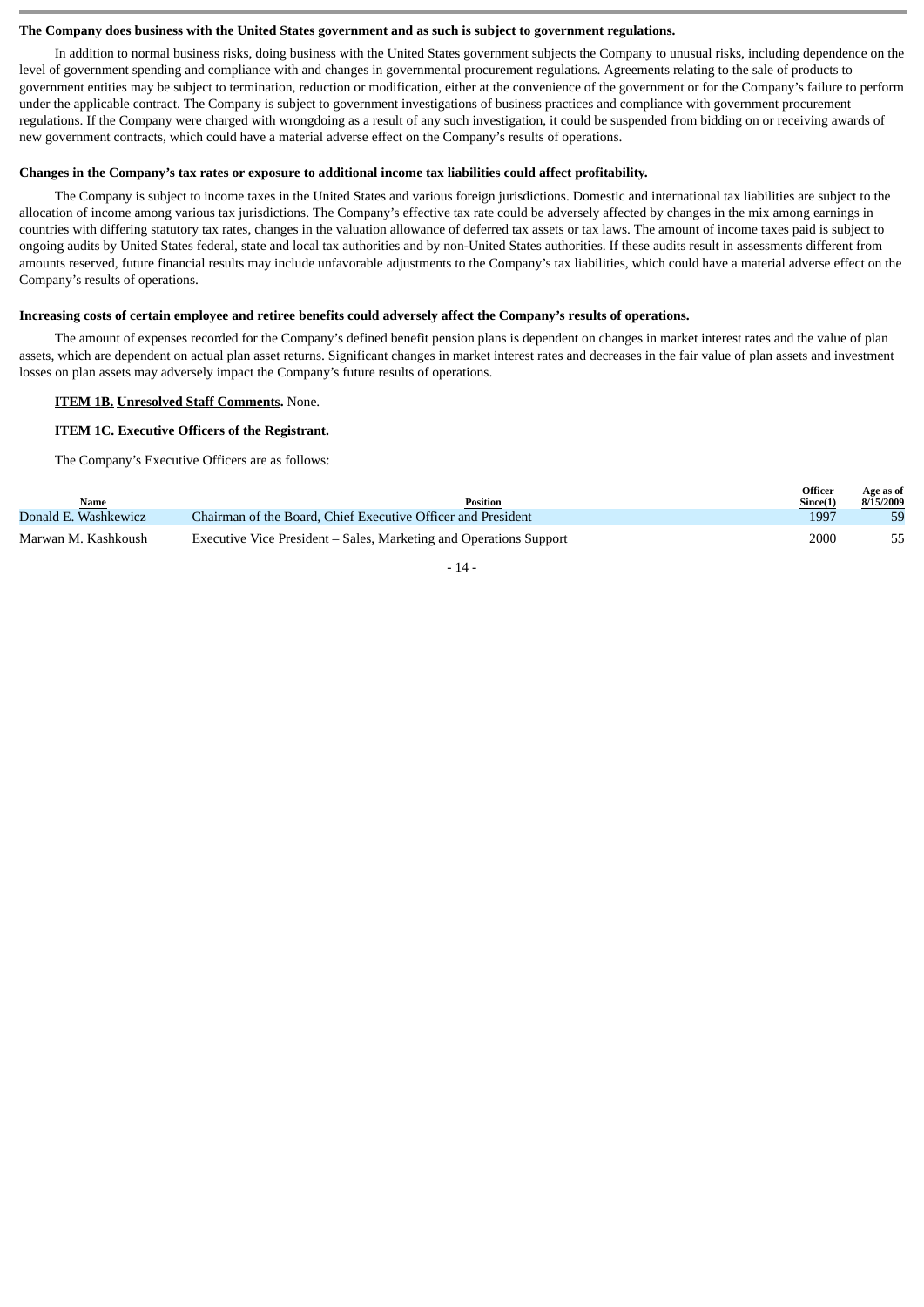| Name                   | <b>Position</b>                                                                   | <b>Officer</b><br>Since(1) | Age as of<br>8/15/2009 |
|------------------------|-----------------------------------------------------------------------------------|----------------------------|------------------------|
| Timothy K. Pistell     | Executive Vice President – Finance and Administration and Chief Financial Officer | 1993                       | 62                     |
| Lee C. Banks           | <b>Executive Vice President and Operating Officer</b>                             | 2001                       | 46                     |
| Robert P. Barker       | Executive Vice President, Operating Officer and President – Aerospace Group       | 2003                       | 59                     |
| Thomas L. Williams     | <b>Executive Vice President and Operating Officer</b>                             | 2005                       | 50                     |
| Dana A. Dennis         | Senior Vice President - Finance                                                   | 1999                       | 61                     |
| Robert W. Bond         | Vice President and President - Fluid Connectors Group                             | 2000                       | 51                     |
| Michael Chung          | Vice President and President - Asia Pacific Group                                 | 2008                       | 46                     |
| Jeffery A. Cullman     | Vice President and President – Hydraulics Group                                   | 2006                       | 54                     |
| John G. Dedinsky, Jr.  | Vice President - Global Supply Chain and Procurement                              | 2006                       | 52                     |
| Heinz Droxner          | Vice President                                                                    | 2002                       | 64                     |
| William G. Eline       | Vice President – Chief Information Officer                                        | 2002                       | 53                     |
| John R. Greco          | Vice President and President - Instrumentation Group                              | 2006                       | 55                     |
| Thomas F. Healy        | Vice President and President – Climate & Industrial Controls Group                | 2006                       | 49                     |
| William R. Hoelting    | Vice President - Tax                                                              | 2007                       | 52                     |
| Pamela J. Huggins      | Vice President and Treasurer                                                      | 2003                       | 55                     |
| Kurt A. Keller         | Vice President and President - Seal Group                                         | 2009                       | 51                     |
| A. Ricardo Machado     | Vice President and President - Latin America Group                                | 2006                       | 61                     |
| Jon P. Marten          | Vice President and Controller                                                     | 2008                       | 53                     |
| M. Craig Maxwell       | Vice President - Technology and Innovation                                        | 2003                       | 51                     |
| Thomas A. Piraino, Jr. | Vice President, General Counsel and Secretary                                     | 1998                       | 60                     |

- 15 -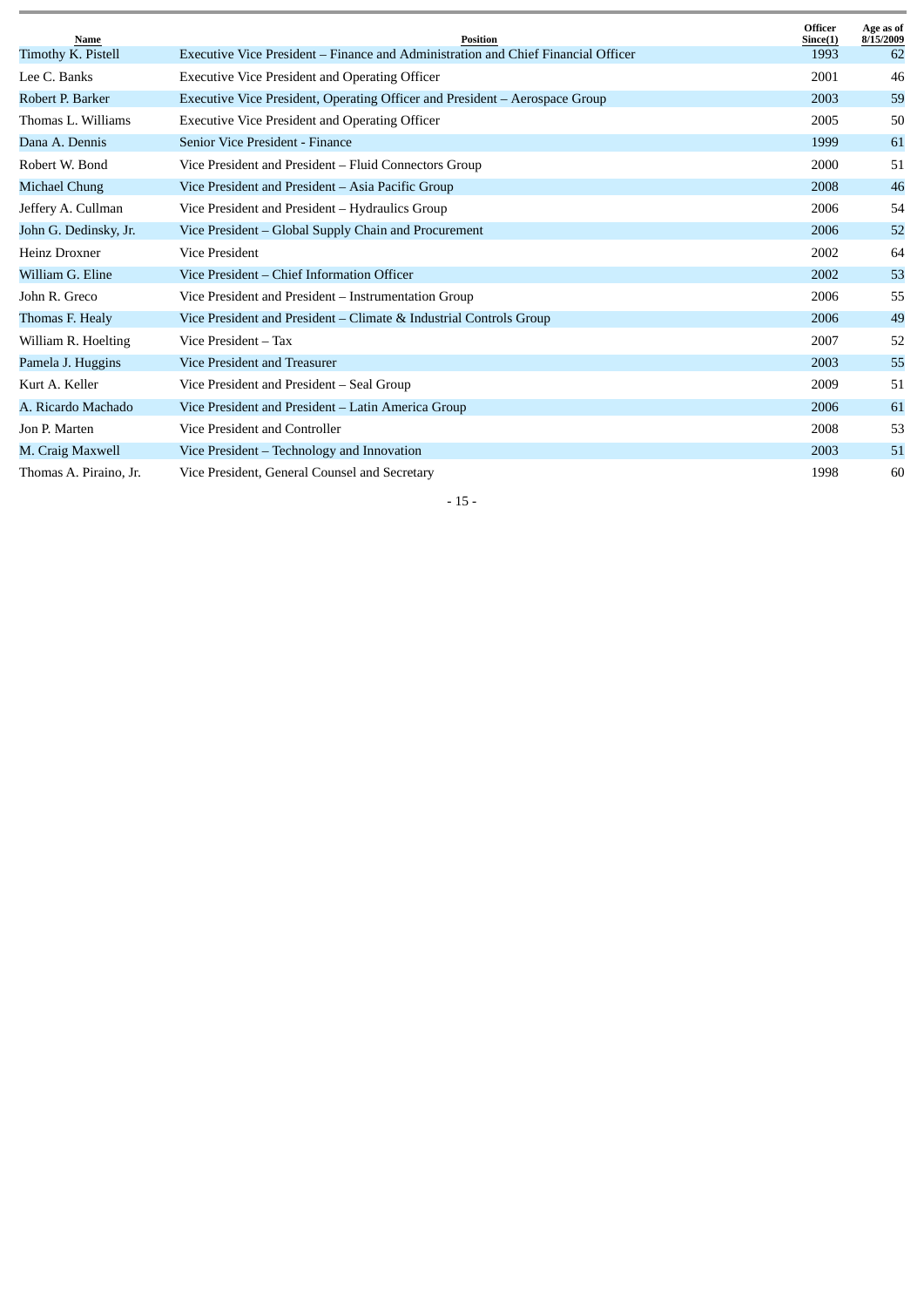| <b>Name</b>       | <b>Position</b>                                                     | Officer<br>Since(1)<br>2008 | Age as of<br>8/15/2009 |
|-------------------|---------------------------------------------------------------------|-----------------------------|------------------------|
| Peter Popoff      | Vice President and President – Filtration Group                     |                             | 57                     |
| Charly Saulnier   | Vice President and President - Europe, Middle East and Africa Group | 2008                        | 61                     |
| Daniel S. Serbin  | Vice President – Human Resources                                    | 2005                        | 55                     |
| Roger S. Sherrard | Vice President and President – Automation Group                     | 2003                        | 43                     |

(1) Officers of the Company are elected by the Board of Directors to serve for a term of one-year or until their respective successors are elected, except in the case of death, resignation or removal. Messrs. Eline, Maxwell and Piraino and Ms. Huggins have served in the executive capacities indicated above opposite their respective names during each of the past five years.

Mr. Washkewicz has served as a Director of the Company since 2000. Mr. Washkewicz has been Chairman of the Board of Directors of the Company since October 2004, Chief Executive Officer of the Company since July 2001, and President since January 2007. He was previously the President of the Company from February 2000 to October 2004.

Mr. Kashkoush has been Executive Vice President – Sales, Marketing and Operations Support since October 2007. He was Corporate Vice President – Worldwide Sales and Marketing from October 2003 to October 2007.

Mr. Pistell has been Executive Vice President – Finance and Administration since April 2005 and has been Chief Financial Officer since April 2003. He was Vice President – Finance and Administration from April 2003 to April 2005.

Mr. Banks has been an Executive Vice President since August 2008 and has been an Operating Officer since November 2006. He was a Senior Vice President from November 2006 to August 2008, Vice President from October 2001 to November 2006, and President of the Hydraulics Group from October 2003 to November 2006.

Mr. Barker has been an Executive Vice President since August 2008 and has been an Operating Officer since November 2006 and President of the Aerospace Group since March 2003. He was a Senior Vice President from November 2006 to August 2008 and Vice President from April 2003 to November 2006.

Mr. Williams has been an Executive Vice President since August 2008 and has been an Operating Officer since November 2006. He was a Senior Vice President from November 2006 to August 2008, Vice President and President of the Instrumentation Group from March 2005 to November 2006, and Vice President – Operations of the Hydraulics Group from November 2003 to February 2005. He is also a director of Chart Industries, Inc.

- 16 -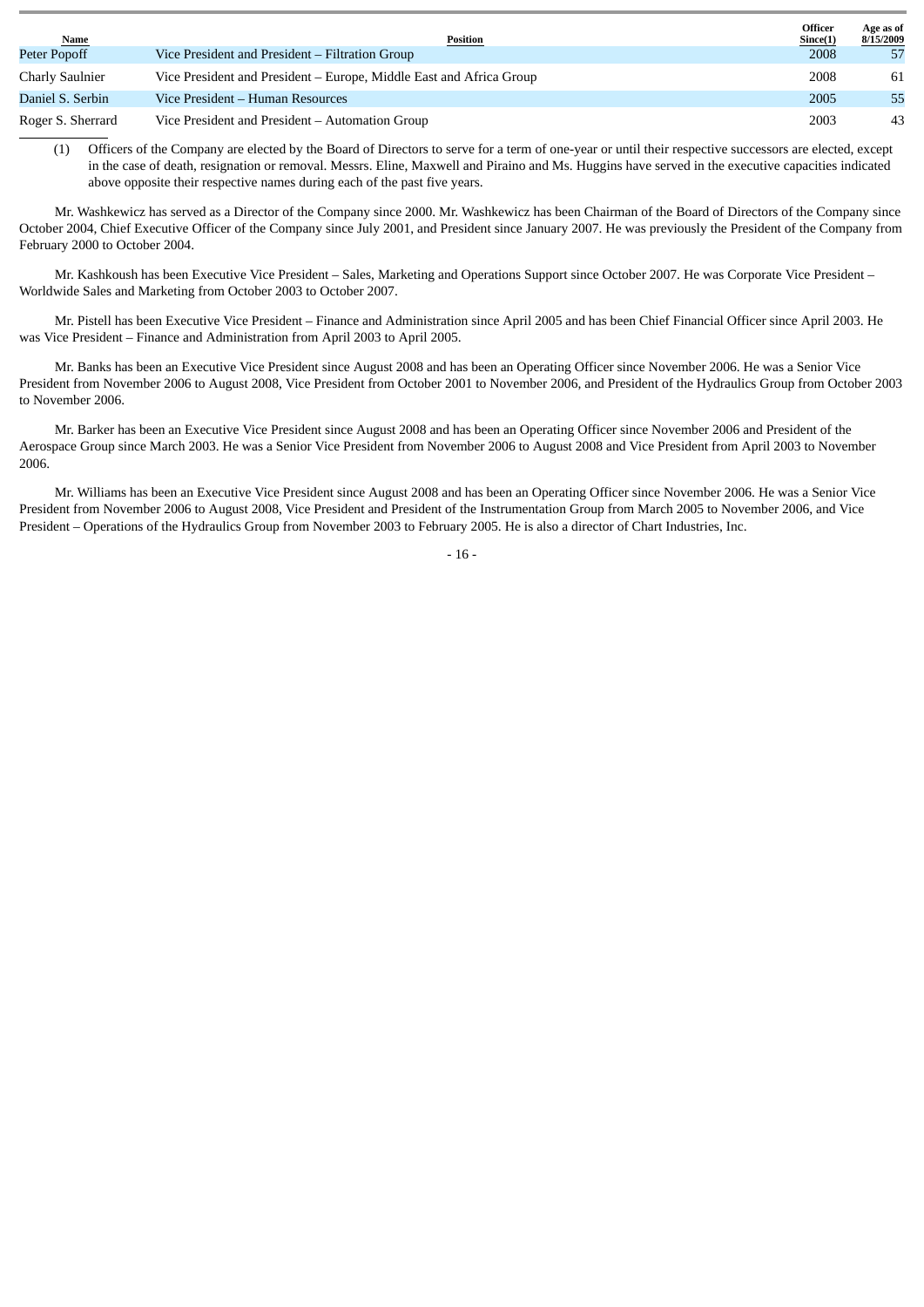Mr. Dennis has been Senior Vice President – Finance since August 2008. He was a Vice President from October 2001 to August 2008 and Controller from July 1999 to August 2008.

Mr. Bond has been a Vice President since July 2000 and has been President of the Fluid Connectors Group since March 2005. He was President of the Automation Group from April 2000 to March 2005.

Mr. Chung has been a Vice President and President of the Asia Pacific Group since March 2008. He was Vice President – Operations of the Hydraulic Group in Asia from January 2005 to March 2008 and Country Managing Director for Korea from April 2003 to January 2005.

Mr. Cullman has been a Vice President and President of the Hydraulics Group since November 2006. He was Vice President –Operations of the Hydraulics Group from July 2002 to November 2006.

Mr. Dedinsky has been Vice President – Global Supply Chain and Procurement since January 2006. He was Vice President – Global Sourcing and Procurement from July 2004 to January 2006 and Vice President – Procurement from August 2000 to July 2004.

Mr. Droxner has been a Vice President since January 2002. He was President of the Seal Group from January 2002 to August 2009.

Mr. Greco has been a Vice President and President of the Instrumentation Group since October 2006. He was Vice President and General Manager of the Global Parflex Division from August 2005 to October 2006 and General Manager of the Parflex Division from March 1996 to August 2005.

Mr. Healy has been a Vice President since April 2006 and has been President of the Climate & Industrial Controls Group since July 2006. He was a Climate & Industrial Controls Group Vice President and General Manager of Mobile Climate Systems Division from September 2004 to April 2006 and General Manager of Nichols Portland Division from July 1998 to September 2004.

Mr. Hoelting has been Vice President – Tax since February 2007. He was Vice President – Taxation from January 1998 to February 2007.

Mr. Keller was elected Vice President and President of the Seal Group in August 2009. He was Vice President of Operations of the Seal Group from July 2005 to August 2009 and General Manager of O-Ring Division from April 1999 to July 2005.

Mr. Machado has been a Vice President since January 2006 and has been President of the Latin America Group since March 2000.

Mr. Marten has been Vice President and Controller since August 2008. He was an Assistant Controller of the Corporation from July 2007 to August 2008, Vice President and Controller of the Aerospace Group from October 2004 to July 2007, and Vice President and Controller of the Instrumentation Group from June 2003 to October 2004.

- 17 -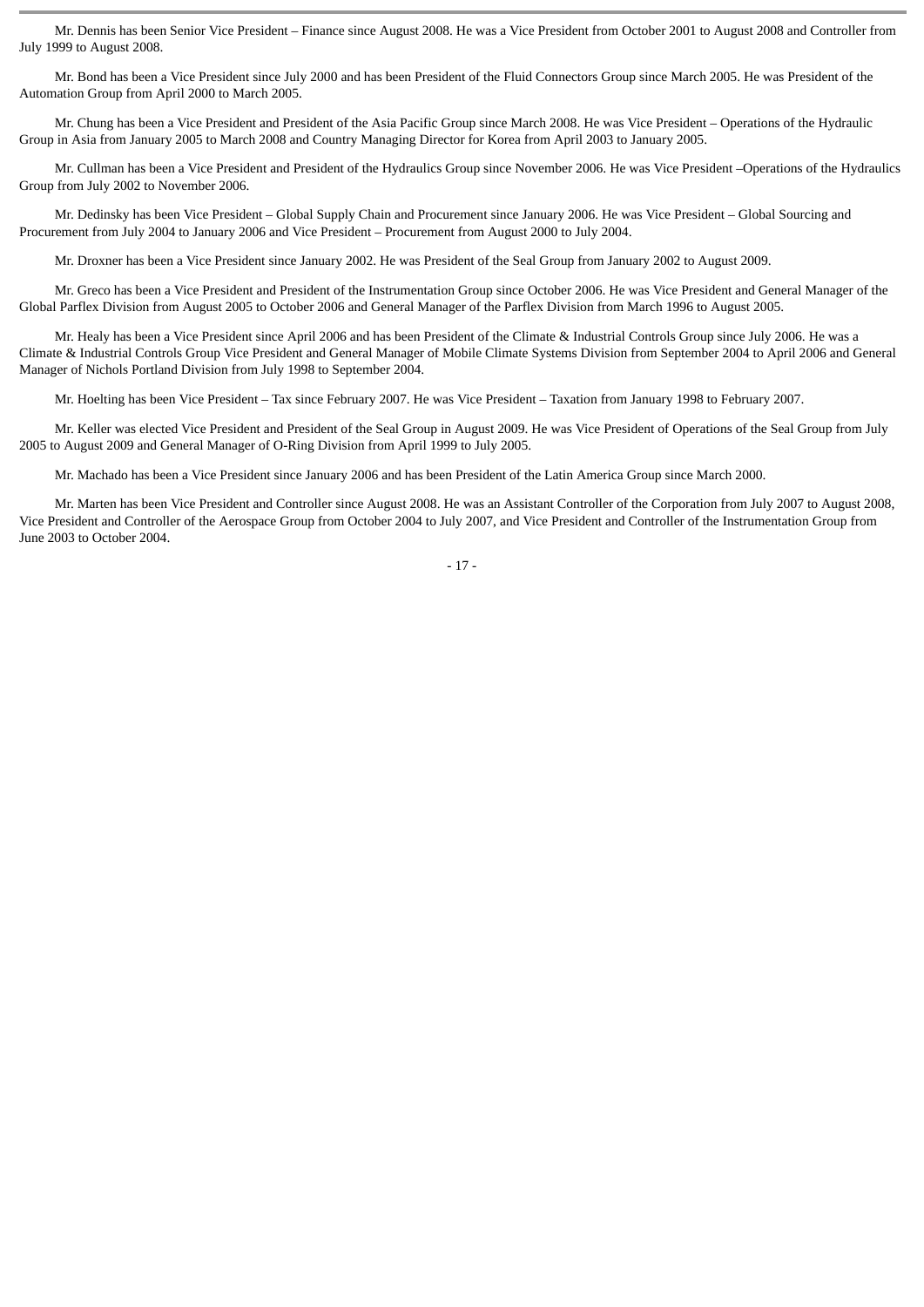Mr. Popoff has been a Vice President and President of the Filtration Group since February 2008. He was Vice President – Operations of the Filtration Group from April 2006 to February 2008, Vice President/General Manager of the Global Racor Division from July 2004 to April 2006, and General Manager of the Racor Division from February 1987 to July 2004.

Mr. Saulnier has been Vice President and President of the Europe, Middle East and Africa Group since September 2008. He was President of Sales Companies – Europe, Middle East and Africa from January 2008 to September 2008 and Vice President – Operations of Sales Companies South from July 2001 to January 2008.

Mr. Serbin has been Vice President – Human Resources since May 2005. He was Vice President – Human Resources of the Fluid Connectors Group from October 2003 to April 2005.

Mr. Sherrard has been a Vice President since November 2003 and has been President of the Automation Group since March 2005. He was President of the Instrumentation Group from November 2003 to February 2005.

**ITEM 2. Properties**. The Company's corporate headquarters is located in Cleveland, Ohio and, at June 30, 2009, the Company had 316 manufacturing plants and 307 distribution centers and sales and administrative offices throughout the world, none of which were individually material to its operations. The facilities are situated in 40 states within the United States and in 47 other countries. The Company owns the majority of its manufacturing plants and distribution centers, and its leased properties primarily consist of sales and administrative offices. The number of facilities used by each of the Company's operating segments is summarized by type and geographic location in the tables below:

|                               |                                | <b>Type of Facility</b>               |                                            |
|-------------------------------|--------------------------------|---------------------------------------|--------------------------------------------|
|                               | Manufacturing<br><b>Plants</b> | <b>Distribution</b><br><b>Centers</b> | Sales and<br><b>Administrative Offices</b> |
| <b>Industrial</b>             | 265                            | 109                                   | 157                                        |
| Aerospace                     | 23                             |                                       | 11                                         |
| Climate & Industrial Controls | 28                             |                                       | 24                                         |
| Total                         | 316                            | 115                                   | 192                                        |

|                               |                      | <b>Geographic Location</b> |                     |                      |  |
|-------------------------------|----------------------|----------------------------|---------------------|----------------------|--|
|                               | <b>North America</b> | Europe                     | <b>Asia-Pacific</b> | <b>Latin America</b> |  |
| Industrial                    | 233                  | 178                        | 98                  | 22                   |  |
| Aerospace                     | 28                   |                            |                     |                      |  |
| Climate & Industrial Controls | 42                   |                            |                     |                      |  |
| Total                         | 303                  | 191                        | 105                 | 24                   |  |

Several facilities are shared among each of the Company's operating segments. To avoid double counting, each shared facility is counted once, primarily in the Industrial Segment.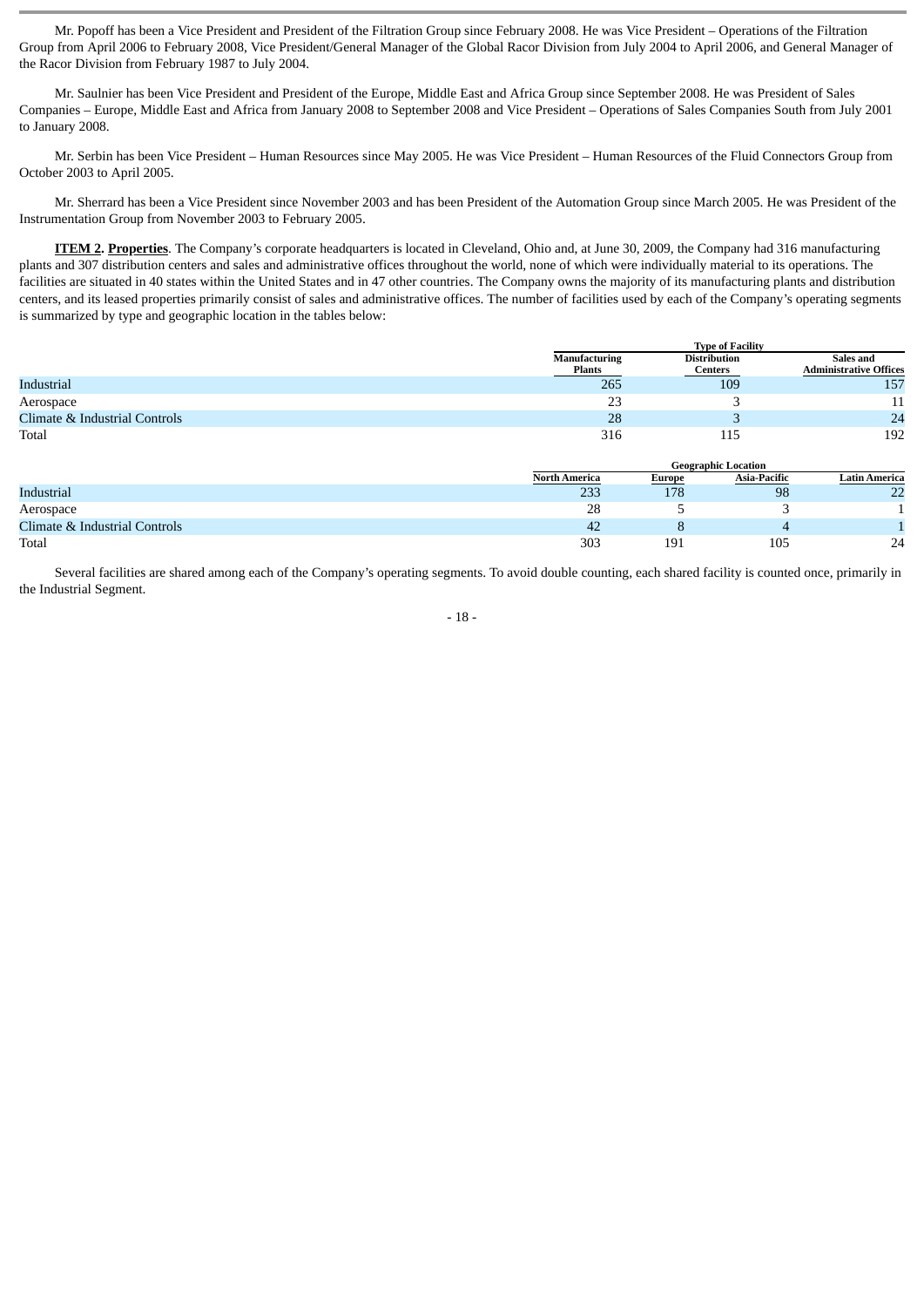The Company believes that its properties have been adequately maintained, are in good condition generally and are suitable and adequate for its business as presently conducted. The extent to which the Company uses its properties varies by property and from time to time. The Company believes that its restructuring efforts have brought capacity levels closer to present and anticipated needs. Most of the Company's manufacturing facilities remain capable of handling additional volume increases.

**ITEM 3. Legal Proceedings.** Parker ITR S.r.l. (Parker ITR), a subsidiary acquired on January 31, 2002, has been the subject of a number of lawsuits and regulatory investigations since April 27, 2007, when a grand jury in the Southern District of Florida issued a subpoena to Parker ITR and the Company requiring the production of documents, in particular documents related to communications with competitors and customers related to Parker ITR's business unit that manufactures marine hose, typically used in oil transfer. The lawsuits and investigations relate to allegations that for a period of up to 21 years, the Parker ITR business unit that manufactures and sells marine hose conspired with competitors in unreasonable restraint of trade to artificially raise, fix, maintain or stabilize prices, rig bids and allocate markets and customers for marine oil and gas hose in the United States and in other jurisdictions.

On May 15, 2007, the European Commission issued its initial Request for Information to the Company and Parker ITR. On August 2, 2007, the Japan Fair Trade Commission (JFTC) requested that Parker ITR submit a report to the JFTC on specific topics related to its investigation of marine hose suppliers. Brazilian competition authorities and Korean competition authorities commenced their investigations on November 14, 2007 and January 17, 2008, respectively. The Australian Competition and Consumer Commission ("ACCC") filed a statement of claim in the Federal Court of Australia on May 29, 2009 and named Parker ITR as a respondent. Parker ITR and the Company have cooperated with all of the regulatory authorities investigating the activities of the Parker ITR business unit that manufactures and sells marine hose and continue to cooperate with the investigations that remain ongoing.

In addition, during this time period, four class action lawsuits were filed in the Southern District of Florida: *Shipyard Supply LLC v. Bridgestone Corporation, et al.*, filed May 17, 2007; *Expro Gulf Limited v. Bridgestone Corporation, et al.*, filed June 6, 2007; *Bayside Rubber & Products, Inc. v. Trelleborg Industrie S.A., et al.*, filed June 25, 2007; *Bayside Rubber & Products, Inc. v. Caleca, et al*., filed July 12, 2007; and one in the Southern District of New York: *Weeks Marine, Inc. v. Bridgestone Corporation, et al.*, filed July 27, 2007. On September 12, 2008, the plaintiffs filed an amended consolidated class action complaint. Plaintiffs have since filed another amended consolidated complaint naming prior owners of the Parker ITR business unit that manufactures and sells marine hose. Plaintiffs generally seek treble damages, a permanent injunction, attorneys' fees, and pre-judgment and post-judgment interest.

The time period for the alleged illegal activities by Parker ITR's marine hose business unit varies by jurisdiction. In the United States, the Department of Justice, which initiated the April 2007 grand jury subpoenas, alleges that the challenged activities commenced in the United States in 1999 and ended May 2, 2007. The Department of Justice's investigation is ongoing and the Company and Parker ITR continue to cooperate.

- 19 -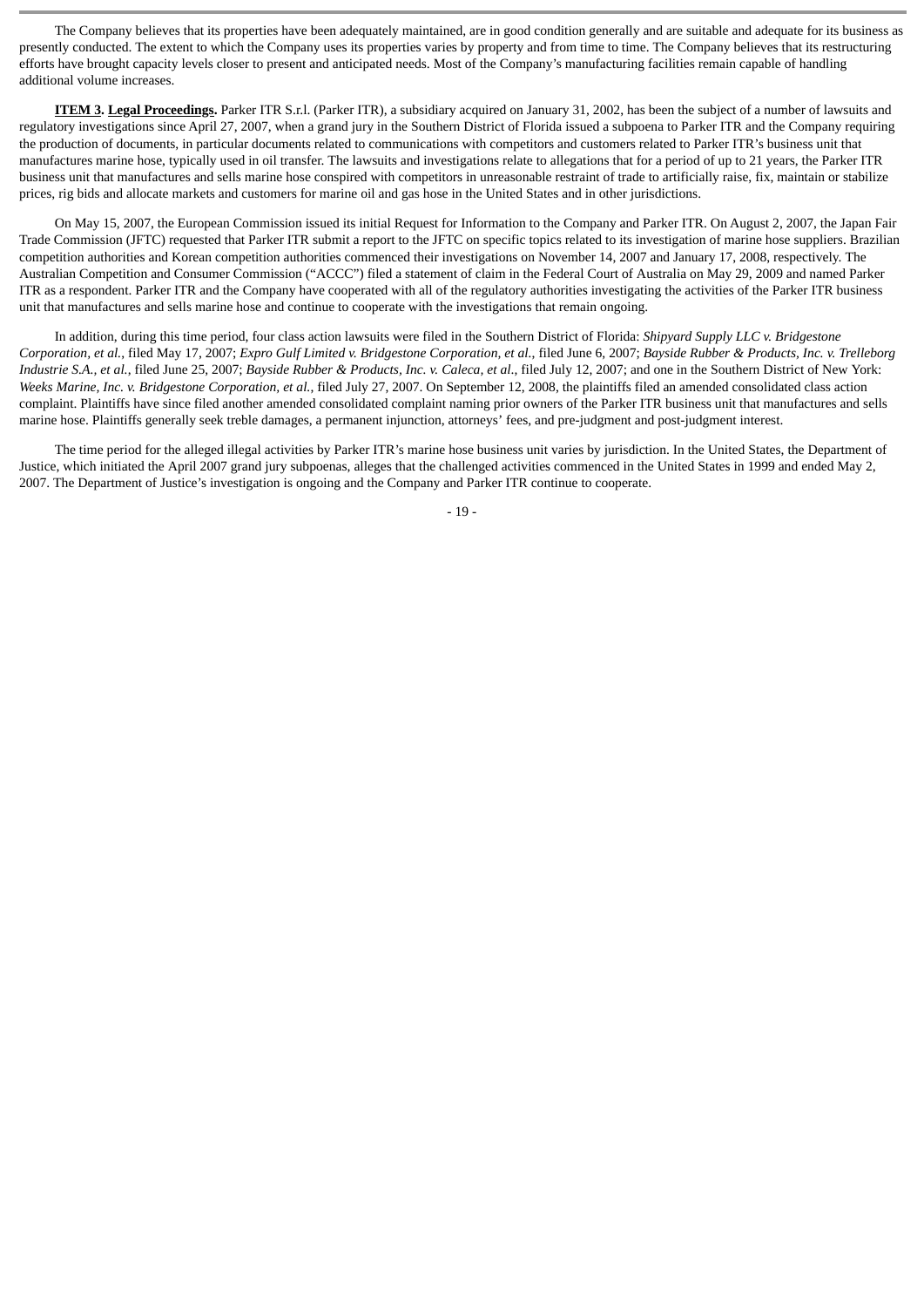In Brazil, Parker ITR filed a procedural defense in January 2008. The Brazilian competition authorities have not yet responded to Parker ITR's filing. The Brazilian competition authorities' investigation is ongoing and the Company and Parker ITR continue to cooperate. The Brazilian authorities appear to be investigating the period from 1999 through May 2007. Because the Brazilian competition authorities have not yet responded to Parker ITR's initial filing, the potential outcome of this investigation is uncertain and will depend on the resolution of numerous issues not yet addressed at the current preliminary stage of the investigation.

In Korea, the Korean Fair Trade Commission (KFTC) submitted several questionnaires to Parker ITR in connection with their investigation of Parker ITR's marine hose bidding activities in Korea from 1999 to May 2, 2007. Parker ITR responded to each questionnaire and continues to cooperate with the KFTC. The KFTC issued its final report on July 2, 2009, which imposed a fine of KRW 42 million (which, as of July 31, 2009, was approximately \$34 thousand) on Parker ITR. Parker ITR must pay the fine on or before September 8, 2009.

The JFTC completed its investigation and issued an administrative order requiring Parker ITR to take certain actions, including passing a board resolution that prohibited the challenged conduct in the future and to send letters to Parker ITR's customers and competitors in Japan stating that Parker ITR would not engage in the challenged conduct in Japan in the future. Parker ITR has complied with the JFTC administrative order.

On January 28, 2009, the European Commission announced the results of its investigation of the alleged cartel activities. As part of its decision, the European Commission found that Parker ITR infringed Article 81 of the European Commission treaty from April 1986 to May 2, 2007 and fined Parker ITR 25.61 million euros. The European Commission also determined that the Company was jointly and severally responsible for 8.32 million euros of the total fine which related to the period from January 2002, when the Company acquired Parker ITR, to May 2, 2007, when the cartel activities ceased. Parker ITR and the Company filed an appeal to the Court of First Instance of the European Communities on April 10, 2009.

Counsel for Parker ITR accepted service related to the ACCC's statement of claim. A hearing was held in the matter on July 7, 2009. The matter was continued until certain other respondents are served. The ACCC appears to be investigating conduct for the period beginning as early as 1994 through 2007.

The Company and Parker ITR have reached a settlement of the class action litigation in the United States, which is subject to court approval. On February 17, 2009, Parker ITR entered into a separate agreement to settle possible private causes of action outside the United States.

**ITEM 4. Submission of Matters to a Vote of Security Holders.** None.

- 20 -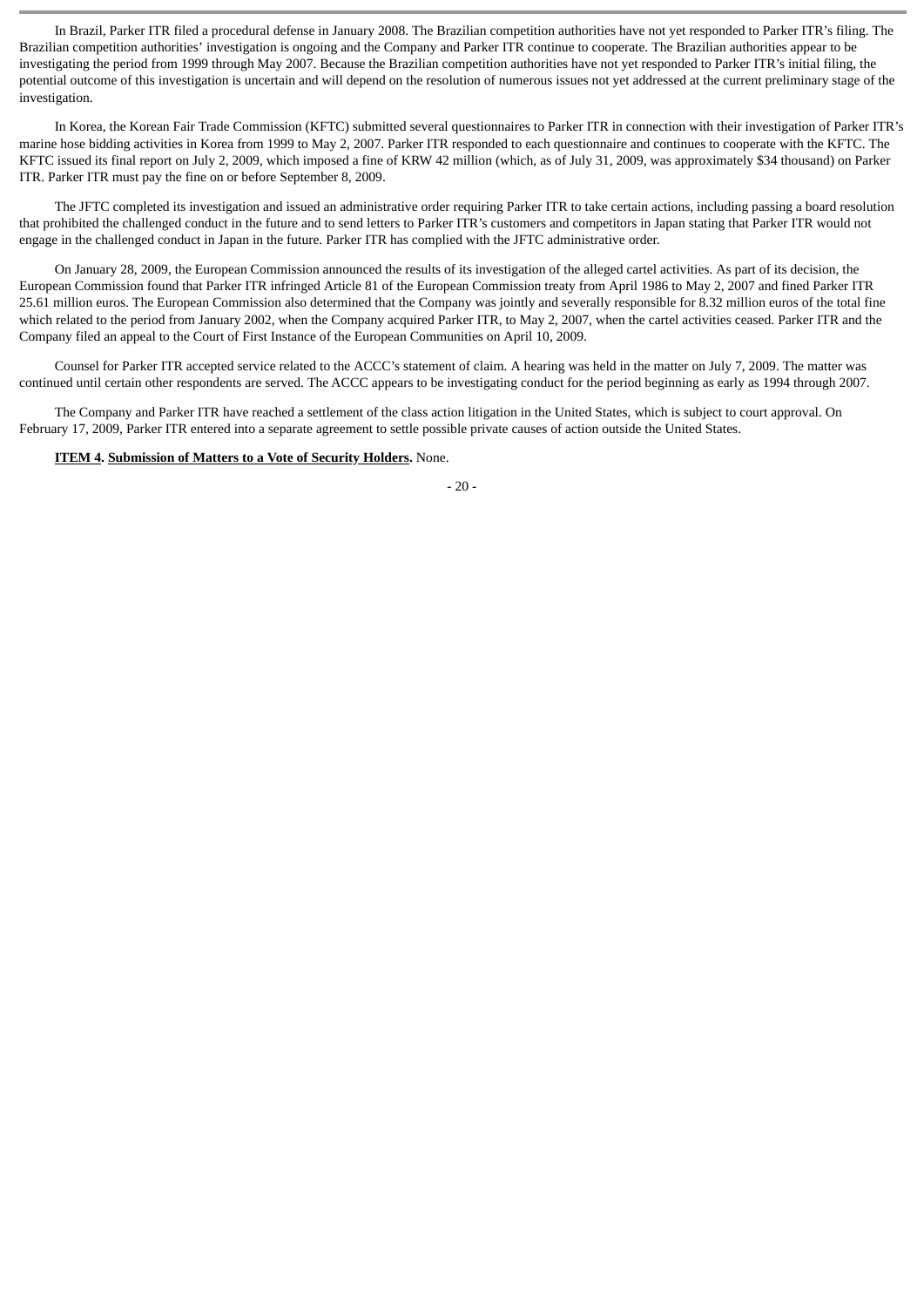#### PART II

# **ITEM 5. Market for Registrant's Common Equity, Related Stockholder Matters and Issuer Purchases of Equity Securities.**

- (a) *Market for the Registrant's Common Equity***.** The Company's common stock is listed for trading on the New York Stock Exchange. Information regarding stock price and dividend information with respect to the Company's common stock, as set forth on page 13-40 of Exhibit 13 to this Annual Report on Form 10-K, is incorporated into this section by reference. As of July 31, 2009, the number of shareholders of record of the Company was 4,513.
- (b) *Use of Proceeds***.** Not Applicable.
- (c) *Purchases of Equity Securities by the Issuer and Affiliated Purchasers***.**

|                                      | (a) Total<br>Number<br>of Shares | (b) Average<br><b>Price Paid</b> | (c) Total Number of<br><b>Shares Purchased</b><br>as Part of Publicly<br><b>Announced Plans</b> | (d) Maximum Number<br>(or Approximate)<br>Dollar Value) of<br><b>Shares that May Yet</b><br><b>Be Purchased</b><br><b>Under the Plans or</b> |
|--------------------------------------|----------------------------------|----------------------------------|-------------------------------------------------------------------------------------------------|----------------------------------------------------------------------------------------------------------------------------------------------|
| Period                               | Purchased                        | Per Share                        | or Programs (1)                                                                                 | Programs                                                                                                                                     |
| April 1, 2009 through April 30, 2009 | 43,700                           | \$37.95                          | 43,700                                                                                          | 9,738,400                                                                                                                                    |
| May 1, 2009 through May 31, 2009     | 35,000                           | 44.88<br>S.                      | 35,000                                                                                          | 9,703,400                                                                                                                                    |
| June 1, 2009 through June 30, 2009   | 39,960                           | \$44.25                          | 39,960                                                                                          | 9,663,440                                                                                                                                    |
| Total:                               | 118,660                          | 42.12<br>S.                      | 118,660                                                                                         | 9.663.440                                                                                                                                    |

(1) On August 16, 1990, the Company publicly announced that its Board of Directors authorized the repurchase by the Company of up to 3.0 million shares of its common stock. From time to time, the Board of Directors has adjusted the number of shares authorized for repurchase under this program. On January 28, 2009, the Finance Committee of the Board of Directors of the Company approved an increase in the number of shares authorized for repurchase under this program so that, beginning on such date, the aggregate number of shares authorized for repurchase was equal to 10 million. Subject to this overall limitation, each fiscal year the Company is authorized to repurchase an amount of common shares equal to the greater of 7.5 million shares or five percent of the shares outstanding as of the end of the prior fiscal year. There is no expiration date for this program.

**ITEM 6. Selected Financial Data.** The information set forth on page 13-45 of Exhibit 13 to this Annual Report on Form 10-K is incorporated into this section by reference.

- 21 -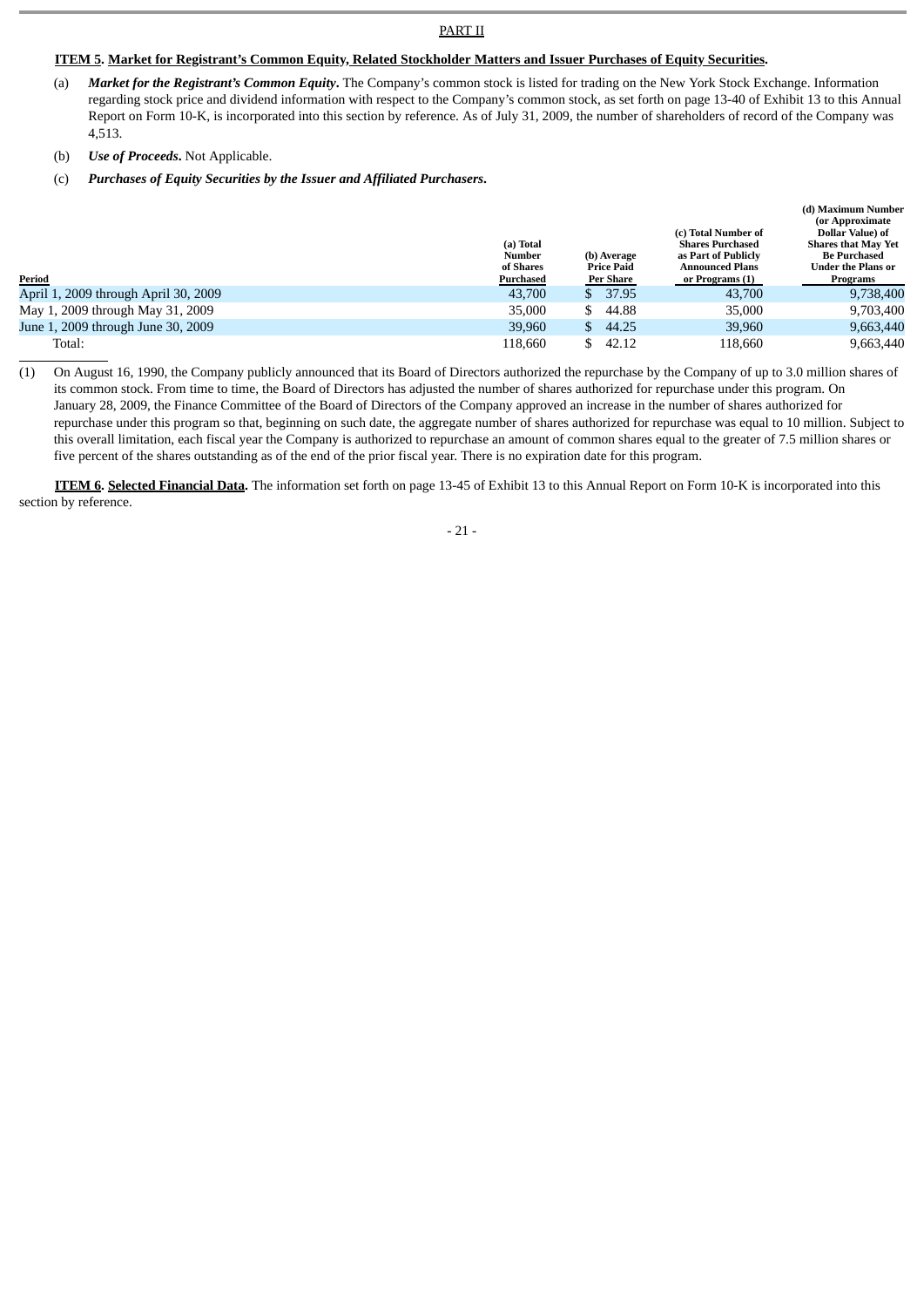**ITEM 7. Management's Discussion and Analysis of Financial Condition and Results of Operations.** The information set forth on pages 13-2 to 13-12 of Exhibit 13 to this Annual Report on Form 10-K is incorporated into this section by reference.

**ITEM 7A**. **Quantitative and Qualitative Disclosures About Market Risk.** The Company enters into forward exchange contracts and costless collar contracts, comprised of puts and calls, to reduce its exposure in both freely convertible and non-freely convertible foreign currencies. In addition, in the ordinary course of business, the Company's foreign locations enter into various financial guarantees through financial institutions which enable customers to be reimbursed in the event of non-performance by the Company. The total carrying amount and fair value amount of open contracts and any risk to the Company as a result of these arrangements is not material to the Company's financial position, liquidity or results of operations.

The Company's debt portfolio contains variable rate debt, inherently exposing the Company to interest rate risk. The Company's objective is to maintain a 60/40 mix between fixed rate and variable rate debt, thereby limiting its exposure to changes in near-term interest rates. A 100 basis point increase in near-term interest rates would increase annual interest expense on variable rate debt by approximately \$8,033,803.

For further discussion, see the discussion of Significant Accounting Policies Footnote on page 13-20 of Exhibit 13 to this Annual Report on Form 10-K and incorporated into this section by reference.

**ITEM 8. Financial Statements and Supplementary Data.** The information set forth on pages 13-13 to 13-40 of Exhibit 13 to this Annual Report on Form 10-K is incorporated into this section by reference.

#### **ITEM 9. Changes in and Disagreements with Accountants on Accounting and Financial Disclosure.** None.

**ITEM 9A. Controls and Procedures.** The Company carried out an evaluation, under the supervision and with the participation of the Company's management, including the Company's principal executive officer and principal financial officer, of the effectiveness of the Company's disclosure controls and procedures as of the end of fiscal year 2009. Based on this evaluation, the principal executive officer and principal financial officer have concluded that, as of the end of fiscal year 2009, the Company's disclosure controls and procedures were effective.

Management's Report on Internal Control over Financial Reporting set forth on page 13-41 of Exhibit 13 to this Annual Report on Form 10-K is incorporated into this section by reference. The Report of Independent Registered Public Accounting Firm set forth on pages 13-42 and 13-43 of Exhibit 13 to this Annual Report on Form 10-K is incorporated into this section by reference.

There has been no change in the Company's internal control over financial reporting during the quarter ended June 30, 2009 that has materially affected, or is reasonably likely to materially affect, the Company's internal control over financial reporting.

- 22 -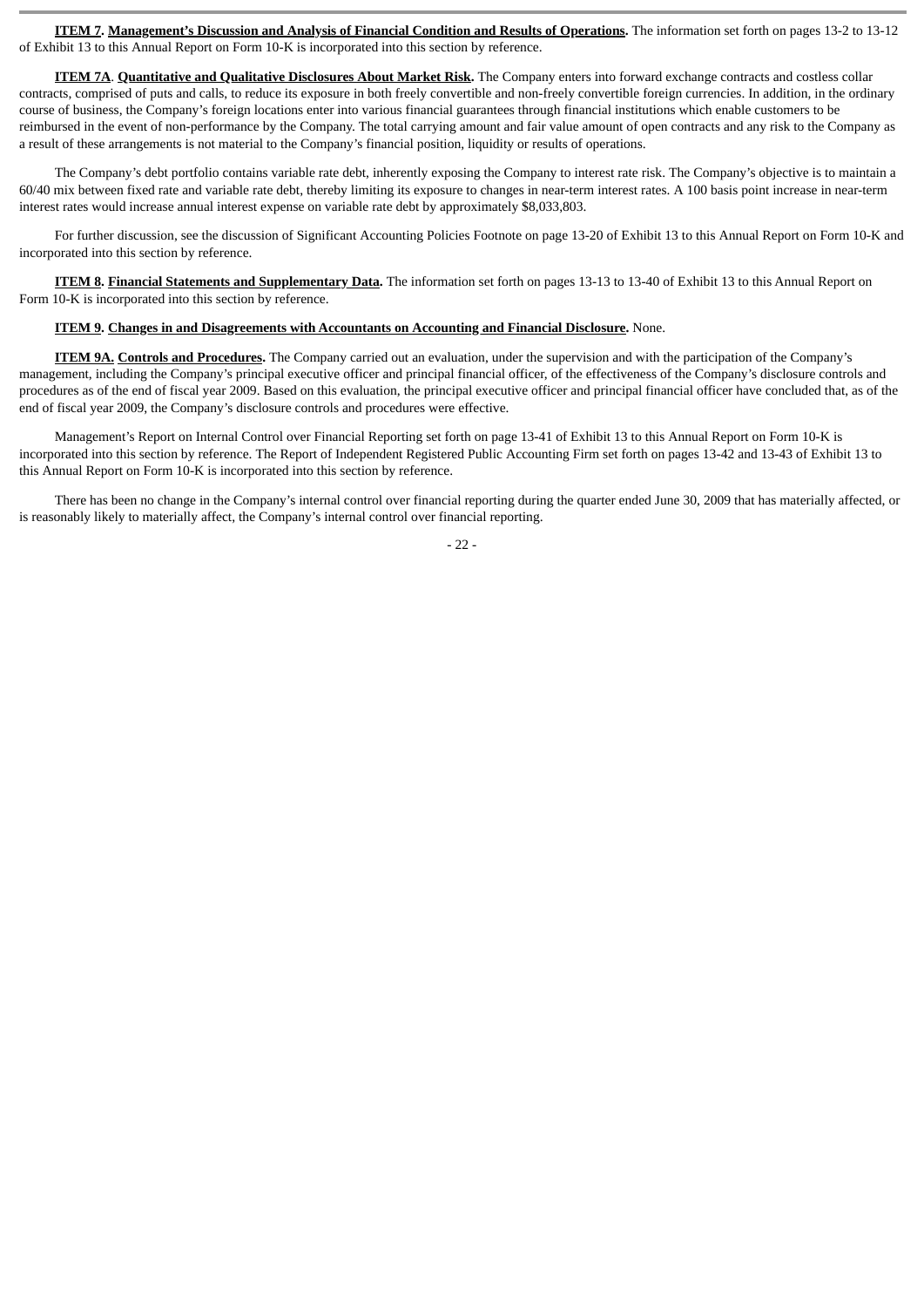# **ITEM 9B. Other Information.** None.

#### PART III

**ITEM 10. Directors, Executive Officers and Corporate Governance.** Information required with respect to the Directors of the Company is set forth under the caption "Election of Directors" in the definitive Proxy Statement for the Company's 2009 Annual Meeting of Shareholders to be held October 28, 2009 (the "2009 Proxy Statement") and is incorporated herein by reference. Information with respect to the executive officers of the Company is included in Part I, Item 1C hereof under the caption "Executive Officers of the Registrant".

The information set forth under the caption "Section 16(a) Beneficial Ownership Reporting Compliance" in the 2009 Proxy Statement is incorporated herein by reference.

The Company has adopted a Code of Ethics that applies to its Chief Executive Officer, Chief Financial Officer and Controller. The Code of Ethics is posted on the Company's investor relations internet website at www.phstock.com under the Corporate Governance page. Any amendments to, or a waiver from, a provision of the Company's Code of Ethics that applies to its Chief Executive Officer, Chief Financial Officer or Controller will also be posted at www.phstock.com under the Corporate Governance page.

The information set forth under the captions "Audit Committee Financial Experts" and "Report of the Audit Committee" in the 2009 Proxy Statement is incorporated herein by reference.

**ITEM 11. Executive Compensation.** The information set forth under the captions "Compensation Discussion and Analysis," "Compensation Committee Report," and "Compensation Tables" in the 2009 Proxy Statement is incorporated herein by reference.

**ITEM 12. Security Ownership of Certain Beneficial Owners and Management and Related Stockholder Matters.** The information set forth under the caption "Principal Shareholders" in the 2009 Proxy Statement is incorporated herein by reference. The information set forth under the caption "Equity Compensation Plan Information" in the 2009 Proxy Statement is incorporated herein by reference.

**ITEM 13. Certain Relationships and Related Transactions, and Director Independence.** The information set forth under the captions "Certain Relationships and Related Transactions", "Review and Approval of Transactions with Related Persons", and "Director Independence" in the 2009 Proxy Statement is incorporated herein by reference.

**ITEM 14. Principal Accountant Fees and Services.** The information set forth under the captions "Audit Fees," "Audit-Related Fees," "Tax Fees," "All Other Fees" and "Audit Committee Pre-Approval Policies and Procedures" in the 2009 Proxy Statement is incorporated herein by reference.

- 23 -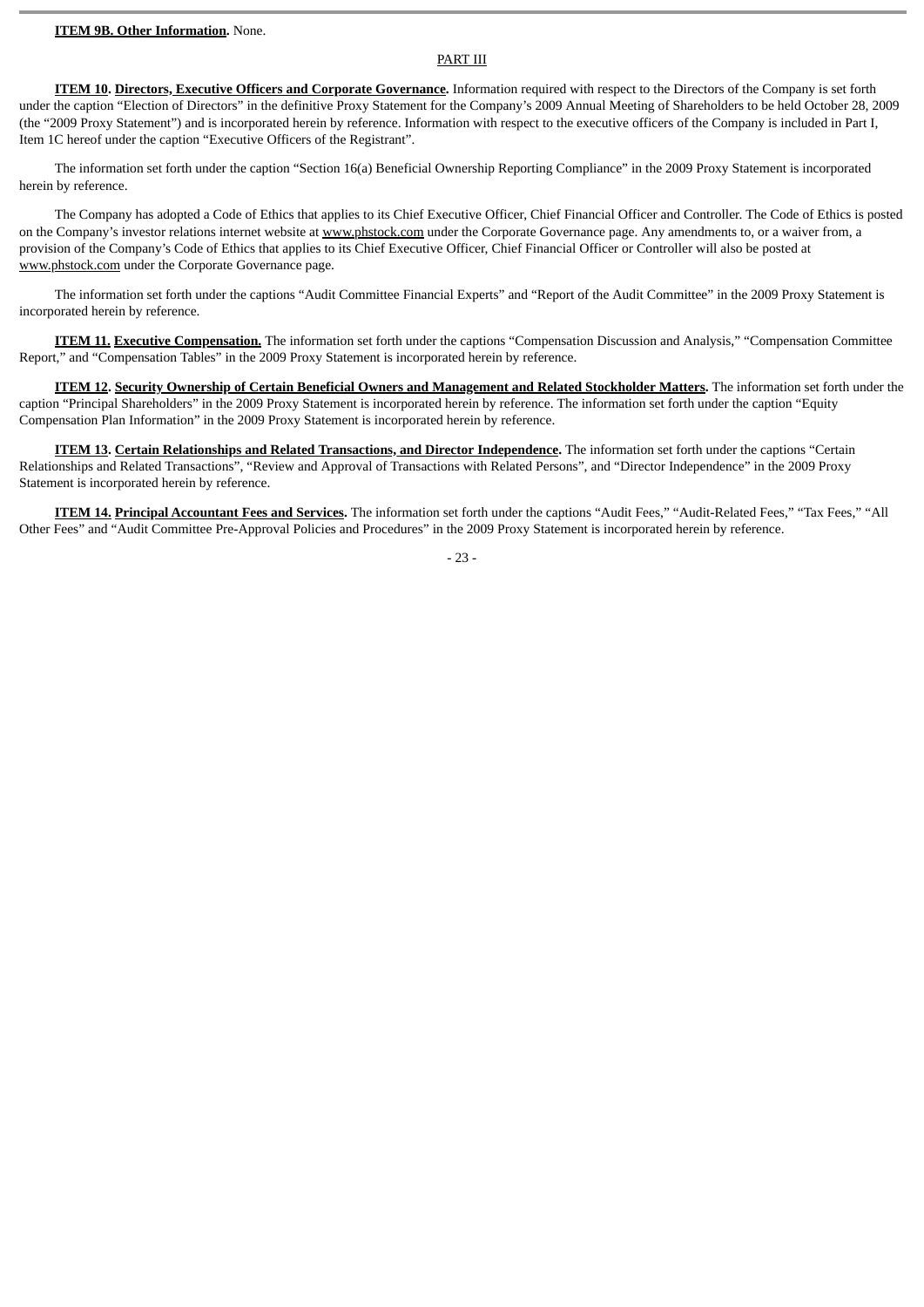#### PART IV

# **ITEM 15. Exhibits and Financial Statement Schedules.**

- a. The following are filed as part of this report:
	- 1. Financial Statements and Schedule

 The financial statements and schedule listed in the accompanying Index to Consolidated Financial Statements and Schedule are filed or incorporated by reference as part of this Annual Report on Form 10-K.

2. Exhibits

 The exhibits listed in the accompanying Exhibit Index and required by Item 601 of Regulation S-K (numbered in accordance with Item 601 of Regulation S-K) are filed, furnished or incorporated by reference as part of this Annual Report on Form 10-K.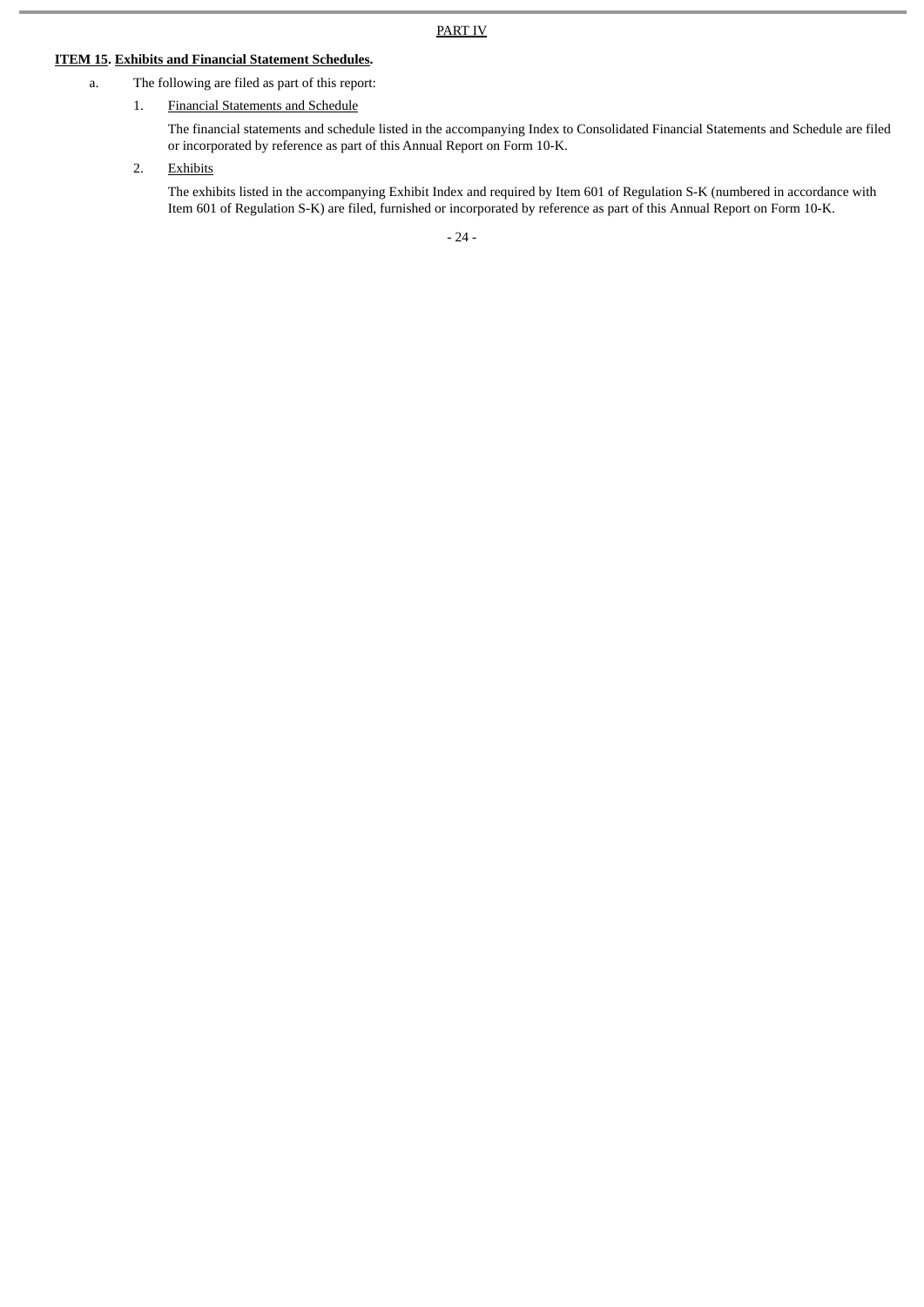**SIGNATURES** 

Pursuant to the requirements of Section 13 or 15(d) of the Securities Exchange Act of 1934, the registrant has duly caused this report to be signed on its behalf by the undersigned, thereunto duly authorized.

# PARKER-HANNIFIN CORPORATION

By: /s/ Timothy K. Pistell

Timothy K. Pistell Executive Vice President – Finance and Administration and Chief Financial Officer

August 27, 2009

Pursuant to the requirements of the Securities Exchange Act of 1934, this report has been signed below by the following persons on behalf of the registrant and in the capacities and on the date indicated.

Signature and Title

DONALD E. WASHKEWICZ, Chairman of the Board of Directors and Chief Executive Officer; JON P. MARTEN, Principal Accounting Officer; LINDA S. HARTY, Director; WILLIAM E. KASSLING, Director; ROBERT J. KOHLHEPP, Director; GIULIO MAZZALUPI, Director; KLAUS-PETER MÜLLER, Director; CANDY M. OBOURN, Director; JOSEPH M. SCAMINACE, Director; WOLFGANG R. SCHMITT, Director; MARKOS I. TAMBAKERAS, Director; and JAMES L. WAINSCOTT, Director.

Date: August 27, 2009

/s/ Timothy K. Pistell

Timothy K. Pistell, Executive Vice President – Finance and Administration, Principal Financial Officer and Attorney-in-Fact

- 25 -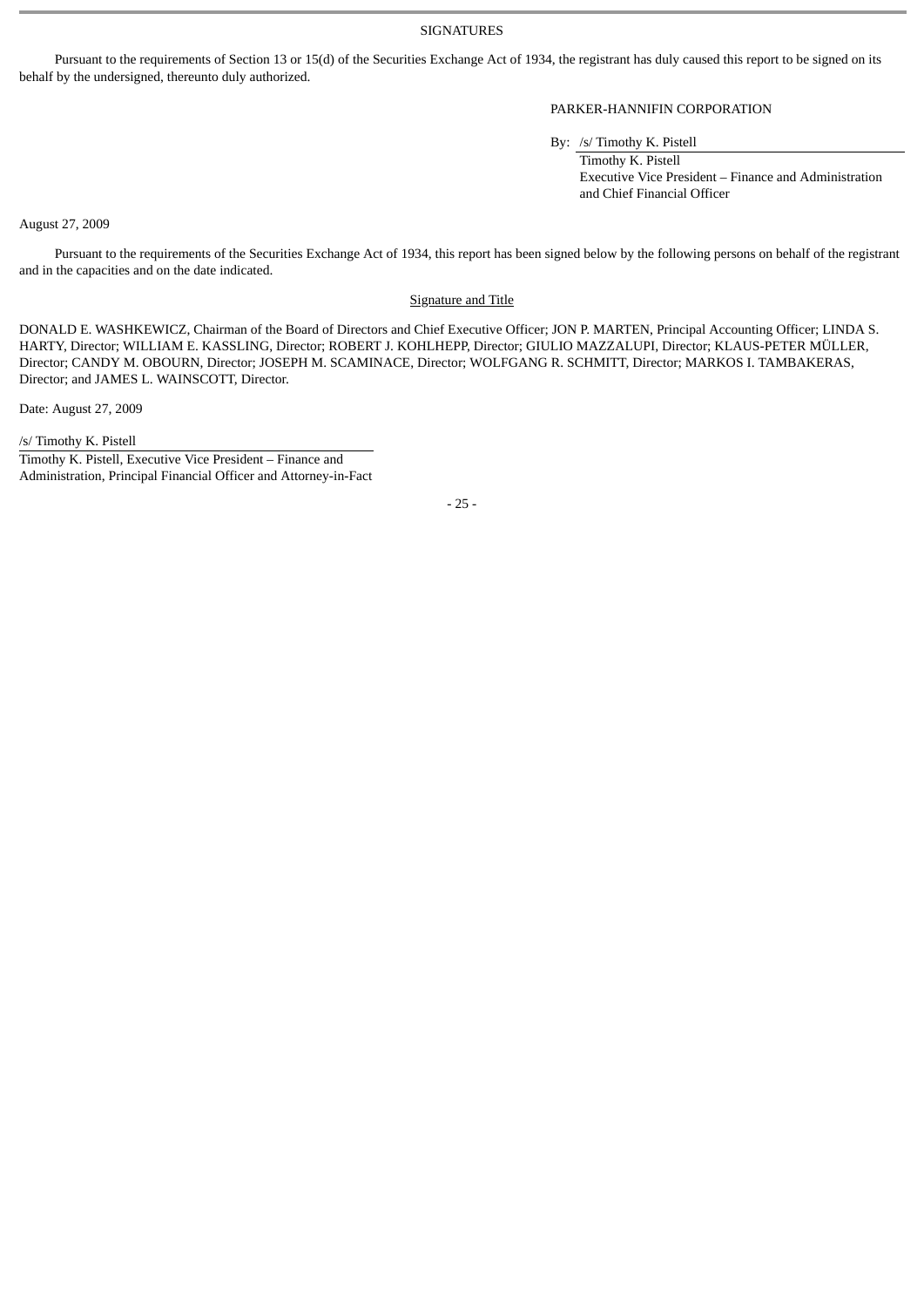# PARKER-HANNIFIN CORPORATION INDEX TO CONSOLIDATED FINANCIAL STATEMENTS AND SCHEDULE

|                                                                                                 | Reference                                   |                                                    |
|-------------------------------------------------------------------------------------------------|---------------------------------------------|----------------------------------------------------|
|                                                                                                 | Form 10-K<br><b>Annual Report</b><br>(Page) | <b>Excerpt from</b><br><b>Exhibit 13</b><br>(Page) |
| Data incorporated by reference from Exhibit 13:                                                 |                                             |                                                    |
| Management's Report on Internal Control over Financial Reporting                                |                                             | $13 - 41$                                          |
| Report of Independent Registered Public Accounting Firm                                         |                                             | 13 - 42 to 13 - 44                                 |
| Consolidated Statement of Income for the years ended June 30, 2009, 2008 and 2007               |                                             | $13 - 13$                                          |
| Consolidated Statement of Comprehensive Income for the years ended June 30, 2009, 2008 and 2007 |                                             |                                                    |
|                                                                                                 |                                             | $13 - 13$                                          |
| Consolidated Balance Sheet at June 30, 2009 and 2008                                            |                                             | $13 - 16$                                          |
| Consolidated Statement of Cash Flows for the years ended June 30, 2009, 2008 and 2007           |                                             | $13 - 17$                                          |
| Notes to Consolidated Financial Statements                                                      |                                             | 13 - 18 to 13 - 40                                 |
| <b>Schedule:</b>                                                                                |                                             |                                                    |
| II - Valuation and Qualifying Accounts                                                          | $F-2$                                       |                                                    |

Individual financial statements and related applicable schedules for the Registrant (separately) have been omitted because the Registrant is primarily an operating company and its subsidiaries are considered to be wholly-owned.

F-1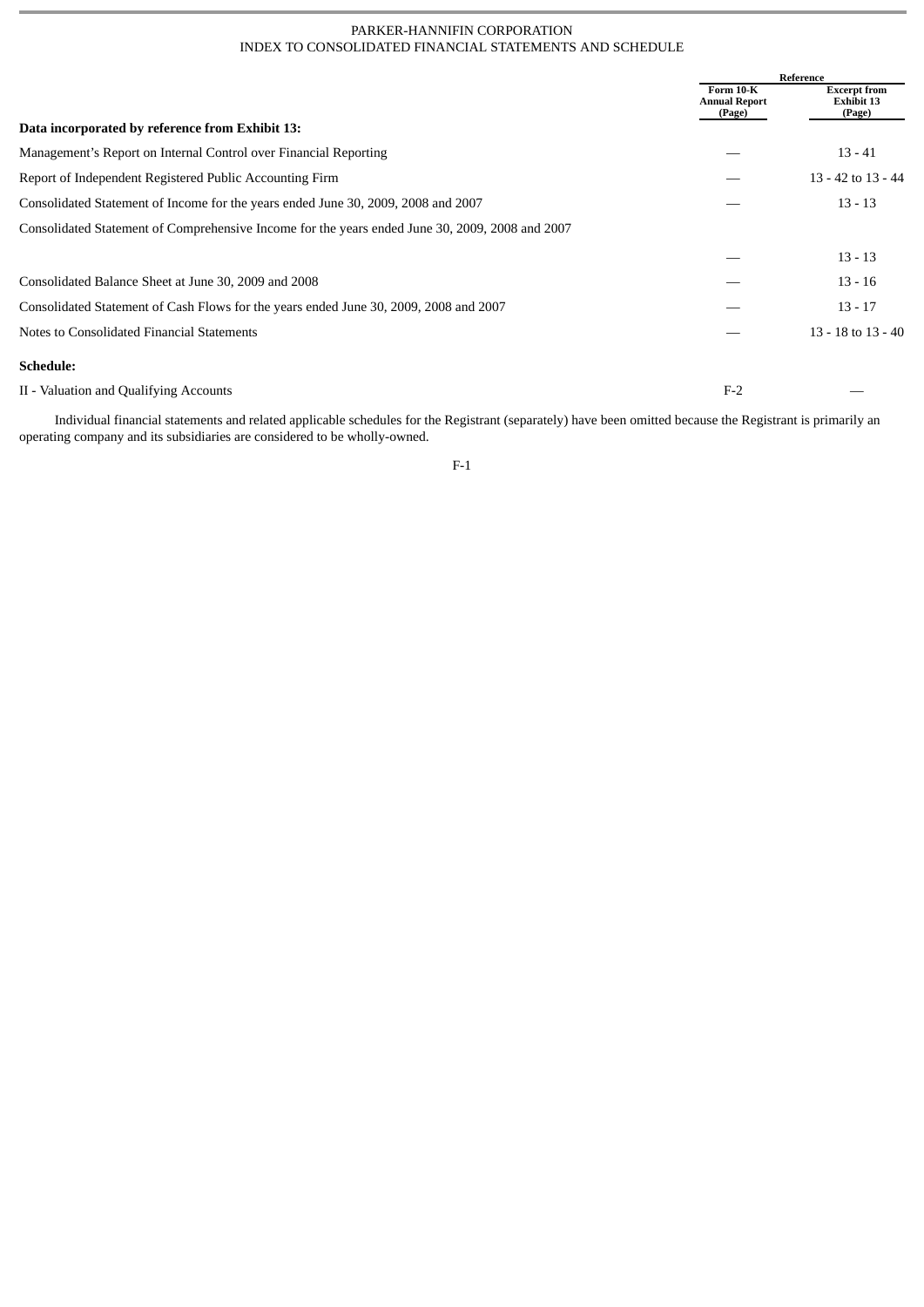#### PARKER-HANNIFIN CORPORATION

# SCHEDULE II - VALUATION AND QUALIFYING ACCOUNTS FOR THE YEARS ENDED JUNE 30, 2007, 2008 and 2009 (Dollars in Thousands)

| Column A                                | Column B<br><b>Balance</b> at<br><b>Beginning</b> | Column C<br><b>Additions</b><br><b>Charged to</b><br>Costs and | Column D<br>Other<br>(Deductions)/ | Column E<br><b>Balance</b><br>At End |
|-----------------------------------------|---------------------------------------------------|----------------------------------------------------------------|------------------------------------|--------------------------------------|
| <b>Description</b>                      | <b>Of Period</b>                                  | <b>Expenses</b>                                                | <b>Additions (A)</b>               | <b>Of Period</b>                     |
| Allowance for doubtful accounts:        |                                                   |                                                                |                                    |                                      |
| Year ended June 30, 2007                | \$12,332                                          | \$2,133                                                        | \$<br>(2,810)                      | \$11,655                             |
| Year ended June 30, 2008                | \$11,655                                          | \$8,470                                                        | \$<br>(3,282)                      | \$16,843                             |
| Year ended June 30, 2009                | \$16,843                                          | 9,157<br>S.                                                    | \$<br>(6, 185)                     | \$19,815                             |
| Deferred tax asset valuation allowance: |                                                   |                                                                |                                    |                                      |
| Year ended June 30, 2007                | \$7,391                                           | \$20.788                                                       | \$<br>717                          | \$28,896                             |
| Year ended June 30, 2008                | \$28,896                                          | \$53,324                                                       | \$<br>(3,589)                      | \$78,631                             |
| Year ended June 30. 2009                | \$78,631                                          | \$28,377                                                       | \$<br>130                          | \$107.138                            |

(A) For allowance for doubtful accounts, net balance of deductions due to uncollectible accounts charged off and additions due to acquisitions or recoveries. For defered tax asset valuation allowance, primarily represents adjustments due to acquisitions.

F-2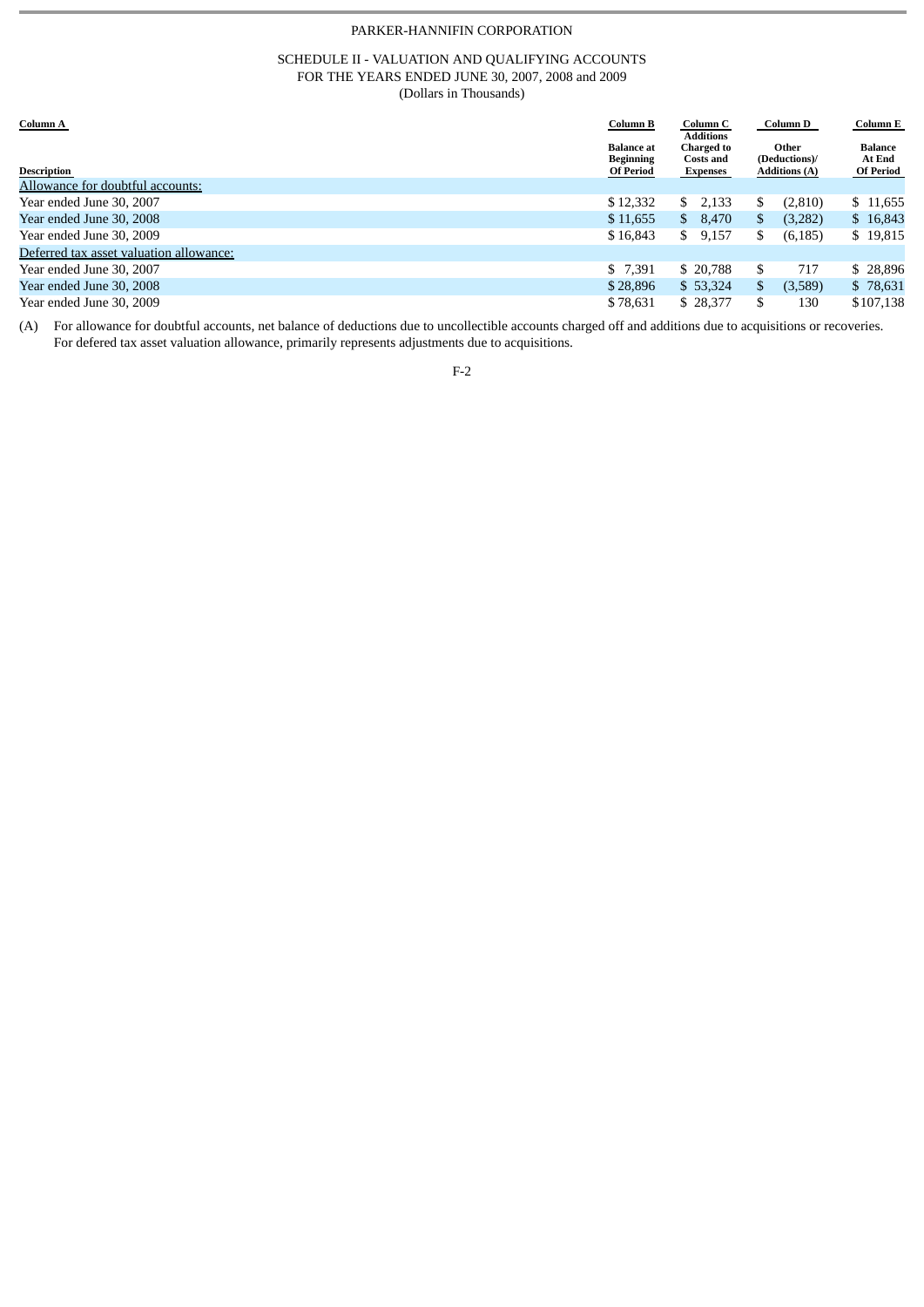| <b>Exhibit No.</b> | <b>Description of Exhibit</b><br>Articles of Incorporation and By-Laws:                                                                                                                                                                                                                                                                 |
|--------------------|-----------------------------------------------------------------------------------------------------------------------------------------------------------------------------------------------------------------------------------------------------------------------------------------------------------------------------------------|
| (3)(a)             | Amended Articles of Incorporation incorporated by reference to Exhibit 3 to the Registrant's Report on Form 10-Q for the quarterly period ended<br>September 30, 1997 (Commission File No. 1-4982).                                                                                                                                     |
| (3)(b)             | Code of Regulations, as amended, incorporated by reference to Exhibit 3(ii) to the Registrant's Report on Form 10-Q for the quarterly period<br>ended December 31, 2007 (Commission File No. 1-4982).                                                                                                                                   |
|                    | <b>Instruments Defining Rights of Security Holders:</b>                                                                                                                                                                                                                                                                                 |
| (4)(a)             | Shareholder Protection Rights Agreement, dated as of February 8, 2007, between the Registrant and National City Bank incorporated by<br>reference to Exhibit 1 to the Registrant's Form 8-A filed on February 8, 2007 (Commission File No. 1-4982).                                                                                     |
|                    | First Amendment to Shareholder Protection Rights Agreement, dated as of July 6, 2009, between the Registrant and Wells Fargo Bank, National<br>Association, as successor to National City Bank.                                                                                                                                         |
|                    | The Registrant is a party to other instruments, copies of which will be furnished to the Commission upon request, defining the rights of holders of<br>its long-term debt identified in Note 9 of the Notes to Consolidated Financial Statements on page 13-27 of Exhibit 13 hereto, which Note is<br>incorporated herein by reference. |
|                    | <b>Material Contracts:</b>                                                                                                                                                                                                                                                                                                              |
| (10)(a)            | Form of Parker-Hannifin Corporation Amended and Restated Change in Control Severance Agreement entered into by the Registrant and<br>executive officers incorporated by reference to Exhibit $10(a)$ to the Registrant's Report on Form $10-Q$ for the quarterly period ended September<br>30, 2008 (Commission File No. 1-4982).*      |
| (10)(b)            | Parker-Hannifin Corporation Amended and Restated Change in Control Severance Plan incorporated by reference to Exhibit 10(b) to the<br>Registrant's Report on Form 10-Q for the quarterly period ended September 30, 2008 (Commission File No. 1-4982).*                                                                                |
| (10)(c)            | Form of Indemnification Agreement entered into by the Registrant and its directors and executive officers incorporated by reference to Exhibit<br>10(c) to the Registrant's Report on Form 10-K for the fiscal year ended June 30, 2003 (Commission File No. 1-4982).*                                                                  |
| (10)(d)            | Form of Executive Life Insurance Agreement entered into by the Registrant and certain executives (including executive officers), as restated,<br>incorporated by reference to Exhibit 10(a) to the Registrant's Report on Form 10-Q for the quarterly period ended September 30, 2002                                                   |

(Commission File No. 1-4982).\*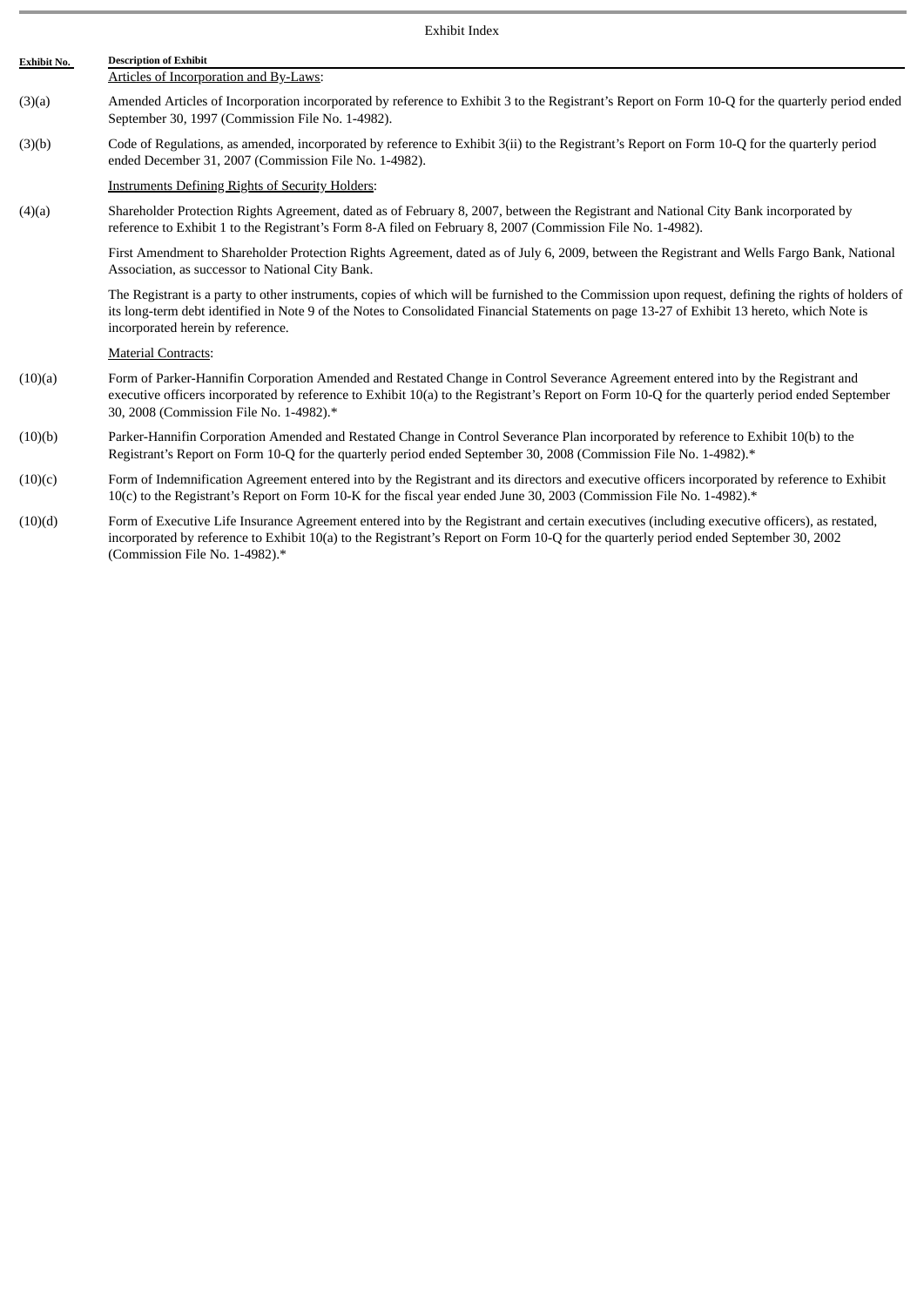- (10)(e) Form of Termination Agreement to the Executive Life Insurance Agreement entered into by the Registrant and executive officers incorporated by reference to Exhibit 10(g) to the Registrant's Report on Form 10-K for the fiscal year ended June 30, 2005 (Commission File No. 1-4982).\*
- (10)(f) Description of the Parker-Hannifin Corporation Officer Life Insurance Plan incorporated by reference to Exhibit 10(h) to the Registrant's Report on Form 10-K for the fiscal year ended June 30, 2005 (Commission File No. 1-4982).\*
- (10)(g) Parker-Hannifin Corporation Amended and Restated Supplemental Executive Retirement Benefits Program.\*
- (10)(h) Form of Notice of Change to Long Term Disability Benefit and Tax Election Form for certain executive officers incorporated by reference to Exhibit 10(j) to the Registrant's Report on Form 10-K for the fiscal year ended June 30, 2007 (Commission File No. 1-4982).\*
- (10)(i) Parker-Hannifin Corporation Amended and Restated 1993 Stock Incentive Program.\*
- (10)(j) Parker-Hannifin Corporation Amended and Restated 2003 Stock Incentive Plan.\*
- (10)(k) Parker-Hannifin Corporation Performance Bonus Plan incorporated by reference to Exhibit A to the Registrant's Definitive Proxy Statement filed with the Commission on September 26, 2005 (Commission File No. 1-4982).\*
- (10)(l) Form of 2008 Notice of Grant of Stock Options with Tandem Stock Appreciation Rights for executive officers incorporated by reference to Exhibit 10.1 to the Registrant's Report on Form 8-K/A filed with the Commission on September 5, 2007 (Commission File No. 1-4982).\*
- (10)(m) Form of 2009 Notice of Stock Options Award with Tandem Stock Appreciation Rights for executive officers incorporated by reference to Exhibit 10(d) to the Registrant's Report on Form 10-Q for the quarterly period ended September 30, 2008 (Commission File No. 1-4982).\*
- (10)(n) Form of Notice of FY09 Target Incentive Bonus Award Under the Parker-Hannifin Corporation Performance Bonus Plan incorporated by reference to Exhibit 10(e) to the Registrant's Report on Form 10-Q for the quarterly period ended September 30, 2008 (Commission File No. 1- 4982).\*
- (10)(o) Form of 2007-08-09 Long Term Incentive Award Letter Under the Parker-Hannifin Corporation Performance Bonus Plan incorporated by reference to Exhibit 10.6 to the Registrant's Report on Form 8-K filed with the Commission on August 22, 2006 (Commission File No. 1-4982).\*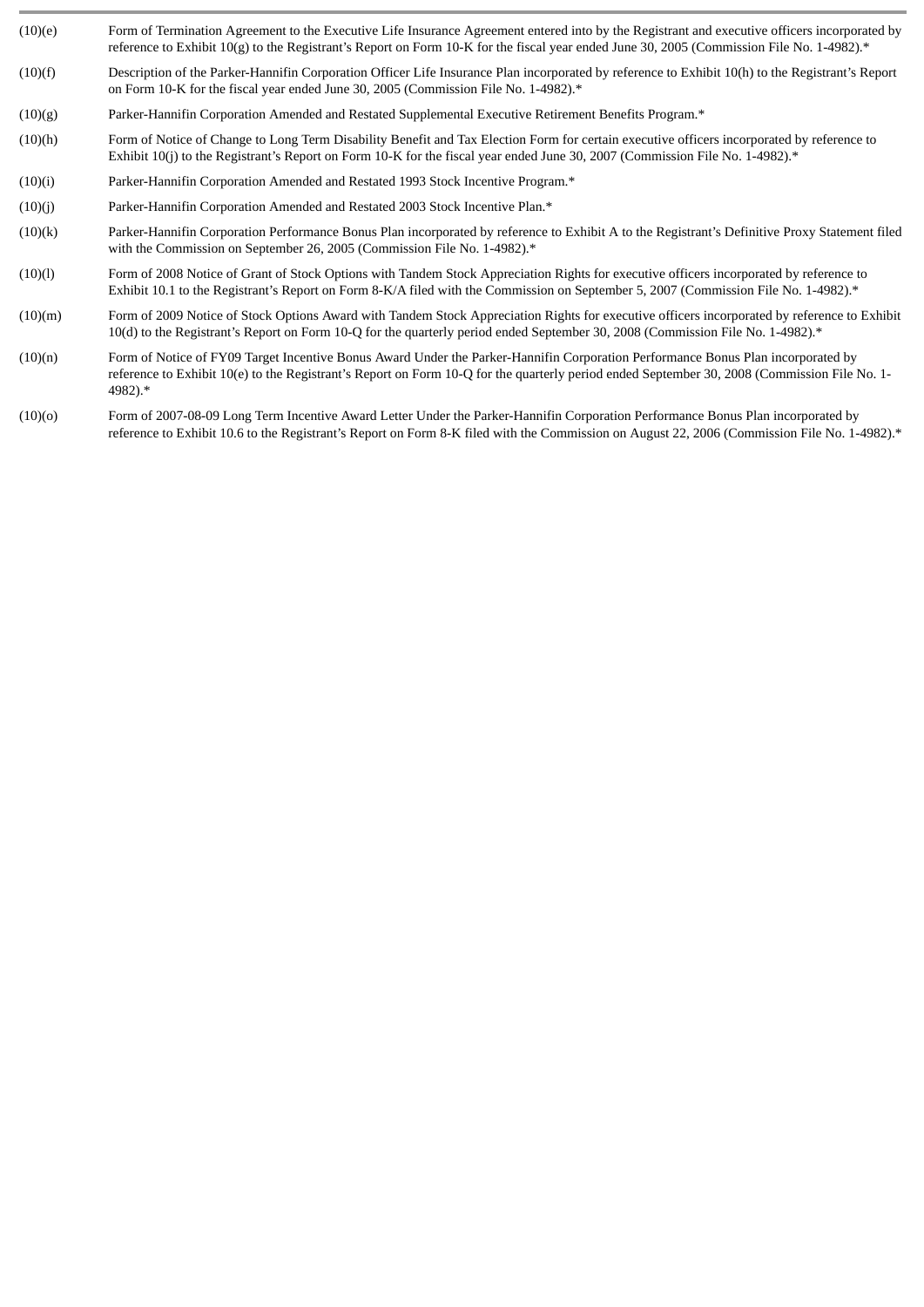| (10)(p) | Form of 2008-09-10 Long Term Incentive Award Letter Under the Parker-Hannifin Corporation Performance Bonus Plan incorporated by<br>reference to Exhibit 10.4 to the Registrant's Report on Form 8-K/A filed with the Commission on September 5, 2007 (Commission File No. 1-<br>4982).*        |
|---------|-------------------------------------------------------------------------------------------------------------------------------------------------------------------------------------------------------------------------------------------------------------------------------------------------|
| (10)(q) | Form of Notice of 2009-10-11 Long Term Incentive Award Under the Parker-Hannifin Corporation Performance Bonus Plan incorporated by<br>reference to Exhibit 10(f) to the Registrant's Report on Form 10-Q for the quarterly period ended September 30, 2008 (Commission File No. 1-<br>4982).*  |
| (10)(r) | Form of Notice of FY09 Return on Net Assets Bonus Award Under the Parker-Hannifin Corporation Performance Bonus Plan incorporated by<br>reference to Exhibit 10(g) to the Registrant's Report on Form 10-Q for the quarterly period ended September 30, 2008 (Commission File No. 1-<br>4982).* |
| (10)(s) | Parker-Hannifin Corporation Summary of RONA Bonus Awards in Lieu of Certain Executive Perquisites incorporated by reference to Exhibit<br>10(h) to the Registrant's Report on Form 10-Q for the quarterly period ended September 30, 2008 (Commission File No. 1-4982).*                        |
| (10)(t) | Parker-Hannifin Corporation Amended and Restated Savings Restoration Plan incorporated by reference to Exhibit 10(i) to the Registrant's<br>Report on Form 10-Q for the quarterly period ended September 30, 2008 (Commission File No. 1-4982).*                                                |
| (10)(u) | Parker-Hannifin Corporation Amended and Restated Pension Restoration Plan incorporated by reference to Exhibit 10(j) to the Registrant's<br>Report on Form 10-Q for the quarterly period ended September 30, 2008 (Commission File No. 1-4982).*                                                |
| (10)(v) | Parker-Hannifin Corporation Amended and Restated Executive Deferral Plan incorporated by reference to Exhibit 10(k) to the Registrant's<br>Report on Form 10-Q for the quarterly period ended September 30, 2008 (Commission File No. 1-4982).*                                                 |
| (10)(w) | Parker-Hannifin Corporation Volume Incentive Plan, as amended, incorporated by reference to Exhibit 10(a) to the Registrant's Report on Form<br>10-Q for the quarterly period ended September 30, 2007(Commission File No. 1-4982).*                                                            |
| (10)(x) | Parker-Hannifin Corporation Sales Company Incentive Plan.*                                                                                                                                                                                                                                      |
| (10)(y) | Amended and Restated Parker-Hannifin Corporation Non-Employee Directors' Stock Plan incorporated by reference to Exhibit 10(x) to the<br>Registrant's Report on Form 10-K for the fiscal year ended June 30, 2004 (Commission File No. 1-4982).*                                                |
| (10)(z) | Parker-Hannifin Corporation Non-Employee Directors Stock Option Plan incorporated by reference to Exhibit 10(w) to the Registrant's Report<br>on Form 10-K for the fiscal year ended June 30, 2001 (Commission File No. 1-4982).*                                                               |

(10)(aa) Parker-Hannifin Corporation Amended and Restated 2004 Non-Employee Directors' Stock Incentive Plan.\*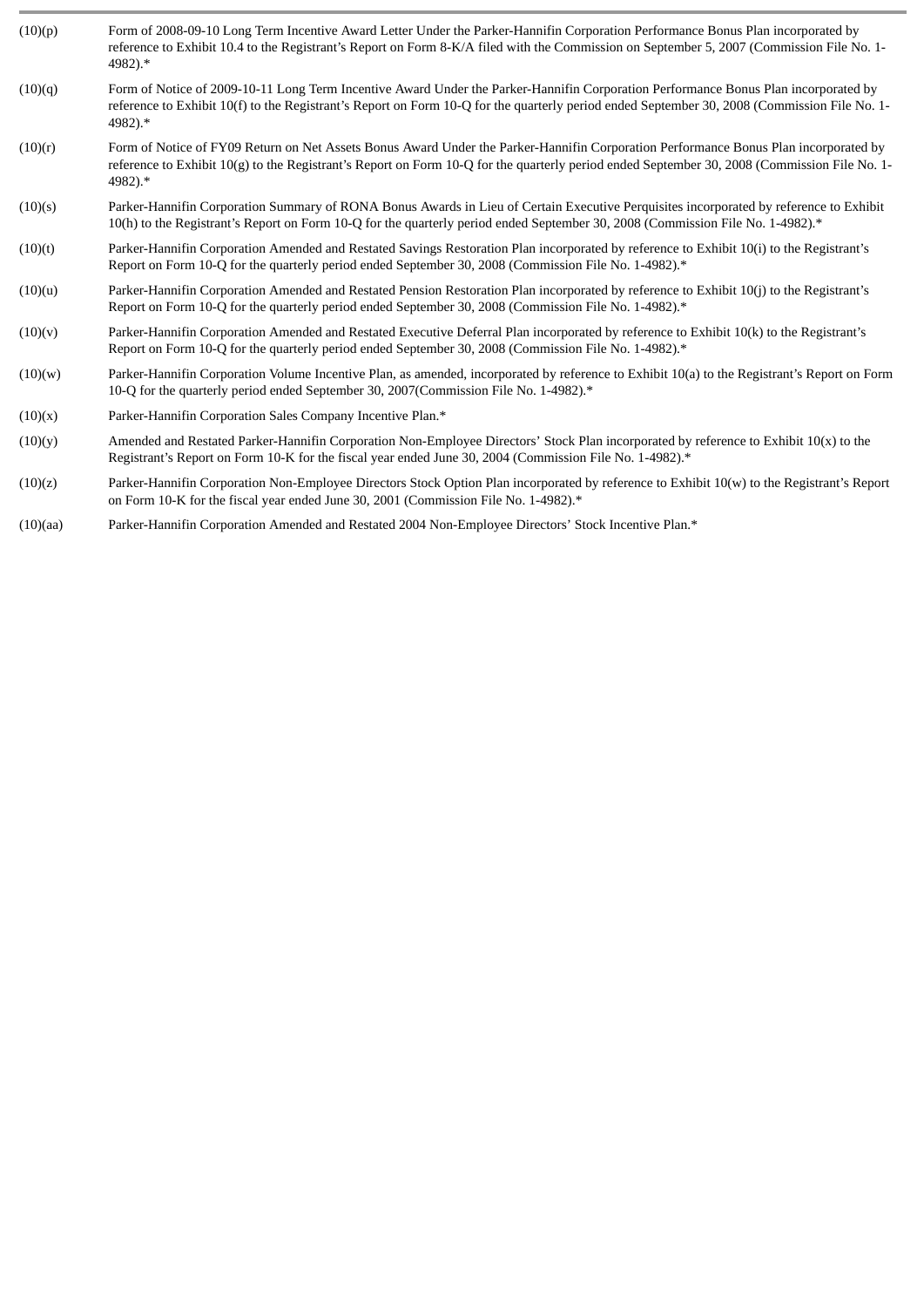- (10)(bb) Form of 2007 Notice of Issuance of Restricted Stock for Non-Employee Directors incorporated by reference to Exhibit 10.2 to the Registrant's Report on Form 8-K filed with the Commission on August 22, 2006 (Commission File No. 1-4982).\*
- (10)(cc) Form of 2008 Notice of Issuance of Restricted Stock for Non-Employee Directors incorporated by reference to Exhibit 10(c) to the Registrant's Report on Form 10-Q for the quarterly period ended September 30, 2007 (Commission File No. 1-4982).\*
- (10)(dd) Form of 2009 Notice of Issuance of Restricted Stock for Non-Employee Directors incorporated by reference to Exhibit 10(l) to the Registrant's Report on Form 10-Q for the quarterly period ended September 30, 2008 (Commission File No. 1-4982).\*
- (10)(ee) Amended 2009 Notice of Issuance of Restricted Stock for Non-Employee Directors issued to William E. Kassling dated March 11, 2009 incorporated by reference to Exhibit 10(a) to the Registrant's Report on Form 10-Q for the quarterly period ended March 31, 2009 (Commission File No. 1-4982).\*
- (10)(ff) Amended 2009 Notice of Issuance of Restricted Stock for Non-Employee Directors issued to Joseph M. Scaminace dated March 11, 2009 incorporated by reference to Exhibit 10(b) to the Registrant's Report on Form 10-Q for the quarterly period ended March 31, 2009 (Commission File No. 1-4982).\*
- (10)(gg) Amended 2009 Notice of Issuance of Restricted Stock for Non-Employee Directors issued to Wolfgang R. Schmitt dated March 11, 2009 incorporated by reference to Exhibit 10(c) to the Registrant's Report on Form 10-Q for the quarterly period ended March 31, 2009 (Commission File No. 1-4982).\*
- (10)(hh) Amended and Restated Deferred Compensation Plan for Directors of Parker-Hannifin Corporation incorporated by reference to Exhibit 10(m) to the Registrant's Report on Form 10-Q for the quarterly period ended September 30, 2008 (Commission File No. 1-4982).\*
- (10)(ii) Summary of the Compensation of the Non-Employee Members of the Board of Directors, effective October 1, 2007, incorporated by reference to Exhibit 10(b) to the Registrant's Report on Form 10-Q for the quarterly period ended September 30, 2007 (Commission File No. 1-4982).\*
- (10)(jj) Summary of the Compensation of the Non-Employee Members of the Board of Directors, effective October 1, 2008, incorporated by reference to Exhibit 10(n) to the Registrant's Report on Form 10-Q for the quarterly period ended September 30, 2008 (Commission File No. 1-4982).\*
- (11) Computation of Common Shares Outstanding and Earnings Per Share is incorporated by reference to Note 5 of the Notes to Consolidated Financial Statements on pages 13-24 to 13-25 of Exhibit 13 hereto.
- (12) Computation of Ratio of Earnings to Fixed Charges as of June 30, 2009.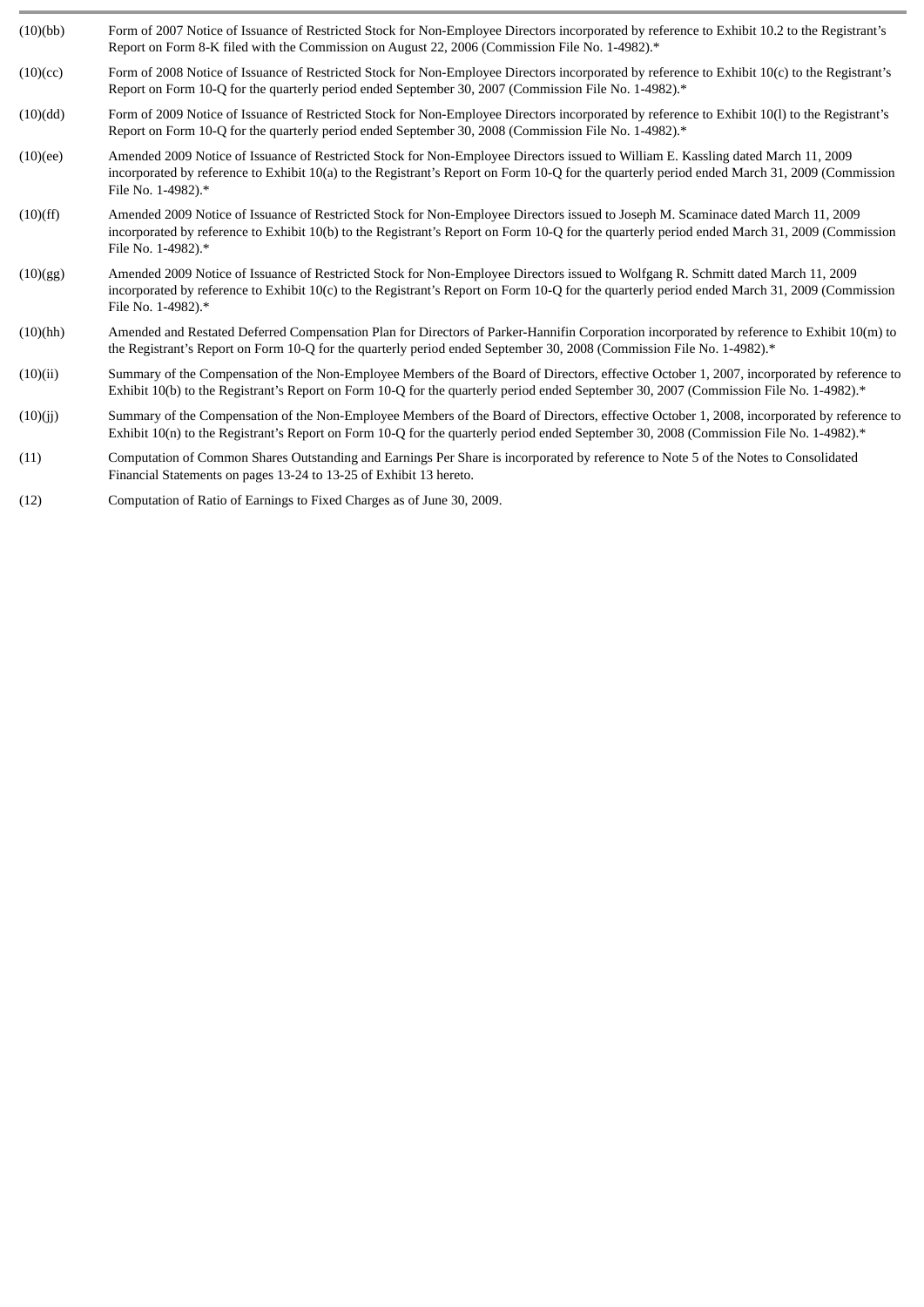| (13)       | Excerpts from Annual Report to Shareholders for the fiscal year ended June 30, 2009 which are incorporated herein by reference thereto.              |
|------------|------------------------------------------------------------------------------------------------------------------------------------------------------|
| (21)       | List of subsidiaries of the Registrant.                                                                                                              |
| (23)(a)    | Consent of Independent Registered Public Accounting Firm – Deloitte & Touche LLP.                                                                    |
| (23)(b)    | Consent of Independent Registered Public Accounting Firm – PricewaterhouseCoopers LLP.                                                               |
| (24)       | Power of Attorney.                                                                                                                                   |
| (31)(i)(a) | Certification of the Principal Executive Officer Pursuant to 17 CFR 240.13a-14(a), as Adopted Pursuant to §302 of the Sarbanes-Oxley Act of<br>2002. |
| (31)(i)(b) | Certification of the Principal Financial Officer Pursuant to 17 CFR 240.13a-14(a), as Adopted Pursuant to §302 of the Sarbanes-Oxley Act of<br>2002. |
| (32)       | Certification Pursuant to 18 U.S.C. Section 1350, as Adopted Pursuant to §906 of the Sarbanes-Oxley Act of 2002.                                     |

\* Management contracts or compensatory plans or arrangements.

Shareholders may request a copy of any of the exhibits to this Annual Report on Form 10-K by writing to the Secretary, Parker-Hannifin Corporation, 6035 Parkland Boulevard, Cleveland, Ohio 44124-4141.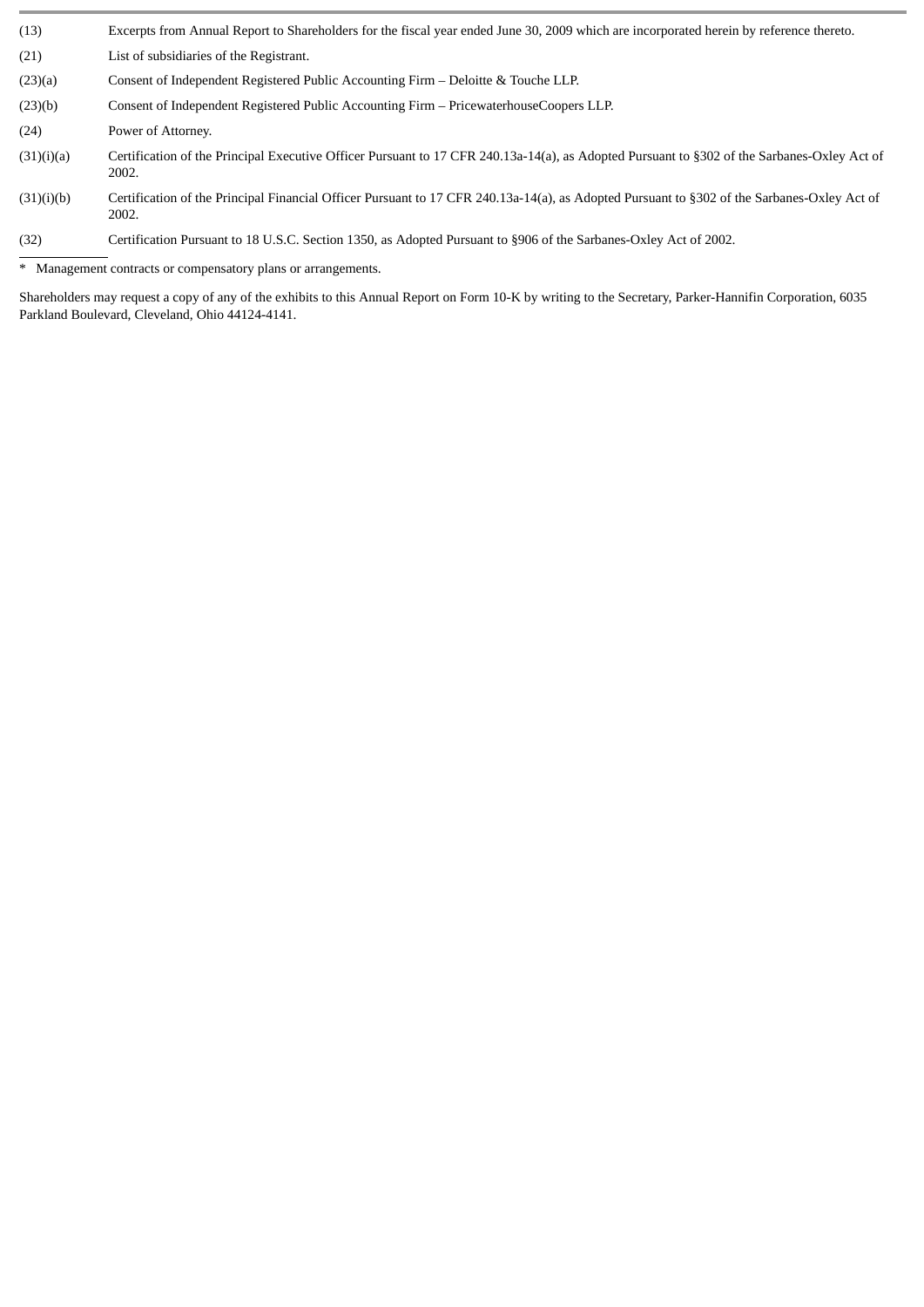## **FIRST AMENDMENT TO SHAREHOLDER PROTECTION RIGHTS AGREEMENT**

THIS FIRST AMENDMENT TO SHAREHOLDER PROTECTION RIGHTS AGREEMENT (the "Amendment") is made and entered into as of July 6, 2009 by and among Parker-Hannifin Corporation, an Ohio corporation (the "Company"), and Wells Fargo Bank, National Association, a national banking association organized under the laws of the United States of America ("Wells Fargo").

WHEREAS, the Company and National City Bank, as Rights Agent ("National City") are parties to a certain Shareholder Protection Rights Agreement dated as of February 8, 2007 (the "Rights Agreement"); and

WHEREAS, the Company has (a) provided National City with written notice of the Company's election to remove National City as Rights Agent under the Rights Agreement effective as of the date hereof, and (b) appointed Wells Fargo as successor Rights Agent under the Rights Agreement effective as of the date hereof pursuant to a certain Transfer Agent Services Agreement of even date herewith by and between the Company and Wells Fargo; and

WHEREAS, the Company and Wells Fargo desire to further document such removal and appointment by amending the Rights Agreement as and to the extent set forth herein.

NOW, THEREFORE, in consideration of the foregoing and the mutual promises, covenants and agreements hereinafter set forth, the Company and Wells Fargo agree as follows:

1. Effect of Appointment. Pursuant to Section 4.4 of the Rights Agreement, Wells Fargo is, by virtue of its appointment by the Company as successor Rights Agent under the Rights Agreement, vested with the same powers, rights, duties and responsibilities as if Wells Fargo had been originally named as Rights Agent pursuant to the Rights Agreement.

2. Amendments to the Rights Agreement and Related Documents.

(a) From and after the date hereof, and so long as Wells Fargo shall continue to serve as the Rights Agent under the Rights Agreement, all references to the Rights Agent or National City contained in the Rights Agreement, any of the Rights Certificates issued pursuant to the Rights Agreement, any legend referring to the Rights Agreement contained on any outstanding stock certificates, or any other certificate, instrument or other document referring to, relating to or issued pursuant to the Rights Agreement, shall be deemed automatically to refer to Wells Fargo without the necessity of any further restatement, amendment or other modification of such references.

(b) The third paragraph of Section 2.6(a) of the Rights Agreement is hereby amended in its entirety to read as follows:

Promptly after the Separation Time, the Company will notify the Rights Agent of such Separation Time and will deliver Rights Certificates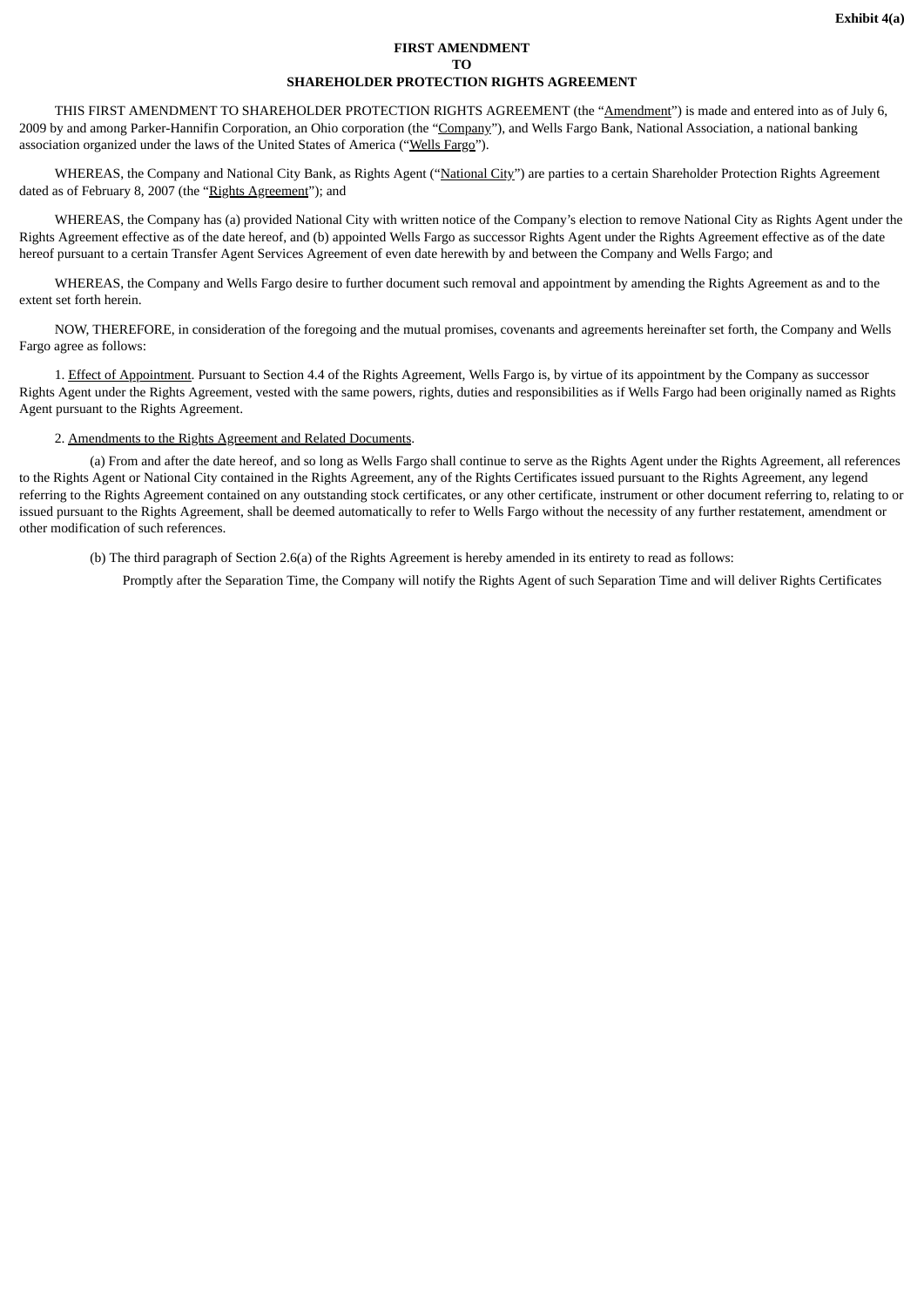executed by the Company to the Rights Agent for countersignature, and, subject to Section 3.1(b), the Rights Agent shall countersign (either manually or by facsimile) and deliver such Rights Certificates to the holders of the Rights pursuant to Section 2.3(c). No Rights Certificate shall be valid for any purpose unless so countersigned by the Rights Agent.

(c) Section 2.10 of the Rights Agreement is hereby amended in its entirety to read as follows:

#### 2.10 Delivery and Cancellation of Certificates.

 (a) All Rights Certificates surrendered upon exercise or for registration of transfer or exchange shall, if surrendered to any Person other than the Rights Agent, be delivered to the Rights Agent and, in any case, shall be promptly cancelled by the Rights Agent. The Company may at any time deliver to the Rights Agent for cancellation any Rights Certificates previously countersigned and delivered hereunder which the Company may have acquired in any manner whatsoever, and all Rights Certificates so delivered shall be promptly cancelled by the Rights Agent. No Rights Certificates shall be countersigned in lieu of or in exchange for any Rights Certificates cancelled as provided in this Section 2.10, except as expressly permitted by this Agreement.

 (b) The Rights Agent shall (i) destroy all cancelled Rights Certificates and (ii) subject to applicable law, maintain records (in hard copy or electronically in a retrievable database) of all cancelled Rights Certificates and all Rights Certificates which have been destroyed by the Rights Agent. The Rights Agent shall maintain such records for the time period required by applicable law. Upon written request of the Company, the Rights Agent shall provide copies of such records to the Company or its designee.

3. Other References. From and after the date hereof, each reference in the Rights Agreement to "this Agreement", "hereunder", "hereof", "herein" or words of similar import referring to the Rights Agreement shall mean and refer to the Rights Agreement as amended and supplemented hereby. The Rights Agreement, as amended and supplemented hereby, is, and shall continue to be, in full force and effect and is hereby ratified and confirmed in all respects.

4. Counterparts. This Amendment may be executed in multiple counterparts, each of which shall be deemed to be an original, but all of which, taken together, shall constitute one and the same instrument.

> [REMAINDER OF PAGE INTENTIONALLY LEFT BLANK; SIGNATURE PAGE FOLLOWS]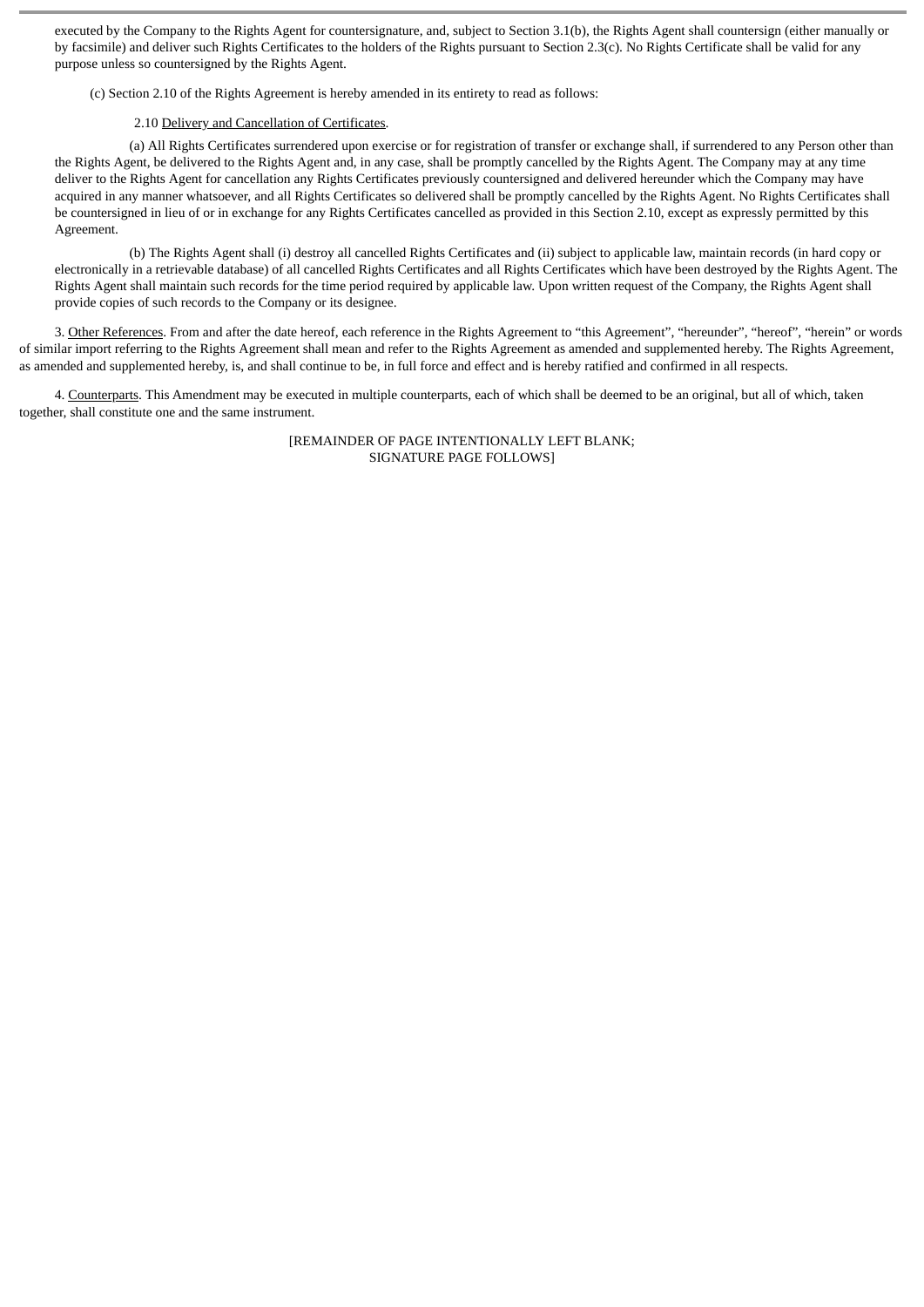IN WITNESS WHEREOF, the parties hereto have executed this Amendment as of the date first written above.

# PARKER-HANNIFIN CORPORATION WELLS FARGO BANK, NATIONAL ASSOCIATION

By: /s/ Thomas A. Piraino, Jr. By: /s/ Tracie L. Balach<br>Thomas A. Piraino, Jr. By: /s/ Tracie L. Balach<br>Name: Tracie L. Balach Thomas A. Piraino, Jr. Name: Tracie L. Balach<br>
Vice President, General Counsel and Secretary Title: Assistant Vice Pr

Title: Assistant Vice President and Account Manager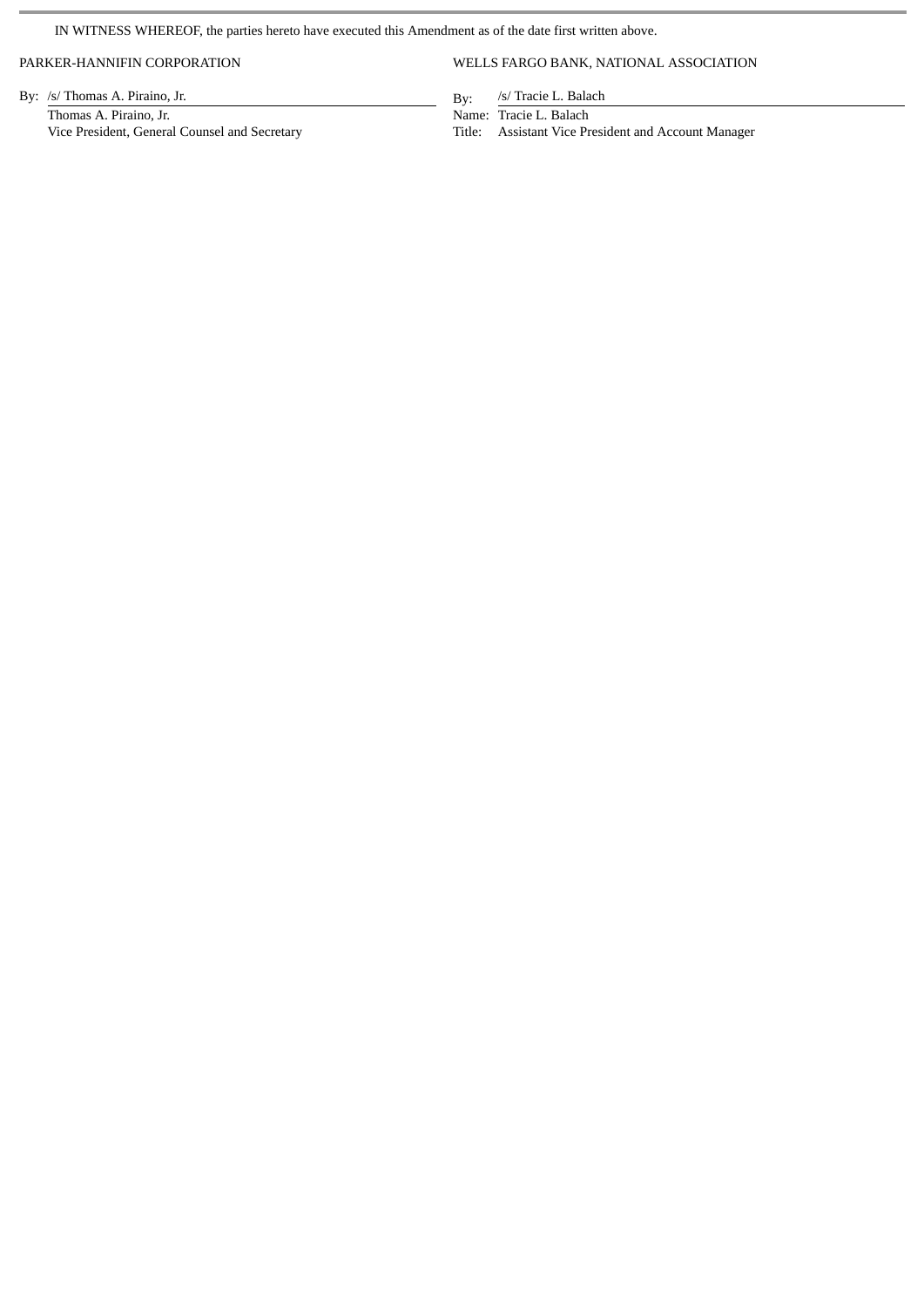# PARKER-HANNIFIN CORPORATION AMENDED AND RESTATED SUPPLEMENTAL EXECUTIVE RETIREMENT BENEFITS PROGRAM

### Adopted: 07/21/2008 Effective: 07/21/2008 [Annotated for amendment(s) adopted through 06/30/09]

WHEREAS, by instrument effective as of January 1, 1980, this supplemental executive retirement benefits program (the "Program") was established for the benefit of certain employees of Parker-Hannifin Corporation and their beneficiaries; and

WHEREAS, the Program has been amended and restated from time to time; and

WHEREAS, the Human Resources and Compensation Committee (the "Committee") of the Board of Directors of the Company desires to amend and restate the terms, provisions, and conditions of the Program;

NOW, THEREFORE, the Program is hereby amended and restated in its entirety as of July 21, 2008 and such other dates as specified herein to reflect the requirements of the American Jobs Creation Act (the "Act") with respect to the terms and conditions applicable to amounts that are accrued and vested after December 31, 2004 and subject to Section 409A of the Code. All benefits accrued and vested under the Program prior to January 1, 2005 and any additional amounts that are not subject to Section 409A of the Code (the "Grandfathered Amounts") shall continue to be subject solely to the terms of the separate Program as in effect on December 31, 2004. The Program will be administered in a manner consistent with the Act and Section 409A of the Code and any Regulations or other guidance thereunder and any provision in the Program that is inconsistent with Section 409A of the Code shall be void and without effect. Notwithstanding anything else in the Program to the contrary, nothing shall be read to preclude the Program from using any transition rules permitted under the Act, provided that no action will be permitted with respect to the Grandfathered Amounts that will subject such amounts to Section 409A of the Code.

#### 1. Definitions

Except as otherwise required by the context, the terms used in this Program shall have the meanings hereinafter set forth.

- (a) Actuarial Equivalent or Actuarially Equivalent: An amount that is the actuarial equivalent (within the meaning of Section 1.409A-2(b)(2)(ii) of the Regulations) of a value using the actuarial assumptions specified for the relevant purpose under the Consolidated Plan.
- (b) Actuarial Value: As defined in the PRP.

(SERP) Amended and Restated Supplemental Executive Retirement Benefits Program (07.21.08)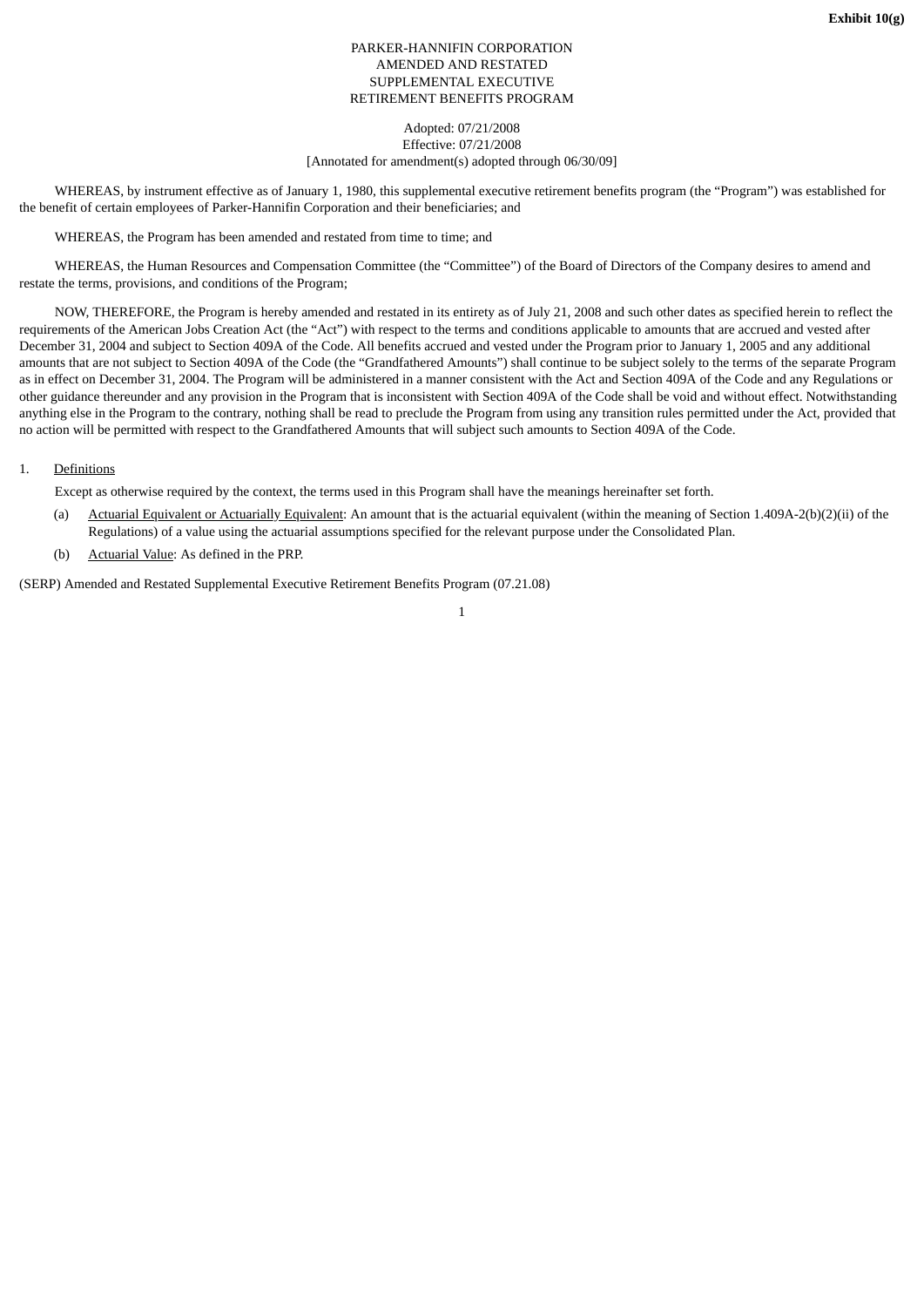- (c) Affiliated Group: The Company and all entities with which the Company would be considered a single employer under Sections 414(b) and 414(c) of the Code, provided that in applying Sections 1563(a)(1), (2), and (3) of the Code for purposes of determining an Affiliated Group of corporations under Section 414(b) of the Code, the language "at least 50 percent" is used instead of "at least 80 percent" each place it appears in Sections 1563(a) (1), (2), and (3) of the Code, and in applying Section 1.414(c)-2 of the Treasury Regulations for purposes of determining trades or businesses (whether or not incorporated) that are under common control for purposes of Section 414(c) of the Code, "at least 50 percent" is used instead of "at least 80 percent" each place it appears in that regulation. Such term shall be interpreted in a manner consistent with the definition of "service recipient" contained in Section 409A of the Code.
- (d) Beneficiary: The person or persons or entity designated as such in accordance with Article 8 of the Program.
- (e) Board: The Board of Directors of the Company.
- (f) Business Combination: A merger, consolidation, share exchange or similar form of corporate reorganization of the Company or any Subsidiary that requires the approval of the Company's stockholders, whether for such transaction or the issuance of securities in connection with the transaction or otherwise.
- (g) Change in Control: The occurrence of one of the following events:
	- (1) A change in ownership of the Company, which occurs on the date that any one person or more than one person acting as a group (within the meaning of the Regulations under Section 409A of the Code) acquires ownership of stock of the Company that, together with stock held by such person or group, constitutes more than 50% of the total voting power of the stock of the Company. Notwithstanding the foregoing, if any one person or group is considered to own more than 50% of the total voting power of the stock of the Company, the acquisition of additional stock by the same person or group is not considered to cause a change in the ownership of the Company or a change in the effective control of the Company (within the meaning of  $Section 1(g)(2)$  of this Program). Notwithstanding the foregoing, a Change in</u> Control shall not be deemed to occur solely because any person acquires ownership of more than 50% of the total voting power of the stock of the Company as a result of the acquisition by the Company of stock of the Company which, by reducing the number of shares outstanding, increases the percentage of shares beneficially owned by such person; provided, that if a Change in Control would occur as a result of such an acquisition by the Company (if not for the operation of this sentence), and after the Company's acquisition such person becomes the beneficial owner of additional stock of the Company that increases the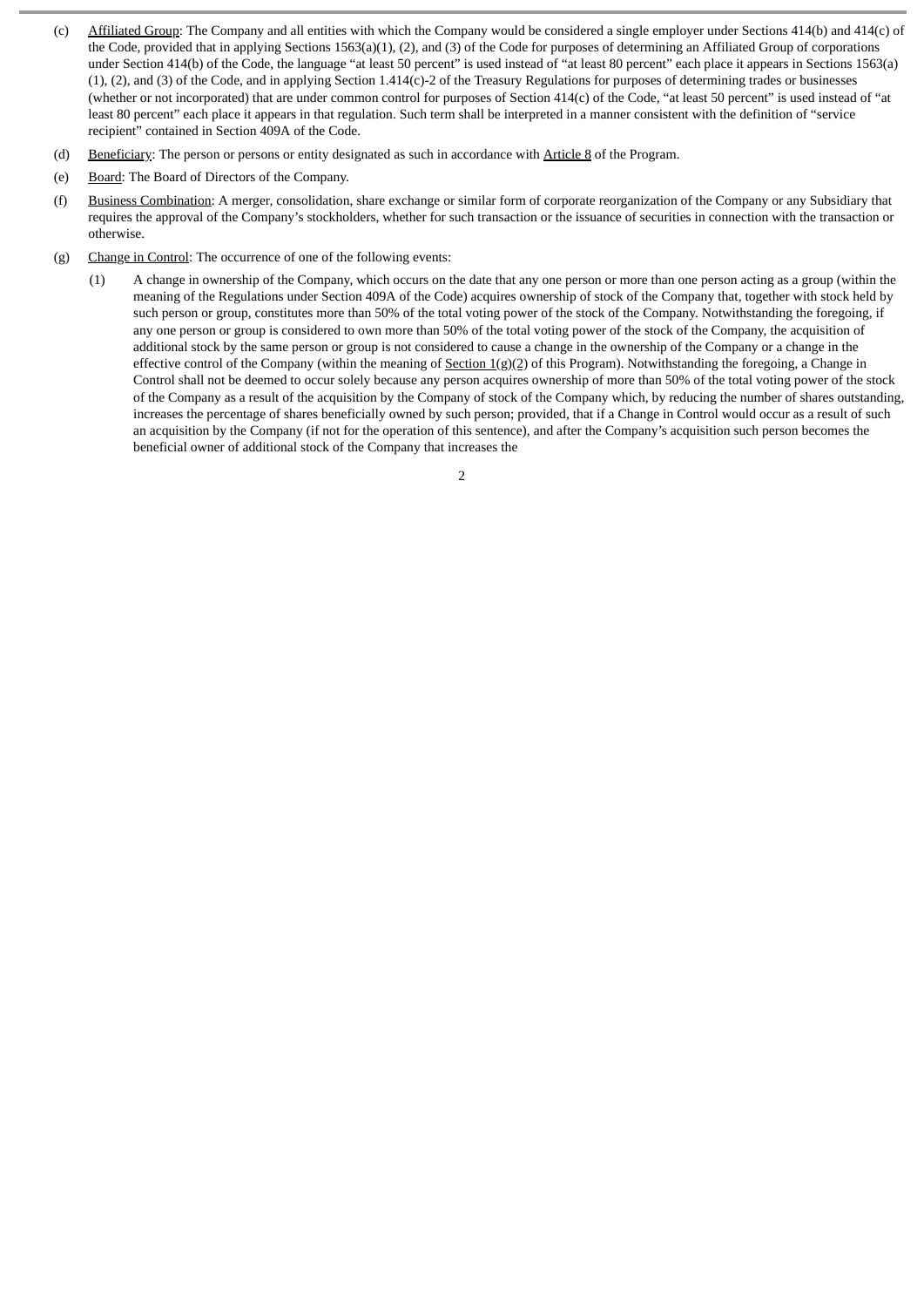percentage of outstanding shares of stock of the Company owned by such person, a Change in Control shall then occur.

- (2) A change in effective control of the Company, which occurs on either of the following dates:
	- (i) The date that any one person or more than one person acting as a group (within the meaning of the Regulations under Section 409A of the Code) acquires (or has acquired during the 12-month period ending on the date of the most recent acquisition by such person or group) ownership of stock of the Company possessing 30% or more of the total voting power of the Company. Notwithstanding the foregoing, if any one person or group is considered to own 30% or more of the total voting power of the stock of the Company, the acquisition of additional stock by the same person or group is not considered to cause a change in the effective control of the Company or a change in ownership of the Company (within the meaning of  $Section 1(g)(1)$  of this Program). Notwithstanding the foregoing, a Change in Control shall not be deemed to occur solely because any person acquires ownership of more than 30% of the total voting power of the stock of the Company as a result of the acquisition by the Company of stock of the Company which, by reducing the number of shares outstanding, increases the percentage of shares beneficially owned by such person; provided, that if a Change in Control would occur as a result of such an acquisition by the Company (if not for the operation of this sentence), and after the Company's acquisition such person becomes the beneficial owner of additional stock of the Company that increases the percentage of outstanding shares of stock of the Company owned by such person, a Change in Control shall then occur.
	- (ii) The date that a majority of the Company's board of directors is replaced during any 12-month period by directors whose appointment or election was not endorsed by a majority of the members of the board prior to the date of such appointment or election.
- (3) A change in the ownership of a substantial portion of the Company's assets, which occurs on the date that any one person or more than one person acting as a group (within the meaning of the Regulations under Section 409A of the Code) acquires (or has acquired during the 12 month period ending on the date of the most recent acquisition by such person or group) assets that have a total gross fair market value equal to or more than 65% of the total gross fair market value of all the assets of the Company immediately before such acquisition or acquisitions. The gross fair market value of assets shall be determined without regard to liabilities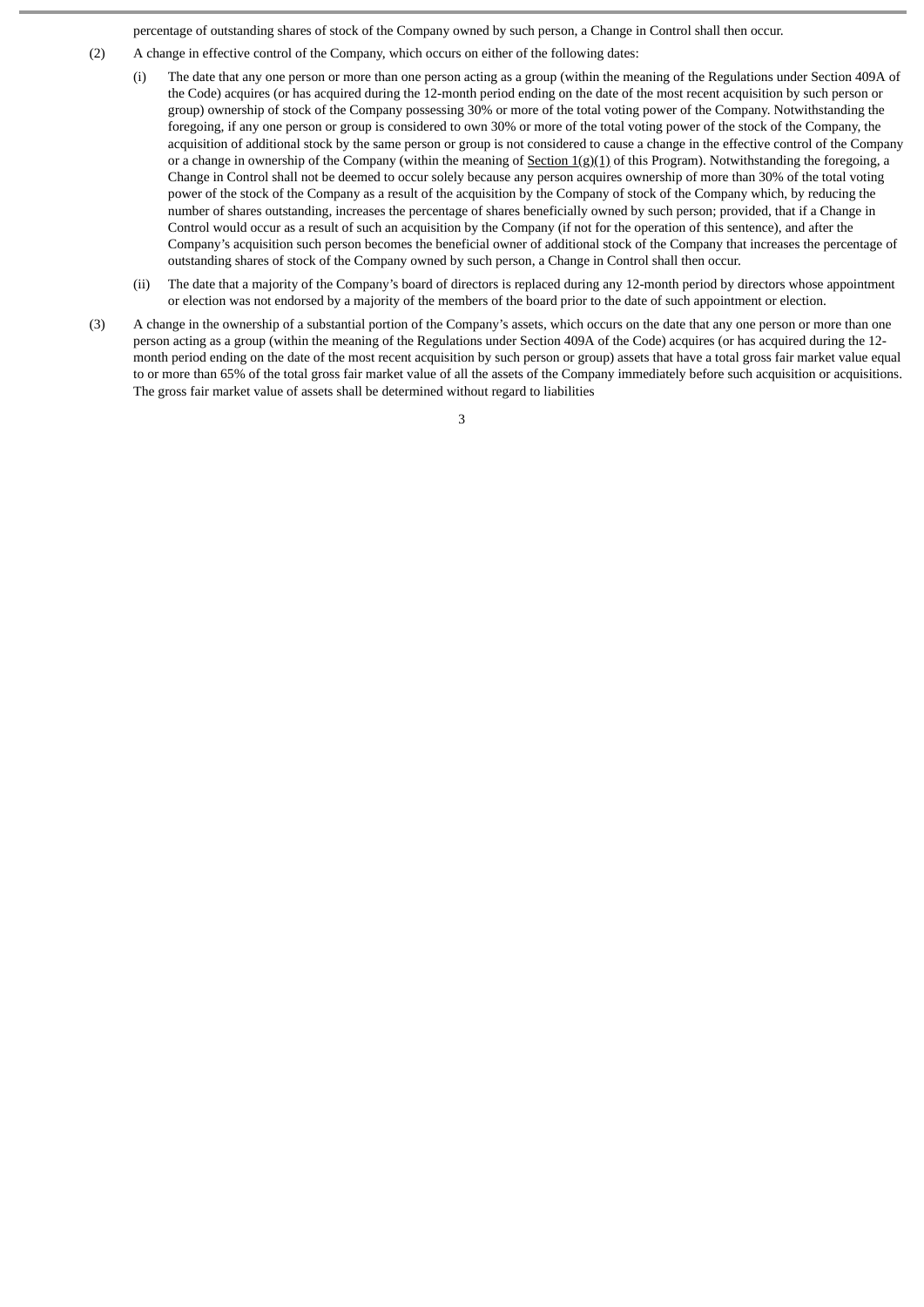associated with such assets. Notwithstanding the foregoing, a transfer of assets shall not result in a change in ownership of a substantial portion of the Company's assets if such transfer is to:

- (i) a shareholder of the Company (immediately before the asset transfer) in exchange for or with respect to its stock;
- (ii) an entity 50% or more of the total value or voting power of which is owned, directly or indirectly, by the Company;
- (iii) a person or group (within the meaning of the Regulations under Section 409A of the Code) that owns, directly or indirectly, 50% or more of the total value or voting power of the stock of the Company; or
- (iv) an entity, at least 50% of the total value or voting power of which is owned, directly or indirectly by a person or group described in Section  $1(g)(3)(iii)$  of this Program.

Notwithstanding Sections  $1(g)(1)$ ,  $1(g)(2)(i)$  and  $1(g)(3)$  above, the consummation of a Business Combination shall not be deemed a Change in Control if, immediately following such Business Combination: (a) more than 50% of the total voting power of the Surviving Corporation or, if applicable, the Parent Corporation of such Surviving Corporation, is represented by Company Voting Securities that were outstanding immediately prior to the Business Combination (or, if applicable, shares into which such Company Voting Securities were converted pursuant to such Business Combination); and such voting power among the holders thereof is in substantially the same proportion as the voting power of such Company Voting Securities among the holders thereof immediately prior to the Business Combination; (b) no person (other than any employee benefit plan sponsored or maintained by the Surviving Corporation or the Parent Corporation) is or becomes the beneficial owner, directly or indirectly, of 20% or more of the total voting power of the outstanding voting securities eligible to elect directors of the Parent Corporation (or, if there is no Parent Corporation, the Surviving Corporation; and (c) at least a majority of the members of the board of directors of the Parent Corporation (or, if there is no Parent Corporation, the Surviving Corporation), following the Business Combination, were members of the Company's Board at the time of the Board's approval of the execution of the initial agreement providing for such Business Combination.

Notwithstanding the foregoing, an acquisition of stock of the Company described in Section  $1(g)(1)$  or  $1(g)(2)(i)$  above shall not be deemed to be a Change in Control by virtue of any of the following situations: (a) an acquisition by the Company or any Subsidiary; (b) an acquisition by any employee benefit plan sponsored or maintained by the Company or any Subsidiary; (c) an acquisition by any underwriter temporarily holding securities pursuant to an offering of such securities; or (d) the acquisition of stock of the Company from the Company.

(h) Change in Control Lump Sum Payment: The lump sum payment made upon a Change in Control as calculated under Section 4.03(b).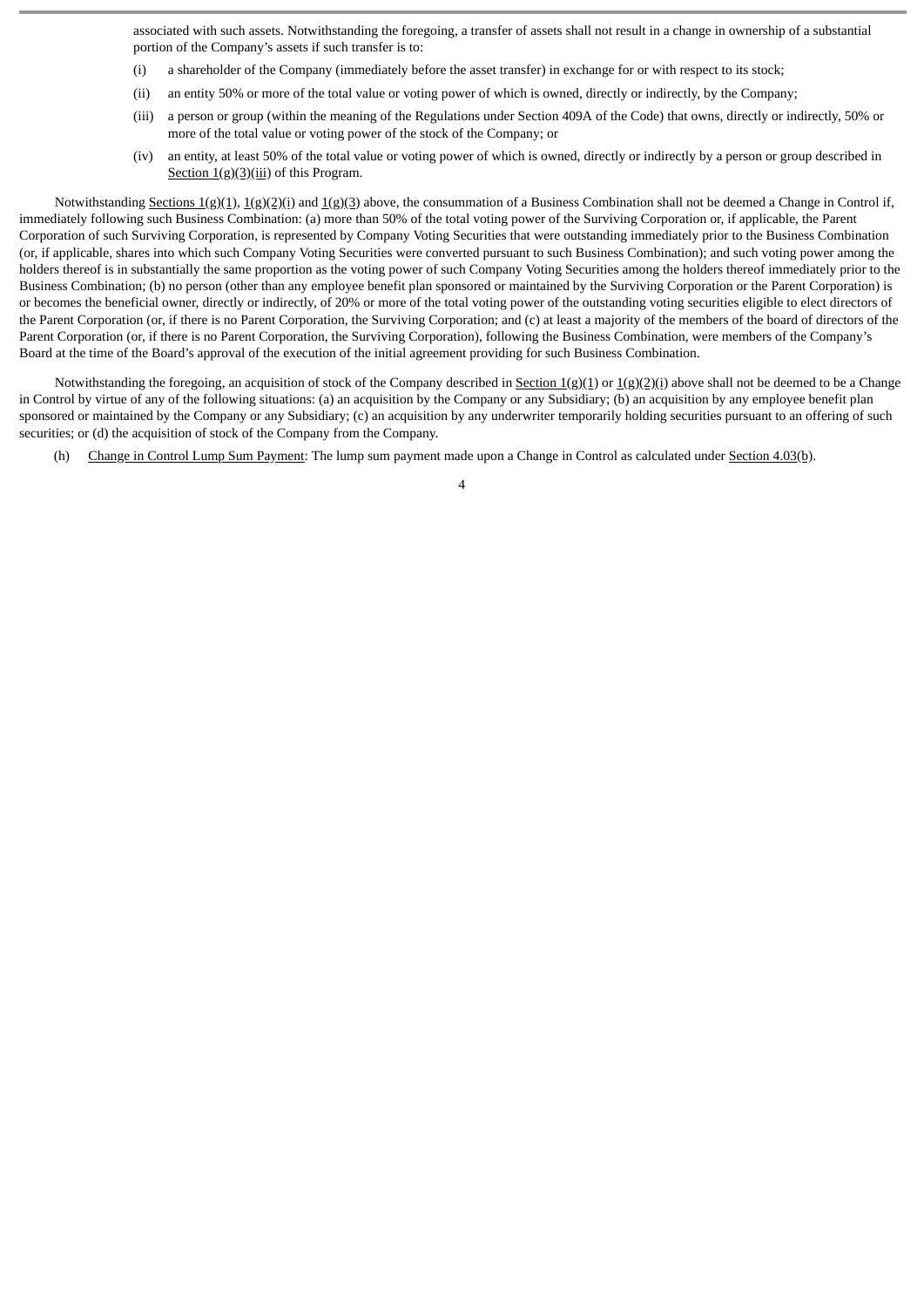- (i) Change in Control Severance Agreement: The agreement between an Eligible Executive and the Company that provides for certain benefits if the Eligible Executive's employment terminates following a Corporate Change Vesting Event; provided, that in the case of a former Participant who is receiving benefits under the Program, Change in Control Severance Agreement shall mean the change in control severance agreement that was in effect between the Participant and the Company at the time of his or her retirement.
- (j) Code: The Internal Revenue Code of 1986, as amended, or any successor statute, and regulations and guidance issued thereunder.
- (k) Committee: The Human Resources and Compensation Committee of the Board.
- (l) Company: Parker-Hannifin Corporation, an Ohio corporation, its corporate successors, and the surviving corporation resulting from any merger of Parker-Hannifin Corporation with any other corporation or corporations.
- (m) Company Voting Securities: Securities of the Company eligible to vote for the election of the Board.
- (n) Consolidated Plan: The Parker-Hannifin Consolidated Pension Plan as it currently exists and as it may subsequently be amended.
- (o) Contingent Annuitant: In the event of a Participant's election of an annuity (other than a single life annuity) under Section  $4.02(c)$  or the Participant's deemed election of an annuity under Section 6.02(a), the person designated by such Participant or deemed designated by such Participant as a contingent annuitant.
- (p) Corporate Change Vesting Event: The occurrence of one of the following events:
	- (1) any "person" (as such term is defined in Section 3(a)(9) of the Securities Exchange Act of 1934 (the "Exchange Act") and as used in Sections 13(d)(3) and 14(d)(2) of the Exchange Act) is or becomes a "beneficial owner" (as defined in Rule 13d-3 under the Exchange Act), directly or indirectly, of securities of the Company representing 20% or more of the combined voting power of the Company's then outstanding Company Voting Securities; provided, however, that the event described in this paragraph shall not be deemed to be a Corporate Change Vesting Event by virtue of any of the following situations:
		- (i) an acquisition by the Company or any Subsidiary;
		- (ii) an acquisition by any employee benefit plan sponsored or maintained by the Company or any Subsidiary;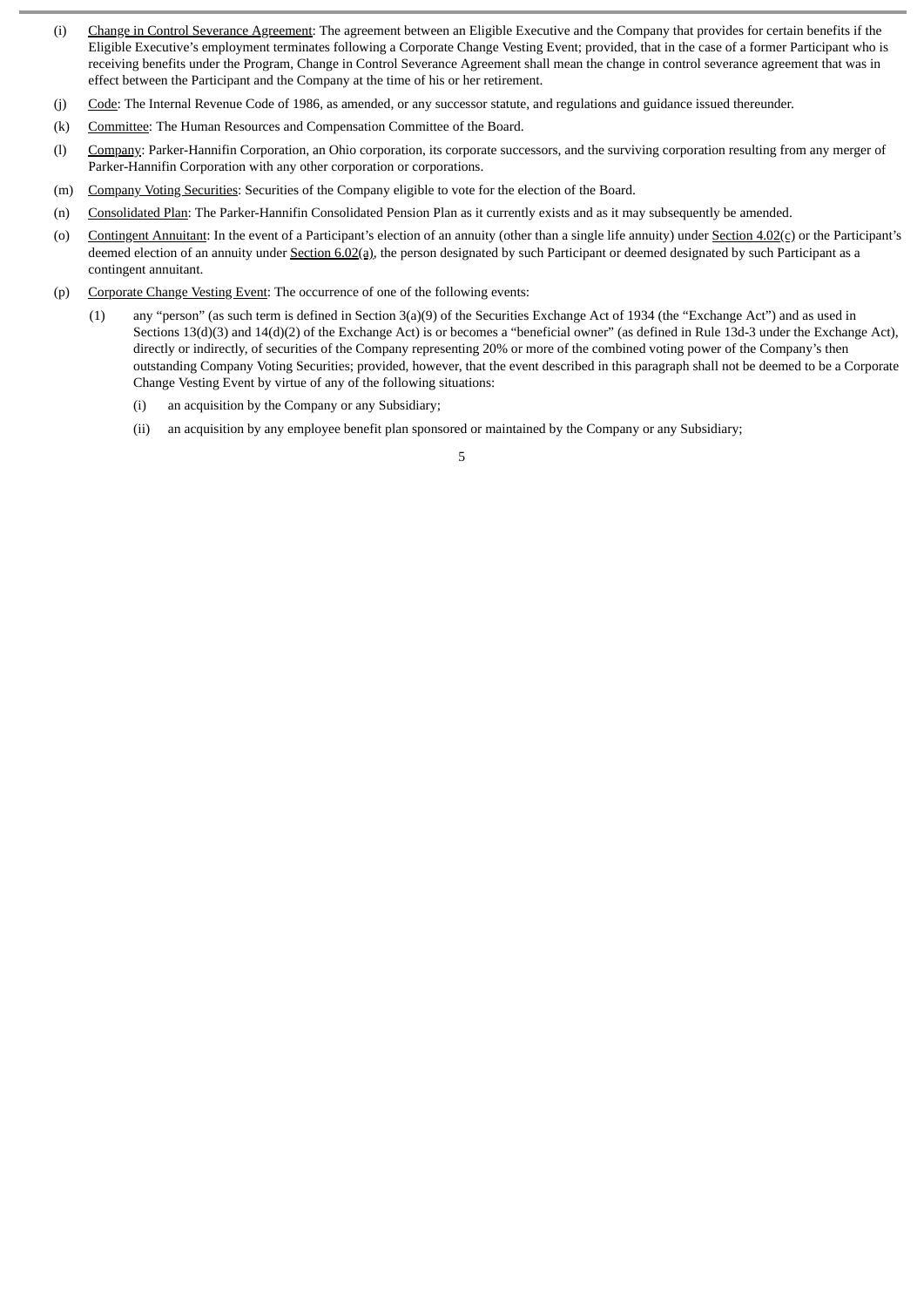- (iii) an acquisition by any underwriter temporarily holding securities pursuant to an offering of such securities;
- (iv) a Non-Control transaction (as defined in paragraph (3));
- (v) as pertains to a Participant, any acquisition by the Participant or any group of persons (within the meaning of Sections 13(d)(3) and 14(d)(2) of the Exchange Act) including the Participant (or any entity in which the Participant or a group of persons including the Participant, directly or indirectly, holds a majority of the voting power of such entity's outstanding voting interests); or
- (vi) the acquisition of Company Voting Securities from the Company, if a majority of the Board approves a resolution providing expressly that the acquisition pursuant to this clause (vi) does not constitute a Corporate Change Vesting Event under this paragraph (1);
- (2) individuals who, at the beginning of any period of twenty-four (24) consecutive months, constitute the Board (the "Incumbent Board") cease for any reason to constitute at least a majority of the Board; provided, that any person becoming a director subsequent to the beginning of such twenty-four (24) month period, whose election, or nomination for election, by the Company's shareholders was approved by a vote of at least two-thirds of the directors comprising the Incumbent Board who are then on the Board (either by a specific vote or by approval of the proxy statement of the Company in which such person is named as a nominee for director, without objection to such nomination) shall be, for purposes of this paragraph (2), considered as though such person were a member of the Incumbent Board; provided, however, that no individual initially elected or nominated as a director of the Company as a result of an actual or threatened election contest with respect to directors or any other actual or threatened solicitation of proxies or consents by or on behalf of any person other than the Board shall be deemed to be a member of the Incumbent Board;
- (3) the consummation of a Business Combination, unless:
	- (i) immediately following such Business Combination:
		- (A) more than 50% of the total voting power of the Surviving Corporation resulting from such Business Combination or, if applicable, the Parent Corporation of such Surviving Corporation, is represented by Company Voting Securities that were outstanding immediately prior to the Business Combination (or, if applicable, shares into which such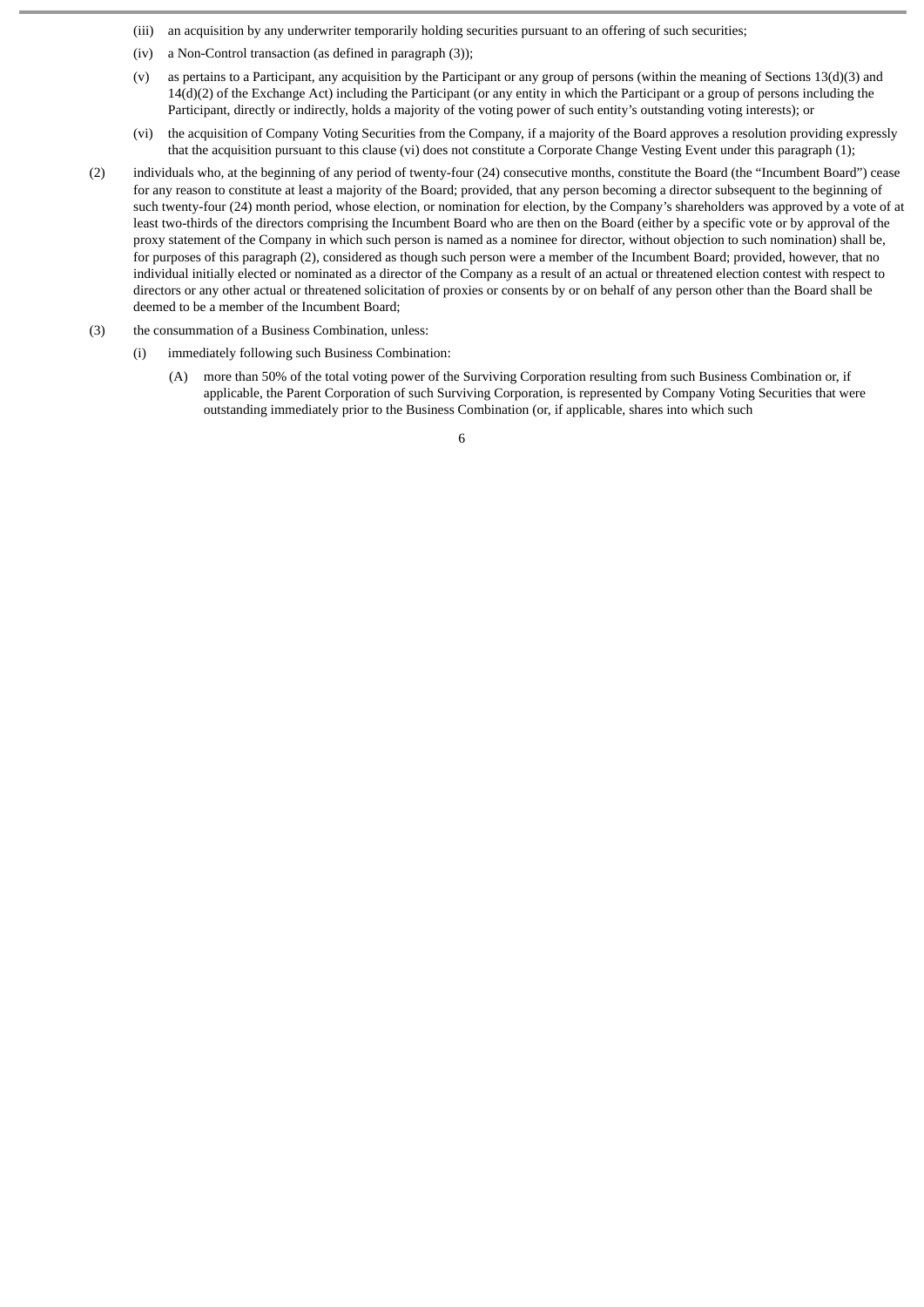Company Voting Securities were converted pursuant to such Business Combination), and such voting power among the holders thereof is in substantially the same proportion as the voting power of such Company Voting Securities among the holders thereof immediately prior to the Business Combination;

- (B) no person (other than any employee benefit plan sponsored or maintained by the Surviving Corporation or the Parent Corporation) is or becomes the beneficial owner, directly or indirectly, of 20% or more of the total voting power of the outstanding voting securities eligible to elect directors of the Parent Corporation (or, if there is no Parent Corporation, the Surviving Corporation); and
- (C) at least a majority of the members of the board of directors of the Parent Corporation (or, if there is no Parent Corporation, the Surviving Corporation), following the Business Combination, were members of the Incumbent Board at the time of the Board's approval of the execution of the initial agreement providing for such Business Combination (a "Non-Control Transaction"); or
- (ii) the Business Combination is effected by means of the acquisition of Company Voting Securities from the Company, and a majority of the Board approves a resolution providing expressly that such Business Combination does not constitute a Corporate Change Vesting Event under this paragraph (3); or
- (4) the stockholders of the Company approve a plan of complete liquidation or dissolution of the Company or the sale or other disposition of all or substantially all of the assets of the Company and its Subsidiaries.

Notwithstanding the foregoing, a Corporate Change Vesting Event shall not be deemed to occur solely because any person acquires beneficial ownership of more than 20% of the Company Voting Securities as a result of the acquisition of Company Voting Securities by the Company which, by reducing the number of Company Voting Securities outstanding, increases the percentage of shares beneficially owned by such person; provided, that if a Corporate Change Vesting Event would occur as a result of such an acquisition by the Company (if not for the operation of this sentence), and after the Company's acquisition such person becomes the beneficial owner of additional Company Voting Securities that increases the percentage of outstanding Company Voting Securities beneficially owned by such person, a Corporate Change Vesting Event shall then occur.

Notwithstanding anything in this Program to the contrary, if the Participant's employment is terminated prior to a Corporate Change Vesting Event, and the Participant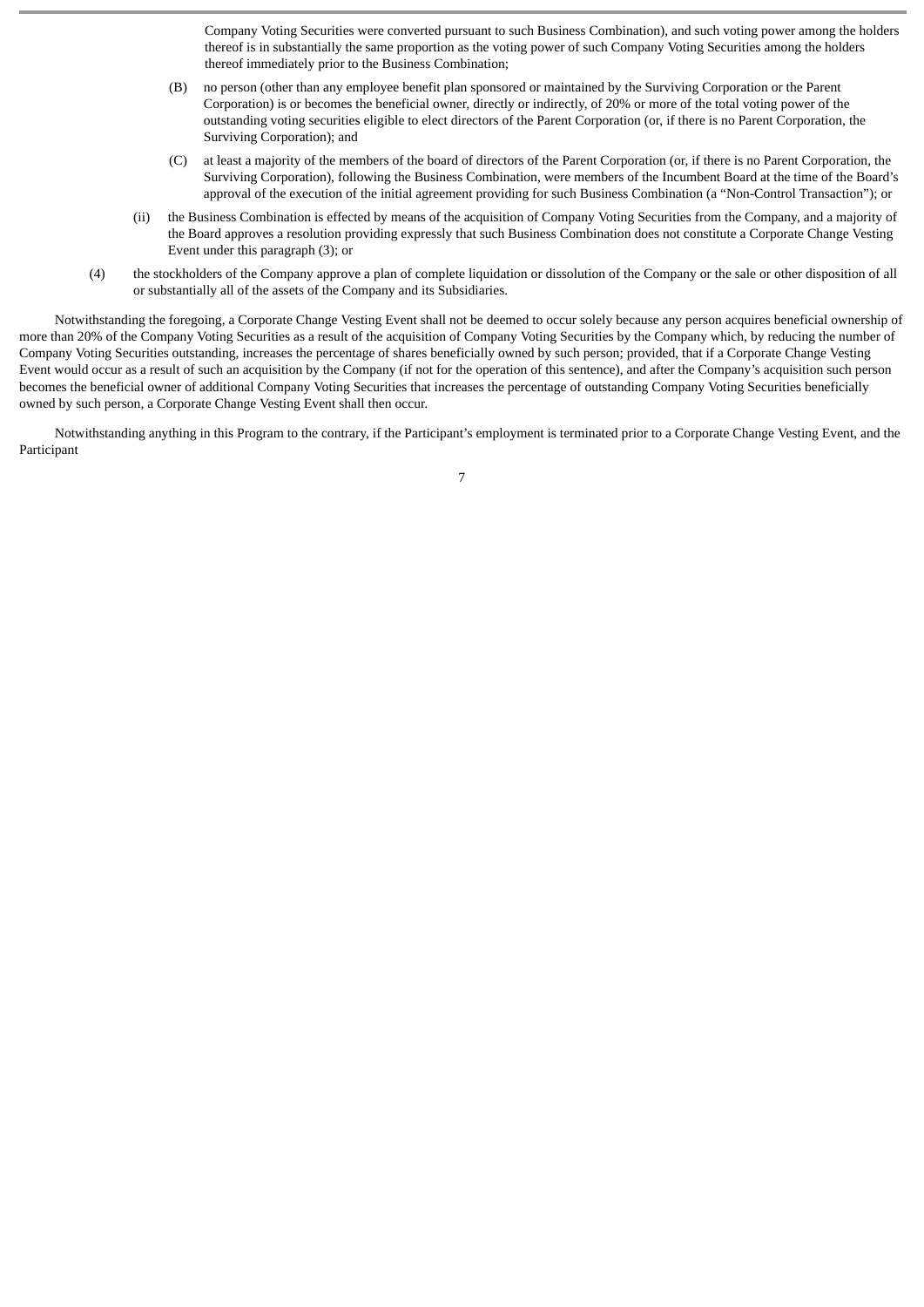reasonably demonstrates that such termination was at the request of a third party who has indicated an intention or taken steps reasonably calculated to effect a Corporate Change Vesting Event, then for all purposes of this Program, the date immediately prior to the date of such termination of employment shall be deemed to be the date of a Corporate Change Vesting Event for such Participant.

- (q) Disability: The condition whereby a Participant is:
	- (1) unable to engage in any substantial gainful activity by reason of any medically determinable physical or mental impairment which can be expected to result in death or can be expected to last for a continuous period of not less than 12 months; or
	- (2) by reason of any medically determinable physical or mental impairment that can be expected to result in death or can be expected to last for a continuous period of not less than 12 months, receiving income replacement benefits for a period of not less than three months under the Executive Long-Term Disability Plan or any other accident and health plan covering employees of the Company.
- (r) Executive Long-Term Disability Plan: Parker-Hannifin Corporation Executive Long-Term Disability Plan, as it may be amended from time to time.
- (s) Highest Average Three-Year Compensation: One-third of the aggregate amount of compensation paid to a Participant from the Affiliated Group during the three calendar years of the Participant's employment which were the three highest years of annual compensation, including base salary, bonuses payable under the Company's Return on Net Assets (RONA) Plan (except to the extent determined by the Committee to be extraordinary) and Target Incentive Bonus Program, any amounts which would otherwise be paid as compensation during a calendar year but which are deferred by a Participant pursuant to any qualified or nonqualified deferred compensation program sponsored by the Affiliated Group, and any amounts that would otherwise be paid as compensation during a calendar year but which are deferred under Section 125, 127, or 129 of the Code, but excluding:
	- (1) any deferred compensation received during any such year but credited under the Program to the Participant for a prior year;
	- (2) any income realized due to the exercise of stock options or stock appreciation rights;
	- (3) any payments, in cash, deferred or otherwise, payable to the Participant under the Company's Long-Term Incentive bonus program, under any extraordinary bonus arrangements, under any severance agreement (other than as may be required under Section 4.03(b)), or as an executive perquisite; and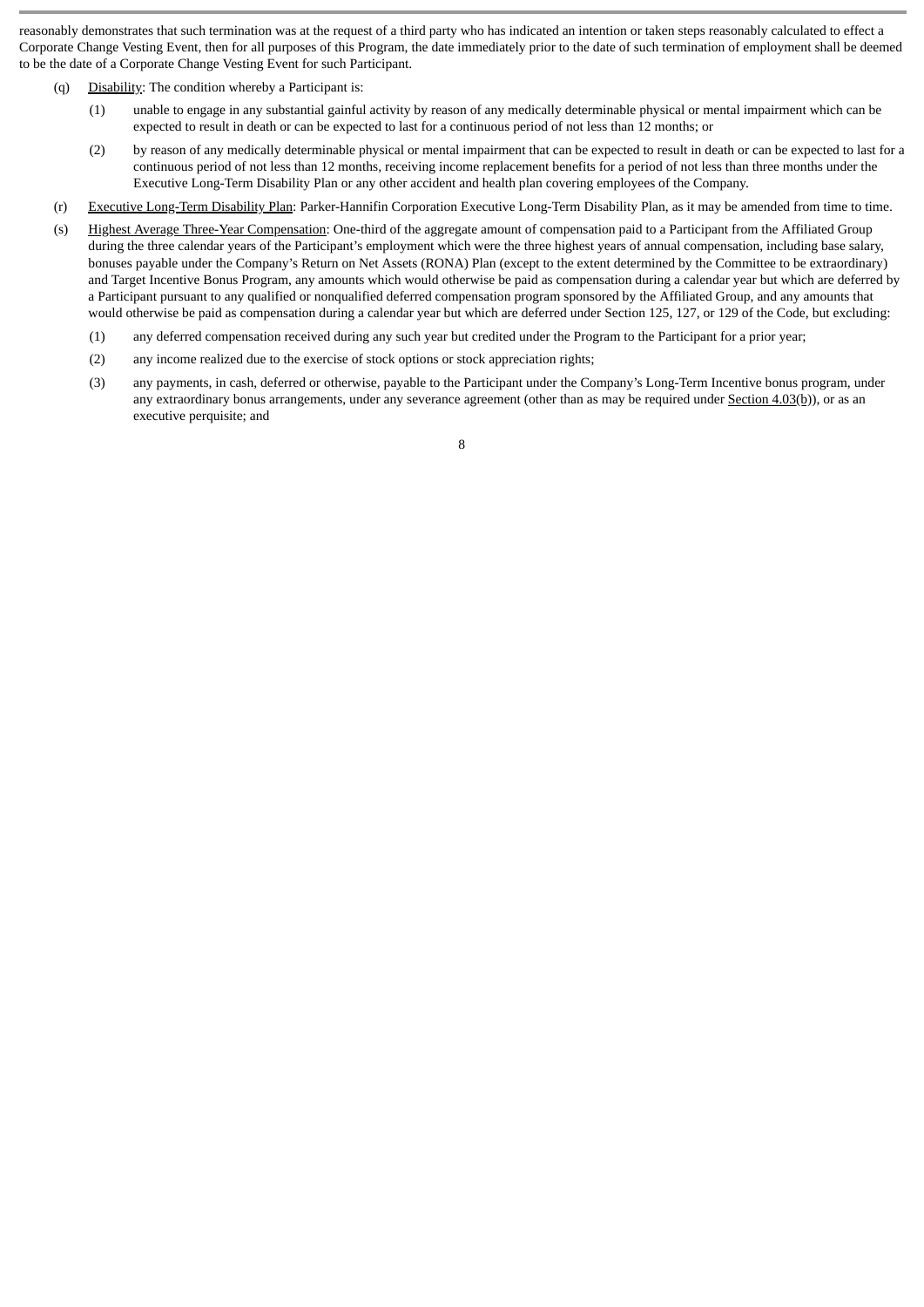- (4) such items as fringe benefits includible in income as compensation for federal tax purposes, moving and educational reimbursement expenses, overseas allowances received by the Participant from the Affiliated Group, and any other irregular payments.
- (t) Life Expectancy: The expected remaining lifetime (to the nearest integer) based on the Mortality Table and the age at the nearest birthday of the Participant or Recipient at the date the Lump Sum Payment or Change in Control Lump Sum Payment is made (unless otherwise specified herein). If a joint and contingent survivor annuity has been elected, then Life Expectancy shall reflect the joint Life Expectancy of the Participant or Recipient and Contingent Annuitant.
- (u) Lump Sum Payment: The Lump Sum Payment provided in Section 4.02 with the amount determined as set forth in Section 4.03(a).
- (v) Mortality Table: For Participants who entered the Program before July 1, 2006, eighty percent (80%) of the 1983 Group Annuity Mortality factor (male only); for Participants who entered the Program after June 30, 2006, the "applicable mortality table" prescribed under Section 417(e) of the Code for qualified plans.
- (w) Normal Retirement Date: As defined in the Consolidated Plan.
- (x) Parent Corporation: The ultimate parent corporation which directly or indirectly has beneficial ownership of 100% of the voting securities eligible to elect directors of a Surviving Corporation.
- (y) Participant: An employee of the Company designated to participate in the Program pursuant to Article 2 who has timely submitted a Participation Agreement to the Company, while so employed; provided, however, that any employee of the Company who, as of the date of a Corporate Change Vesting Event, has entered into a Change in Control Severance Agreement with the Company shall automatically be a Participant in the Plan.
- (z) Participation Agreement: An employee's written or electronic agreement to participate in the Program and, to the extent permitted under Section 409A of the Code, initial election of the form of payment of retirement benefits pursuant to Section 4.02(a).
- (aa) Profit Sharing Account Balance: As defined in the Consolidated Plan.
- (bb) Program: The Parker-Hannifin Corporation Amended and Restated Supplemental Executive Retirement Benefits Program set forth herein as it may subsequently be amended.
- (cc) PRP: The Parker-Hannifin Corporation Amended and Restated Pension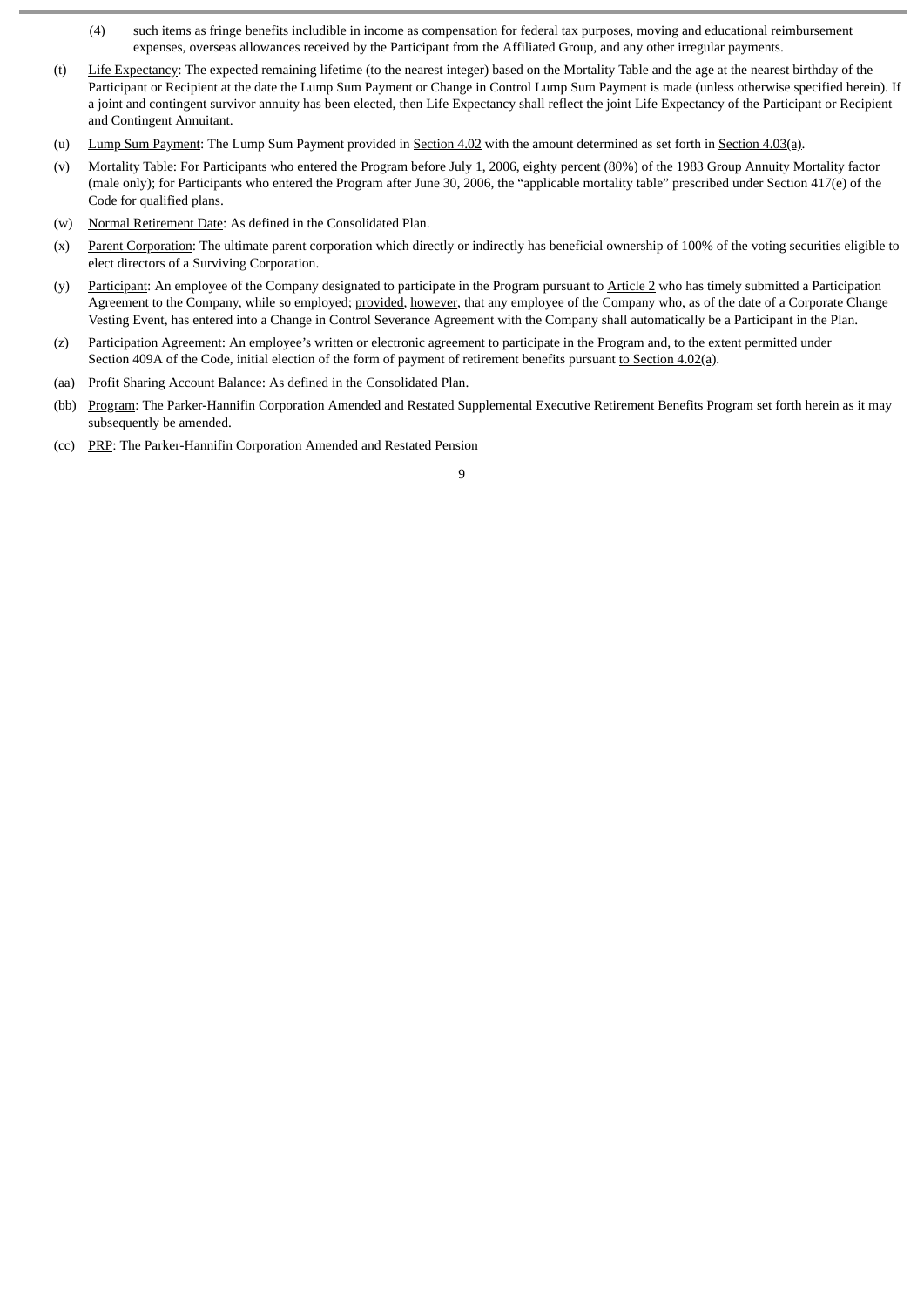Restoration Plan as it currently exists and as it may subsequently be amended.

(dd) Qualified Plan Death Benefit: The death benefit payable to the surviving spouse under the Consolidated Plan (and/or any death benefit payable to a surviving spouse under any other defined benefit arrangement described in **Sections 3.03(c)**, (d), or (h)), *multiplied by* a factor equal to 1 plus (0.025 multiplied by each year of Service less than 35 but equal to or greater than 15). Thus, the factor will range from 1.5 at 15 years of Service to 1 at 35 or more years of Service, as illustrated by the following examples:

| <b>Years of Service</b> | <b>Factor</b> |
|-------------------------|---------------|
| 35 or more              | 1.000         |
| 30                      | 1.125         |
| 25                      | 1.250         |
| 20                      | 1.375         |
| 15                      | 1.500         |

- (ee) Recipient: A retiree, Contingent Annuitant, or Beneficiary, who is currently receiving benefits or is entitled to receive benefits under the Program.
- (ff) Regulations: The regulations issued under Section 409A of the Code. Reference to any section of the Regulations shall be read to include any amendment or revision of such Regulation.
- (gg) RIA Balance: The total contributions to the Participant's Retirement Income Account under the Savings Plan (or any successor thereto) and the Participant's Nonqualified Retirement Income Account under the Parker-Hannifin Corporation Amended and Restated Savings Restoration Plan (or any successor thereto), plus hypothetical earnings/losses calculated as if the accounts had been invested from the time of the first contribution 60% in the securities represented in the Standard & Poor's 500 Index (in the proportions represented therein) and 40% in the securities represented in the Lehman Brothers Intermediate Government/ Corporate Bond Fund Index (in the proportions represented therein).
- (hh) Savings Plan: The Parker Retirement Savings Plan as it currently exists and as it may subsequently be amended.
- (ii) Service: Employment as an employee by any member of the Affiliated Group, as well as employment by a corporation, trade or business, that is now part of the Affiliated Group at a time prior to its becoming part of the Affiliated Group, but in such case only if and to the extent that the Committee shall so direct at any time prior to retirement. For purposes of determining a Participant's eligibility to receive a benefit hereunder, Service shall include any additional years credited to a Participant under Section 2.06.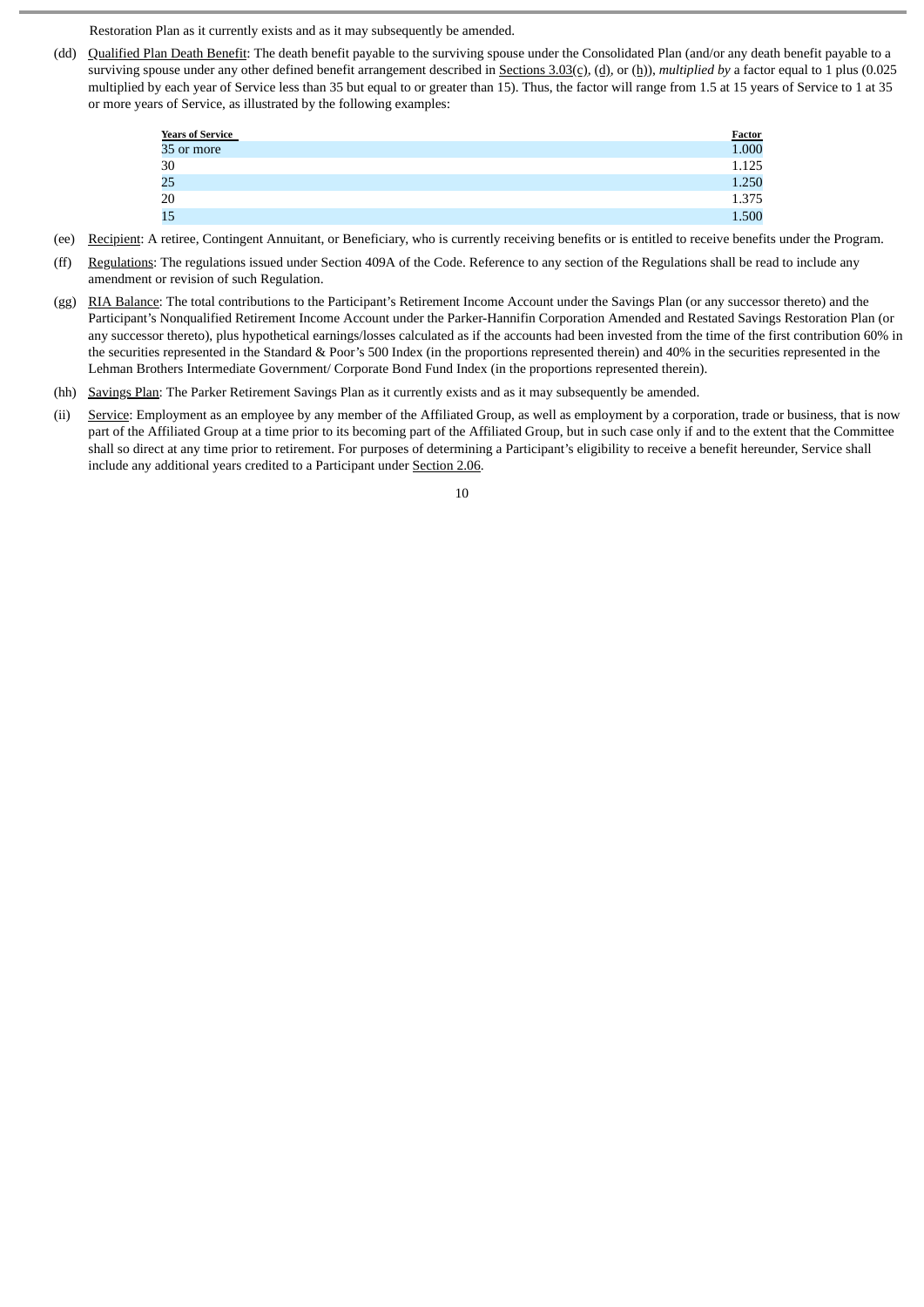- (ij) Specified Employee: A person designated from time to time as such by the Committee pursuant to Section  $409A(a)(2)(B)(i)$  of the Code and the Company's policy for determining specified employees.
- (kk) Specified Rate: The average of the daily closing On-The-Run Long Bond rates as displayed by the Bloomberg Professional Financial System at screen "GT 30 GVT" (or any successor screen), for the second full calendar month preceding the month in which a Participant's Termination of Employment occurs; provided that while 30-Year Treasury Bonds are issued by the U.S. Treasury, the Specified Rate shall be the monthly average annual yield of 30-Year United States Treasury Bonds for constant maturities as published by the Federal Reserve Bank during the month in which a Participant's Termination of Employment occurs and in effect on the first day of the month following such Participant's Termination of Employment. Notwithstanding the foregoing, for purposes of calculating a Change in Control Lump Sum Payment, the Specified Rate shall be the interest rate for immediate annuities of the Pension Benefit Guaranty Corporation (PBGC) in effect on the date of the Change in Control as set forth in Appendix B to Part 2619 of 29 Code of Federal Regulations, or any other successor or similar rate.
- (ll) Subsidiary: Any corporation or other entity in which the Company has a direct or indirect ownership interest of 50% or more of the total combined voting power of the then outstanding securities or interests of such corporation or other entity.
- (mm) Surviving Corporation: The corporation resulting from a Business Combination.
- (nn) Termination of Employment: A Participant's "separation from service" with the Affiliated Group, within the meaning of Section 1.409A-1(h) of the Regulations; provided, that in applying Section 1.409A-1(h)(ii) of the Regulations, a separation from service shall be deemed to occur if the Company and the Participant reasonably anticipate that the level of bona fide services the Participant will perform for the Affiliated Group after a certain date (whether as an employee or as an independent contractor) will permanently decrease to less than 50% of the average level of bona fide services performed by the Participant for the Affiliated Group (whether as an employee or as an independent contractor) over the immediately preceding 36-month period (or the full period of services performed for the Affiliated Group if the Participant has been providing services to the Affiliated Group for less than 36 months). In the event of a disposition of assets by the Company to an unrelated person, the Company reserves the discretion to specify (in accordance with Section 1.409A-1(h)(4) of the Regulations) whether a Participant, who would otherwise experience a separation from service with the Affiliated Group as part of the disposition of assets, will be considered to experience a separation from service for purposes of Section 1.409A-1(h) of the Regulations.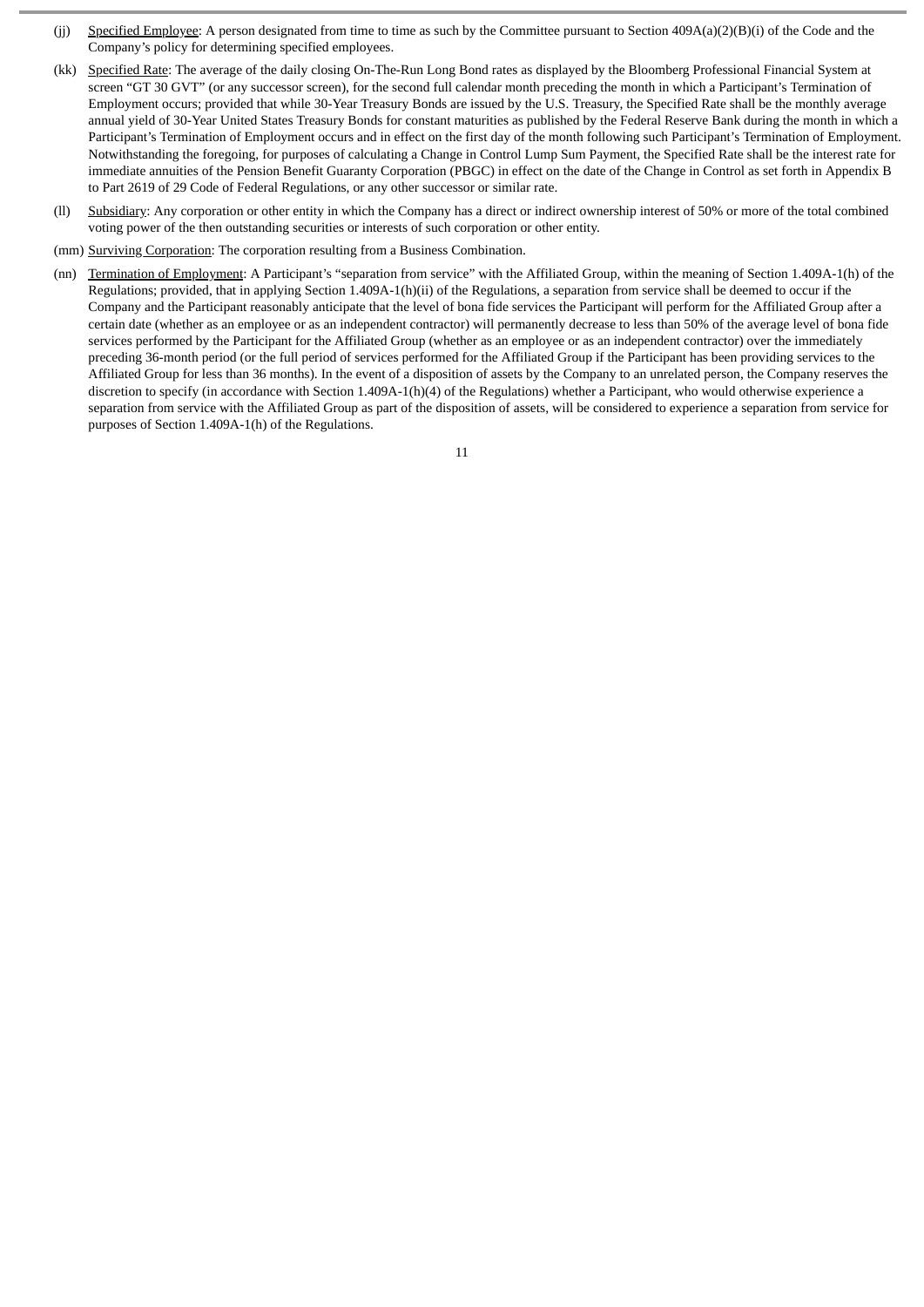### 2. Participation

2.01 Participants. The Participants in the Program shall be:

- (a) such officers and other key executives of the Company as shall be designated as Participants from time to time by the Committee, and who have submitted to the Company, within 30 days after such designation, a Participation Agreement evidencing agreement to the terms of the Program, including, but not limited to, the non-competition provisions of Article 7; and
- (b) upon a Corporate Change Vesting Event, those individuals who have entered into a Change in Control Severance Agreement with the Company as of the date of such Corporate Change Vesting Event.

2.02 Designation of Participants. An individual may be designated a Participant by action of the Committee or in a written employment agreement approved by the Committee. Participation of each individual designated as a Participant shall be subject to the terms, conditions, and limitations set forth in the Program and to such other terms, conditions and limitations as the Committee may, in its discretion, impose upon the participation of any such individual at the time the individual is designated a Participant in the Program.

2.03 Continuation of Participation. Subject only to the provisions of Section 2.04 and Article 7, an individual designated as a Participant shall continue to be a Participant for the purpose of eligibility to receive the supplemental retirement benefits provided by the Program and his or her participation in the Program shall not be terminated; provided, however, that a Participant who terminates employment at a time when he or she is not eligible for a benefit under Article 3 shall cease to be a Participant in the Program.

2.04 Effect of Voluntary Termination of Employment. To be eligible for supplemental retirement benefits under the Program a Participant shall not voluntarily Terminate Employment with the Company without the consent of the Committee for a period, not exceeding 60 calendar months, set by the Committee at the time he is designated a Participant. If a Participant voluntarily Terminates his or her Employment within such period, his or her participation in the Program shall terminate, he or she shall cease to be a Participant and (subject to Section 3.02) shall forfeit all benefits under the Program. Notwithstanding the foregoing, for purposes of this Section 2.04, in no event shall an exercise by a Participant of his or her right to Terminate his or her Employment for "Good Reason" (as defined under any Change in Control Severance Agreement between the Participant and the Company) following a Corporate Change Vesting Event be deemed to be a voluntary Termination of Employment with the Company.

2.05 13-Month Service Requirement. Notwithstanding any other provision of this Program and commencing with employees designated as Participants on and after January 1, 2009, a Participant shall not be eligible for supplemental retirement benefits under the Program unless the Participant remains employed by the Affiliated Group until the date that is 13 months after the date upon which he is designated as a Participant; provided, however, that the 13-month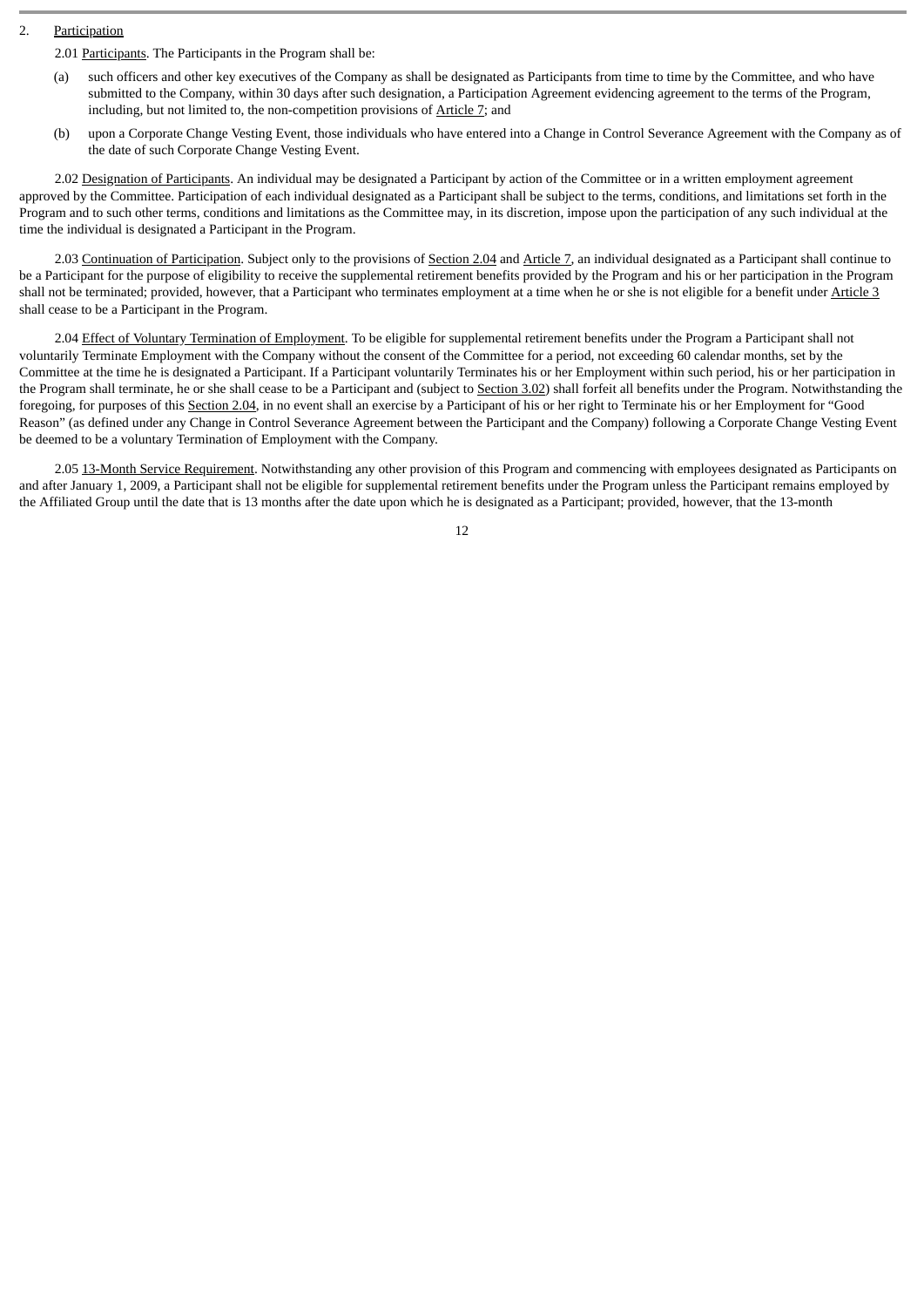service requirement of this Section 2.05 shall be deemed to be satisfied upon the earlier of the Participant's death, Disability, or the occurrence of a Change in **Control** 

2.06 Additional Age and Service Credit and Compensation Amount. Notwithstanding any other provision of this Program, for purposes of determining the amount of any benefits payable under Sections 3.03, 3.04, 4.02(e), 4.03, 4.04, 5.01 and 6.02 of this Program to any Participant who has entered into a Change in Control Severance Agreement with the Company, upon the date of a Corporate Change Vesting Event,

- (a) such Participant (but not a Recipient) shall be treated as having been employed, for purposes of determining age and service under this Program, for the lesser of:
	- (1) the duration of the "Termination Period", if any, under the Participant's Change in Control Severance Agreement; or
	- (2) the period of time remaining until Normal Retirement Date; and
- (b) such Participant's Highest Average Three-Year Compensation shall be the greater of:
	- (1) the amount that would otherwise be taken into account in determining the Participant's benefit under the Program; or
	- (2) the lump sum severance payment that would be made under Section 2(a)(ii) of the Participant's (but not the Recipient's) Change in Control Severance Agreement (as if he had been terminated immediately following the Corporate Change Vesting Event) divided by the multiple used under such section of the Change in Control Severance Agreement to determine severance pay.

#### 3. Supplemental Retirement Benefits

3.01 Eligibility At or After Normal Retirement Date. Any provision of Section 2.04 to the contrary notwithstanding, provided that the 13-month service requirement of Section 2.05 is satisfied, any Participant with at least 120 [60 as of 04/22/09] calendar months of Service who Terminates his or her Employment with the Affiliated Group on or after his or her Normal Retirement Date shall be eligible for a monthly supplemental retirement benefit computed as set forth in Section 3.03.

3.02 Eligibility Prior to Normal Retirement Date. Provided that the 13-month service requirement of Section 2.05 is satisfied, any Participant with at least 120 [60 as of 04/22/09] calendar months of Service:

(a) who Terminates his or her Employment with the Affiliated Group with the consent of the Committee after attainment of age 55; or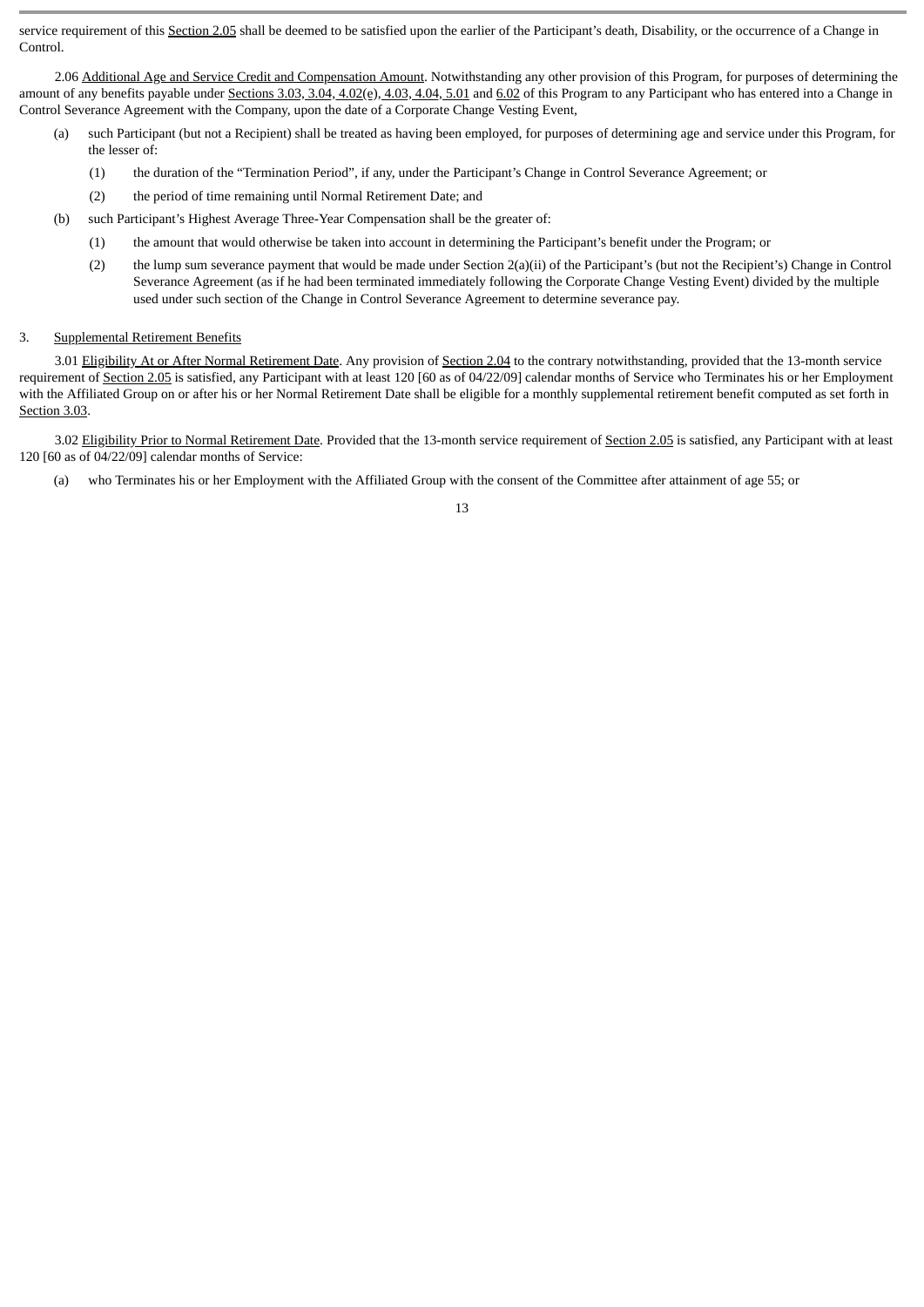- (b) who is employed at the time of a Corporate Change Vesting Event; or
- (c) whose Employment with the Affiliated Group is Terminated by the Company for reasons other than for cause (as determined solely by the Committee) after attainment of age 55 but prior to the expiration of the requisite period of employment established by the Committee with respect to the Participant pursuant to Section 2.04; or
- (d) who Terminates the Participant's Employment with the Affiliated Group prior to his or her Normal Retirement Date due to Disability or with entitlement to any benefits under the Executive Long-Term Disability Plan; or
- (e) who Terminates his or her Employment with the Affiliated Group after attainment of age 60 (and after completion of the requisite period of employment established by the Committee with respect to him or her pursuant to Section 2.04) but prior to his or her Normal Retirement Date; shall be eligible for a monthly supplemental retirement benefit as set forth in Section 3.04.

3.03 Amount of Normal Retirement Supplemental Benefit. The monthly supplemental retirement benefit payable to an eligible Participant at Normal Retirement Date shall be an amount equal to  $1/12<sup>th</sup>$  of 55% of the Participant's Highest Average Three-Year Compensation, reduced by all of the following that are applicable:

- (a) in the case of a Participant who does not have at least 15 years of Service at the time of his or her retirement, .3055 percent for each calendar month the Participant's Service is less than 15 years;
- (b) the monthly single life Actuarial Equivalent of any benefit to which the Participant is entitled under the Consolidated Plan, including the single life monthly equivalent attributable to the Participant's Profit-Sharing Account Balance, determined as if the Profit-Sharing Account Balance had remained in the Consolidated Plan until retirement, whether or not such Profit-Sharing Account Balance has been transferred to the Savings Plan;
- (c) the monthly single life Actuarial Equivalent of any benefit to which the Participant is entitled under any other tax-qualified or other tax-favored defined benefit plan of the Company and which is attributable to contributions of the Company, unless benefit service for employment on which such benefit is based is credited to the Participant under the Consolidated Plan;
- (d) the monthly single life Actuarial Equivalent of any benefit to which the Participant is entitled under the PRP;
- (e) the monthly single life Actuarial Equivalent of any benefit attributable to the Participant's RIA Balance;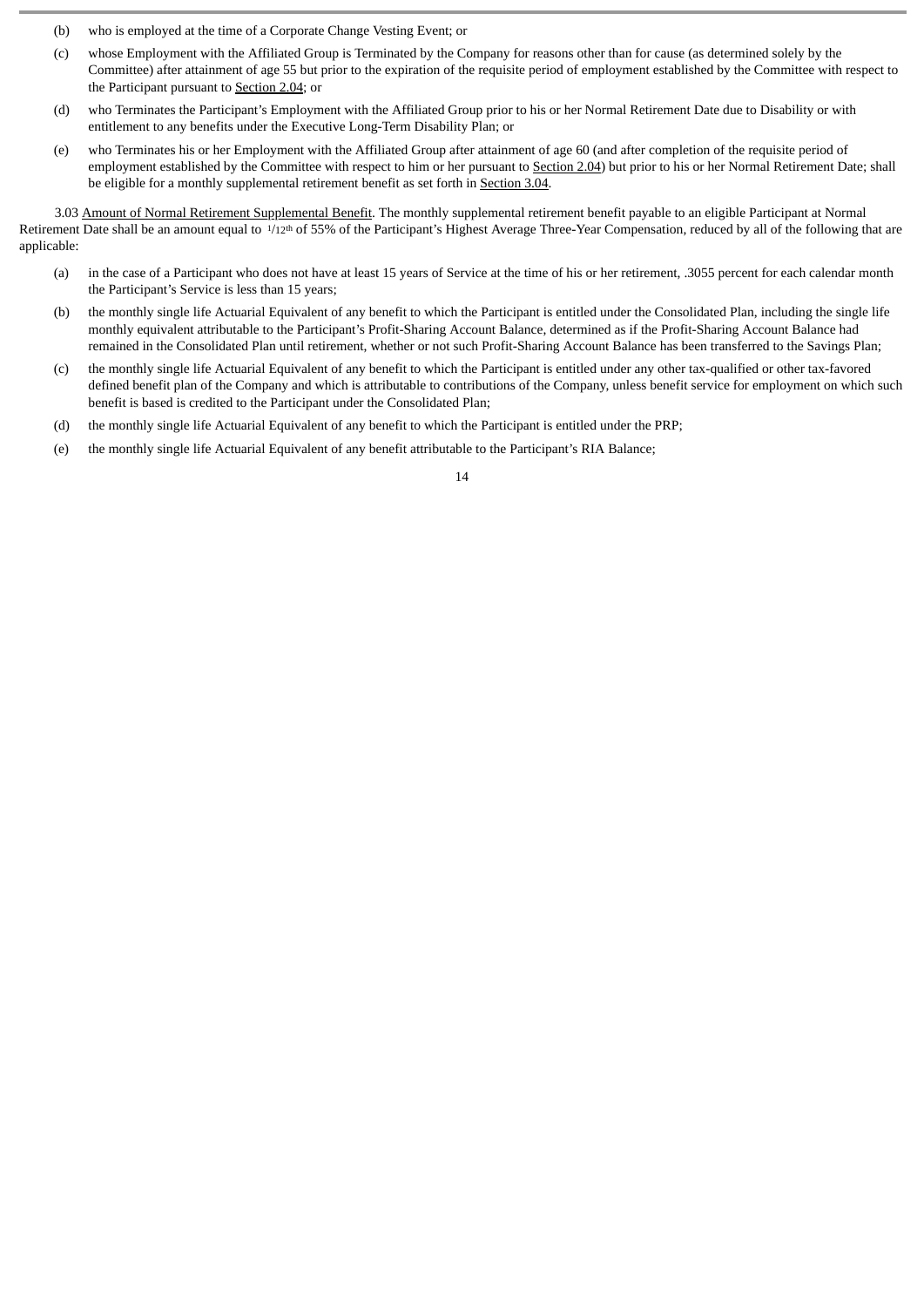- (f) the monthly single life Actuarial Equivalent of any benefit attributable to any non-US defined benefit or defined contribution program where the program is the primary retirement program of the Participant and where the benefit is attributable solely to contributions of the Company and its Subsidiaries;
- (g) 50 percent of the monthly primary Social Security benefit, or 100 percent of the portion of any other state-provided retirement benefits which is attributable to contributions by the Company and its Subsidiaries, to which the Participant is entitled or would be entitled as of the earliest date following the Participant's Termination of Employment for which Social Security benefits or other state-provided retirement benefits would be payable (whether or not Social Security benefits or other state-provided retirement benefits are actually paid to the Participant at such time), with such reduction to begin at the earliest date after retirement for which Social Security benefits or other state-provided retirement benefits would be payable to the Participant;
- (h) the monthly single life Actuarial Equivalent of any benefit which the Participant is entitled to receive from any previous employer, provided that a contract between the Participant and the Company grants the Participant service for service with the previous employer and the contract states the amount to be offset; and
- (i) the excess, if any, of:
	- (1) the sum of:
		- (i) the monthly benefit determined after application of the foregoing provisions of this Section 3.03; and
		- (ii) the monthly long-term disability benefits to which the Participant is entitled under the Executive Disability Plan, over
	- (2) an amount equal to  $\frac{1}{12}$  th of 66 $\frac{2}{3}$ % of the Participant's compensation (as defined in the Executive Disability Plan).

Notwithstanding the foregoing provisions of this Section 3.03, if the Participant's PRP monthly benefit will commence to be paid 5 years later than the Participant's monthly supplemental retirement benefit under this Program in accordance with Section 3.3(b)(iii) of the PRP, then the amount of the Participant's monthly supplemental retirement benefit shall be the monthly single life actuarial equivalent (determined using the assumptions specified in this Program) of the excess of:

(a) the present value (using the Specified Rate and Mortality Table in effect on the first day of the month following the Participant's Termination of Employment) of the amount of the monthly benefit determined under the foregoing provisions of this Section 3.03, disregarding Section 3.03(d), over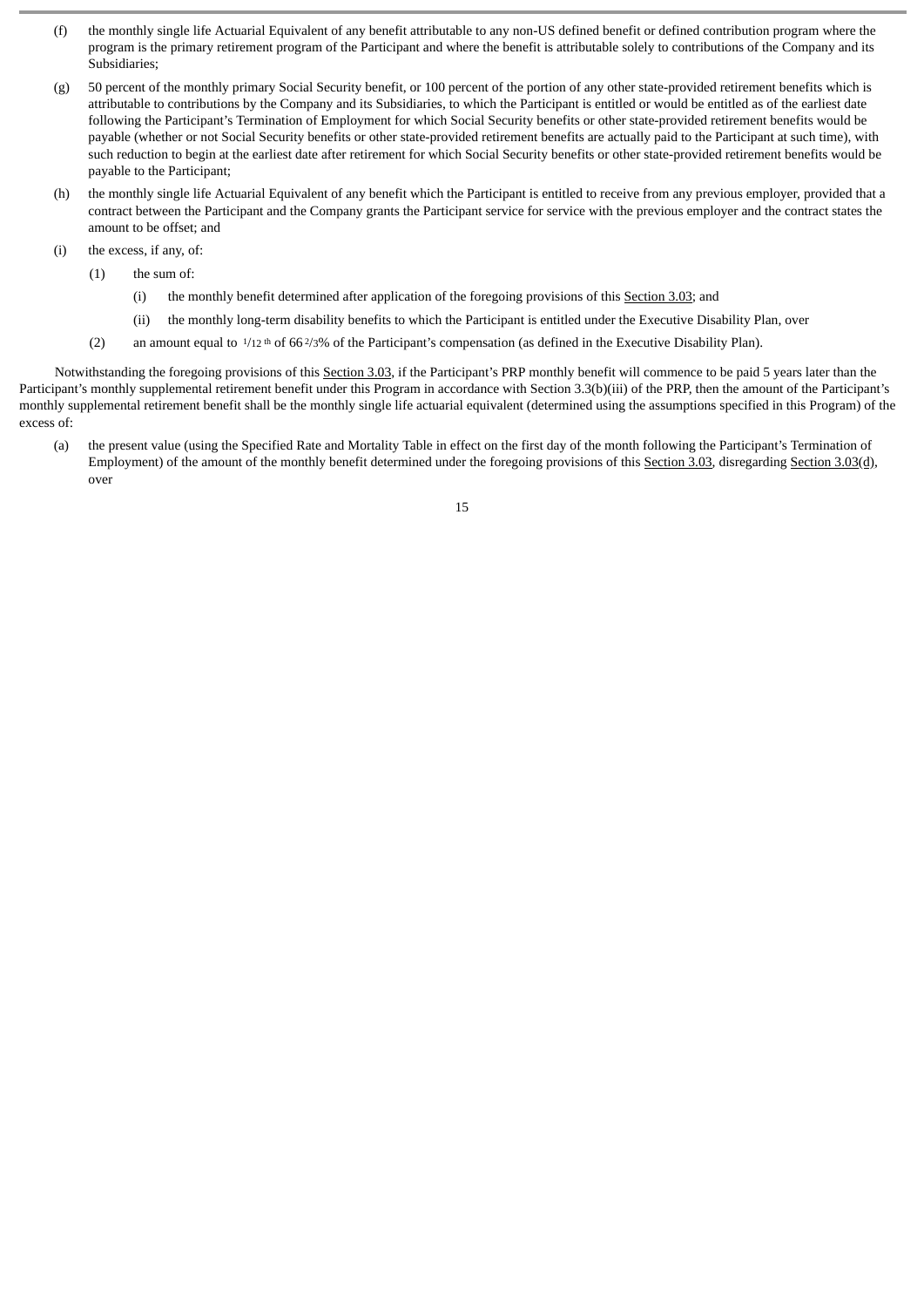(b) the Actuarial Value of the monthly benefit described in Section 3.03(d), discounted (using the Specified Rate in effect on the first day of the month following the Participant's Termination of Employment) from the scheduled date of commencement of payment of the PRP benefit to the scheduled date of commencement of the monthly supplemental retirement benefit.

3.04 Amount of Early Retirement Supplemental Benefit. The monthly supplemental retirement benefit payable to a Participant who retires prior to Normal Retirement Date shall be an amount equal to <sup>1</sup>/12th of 55 percent of the Highest Average Three-Year Compensation, reduced by all of the following that are applicable:

- (a) in the case of a Participant who does not have at least 15 years of Service at the time of his or her retirement, .3055 percent for each month that his or her Service is less than 15 years;
- (b) after applying Section 3.04(a) if applicable, .1515 percent for each of the first 60 months by which commencement of the benefit precedes Normal Retirement Date, and by ..3030 percent for each additional month by which commencement of the benefit precedes Normal Retirement Date; provided, however, that if the Participant has at least 30 years of Service, and entitlement to payment is a result of a Change in Control, the .1515 shall be reduced to .07575, and the .3030 shall be reduced to .1515;
- (c) any amounts described in <u>Sections 3.03(b)-(h)</u>; and
- (d) the excess, if any, of:
	- (1) the sum of:
		- (i) the monthly benefit determined after application of the foregoing provisions of this Section 3.04; and
		- (ii) the monthly long-term and short-term disability benefits to which the Participant is entitled under the Executive Disability Plan, over
	- (2) an amount equal to  $\frac{1}{12}$  th of 66  $\frac{2}{3}\%$  of the Participant's compensation (as defined in the Executive Disability Plan).

Notwithstanding the foregoing provisions of this Section 3.04, if the Participant's PRP monthly benefit will commence to be paid 5 years later than the Participant's monthly supplemental retirement benefit under this Program in accordance with Section 3.3(b)(iii) of the PRP, then the amount of the Participant's monthly supplemental retirement benefit shall be the monthly single life actuarial equivalent (determined using the assumptions specified in this Program) of the excess of: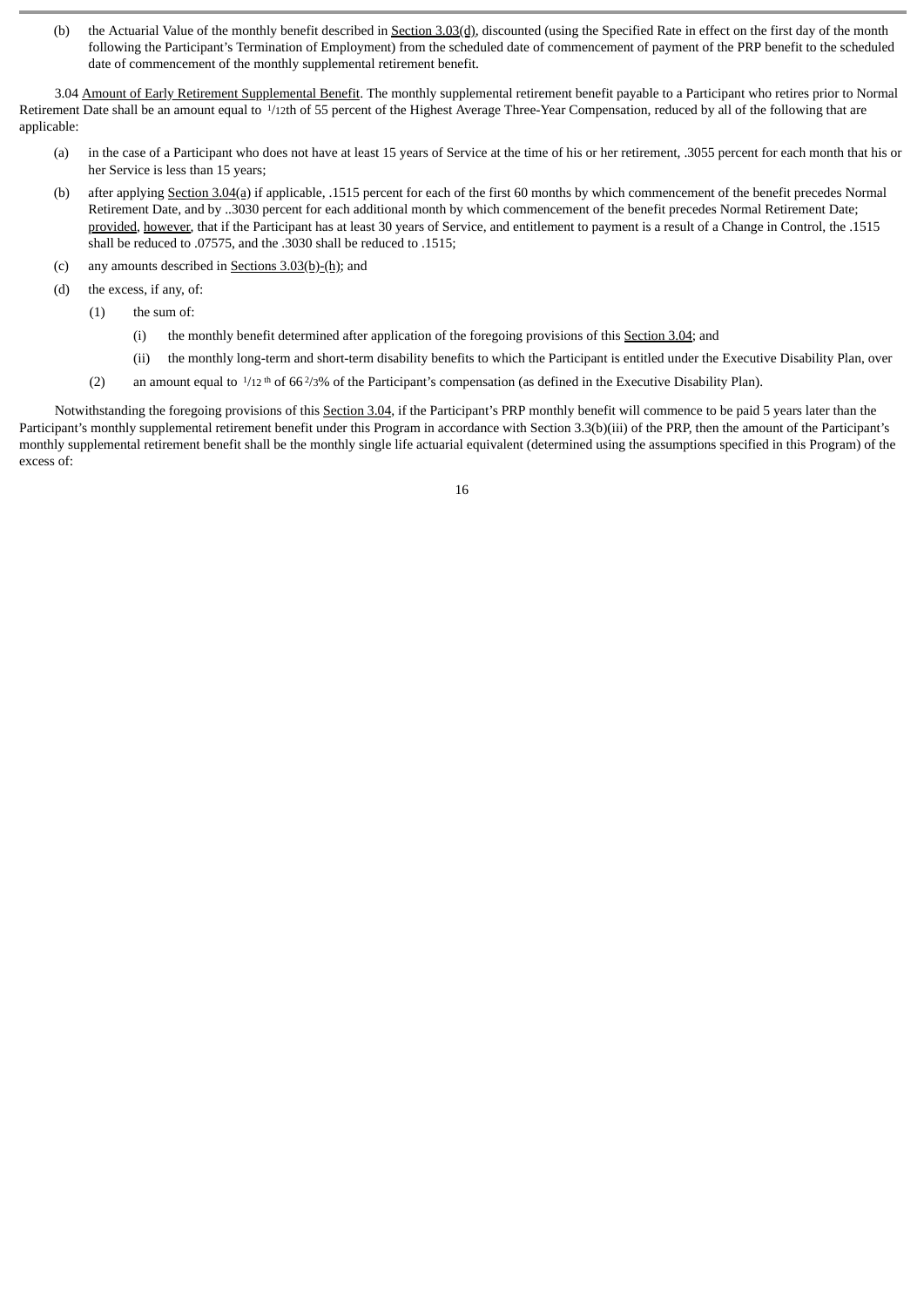- (a) the present value (using the Specified Rate and Mortality Table in effect on the first day of the month following the Participant's Termination of Employment) of the amount of the monthly benefit determined under the foregoing provisions of this Section 3.04, disregarding Section 3.03(d), over
- (b) the Actuarial Value of the monthly benefit described in Section 3.03(d), discounted (using the Specified Rate in effect on the first day of the month following the Participant's Termination of Employment) from the scheduled date of commencement of payment of the PRP benefit to the scheduled date of commencement of the monthly supplemental retirement benefit.

3.05 Gross-Up Payment. Anything in this Program notwithstanding, in the event it shall be determined that any payment, distribution or acceleration of vesting of any benefit hereunder would be subject to the excise tax imposed by Section 4999 of the Code, or any interest or penalties are incurred by the Participant with respect to such excise tax, then the Participant shall be entitled to receive an additional payment calculated as set forth in the Change in Control Severance Agreement with respect to such benefit hereunder; provided, however, that there shall be no duplication of such additional payment under this Program and the Change in Control Severance Agreement, and provided further that any such payment shall be made by the end of the calendar year after the Participant pays the excise tax (and interest or penalties incurred), or as otherwise required by Section 409A of the Code.

## 4. Payment of Benefits

4.01 Commencement of Benefits. Subject to Sections 4.02 (a) through (f), supplemental retirement benefits shall be paid or commence to be paid to an eligible Participant as of the first day of the month following Termination of Employment and if applicable terminating with the month in which the death of such Participant occurs; provided, however, that supplemental retirement benefits shall be paid or commence to be paid to a Specified Employee on the first day of the seventh month following the Participant's Termination of Employment with the present value of a Lump Sum Payment referred to in Section 4.02(a) determined based on the Participant's age on the first day of the seventh month following the Participant's Termination of Employment and the actuarial assumptions in effect on the first day of the month following the Participant's Termination of Employment and in the case of payments made in the form of an annuity shall include any payments that would have been made between the Participant's Termination of Employment and the actual commencement of payment if the Participant had not been a Specified Employee. Notwithstanding the foregoing, to the extent required by Section 4.02(b), payment of a Participant's supplemental retirement benefit shall commence or be made on the date that is five years from the date payment would otherwise commence or be made under this Section 4.01.

#### 4.02 Payments Under Certain Situations.

(a) Initial Election of Payment Form. To the extent permitted by Section 1.409A-2(a)(5) of the Regulations, within 30 days of the time an individual is designated as a Participant under this Program, he may elect, on his or her initial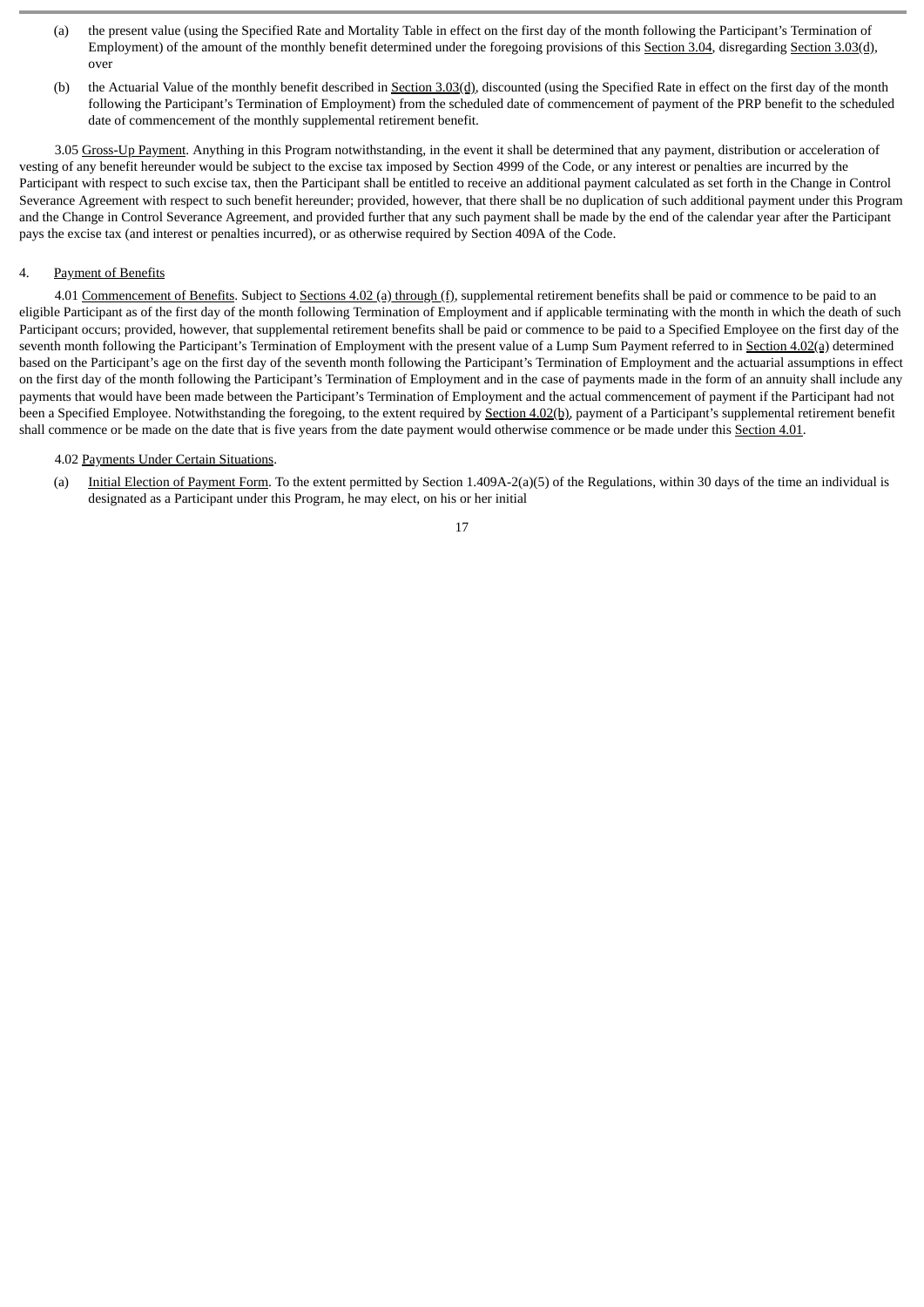Participation Agreement, to receive payment of his or her supplemental retirement benefit under this Program in the form of a single Lump Sum Payment, or in the form of a single life annuity. In the event that a Participant fails to make a valid election, the Participant's supplemental retirement benefit under this Program shall be paid in the form of a single life annuity.

- (b) One-Time Change by Participant. In addition to any election pursuant to Section  $4.02(c)$  or  $4.02(d)$ , a Participant shall be allowed a one-time election to change the form of payment of his or her supplemental retirement benefit; provided, however, that:
	- (1) any such election shall not be effective for at least 12 months following the date made; and
	- (2) as a result of any such election, payment shall be delayed for 5 years from the date the payment was scheduled to commence or to be made (taking into account any delay in payment or commencement of payment under Section 4.01 on account of a Participant's status as a Specified Employee).
- (c) Changes Between Actuarially Equivalent Forms of Annuity. A Participant may elect at any time prior to Termination of Employment to convert his or her supplemental retirement benefit payable as an annuity to any of the Actuarially Equivalent forms of annuity offered under the Consolidated Plan.
- (d) Transitional Rule. Notwithstanding any other elections under this Program and only to the extent permitted by the Company and transitional rules issued under Section 409A of the Code, through such date as specified by the Committee pursuant to transitional guidance issued under Section 409A of the Code, a Participant may make one or more elections as to time and form of payment of his or her supplemental retirement benefit under this Program, provided that:
	- (1) any such election(s) made during 2006 shall be available only for amounts that are payable after the 2006 calendar year and cannot accelerate any payment into the 2006 calendar year;
	- (2) any such election(s) made during 2007 shall be available only for amounts that are payable after the 2007 calendar year and cannot accelerate any payment into the 2007 calendar year; and
	- (3) any such election(s) made during 2008 shall be available only for amounts that are payable after the 2008 calendar year and cannot accelerate any payment into the 2008 calendar year. Any election(s) must be made by the date specified by the Committee consistent with guidance pursuant to Section 409A of the Code.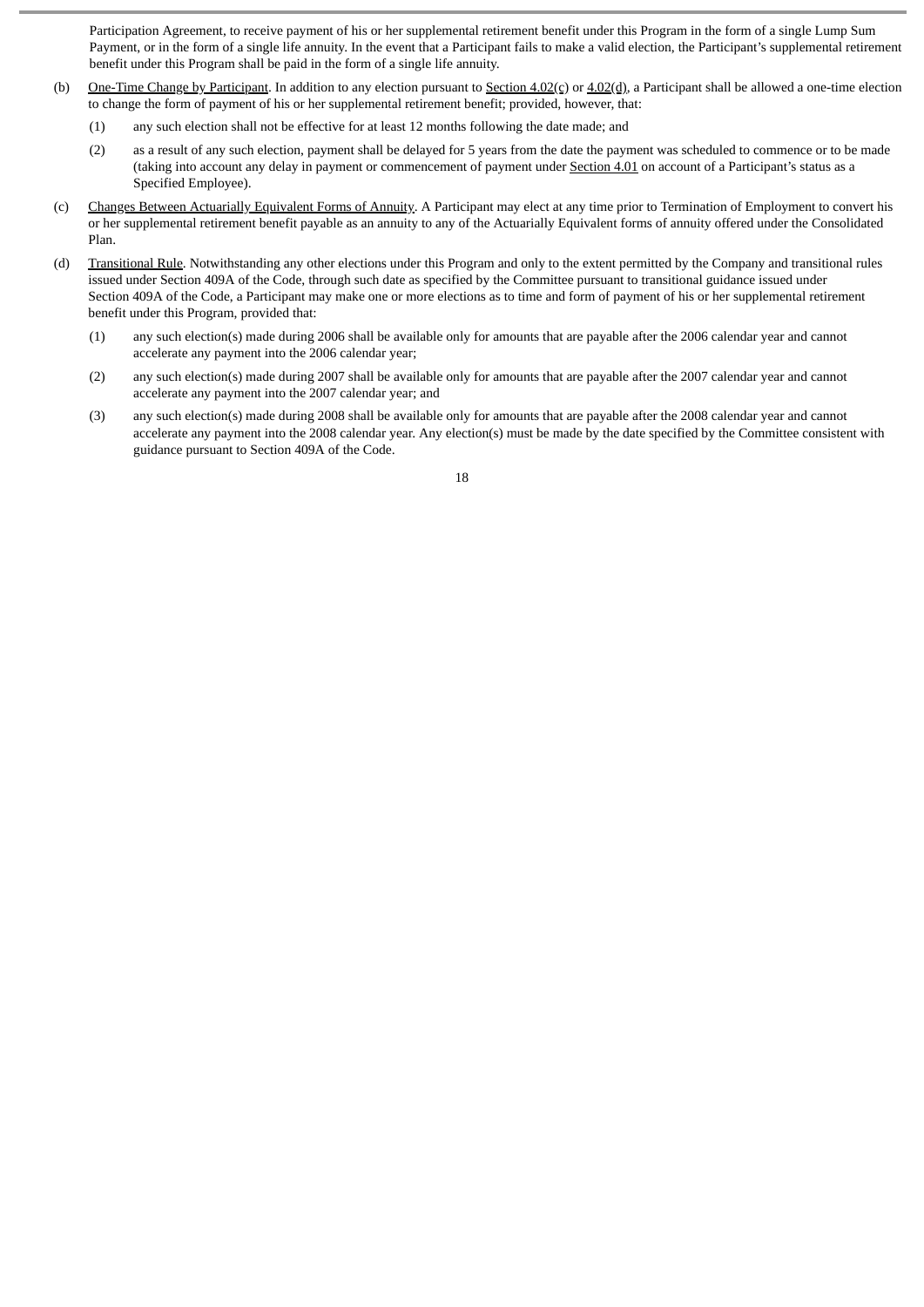- (e) Payment Upon a Change in Control. 30 days after a Change in Control, in lieu of any other payments due with respect to benefits earned under the Program to the date of the Change in Control, each Participant and each Recipient shall receive a Change in Control Lump Sum Payment, as calculated under Section 4.03(b).
- (f) Special Rule Applicable to Specified Employees. If a Specified Employee dies after Termination of Employment but prior to commencement of benefits, the Specified Employee's Beneficiary shall receive a payment as of the first of the month following the Specified Employee's date of death equal to the aggregate of the monthly payments that would have been made to the Specified Employee in accordance with Section 4.01 but substituting the Specified Employee's date of death for the actual commencement of payment; provided however that if the Specified Employee's supplemental retirement benefit is payable in the form of a lump sum, such amount shall be calculated in accordance with Section 4.03 but substituting the Specified Employee's date of death for the first day of the seventh month following the Participant's Termination of Employment. Any additional amounts payable to the Specified Employee's Beneficiary shall be determined as of the Specified Employee's date of death in accordance with the form of payment applicable to the Specified Employee as of the Specified Employee's Termination of Employment.

#### 4.03 Determination of the Lump Sum Payment.

- (a) If the Participant is a Specified Employee immediately prior to Termination of Employment, the Lump Sum Payment referred to in Section 4.02(a) shall be equal to the sum of:
	- (1) the aggregate monthly benefits the Participant would have received under the Single Life Annuity form of payment prior to the first day of the seventh month following the Participant's Termination of Employment if the Participant were not a Specified Employee; plus
	- (2) the excess of:
		- (i) the present value (using the Specified Rate and Mortality Table in effect on the first day of the month following the Participant's Termination of Employment), determined as of the first day of the seventh month following the Participant's Termination of Employment, of the monthly benefit determined under Section 3.03 or 3.04, as applicable, disregarding Section 3.03(d) and the monthly "add-on" benefit as set forth on Addendum XV of the Consolidated Plan (if applicable) included in Section 3.03(b), over
		- (ii) the sum of: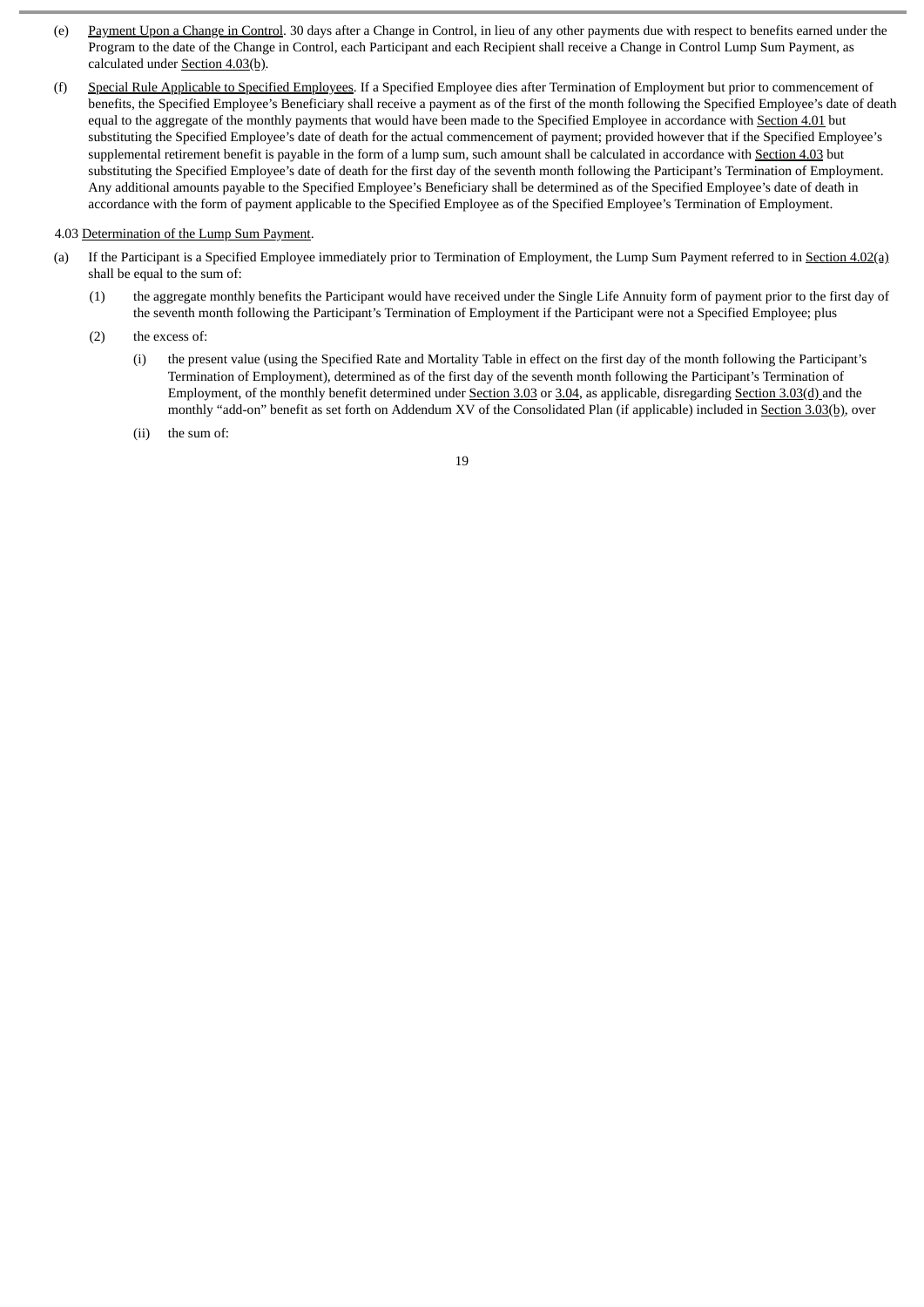- (A) the present value (as defined in the Consolidated Plan) of the "add-on" benefit set forth on Addendum XV of the Consolidated Plan if applicable) included in Section 3.03(b), plus
- (B) the Actuarial Value of the monthly benefit described in Section 3.03(d), provided that if the Participant's PRP benefit will be paid 5 years later than the Participant's SERP benefit in accordance with Section 3.3(b)(iii) of the PRP, the amount referred to in (B) above shall equal the lump sum Actuarial Value of the monthly benefit described in  $Section 3.03(d)$ , discounted (using the Specified Rate in effect on the first day of the month following the Participant's Termination of Employment) from the scheduled date of payment of such benefit to the scheduled date of payment of the SERP Lump Sum Payment.

If the Participant is not a Specified Employee immediately prior to Termination of Employment, the Lump Sum Payment referred to in Section  $4.02(a)$  shall be equal to the excess of: (1) the present value (using the Specified Rate and Mortality Table in effect on the first day of the month following the Participant's Termination of Employment) of the monthly benefit determined under Section 3.03 or 3.04, as applicable, disregarding Section 3.03(d) and the monthly "add-on" benefit as set forth on Addendum XV of the Consolidated Plan (if applicable) included in Section 3.03(b), over (2) the sum of (i) the present value (as defined in the Consolidated Plan) of the "add-on" benefit as set forth in Addendum XV of the Consolidated Plan (if applicable) included in Section 3.03(b) plus (ii) the Actuarial Value of the monthly benefit described in Section 3.03(d), provided that if the Participant's PRP benefit will be paid 5 years later than the Participant's SERP benefit in accordance with Section 3.3(b)(iii) of the PRP, the amount referred to in (ii) above shall equal the lump sum Actuarial Value of the monthly benefit described in Section 3.03(d), discounted (using the Specified Rate in effect on the first day of the month following the Participant's Termination of Employment) from the scheduled date of payment of such benefit to the scheduled date of payment of the SERP Lump Sum Payment.

For purposes of this Section 4.03(a), present value for a Participant who entered the Program before July 1, 2006 shall be determined assuming that the Participant lives the number of years equal to his or her Life Expectancy on the date of his or her Termination of Employment (or, in the case of a Specified Employee, on the first day of the seventh month following the Participant's Termination of Employment). For purposes of this Section 4.03(a), Actuarial Value shall be determined as provided under the PRP.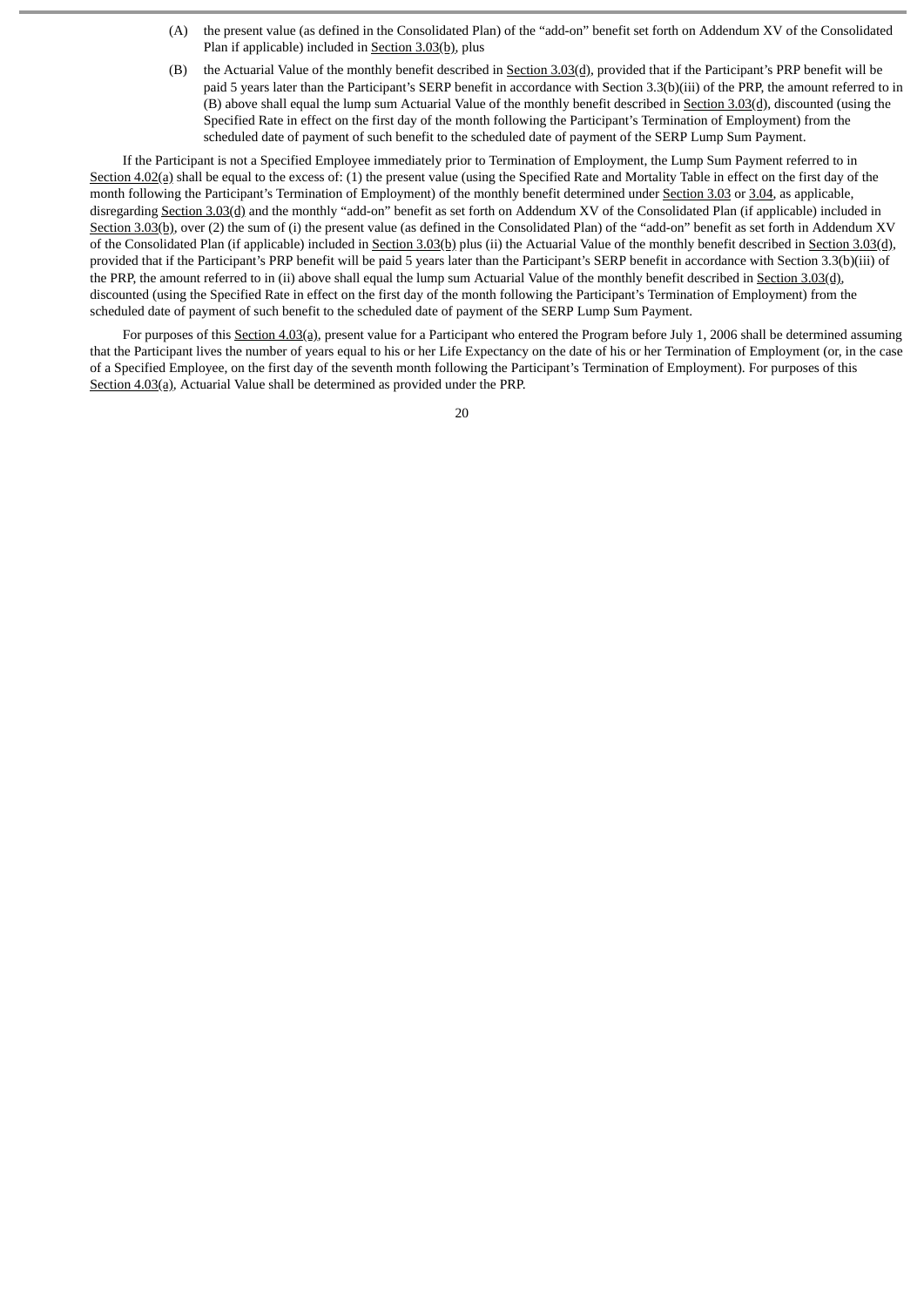- (b) The Change in Control Lump Sum Payment referred to in Section  $4.02(e)$  shall be equal to the amount determined under Section  $4.03(e)$  using the following assumptions:
	- (1) present value is determined using the Specified Rate and Mortality Table;
	- (2) for purposes of determining present value for a Participant who entered the Program before July 1, 2006, the Participant (or, if applicable, Recipient) lives the number of years equal to his or her Life Expectancy (calculated as of the date which includes any additional Service credited hereunder);
	- (3) Actuarial Value shall be determined as provided under the PRP; and
	- (4) with respect to any benefit to be deducted as an offset as described in **Section 3.03(b)** through (i), the Participant terminated employment with the Company on the date of the Change in Control and began to receive such benefits at the earliest date thereafter permitted under the applicable plan, agreement or statute.

#### 4.04 Certain Matters Following a Lump Sum Payment.

- (a) A Participant who has received a Change in Control Lump Sum Payment pursuant to Section 4.02(e) shall thereafter:
	- (1) while in the employ of the Company, continue to accrue benefits under the Program; and
	- (2) be eligible for further benefits under Section 4.01 or  $4.02$ . The amount of such benefit shall be determined by:
		- (i) calculating the benefit that would be payable to the Participant if there had been no previous Change in Control Lump Sum Payment;
		- (ii) determining the present lump sum value of such benefit, using the Specified Rate and the Mortality Table and, for a Participant who entered the Program before July 1, 2006, assuming the Participant lives the number of years equal to his or her Life Expectancy on the date of the Participant's Termination of Employment;
		- (iii) determining the present lump sum value of the Change in Control Lump Sum Payment, assuming the Change in Control Lump Sum Payment had earned interest at the average Specified Rate in effect from the time of payment of the Change in Control Lump Sum Payment until the date of Termination of Employment;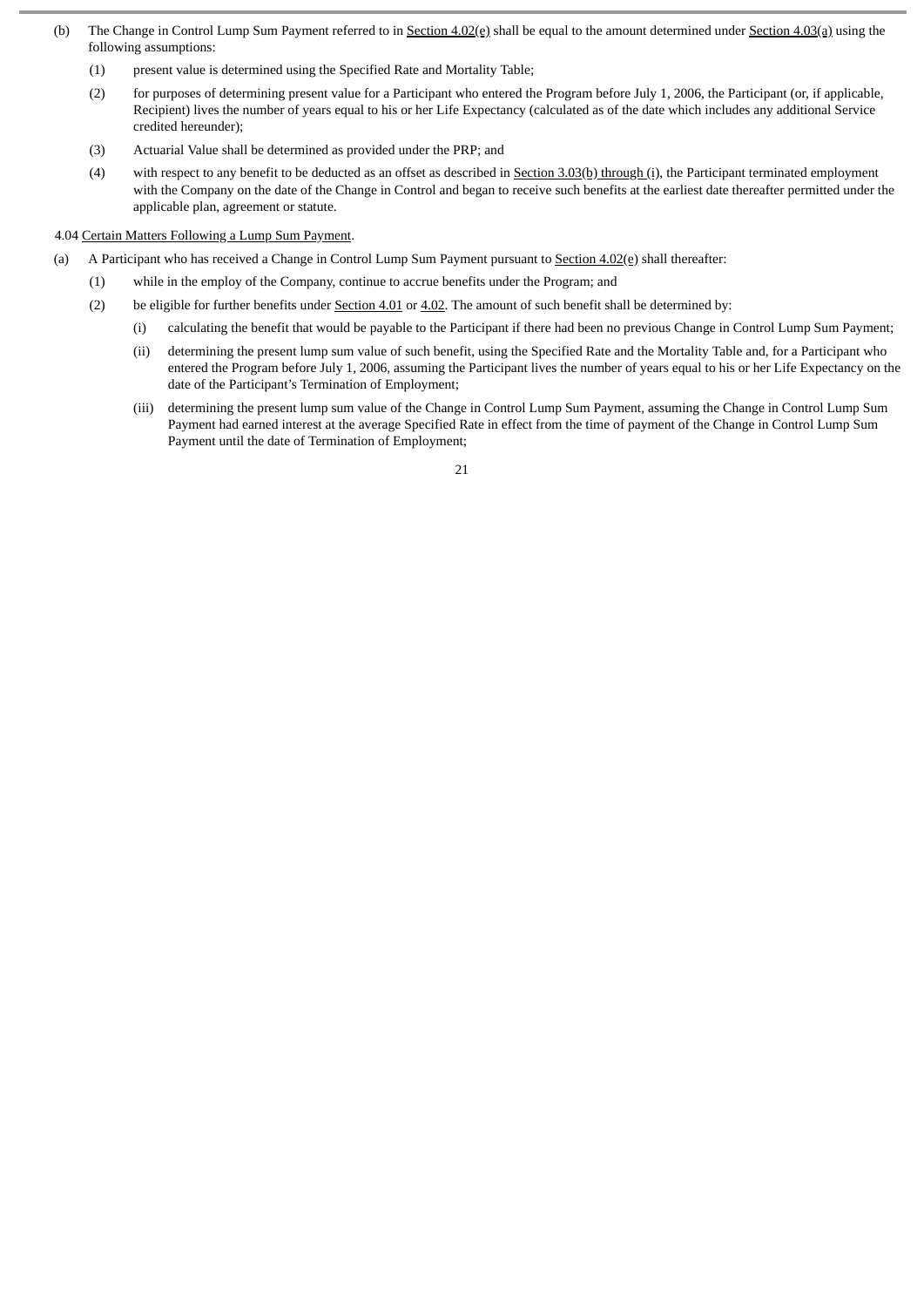- (iv) reducing the amount determined in (ii) by the amount determined in (iii); and
- (v) if applicable, converting the amount determined in (iv) to an Actuarially Equivalent single life only form of payment.

## 5. Disability Benefits

5.01 Amount. If a Participant suffers a Disability, the Company shall pay the supplemental retirement benefit described in Section 3.02 to the Participant; provided, however, that the provisions of Article 4 regarding payment to a Specified Employee and the 5-year delay of payments following certain elections shall be disregarded for purposes of the payment of benefits pursuant to this Article 5.

5.02 Form of Disability Benefits. A Participant's disability benefit pursuant to this Article 5 shall be paid in the form of a single life annuity; provided, however, that if the Participant is married to a person who has been the Participant's spouse for at least one year immediately prior to the date of the Participant's Disability, the Participant's disability benefit shall be paid in the form of a joint and 100% survivor annuity.

5.03 Time of Payment of Disability Benefits. Payment of a Participant's disability benefit shall commence as of the first of the month following the Participant's Disability.

## 6. Death Benefits

6.01 Eligibility. If a Participant dies after completing 120 [60 as of 04/22/09] calendar months of Service (without regard to the requirements of Section 2.04) but prior to the Participant's Termination of Employment, his or her Beneficiary shall be eligible for a benefit under this Article 6.

#### 6.02 Benefit Amount.

- (a) The amount of the benefit payable under this  $\Delta$ rticle 6 to a deceased Participant's Beneficiary shall be equal to the present value (using the Specified Rate and Mortality Table in effect on the first day of the month following the Participant's death) of the total monthly payments the Beneficiary would have received had the Participant retired on the day before his or her death after having effectively elected to receive payment in the form of a Joint and 100% Survivor Annuity under the Program, with his or her Beneficiary as Contingent Annuitant under such option; provided, that:
	- (1) in lieu of the offset for the Participant's primary Social Security benefit under  $Section 3.03(g)$ , the benefit to the Beneficiary shall be offset by 50% of the primary or survivor Social Security benefit to which the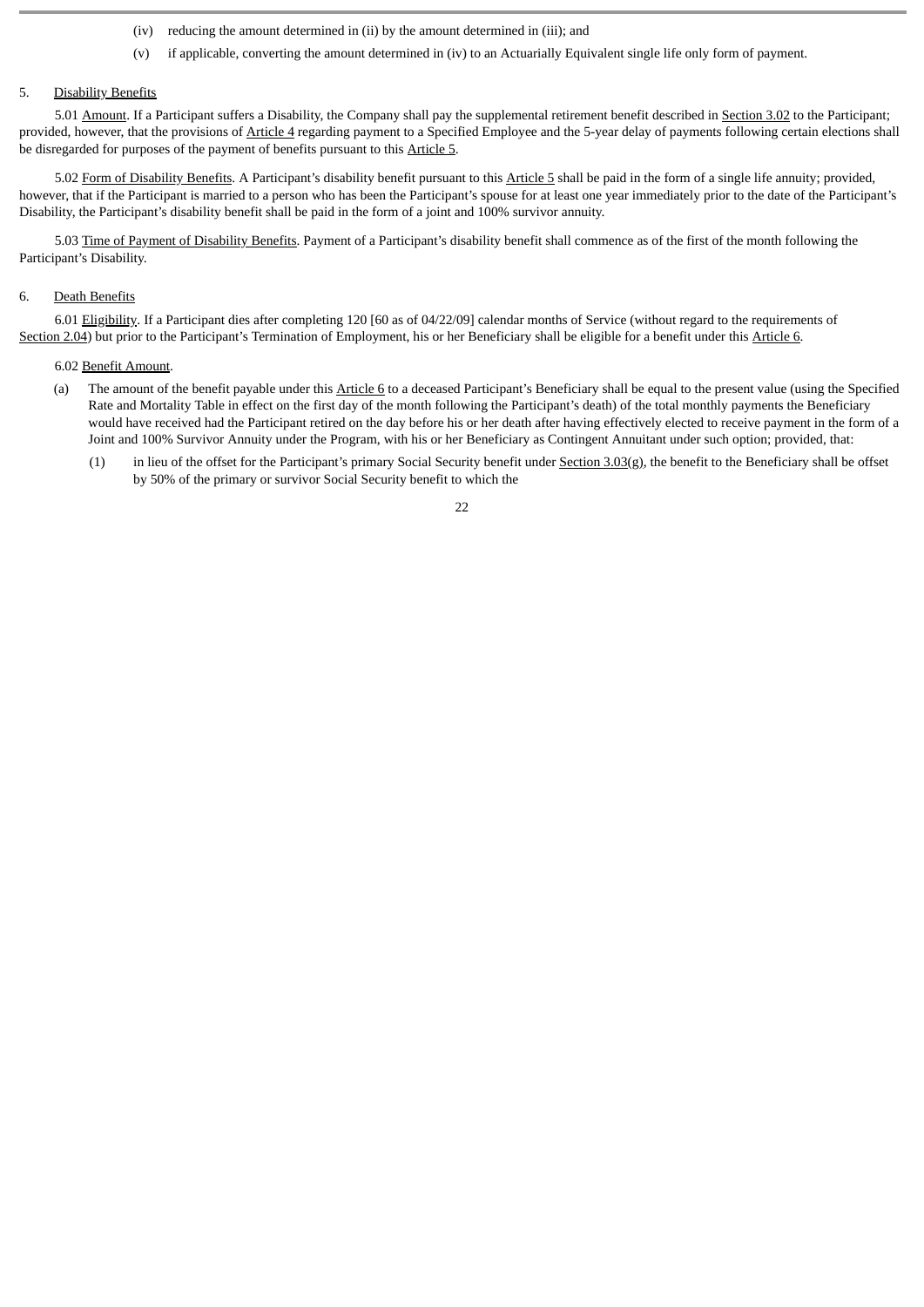Beneficiary is entitled at the earliest date as of which such payments become payable; and

- (2) in lieu of the offset for the Consolidated Plan benefit set forth in Section 3.03(b) (and/or any other retirement benefit under any defined benefit arrangement described in  $Sections 3.03(c), (d), or (h))$ , the benefit to the Beneficiary shall be offset by the Qualified Plan Death Benefit. For purposes of this Section 6.02(a), present value for the Beneficiary of a deceased Participant who entered the Program before July 1, 2006 shall be determined assuming that the Beneficiary lives the number of years equal to his or her Life Expectancy on the date of death of the Participant.
- (b) If the estate is the death beneficiary as a result of the Participant not having a Beneficiary, the Participant's estate shall receive a lump sum payment equal to the present value (using the Specified Rate and Mortality Table in effect on the first day of the month following the Participant's death) of the total monthly payments that would have been paid to the Participant assuming the Participant had not died but rather:
	- (1) retired on the day before the date of his or her death (or the first day of the month following the time he would have reached age 55, if later);
	- (2) elected a 10-Year Certain Annuity; and
	- (3) received 120 monthly payments. For purposes of this Section 6.02(b), present value for the estate of a deceased Participant who entered the Program before July 1, 2006 shall be determined assuming that the Participant had lived the number of years equal to his or her Life Expectancy on the date of his or her death.
- (c) If the Participant dies before reaching the age that is ten years prior to the Participant's Normal Retirement Date, then the monthly payments used to determine the death benefit under Section 6.02(a) or Section 6.02(b), as applicable, shall be further reduced by .3030 for each month that the Participant's death preceded his or her Normal Retirement Date.

6.03 Benefit Payments. The benefit under this Article 6 shall be paid to the deceased Participant's Beneficiary, or, if no such Beneficiary, to the Participant's estate, in a single lump sum payment as of the first of the month following the date of the Participant's death, and the provisions of Article 4 regarding payment to a Specified Employee and the 5-year delay of payments following certain elections shall be disregarded for purposes of the payment of benefits pursuant to this Article 6.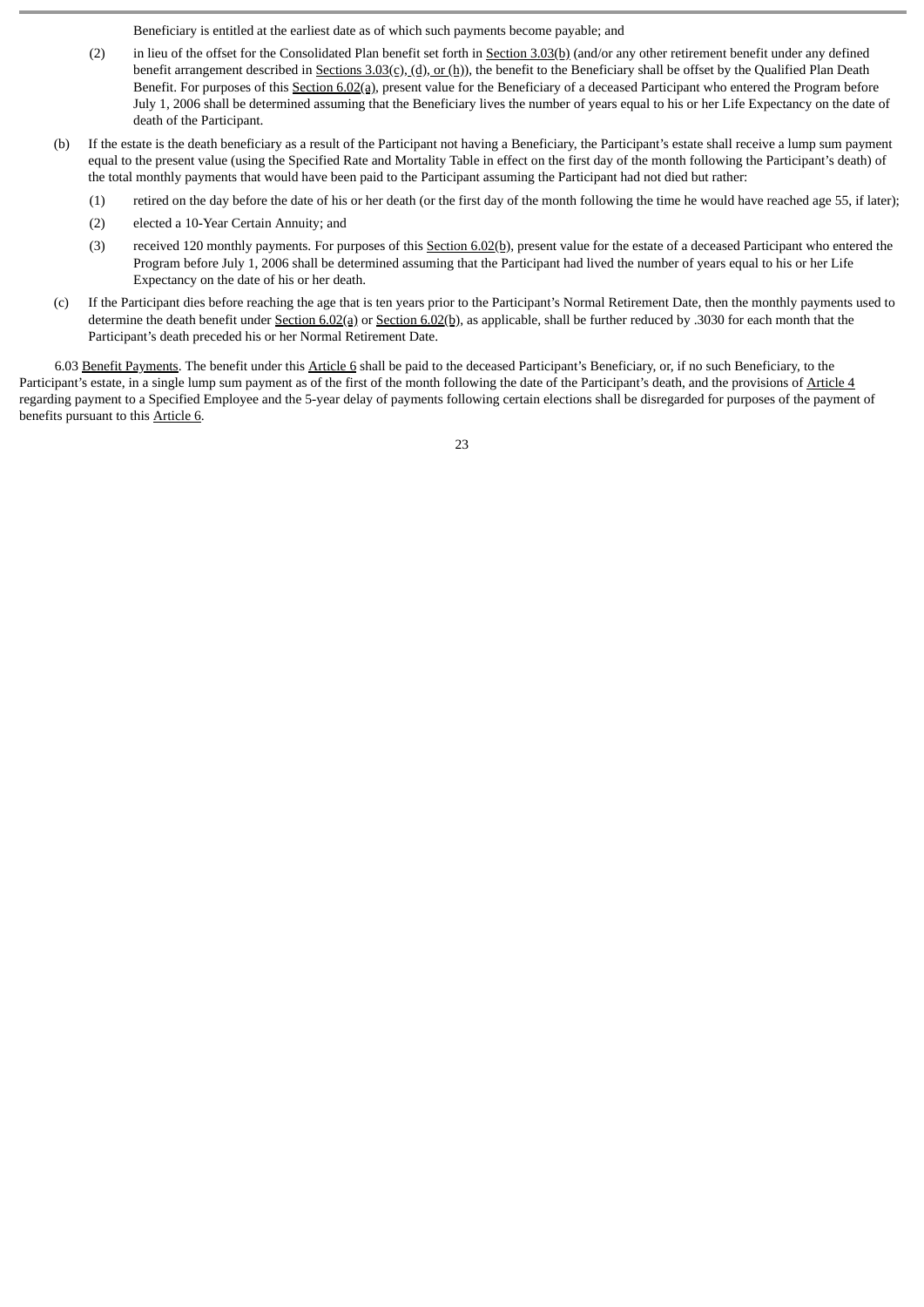## 7. Non-Competition

7.01 Condition of Payment. Payment of supplemental retirement benefits under the Program shall be subject to the condition that the Participant or retiree-Recipient shall not have engaged in competition (as defined in Section 7.02) with the Company at any time prior to the date of such payment; provided, however, that this Section 7.01 shall not apply to a Participant following his or her Termination of Employment if such Termination of Employment occurs after the date of a Corporate Change Vesting Event that occurs at the time the Participant is actively employed by the Affiliated Group.

7.02 Competition. Competition for purposes of the Program shall mean assuming an ownership position or a consulting, management, employee or director position with a business engaged in the manufacture, processing, purchase or distribution of products of the type manufactured, processed or distributed by the Affiliated Group; provided, however, that in no event shall ownership of less than two percent of the outstanding capital stock entitled to vote for the election of directors of a corporation with a class of equity securities held of record by more than 500 persons in itself be deemed Competition; and provided further, that all of the following shall have taken place:

- (a) the Secretary of the Company shall have given written notice to the Participant or retiree-Recipient that, in the opinion of the Committee, the Participant or retiree-Recipient is engaged in Competition within the meaning of the foregoing provisions of this Section 7.02, specifying the details;
- (b) the Participant or retiree-Recipient shall have been given a reasonable opportunity, upon receipt of such notice, to appear before and to be heard by the Committee with respect to his or her views regarding the Committee's opinion that the Participant or retiree-Recipient engaged in Competition;
- (c) following any hearing pursuant to Section 7.02(b), the Secretary of the Company shall have given written notice to the Participant or retiree-Recipient that the Committee determined that the Participant or retiree-Recipient is engaged in Competition; and
- (d) the Participant or retiree-Recipient shall neither have ceased to engage in such Competition within thirty days from his or her receipt of notice of such determination nor diligently taken all reasonable steps to that end during such thirty-day period and thereafter.

## 8. Beneficiary Designation

The Participant shall have the right, at any time, to designate any person or persons as Beneficiary (both primary and contingent) to whom payment under the Plan shall be made in the event of the Participant's death. The Beneficiary designation shall be effective when it is submitted in writing to the Committee during the Participant's lifetime on a form prescribed by the Committee.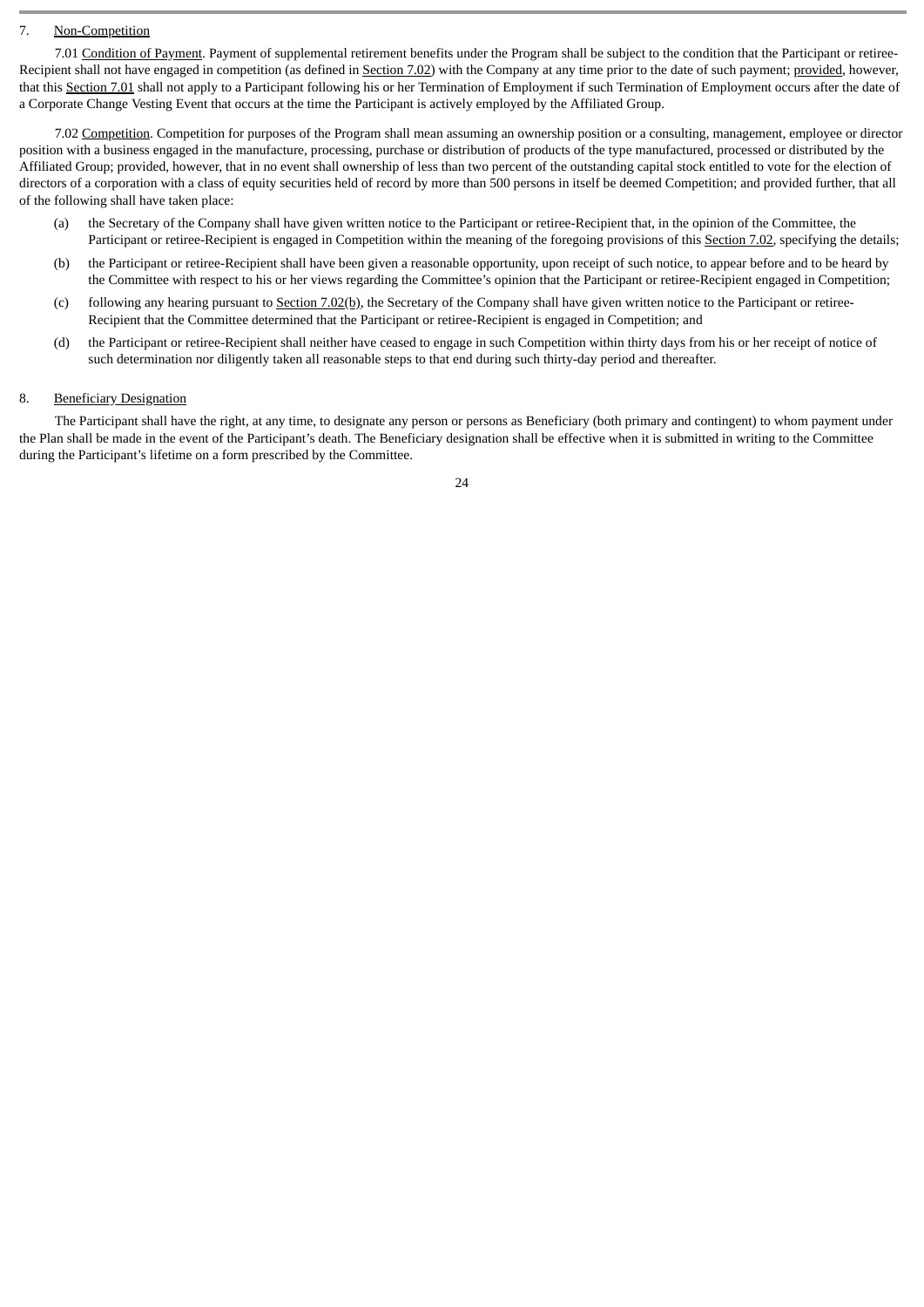The submission of a new Beneficiary designation shall cancel all prior Beneficiary designations. Any finalized divorce or marriage of a Participant subsequent to the date of a Beneficiary designation shall revoke such designation, unless in the case of divorce the previous spouse was not designated as Beneficiary and unless in the case of marriage the Participant's new spouse has previously been designated as Beneficiary. The spouse of a married Participant shall consent to any designation of a Beneficiary other than the spouse, and the spouse's consent shall be witnessed by a notary public.

If a Participant fails to designate a Beneficiary as provided above, or if the Beneficiary designation is revoked by marriage, divorce, or otherwise without execution of a new designation, or if every person designated as Beneficiary predeceases the Participant or dies prior to complete distribution of the Participant's benefits, then the Committee shall direct the distribution of such benefits to the estate of the last to die of the Participant and the Beneficiaries.

#### 9. General Provisions

9.01 Claims Procedure. The Company shall notify a Participant in writing, within ninety (90) days after his or her written application for benefits, of his or her eligibility or noneligibility for benefits under the Program. If the Company determines that a Participant is not eligible for benefits or full benefits, the notice shall set forth:

- (a) the specific reasons for such denial;
- (b) a specific reference to the provisions of the Program on which the denial is based;
- (c) a description of any additional information or material necessary for the claimant to perfect his or her claim, and a description of why it is needed; and
- (d) an explanation of the Program's claims review procedure and other appropriate information as to the steps to be taken if the Participant wishes to have the claim reviewed. If the Company determines that there are special circumstances requiring additional time to make a decision, the Company shall notify the Participant of the special circumstances and the date by which a decision is expected to be made, and may extend the time for up to an additional ninety-day period.

9.02 Review Procedure. If a Participant is determined by the Company not to be eligible for benefits, or if the Participant believes that he or she is entitled to greater or different benefits, the Participant shall have the opportunity to have such claim reviewed by the Company by filing a petition for review with the Company within sixty (60) days after receipt of the notice issued by the Company. The petition shall state the specific reasons which the Participant believes entitle him or her to benefits or to greater or different benefits. Within sixty (60) days after receipt by the Company of the petition, the Company shall afford the Participant (and counsel, if any) an opportunity to present his or her position to the Company in writing, and the Participant (or counsel) shall have the right to review the pertinent documents. The Company shall notify the Participant of its decision in writing within the sixty-day period, stating specifically the basis of its decision, written in a manner calculated to be understood by the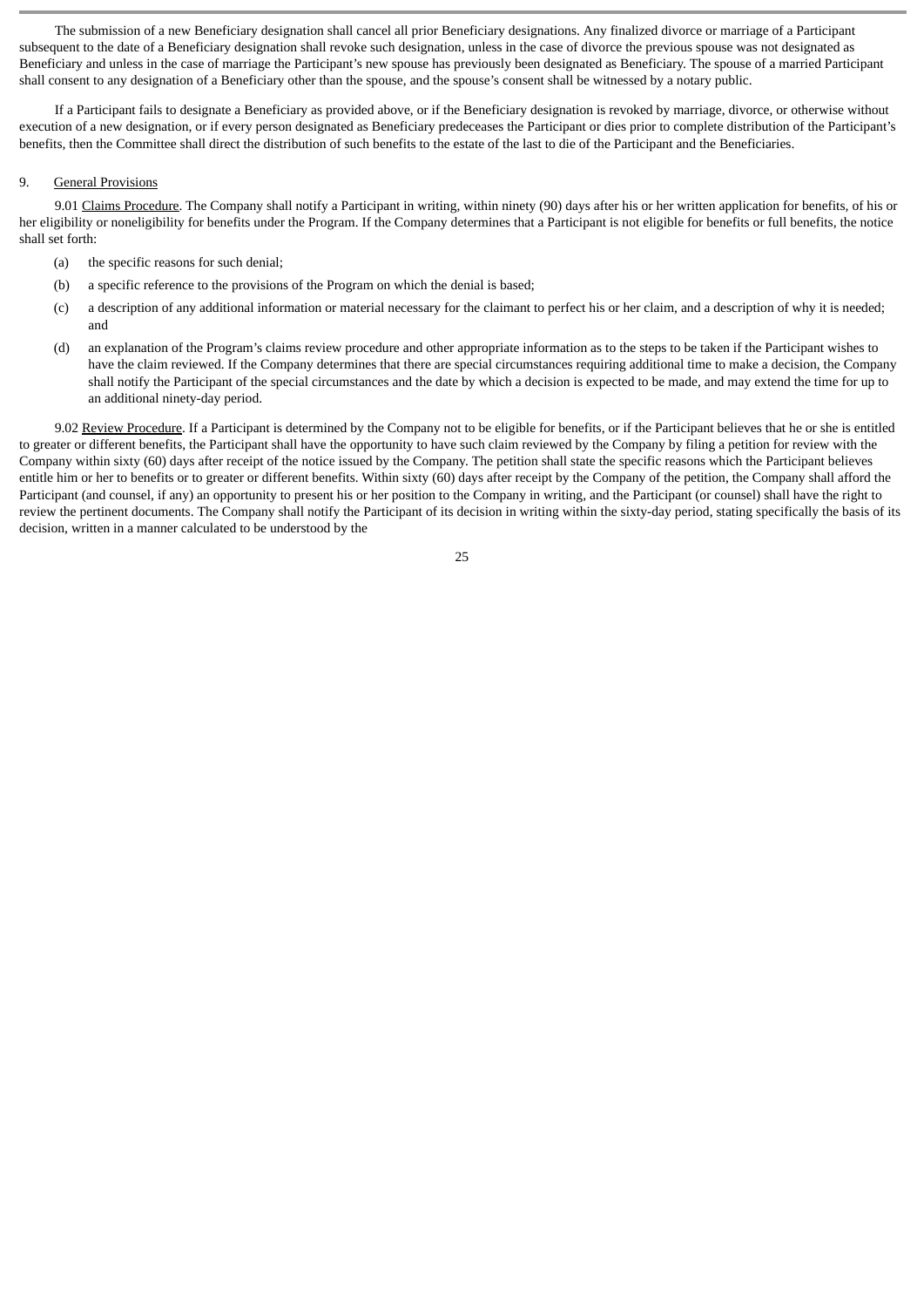Participant and the specific provisions of the Program on which the decision is based. If the sixty-day period is not sufficient, the decision may be deferred for up to another sixty-day period at the election of the Company, but notice of this deferral shall be given to the Participant. In the event of the death of the Participant, the same procedures shall apply to the Participant's Beneficiary.

9.03 ERISA Plan. The Program is intended to be an unfunded plan maintained primarily to provide deferred compensation benefits for "a select group of management or highly compensated employees" within the meaning of Sections 201, 301 and 401 of ERISA and therefore to be exempt from Parts 2, 3 and 4 of Title I of ERISA.

9.04 Trust. The Company shall be responsible for the payment of all benefits under the Program. At its discretion, the Company may establish one or more grantor trusts for the purpose of providing for payment of benefits under the Program. Such trust or trusts may be irrevocable, but the assets thereof shall be subject to the claims of the Company's creditors. Benefits paid to a Participant from any such trust shall be considered paid by the Company for purposes of meeting the obligations of the Company under the Program.

9.05 Rights of Participants. Except as expressly provided in any grantor trust agreement established by the Company:

- (a) no Participant or Recipient shall have any right, title, or interest whatsoever in or to any investments which the Company may make to aid it in meeting its obligations under the Program;
- (b) nothing contained in the Program shall create or be construed to create a trust of any kind, or a fiduciary relationship between the Company and any Participant, Recipient or any other person;
- (c) to the extent that any person acquires a right to receive payments from the Company under the Program, such right shall be no greater than the right of an unsecured general creditor of the Company; and
- (d) all payments to be made under the Program shall be paid from the general funds of the Company and no special or separate fund shall be established and no segregation of assets shall be made to assure payment of amounts payable under the Program.

9.06 Administration. The Committee shall be responsible for the general administration of the Program and for carrying out the provisions thereof. Any act authorized, permitted or required to be taken by the Company under the Program may be taken by action of the Committee. Subject to the provisions of Section 9.01 relating to denial of claims and claims review procedure, any action taken by the Committee which is authorized, permitted or required under the Program shall be final and binding upon the Company, all persons who have or who claim an interest under the Program, and all third parties dealing with the Company.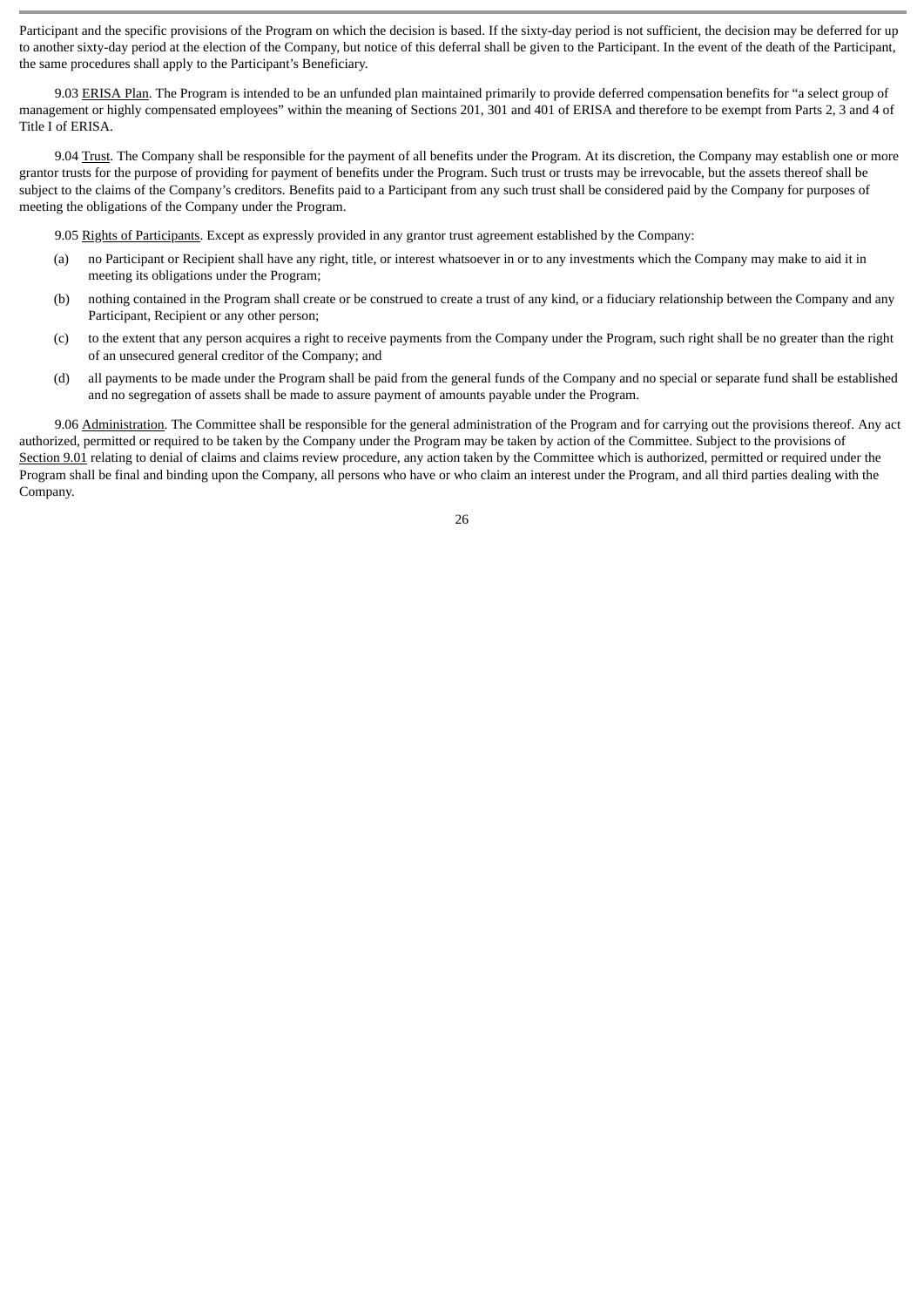9.07 Program Non-Contractual. Nothing herein contained shall be construed as a commitment or agreement on the part of any person to continue his or her employment with the Company, and nothing herein contained shall be construed as a commitment on the part of the Company to continue the employment or the rate of compensation of any such person for any period, and all employees of the Company shall remain subject to discharge to the same extent as if the Program had never been put into effect.

9.08 Non-Alienation of Retirement Rights or Benefits. No right or benefit under the Program shall at any time be subject in any manner to alienation or encumbrances. If any person shall attempt to, or shall, alienate or in any way encumber his or her rights or benefits under the Program, or any part thereof, or if by reason of his or her bankruptcy or other event happening at any time any such benefits would otherwise be received by anyone else or would not be enjoyed by him or her, his or her interest in all such benefits shall automatically terminate and the same, at the discretion of the Company, shall be held or applied to or for the benefit of such person, his or her spouse, children, or other dependents as the Company may select.

9.09 Payment of Benefits to Others. If any person to whom a retirement benefit is payable is unable to care for his or her affairs because of illness or accident, any payment due (unless prior claim therefor shall have been made by a duly qualified guardian or legal representative) may be paid to the spouse, parent, brother, or sister, or any other individual deemed by the Company to be maintaining or responsible for the maintenance of such person. Any payment made in accordance with the provisions of this Section 9.09 shall be a complete discharge of any liability of the Program with respect to the retirement benefit so paid.

9.10 Notices. All notices provided for by the Program shall be in writing and shall be sufficiently given if and when mailed in the continental United States by registered or certified mail or personally delivered to the party entitled thereto at the address stated below or to such changed address as the addressee may have given by a similar notice:

| To the Company: | <b>Attention: Secretary</b> |
|-----------------|-----------------------------|
|                 | Parker-Hannifin Corporation |
|                 | 6035 Parkland Blvd.         |
|                 | Cleveland, Ohio 44124-4141  |
|                 |                             |

To the Participant: address of residence

Any such notice delivered in person shall be deemed to have been received on the date of delivery.

9.11 Amendment, Modification, Termination. The Program may at any time be terminated, or at any time or from time to time be amended or otherwise modified, prospectively, by the Board of Directors of the Company; provided, however, that no such termination, amendment or modification of the Program shall operate to:

(a) reduce or terminate the benefit of a Participant participating in the Program at the time of any such termination, amendment, or modification;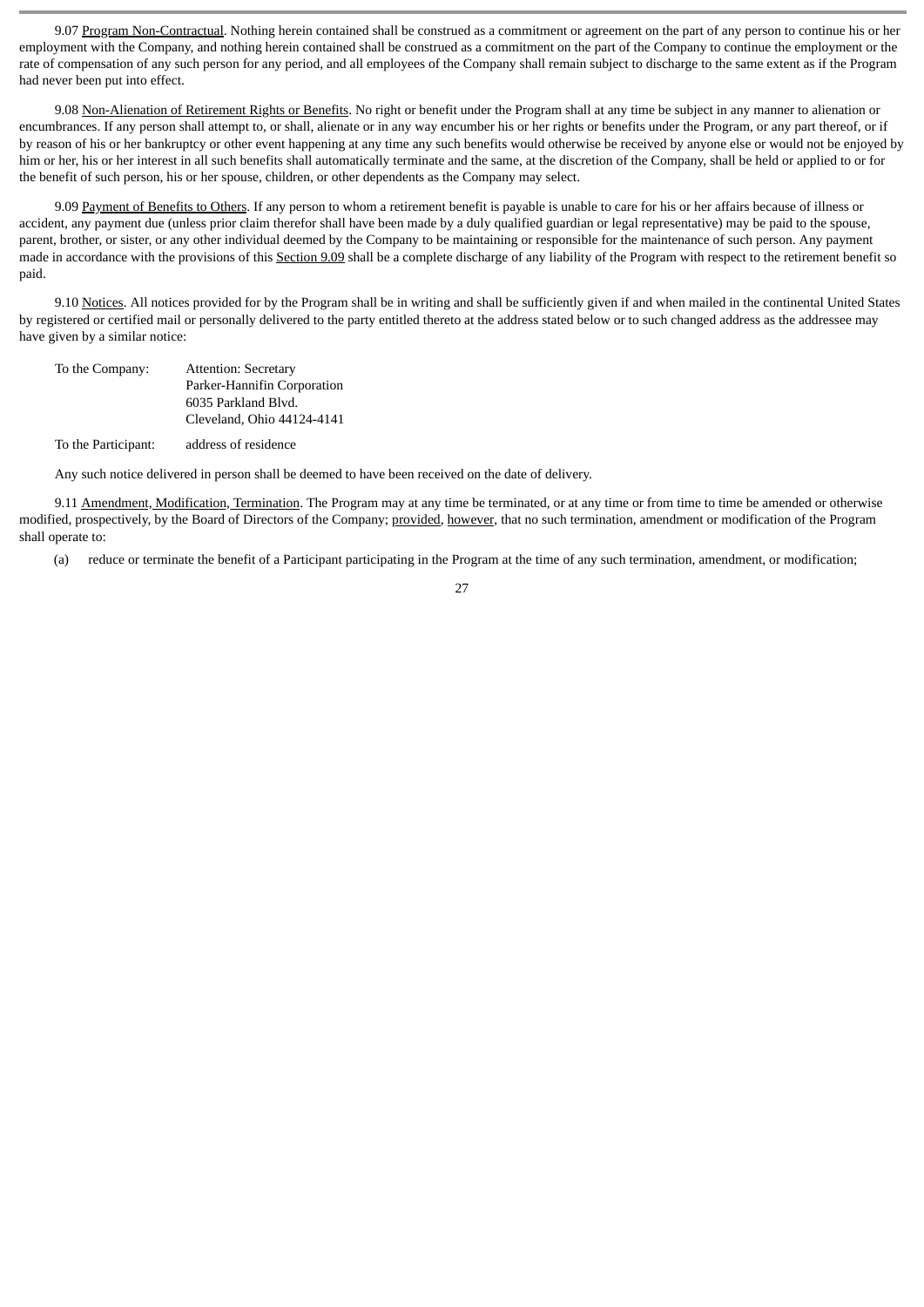- (b) terminate the participation of a Participant participating in the Program at the time of any such termination, amendment, or modification;
- (c) increase the eligibility requirements applicable to a Participant participating in the Program at the time of any such termination, amendment or modification;
- (d) terminate the Program, or reduce or terminate any benefit, or terminate the participation or any rights or benefits, after the occurrence of a Corporate Change Vesting Event, with respect to a Participant or Recipient who was a Participant or Recipient, or became a Participant or Recipient, at the time of the occurrence of such Corporate Change Vesting Event; or
- (e) permit an acceleration of time of payment of a Participant's benefit under the Program, other than:
	- (1) as necessary to comply with a certificate of divestiture, as defined in Section 1043(b)(2) of the Code;
	- (2) as necessary to pay Federal Insurance Contribution ("FICA") taxes and any resulting federal, state, local or foreign income taxes attributable to amounts deferred under the Program, subject to the limitations of Section 1.409A-3(j)(4)(vi) of the Regulations;
	- (3) in the event the arrangement fails to meet the requirements of Section 409A of the Code with respect to one or more Participants, and then only in such amount as is included in income of such Participant(s) as a result of such failure;
	- (4) due to a termination of the Program that meets the requirements of Section 1.409A-3(j)(4)(ix) of the Regulations; or
	- (5) as otherwise may be permitted under Section 409A of the Code.

9.12 Applicable Law. Except to the extent preempted by ERISA or the Code, the laws of the State of Ohio shall govern the Program and any disputes arising thereunder.

9.13 Gender, Singular and Plural. All pronouns and variations thereof shall be deemed to refer to the masculine, feminine, or neuter, as the identity of the person or persons may require. As the context may require, the singular may be read as the plural and the plural as the singular.

9.14 Headings. All headings are for convenience only and shall not be used in interpreting any text to which they relate.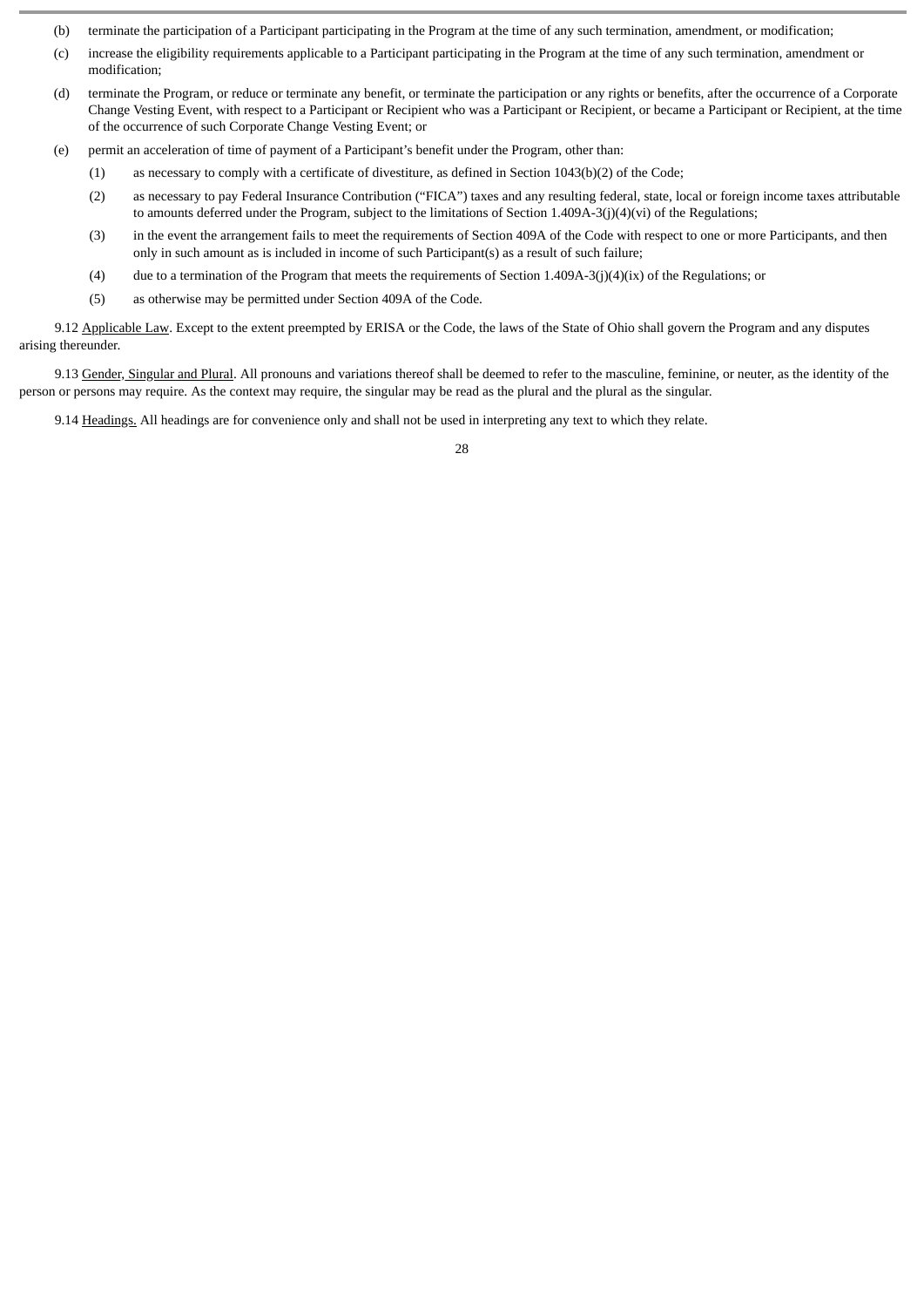<sup>9.15</sup> Off-sets for Foreign Currency Benefits. To the extent that a Participant's supplemental retirement benefit under this Program is subject to reduction or off-set under the provisions of Section 3.03(a) through (i) or Section 3.04(a) through (d) for amounts that are to be paid over the Participant's life expectancy and which are denominated in a currency other than U.S. Dollars, then for purposes of determining the supplemental retirement benefit payable under this Program, such reduction or off-set amounts shall be converted to the U.S. Dollar equivalent based on the Foreign Exchange Rate. For purposes of this Program, the Foreign Exchange Rate means the fixed exchange rate derived from the two-point average of the Bid/Asked spread of the market implied forward exchange rates as calculated by Bloomberg's FRD function, or its successor function on the same or comparable financial information system, determined on a weighted average basis for the period beginning at the date of Separation from Service of the Participant and ending on a date estimated to be the Participant's date of death based upon the Mortality Table.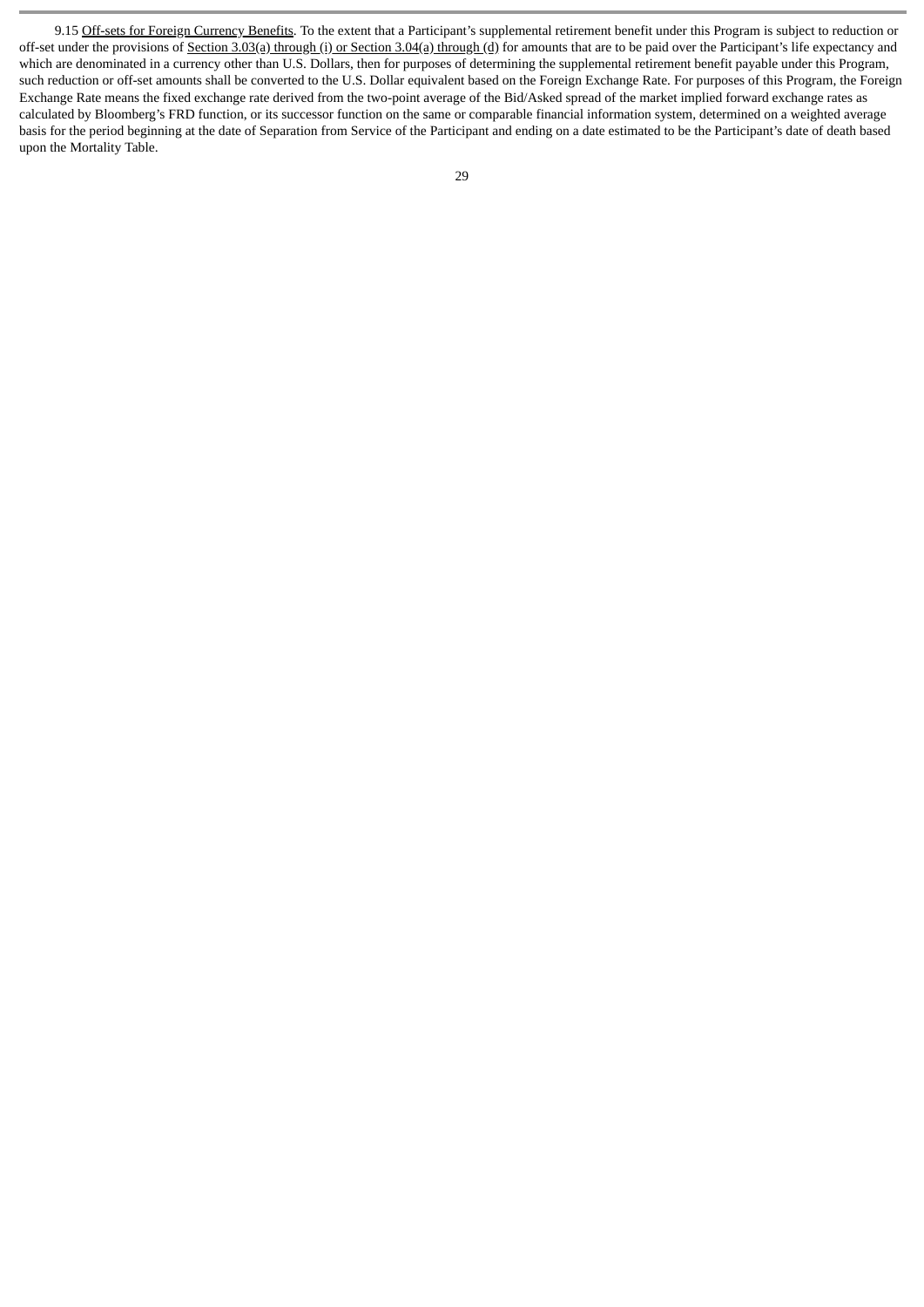## PARKER-HANNIFIN CORPORATION AMENDED & RESTATED 1993 STOCK INCENTIVE PROGRAM

Effective: April 22, 1993 Amended: August 15, 1996 Amended: October 22, 1997 Amended: January 28, 2009

# **1. Purpose.**

The 1993 Stock Incentive Program is intended to help maintain and develop strong management through ownership of shares of the Corporation by key employees of the Corporation and its Subsidiaries and for recognition of efforts and accomplishments which contribute materially to the success of the Corporation's business interests.

# **2. Definitions.**

In this Program, except where the context otherwise indicates, the following definitions apply:

- (a) "Award" means a stock option, stock appreciation right ("SAR"), restricted stock, incentive share, dividend equivalent right ("DER"), or other award under this Program.
- (b) "Board" means the Board of Directors of the Corporation.
- (c) "Change in Control" means the occurrence of one of the following events:
	- (i) any "person" (as such term is defined in Section  $3(a)(9)$  of the Exchange Act and as used in Sections  $13(d)(3)$  and  $14(d)(2)$  of the Exchange Act) is or becomes a "beneficial owner" (as defined in Rule 13d-3 under the Exchange Act), directly or indirectly, of securities of the Corporation representing 20% or more of the combined voting power of the Corporation's then outstanding securities eligible to vote for the election of the Board (the "Corporation's Voting Securities"); provided, however, that the event described in this paragraph shall not be deemed to be a Change in Control by virtue of any of the following situations: (A) an acquisition by the Corporation or any Subsidiary; (B) an acquisition by any employee benefit plan sponsored or maintained by the Corporation or any Subsidiary; (C) an acquisition by any underwriter temporarily holding securities pursuant to an offering of such securities; (D) a Non-Control Transaction (as defined in paragraph (iii)); (E) as pertains to an individual Grantee, any acquisition by the Grantee or any group of persons (within the meaning of Sections 13(d) (3) and  $14(d)(2)$  of the Exchange Act) including the Grantee (or any entity in which the Grantee or a group of persons including the Grantee, directly or indirectly, holds a majority of the voting power of such entity's outstanding voting interests); or (F) the acquisition of Corporation Voting Securities from the Corporation, if a majority of the Board approves a

- 1 -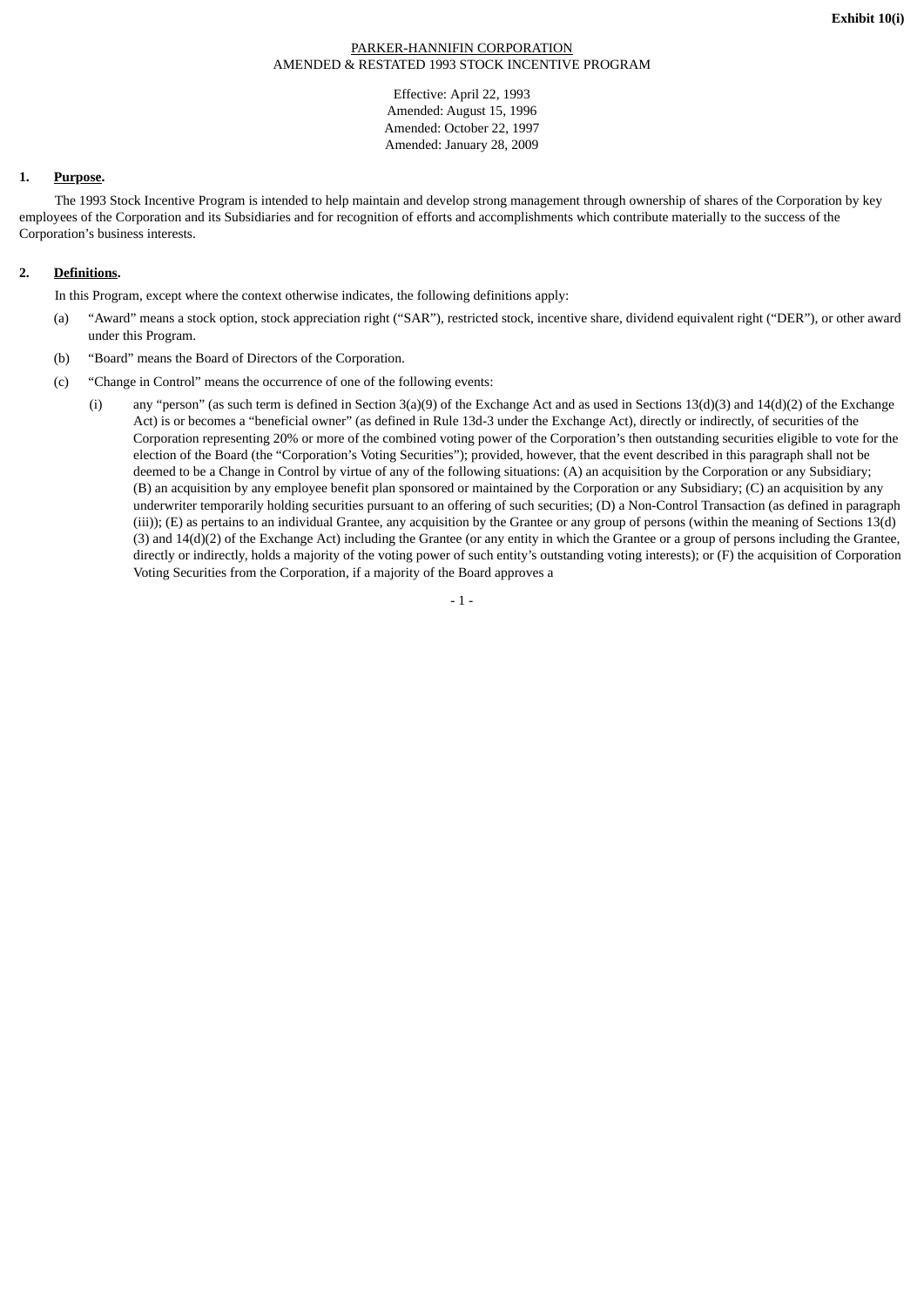resolution providing expressly that the acquisition pursuant to this clause (F) does not constitute a Change in Control under this paragraph  $(i)$ :

- (ii) individuals who, at the beginning of any period of twenty-four (24) consecutive months, constitute the Board (the "Incumbent Board") cease for any reason to constitute at least a majority thereof; provided, that (A) any person becoming a director subsequent to the beginning of such twenty-four (24) month period, whose election, or nomination for election, by the Corporation's shareholders was approved by a vote of at least two-thirds of the directors comprising the Incumbent Board who are then on the Board (either by a specific vote or by approval of the proxy statement of the Corporation in which such person is named as a nominee for director, without objection to such nomination) shall be, for purposes of this paragraph (ii), considered as though such person were a member of the Incumbent Board; provided, however, that no individual initially elected or nominated as a director of the Corporation as a result of an actual or threatened election contest with respect to directors or any other actual or threatened solicitation of proxies or consents by or on behalf of any person other than the Board shall be deemed to be a member of the Incumbent Board;
- (iii) the consummation of a merger, consolidation, share exchange or similar form of corporate reorganization of the Corporation or any Subsidiary that requires the approval of the Corporation's stockholders, whether for such transaction or the issuance of securities in connection with the transaction or otherwise (a "Business Combination"), unless (A) immediately following such Business Combination: (1) more than 50% of the total voting power of the corporation resulting from such Business Combination (the "Surviving Corporation") or, if applicable, the ultimate parent corporation which directly or indirectly has beneficial ownership of 100% of the voting securities eligible to elect directors of the Surviving Corporation (the "Parent Corporation"), is represented by Corporation Voting Securities that were outstanding immediately prior to the Business Combination (or, if applicable, shares into which such Corporation Voting Securities were converted pursuant to such Business Combination), and such voting power among the holders thereof is in substantially the same proportion as the voting power of such Corporation Voting Securities among the holders thereof immediately prior to the Business Combination, (2) no person (other than any employee benefit plan sponsored or maintained by the Surviving Corporation or the Parent Corporation) is or becomes the beneficial owner, directly or indirectly, of 20% or more of the total voting power of the outstanding voting securities eligible to elect directors of the Parent Corporation (or, if there is no Parent Corporation, the Surviving Corporation), and (3) at least a majority of the members of the board of directors of the Parent Corporation (or, if there is no Parent Corporation, the Surviving Corporation), following the Business Combination, were members of the Incumbent Board at the time of the Board's approval of the execution of the initial agreement providing for such Business Combination (a "Non-Control Transaction") or (B) the Business Combination is effected by means of the acquisition of Corporation Voting Securities from the Corporation, and a majority of the Board approves a resolution providing expressly that such Business Combination does not constitute a Change in Control under this paragraph (iii); or

 $-2 -$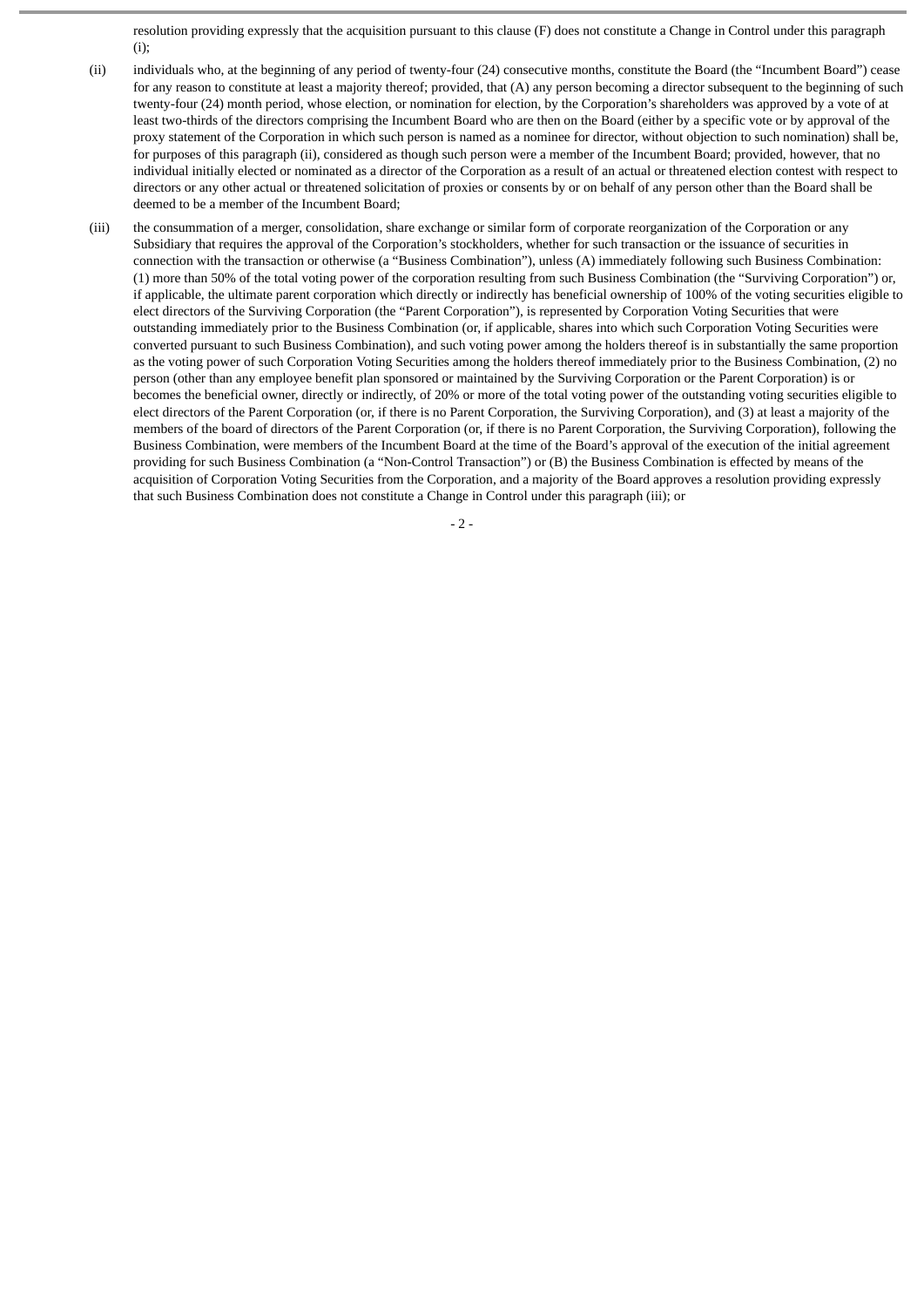(iv) the stockholders of the Corporation approve a plan of complete liquidation or dissolution of the Corporation or the sale or other disposition of all or substantially all of the assets of the Corporation and its Subsidiaries. Notwithstanding the foregoing, a Change in Control shall not be deemed to occur solely because any person acquires beneficial ownership of more than 20% of the Corporation Voting Securities as a result of the acquisition of Corporation Voting Securities by the Corporation which, by reducing the number of Corporation Voting Securities outstanding, increases the percentage of shares beneficially owned by such person; provided, that if a Change in Control would occur as a result of such an acquisition by the Corporation (if not for the operation of this sentence), and after the Corporation's acquisition such person becomes the beneficial owner of additional Corporation Voting Securities that increases the percentage of outstanding Corporation Voting Securities beneficially owned by such person, a Change in Control shall then occur.

Notwithstanding anything in this Program to the contrary, if a Grantee's employment is terminated prior to a Change in Control, and the Grantee reasonably demonstrates that such termination was at the request of a third party who has indicated an intention or taken steps reasonably calculated to effect a Change in Control, (a "Third Party"), then for all purposes of this Program, the date immediately prior to the date of such termination of employment shall be deemed to be the date of a Change in Control for such Grantee.

- (d) "Code" means the Internal Revenue Code, as in effect from time to time.
- (e) "Compensation and Management Development Committee" or "Committee" means the committee of the Board so designated. The Committee will be constituted in a manner that satisfies all applicable legal requirements, including satisfying the disinterested administration standard set forth in Rule 16b-3.
- (f) "Corporation" means Parker-Hannifin Corporation, an Ohio corporation, and its Subsidiaries.
- (g) "Designated beneficiary" means the person designated by the grantee of an award hereunder to be entitled, on the death of the grantee, to any remaining rights arising out of such award. Such designation must be made in writing and in accordance with such regulations as the Committee may establish.
- (h) "Detrimental activity" means activity that is determined in individual cases, by the Committee or its express delegate, to be detrimental to the interests of the Corporation or a Subsidiary, including without limitation (i) the rendering of services for an organization, or engaging in a business, that is, in the judgment of the Committee or its express delegate, in competition with the Corporation; (ii) the disclosure to any one outside of the Corporation, or the use for any purpose other than the Corporation's business, of confidential information or material related to the Corporation, whether acquired by the employee during or after employment with the Corporation; or (iii) fraud, embezzlement, theft-in-office or other illegal activity.

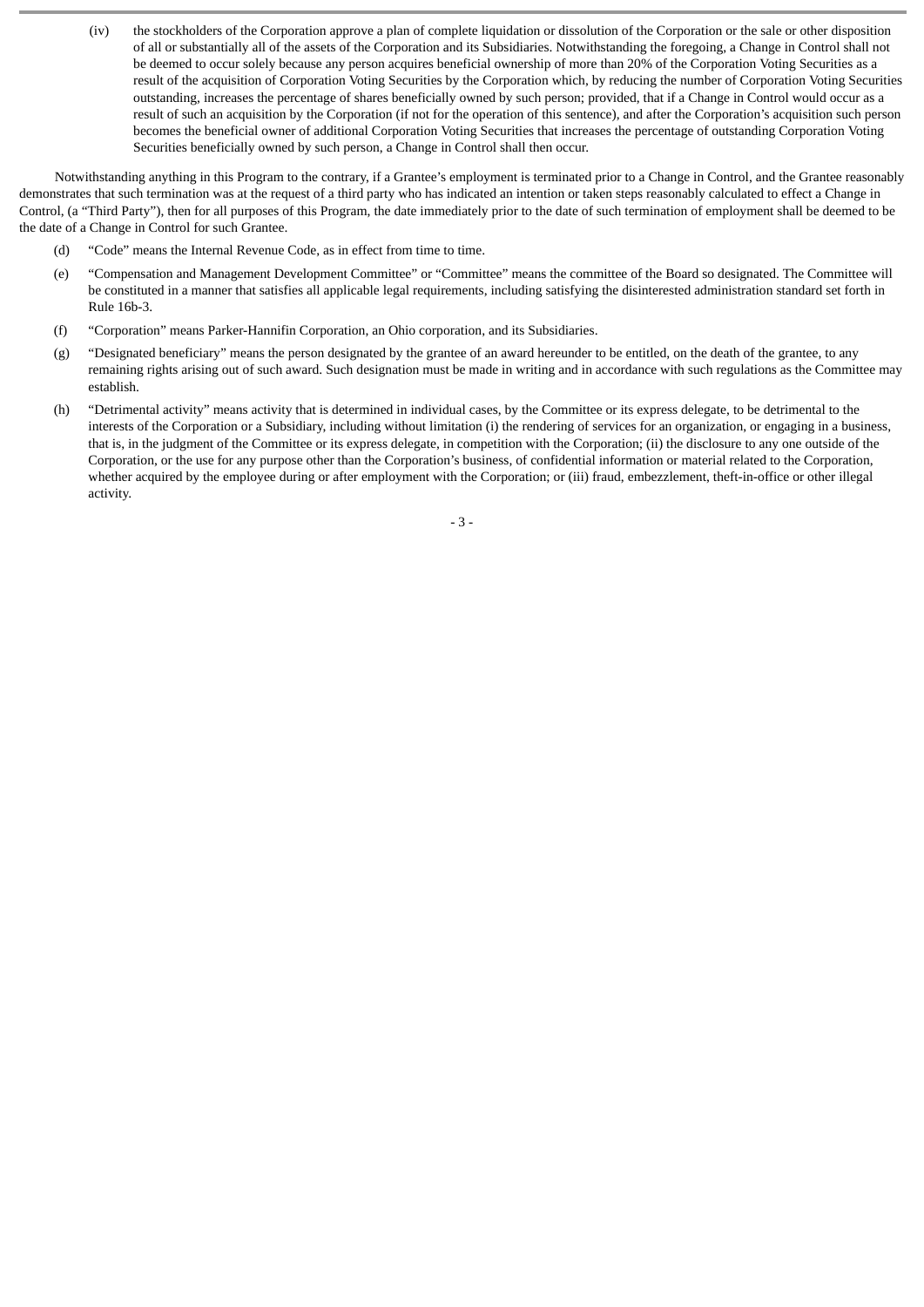- (i) "Dividend equivalent right," herein sometimes called a "DER," means the right of the holder thereof to receive, pursuant to the terms of the DER, credits based on the cash dividends that would be paid on the shares specified in the DER if such shares were held by the grantee, as more particularly set forth in Section 12(a) below.
- (j) "Eligible employee" means an employee who is an officer, or in a managerial, executive, technical, professional, or other key position as determined by the Committee.
- (k) "Employee" means a regular employee of the Corporation or one of its Subsidiaries.
- (l) "Exchange Act" means the Securities Exchange Act of 1934, as amended from time to time.
- (m) "Fair market value" in relation to a share as of any specific time shall mean, except as provided in Section 8 and 9, such value as reported for New York Stock Exchange—Composite Transactions on such date, or if no shares are traded on that date, the next preceding date on which trading occurred.
- (n) "Grantee" means a recipient of an award under this Program.
- (o) "Incentive share" means an award of shares granted pursuant to Section 11 below.
- (p) "Incentive stock option," herein sometimes called an "ISO," means a stock option meeting the requirements of Section 422 of the Code or any successor provision.
- (q) "Insider" means a person subject to the reporting requirements of Section 16(a) of the Exchange Act with respect to equity securities of the Corporation.
- (r) "Restricted stock" means any share issued with the restriction that the holder may not sell, transfer, pledge, or assign such share and such other restrictions (which may include, but are not limited to, restrictions on the right to vote or receive dividends) which may expire separately or in combination, at one time or in installments, all as specified by the grant.
- (s) "Rule 16b-3" means Rule 16b-3 (or any successor thereto) under the Exchange Act that exempts from Section 16(b) of the Exchange Act transactions under employee benefit plans, as in effect from time to time with respect to this Program.
- (t) "Share" means a common share, par value \$.50, of the Corporation issued and reacquired by the Corporation or previously authorized but unissued.
- (u) "Shareholder-approved plan" means any of the plans constituting parts of any of the incentive programs previously or hereafter approved by shareholders of the Corporation.

 $-4-$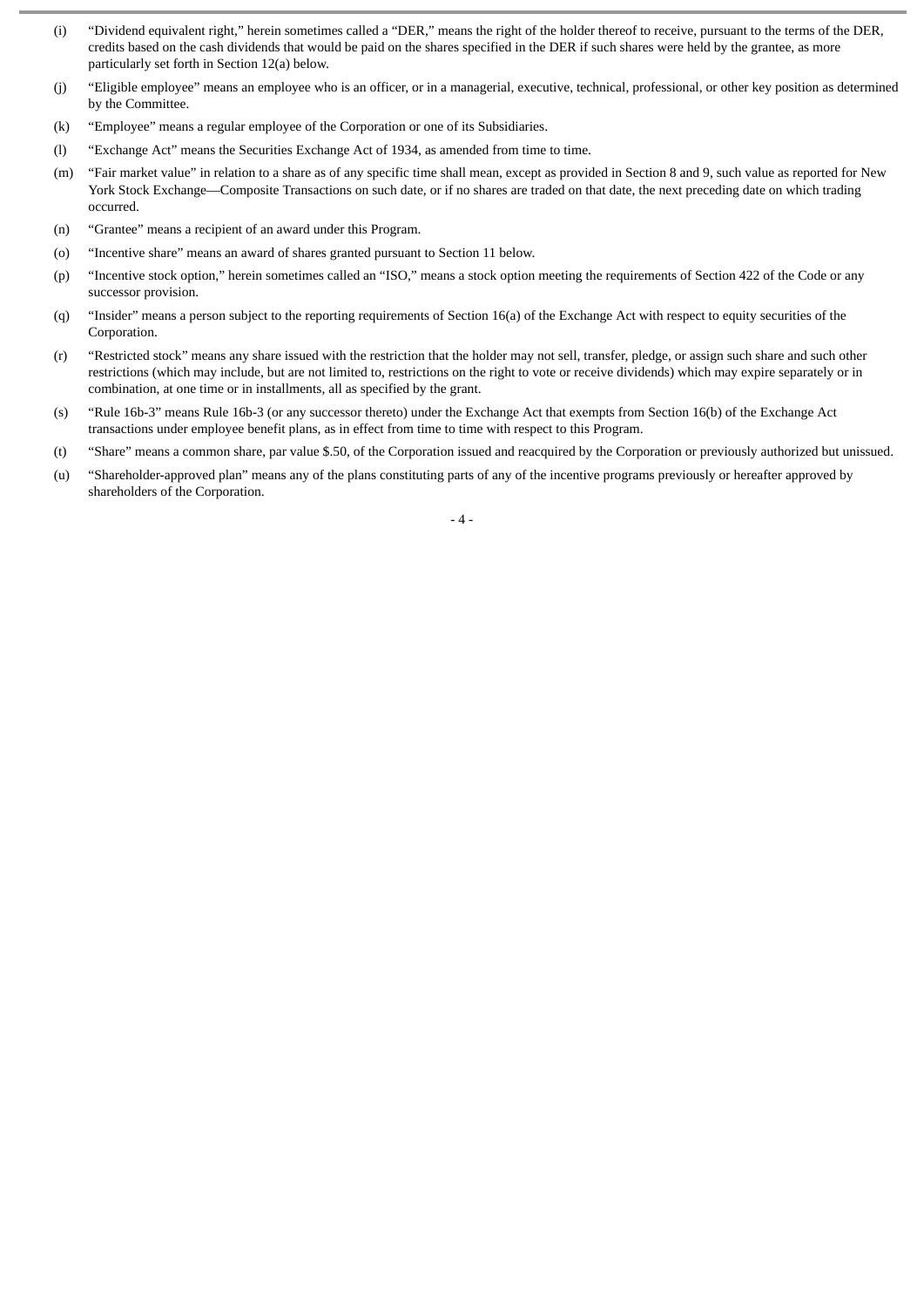- (v) "Stock appreciation right," herein sometimes called an "SAR," means the right of the holder thereof to receive, pursuant to the terms of the SAR, a number of shares or cash or a combination of shares and cash, based on the increase in the value of the number of shares specified in the SAR, as more particularly set forth in Section 9 below.
- (w) "Subsidiary" means any corporation, partnership, or other entity in which the Corporation, directly or indirectly, owns a 50 percent or greater equity interest.
- (x) "Terminate" means cease to be an employee, except by death, but a change of employment from the Corporation or one Subsidiary to another Subsidiary or to the Corporation shall not be considered a termination.
- (y) "Terminate normally" for an employee participating in this Program means terminate:
	- (i) as a result of retirement under the applicable retirement plan or policy of the Corporation or a Subsidiary,
	- (ii) as a result of that employee becoming eligible for disability income under the Corporation's long-term disability program, or
	- (iii) with written approval of the Committee given in the context of recognition that all or a specified portion of the outstanding awards to that employee will not expire or be forfeited or annulled because of such termination and, in each such case, without being terminated for cause.
- (z) "Year" means fiscal year.

## **3. Eligibility**

The selection of eligible employees to receive awards will be within the discretion of the Committee. More than one award may be granted to the same eligible employee. Members of the Committee are not eligible for the grant of awards.

#### **4. Administration**

(a) The Committee shall administer this Program. The Committee will, subject to the terms of the Program, have the authority to (i) select the eligible employees who will receive awards; (ii) grant awards; (iii) determine the number and types of awards to be granted to employees; (iv) determine the terms, conditions, vesting periods and restrictions applicable to awards; (v) adopt, alter and repeal administrative rules and practices governing this Program; (vi) interpret the terms and provisions of this Program and any awards granted under this Program; (vii) prescribe the forms of any notices of awards or other instruments relating to awards; and (viii) otherwise supervise the administration of this Program. All decisions by the Committee will be made with the approval of not less than a majority of its members.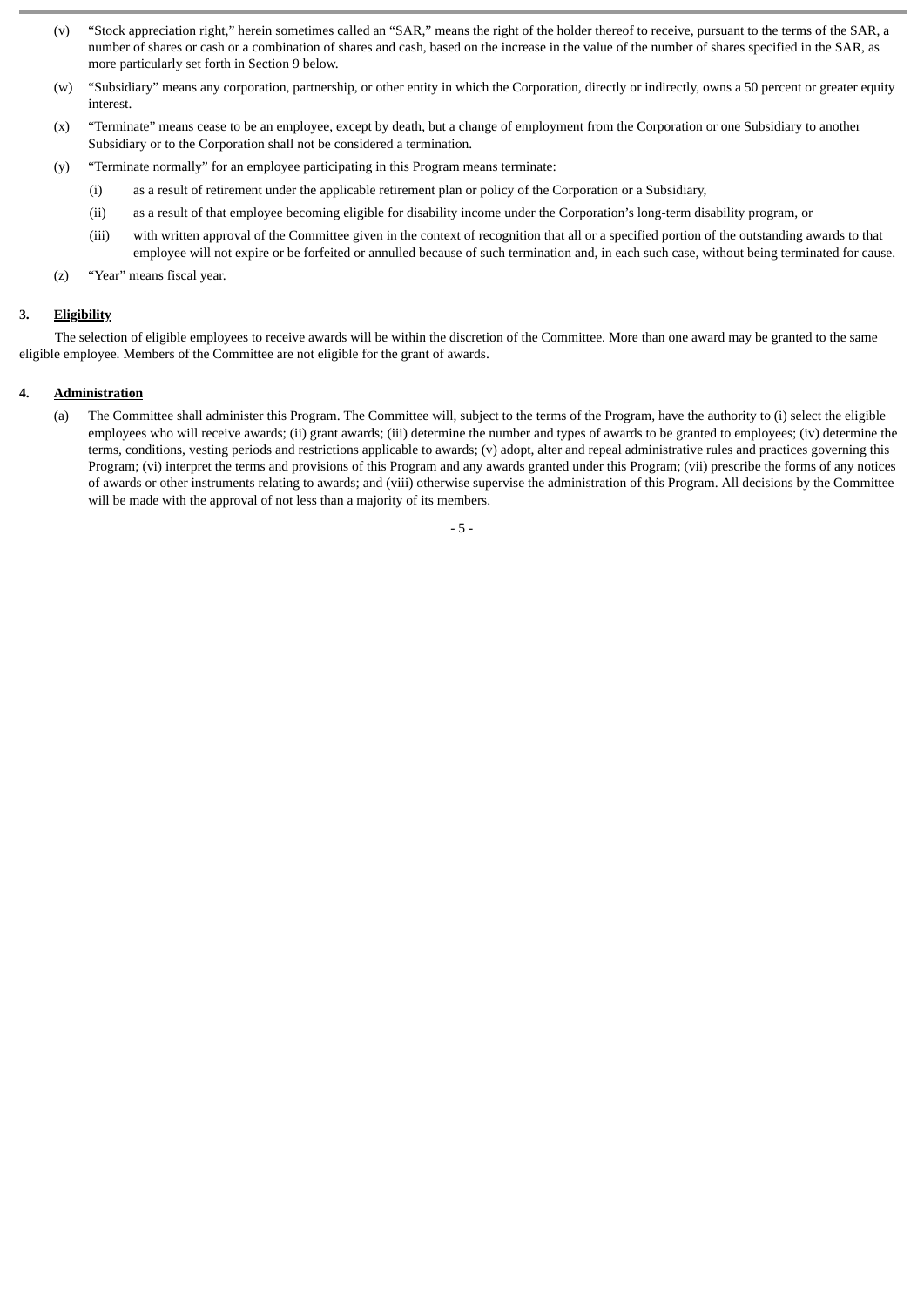- (b) All determinations and interpretations pursuant to the provisions of this Program shall be binding and conclusive upon the individual employees involved and all persons claiming under them.
- (c) With respect to Insiders, transactions under this Program are intended to comply with all applicable conditions of Rule 16b-3. To the extent any provision of this Program or any action by the Committee under this Program fails to so comply, such provision or action shall, without further action by any person, be deemed to be automatically amended to the extent necessary to effect compliance with Rule 16b-3, provided that if such provision or action cannot be amended to effect such compliance, such provision or action shall be deemed null and void, to the extent permitted by law and deemed advisable by the appropriate authority. Each award to an Insider under this Program shall be deemed issued subject to the foregoing qualification.
- (d) An award under this Program is not transferable except, as provided in the award, by will, pursuant to the laws of descent and distribution, or pursuant to a qualified domestic relations order, and is not subject, in whole or in part, to attachment, execution, or levy of any kind. The designation by a grantee of a designated beneficiary shall not constitute a transfer. Notwithstanding the foregoing, an employee may transfer any nonqualified stock option granted under this Plan to members of his immediate family (defined as his children, grandchildren and spouse) or to one or more trusts for the benefit of such family members or partnerships in which such family members are the only partners if the instrument evidencing such stock option expressly so provides (or is amended to so provide) and the employee does not receive any consideration for the transfer; provided that any such transferred stock option shall continue to be subject to the same terms and conditions that are applicable to such stock option immediately prior to its transfer (except that such transferred stock option shall not be further transferable by the transferee inter vivos).
- (e) Any rights with respect to an award granted under this Program existing after the grantee dies are exercisable by the grantee's designated beneficiary or, if there is no such designated beneficiary who may, and does, lawfully do so, by the grantee's personal representative.
- (f) Except as otherwise provided herein, a particular form of award may be granted to an eligible employee either alone or in addition to other awards hereunder. The provisions of particular forms of award need not be the same with respect to each recipient.
- (g) The Committee may delegate any of its authority to any other person or persons that it deems appropriate, provided the delegation does not cause the Program or any awards granted under this Program to fail to qualify for the exemption provided by Rule 16b-3.
- (h) This Program and all action taken under it shall be governed by the laws of the State of Ohio without giving effect to the principles of conflict of laws thereof.

- 6 -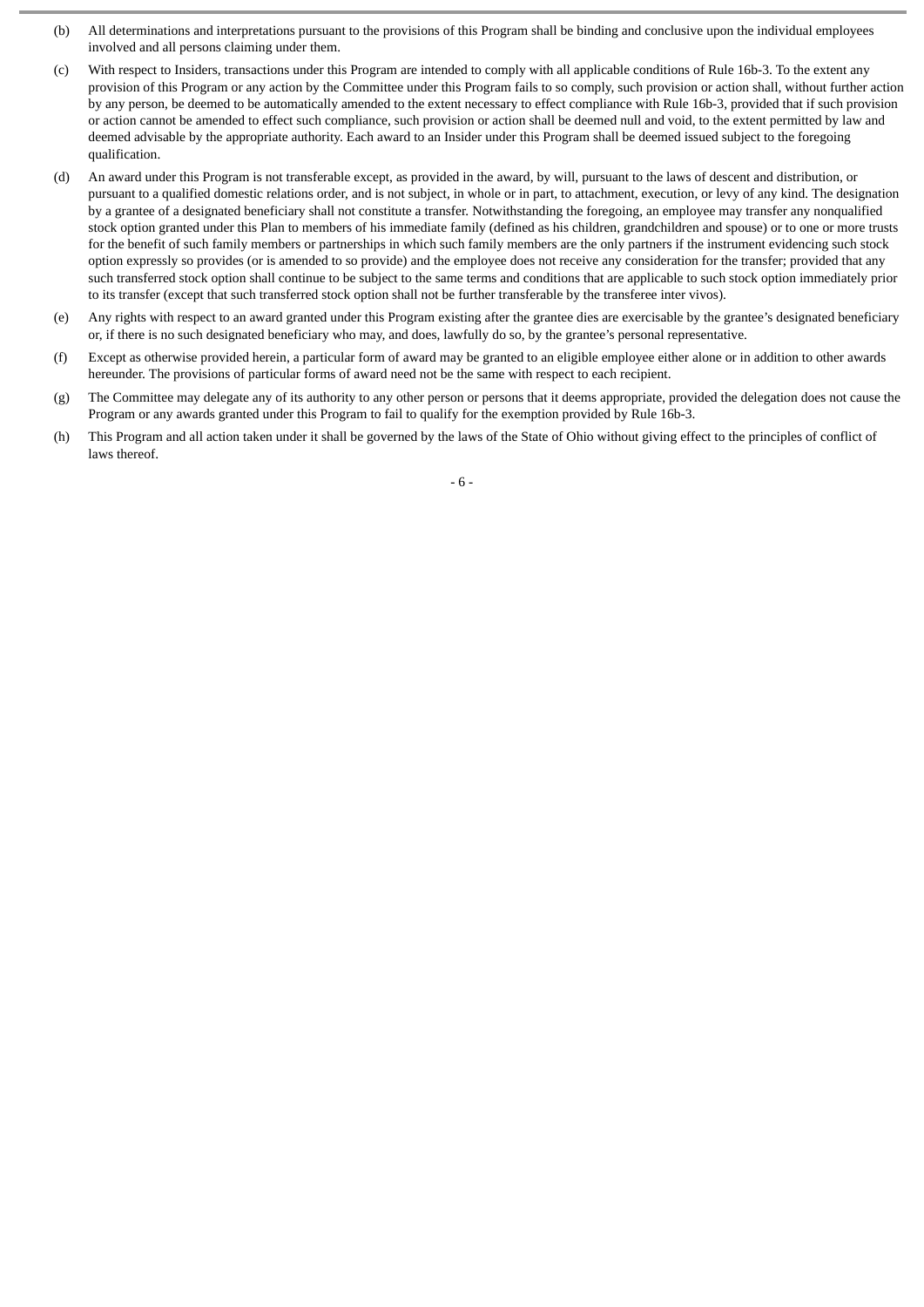## **5. Term**

This Program will continue in effect until terminated by the Board.

### **6. Awards That May Be Granted**

The aggregate number of shares that may be subject to awards granted under this Program in any fiscal year, subject to adjustment as provided in Section 7 below, will be equal to the sum of (a) one and one-half percent (1.5%) of the number of shares outstanding on the last day of the previous fiscal year; plus (b) the number of shares that were available for the grant of awards in previous fiscal years; provided, that, in no event will the number of shares available for the grant of awards in any fiscal year exceed two and one-half percent (2.5%) of the shares outstanding on the last day of the previous fiscal year. The aggregate number of shares that may be issued upon exercise of ISOs is 1,000,000. When an unexercised award lapses, expires, terminates or is forfeited, the related shares may be available for distribution in connection with future awards but will continue to be subject to the 2.5% maximum described above. The assumption of awards granted by an organization acquired by the Corporation, or the grant of awards under this Program in substitution for any such awards, will not reduce the number of shares available in any fiscal year for the grant of awards under this Program.

## **7. Adjustments**

In the event that the Committee shall determine that any stock dividend, extraordinary cash dividend, recapitalization, reorganization, merger, consolidation, split-up, spin-off, combination, exchange of shares, warrants or rights offering to purchase common stock of the Corporation at a price substantially below fair market value, or other similar corporate event affects the common stock of the Corporation such that an adjustment is required in order to preserve the benefits or potential benefits intended to be made available under this Program, then the Committee shall, in its sole discretion, and in such manner as the Committee may deem equitable, adjust any or all of (a) the number and kind of shares which thereafter may be the subject of Awards under this Program, (b) the number and kind of shares subject to outstanding Awards, and (c) the exercise price with respect to any of the foregoing.

#### **8. Stock Options**

One or more stock options can be granted to any eligible employee. No employee may be granted stock options for more than 500,000 (increased to 750,000 as of 10/1/07 stock split pursuant to adjustment provided in Section 7) shares of common stock in any three-year period. Each stock option so granted shall be subject to such terms and conditions as the Committee shall impose. The exercise price per share shall be specified by the grant, but shall in no instance be less than 100 percent of Fair Market Value at the time of grant. Payment of the exercise price shall be made in cash, shares, or other consideration, or any combination thereof, in accordance with the terms of this Program and any applicable regulations of the Committee in effect at the time and valued at Fair Market Value on the exercise date of the stock option. Fair Market Value on the exercise date shall be determined pursuant to administrative rules established by the

- 7 -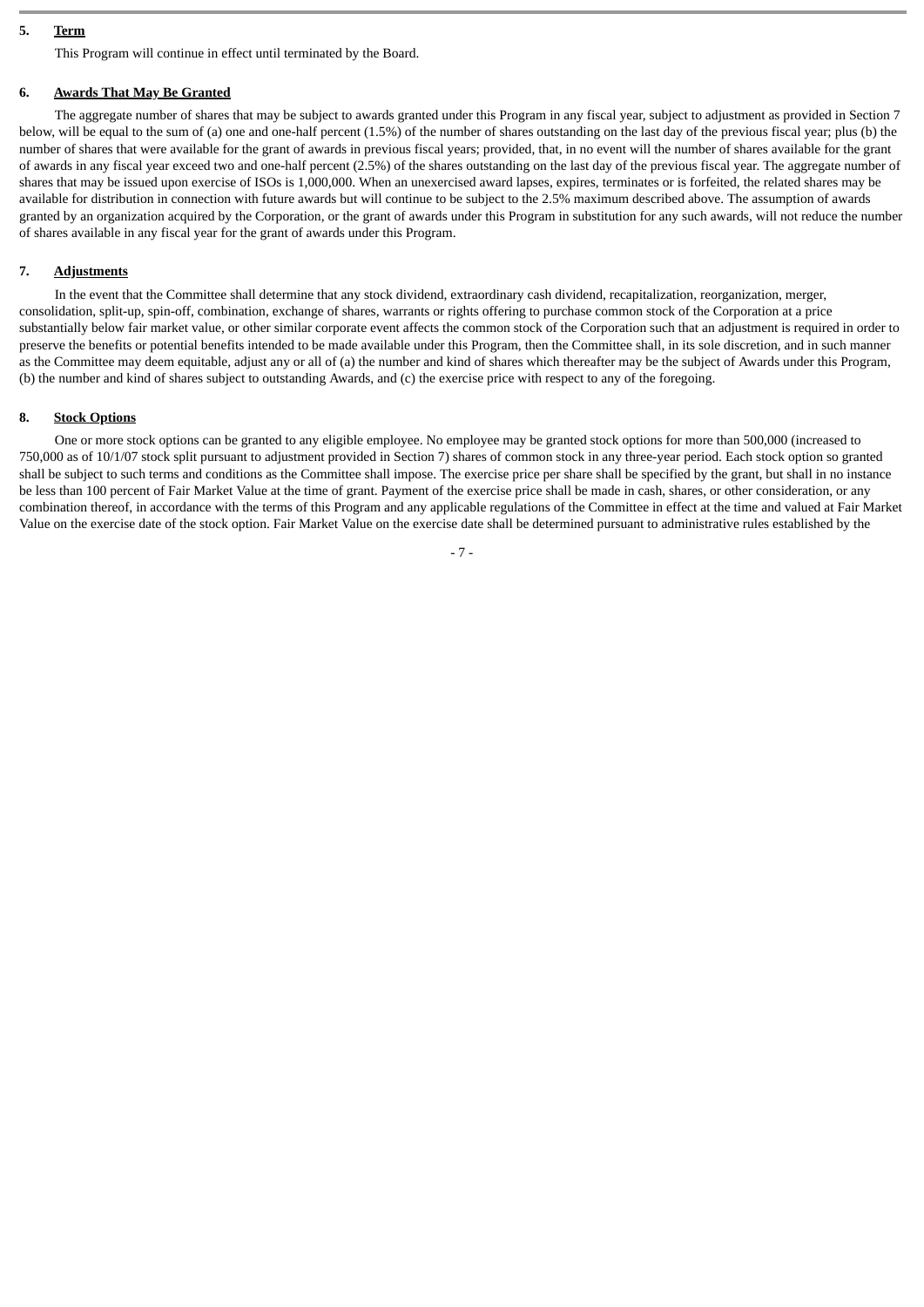Committee from time to time in accordance with applicable law. Stock options granted hereunder may be designated as ISOs (except to the extent otherwise specified in this Section 8) or nonqualified stock options. To the extent that the aggregate fair market value of shares with respect to which stock options designated as ISOs are exercisable for the first time by any grantee during any year (under all plans of the Corporation and any Subsidiary thereof) exceeds \$100,000, such stock options shall be treated as not being ISOs. ISOs must comply with requirements of Section 422 of the Code.

# **9. Stock Appreciation Rights**

- (a) An SAR may be granted to an eligible employee as a separate award under this Plan. Any SAR granted under this Plan shall be subject to such terms and conditions as the Committee may impose, which shall include provisions that (i) such SAR shall entitle the holder upon exercise in accordance with such SAR and the regulations of the Committee, to receive from the Corporation that number of shares having an aggregate value equal to the excess of the Fair Market Value, on the exercise date, of one share over the exercise price per share specified by the grant of such SAR (which shall in no instance be less than 100 percent of fair market value at the time of grant) times the number of shares specified in such SAR, or portion thereof, which is so exercised. Fair Market Value on the exercise date shall be determined pursuant to administrative rules established by the Committee from time to time in accordance with applicable law.
- (b) Any stock option granted under this Program may include an SAR, either at the time of grant or by amendment. An SAR included in a stock option shall be subject to such terms and conditions as the Committee shall impose, which shall include provisions that:
	- (i) such SAR shall be exercisable to the extent, and only to the extent, the stock option is exercisable; and
	- (ii) such SAR shall entitle the optionee to surrender to the Corporation unexercised the stock option in which the SAR is included, or any portion thereof, and to receive from the Corporation in exchange therefor that number of shares having an aggregate value equal to the excess of the fair market value, at the time of exercise of such SAR, of one share over the exercise price specified in such stock option times the number of shares specified in such stock option, or portion thereof, which is so surrendered.
- (c) In lieu of the right to receive all or any specified portion of such shares, an SAR may entitle the holder thereof to receive the cash equivalent thereof as specified by the grant.
- (d) An SAR may provide that such SAR shall be deemed to have been exercised at the close of business on the business day preceding the expiration of such SAR or the related stock option, if any, if at such time such SAR has positive value and would have expired.

- 8 -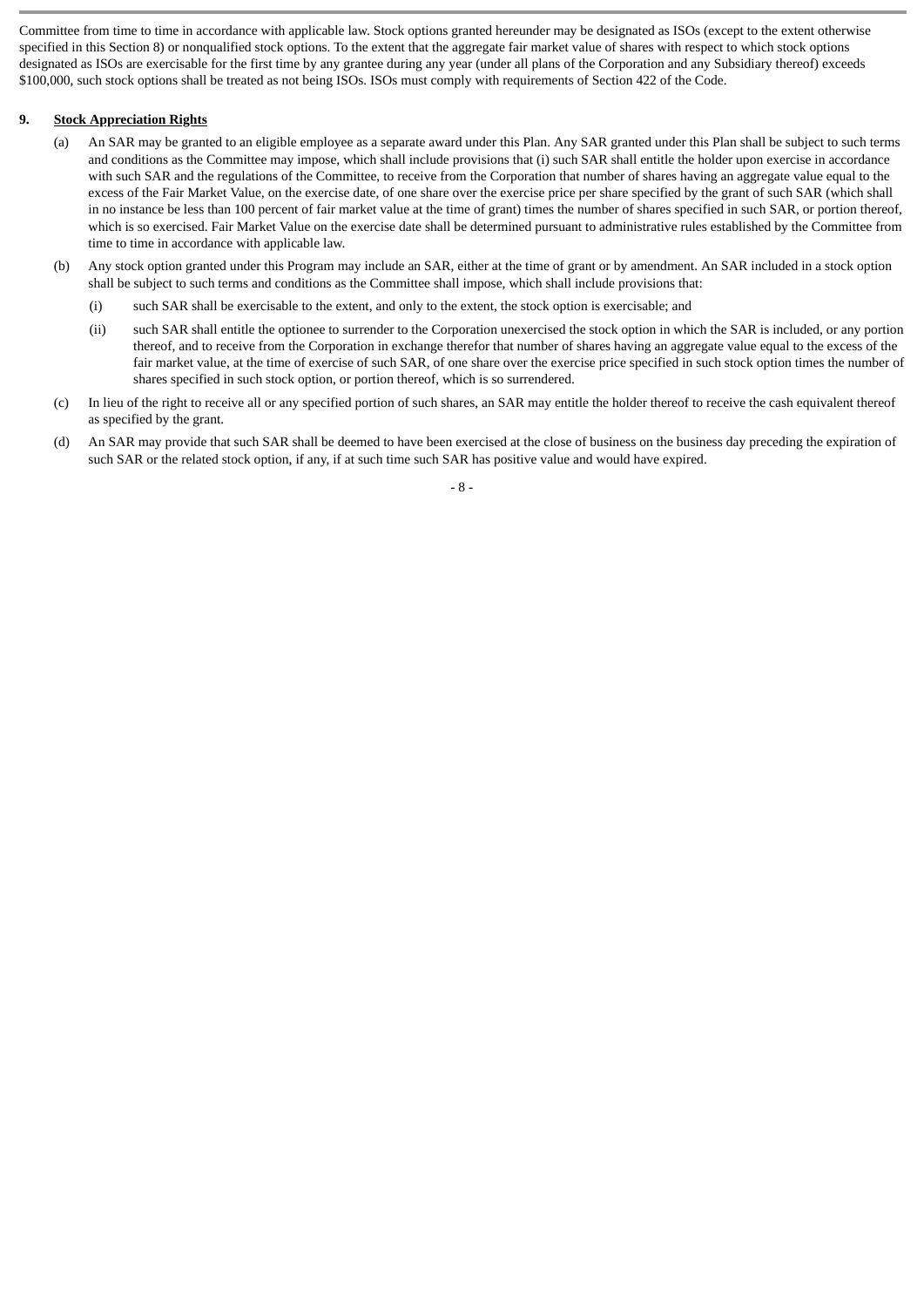# **10. Restricted Stock**

- (a) An award of restricted stock may be granted hereunder to an eligible employee, for no cash consideration, for such minimum consideration as may be required by applicable law, or for such other consideration as may be specified by the grant. The terms and conditions of restricted stock, including the vesting period, shall be specified by the Committee, at its sole discretion, in the grant.
- (b) Any restricted stock issued hereunder may be evidenced in such manner as the Committee in its sole discretion shall deem appropriate, including, without limitation, book-entry registration or issuance of a stock certificate or certificates. In the event any stock certificate is issued in respect of shares of restricted stock awarded hereunder, such certificate shall bear an appropriate legend with respect to the restrictions applicable to such award.

## **11. Incentive Shares**

- (a) An incentive award may be granted hereunder in the form of shares. Incentive shares may be granted to an eligible employee for no cash consideration, for such minimum consideration as may be required by applicable law, or for such other consideration as may be specified by the grant. The terms and conditions of incentive shares shall be specified by the grant.
- (b) Incentive shares may be paid to the grantee in a single installment or in installments and may be paid at the time of grant or deferred to a later date or dates. Each grant shall specify the time and method of payment as determined by the Committee.

# **12. Dividend Equivalent Rights; Interest Equivalents**

- (a) A DER may be granted hereunder to an eligible employee, as a component of another award or as a separate award. The terms and conditions of DERs shall be specified by the grant. Dividend equivalents credited to the holder of a DER may be paid currently or may be deemed to be reinvested in additional shares (which may thereafter accrue additional dividend equivalents). Any such reinvestment shall be at fair market value at the time thereof. DERs may be settled in cash or shares or a combination thereof, in a single installment or installments. A DER granted as a component of another award may provide that such DER shall be settled upon exercise, settlement, or payment of, or lapse of restrictions on, such other award, and that such DER shall expire or be forfeited or annulled under the same conditions as such other award. A DER granted as a component of another award may also contain terms and conditions different from such other award.
- (b) Any award under this Program that is settled in whole or in part in cash on a deferred basis may provide by the grant for interest equivalents to be credited with respect to such cash payment. Interest equivalents may be compounded and shall be paid upon such terms and conditions as may be specified by the grant.

- 9 -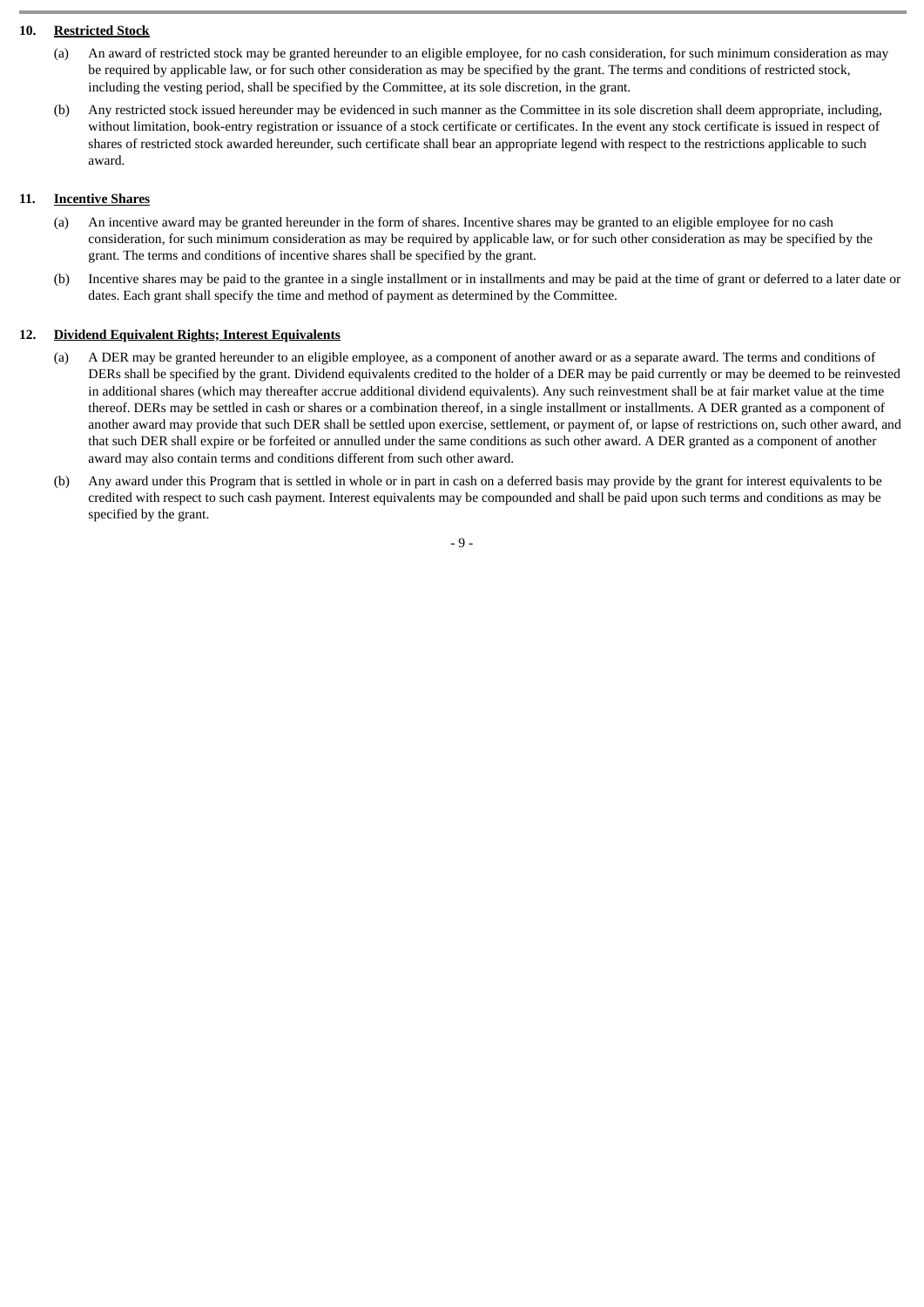## **13. Deferral of Payment**

With the approval of the Committee, the delivery of shares, cash or any combination thereof subject to an award may be deferred, either in the form of installments or a single future delivery. The Committee may also permit selected grantees to defer payment of some or all of their awards, as well as other compensation, in accordance with procedures established by the Committee to assure that recognition of taxable income is deferred under the Code.

#### **14. Termination of Employment**

If the employment of a grantee terminates for any reason, all unexercised, deferred and unpaid awards may be exercisable and paid only in accordance with rules established by the Committee. These rules may provide, as the Committee deems appropriate, for the expiration, continuation, or acceleration of the vesting of all or part of the awards.

## **15. Detrimental Activity**

The Committee may cancel any unexpired, unpaid or deferred awards at any time if the grantee is not in compliance with all applicable provisions of this Program or with the terms of any notice of award or if the grantee engages in detrimental activity. The Committee may, in its discretion and as a condition to the exercise of an award, require a grantee to acknowledge that he or she is in compliance with all applicable provisions of the Program and of any notice of award and has not engaged in any detrimental activity.

### **16. Change in Control**

The Committee may in its discretion and upon such terms as it deems appropriate, accelerate the date on which any outstanding option or SAR becomes exercisable or waive the restrictions or other terms and conditions on the vesting of any restricted or incentive shares in the event of a proposed change in control of the Corporation. In addition to the foregoing, the Corporation may, with the approval of the Committee, purchase stock options previously granted to any person who is at the time of any such transaction an employee of the Corporation for a price equal to the difference between the consideration per share payable pursuant to the terms of the transaction and the option price.

## **17. Substitute Awards**

The Committee may grant awards in substitution for, or upon the assumption of, awards granted by another corporation that is merged into, consolidated with, or all or a substantial part of the assets or stock of which is acquired by the Corporation or a Subsidiary. The terms and provisions of any awards granted under this Section 16 may vary from the terms and provisions otherwise specified in this Program and may, instead, correspond to the terms and provisions of the awards granted by the other corporation.

- 10 -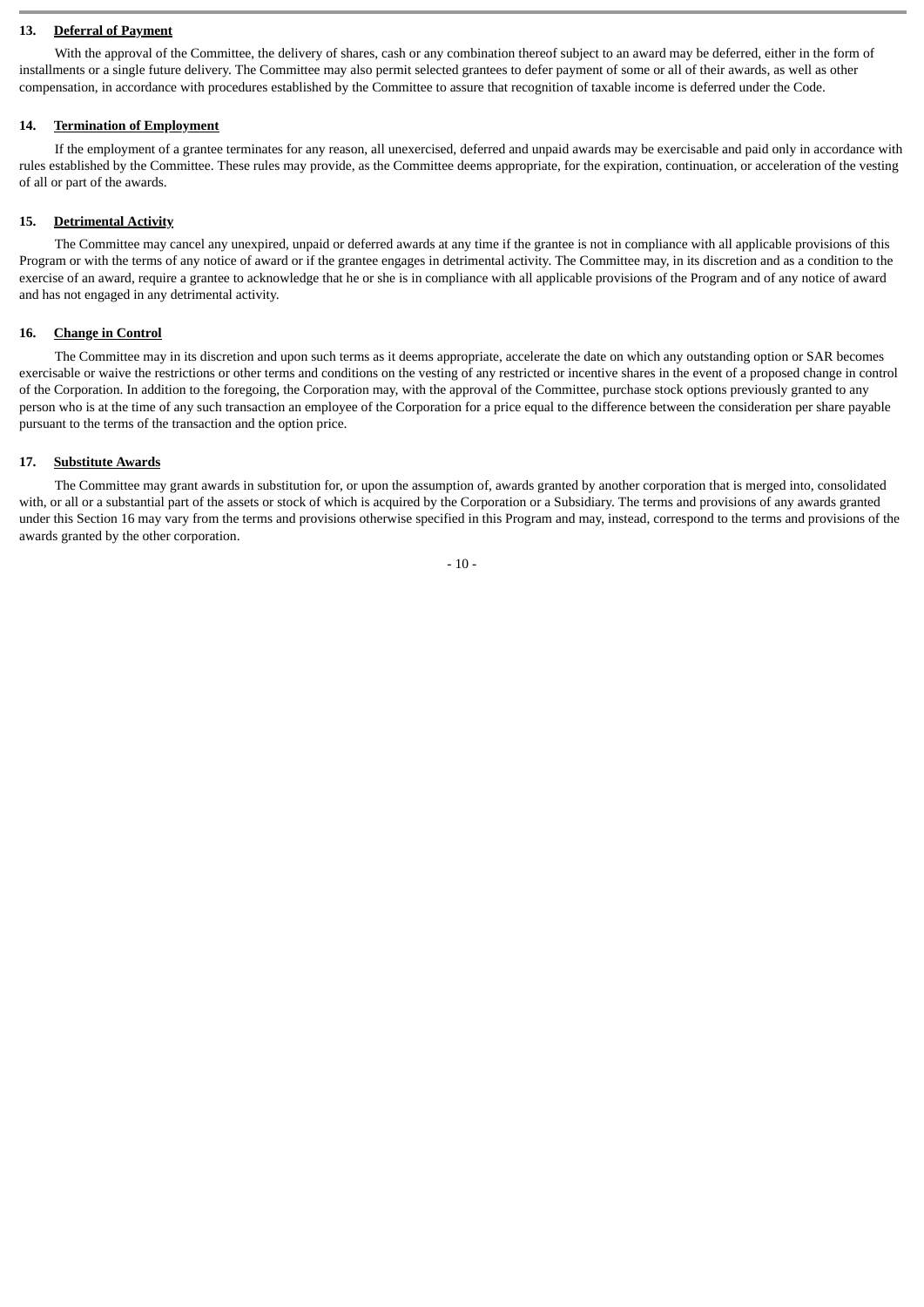#### **18. Amendments to This Program; Amendments of Outstanding Awards**

- (a) The Board can from time to time amend or terminate this Program, or any provision hereof. Approval of the shareholders of the Corporation will be required only to the extent necessary to comply with Rule 16b-3 or any other applicable law, regulation, or listing requirement, or to qualify for an exemption or characterization that is deemed desirable by the Board.
- (b) The Committee may, in its discretion, amend the terms of any award, prospectively or retroactively, but no such amendment may impair the rights of any grantee without his or her consent. The Committee may, in whole or in part, waive any restrictions or conditions applicable to, or accelerate the vesting of, any award.

### **19. Withholding Taxes**

The Corporation shall have the right to deduct from any cash payment made under this Program any federal, state or local income or other taxes required by law to be withheld with respect to such payment. It shall be a condition to the obligation of the Corporation to deliver shares or securities of the Corporation upon exercise of a stock option or SAR, upon settlement of a DER, upon delivery of restricted stock or incentive shares, or upon exercise, settlement, or payment of any other award under this Program, that the grantee of such award pay to the Corporation such amount as may be requested by the Corporation for the purpose of satisfying any liability for such withholding taxes. Any award under this Program may provide by the grant that the grantee of such award may elect, in accordance with any applicable regulations of the granting authority, to pay a portion or all of the amount of such minimum required or additional permitted withholding taxes in shares. The grantee shall authorize the Corporation to withhold, or shall agree to surrender back to the Corporation, on or about the date such withholding tax liability is determinable, shares previously owned by such grantee or a portion of the shares that were or otherwise would be distributed to such grantee pursuant to such award having a fair market value equal to the amount of such required or permitted withholding taxes to be paid in shares.

### **20. Grants of Awards to Employees Who are Foreign Nationals**

Without amending this Program, but subject to the limitations specified in Section 18 above, the Committee can grant, amend, administer, annul, or terminate awards to eligible employees who are foreign nationals on such terms and conditions different from those specified in this Program as may in the judgment of the granting authority be necessary or desirable to foster and promote achievement of the purposes of this Program.

### **21. Rights of Employees**

Nothing in this Program will confer upon any grantee the right to continued employment by the Corporation or limit in any way the Corporation's right to terminate any grantee's employment at will.

- 11 -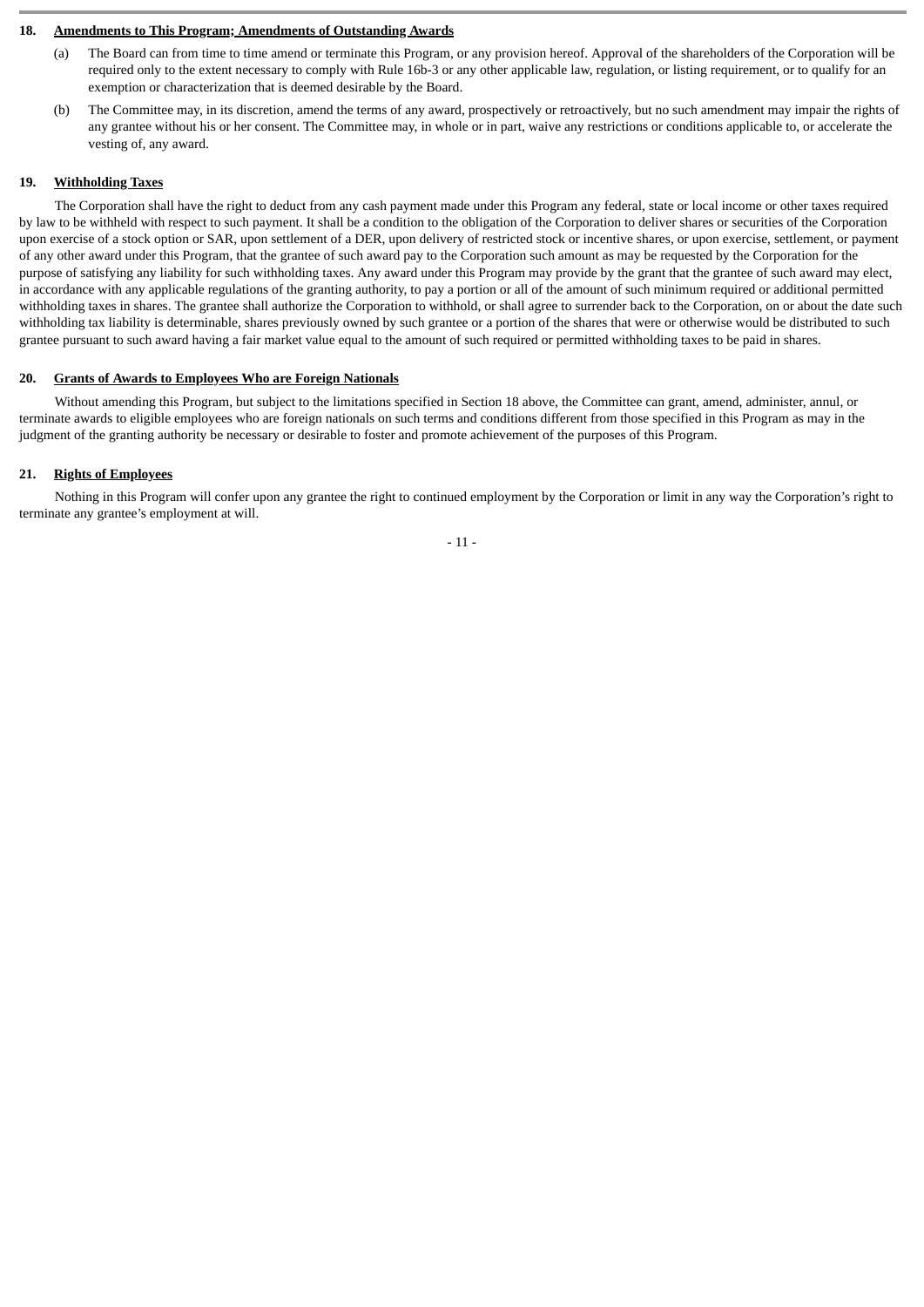# **22. Effective Date**

This Program was ratified by the Board and became effective on April 22, 1993, subject to approval of the shareholders on or before October 28, 1993. Awards may be granted prior to approval of the Program by shareholders, but no such award may be exercised until after the Program has been approved by shareholders. If the shareholders do not approve the Program on or before October 28, 1993, all awards granted under the Program shall terminate. This Program was amended and restated on August 15, 1996, October 22, 1997 and January 28, 2009.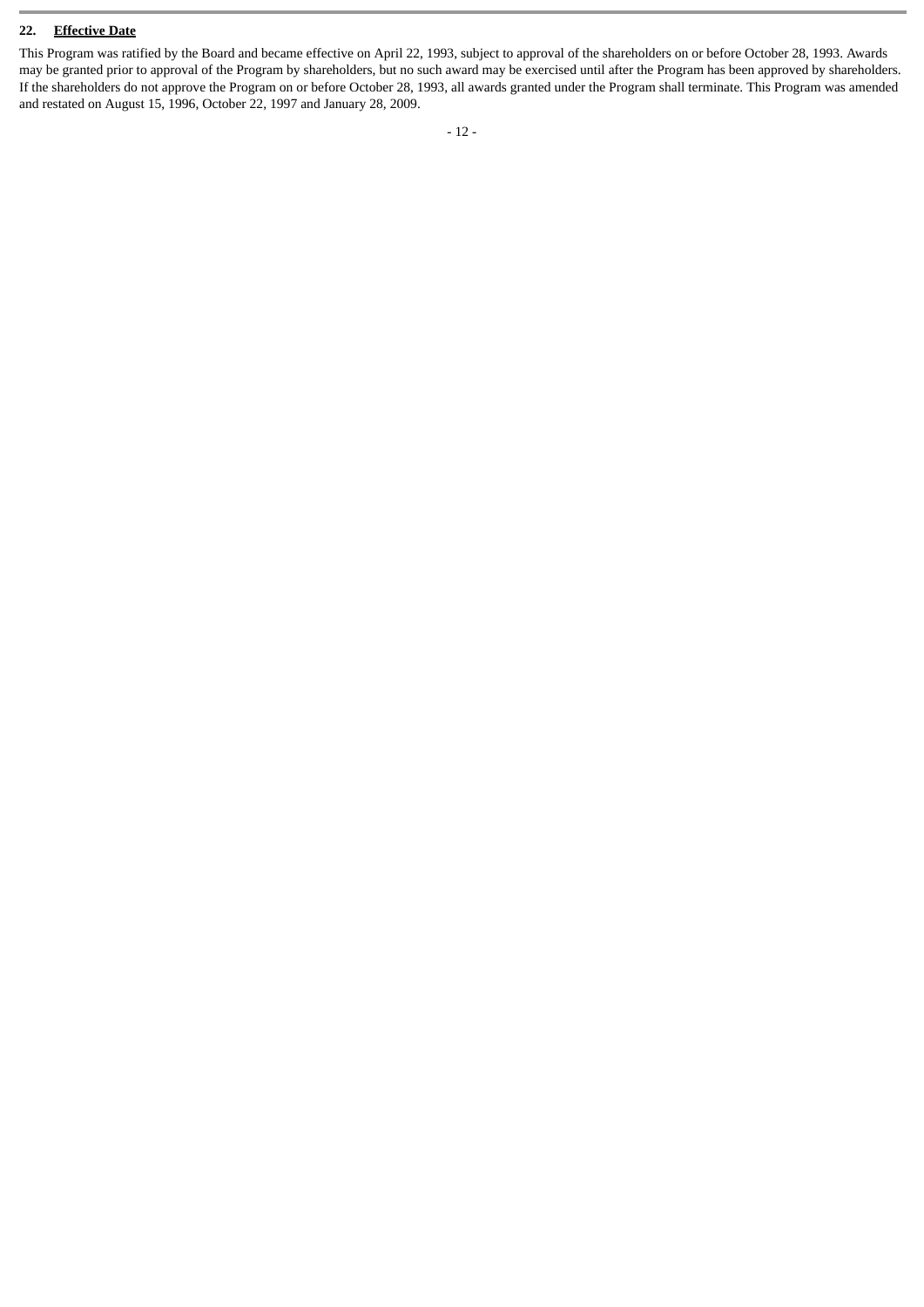# PARKER-HANNIFIN CORPORATION AMENDED & RESTATED 2003 STOCK INCENTIVE PLAN

## **1. Purpose**

The 2003 Stock Incentive Plan is intended to help maintain and develop strong management through ownership of Shares of the Corporation by key employees of the Corporation and its Subsidiaries and for recognition of efforts and accomplishments which contribute materially to the success of the Corporation's business interests.

# **2. Definitions**

In this Plan, except where the context otherwise indicates, the following definitions apply:

- (a) "Award" means a Stock Option, a Stock Appreciation Right, Restricted Stock, or a Dividend Equivalent Right.
- (b) "Board" means the Board of Directors of the Corporation.
- (c) "Change in Control" means the occurrence of one of the following events:
	- (i) any "person" (as such term is defined in Section 3(a)(9) of the Exchange Act and as used in Sections 13(d)(3) and 14(d)(2) of the Exchange Act) is or becomes a "beneficial owner" (as defined in Rule 13d-3 under the Exchange Act), directly or indirectly, of securities of the Corporation representing 20% or more of the combined voting power of the Corporation's then outstanding securities eligible to vote for the election of the Board (the "Corporation's Voting Securities"); provided, however, that the event described in this paragraph shall not be deemed to be a Change in Control by virtue of any of the following situations: (A) an acquisition by the Corporation or any Subsidiary; (B) an acquisition by any employee benefit plan sponsored or maintained by the Corporation or any Subsidiary; (C) an acquisition by any underwriter temporarily holding securities pursuant to an offering of such securities; (D) a Non-Control Transaction (as defined in paragraph (iii)); (E) as pertains to an individual Grantee, any acquisition by the Grantee or any group of persons (within the meaning of Sections 13(d) (3) and 14(d)(2) of the Exchange Act) including the Grantee (or any entity in which the Grantee or a group of persons including the Grantee, directly or indirectly, holds a majority of the voting power of such entity's outstanding voting interests); or (F) the acquisition of Corporation Voting Securities from the Corporation, if a majority of the Board approves a resolution providing expressly that the acquisition pursuant to this clause (F) does not constitute a Change in Control under this paragraph (i);
	- (ii) individuals who, at the beginning of any period of twenty-four (24) consecutive months, constitute the Board (the "Incumbent Board") cease for any reason to constitute at least a majority thereof; provided, that (A) any person becoming a

 $-1 -$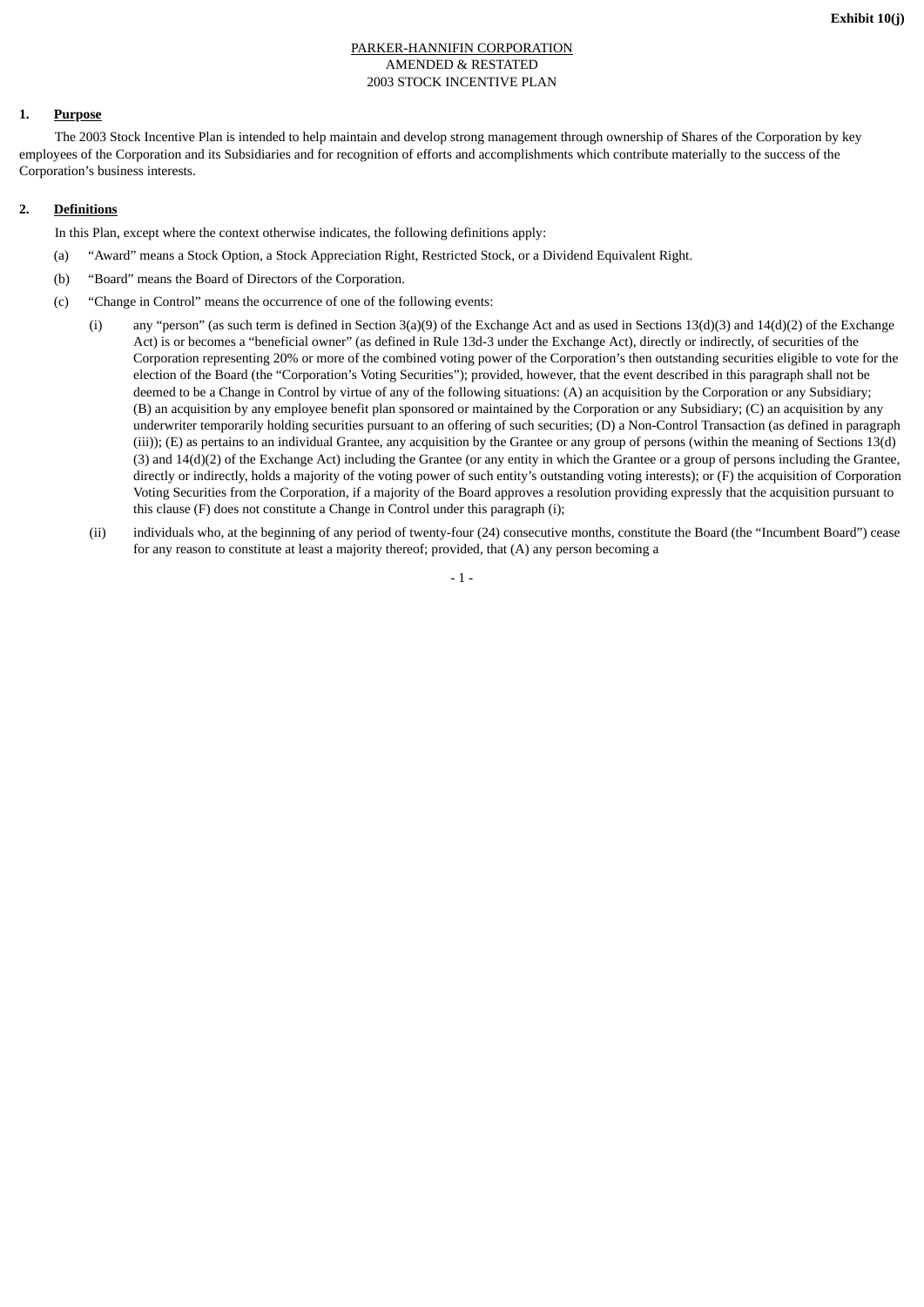director subsequent to the beginning of such twenty-four (24) month period, whose election, or nomination for election, by the Corporation's shareholders was approved by a vote of at least two-thirds of the directors comprising the Incumbent Board who are then on the Board (either by a specific vote or by approval of the proxy statement of the Corporation in which such person is named as a nominee for director, without objection to such nomination) shall be, for purposes of this paragraph (ii), considered as though such person were a member of the Incumbent Board; provided, however, that no individual initially elected or nominated as a director of the Corporation as a result of an actual or threatened election contest with respect to directors or any other actual or threatened solicitation of proxies or consents by or on behalf of any person other than the Board shall be deemed to be a member of the Incumbent Board;

- (iii) the consummation of a merger, consolidation, share exchange or similar form of corporate reorganization of the Corporation or any Subsidiary that requires the approval of the Corporation's stockholders, whether for such transaction or the issuance of securities in connection with the transaction or otherwise (a "Business Combination"), unless (A) immediately following such Business Combination: (1) more than 50% of the total voting power of the corporation resulting from such Business Combination (the "Surviving Corporation") or, if applicable, the ultimate parent corporation which directly or indirectly has beneficial ownership of 100% of the voting securities eligible to elect directors of the Surviving Corporation (the "Parent Corporation"), is represented by Corporation Voting Securities that were outstanding immediately prior to the Business Combination (or, if applicable, shares into which such Corporation Voting Securities were converted pursuant to such Business Combination), and such voting power among the holders thereof is in substantially the same proportion as the voting power of such Corporation Voting Securities among the holders thereof immediately prior to the Business Combination, (2) no person (other than any employee benefit plan sponsored or maintained by the Surviving Corporation or the Parent Corporation) is or becomes the beneficial owner, directly or indirectly, of 20% or more of the total voting power of the outstanding voting securities eligible to elect directors of the Parent Corporation (or, if there is no Parent Corporation, the Surviving Corporation), and (3) at least a majority of the members of the board of directors of the Parent Corporation (or, if there is no Parent Corporation, the Surviving Corporation), following the Business Combination, were members of the Incumbent Board at the time of the Board's approval of the execution of the initial agreement providing for such Business Combination (a "Non-Control Transaction") or (B) the Business Combination is effected by means of the acquisition of Corporation Voting Securities from the Corporation, and a majority of the Board approves a resolution providing expressly that such Business Combination does not constitute a Change in Control under this paragraph (iii); or
- (iv) the stockholders of the Corporation approve a plan of complete liquidation or dissolution of the Corporation or the sale or other disposition of all or substantially all of the assets of the Corporation and its Subsidiaries. Notwithstanding the foregoing, a Change in Control shall not be deemed to occur solely because any person acquires beneficial ownership of more than 20% of the Corporation Voting Securities as a result of the acquisition of Corporation Voting

 $-2 -$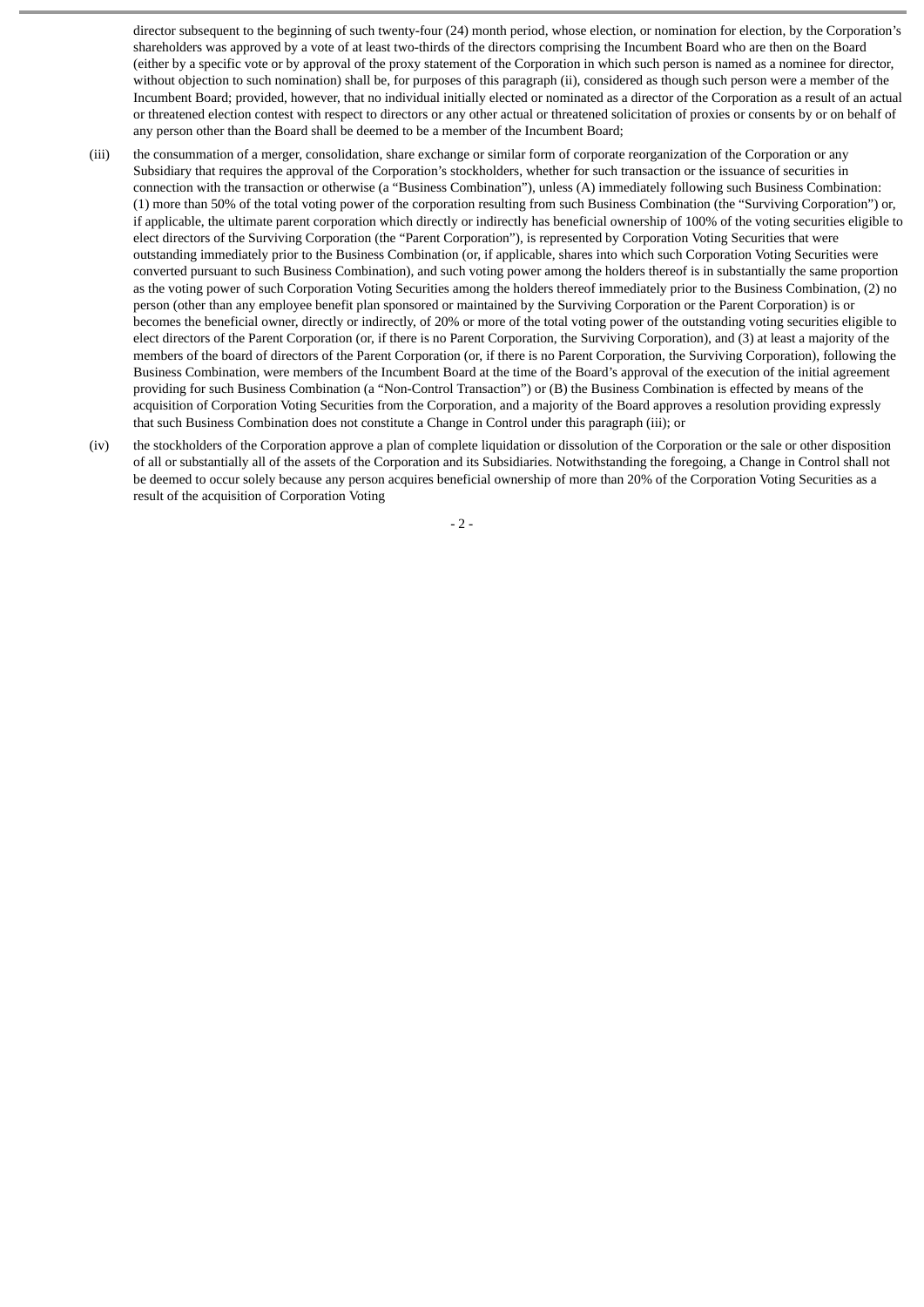Securities by the Corporation which, by reducing the number of Corporation Voting Securities outstanding, increases the percentage of shares beneficially owned by such person; provided, that if a Change in Control would occur as a result of such an acquisition by the Corporation (if not for the operation of this sentence), and after the Corporation's acquisition such person becomes the beneficial owner of additional Corporation Voting Securities that increases the percentage of outstanding Corporation Voting Securities beneficially owned by such person, a Change in Control shall then occur.

Notwithstanding anything in this Plan to the contrary, if a Grantee's employment is terminated prior to a Change in Control, and the Grantee reasonably demonstrates that such termination was at the request of a third party who has indicated an intention or taken steps reasonably calculated to effect a Change in Control (a "Third Party"), then for all purposes of this Plan, the date immediately prior to the date of such termination of employment shall be deemed to be the date of a Change in Control for such Grantee.

- (d) "Code" means the Internal Revenue Code and the regulations promulgated thereunder, as in effect from time to time.
- (e) "Human Resources and Compensation Committee" or "Committee" means the committee of the Board so designated. The Committee will be constituted in a manner that satisfies all applicable legal requirements, including satisfying any independence standard contained in the listing requirements of the New York Stock Exchange.
- (f) "Corporation" means Parker-Hannifin Corporation, an Ohio corporation, and its Subsidiaries.
- (g) "Designated Beneficiary" means the person designated by the Grantee of an Award hereunder to be entitled, on the death of the Grantee, to any remaining rights arising out of such Award. Such designation must be made in writing and in accordance with such regulations as the Committee may establish.
- (h) "Detrimental Activity" means activity that is determined in individual cases, by the Committee or its express delegate, to be detrimental to the interests of the Corporation or a Subsidiary, including without limitation (i) the rendering of services to an organization, or engaging in a business, that is, in the judgment of the Committee or its express delegate, in competition with the Corporation; (ii) the disclosure to any one outside of the Corporation, or the use for any purpose other than the Corporation's business, of confidential information or material related to the Corporation, whether acquired by the Grantee during or after employment with the Corporation; (iii) fraud, embezzlement, theft-in-office or other illegal activity; or (iv) a violation of the Corporation's Code of Ethics.
- (i) "Dividend Equivalent Right," herein sometimes called a "DER," means the right of the Grantee thereof to receive, pursuant to the terms of the DER, credits based on the cash dividends that would be paid on the Shares specified in the DER if such shares were held by the grantee, as more particularly set forth in Section 10(a) below.

- 3 -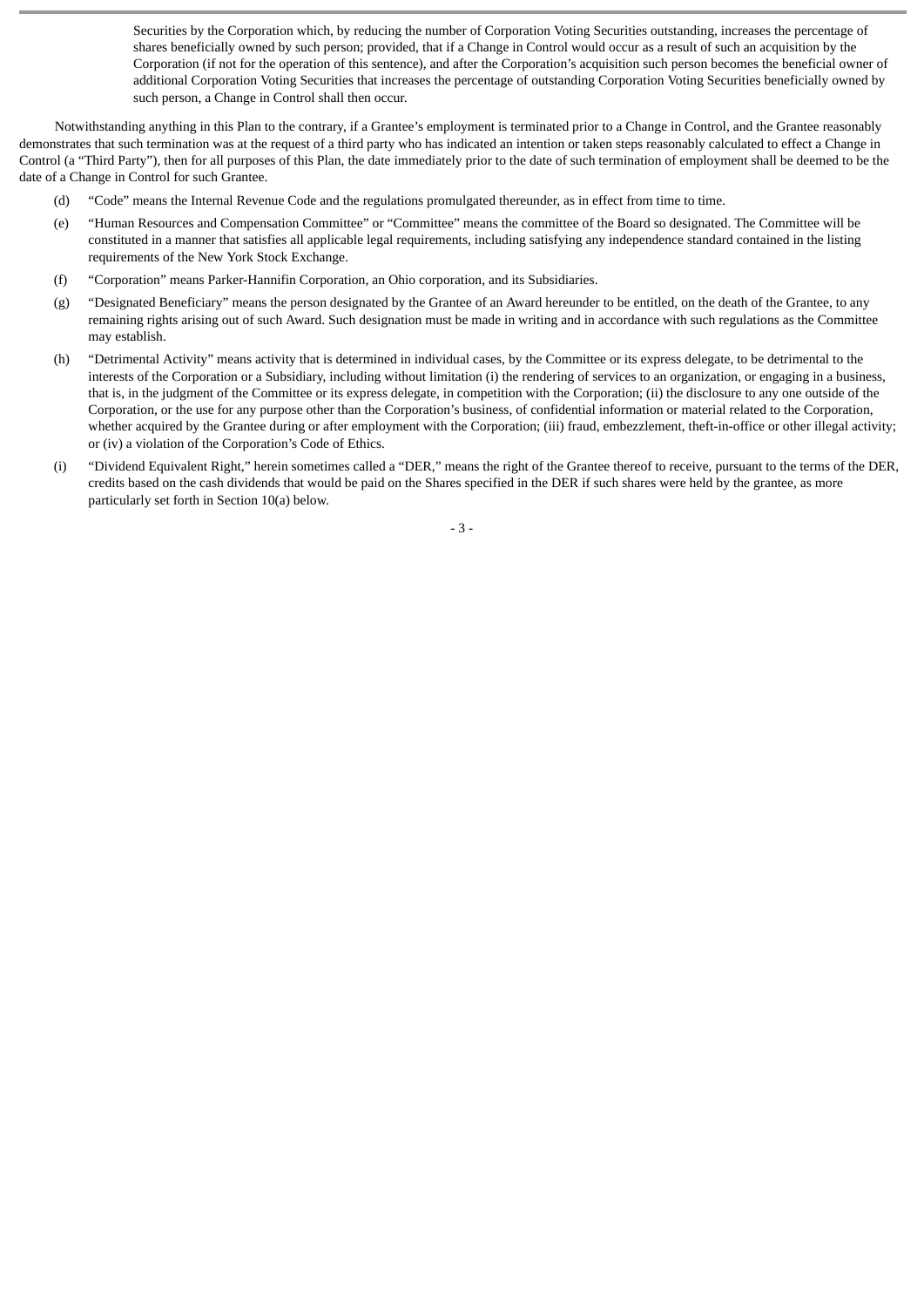- (j) "Eligible Employee" means an Employee who is an officer, or in a managerial, executive, technical, professional, or other key position as determined by the Committee.
- (k) "Employee" means an employee of the Corporation or one of its Subsidiaries.
- (l) "Exchange Act" means the Securities Exchange Act of 1934, as amended from time to time.
- (m) "Fair Market Value" in relation to a Share as of any specific time shall mean, except as otherwise provided pursuant to Section 7(a) or Section 8(a) below, the closing price as reported for the New York Stock Exchange—Composite Transactions on such date, or if no shares are traded on that date, the next preceding date on which trading occurred.
- (n) "Grantee" means a recipient of an Award under this Plan.
- (o) "Incentive Stock Option," also sometimes called an "ISO," means a stock option meeting all of the requirements of Section 422 of the Code or any successor provision.
- (p) "Insider" means a person subject to the reporting requirements of Section 16(a) of the Exchange Act with respect to equity securities of the Corporation.
- (q) "Restricted Stock" means any Share issued with the restriction that the Grantee may not sell, transfer, pledge, or assign such Share and such other restrictions (which may include, but are not limited to, restrictions on the right to vote or receive dividends) which may expire separately or in combination, at one time or in installments, all as specified by the Award.
- (r) "Rule 16b-3" means Rule 16b-3 (or any successor thereto) under the Exchange Act that exempts from Section 16(b) of the Exchange Act transactions under employee benefit plans, as in effect from time to time with respect to this Plan.
- (s) "Share" means a common share, par value \$.50, of the Corporation issued and reacquired by the Corporation or previously authorized but unissued.
- (t) "Stock Appreciation Right," also sometimes called an "SAR," means the right to receive, pursuant to the terms of the Award, a number of Shares or cash or a combination of Shares and cash, based on the increase in the Fair Market Value of the number of Shares specified in the Award, as more particularly set forth in Section 8 below.
- (u) "Stock Option" means the right to acquire a number of Shares upon payment to the Corporation of the exercise price specified in the Award.
- (v) "Subsidiary" means any corporation, partnership, or other entity in which the Corporation, directly or indirectly, owns a 50 percent or greater equity interest.
- (w) "Terminate" or "Termination" means to cease to be an Employee of the Corporation or a Subsidiary of the Corporation, except by death, but a change of employment from the Corporation or one Subsidiary to another Subsidiary or to the Corporation shall not be considered a termination.

 $-4-$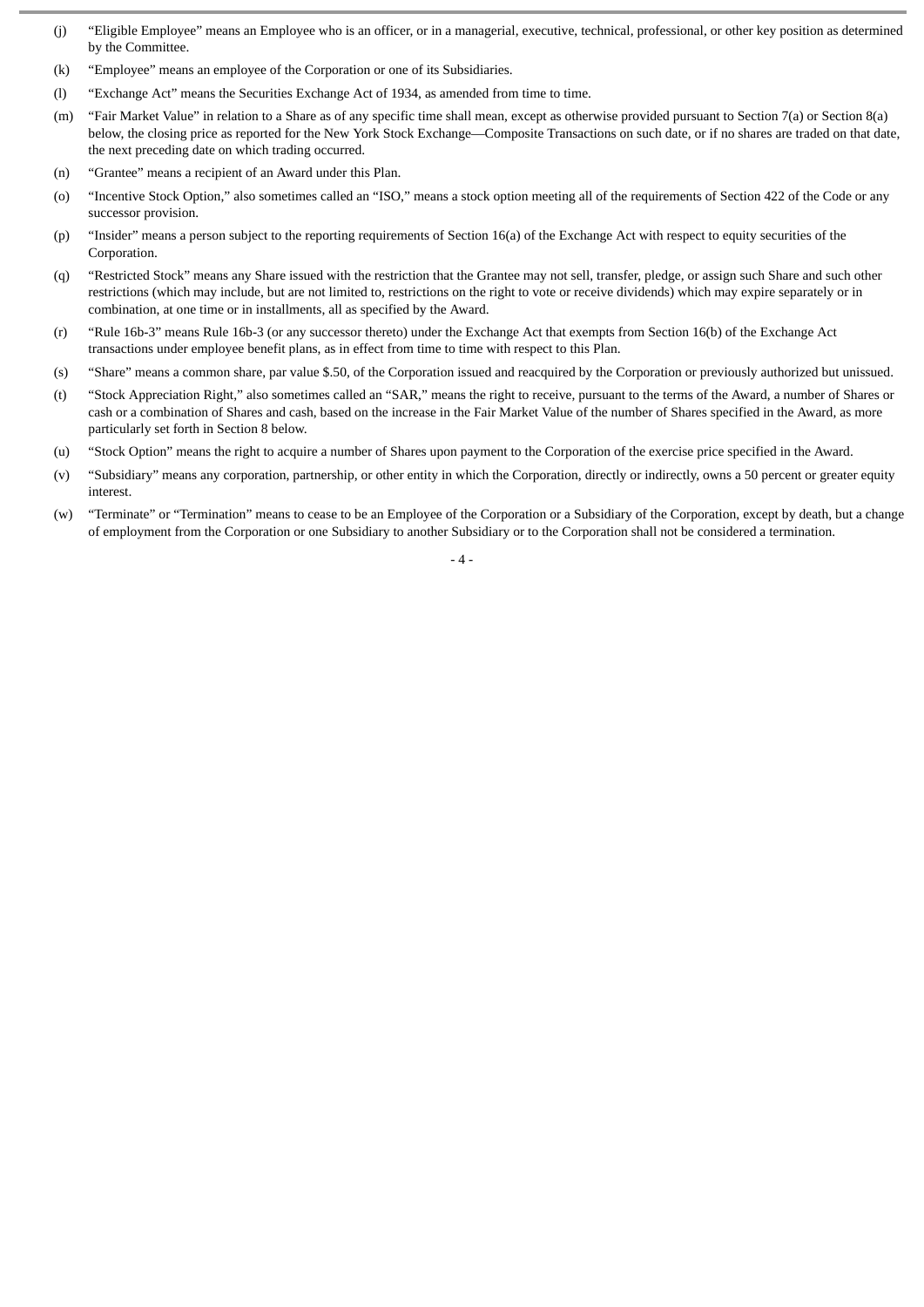- (x) "Terminate Normally" means to Terminate:
	- (i) as a result of retirement under the applicable retirement plan or policy of the Corporation or a Subsidiary,
	- (ii) as a result of that Employee becoming eligible for disability income under the Corporation's long-term disability Plan, or
	- (iii) with written approval of the Committee given in the context of recognition that all or a specified portion of the Employee's outstanding Awards will not expire or be forfeited or annulled because of such Termination and, in each such case, without being Terminated for cause.
- (y) "1993 Program" means the Corporation's 1993 Stock Incentive Program.

#### **3. Eligibility**

The selection of eligible Employees to receive Awards under this Plan will be within the discretion of the Committee. More than one Award may be granted to an Eligible Employee. Members of the Committee are not eligible for the grant of Awards.

#### **4. Administration**

- (a) The Committee shall administer this Plan. The Committee will, subject to the terms of the Plan, have the authority to (i) select the eligible Employees who will receive Awards; (ii) grant Awards; (iii) determine the number and types of Awards to be granted to Employees; (iv) subject to the terms of the Plan, determine the terms, conditions, vesting periods and restrictions applicable to Awards; (v) adopt, alter and repeal administrative rules and practices governing this Plan; (vi) interpret the terms and provisions of this Plan and any Awards granted under this Plan; (vii) prescribe the forms of any notices of Awards or other instruments relating to Awards; and (viii) otherwise supervise the administration of this Plan. All decisions by the Committee will be made with the approval of not less than a majority of its members.
- (b) All determinations and interpretations pursuant to the provisions of this Plan shall be binding and conclusive upon the individual Employees involved and all persons claiming under them.
- (c) With respect to Insiders, transactions under this Plan are intended to comply with all applicable conditions of Rule 16b-3. To the extent any provision of this Plan or any action by the Committee under this Plan fails to so comply, such provision or action shall, without further action by any person, be deemed to be automatically amended to the extent necessary to effect compliance with Rule 16b-3, provided that if such provision or action cannot be amended to effect such compliance, such provision or action shall be deemed null and void, to the extent permitted by law and deemed advisable by the appropriate authority. Each Award to an Insider under this Plan shall be deemed issued subject to the foregoing qualification.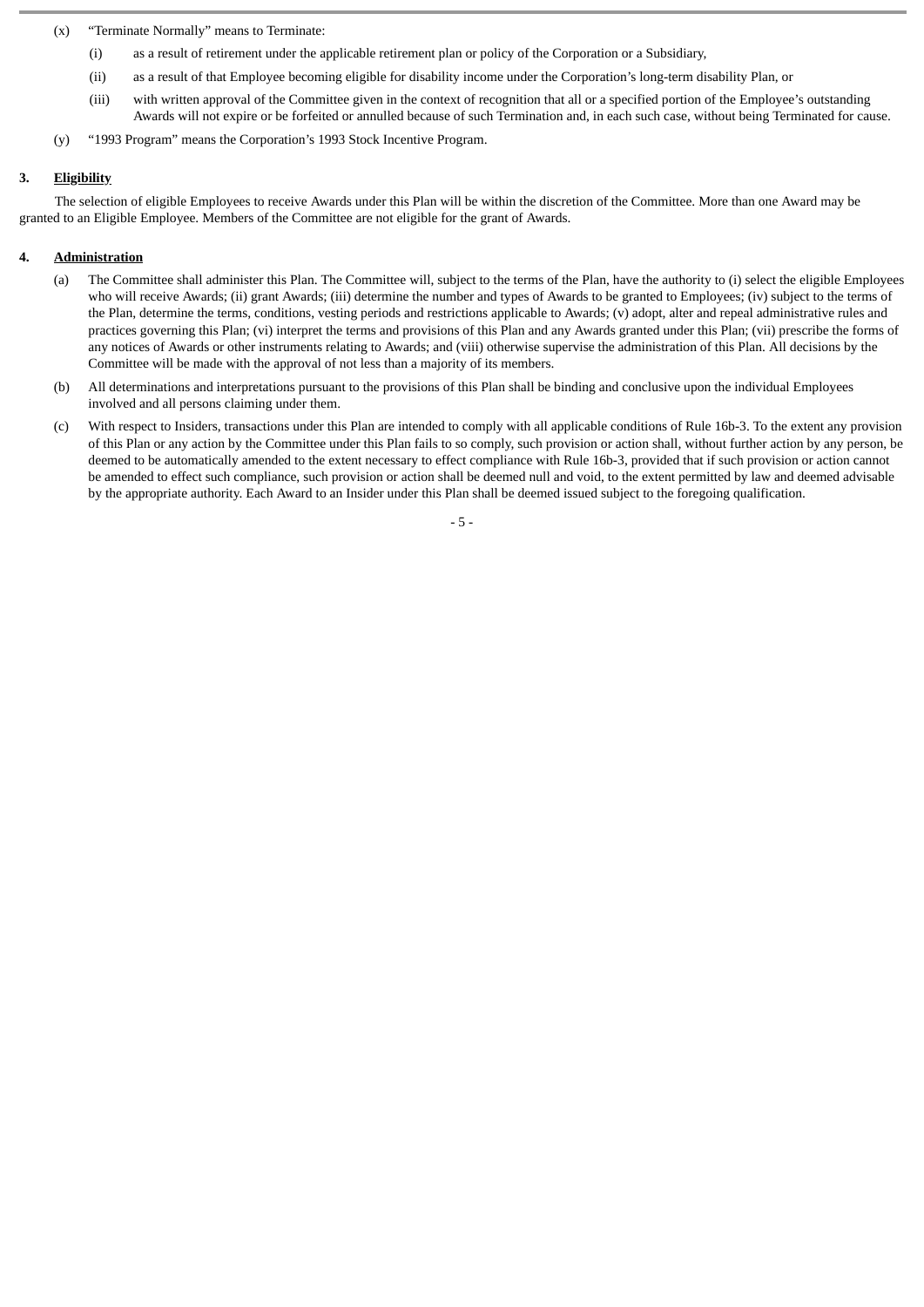- (d) Except as otherwise determined by the Committee, an Award under this Plan is not transferable other than by will or the laws of descent and distribution and is not subject, in whole or in part, to attachment, execution, or levy of any kind.
- (e) Any rights with respect to an Award granted under this Plan existing after the Grantee dies are exercisable by the Grantee's Designated Beneficiary or, if there is no such Designated Beneficiary who may, and does, lawfully do so, by the Grantee's personal representative.
- (f) Except as otherwise provided herein, a particular form of Award may be granted to an eligible Employee either alone or in addition to other Awards hereunder. The provisions of particular forms of Award need not be the same with respect to each recipient.
- (g) The Committee may delegate any of its authority to any other person or persons that it deems appropriate, provided the delegation does not cause the Plan or any Awards granted under this Plan to fail to qualify for the exemption provided by Rule 16b-3 or violate any independence standard contained in the New York Stock Exchange listing requirements.
- (h) This Plan and all action taken under it shall be governed by the laws of the State of Ohio without giving effect to the principles of conflict of laws thereof.
- (i) The Committee may permit or require any Grantee to exercise any Stock Options or SARs by means of electronic signature.
- (j) Each Award shall be evidenced in such form (written, electronic or otherwise) as the Committee shall determine. Each Award may contain terms and conditions in addition to those set forth in the Plan.

#### **5. Awards That May Be Granted**

- (a) The aggregate number of Shares that may be delivered (i) upon the exercise of a Stock Option or SAR; (ii) as Restricted Stock and released from a substantial risk of forfeiture thereof; or (iii) in payment of DERs, subject to adjustment as provided in the Plan, is equal to the sum of (A) 9,000,000 (increased to 13,500,000 as of 10/1/07 stock split pursuant to adjustments provided in Section 6)); plus (B) the amount of any Shares that are not delivered to an Employee by reason of (1) the expiration, termination, cancellation or forfeiture of an award under the 1993 Program; and (2) the tendering or withholding of Shares to satisfy all or a portion of the exercise price or tax withholding obligations relating to Shares issued or distributed under an award under the 1993 Program.
- (b) The aggregate number of Shares that may be issued upon exercise of ISOs is 3,000,000 (increased to 4,500,000 as of 10/1/07 stock split pursuant to adjustments provided in Section 6).
- (c) The aggregate number of Shares of Restricted Stock that may be issued hereunder is 5,000,000 (increased to 7,500,000 as of 10/1/07 stock split pursuant to adjustments provided in Section 6).

- 6 -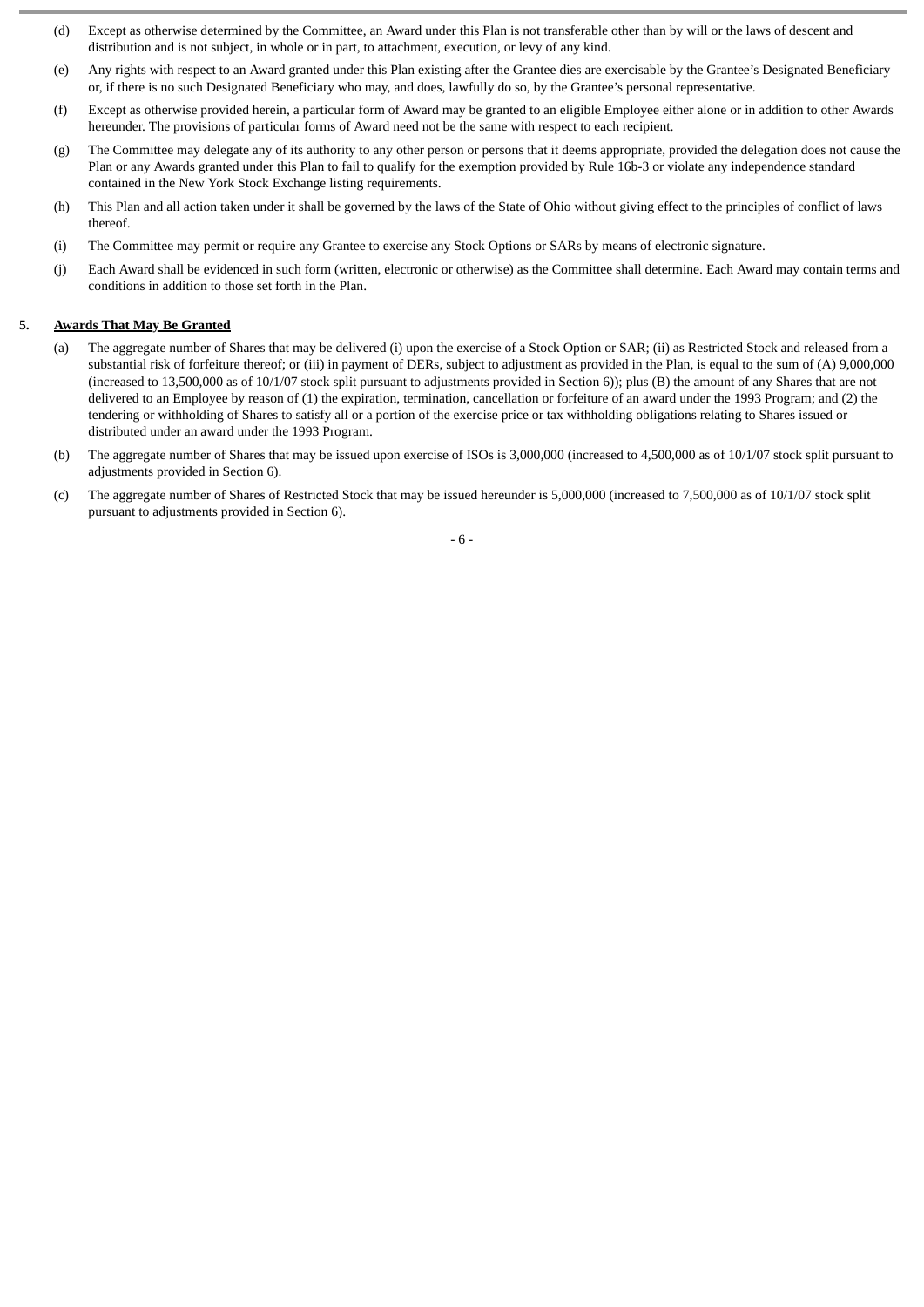- (d) To the extent that Shares subject to an outstanding Award are not delivered to a Grantee by reason of the expiration, termination, cancellation or forfeiture of such Award or by reason of the tendering or withholding of Shares to satisfy all or a portion the tax withholding obligations relating to an Award, then such Shares shall not be deemed to have been delivered for purposes of determining the maximum number of Shares available for delivery under the Plan. If the exercise price of any Stock Option granted under the Plan is satisfied by tendering Shares (by actual delivery or attestation), only the number of shares issued to the participant net of the Shares tendered shall be deemed to be delivered for purposes of determining the maximum number of Shares available for delivery under the Plan. When an unexercised Award lapses, expires, terminates or is forfeited, the related Shares may be available for distribution in connection with future Awards. If the benefit provided by any Award is paid in cash, any Shares covered by the Award will be available for distribution in connection with future Awards.
- (e) The assumption of Awards granted by an organization acquired by the Corporation, or the grant of Awards under this Plan in substitution for any such Awards, will not reduce the number of Shares available for the grant of Awards under this Plan.

# **6. Adjustments**

In the event that the Committee shall determine that any (a) stock dividend, stock split, combination of Shares, recapitalization or other change in the capital structure of the Corporation, or (b) merger, consolidation, spin-off, split-off, spin-out, split-up, reorganization, partial or complete liquidation or other distribution of assets, issuance of rights or warrants to purchase securities, or (c) other corporate transaction or event having an effect similar to any of the foregoing affects the Shares of the Corporation such that an adjustment is required in order to preserve the benefits or potential benefits intended to be made available under this Plan, then the Committee shall, in its sole discretion, and in such manner as the Committee may deem equitable, adjust any or all of (i) the number and kind of Shares which thereafter may be the subject of Awards under this Plan, (ii) the number and kind of Shares subject to outstanding Awards, and (iii) the exercise price with respect to any of the foregoing. Moreover, in the event of any such transaction or event, the Committee, in its discretion, may provide in substitution for any or all outstanding Awards under this Plan such alternative consideration as it, in good faith, may determine to be equitable in the circumstances and may require in connection therewith the surrender of all Awards so replaced.

## **7. Stock Options**

(a) One or more Stock Options may be granted to any eligible Employee. No Employee may be granted Stock Options for more than 1,000,000 (increased to 1,500,000 as of 10/1/07 stock split pursuant to adjustments provided in Section 6) Shares in any three-year period. Each Stock Option so granted shall be subject to such terms and conditions as the Committee shall impose. The exercise price per Share shall be specified by the Award, but shall in no instance be less than 100 percent of Fair Market Value at the time of the Award. Payment of the exercise price shall be made in cash, Shares, or other consideration, or any combination thereof, in accordance with the terms of this Plan and any applicable regulations of the Committee in effect at the time and valued at Fair Market Value on the exercise date. The Fair Market Value on the exercise date shall be

- 7 -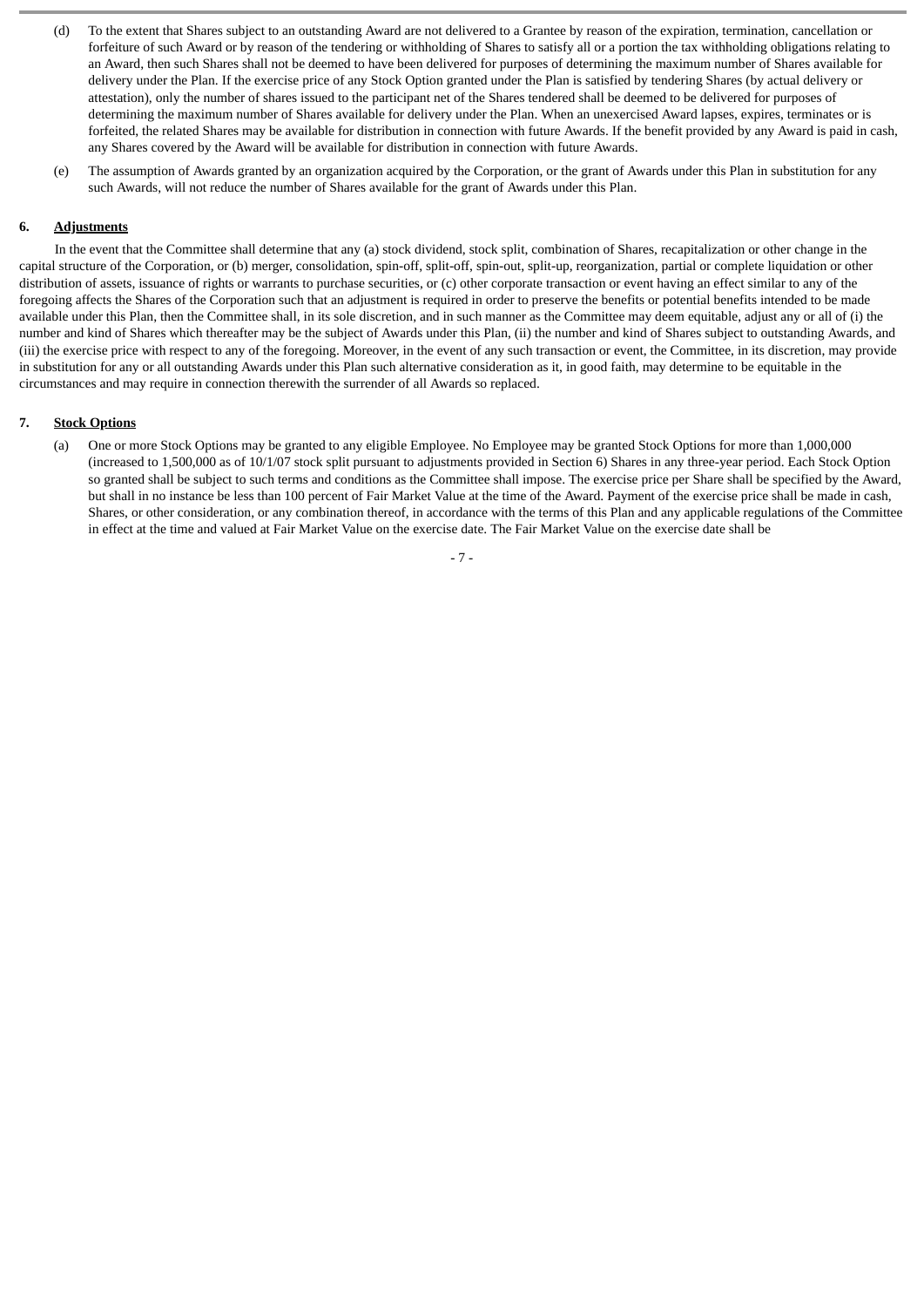determined pursuant to administrative rules established by the Committee from time to time in accordance with applicable law. All Stock Options granted hereunder shall have a maximum life of no more than ten (10) years from the date of issuance of the Award. In no event shall any Stock Option vest sooner than one (1) year from date of issuance of the Award except in the event of a Change in Control.

- (b) Stock Options granted hereunder may be designated as ISOs (except to the extent otherwise specified in this Section7) or nonqualified Stock Options. ISOs may be granted only to Eligible Employees which meet the definition of "employees" under Section 3401(c) of the Code. To the extent that the aggregate Fair Market Value of Shares with respect to which Stock Options designated as ISOs are exercisable for the first time by any Grantee during any year (under all plans of the Corporation and any Subsidiary thereof) exceeds \$100,000, such stock options shall be treated as not being ISOs. ISOs and Awards thereof must comply with all of the requirements of Section 422 of the Code.
- (c) The Committee shall not adjust or amend the exercise price of Stock Options previously awarded to any Grantee, whether through amendment, cancellation and replacement grant, or any other means.
- (d) The Committee may grant reload Stock Options, separately or together with another Stock Option, pursuant to which, subject to the terms and conditions established by the Committee, the Grantee would be granted a new Stock Option when the payment of the exercise price of a previously granted Stock Option is made by the delivery of Shares owned by the Grantee, which new Stock Option would be an option to purchase the number of Shares not exceeding the number of Shares so provided as consideration upon the exercise of the previously granted Stock Option to which such reload Stock Option relates. Reload Stock Options may be granted with respect to Stock Options previously granted under the Plan or any other Stock Option plan of the Corporation. Reload Stock Options shall have a per Share exercise price equal to the Fair Market Value as of the date of grant of the reload Stock Option. Any Reload Option shall be subject to availability of sufficient Shares for grant under the Plan.

### **8. Stock Appreciation Rights**

(a) An SAR may be granted to an eligible Employee as a separate Award hereunder. No Employee may be granted SARs for more than 1,000,000 (increased to 1,500,000 as of 10/1/07 stock split pursuant to adjustments provided in Section 6) Shares in any three-year period. Any SAR shall be subject to such terms and conditions as the Committee shall impose, which shall include provisions that (i) such SAR shall entitle the Grantee, upon exercise thereof in accordance with such SAR and the regulations of the Committee, to receive from the Corporation that number of Shares having an aggregate value equal to the excess of the Fair Market Value, at the time of exercise of such SAR, of one Share over the exercise price per Share specified by the Award of such SAR (which shall in no instance be less than 100 percent of Fair Market Value at the time of the Award) (the "Appreciation") times the number of Shares specified in such SAR, or portion thereof, which is so exercised. The Fair Market Value at exercise shall be determined pursuant to administrative rules established by the Committee from time to time in accordance applicable law.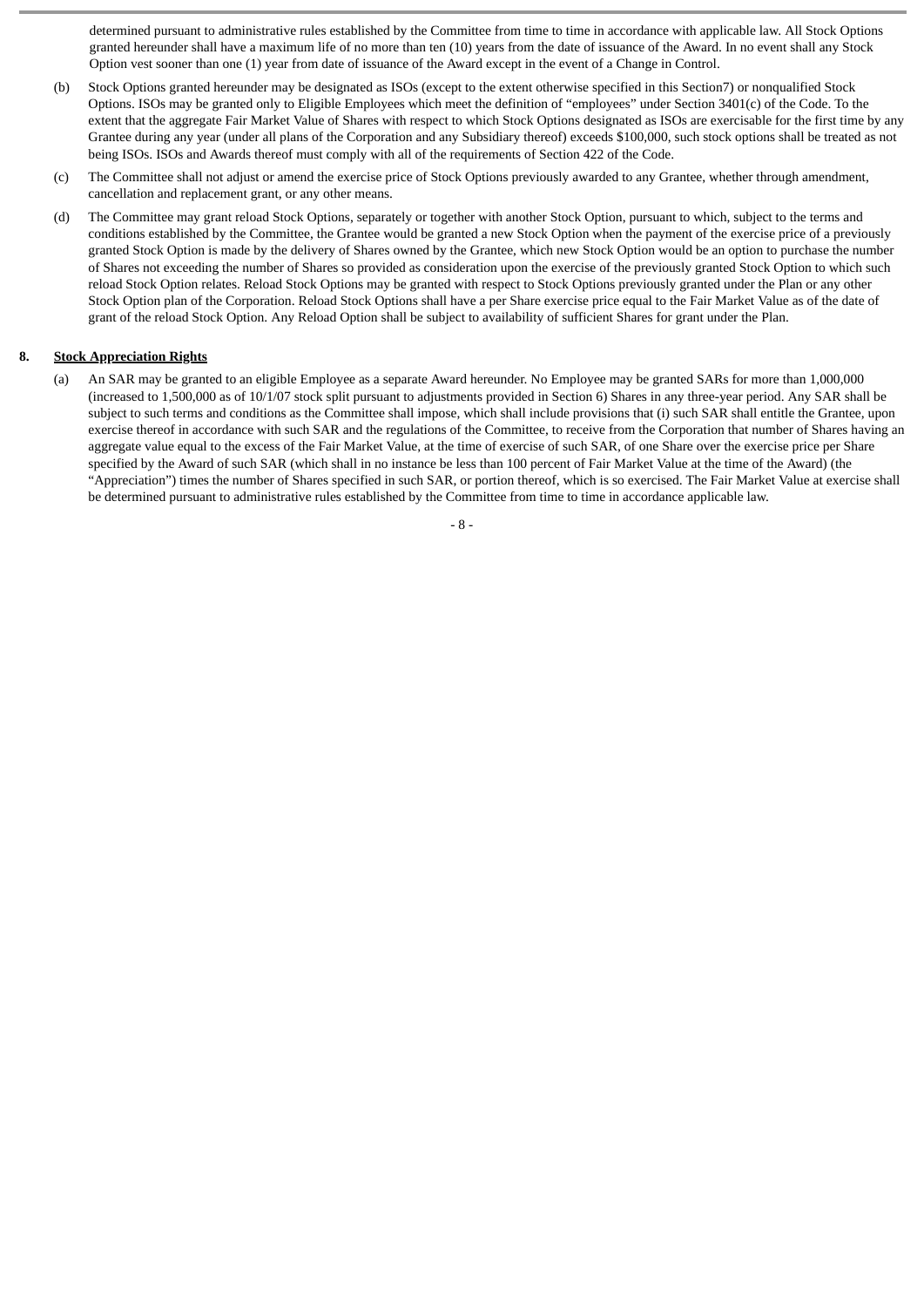- (b) Any Stock Option granted under this Plan may include an SAR, either at the time of the Award or by amendment. An SAR included in a Stock Option shall be subject to such terms and conditions as the Committee shall impose, which shall include provisions that
	- (i) such SAR shall be exercisable to the extent, and only to the extent, the Stock Option is exercisable; and
	- (ii) such SAR shall entitle the Grantee to surrender to the Corporation unexercised the Stock Option in which the SAR is included, or any portion thereof, and to receive from the Corporation in exchange therefor that number of shares having an aggregate value equal to the excess of the Fair Market Value, at the time of exercise of such SAR, of one Share over the exercise price specified in the Award of such Stock Option times the number of Shares specified in the Award of such Stock Option, or portion thereof, which is so surrendered.
- (c) All SARs granted hereunder shall have a maximum life of ten (10) years from the date of issuance of the Award. In no event shall any SAR vest sooner than one (1) year from the date of issuance of the Award except in the event of a Change in Control.
- (d) In lieu of the right to receive all or any specified portion of such Shares, an SAR may entitle the holder thereof to receive the cash equivalent thereof as specified by the Award.
- (e) An SAR may provide that such SAR shall be deemed to have been exercised at the close of business on the business day preceding the expiration of such SAR or the related Stock Option, if any, if at such time such SAR has positive value and would have expired.
- (f) The Committee may grant reload SARs, separately or together with another Stock Option, pursuant to which, subject to the terms and conditions established by the Committee, the Grantee would be granted a new SAR when the payment of the exercise price of a previously granted Stock Option is made by the delivery of Shares owned by the Grantee, which new SAR would entitle the Grantee to receive from the Corporation the Appreciation on the number of Shares not exceeding the number of Shares so provided as consideration upon the exercise of the previously granted Stock Option to which such reload SAR relates. Reload SARs may be granted with respect to Stock Options previously granted under the Plan or any other Stock Option plan of the Corporation and may be included with a grant of reload Stock Options. Reload SARs shall have a per Share exercise price equal to the Fair Market Value as of the date of grant of the reload SAR. Any Reload SAR shall be subject to availability of sufficient Shares for grant under the Plan.

## **9. Restricted Stock**

(a) An Award of Restricted Stock may be granted hereunder to an eligible Employee for such consideration, if any, as may be required by applicable law. The terms and conditions of Restricted Stock, including the vesting period, shall be specified by the Committee, at its sole discretion, in the Award. In no event shall any Restricted Stock vest sooner than three (3) years from the date of the issuance of the Restricted Stock

- 9 -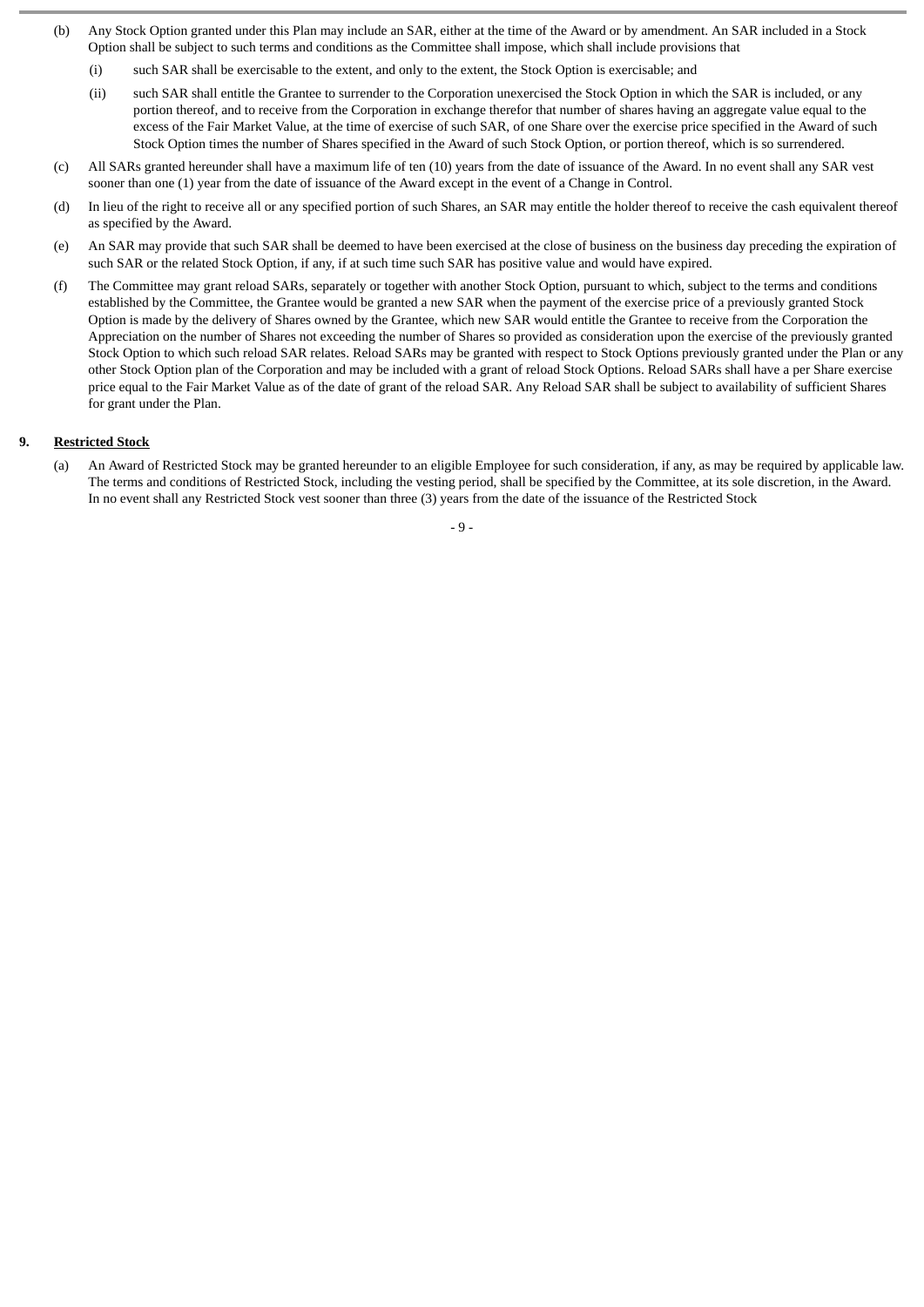except, to the extent specified in the Award, (i) in the event of a Change in Control; (ii) upon the death of the Grantee; or (iii) if the Grantee Terminates Normally.

- (b) Any Shares of Restricted Stock issued hereunder may be evidenced in such manner as the Committee in its sole discretion shall deem appropriate, including, without limitation, book-entry registration or issuance of a stock certificate or certificates. In the event any stock certificate is issued in respect of shares of Restricted Stock awarded hereunder, such certificate shall bear an appropriate legend with respect to the restrictions applicable to such award.
- (c) The grant of any Award of Restricted Stock may be conditioned upon the achievement of performance-based criteria. Further, any Award of Restricted Stock may specify performance-based criteria which, if achieved by the Corporation, will result in termination or early termination of the restrictions applicable to such Shares.

## **10. Dividend Equivalent Rights; Interest Equivalents**

- (a) A DER may be granted hereunder to an eligible Employee, as a component of another Award or as a separate Award. The terms and conditions of DERs shall be specified by the Award. Dividend Equivalents Rights credited to the Grantee of a DER may be paid currently or may be deemed to be reinvested in additional Shares (which may thereafter accrue additional Dividend Equivalents Rights). Any such reinvestment shall be at Fair Market Value at the time thereof. DERs may be settled in cash or Shares or a combination thereof, in a single installment or installments. A DER granted as a component of another Award may provide that such DER shall be settled upon exercise, settlement, or payment of, or lapse of restrictions on, such other Award, and that such DER shall expire or be forfeited or annulled under the same conditions as such other Award. A DER granted as a component of another Award may also contain terms and conditions different from such other Award.
- (b) Any Award under this Plan that is settled in whole or in part in cash on a deferred basis may provide by the Award for interest equivalents to be credited with respect to such cash payment. Interest equivalents may be compounded and shall be paid upon such terms and conditions as may be specified by the Award.

# **11. Deferral of Payment**

With the approval of the Committee, the delivery of Shares, cash or any combination thereof subject to an award may be deferred, either in the form of installments or a single future delivery. The Committee may also permit or require selected Grantees to defer payment of some or all of their Awards, as well as other compensation, in accordance with procedures established by the Committee to assure that recognition of taxable income is deferred under the Code.

#### **12. Termination of Employment**

If the employment of a Grantee terminates for any reason, all unexercised, deferred and unpaid Awards may be exercisable and paid only as specified in the Award and in accordance with rules established by the Committee. These rules may provide, as the Committee deems

 $-10-$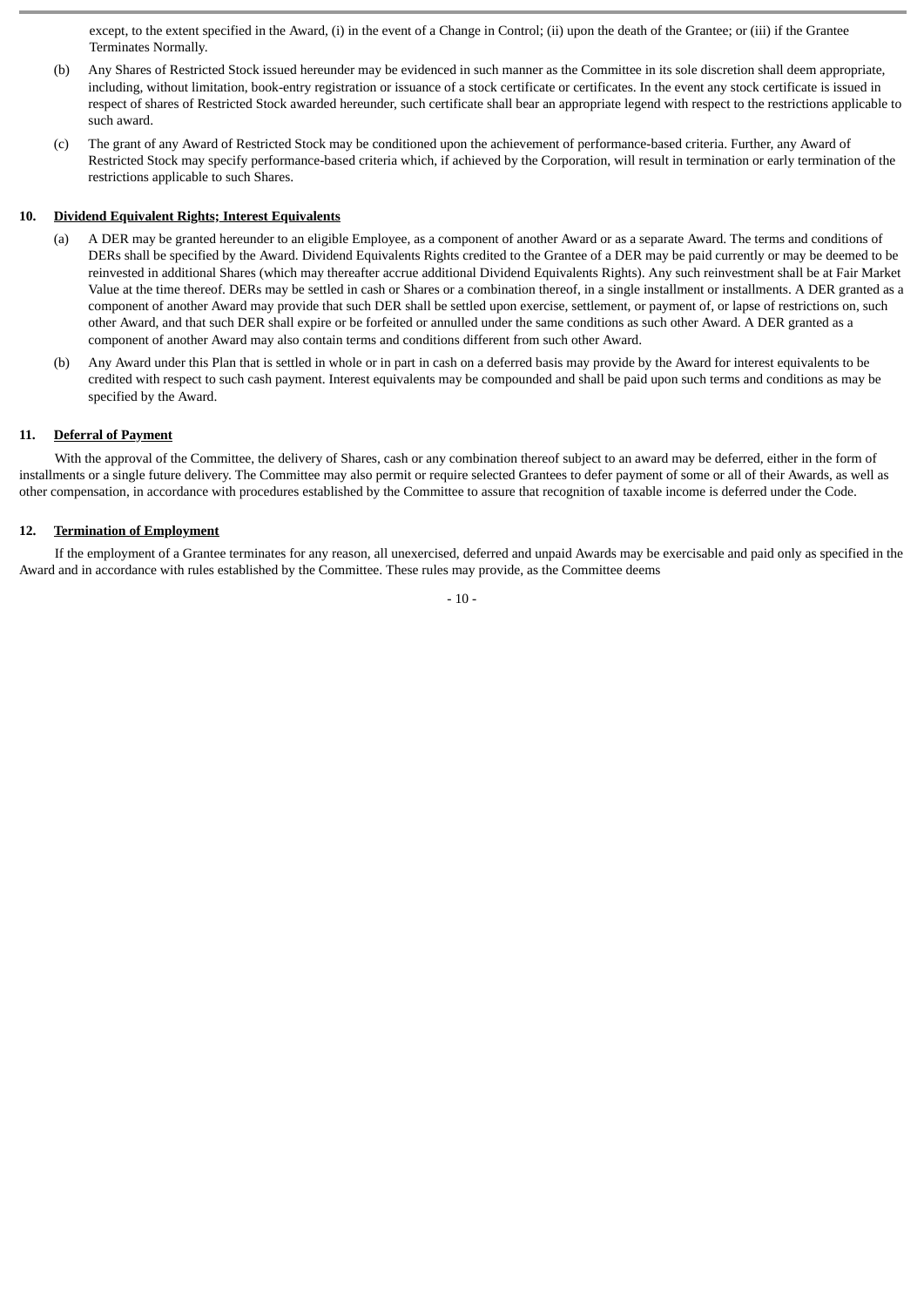appropriate, subject to the terms of the Plan, for the expiration, continuation, or acceleration of the vesting of all or part of the Awards.

#### **13. Detrimental Activity**

The Committee may cancel any unexpired, unpaid or deferred Awards at any time if the Grantee is not in compliance with all applicable provisions of this Plan or with the terms of any notice of Award or if the Grantee engages in Detrimental Activity. The Committee may, in its discretion and as a condition to the exercise of an Award, require a Grantee to acknowledge that he or she is in compliance with all applicable provisions of the Plan and of any notice of Award and has not engaged in any Detrimental Activity. Any Award may provide that if a Grantee, either during employment by the Corporation or within a specified period after termination of such employment, shall engage in any Detrimental Activity, and the Committee shall so find, forthwith upon notice of such finding, the Grantee shall:

- (a) return to the Corporation, in exchange for payment by the Corporation of any amount actually paid therefor by the Grantee, all Shares that the Grantee has not disposed of that were issued pursuant to this Plan within a specified period prior to the date of the commencement of such Detrimental Activity; and
- (b) with respect to any Shares so acquired that the Grantee has disposed of, pay to the Corporation in cash the difference between:
	- (i) any amount actually paid therefore by the Grantee pursuant to this Plan; and
	- (ii) the Fair Market Value of such Share on the date of such acquisition.

To the extent that such amounts are not paid to the Corporation, the Corporation may set off the amounts so payable to it against any amounts that may be owing from time to time by the Corporation to the Grantee, whether as wages, deferred compensation or vacation pay or in the form of any other benefit or for any other reason.

#### **14. Change in Control**

The Committee may in its discretion and upon such terms as it deems appropriate, either in the Award or subsequent thereto, accelerate the date on which any outstanding Stock Option or SAR becomes exercisable or waive the restrictions or other terms and conditions on the vesting of any Restricted Stock in the event of a Change in Control or proposed Change in Control of the Corporation. In addition to the foregoing, the Corporation may, with the approval of the Committee, purchase Stock Options previously granted to any Grantee who is at the time of any such transaction an Employee of the Corporation for a price equal to the difference between the consideration per Share payable pursuant to the terms of the transaction resulting in the Change in Control and the exercise price specified in the Award.

# **15. Substitute Awards**

The Committee may grant Awards in substitution for, or upon the assumption of, Awards granted by another corporation that is merged into, consolidated with, or all or a substantial part of the assets or stock of which is acquired by the Corporation or a Subsidiary. The terms and

 $-11 -$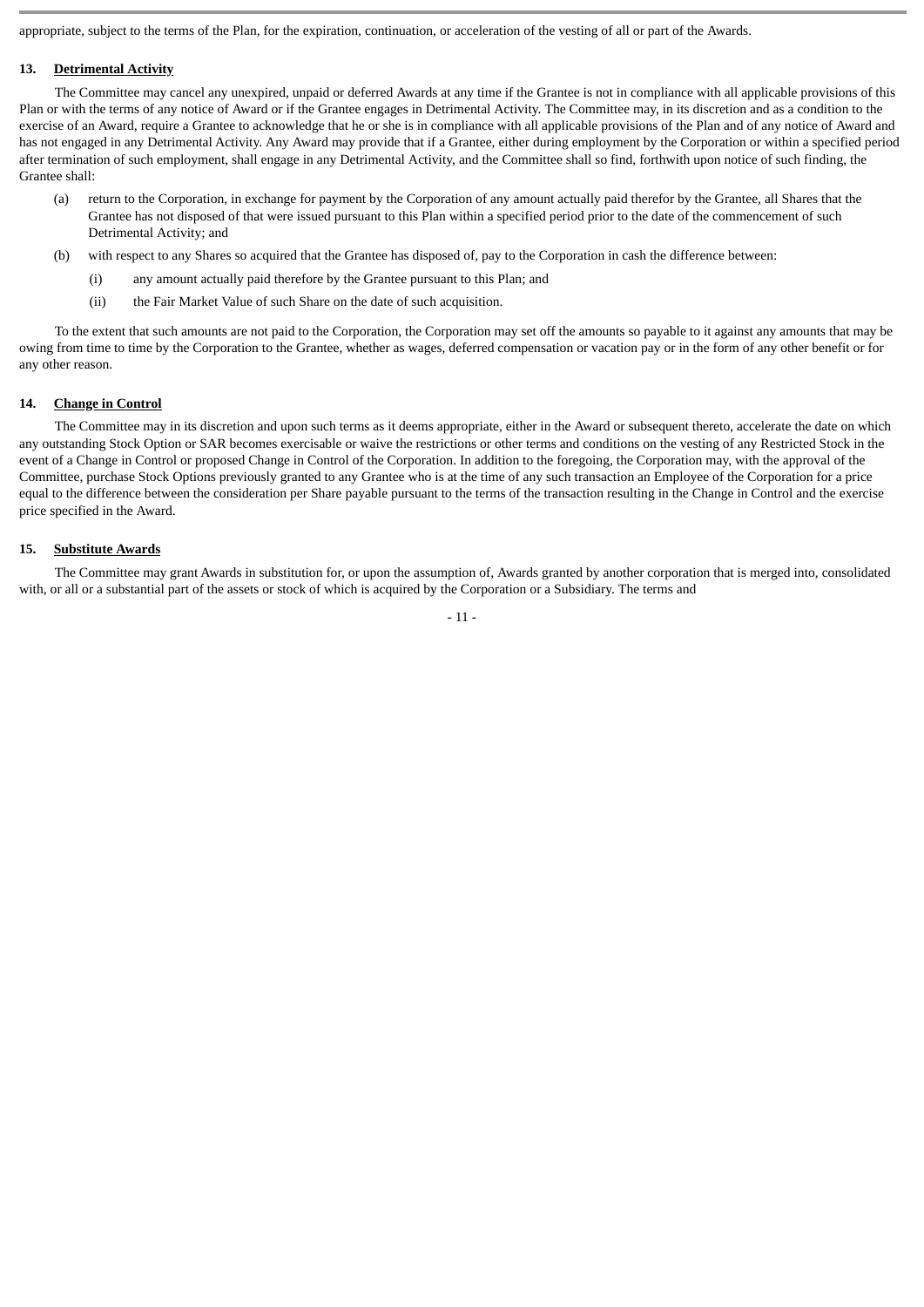provisions of any Awards granted under this Section 15 may vary from the terms and provisions otherwise specified in this Plan and may, instead, correspond to the terms and provisions of the awards granted by the other corporation.

#### **16. Amendments to This Plan; Amendments of Outstanding Awards**

- (a) The Board may from time to time amend or terminate this Plan, or any provision hereof, provided, however, approval of the shareholders of the Corporation will be required to the extent necessary to comply with Rule 16b-3 or any other applicable law, regulation, or stock exchange listing requirement, or to qualify for an exemption or characterization that is deemed desirable by the Board.
- (b) The Committee may, in its discretion, subject to the terms of the Plan, amend the terms of any Award, prospectively or retroactively, but no such amendment may impair the rights of any Grantee without his or her consent. The Committee may, in whole or in part, subject to the terms of the Plan, waive any restrictions or conditions applicable to, or accelerate the vesting of, any Award.

## **17. Withholding Taxes**

The Corporation shall have the right to deduct from any cash payment made under this Plan any federal, state or local income or other taxes required by law to be withheld with respect to such payment. It shall be a condition to the obligation of the Corporation to deliver Shares upon exercise of a Stock Option or SAR, upon settlement of a DER, upon delivery of Restricted Stock, or upon exercise, settlement, or payment of any other Award under this Plan, that the Grantee of such Award pay to the Corporation such amount as may be requested by the Corporation for the purpose of satisfying any liability for such withholding taxes. Any Award under this Plan may provide by the Award that the Grantee of such Award may elect, in accordance with any applicable regulations of the Committee, to pay a portion or all of the amount of such minimum required or additional permitted withholding taxes in shares. The Grantee shall authorize the Corporation to withhold, or shall agree to surrender back to the Corporation, on or about the date such withholding tax liability is determinable, shares previously owned by such Grantee or a portion of the shares that were or otherwise would be distributed to such Grantee pursuant to such Award having a Fair Market Value on the day prior to the date such payment is made equal to the amount of such required or permitted withholding taxes to be paid in Shares. Any Award under this Plan may provide by the Award that the Grantee shall pay a portion or all of such minimum required or additional permitted withholding taxes in Shares that otherwise would be distributed to such Grantee having a Fair Market Value on the day prior to the date such payment is made equal to the amount of such required or permitted withholding taxes.

#### **18. Grants of Awards to Employees Who are Foreign Nationals**

Without amending this Plan, but subject to the limitations specified in Section 16 above, the Committee may grant, amend, administer, annul, or terminate Awards to eligible Employees who are foreign nationals on such terms and conditions different from those specified in this Plan as may in the judgment of the Committee be necessary or desirable to foster and promote achievement of the purposes of this Plan.

 $-12-$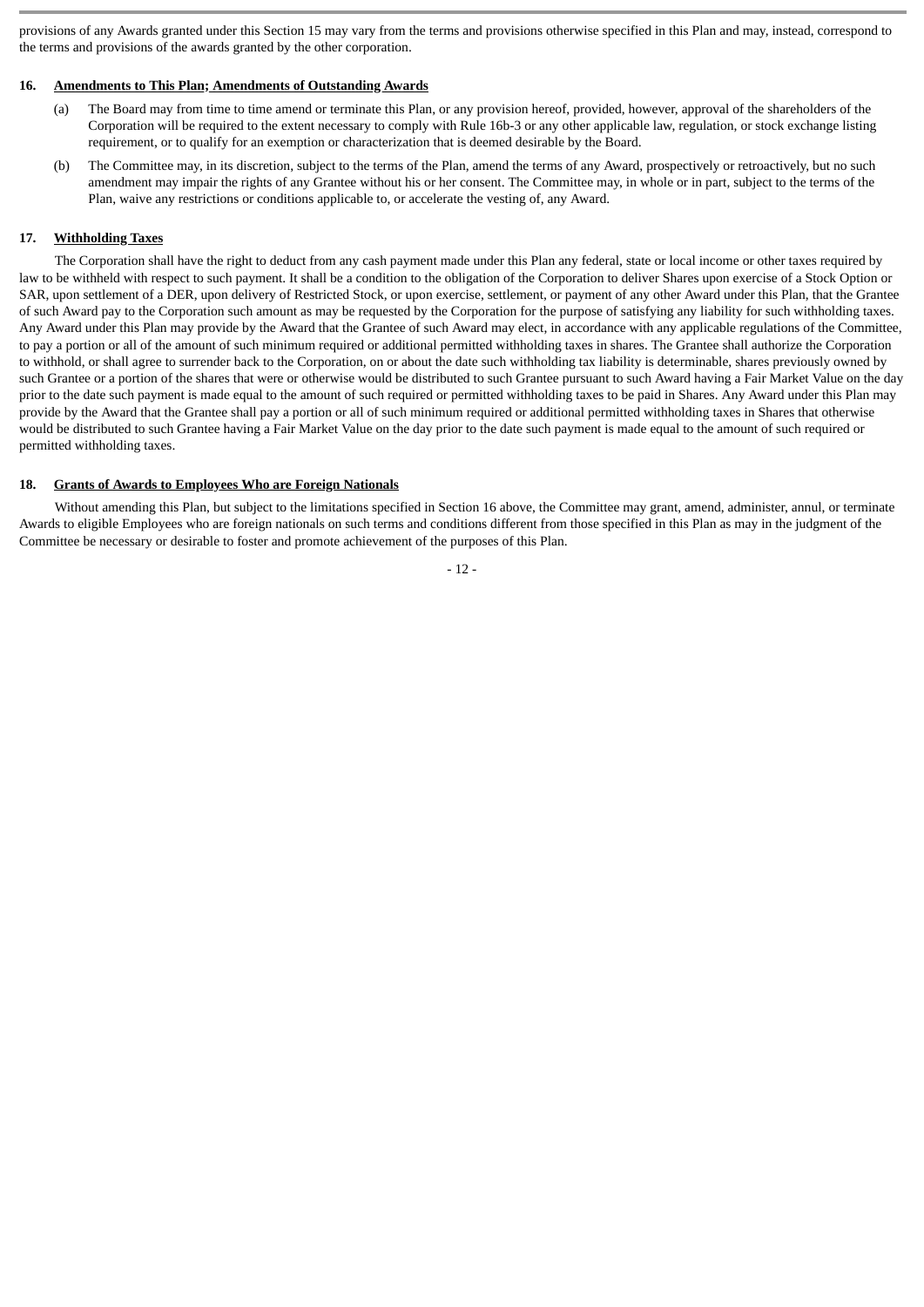# **19. Rights of Employees**

Nothing in this Plan will confer upon any Grantee the right to continued employment by the Corporation or limit in any way the Corporation's right to terminate any Grantee's employment at will.

## **20. Effective Date**

This Plan was approved by the Board on August 14, 2003 and became effective upon approval by the shareholders of the Corporation on October 22, 2003. As authorized by Section 16(a) herein, this Plan was amended and restated pursuant to Board approval on August 10, 2005, and on January 29, 2009.

Upon approval of the Plan by the Shareholders of the Corporation, no further Awards may be made by the Corporation under the 1993 Program. The foregoing limitation shall not be construed to prevent the amendment of Awards previously granted under the 1993 Program in accordance with the terms of the 1993 Program, including, without limitation, by the inclusion of stock appreciation rights in any outstanding stock option.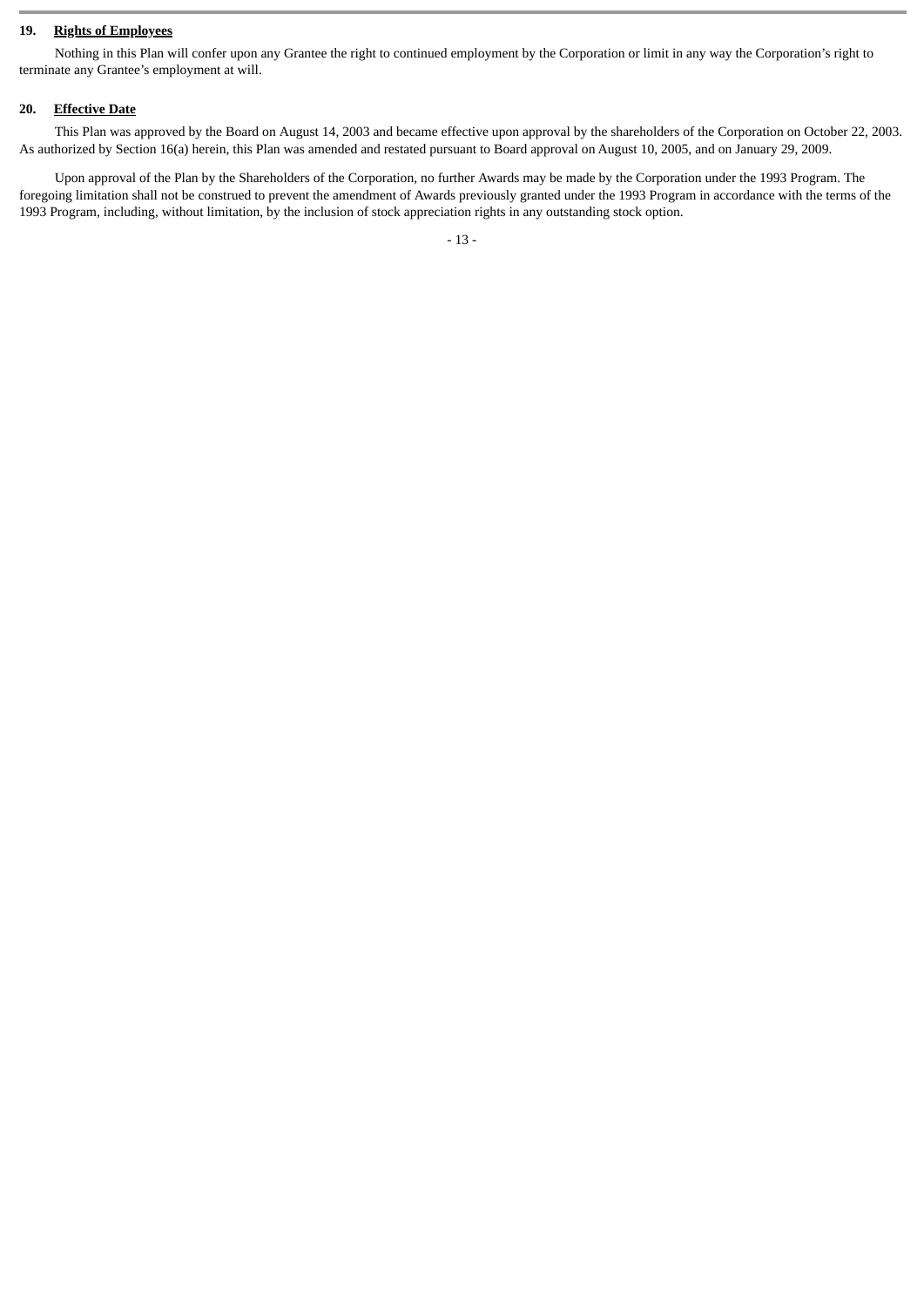# **PARKER-HANNIFIN CORPORATION SALES COMPANY INCENTIVE PLAN**

Participants: Certain Group Presidents and certain other management personnel

**Terms:** Participants will receive two Return on Net Asset ("RONA") bonus shares based on the average net assets of the local sales companies and a cash bonus equal to 1 percent (or fraction thereof) of base salary for each 1 percent (or fraction thereof) of sales by which the local sales companies exceed their sales for the prior year. Acquisitions are excluded from this calculation. Participants are limited to an overall maximum annual bonus equal to 30 percent of base salary.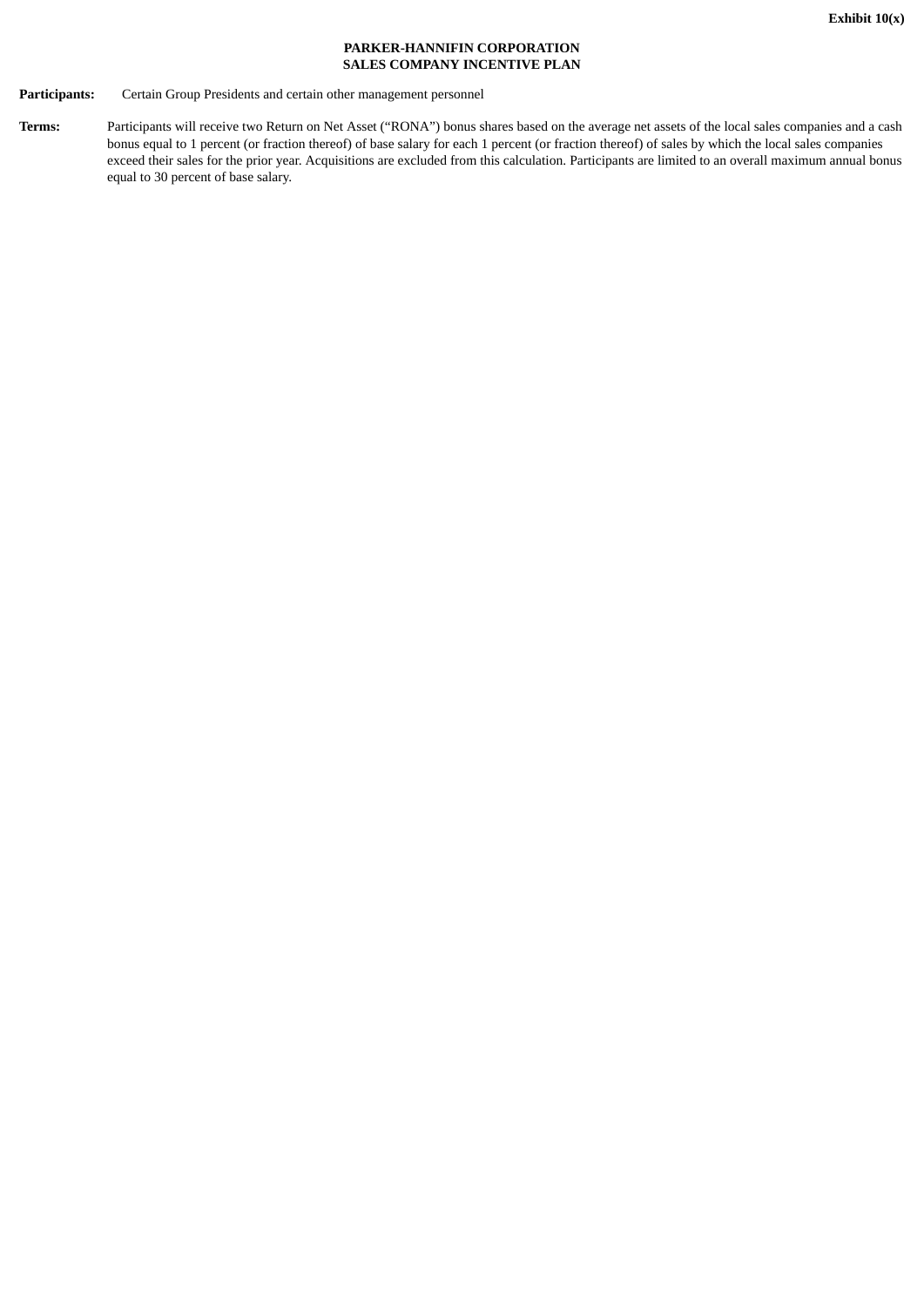## PARKER-HANNIFIN CORPORATION AMENDED & RESTATED 2004 NON-EMPLOYEE DIRECTORS' STOCK INCENTIVE PLAN

#### **1. Purpose**

The 2004 Non-Employee Directors' Stock Incentive Plan is intended to help maintain and develop focused leadership and governance through ownership of Shares of the Corporation by non-employee directors of the Corporation.

# **2. Definitions**

In this Plan, except where the context otherwise indicates, the following definitions apply:

- (a) "Award" means a Stock Option, a Stock Appreciation Right, Restricted Stock, or a Dividend Equivalent Right.
- (b) "Board" means the Board of Directors of the Corporation.
- (c) "Change in Control" means the occurrence of one of the following events:
	- (i) any "person" (as such term is defined in Section 3(a)(9) of the Exchange Act and as used in Sections 13(d)(3) and 14(d)(2) of the Exchange Act) is or becomes a "beneficial owner" (as defined in Rule 13d-3 under the Exchange Act), directly or indirectly, of securities of the Corporation representing 20% or more of the combined voting power of the Corporation's then outstanding securities eligible to vote for the election of the Board ("Corporation Voting Securities"); provided, however, that the event described in this paragraph shall not be deemed to be a Change in Control by virtue of any of the following situations: (A) an acquisition by the Corporation or any Subsidiary; (B) an acquisition by any employee benefit plan sponsored or maintained by the Corporation or any Subsidiary; (C) an acquisition by any underwriter temporarily holding securities pursuant to an offering of such securities; (D) a Non-Control Transaction (as defined in paragraph (iii)); (E) as pertains to an individual Grantee, any acquisition by the Grantee or any group of persons (within the meaning of Sections 13(d) (3) and 14(d)(2) of the Exchange Act) including the Grantee (or any entity in which the Grantee or a group of persons including the Grantee, directly or indirectly, holds a majority of the voting power of such entity's outstanding voting interests); or (F) the acquisition of Corporation Voting Securities from the Corporation, if a majority of the Board approves a resolution providing expressly that the acquisition pursuant to this clause (F) does not constitute a Change in Control under this paragraph (i);
	- (ii) individuals who, at the beginning of any period of twenty-four (24) consecutive months, constitute the Board (the "Incumbent Board") cease for any reason to

 $-1 -$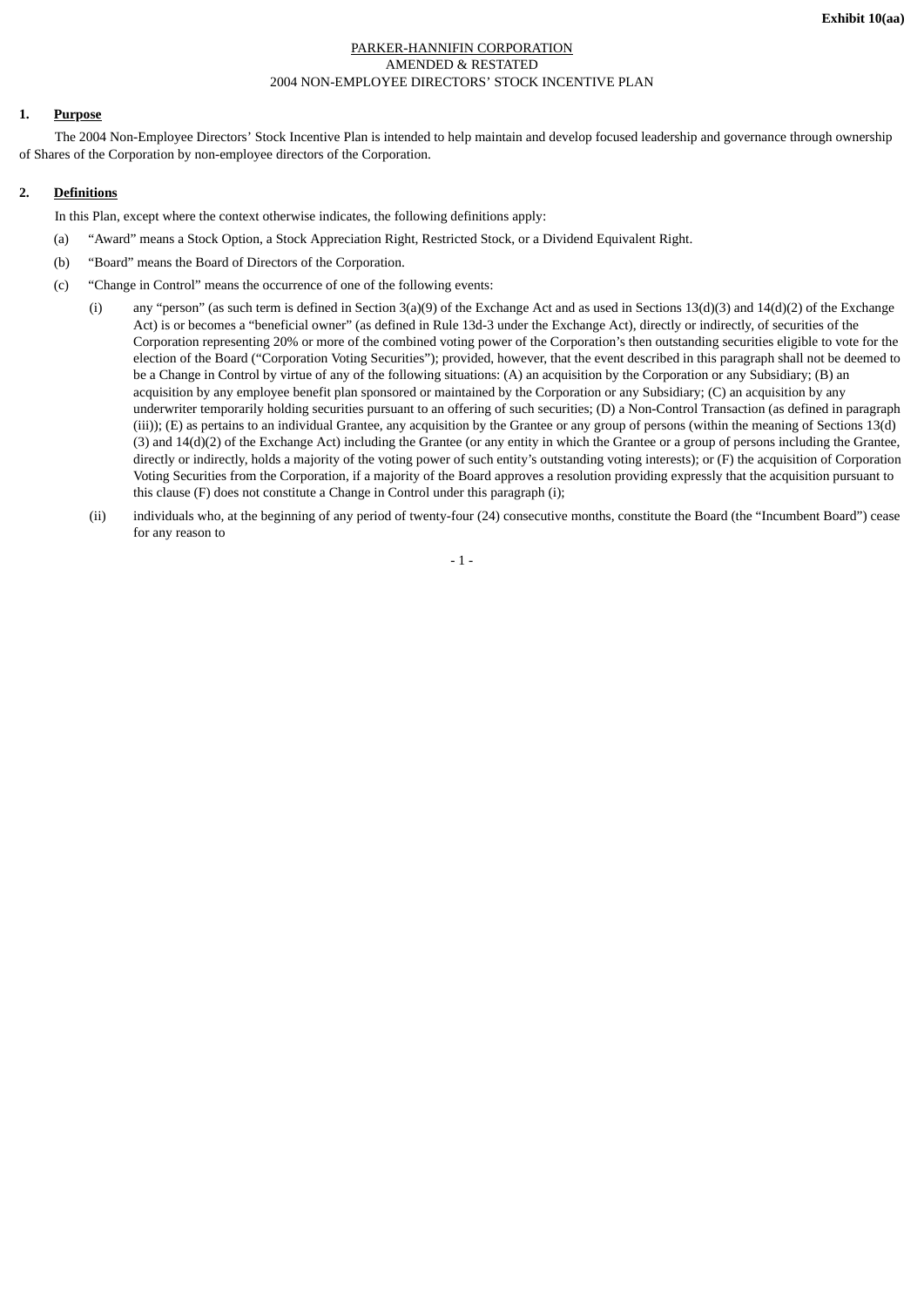constitute at least a majority thereof; provided, that (A) any person becoming a director subsequent to the beginning of such twenty-four (24) month period, whose election, or nomination for election, by the Corporation's shareholders was approved by a vote of at least twothirds of the directors comprising the Incumbent Board who are then on the Board (either by a specific vote or by approval of the proxy statement of the Corporation in which such person is named as a nominee for director, without objection to such nomination) shall be, for purposes of this paragraph (ii), considered as though such person were a member of the Incumbent Board; provided, however, that no individual initially elected or nominated as a director of the Corporation as a result of an actual or threatened election contest with respect to directors or any other actual or threatened solicitation of proxies or consents by or on behalf of any person other than the Board shall be deemed to be a member of the Incumbent Board;

(iii) the consummation of a merger, consolidation, share exchange or similar form of corporate reorganization of the Corporation or any Subsidiary that requires the approval of the Corporation's stockholders, whether for such transaction or the issuance of securities in connection with the transaction or otherwise (a "Business Combination"), unless (A) immediately following such Business Combination: (1) more than 50% of the total voting power of the corporation resulting from such Business Combination (the "Surviving Corporation") or, if applicable, the ultimate parent corporation which directly or indirectly has beneficial ownership of 100% of the voting securities eligible to elect directors of the Surviving Corporation (the "Parent Corporation"), is represented by Corporation Voting Securities that were outstanding immediately prior to the Business Combination (or, if applicable, shares into which such Corporation Voting Securities were converted pursuant to such Business Combination), and such voting power among the holders thereof is in substantially the same proportion as the voting power of such Corporation Voting Securities among the holders thereof immediately prior to the Business Combination, (2) no person (other than any employee benefit plan sponsored or maintained by the Surviving Corporation or the Parent Corporation) is or becomes the beneficial owner, directly or indirectly, of 20% or more of the total voting power of the outstanding voting securities eligible to elect directors of the Parent Corporation (or, if there is no Parent Corporation, the Surviving Corporation), and (3) at least a majority of the members of the board of directors of the Parent Corporation (or, if there is no Parent Corporation, the Surviving Corporation), following the Business Combination, were members of the Incumbent Board at the time of the Board's approval of the execution of the initial agreement providing for such Business Combination (a "Non-Control Transaction") or (B) the Business Combination is effected by means of the acquisition of Corporation Voting Securities from the Corporation, and a majority of the Board approves a resolution providing expressly that such Business Combination does not constitute a Change in Control under this paragraph (iii); or

- 2 -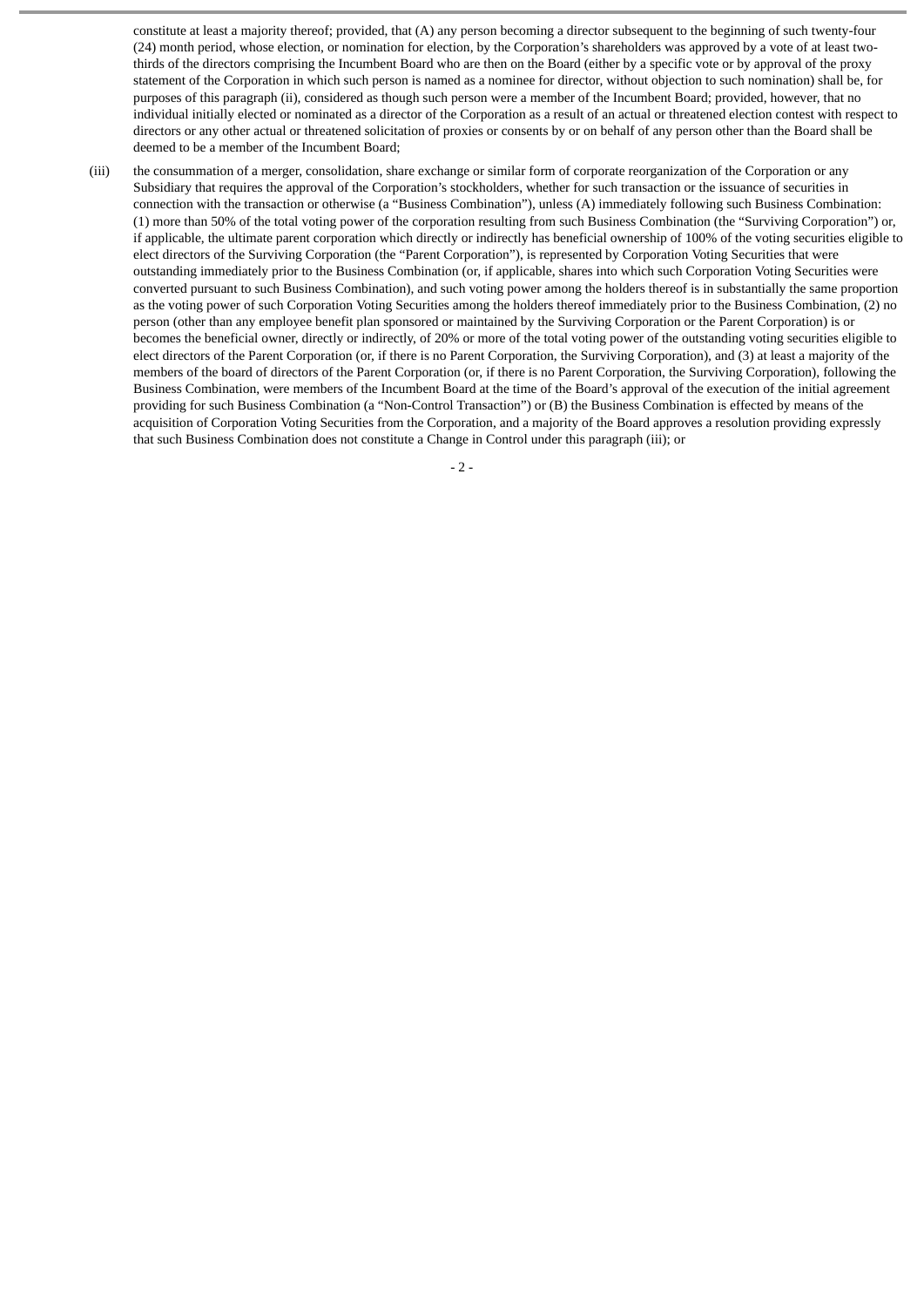(iv) the stockholders of the Corporation approve a plan of complete liquidation or dissolution of the Corporation or the sale or other disposition of all or substantially all of the assets of the Corporation and its Subsidiaries.

Notwithstanding the foregoing, a Change in Control shall not be deemed to occur solely because any person acquires beneficial ownership of more than 20% of the Corporation Voting Securities as a result of the acquisition of Corporation Voting Securities by the Corporation which, by reducing the number of Corporation Voting Securities outstanding, increases the percentage of shares beneficially owned by such person; provided, that if a Change in Control would occur as a result of such an acquisition by the Corporation (if not for the operation of this sentence), and after the Corporation's acquisition such person becomes the beneficial owner of additional Corporation Voting Securities that increases the percentage of outstanding Corporation Voting Securities beneficially owned by such person, a Change in Control shall then occur.

- (b) "Code" means the Internal Revenue Code and the regulations promulgated thereunder, as in effect from time to time.
- (c) "Compensation and Management Development Committee" or "Committee" means the committee of the Board so designated. The Committee will be constituted in a manner that satisfies all applicable legal requirements, including satisfying any independence standard contained in the listing requirements of the New York Stock Exchange.
- (d) "Corporation" means Parker-Hannifin Corporation, an Ohio corporation.
- (e) "Designated Beneficiary" means the person designated by the Grantee of an Award hereunder to be entitled, on the death of the Grantee, to any remaining rights arising out of such Award. Such designation must be made in writing and in accordance with such regulations as the Committee may establish.
- (f) "Detrimental Activity" means activity that is determined in individual cases, by the Committee or its express delegate, to be detrimental to the interests of the Corporation or a Subsidiary, including without limitation (i) the rendering of services to an organization, or engaging in a business, that is, in the judgment of the Committee or its express delegate, in competition with the Corporation; (ii) the disclosure to anyone outside of the Corporation, or the use for any purpose other than the Corporation's business, of confidential information or material related to the Corporation, whether acquired by the Grantee during or after service with the Corporation; (iii) fraud, embezzlement, theft-in-office or other illegal activity; or (iv) a violation of the Corporation's Code of Ethics.
- (g) "Dividend Equivalent Right," herein sometimes called a "DER," means the right of the Grantee thereof to receive, pursuant to the terms of the DER, credits based on the cash dividends that would be paid on the Shares specified in the DER if such shares were held by the grantee, as more particularly set forth in Section 10(a) below.
- (h) "Eligible Director" means a Director who is not an employee of the Corporation.

- 3 -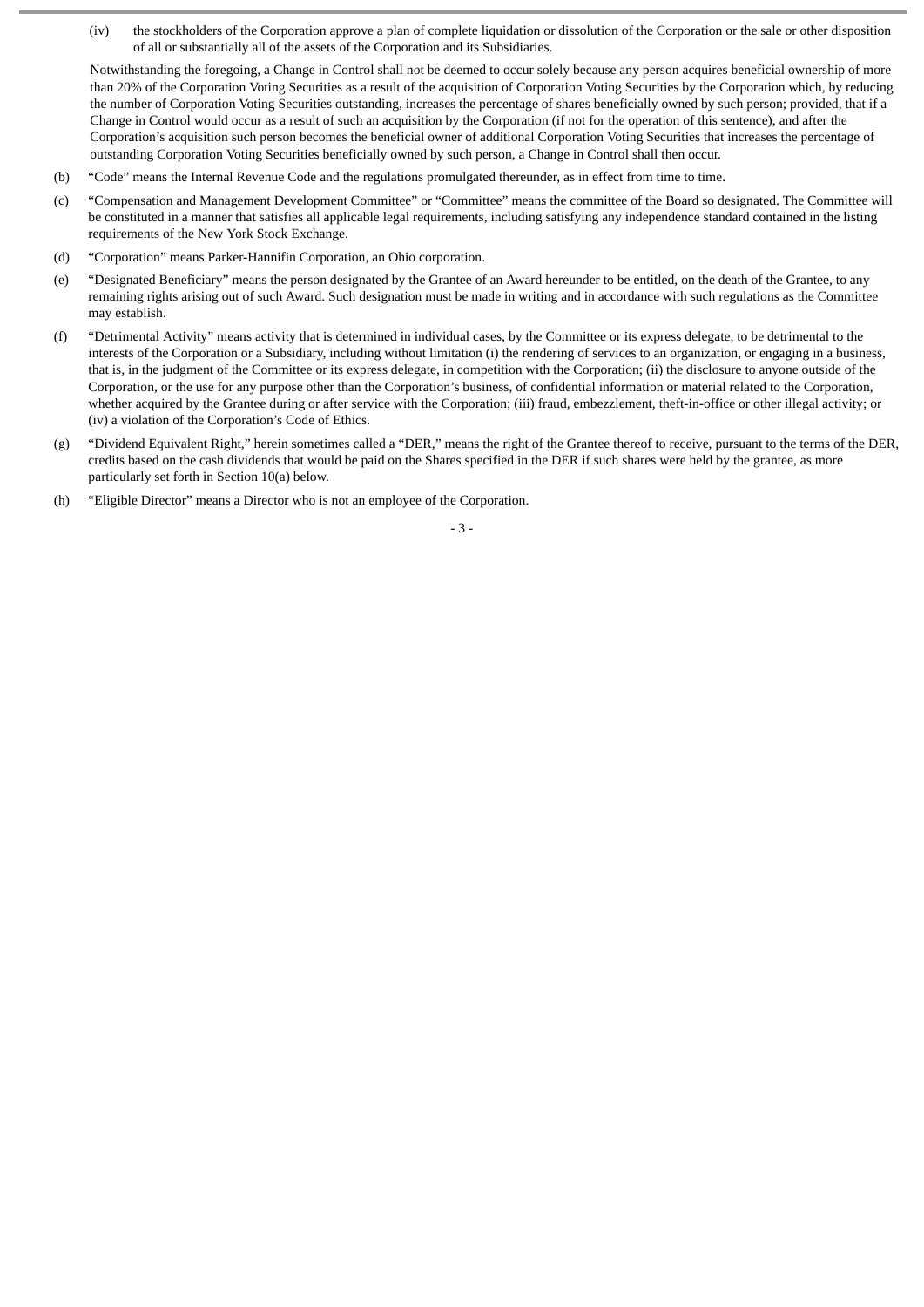- (i) "Director" means a member of the Board of Directors of the Corporation.
- (j) "Exchange Act" means the Securities Exchange Act of 1934, as amended from time to time.
- (k) "Fair Market Value" in relation to a Share as of any specific time shall mean, except as otherwise provided pursuant to Section 7(a) and 8(a), the closing price as reported for the New York Stock Exchange—Composite Transactions on such date, or if no shares are traded on that date, the next preceding date on which trading occurred.
- (l) "Grantee" means a recipient of an Award under this Plan.
- (m) "Restricted Stock" means any Share issued with the restriction that the Grantee may not sell, transfer, pledge, or assign such Share and such other restrictions (which may include, but are not limited to, restrictions on the right to vote or receive dividends) which may expire separately or in combination, at one time or in installments, all as specified by the Award.
- (n) "Rule 16b-3" means Rule 16b-3 (or any successor thereto) under the Exchange Act that exempts from Section 16(b) of the Exchange Act transactions under employee benefit plans, as in effect from time to time with respect to this Plan.
- (o) "Share" means a common share, par value \$.50, of the Corporation issued and reacquired by the Corporation or previously authorized but unissued.
- (p) "Stock Appreciation Right," herein sometimes called an "SAR," means the right of the Grantee thereof to receive, pursuant to the terms of the SAR, a number of Shares or cash or a combination of Shares and cash, based on the increase in the value of the number of Shares specified in the SAR, as more particularly set forth in Section 8 below.
- (q) "Stock Option" means the right of the Grantee thereof to acquire a number of Shares upon payment to the Corporation of the exercise price specified in the Award.
- (r) "Subsidiary" means any corporation, partnership, or other entity in which the Corporation, directly or indirectly, owns a 50 percent or greater equity interest.
- (s) "Terminate" or "Termination" means cease to be a Director, except by death.
- (t) "1996 Plan" means the Corporation's 1996 Non-Employee Directors' Stock Option Plan.

#### **3. Eligibility**

The selection of Eligible Directors to receive Awards will be within the discretion of the Committee. More than one Award may be granted to the same Eligible Director.

 $-4-$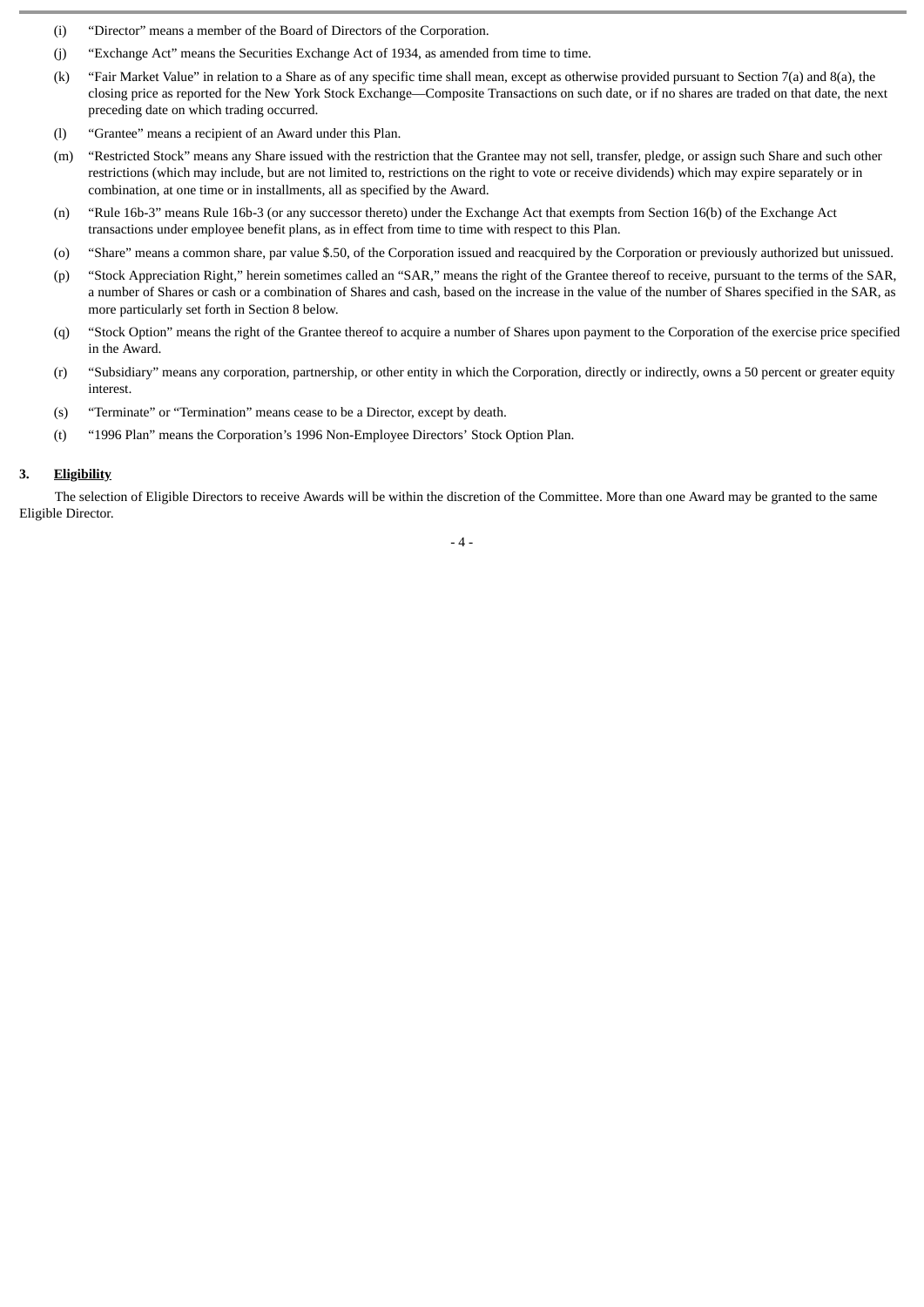# **4. Administration**

- (a) The Committee shall administer this Plan. The Committee will, subject to the terms of the Plan, have the authority to (i) select the Eligible Directors who will receive Awards; (ii) grant Awards; (iii) determine the number and types of Awards to be granted to Directors; (iv) subject to the terms of the Plan, determine the terms, conditions, vesting periods and restrictions applicable to Awards; (v) adopt, alter and repeal administrative rules and practices governing this Plan; (vi) interpret the terms and provisions of this Plan and any Awards granted under this Plan; (vii) prescribe the forms of any notices of Awards or other instruments relating to Awards; and (viii) otherwise supervise the administration of this Plan. All decisions by the Committee will be made with the approval of not less than a majority of its members.
- (b) All determinations and interpretations pursuant to the provisions of this Plan shall be binding and conclusive upon the individual Director involved and all persons claiming under them.
- (c) Transactions under this Plan are intended to comply with all applicable conditions of Rule 16b-3. To the extent any provision of this Plan or any action by the Committee under this Plan fails to so comply, such provision or action shall, without further action by any person, be deemed to be automatically amended to the extent necessary to effect compliance with Rule 16b-3, provided that if such provision or action cannot be amended to effect such compliance, such provision or action shall be deemed null and void, to the extent permitted by law and deemed advisable by the appropriate authority. Each Award to a Director under this Plan shall be deemed issued subject to the foregoing qualification.
- (d) Except as otherwise determined by the Committee, an Award under this Plan is not transferable other than by will or the laws of descent and distribution and is not subject, in whole or in part, to attachment, execution, or levy of any kind.
- (e) Any rights with respect to an Award granted under this Plan existing after the Grantee dies are exercisable by the Grantee's Designated Beneficiary or, if there is no such Designated Beneficiary who may, and does, lawfully do so, by the Grantee's personal representative.
- (f) Except as otherwise provided herein, a particular form of Award may be granted to an Eligible Director either alone or in addition to other Awards hereunder. The provisions of particular forms of Award need not be the same with respect to each recipient.
- (g) To the extent permitted by law, the Committee may delegate any of its authority to any other person or persons that it deems appropriate, provided the delegation does not cause the Plan or any Awards granted under this Plan to fail to qualify for the exemption

- 5 -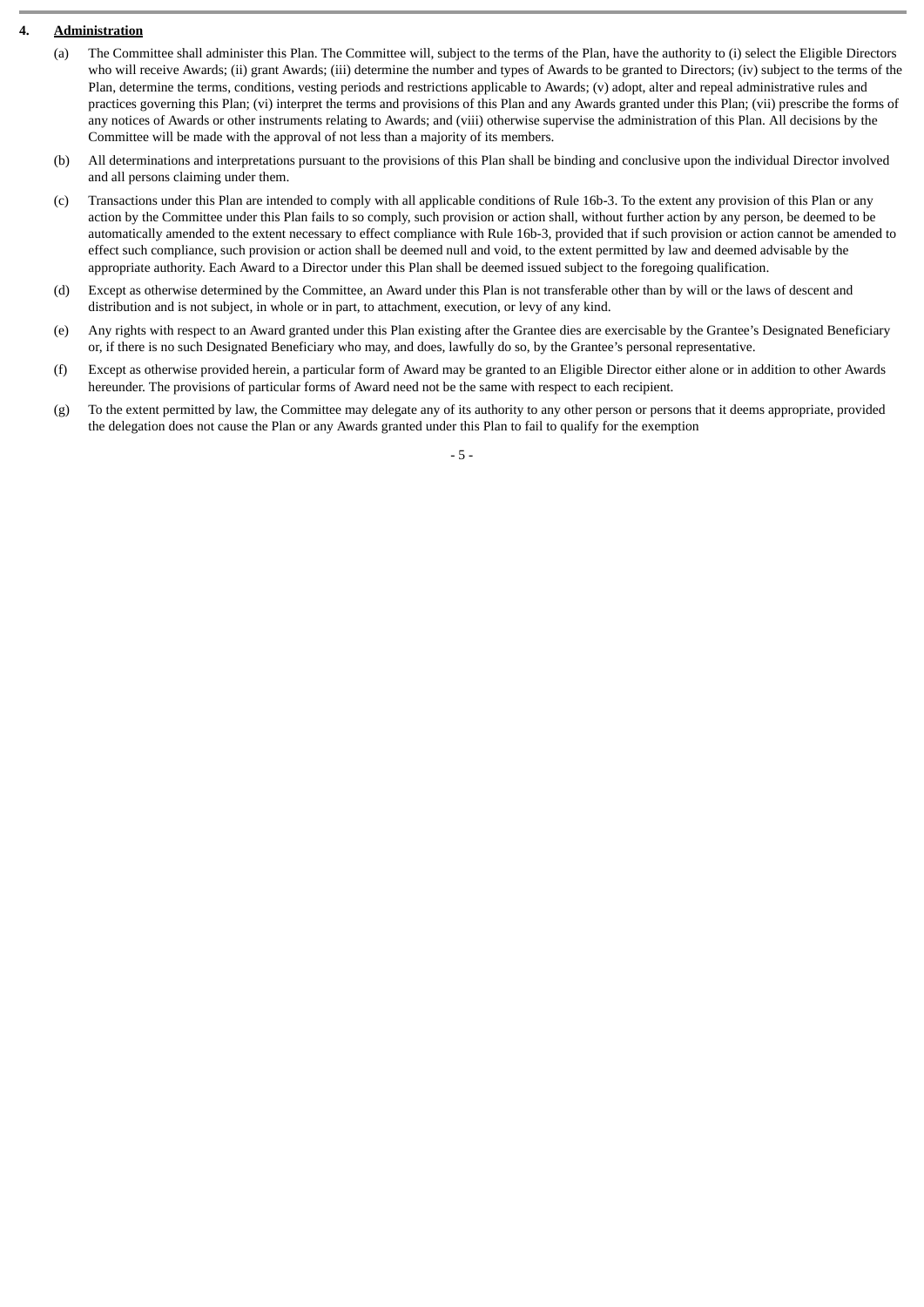provided by Rule 16b-3 or violate any independence standard contained in the New York Stock Exchange listing requirements.

- (h) This Plan and all action taken under it shall be governed by the laws of the State of Ohio without giving effect to the principles of conflict of laws thereof.
- (i) The Committee may permit or require any Grantee to exercise any Stock Options or SARs by means of electronic signature.
- (j) Each Award shall be evidenced in such form (written, electronic or otherwise) as the Committee shall determine. Each Award may contain terms and conditions in addition to those set forth in the Plan.

#### **5. Awards That May Be Granted**

- (a) The aggregate number of Shares that may be delivered (i) upon the exercise of a Stock Option or SAR; (ii) as Restricted Stock and released from a substantial risk of forfeiture thereof; or (iii) in payment of DERs, subject to adjustment as provided in the Plan, is 250,000 (increased to 375,000 as of 10/1/07 stock split pursuant to adjustments provided in Section 6).
- (b) To the extent that Shares subject to an outstanding Award are not delivered to a Grantee by reason of the expiration, termination, cancellation or forfeiture of such Award or by reason of the tendering or withholding of Shares to satisfy all or a portion the tax withholding obligations relating to an Award, then such Shares shall not be deemed to have been delivered for purposes of determining the maximum number of Shares available for delivery under the Plan. If the exercise price of any Stock Option granted under the Plan is satisfied by tendering Shares (by actual delivery or attestation), only the number of shares issued to the participant net of the Shares tendered shall be deemed to be delivered for purposes of determining the maximum number of Shares available for delivery under the Plan. When an unexercised Award lapses, expires, terminates or is forfeited, the related Shares may be available for distribution in connection with future Awards. If the benefit provided by any Award is paid in cash, any Shares covered by the Award will be available for distribution in connection with future Awards.
- (c) The assumption of Awards granted by an organization acquired by the Corporation, or the grant of Awards under this Plan in substitution for any such Awards, will not reduce the number of Shares available for the grant of Awards under this Plan.

### **6. Adjustments**

In the event that the Committee shall determine that any (a) stock dividend, stock split, combination of Shares, recapitalization or other change in the capital structure of the Corporation, or (b) merger, consolidation, spin-off, split-off, spin-out, split-up, reorganization, partial or complete liquidation or other distribution of assets, issuance of rights or warrants to purchase securities, or (c) other corporate transaction or event having an effect similar to any of

 $-6$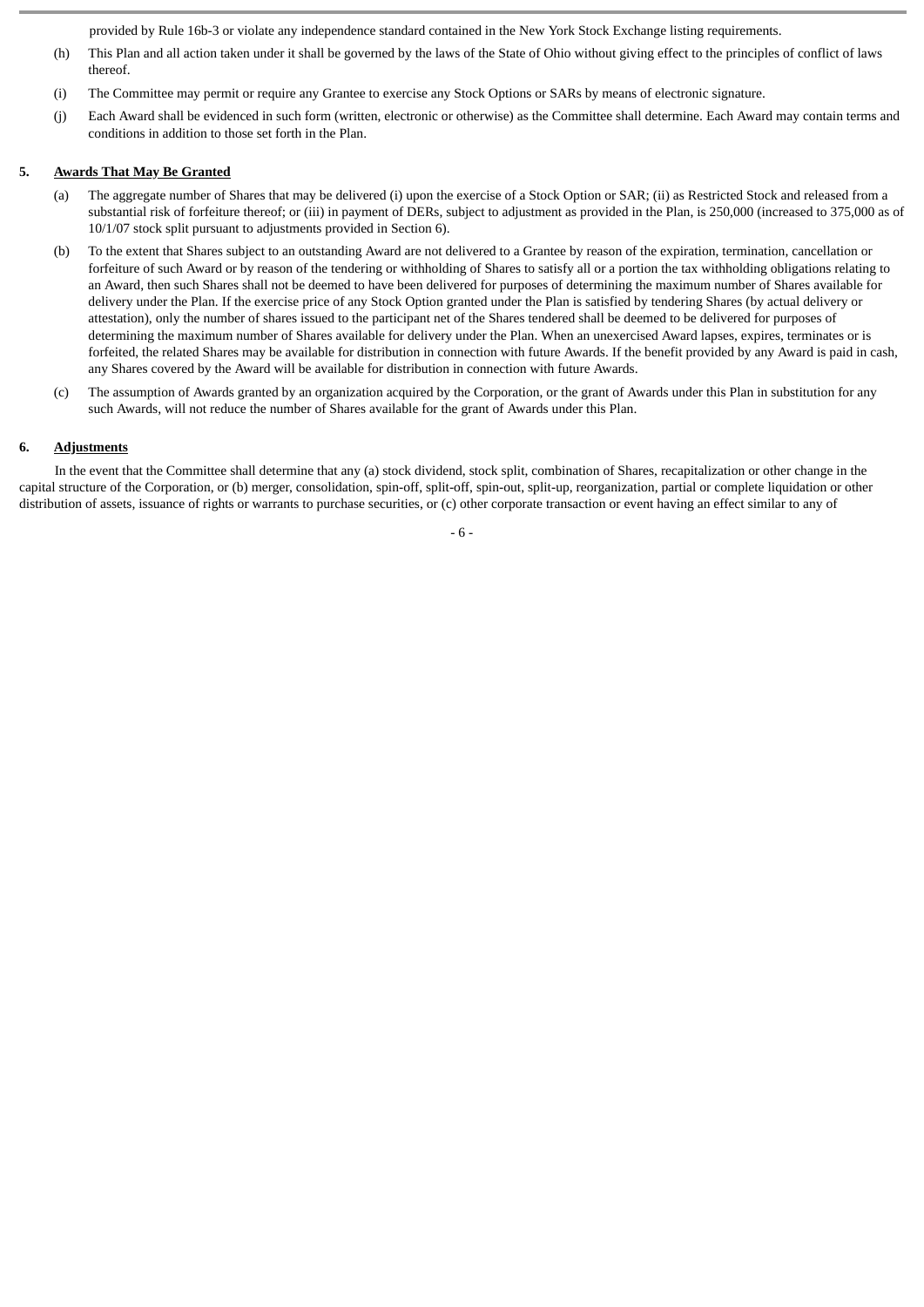the foregoing affects the Shares of the Corporation such that an adjustment is required in order to preserve the benefits or potential benefits intended to be made available under this Plan, then the Committee shall, in its sole discretion, and in such manner as the Committee may deem equitable, adjust any or all of (i) the number and kind of Shares which thereafter may be the subject of Awards under this Plan, (ii) the number and kind of Shares subject to outstanding Awards, and (iii) the exercise price with respect to any of the foregoing. Moreover, in the event of any such transaction or event, the Committee, in its discretion, may provide in substitution for any or all outstanding Awards under this Plan such alternative consideration as it, in good faith, may determine to be equitable in the circumstances and may require in connection therewith the surrender of all Awards so replaced.

# **7. Stock Options**

- (a) One or more Stock Options may be granted to any Eligible Director. Each Stock Option so granted shall be subject to such terms and conditions as the Committee shall impose. The exercise price per Share shall be specified by the Award, but shall in no instance be less than 100 percent of Fair Market Value at the time of the Award. Payment of the exercise price shall be made in cash, Shares, or other consideration, or any combination thereof, in accordance with the terms of this Plan and any applicable regulations of the Committee in effect at the time and valued at Fair Market Value on the date of exercise of the Stock Option. Fair Market Value on exercise shall be determined pursuant to administrative rules established by the Committee from time to time in accordance with applicable law. All Stock Options granted hereunder shall have a maximum life of no more than ten (10) years from the date of issuance of the Award. In no event shall any Stock Option vest sooner than one (1) year from date of issuance of the Award except in the event of a Change in Control.
- (b) The Committee shall not adjust or amend the exercise price of Stock Options previously awarded to any Grantee, whether through amendment, cancellation and replacement grant, or any other means.
- (c) The Committee may grant reload Stock Options, separately or together with another Stock Option, pursuant to which, subject to the terms and conditions established by the Committee, the Grantee would be granted a new Stock Option when the payment of the exercise price of a previously granted Stock Option is made by the delivery of Shares owned by the Grantee, which new Stock Option would be an option to purchase the number of Shares not exceeding the number of Shares so provided as consideration upon the exercise of the previously granted Stock Option to which such reload Stock Option relates. Reload Stock Options may be granted with respect to Stock Options previously granted under the Plan or any other Stock Option plan of the Corporation. Reload Stock Options shall have a per Share exercise price equal to the Fair Market Value as of the date of grant of the reload Stock Option. Any Reload Option shall be subject to availability of sufficient Shares for grant under the Plan.

## **8. Stock Appreciation Rights**

- 7 -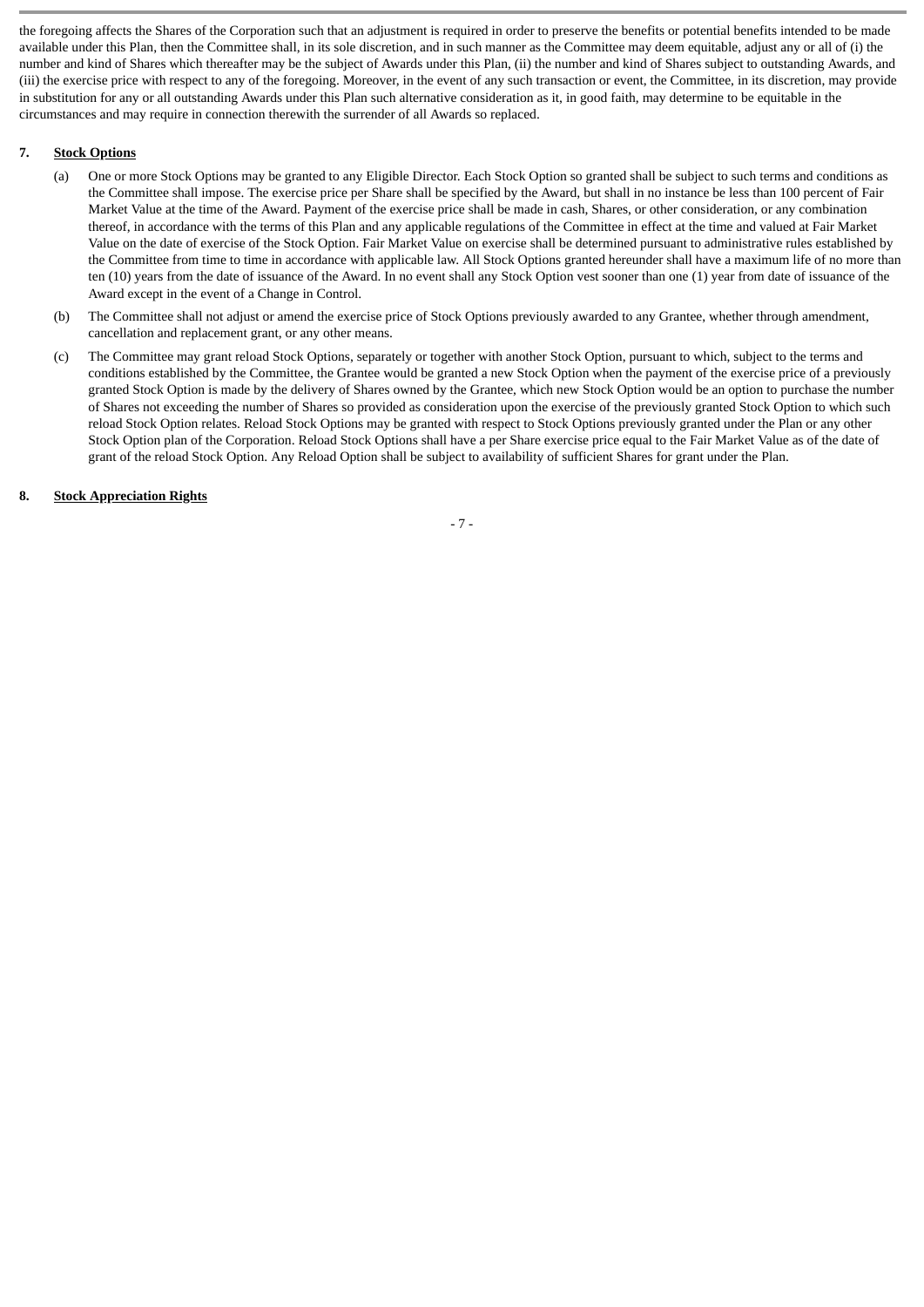- (a) An SAR may be granted to an Eligible Director as a separate Award hereunder. Any SAR shall be subject to such terms and conditions as the Committee shall impose, which shall include provisions that (i) such SAR shall entitle the Grantee, upon exercise thereof in accordance with such SAR and the regulations of the Committee, to receive from the Corporation that number of Shares having an aggregate value equal to the excess of the Fair Market Value at the time of exercise of such SAR, of one Share over the exercise price per Share specified by the Award of such SAR (which shall in no instance be less than 100 percent of Fair Market Value at the time of the Award) times the number of Shares specified in such SAR, or portion thereof, which is so exercised. The Fair Market Value at exercise shall be determined pursuant to administrative rules established by the Committee from time to time in accordance with applicable law.
- (b) Any Stock Option granted under this Plan may include an SAR, either at the time of the Award or by amendment. An SAR included in a Stock Option shall be subject to such terms and conditions as the Committee shall impose, which shall include provisions that
	- (i) such SAR shall be exercisable to the extent, and only to the extent, the Stock Option is exercisable; and
	- (ii) such SAR shall entitle the Grantee to surrender to the Corporation unexercised the Stock Option in which the SAR is included, or any portion thereof, and to receive from the Corporation in exchange therefor that number of Shares having an aggregate value equal to the excess of the Fair Market Value, at the time of exercise of such SAR, of one Share over the exercise price specified in the Award of such Stock Option times the number of Shares specified in the Award of such Stock Option, or portion thereof, which is so surrendered.
- (c) All SARs granted hereunder shall have a maximum life of ten (10) years from the date of issuance of the Award. In no event shall any SAR vest sooner than one (1) year from the date of issuance of the Award except in the event of a Change in Control.
- (d) In lieu of the right to receive all or any specified portion of such Shares, a SAR may entitle the holder thereof to receive the cash equivalent thereof as specified by the Award.
- (e) An SAR may provide that such SAR shall be deemed to have been exercised at the close of business on the business day preceding the expiration of such SAR or the related Stock Option, if any, if at such time such SAR has positive value and would have expired.

# **9. Restricted Stock**

(a) An Award of Restricted Stock may be granted hereunder to an Eligible Director for such consideration, if any, as may be required by applicable law. The terms and conditions of Restricted Stock, including the vesting period, shall be specified by the Committee, at its sole discretion, in the Award.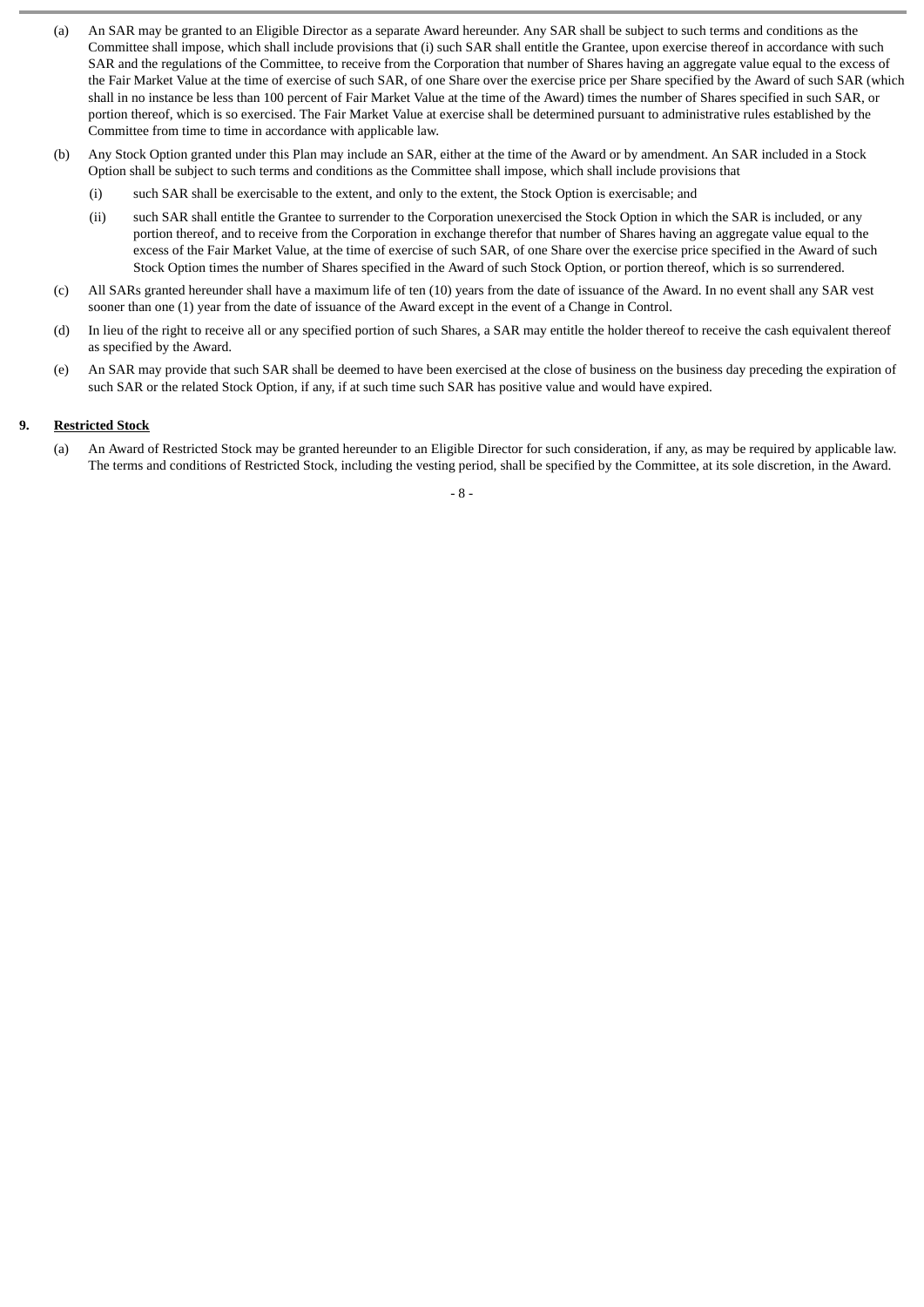- (b) Any Shares of Restricted Stock issued hereunder may be evidenced in such manner as the Committee in its sole discretion shall deem appropriate, including, without limitation, book-entry registration or issuance of a stock certificate or certificates. In the event any stock certificate is issued in respect of shares of Restricted Stock awarded hereunder, such certificate shall bear an appropriate legend with respect to the restrictions applicable to such award.
- (c) The grant of any Award of Restricted Stock may be conditioned upon the achievement of performance-based criteria. Further, any Award of Restricted Stock may specify performance-based criteria which, if achieved by the Corporation, will result in termination or early termination of the restrictions applicable to such Shares.

# **10. Dividend Equivalent Rights; Interest Equivalents**

- A DER may be granted hereunder to an Eligible Director, as a component of another Award or as a separate Award. The terms and conditions of DERs shall be specified by the Award. Dividend Equivalents Rights credited to the Grantee of a DER may be paid currently or may be deemed to be reinvested in additional Shares (which may thereafter accrue additional Dividend Equivalents Rights). Any such reinvestment shall be at Fair Market Value at the time thereof. DERs may be settled in cash or Shares or a combination thereof, in a single installment or installments. A DER granted as a component of another Award may provide that such DER shall be settled upon exercise, settlement, or payment of, or lapse of restrictions on, such other Award, and that such DER shall expire or be forfeited or annulled under the same conditions as such other Award. A DER granted as a component of another Award may also contain terms and conditions different from such other Award.
- (b) Any Award under this Plan that is settled in whole or in part in cash on a deferred basis may provide by the Award for interest equivalents to be credited with respect to such cash payment. Interest equivalents may be compounded and shall be paid upon such terms and conditions as may be specified by the Award.

### **11. Deferral of Payment**

With the approval of the Committee, the delivery of Shares, cash or any combination thereof subject to an award may be deferred, either in the form of installments or a single future delivery. The Committee may also permit or require selected Grantees to defer payment of some or all of their Awards, as well as other compensation, in accordance with procedures established by the Committee to assure that recognition of taxable income is deferred under the Code.

# **12. Termination of Service**

If the service of a Grantee as a Director terminates for any reason, all unexercised, deferred and unpaid Awards may be exercisable and paid only as specified in the Award and in accordance with rules established by the Committee. These rules may provide, as the Committee

- 9 -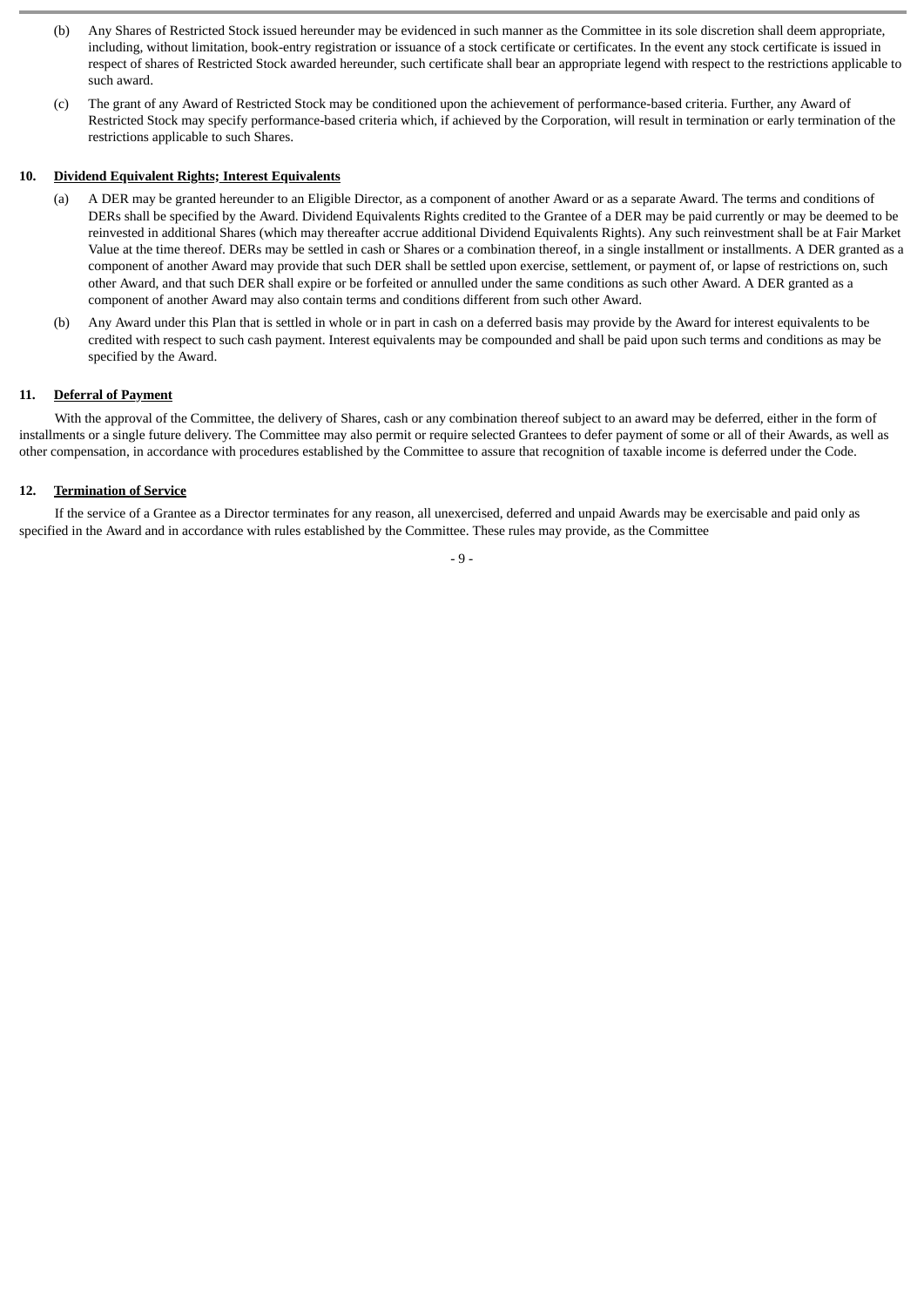deems appropriate, subject to the terms of the Plan, for the expiration, continuation, or acceleration of the vesting of all or part of the Awards.

#### **13. Detrimental Activity**

The Committee may cancel any unexpired, unpaid or deferred Awards at any time if the Grantee is not in compliance with all applicable provisions of this Plan or with the terms of any notice of Award or if the Grantee engages in Detrimental Activity. The Committee may, in its discretion and as a condition to the exercise of an Award, require a Grantee to acknowledge that he or she is in compliance with all applicable provisions of the Plan and of any notice of Award and has not engaged in any Detrimental Activity. Any Award may provide that if a Grantee, either during service as a Director or within a specified period after termination of such service, shall engage in any Detrimental Activity, and the Committee shall so find, forthwith upon notice of such finding, the Grantee shall:

- (a) return to the Corporation, in exchange for payment by the Corporation of any amount actually paid therefor by the Grantee, all Shares that the Grantee has not disposed of that were issued pursuant to this Plan within a specified period prior to the date of the commencement of such Detrimental Activity; and
- (b) with respect to any Shares so acquired that the Grantee has disposed of, pay to the Corporation in cash the difference between:
	- (i) any amount actually paid therefor by the Grantee pursuant to this Plan; and
	- (ii) the Fair Market Value of such Shares on the date of such acquisition.

To the extent that such amounts are not paid to the Corporation, the Corporation may set off the amounts so payable to it against any amounts that may be owing from time to time by the Corporation to the Grantee, whether as director fees, deferred compensation or in the form of any other benefit or for any other reason.

#### **14. Change in Control**

The Committee may in its discretion and upon such terms as it deems appropriate, either in the Award or subsequent thereto, accelerate the date on which any outstanding Stock Option or SAR becomes exercisable or waive the restrictions or other terms and conditions on the vesting of any Restricted Stock in the event of a Change in Control or proposed Change in Control of the Corporation. In addition to the foregoing, the Corporation may, with the approval of the Committee, purchase Stock Options previously granted to any Grantee who is at the time of any such transaction an Eligible Director of the Corporation for a price equal to the difference between the consideration per Share payable pursuant to the terms of the transaction resulting in the Change in Control and the exercise price specified in the Award.

 $-10-$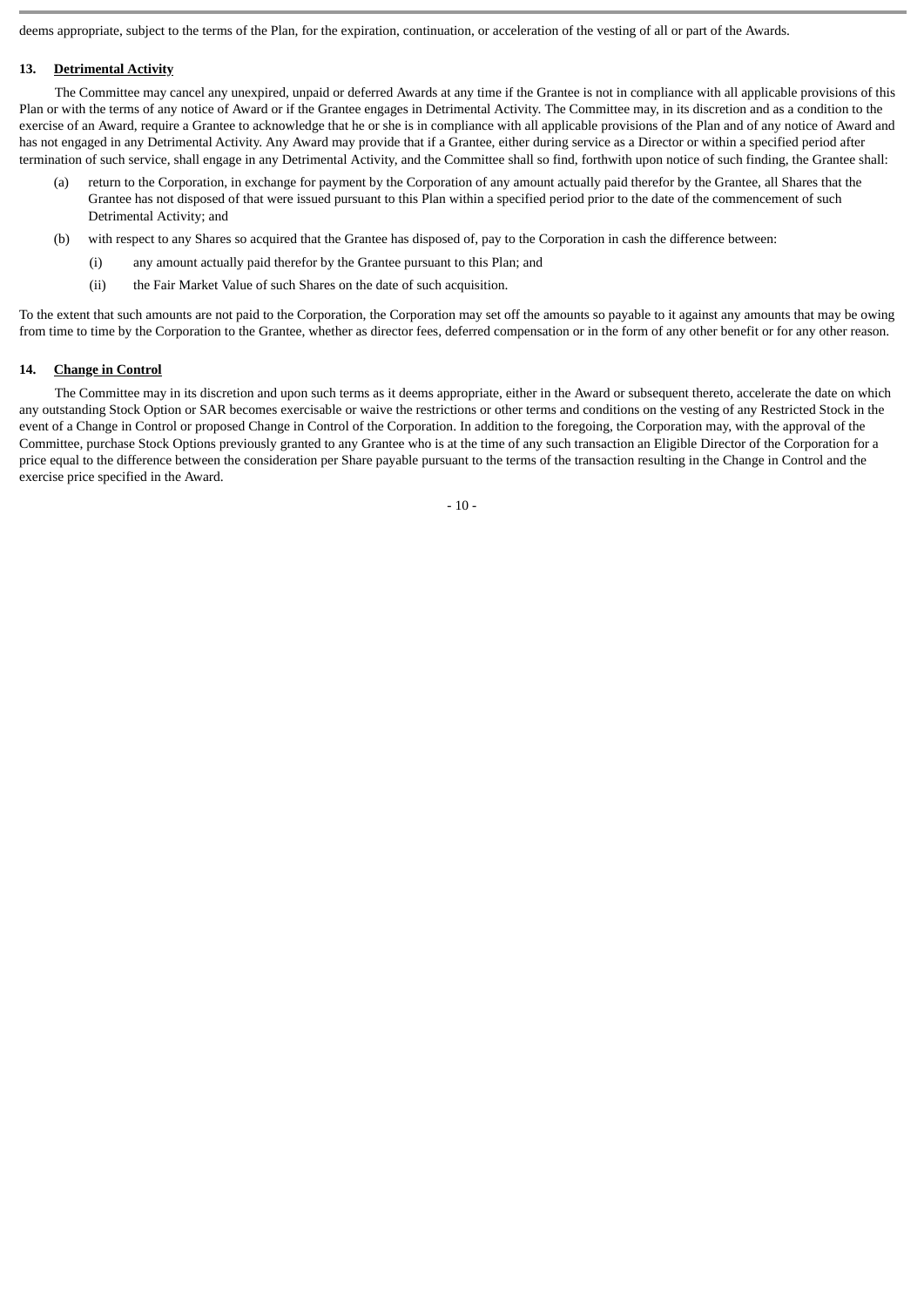#### **15. Amendments to This Plan; Amendments of Outstanding Awards**

- (a) The Board may from time to time amend or terminate this Plan, or any provision hereof, provided, however, approval of the shareholders of the Corporation will be required to the extent necessary to comply with Rule 16b-3 or any other applicable law, regulation, or stock exchange listing requirement, or to qualify for an exemption or characterization that is deemed desirable by the Board.
- (b) The Committee may, in its discretion, subject to the terms of the Plan, amend the terms of any Award, prospectively or retroactively, but no such amendment may impair the rights of any Grantee without his or her consent. The Committee may, in whole or in part, subject to the terms of the Plan, waive any restrictions or conditions applicable to, or accelerate the vesting of, any Award.

# **16. Withholding Taxes**

The Corporation shall have the right to deduct from any cash payment made under this Plan any federal, state or local income or other taxes required by law to be withheld with respect to such payment. It shall be a condition to the obligation of the Corporation to deliver Shares upon exercise of a Stock Option or SAR, upon settlement of a DER, upon delivery of Restricted Stock, or upon exercise, settlement, or payment of any other Award under this Plan, that the Grantee of such Award pay to the Corporation such amount as may be requested by the Corporation for the purpose of satisfying any liability for such withholding taxes. Any Award under this Plan may provide by the Award that the Grantee of such Award may elect, in accordance with any applicable regulations of the Committee, to pay a portion or all of the amount of such minimum required or additional permitted withholding taxes in Shares. The Grantee shall authorize the Corporation to withhold, or shall agree to surrender back to the Corporation, on or about the date such withholding tax liability is determinable, Shares previously owned by such Grantee or a portion of the shares that were or otherwise would be distributed to such Grantee pursuant to such Award having a Fair Market Value on the day prior to the date such payment is made equal to the amount of such required or permitted withholding taxes to be paid in Shares.

### **17. Grants of Awards to Eligible Directors Who are Foreign Nationals**

Without amending this Plan, but subject to the limitations specified in Section 15 above, the Committee may grant, amend, administer, annul, or terminate Awards to Eligible Directors who are foreign nationals on such terms and conditions different from those specified in this Plan as may in the judgment of the Committee be necessary or desirable to foster and promote achievement of the purposes of this Plan.

### **18. Termination**

No Awards will be made under this Plan more than ten (10) years after the date on which this Plan is first approved by the shareholders of the Corporation, but all Awards made on or prior to such date will continue in effect thereafter subject to the terms thereof and this Plan.

 $-11$ .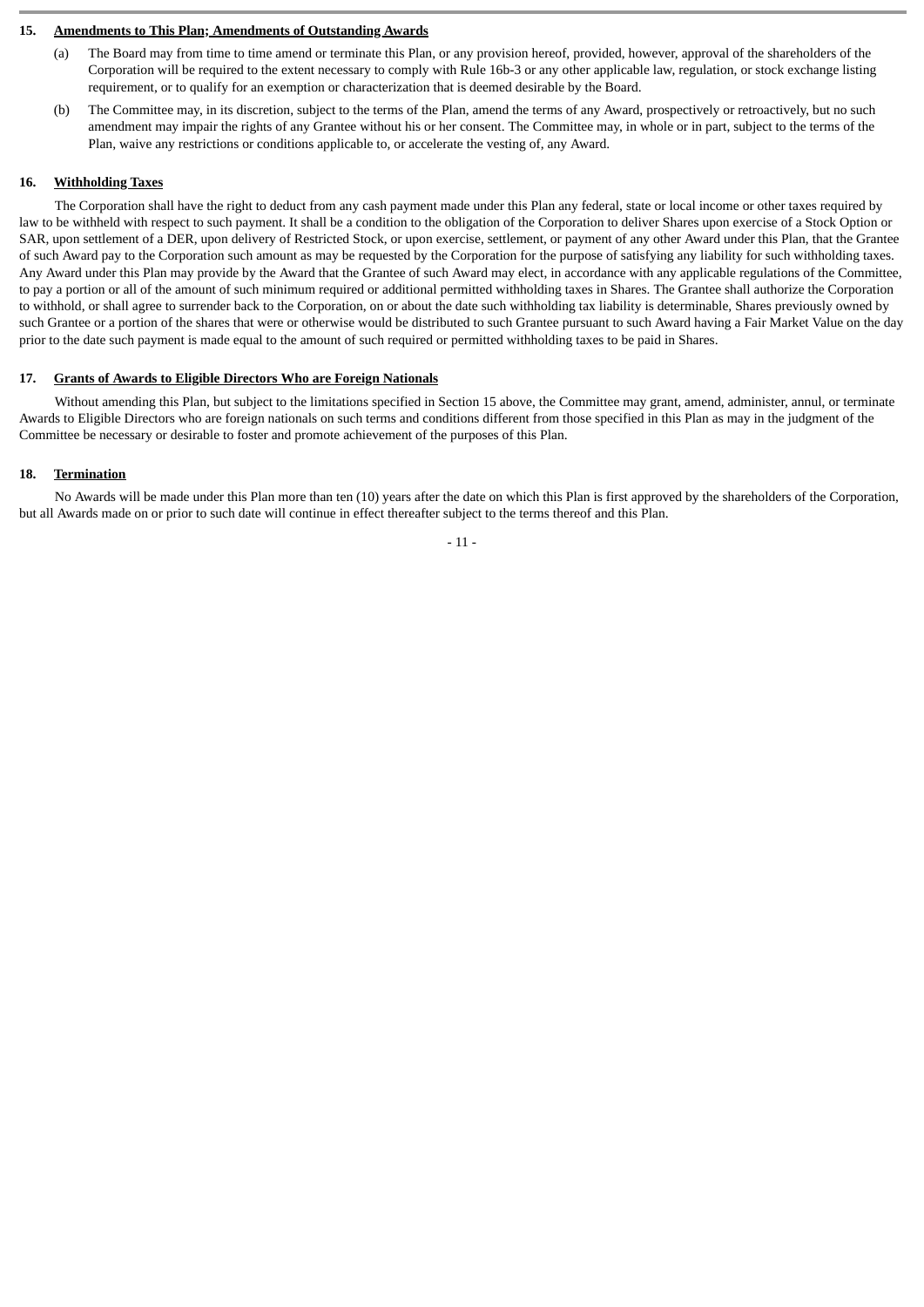# **19. Effective Date**

This Plan was approved by the Board on August 12, 2004 and became effective on October 27, 2004 upon approval by the shareholders of the Corporation. Upon approval of the Plan by the shareholders of the Corporation, no further Awards may be made by the Corporation under the 1996 Plan.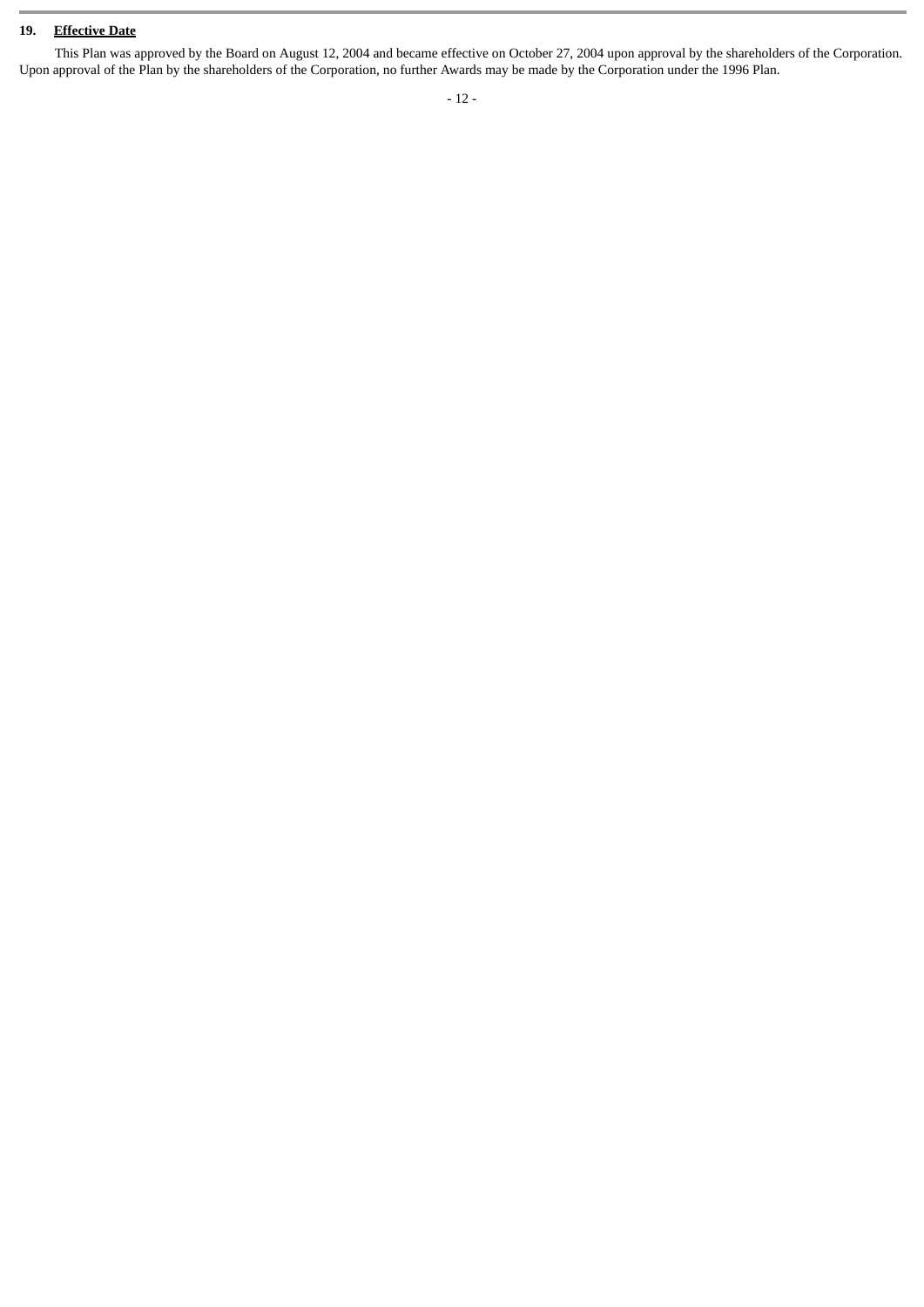# **Exhibit (12) to Report On Form 10-K for Fiscal Year Ended June 30, 2009 By Parker-Hannifin Corporation Computation of Ratio of Earnings to Fixed Charges (In thousands, except ratios)**

|                                                                                         | <b>Fiscal Year Ended June 30,</b> |               |                |               |           |
|-----------------------------------------------------------------------------------------|-----------------------------------|---------------|----------------|---------------|-----------|
|                                                                                         | 2009                              | 2008          | 2007           | 2006          | 2005      |
| EARNINGS                                                                                |                                   |               |                |               |           |
| Income from continuing operations before income taxes                                   | \$681,454                         | \$1,326,524   | \$1,159,282    | 899,958<br>S. | \$738,271 |
| Adjustments:                                                                            |                                   |               |                |               |           |
| Interest on indebtedness, exclusive of interest capitalized in accordance with          |                                   |               |                |               |           |
| FASB #34 and interest on ESOP loan guarantee                                            | 109,911                           | 96,572        | 80,053         | 71,100        | 62,482    |
| Amortization of deferred loan costs                                                     | 2,143                             | 1,793         | 1,511          | 1,888         | 1,457     |
| Portion of rents representative of interest factor                                      | 41,839                            | 35,378        | 29,000         | 25,609        | 21,507    |
| Minority interests in consolidated subsidiaries                                         | 1,629                             | 8,048         | 7,181          | 1,532         | 1,856     |
| Loss (income) of equity investees                                                       | (1,529)                           | 2,596         | 1,059          | (161)         | (1,935)   |
| Amortization of previously capitalized interest                                         | 262                               | 278           | 282            | 304           | 280       |
| Income as adjusted                                                                      | \$835,709                         | \$1,471,189   | \$1,278,368    | \$1,000,230   | \$823,918 |
| <b>FIXED CHARGES</b>                                                                    |                                   |               |                |               |           |
| Interest on indebtedness, exclusive of interest capitalized in accordance with FASB #34 |                                   |               |                |               |           |
| and interest on ESOP loan guarantee                                                     | \$109,911                         | S.<br>96,572  | 80,053<br>\$.  | S.<br>71,100  | \$62,482  |
| Capitalized interest                                                                    |                                   |               | 436            | 178           |           |
| Amortization of deferred loan costs                                                     | 2,143                             | 1,793         | 1,511          | 1,888         | 1,457     |
| Portion of rents representative of interest factor                                      | 41,839                            | 35,378        | 29,000         | 25,609        | 21,507    |
| Fixed charges                                                                           | \$153,893                         | 133,743<br>\$ | 111,000<br>\$. | 98,775<br>\$. | \$85,446  |
| RATIO OF EARNINGS TO FIXED CHARGES                                                      | 5.43x                             | 11.00x        | 11.52x         | 10.13x        | 9.64x     |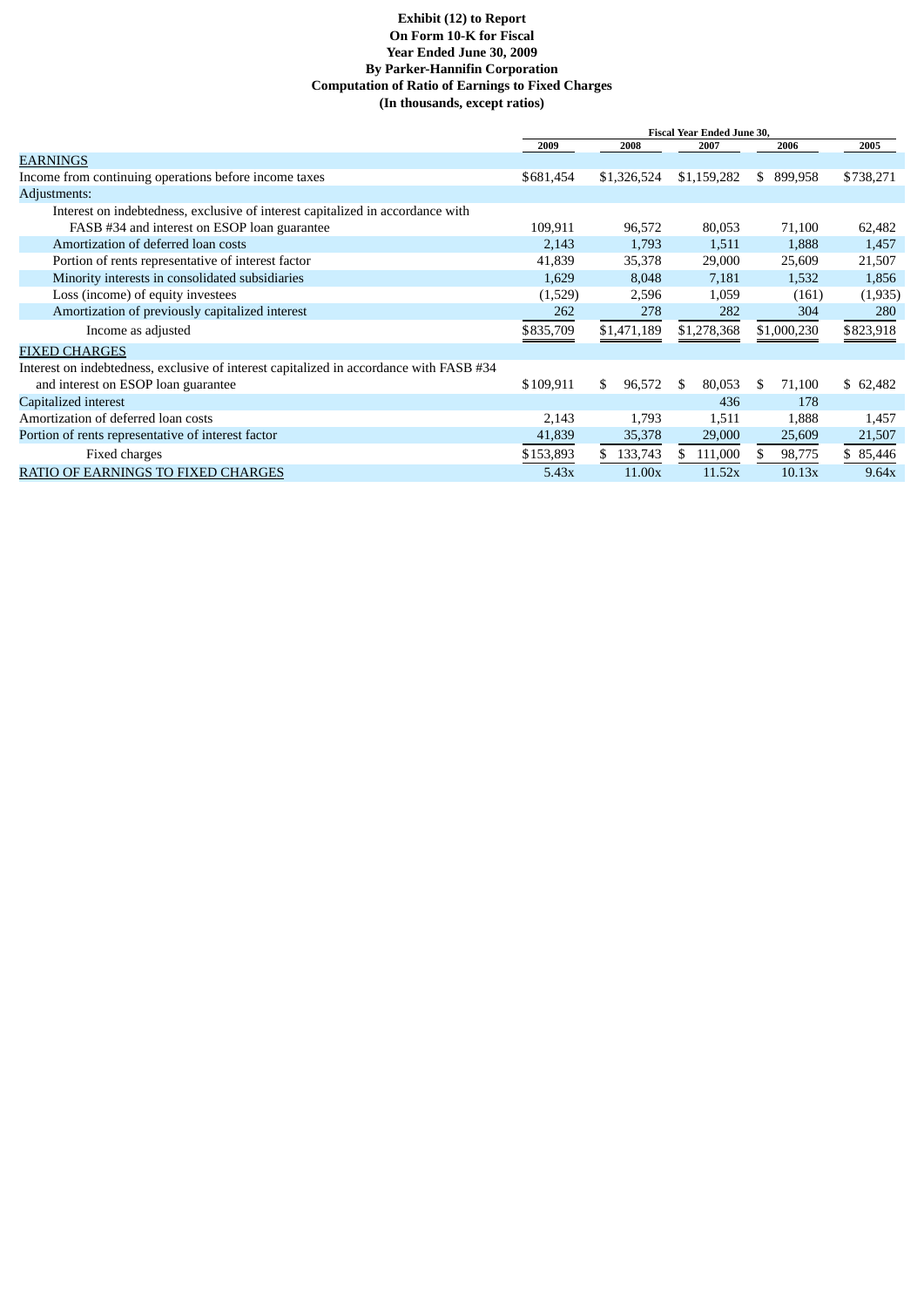## **Exhibit (13) to Report On Form 10-K for Fiscal Year Ended June 30, 2009 By Parker-Hannifin Corporation**

#### **Forward-Looking Statements**

Forward-looking statements contained in this and other written and oral reports are made based on known events and circumstances at the time of release, and as such, are subject in the future to unforeseen uncertainties and risks. All statements regarding future performance, earnings projections, events or developments are forward-looking statements. It is possible that the Company's future performance and earnings projections of the Company and individual segments may differ materially from current expectations, depending on economic conditions within its mobile, industrial and aerospace markets, and the Company's ability to maintain and achieve anticipated benefits associated with announced realignment activities, strategic initiatives to improve operating margins, actions taken to combat the effects of the current recession, and growth, innovation and global diversification initiatives. A change in economic conditions in individual markets may have a particularly volatile effect on segment results. Among other factors which may affect future performance are:

- changes in business relationships with and purchases by or from major customers, suppliers or distributors, including delays or cancellations in shipments, disputes regarding contract terms or significant changes in financial condition,
- uncertainties surrounding timing, successful completion or integration of acquisitions,
- threats associated with and efforts to combat terrorism,
- uncertainties surrounding the ultimate resolution of outstanding legal proceedings, including the outcome of any appeals,
- competitive market conditions and resulting effects on sales and pricing,
- increases in raw material costs that cannot be recovered in product pricing,
- the Company's ability to manage costs related to employee retirement and health care benefits and insurance, and
- global economic factors, including manufacturing activity, air travel trends, currency exchange rates, difficulties entering new markets and general economic conditions such as inflation, deflation, interest rates and credit availability.

The Company makes these statements as of the date of this disclosure, and undertakes no obligation to update them.

13 - 1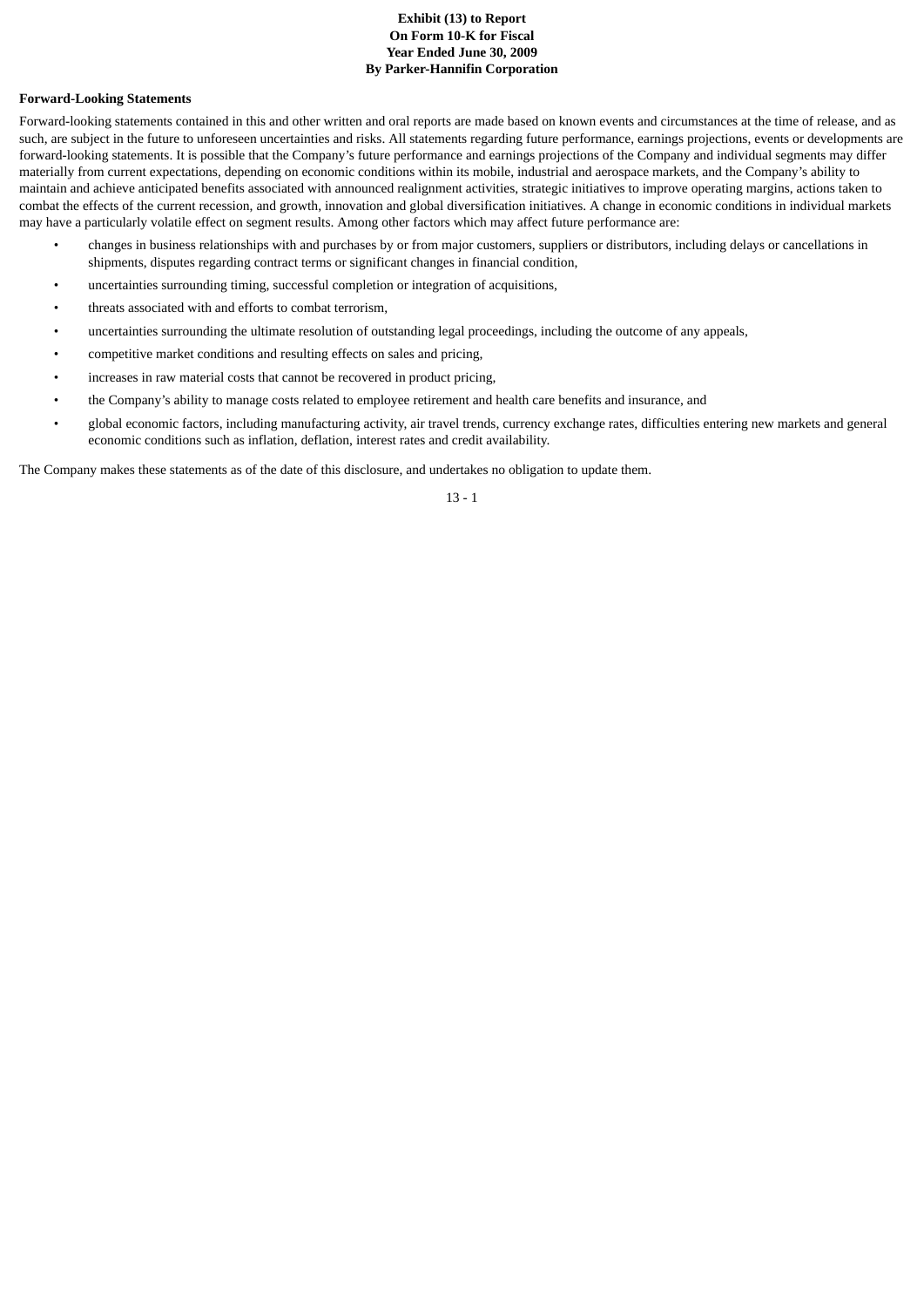# **MANAGEMENT'S DISCUSSION AND ANALYSIS**

### **Overview**

The Company is a leading worldwide diversified manufacturer of motion and control technologies and systems, providing precision engineered solutions for a wide variety of mobile, industrial and aerospace markets.

The Company's order rates provide a near-term perspective of the Company's outlook particularly when viewed in the context of prior and future order rates. The Company publishes its order rates on a quarterly basis. The lead time between the time an order is received and revenue is realized generally ranges from one day to 12 weeks for mobile and industrial orders and from one day to 18 months for aerospace orders. The Company believes the leading economic indicators of these markets that have a strong correlation to the Company's future order rates are as follows:

- Purchasing Managers Index (PMI) on manufacturing activity specific to regions around the world with respect to most mobile and industrial markets;
- Aircraft miles flown and revenue passenger miles for commercial aerospace markets and Department of Defense spending for military aerospace markets; and
- Housing starts with respect to the North American residential air conditioning market.

A PMI above 50 indicates that the manufacturing activity specific to a region around the world in the mobile and industrial markets is expanding. A PMI below 50 would indicate the opposite effect. The PMI for the United States at the end of fiscal 2009 was 44.8 and the PMI for the Eurozone countries was 42.6 at the end of fiscal 2009. The PMI for the United States and the Eurozone countries have both decreased significantly during fiscal 2009 and the Company's order rates during fiscal 2009 have reflected this decline. However, the PMI for the United States and the Eurozone countries have both sequentially increased during the latter part of fiscal 2009 and the Company expects the sequential increases to continue in the short term, though beyond that period the PMI levels are uncertain.

With respect to the aerospace market, aircraft miles flown and revenue passenger miles during fiscal 2009 have declined moderately from comparable fiscal 2008 levels, with the most of the decline occurring in the latter part of fiscal 2009. The Company anticipates that both aircraft miles flown and revenue passenger miles in fiscal 2010 will be lower than their fiscal 2009 levels. The Company anticipates that Department of Defense spending in fiscal 2010 will be about four percent higher than the fiscal 2009 level.

With respect to the North American residential air conditioning market, housing starts in June 2009 were approximately 46 percent lower than housing starts in June 2008. The Company anticipates the level of housing starts in fiscal 2010 will continue to be well below historical normal levels.

The Company also believes that there is a high negative correlation between interest rates and industrial manufacturing activity. Increases in interest rates typically have a negative impact on industrial production thereby lowering future order rates while decreases in interest rates typically have the opposite effect.

The Company remains focused on maintaining its financial strength through the current worldwide economic downturn by adjusting its cost structure to reflect changing demand levels, maintaining a strong balance sheet and managing its cash. The Company's Win Strategy initiatives relating to growth and margin improvement are designed to assist in meeting this challenge. The Company has implemented several additional initiatives, including workforce reductions, salary freezes, and short work weeks, to reduce costs in response to the continued deterioration in worldwide economic conditions and the corresponding decline in the Company's order rates. The Company has also developed contingency plans to further control costs if economic conditions continue to deteriorate.

Despite the current economic conditions, the financial condition of the Company remains strong. The Company continues to generate substantial cash flows from operations, has controlled capital spending and has proactively managed working capital, with particular attention to collecting receivables from customers in financial difficulty. The Company has been able to borrow needed funds at affordable interest rates and currently has a debt to debt-equity ratio of 35.2 percent.

13 - 2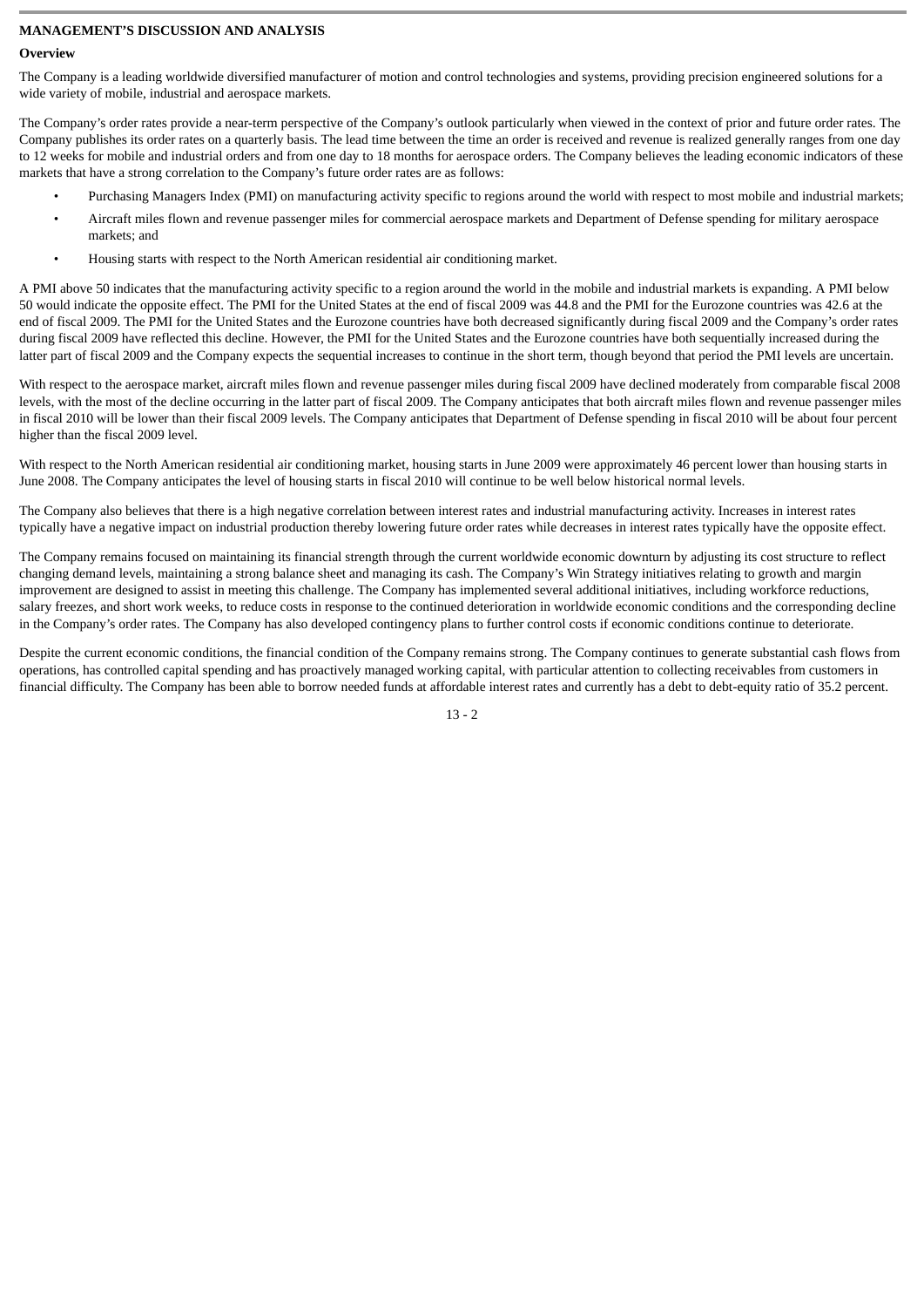While current worldwide economic conditions necessitate that the Company concentrate its efforts on maintaining financial strength, the Company believes many opportunities for growth remain available. The Company will evaluate these opportunities as appropriate in the current environment in order to strongly position itself for when the economic recovery ultimately occurs. Major opportunities for growth are as follows:

- Leveraging the Company's broad product line with customers desiring to consolidate their vendor base and outsource system engineering;
- Marketing systems solutions for customer applications;
- Expanding the Company's business presence outside of North America;
- Introducing new products, including those resulting from the Company's innovation initiatives;
- Completing strategic acquisitions in a consolidating motion and control industry; and
- Expanding the Company's vast distribution network.

During the first half of fiscal 2009, the Company completed nine acquisitions whose aggregate annual revenues were approximately \$532 million. Acquisitions will continue to be considered from time to time to the extent there is a strong strategic fit, while at the same time, maintaining the Company's strong financial position. The Company will also continue to assess the strategic fit of its existing businesses and initiate efforts to divest businesses that are not considered to be a good long-term fit for the Company. Future business divestitures could have a negative effect on the Company's results of operations.

The discussion below is structured to separately discuss each of the financial statements presented on pages 13-13 to 13-17. All year references are to fiscal years.

### **Discussion of Consolidated Statement of Income**

The Consolidated Statement of Income summarizes the Company's operating performance over the last three fiscal years.

| (millions)                                   | 2009     | 2008     | 2007     |
|----------------------------------------------|----------|----------|----------|
| Net sales                                    | \$10,309 | \$12,146 | \$10,718 |
| Gross profit margin                          | 20.6%    | 23.1%    | 22.8%    |
| Selling, general and administrative expenses | \$1,290  | \$1,364  | \$1,227  |
| Interest expense                             | 112      | 99       | 83       |
| Other expense (income), net                  | 44       | 20       | (7)      |
| Effective tax rate                           | 25.4%    | 28.4%    | 28.4%    |
| Net income                                   | 509<br>S | 949      | 830      |
| Net income, as percent of sales              | 4.9%     | 7.8%     | 7.7%     |

*Net sales* in 2009 were 15.1 percent lower than 2008. The decline in sales in 2009 primarily reflects lower volume in all segments except for the Aerospace Segment. Acquisitions made in the last 12 months contributed approximately \$539 million in sales. The effect of currency rate changes reduced net sales by approximately \$490 million.

Net sales in 2008 were 13.3 percent higher than 2007. The increase in sales in 2008 primarily reflects higher volume experienced in the Industrial International and Aerospace Segments. Acquisitions made in fiscal 2008 contributed approximately \$373 million in sales. The effect of currency rate changes increased net sales by approximately \$544 million.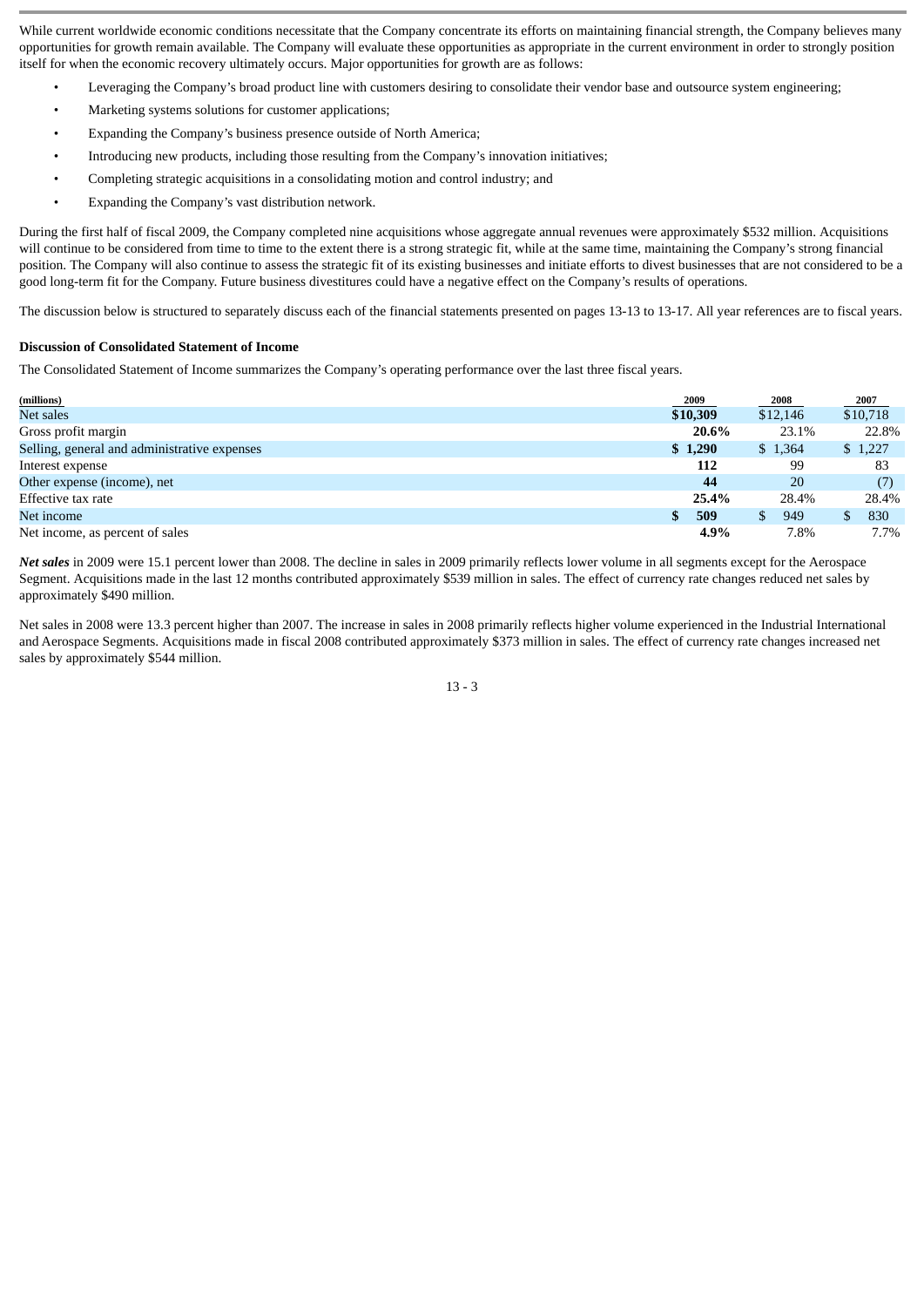During 2009, the worldwide economic downturn resulted in the Company experiencing an unprecedented drop in the demand for its products in virtually all markets of the Industrial and Climate & Industrial Controls Segments. Business conditions in the Aerospace Segment were strong in the earlier part of 2009 but began to soften in the latter part of 2009. For 2010, the Company expects the recessionary-like business conditions experienced in 2009 in the Industrial and Climate & Industrial Controls Segments to continue but the rate of decline is expected to lessen. The Company anticipates business conditions in the commercial aftermarket business of the Aerospace Segment will weaken as passenger air miles continue to decline and airlines reduce flight schedules and capacity.

*Gross profit margin* was lower in 2009 primarily due to the lower sales volume, resulting in manufacturing inefficiencies. Gross margin was higher in 2008 primarily due to a combination of the increase in sales and the effects of the Company's financial performance initiatives, especially in the Industrial International businesses. Current-year acquisitions, not yet fully integrated, negatively affected the current-year gross margin. Included in gross profit in 2009, 2008 and 2007 were business realignment charges of \$40.9 million, \$5.3 million and \$15.0 million, respectively.

*Selling, general and administrative expenses* decreased 5.4 percent in 2009 and increased 11.2 percent in 2008. The decrease in 2009 was primarily due to the lower sales volume as well as lower expenses related to incentive compensation plans. The increase in 2008 was primarily due to the higher sales volume, current-year acquisitions as well as higher expenses related to professional fees. Selling, general and administrative expenses, as a percent of sales, were 12.5 percent in 2009, 11.2 percent in 2008 and 11.4 percent in 2007.

*Interest expense* in 2009 and 2008 increased primarily due to higher average debt outstanding. The increase in borrowings primarily related to the funding of acquisitions and the repurchase of the Company's common shares.

*Other expense (income), net* in 2009 included \$37.4 million of expense related to litigation settlements, \$13.8 million of expense related to investment writedowns and \$11.6 million of income related to insurance recoveries. Other expense (income), net in 2008 included \$20.0 million of expense related to litigation settlements.

*Effective tax rate* in 2009 was lower primarily due to a tax benefit associated with a worthless stock deduction for tax reporting purposes related to a foreign subsidiary, higher research and development tax credits and lower taxable income, partially offset by the effect of litigation settlements. The effective tax rate in 2008 remained at the 2007 level primarily due to the increase in foreign tax rate differences being offset by lower research and development tax credits.

**Other comprehensive income (loss)** included gains and losses that under generally accepted accounting principles are recorded directly into Shareholders' equity. See Note 11 to the Consolidated Financial Statements for further information.

### **Discussion of Business Segment Information**

The Business Segment information presents sales, operating income and assets on a basis that is consistent with the manner in which the Company's various businesses are managed for internal review and decision-making. See Note 1 to the Consolidated Financial Statements for a description of the Company's reportable business segments.

#### **Industrial Segment** (millions)

|                                        | 2009    | 2008    | 2007    |
|----------------------------------------|---------|---------|---------|
| <b>Sales</b>                           |         |         |         |
| North America                          | \$3,735 | \$4,250 | \$4,064 |
| International                          | 3,896   | 5,006   | 3,901   |
| Operating income                       |         |         |         |
| North America                          | 395     | 608     | 598     |
| International                          | 351     | 789     | 533     |
| Operating income as a percent of sales |         |         |         |
| North America                          | 10.6%   | 14.3%   | 14.7%   |
| International                          | $9.0\%$ | 15.8%   | 13.7%   |
| <b>Backlog</b>                         | \$1,200 | \$1,744 | \$1,393 |
| Assets                                 | 7,540   | 8,122   | 6,364   |
| Return on average assets               | 9.5%    | 19.3%   | 18.6%   |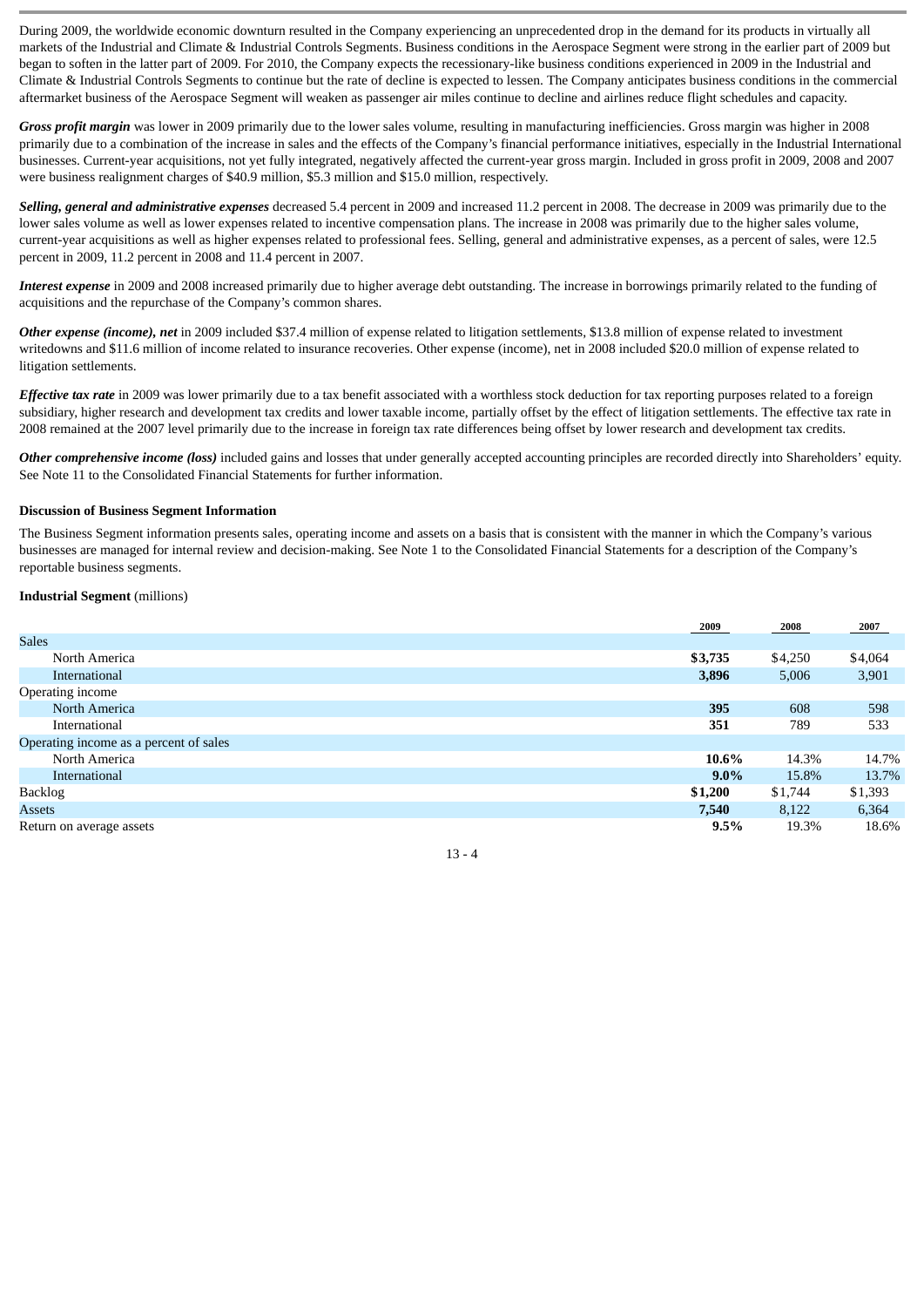Sales in 2009 for the Industrial North American operations decreased 12.1 percent compared to an increase of 4.6 percent from 2007 to 2008. The decrease in sales in 2009 was primarily due to lower demand experienced from distributors and lower end-user demand experienced in virtually all of the markets of the Industrial North American businesses as customer order levels have declined in response to current economic conditions. Acquisitions completed within the past 12 months contributed approximately \$271 million in sales. The increase in sales in 2008 was primarily due to acquisitions as well as higher demand experienced from distributors and higher end-customer demand experienced in the construction equipment, farm and agriculture, oil and gas and general industrial machinery markets, partially offset by lower end-customer demand in the heavy-duty truck, automotive, semiconductor and residential construction markets.

Sales in the Industrial International operations decreased 22.2 percent in 2009 following an increase of 28.3 percent from 2007 to 2008. The sales decline in 2009 was primarily due to lower sales volume across most markets in all regions with the largest decline in volume experienced in Europe. Acquisitions completed within the past 12 months contributed approximately \$250 million in sales. The sales increase in 2008 was primarily due to higher volume across most markets, particularly Europe and the Asia Pacific region as well as acquisitions, which accounted for about 20 percent of the increase. Foreign currency rate changes, primarily the strengthening of the U.S. dollar against the Euro and British Pound, decreased net sales in 2009 by \$386 million.

The lower Industrial North American operating margins in 2009 were primarily due to the lower sales volume, resulting in manufacturing inefficiencies as well as higher expenses associated with business realignment activities. The lower Industrial North American operating margins in 2008 were primarily due to higher expenses associated with new product development and higher material costs more than offsetting the higher sales volume. Acquisitions, not yet fully integrated, negatively impacted margins in both 2009 and 2008. Included in Industrial North American operating income in 2009, 2008 and 2007 are business realignment charges of \$10.4 million, \$4.5 million and \$9.8 million, respectively. The business realignment charges resulted from actions the Company took to structure the Industrial North American operations to operate in the current economic environment and primarily consisted of severance costs and costs relating to the consolidation of manufacturing operations.

The lower Industrial International operating margins in 2009 were primarily due to the lower sales volume, resulting in manufacturing inefficiencies as well as higher expenses associated with business realignment activities. The Industrial International operating margin improvement in 2008 was primarily due to a combination of the higher sales volume and benefits realized from the Company's financial performance initiatives. Acquisitions, not fully integrated, negatively impacted margins in 2009 and 2008. Operating income in 2009, 2008 and 2007 included \$23.3 million, \$0.4 million and \$8.9 million, respectively, of business realignment charges that were taken to appropriately structure operations primarily in Europe**.**

The Company anticipates Industrial North American sales for 2010 will decrease between 6.7 percent and 11.5 percent from the fiscal 2009 level and Industrial International sales for fiscal 2010 will decrease between 11.7 percent and 16.2 percent from the fiscal 2009 level. The lower sales levels in 2010 are primarily due to continued lower end-user demand expected in most markets. Industrial North American operating margins in 2010 are expected to range from 9.0 percent to 9.4 percent and Industrial International margins are expected to range from 4.0 percent to 4.6 percent. The lower Industrial International operating margin in 2010 primarily results from manufacturing inefficiencies. The Company expects to continue to take actions necessary to structure appropriately the operations of the Industrial Segment. Such actions may include the necessity to record business realignment charges in 2010.

The decrease in total Industrial Segment backlog in 2009 was primarily due to lower order rates in both the North American and International businesses, particularly in Europe and Asia Pacific. The increase in backlog in 2008 was primarily due to higher order rates in the Industrial International businesses.

The decrease in assets in 2009 was primarily due to the effect of currency fluctuations as well as decreases in accounts receivable and inventory partially offset by increases in assets from current-year acquisitions. The increase in assets in 2008 was primarily due to current-year acquisitions and the effect of currency fluctuations. The increase in assets in 2008 was also due to increases in cash, accounts receivable and inventory.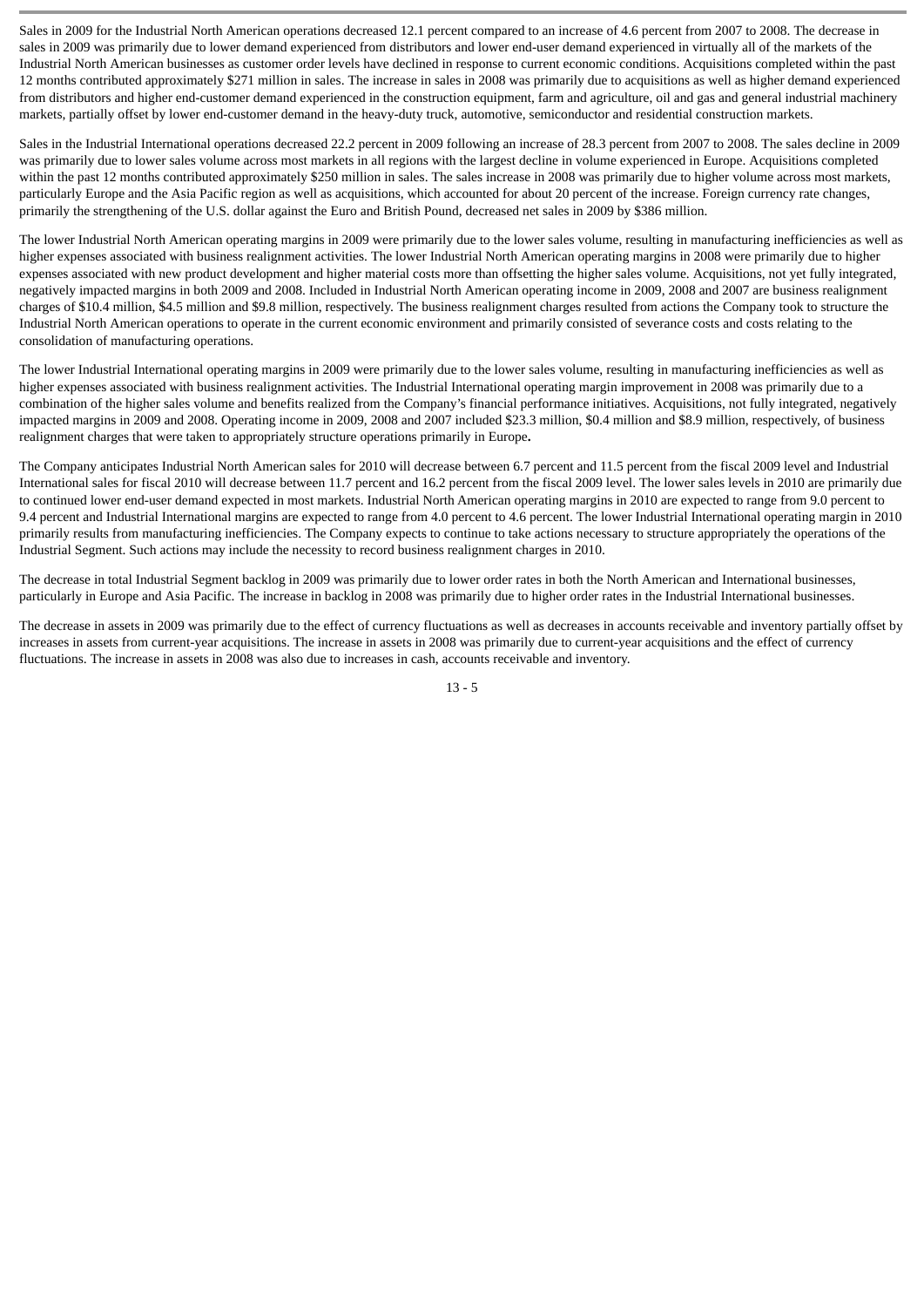#### **Aerospace Segment** (millions)

|                                        | 2009    | 2008    | 2007    |
|----------------------------------------|---------|---------|---------|
| <b>Sales</b>                           | \$1,883 | \$1,838 | \$1,685 |
| Operating income                       | 262     | 251     | 270     |
| Operating income as a percent of sales | 13.9%   | 13.6%   | 16.0%   |
| <b>Backlog</b>                         | \$1,559 | \$1,737 | \$1,359 |
| Assets                                 | 915     | 922     | 779     |
| Return on average assets               | 28.5%   | 29.5%   | 35.4%   |

Sales in 2009 increased 2.5 percent compared to an increase of 9.0 percent from 2007 to 2008. The increase in sales in 2009 was primarily due to an increase in both commercial and military aftermarket volume as well as an increase in military original equipment manufacturer (OEM) volume. The increase in sales in 2008 was primarily due to an increase in both commercial OEM and aftermarket volume. The sales increase in 2008 was partially offset by lower military aftermarket volume.

The increase in margins in 2009 were primarily due to a higher concentration of sales occurring in the higher margin aftermarket businesses partially offset by higher engineering development costs. The lower margins in 2008 were primarily due to a higher concentration of sales occurring in the lower margin OEM businesses as well as higher engineering development costs and an increase in contract reserves related to certain programs.

The decrease in backlog in 2009 was primarily due to lower order rates in the commercial and military OEM businesses. The increase in backlog in 2008 was primarily due to higher order rates, especially in the commercial OEM businesses. For 2010, sales are expected to decrease between 5.7 percent and 6.6 percent from the fiscal 2009 level primarily due to anticipated lower commercial OEM and aftermarket volume. Operating margins are expected to range from 11.5 percent to 11.7 percent. Further reductions in commercial aftermarket volume in future product mix and higher than expected engineering development costs could result in lower margins.

The decrease in assets in 2009 was primarily due to a decrease in accounts receivable partially offset by an increase in inventory. The increase in assets in 2008 was primarily due to increases in accounts receivable and inventory as well as acquisitions.

## **Climate & Industrial Controls Segment** (millions)

|                                               |                     | 2008    | <b>2007</b> |
|-----------------------------------------------|---------------------|---------|-------------|
| <b>Sales</b>                                  | $\frac{2009}{$795}$ | \$1,051 | \$1,068     |
| Operating (loss) income                       | (4)                 | 59      | 82          |
| Operating (loss) income as a percent of sales | $(0.5)\%$           | 5.7%    | 7.7%        |
| <b>Backlog</b>                                | \$127               | 170     | 183         |
| <b>Assets</b>                                 | 691                 | 805     | 831         |
| Return on average assets                      | $(0.5)\%$           | 7.3%    | 9.9%        |

Sales in 2009 decreased 24.4 percent compared to a 1.6 percent decrease in sales from 2007 to 2008. The decrease in sales in 2009 and 2008 was primarily due to lower end-user demand in the residential air conditioning, commercial refrigeration, heavy-duty truck and automotive markets. The magnitude of the decline in sales in 2009 reflects the effect of the worldwide economic downturn especially with respect to housing starts and automotive production. The lower margins in 2009 and 2008 were primarily due to the lower sales volume, resulting in manufacturing inefficiencies. Margins in 2009 were also adversely affected by business realignment charges of \$10.9 million.

The Company anticipates sales in 2010 will decrease between 10.1 percent and 13.1 percent from the fiscal 2009 level primarily due to continued lower end-user demand expected in most markets. Operating margins are expected to range from 2.1 percent to 2.9 percent, reflecting the benefit of past business realignment activities. The Company expects to continue to take actions necessary to structure appropriately the Climate & Industrial Controls Segment operations. Such actions may include the necessity to record business realignment charges in 2010.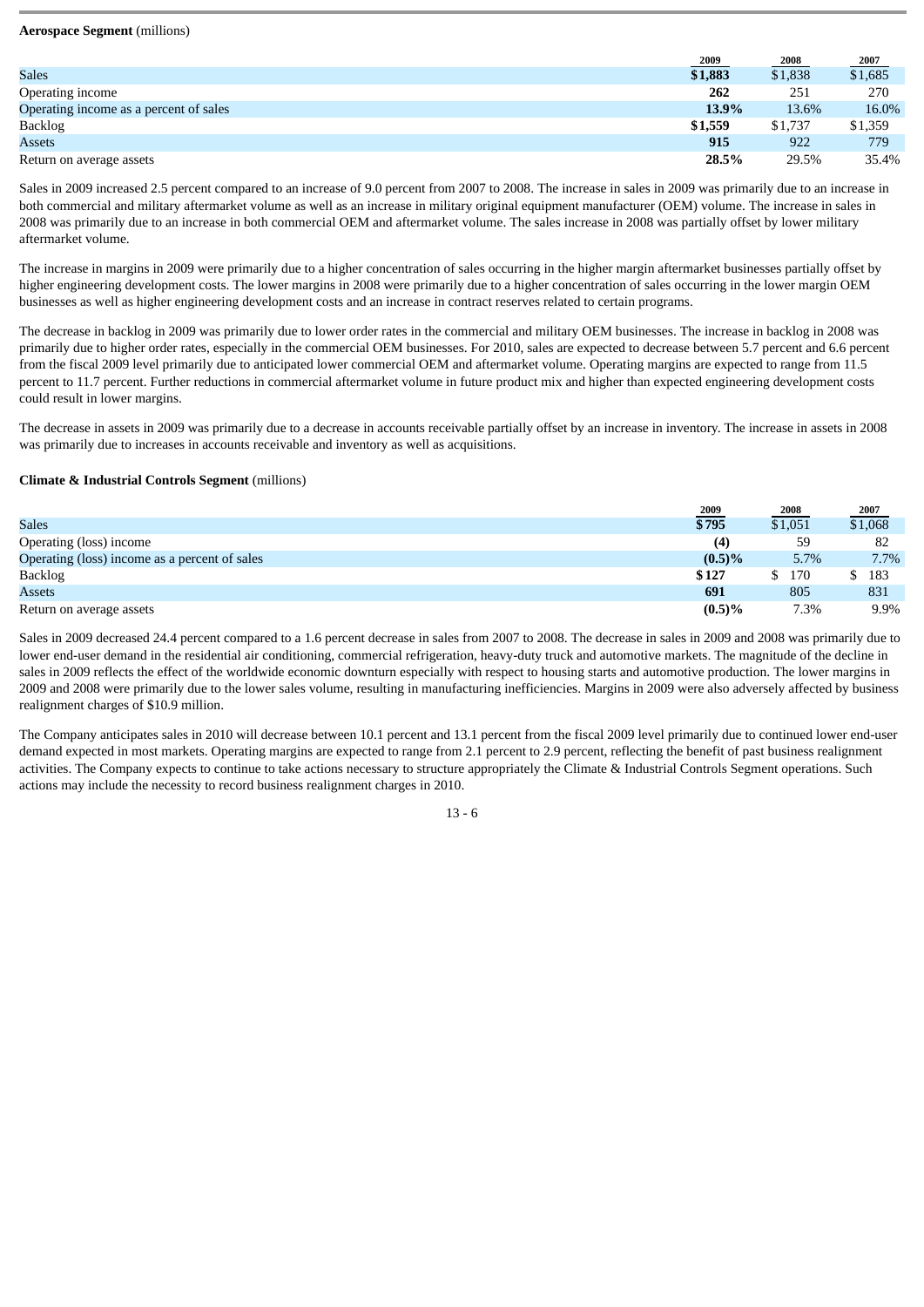The decrease in assets in 2009 was primarily due to declines in accounts receivable, inventory and property, plant and equipment as well as the effect of foreign currency fluctuations. The decrease in assets in 2008 was primarily due to declines in accounts receivable, property, plant and equipment and intangible assets partially offset by the effect of currency fluctuations.

**Corporate** assets increased 31.8 percent in 2009 compared to an increase of 15.2 percent from 2007 to 2008. The increase in 2009 was primarily due to a decrease in the LIFO reserve and increases in prepaid expenses and deferred taxes**.** The increase in 2008 was primarily due to an increase in deferred taxes, cash and property, plant and equipment partially offset by an increase in the LIFO reserve.

## **Discussion of Consolidated Balance Sheet**

The Consolidated Balance Sheet shows the Company's financial position at year-end, compared with the previous year-end. This statement provides information to assist in assessing factors such as the Company's liquidity and financial resources.

| (millions)               | 2009    | 2008    |
|--------------------------|---------|---------|
| Accounts receivable      | \$1,417 | \$2,047 |
| Inventories              | 1,255   | 1,495   |
| Plant and equipment, net | 1,881   | 1,927   |
| Goodwill                 | 2,903   | 2,798   |
| Intangible assets, net   | 1,274   | 1,021   |
| Notes payable            | 481     | 119     |
| Accounts payable, trade  | 650     | 962     |
| Shareholders' equity     | 4,280   | 5,259   |
| Working capital          | \$1,118 | \$1,912 |
| Current ratio            | 1.56    | 1.88    |

**Accounts receivable** are primarily receivables due from customers for sales of product (\$1,280 million at June 30, 2009 and \$1,821 million at June 30, 2008). Accounts receivable decreased primarily due to the reduced sales volume, especially in the European businesses within the Industrial Segment. Days sales outstanding relating to trade receivables for the Company was 53 days in 2009 compared to 50 days in 2008.

**Inventories** decreased primarily in the Industrial Segment due to decreased customer demand across almost all markets. In response to declining order rates, especially in the Industrial Segment, the Company is continuing its efforts to adjust inventory levels to a level commensurate with current customer demand. Days supply of inventory on hand was 77 days in 2009 compared to 61 days in 2008.

**Goodwill** increased primarily as a result of current-year acquisitions. The change in this amount is explained further in Note 7 to the Consolidated Financial Statements.

**Intangible assets, net** consist primarily of patents, trademarks and customer lists. Intangible assets, net increased primarily due to current-year acquisitions. The change in this amount is explained further in Note 7 to the Consolidated Financial Statements.

**Notes payable** increased primarily due to additional commercial paper borrowings to finance current-year acquisition activity and share repurchases. The change in this amount is explained further in Note 8 to the Consolidated Financial Statements.

**Accounts payable, trade** decreased primarily due to reduced purchasing and production levels.

**Shareholders' equity** included a decrease of \$494.5 million related to foreign currency translation adjustments due to the strengthening of the U.S. dollar during 2009. The translation adjustments primarily affected Accounts receivable, Inventories, Plant and equipment, Investments and other assets, Goodwill, Intangible assets, Accounts payable, trade and Long-term debt. The change in Shareholders' equity is explained further in Note 11 to the Consolidated Financial Statements.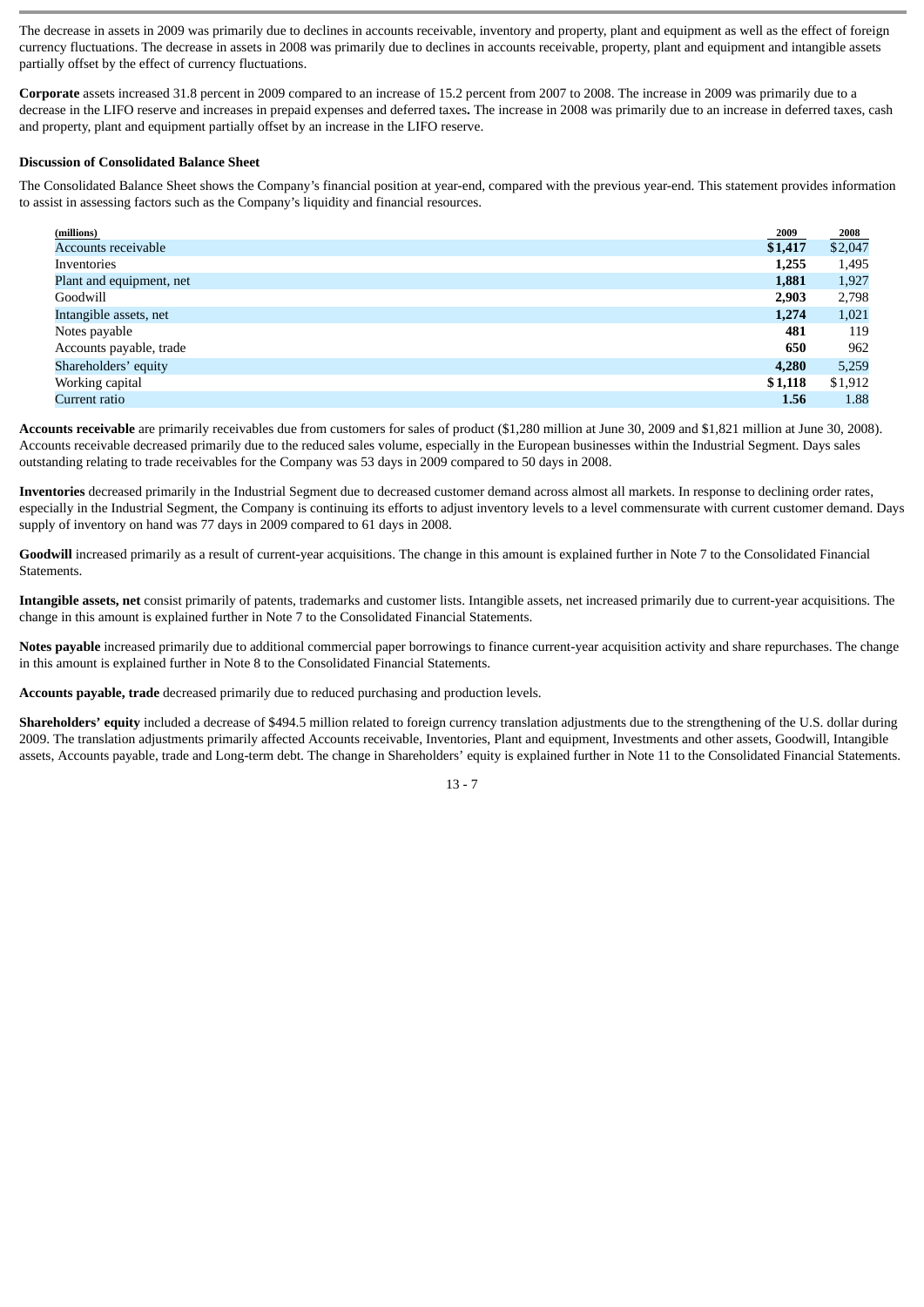## **Discussion of Consolidated Statement of Cash Flows**

The Consolidated Statement of Cash Flows reflects cash inflows and outflows from the Company's operating, investing and financing activities.

A summary of cash flows follows:

| (millions)                                           | 2009               | 2008    | 2007           |
|------------------------------------------------------|--------------------|---------|----------------|
| Cash provided by (used in):                          |                    |         |                |
| Operating activities                                 | \$1,129            | \$1,317 | \$957          |
| Investing activities                                 | (961)              | (1,171) | (580)          |
| <b>Financing activities</b>                          | (274)              |         | (380)          |
| Effect of exchange rates                             | (32)               |         | $\overline{4}$ |
| Net (decrease) increase in cash and cash equivalents | $\frac{$(138)}{4}$ | 153     |                |

**Cash Flows From Operating Activities** decreased from 2008 primarily due to lower Net Income partially offset by an increase in cash provided from working capital. Cash flows provided from working capital increased due to lower inventory and accounts receivable levels offset by a decrease in accounts payable. In addition, the Company settled payments from a current-year acquisition after the acquisition closing date resulting in an increase in cash used by Other accrued liabilities.

**Cash Flows Used In Investing Activities** decreased primarily due to a lower level of acquisition activity as compared with 2008. Refer to Note 2 to the Consolidated Financial Statements for a summary of net assets of acquired companies. Also, cash used for capital expenditures decreased slightly from 2008 as near-term economic uncertainties resulted in the Company reducing the level of capital expenditures in the latter part of fiscal 2009.

**Cash Flows From Financing Activities** primarily consists of proceeds from commercial paper borrowings, dividend payments and share repurchases. In 2009, additional commercial paper borrowings were used primarily to finance acquisition activity and share repurchases. Although the Company repurchased a comparable number of its common shares as in 2008, the average price per share was lower in 2009 resulting in less cash required to complete the repurchases.

Dividends have been paid for 236 consecutive quarters, including a yearly increase in dividends for the last 53 fiscal years. The current annual dividend rate is \$1.00 per share.

The Company's goal is to maintain no less than an "A" rating on senior debt to ensure availability and reasonable cost of external funds. As one means of achieving this objective, the Company has established a financial goal of maintaining a ratio of debt to debt-equity of no more than 37 percent.

| Debt to Debt-Equity Ratio (dollars in millions) | 2009    | $-2008$ |
|-------------------------------------------------|---------|---------|
| Debt                                            | \$2,321 | \$2,071 |
| Debt & Equity                                   | 6.601   | 7,330   |
| Ratio                                           | 35.2%   | 28.3%   |

As of June 30, 2009, the Company has a line of credit totaling \$1,500 million through a multi-currency revolving credit agreement with a group of banks. The credit agreement expires September 2012; however, the Company has the right to request a one-year extension of the expiration date on an annual basis. A portion of the credit agreement supports the Company's commercial paper note program, which is rated A-1 by Standard & Poor's, P-1 by Moody's and F-1 by Fitch Ratings. These ratings are considered investment grade. The revolving credit agreement requires a facility fee of 4.5/100ths of one percent of the commitment per annum at the Company's present rating level and contains provisions that increase the facility fee of the credit agreement in the event the Company's credit ratings are lowered. A lowering of the Company's credit ratings would not limit the Company's ability to use the credit agreement nor would it accelerate the repayment of any outstanding borrowings.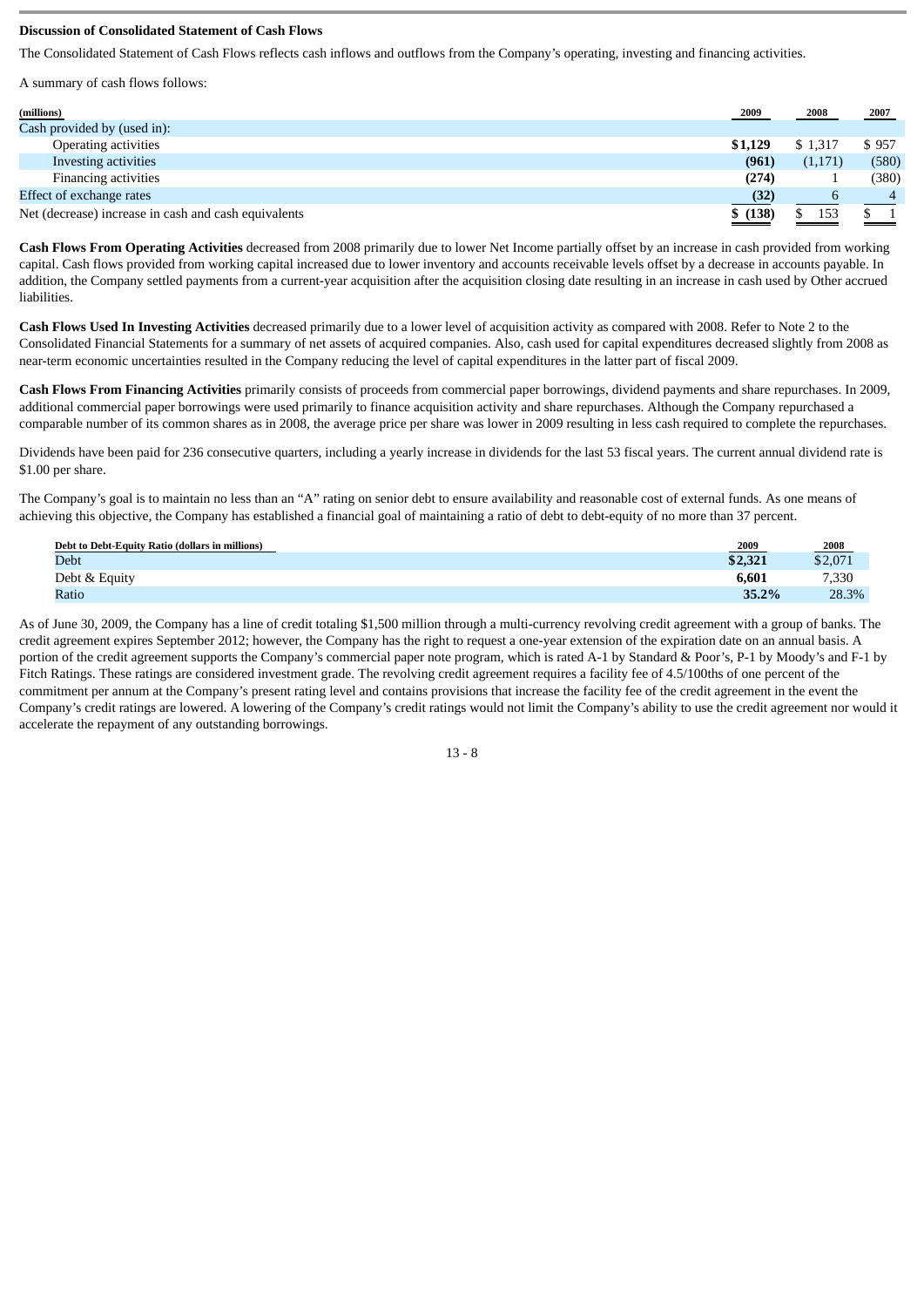The Company's credit agreements and indentures governing certain debt contain various covenants, the violation of which would limit or preclude the use of the credit agreements for future borrowings, or might accelerate the maturity of the related outstanding borrowings covered by the indentures. At the Company's present rating level, the most restrictive financial covenant provides that the ratio of secured debt to net tangible assets be less than 10 percent. As of June 30, 2009, the ratio of secured debt to net tangible assets was less than two percent. The Company is in compliance with all covenants and expects to remain in compliance during the term of the credit agreements and indentures.

The Company's principal sources of liquidity are its cash flows provided from operating activities and borrowings either from or directly supported by its line of credit. Current events in the credit markets have adversely impacted the lending ability of many financial institutions thereby restricting the availability of credit to many companies; however, the Company's ability to borrow has not been affected by the lack of credit availability and the Company does not foresee any impediments to borrow funds at affordable interest rates in the near future. While the economic outlook for the near future remains uncertain, the Company's ability to generate cash from its operations and ability to borrow directly from its line of credit or sources directly supported by its line of credit should be sufficient to support working capital needs, planned growth, benefit plan funding, dividend payments and share repurchases.

**Contractual Obligations** –The total amount of gross unrecognized tax benefits for uncertain tax positions was \$142.1 million at June 30, 2009. Payment of these obligations would result from settlements with worldwide taxing authorities. Due to the difficulty in determining the timing of the settlements, FIN 48 obligations are not included in the following summary of the Company's fixed contractual obligations. References to Notes are to the Notes to the Consolidated Financial **Statements** 

| (In thousands)                 | Payments due by period |             |             |           |             |
|--------------------------------|------------------------|-------------|-------------|-----------|-------------|
|                                |                        | Less than 1 |             |           | More than 5 |
| <b>Contractual obligations</b> | Total                  | vear        | 1-3 years   | 3-5 years | years       |
| Long-term debt (Note 9)        | \$1,890,128            | \$50,423    | 444.292     | \$232,371 | \$1,163,042 |
| Interest on long-term debt     | 817,136                | 96,104      | 162,388     | 133,821   | 424,823     |
| Operating leases (Note 9)      | 315,740                | 82,164      | 100,772     | 46,717    | 86,087      |
| Retirement benefits (Note 10)  | 1,907,636              | 199,892     | 315,261     | 364,429   | 1,028,054   |
| <b>Total</b>                   | \$4,930,640            | \$428,583   | \$1,022,713 | \$777.338 | \$2,702,006 |

### **Quantitative and Qualitative Disclosures About Market Risk**

The Company enters into forward exchange contracts and costless collar contracts, comprised of puts and calls, to reduce its exposure to fluctuations in both freely convertible and non-freely convertible foreign currencies. These contracts are with major financial institutions and the risk of loss is considered remote. None of these contracts were designated as hedging instruments. The Company does not hold or issue derivative financial instruments for trading purposes.

The contracts are recognized on the balance sheet as either assets or liabilities and are measured at fair value. Further information on the fair value of these contracts is provided in Note 15 to the Consolidated Financial Statements. The gain or loss on the adjustment to fair value is reported in Net income. The total fair value and carrying amount and any risk to the Company as a result of these arrangements is not material to the Company's financial position, liquidity or results of operations.

The Company's debt portfolio contains variable rate debt, inherently exposing the Company to interest rate risk. The Company's objective is to maintain a 60/40 mix between fixed rate and variable rate debt thereby limiting its exposure to changes in near-term interest rates. A 100 basis point increase in near-term interest rates would increase annual interest expense on variable rate debt by approximately \$8.0 million.

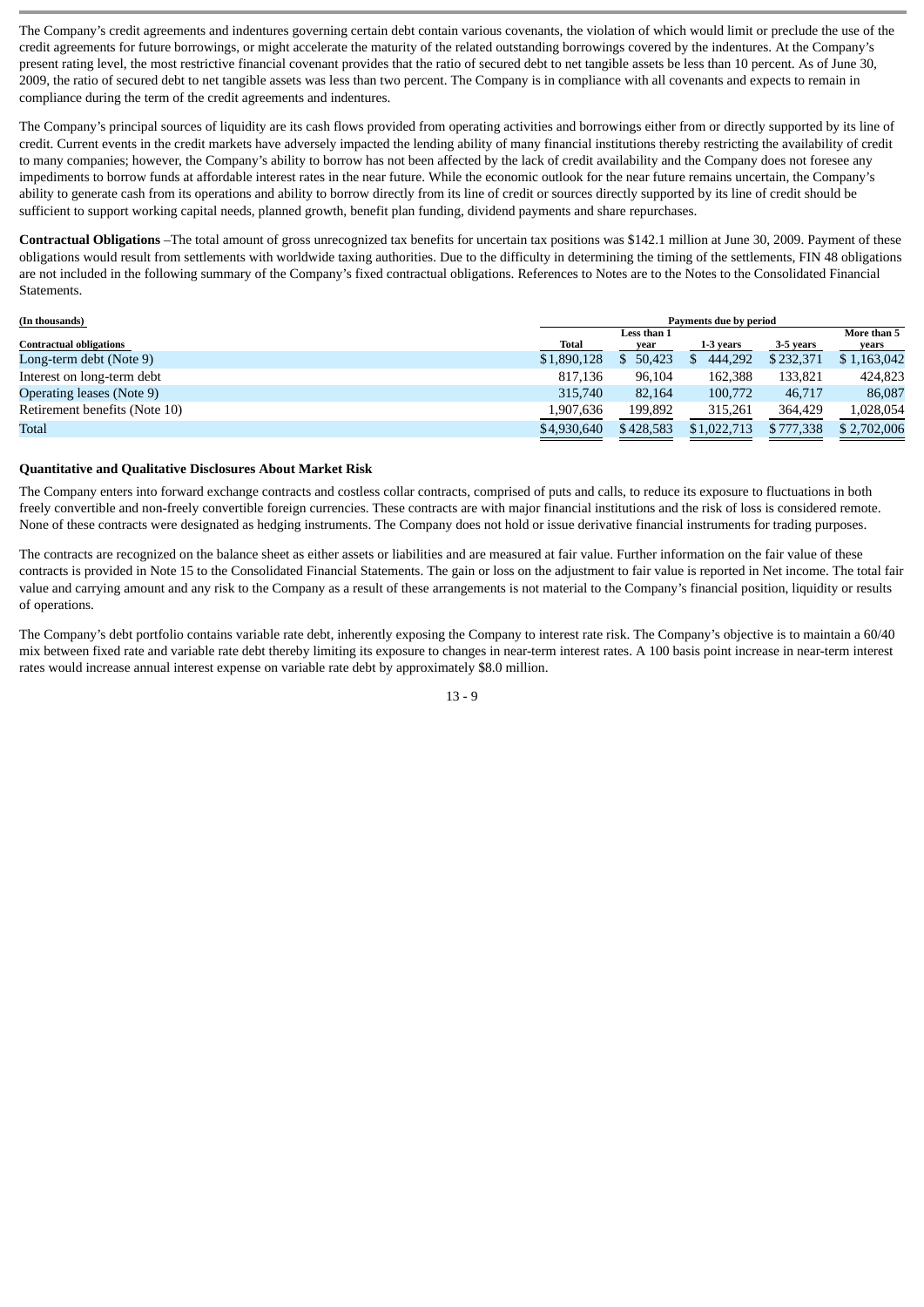### **Off-Balance Sheet Arrangements**

The Company does not have off-balance sheet arrangements.

#### **Critical Accounting Policies**

The preparation of financial statements in conformity with accounting principles generally accepted in the United States of America requires management to make estimates and assumptions that affect the amounts reported in the financial statements and accompanying notes. The policies discussed below are considered by management to be more critical than other policies because their application places the most significant demands on management's judgment.

**Revenue Recognition** – Substantially all of the Industrial Segment and Climate & Industrial Controls Segment revenues are recognized when the risks and rewards of ownership and title to the product have transferred to the customer. This generally takes place at the time the product is shipped. The Aerospace Segment uses the percentage of completion, units of delivery method to recognize a portion of its revenue. The percentage of completion method requires the use of estimates of costs to complete long-term contracts and for some contracts includes estimating costs related to aftermarket orders. The estimation of these costs requires substantial judgment on the part of management due to the duration of the contracts as well as the technical nature of the products involved. Adjustments to estimated costs are made on a consistent basis and a contract reserve is established when the costs to complete a contract exceed the contract revenues.

**Impairment of Goodwill and Long-lived Assets** – Goodwill is tested for impairment, at the reporting unit level, on an annual basis and between annual tests whenever events or circumstances indicate that the carrying value of a reporting unit may exceed its fair value. For the Company, a reporting unit is one level below the operating segment level. Determining whether an impairment has occurred requires the valuation of the respective reporting unit, which the Company has consistently estimated using a discounted cash flow model. The Company believes that the use of a discounted cash flow model results in the most accurate calculation of a reporting unit's fair value since the market value for a reporting unit is not readily available. The discounted cash flow analysis requires several assumptions including future sales growth and operating margin levels as well as assumptions regarding future industry specific market conditions. Each reporting unit regularly prepares discrete operating forecasts and uses these forecasts as the basis for the assumptions used in the discounted cash flow analyses. The Company has consistently used a discount rate commensurate with its cost of capital, adjusted for inherent business risks and has consistently used a terminal growth factor of 2.5 percent. The Company also reconciles the estimated aggregate fair value of its reporting units as derived from the discounted cash flow analyses to the Company's overall market capitalization. The Company continually monitors its reporting units for impairment indicators and updates assumptions used in the most recent calculation of the fair value of a reporting unit as appropriate. Long-lived assets held for use are evaluated for impairment whenever events or circumstances indicate that the undiscounted net cash flows to be generated by their use and eventual disposition are less than their carrying value. The long-term nature of these assets requires the estimation of its cash inflows and outflows several years into the future and only takes into consideration technological advances known at the time of the impairment test.

**Inventories** – Inventories are valued at the lower of cost or market. Cost is determined on the last-in, first-out basis for a majority of U.S. inventories and on the first-in, first-out basis for the balance of the Company's inventories. Inventories have been reduced by an allowance for obsolete inventories. The estimated allowance is based on management's review of inventories on hand compared to estimated future usage and sales. Changes in the allowance have not had a material effect on the Company's results of operations, financial position or cash flows.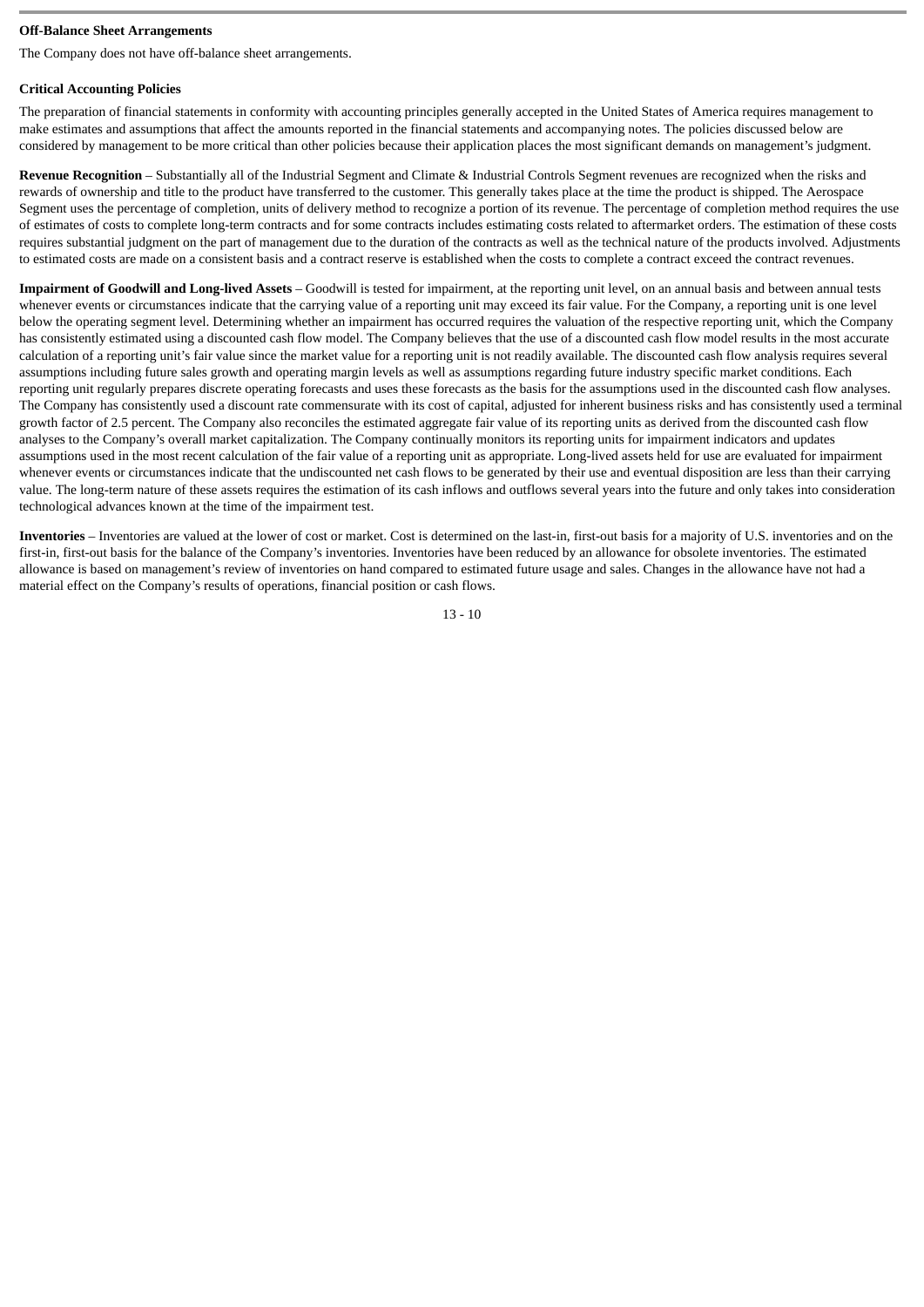**Pensions and Postretirement Benefits Other Than Pensions** – The annual net periodic expense and benefit obligations related to the Company's defined benefit plans are determined on an actuarial basis. This determination requires critical assumptions regarding the discount rate, long-term return on plan assets, increases in compensation levels, amortization periods for actuarial gains and losses and health care cost trends. Assumptions are determined based on Company data and appropriate market indicators, and are evaluated each year as of the plan's measurement date. Changes in the assumptions to reflect actual experience as well as the amortization of actuarial gains and losses could result in a material change in the annual net periodic expense and benefit obligations reported in the financial statements. For the Company's domestic defined benefit plans, a one-half percentage point change in the assumed long-term rate of return on plan assets is estimated to have an \$8 million effect on pension expense and a one-half percentage point decrease in the discount rate is estimated to increase pension expense by \$13 million. As of June 30, 2009, \$527 million of past years' net actuarial losses related to the Company's domestic qualified defined benefit plans are subject to amortization in the future. These losses will generally be amortized over approximately 10 years and will negatively affect earnings in the future. Actuarial gains experienced in future years will help reduce the effect of the actuarial loss amortization.

Further information on pensions and postretirement benefits other than pensions is provided in Note 10 to the Consolidated Financial Statements.

**Stock-Based Compensation** – The computation of the expense associated with stock-based compensation requires the use of a valuation model. The Company currently uses a Black-Scholes option pricing model to calculate the fair value of its stock options and stock appreciation rights. The Black-Scholes model requires assumptions regarding the volatility of the Company's stock, the expected life of the stock award and the Company's dividend ratio. The Company primarily uses historical data to determine the assumptions to be used in the Black-Scholes model and has no reason to believe that future data is likely to differ materially from historical data. However, changes in the assumptions to reflect future stock price volatility, future dividend payments and future stock award exercise experience could result in a change in the assumptions used to value awards in the future and may result in a material change to the fair value calculation of stock-based awards. Further information on stock-based compensation is provided in Note 12 to the Consolidated Financial Statements.

**Income Taxes** – Significant judgment is required in determining the Company's income tax expense and in evaluating tax positions. Deferred income tax assets and liabilities have been recorded for the differences between the financial accounting and income tax basis of assets and liabilities. Factors considered by the Company in the determination of the probability of realization of deferred income tax assets include forecasted operating earnings, available tax planning strategies and the time period over which the temporary differences will reverse. The Company reviews its tax positions on a regular basis and adjusts the balances as new information becomes available. Further information on income taxes is provided in Note 4 to the Consolidated Financial Statements.

**Other Loss Reserves** – The Company has a number of loss exposures incurred in the ordinary course of business such as environmental claims, product liability, litigation and accounts receivable reserves. Establishing loss reserves for these matters requires management's estimate and judgment with regards to risk exposure and ultimate liability or realization. These loss reserves are reviewed periodically and adjustments are made to reflect the most recent facts and circumstances.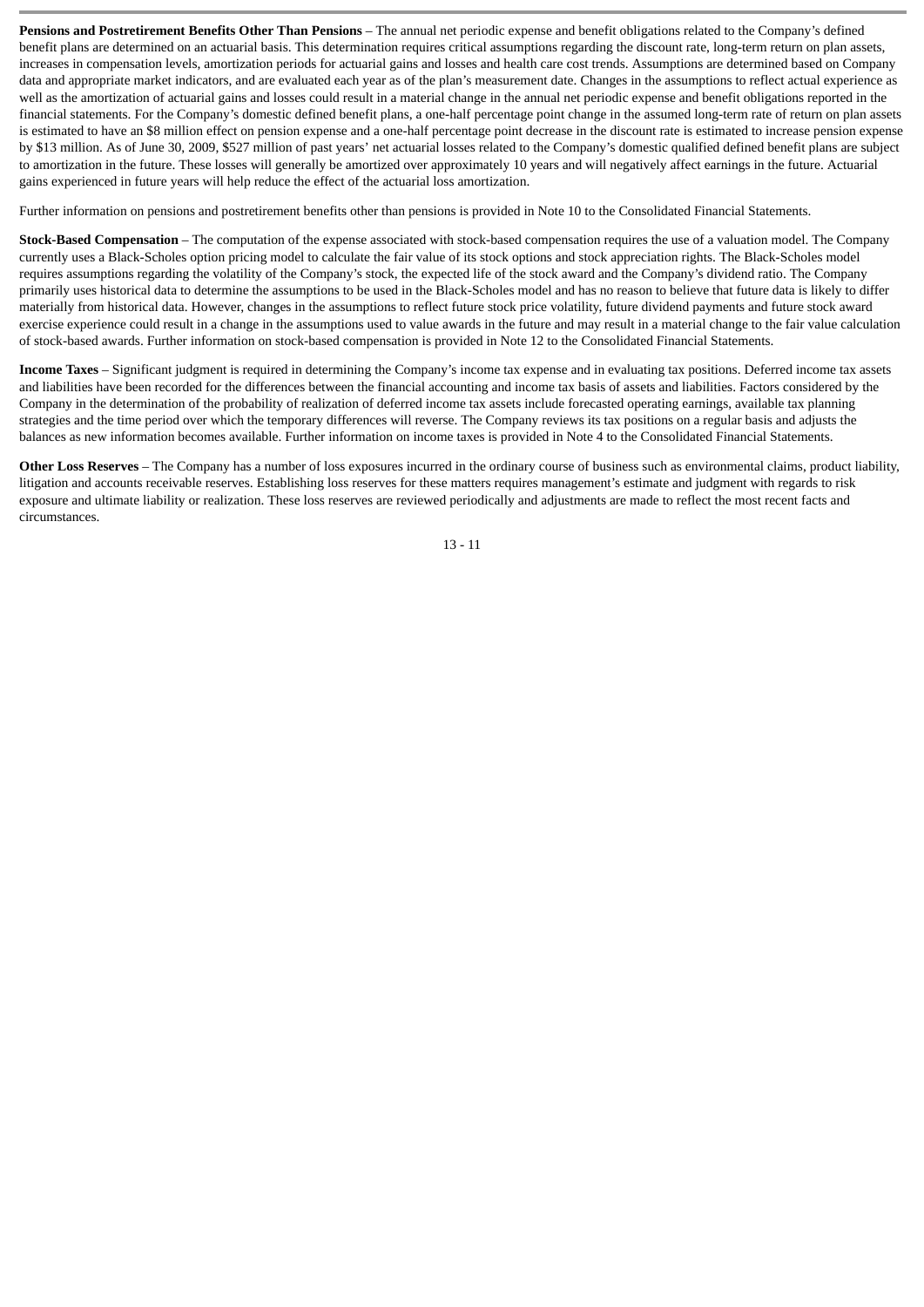## **Recently Issued Accounting Pronouncements**

In December 2007, the FASB issued FASB Statement No. 141 (revised 2007), "Business Combinations" (Statement No. 141R). Statement No. 141R changes the accounting for business combinations both during the period of acquisition and in subsequent periods. Acquisition costs will generally be expensed as incurred; noncontrolling interests will be valued at fair value at the acquisition date; in-process research and development will be recorded at fair value as an indefinitelived asset at the acquisition date; restructuring costs associated with a business combination will generally be expensed subsequent to the acquisition date; and changes in deferred tax asset valuation allowances and income tax uncertainties after the acquisition date generally will affect income tax expense. Statement No. 141R is effective for fiscal years beginning after December 15, 2008. Generally, the effect of Statement No. 141R on the Company's financial position and results of operations will depend on future acquisitions.

In December 2007, the FASB issued FASB Statement No. 160, "Noncontrolling Interests in Consolidated Financial Statements – an amendment of ARB 51." Statement No. 160 requires the recognition of a noncontrolling interest as equity in the consolidated financial statements and separate from the parent's equity. The amount of net income attributable to the noncontrolling interest will be included in consolidated net income on the face of the income statement. Statement No. 160 is effective for fiscal years beginning after December 15, 2008. The Company does not believe the adoption of FASB Statement No. 160 will have a material effect on the Company's financial position or results of operations.

In December 2008, the FASB issued FASB Staff Position (FSP) 132(R)-1, "Employers' Disclosures about Postretirement Benefit Plan Assets." FSP 132(R)-1 requires detailed disclosures regarding the investment strategies, fair value measurements, and concentrations of risk of plan assets of a defined benefit pension or other postretirement plan. FSP 132(R)-1 is effective for fiscal years ending after December 15, 2009. The Company has not yet determined the effect, if any, that FSP 132(R)-1 will have on the Company's retirement benefits disclosures.

In April 2009, the FASB issued FSP 107-1 and APB 28-1, "Interim Disclosures about Fair Value of Financial Instruments." FSP 107-1 requires disclosures about fair value of financial instruments in interim reports as well as annual reports. The Company will comply with the required disclosures beginning with the fiscal quarter ending September 30, 2009 and does not believe the adoption of FSP 107-1 will have a significant effect on the Company's financial instrument disclosures.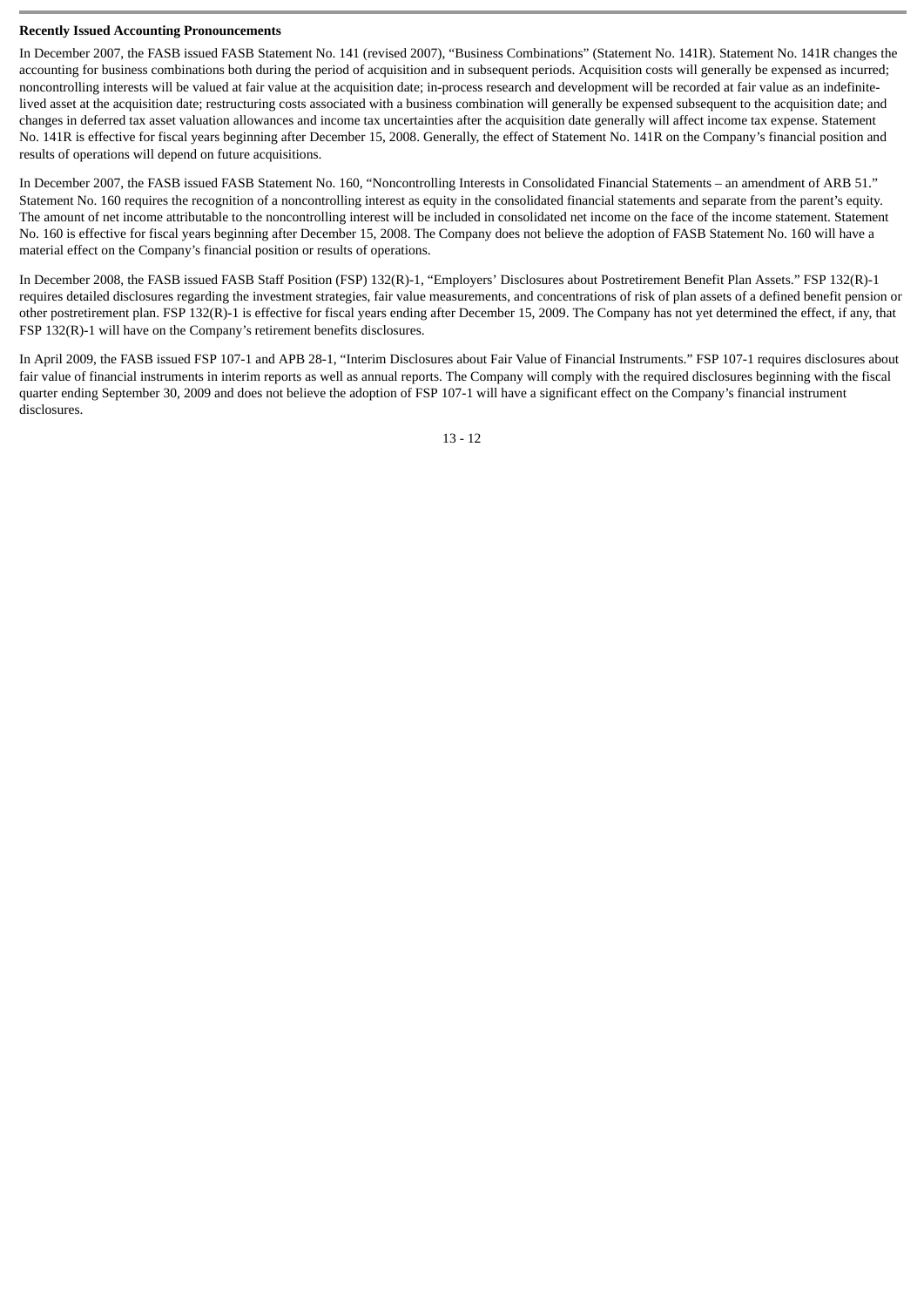## **Consolidated Statement of Income**

|                                                  |              | For the years ended June 30, |               |  |  |  |
|--------------------------------------------------|--------------|------------------------------|---------------|--|--|--|
| (Dollars in thousands, except per share amounts) | 2009         | 2007<br>2008                 |               |  |  |  |
| <b>Net Sales</b>                                 | \$10,309,015 | \$12,145,605                 | \$10,718,059  |  |  |  |
| Cost of sales                                    | 8,181,348    | 9,339,072                    | 8,272,949     |  |  |  |
| Gross profit                                     | 2,127,667    | 2,806,533                    | 2,445,110     |  |  |  |
| Selling, general and administrative expenses     | 1,290,379    | 1,364,082                    | 1,226,861     |  |  |  |
| Interest expense                                 | 112,071      | 98,996                       | 83,414        |  |  |  |
| Other expense (income), net                      | 44,099       | 20,327                       | (7, 183)      |  |  |  |
| (Gain) on disposal of assets                     | (336)        | (3,396)                      | (17,264)      |  |  |  |
| Income before income taxes                       | 681,454      | 1,326,524                    | 1,159,282     |  |  |  |
| Income taxes (Note 4)                            | 172,939      | 377,058                      | 329,236       |  |  |  |
| <b>Net Income</b>                                | 508,515      | \$.<br>949,466               | \$<br>830,046 |  |  |  |
| <b>Earnings per Share (Note 5)</b>               |              |                              |               |  |  |  |
| Basic earnings per share                         | \$<br>3.15   | \$<br>5.64                   | \$<br>4.75    |  |  |  |
| Diluted earnings per share                       | 3.13         | 5.53                         | 4.68          |  |  |  |

The accompanying notes are an integral part of the financial statements.

# **Consolidated Statement of Comprehensive Income**

|                                                                     | For the years ended June 30, |             |               |
|---------------------------------------------------------------------|------------------------------|-------------|---------------|
| (Dollars in thousands)                                              | 2009                         | 2008        | 2007          |
| Net Income                                                          | \$508,515                    | \$949,466   | 830,046<br>S. |
| Other comprehensive income (loss), net of taxes (Note 11):          |                              |             |               |
| Foreign currency translation adjustment                             | (494, 544)                   | 280,482     | 119,582       |
| Minimum pension liability                                           |                              |             | 221.546       |
| Retirement benefits funding adjustment                              | (481,207)                    | (81, 834)   |               |
| Retirement benefits amortization                                    | 26,750                       | 35,420      |               |
| Unrealized (loss) on marketable equity securities                   | (3, 432)                     | (4,041)     |               |
| Realized loss on cash flow hedging and marketable equity securities | 3,198                        | 236         | 236           |
| <b>Comprehensive (Loss) Income</b>                                  | \$(440,720)                  | \$1,179,729 | \$1,171,410   |

The accompanying notes are an integral part of the financial statements.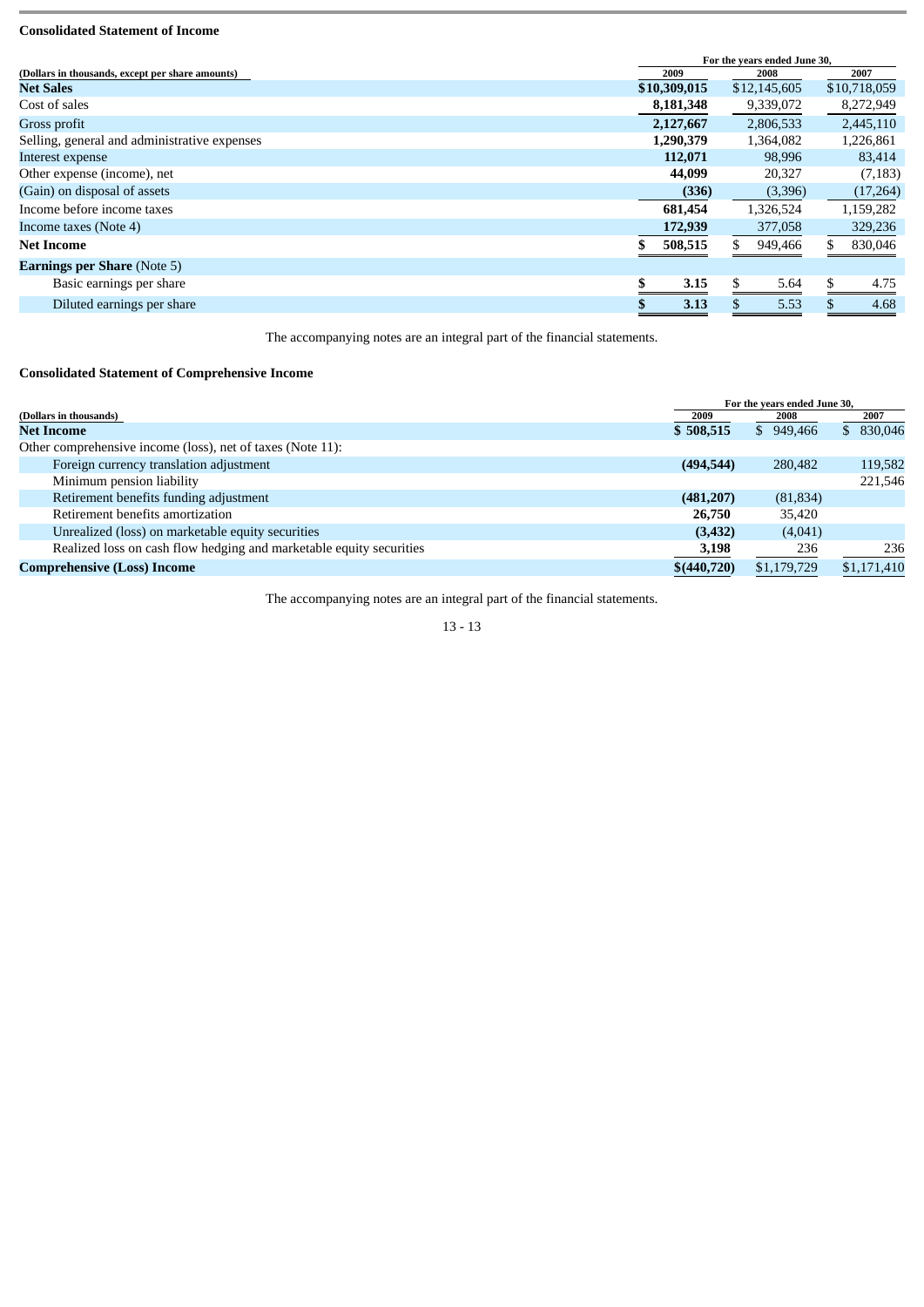# **Business Segment Information**

**By Industry**

| (Dollars in thousands)                   | 2009          | 2008          |                | 2007         |
|------------------------------------------|---------------|---------------|----------------|--------------|
| <b>Net Sales:</b>                        |               |               |                |              |
| Industrial:                              |               |               |                |              |
| North America                            | \$3,734,613   | \$4,249,918   |                | \$4,063,889  |
| International                            | 3,895,874     | 5,006,310     |                | 3,900,628    |
| Aerospace                                | 1,883,273     | 1,837,888     |                | 1,685,431    |
| Climate & Industrial Controls            | 795,255       | 1,051,489     |                | 1,068,111    |
|                                          | \$10,309,015  | \$12,145,605  |                | \$10,718,059 |
| <b>Segment Operating Income:</b>         |               |               |                |              |
| Industrial:                              |               |               |                |              |
| North America                            | \$<br>394,923 | \$<br>607,821 | \$             | 598,405      |
| International                            | 350,662       | 788,925       |                | 533,136      |
| Aerospace                                | 261,953       | 250,523       |                | 269,931      |
| Climate & Industrial Controls            | (3,737)       | 59,494        |                | 82,316       |
| Total segment operating income           | 1,003,801     | 1,706,763     |                | 1,483,788    |
| Corporate administration                 | 152,118       | 192,966       |                | 179,077      |
| Income before interest expense and other | 851,683       | 1,513,797     |                | 1,304,711    |
| Interest expense                         | 112,071       | 98,996        |                | 83,414       |
| Other expense                            | 58,158        | 88,277        |                | 62,015       |
| Income before income taxes               | \$<br>681,454 | \$1,326,524   |                | \$1,159,282  |
| <b>Assets:</b>                           |               |               |                |              |
| Industrial                               | \$7,539,504   | \$ 8,121,793  |                | \$ 6,363,652 |
| Aerospace                                | 915,155       | 921,935       |                | 778,777      |
| Climate & Industrial Controls            | 691,423       | 804,526       |                | 831,482      |
| Corporate (a)                            | 709,820       | 538,600       |                | 467,502      |
|                                          | \$9,855,902   | \$10,386,854  |                | \$8,441,413  |
| <b>Property Additions (b):</b>           |               |               |                |              |
| Industrial                               | \$<br>346,691 | \$<br>329,125 | $\mathfrak{S}$ | 203,448      |
| Aerospace                                | 21,877        | 17,274        |                | 21,343       |
| Climate & Industrial Controls            | 6,645         | 9,664         |                | 17,170       |
| Corporate                                | 2,798         | 14,879        |                | 27,324       |
|                                          | \$<br>378,011 | \$<br>370,942 | \$             | 269,285      |
| <b>Depreciation:</b>                     |               |               |                |              |
| Industrial                               | \$<br>205,584 | \$<br>205,797 | \$             | 196,377      |
| Aerospace                                | 20,477        | 20,969        |                | 20,480       |
| Climate & Industrial Controls            | 16,640        | 20,327        |                | 22,546       |
| Corporate                                | 9,898         | 10,477        |                | 5,655        |
|                                          | \$<br>252,599 | \$<br>257,570 | \$             | 245,058      |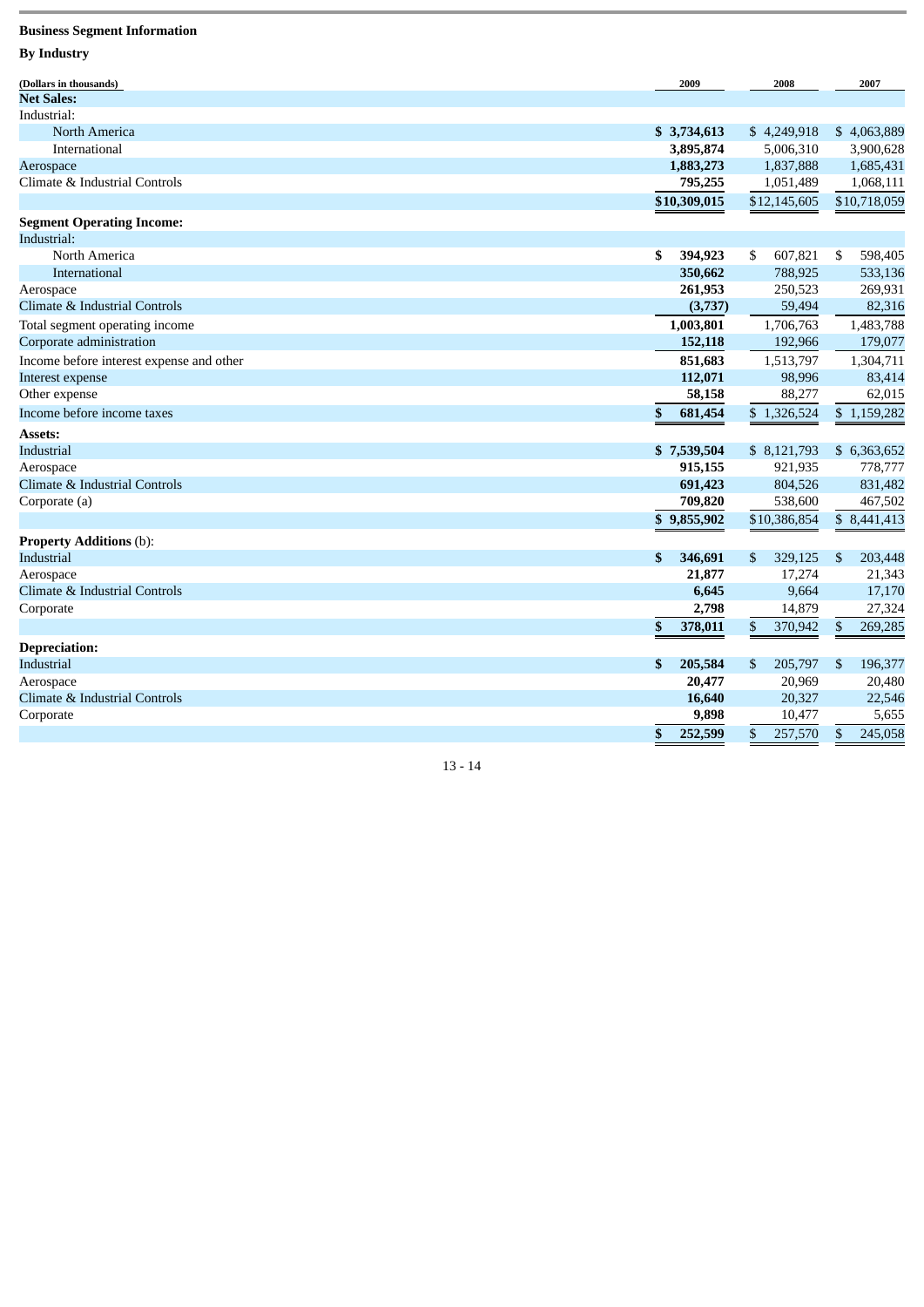| (Dollars in thousands)    | 2009         | 2008                      | 2007            |
|---------------------------|--------------|---------------------------|-----------------|
| By Geographic Area (c)    |              |                           |                 |
| <b>Net Sales:</b>         |              |                           |                 |
| North America             | \$6,090,176  | \$ 6,736,419              | 6,483,168<br>S. |
| International             | 4,218,839    | 5,409,186                 | 4,234,891       |
|                           | \$10,309,015 | \$12,145,605              | \$10,718,059    |
| <b>Long-Lived Assets:</b> |              |                           |                 |
| North America             | \$3,026,931  | \$2,913,093               | \$2,413,624     |
| International             | 3,030,562    | 2,832,130                 | 2,172,424       |
|                           | \$6,057,493  | 5,745,223<br><sup>S</sup> | 4,586,048       |

The accounting policies of the business segments are the same as those described in the Significant Accounting Policies footnote except that the business segment results are prepared on a basis that is consistent with the manner in which the Company's management disaggregates financial information for internal review and decision-making.

- (a) Corporate assets are principally cash and cash equivalents, domestic deferred income taxes, investments, benefit plan assets, headquarters facilities and the major portion of the Company's domestic data processing equipment.
- (b) Includes the value of net plant and equipment at the date of acquisition of acquired companies (2009 \$107,278; 2008 \$90,615; 2007 \$31,458).
- (c) Net sales are attributed to countries based on the location of the selling unit. North America includes the United States, Canada and Mexico. No country other than the United States represents greater than 10 percent of consolidated sales. Long-lived assets are comprised of plant and equipment based on physical location, goodwill and intangible assets.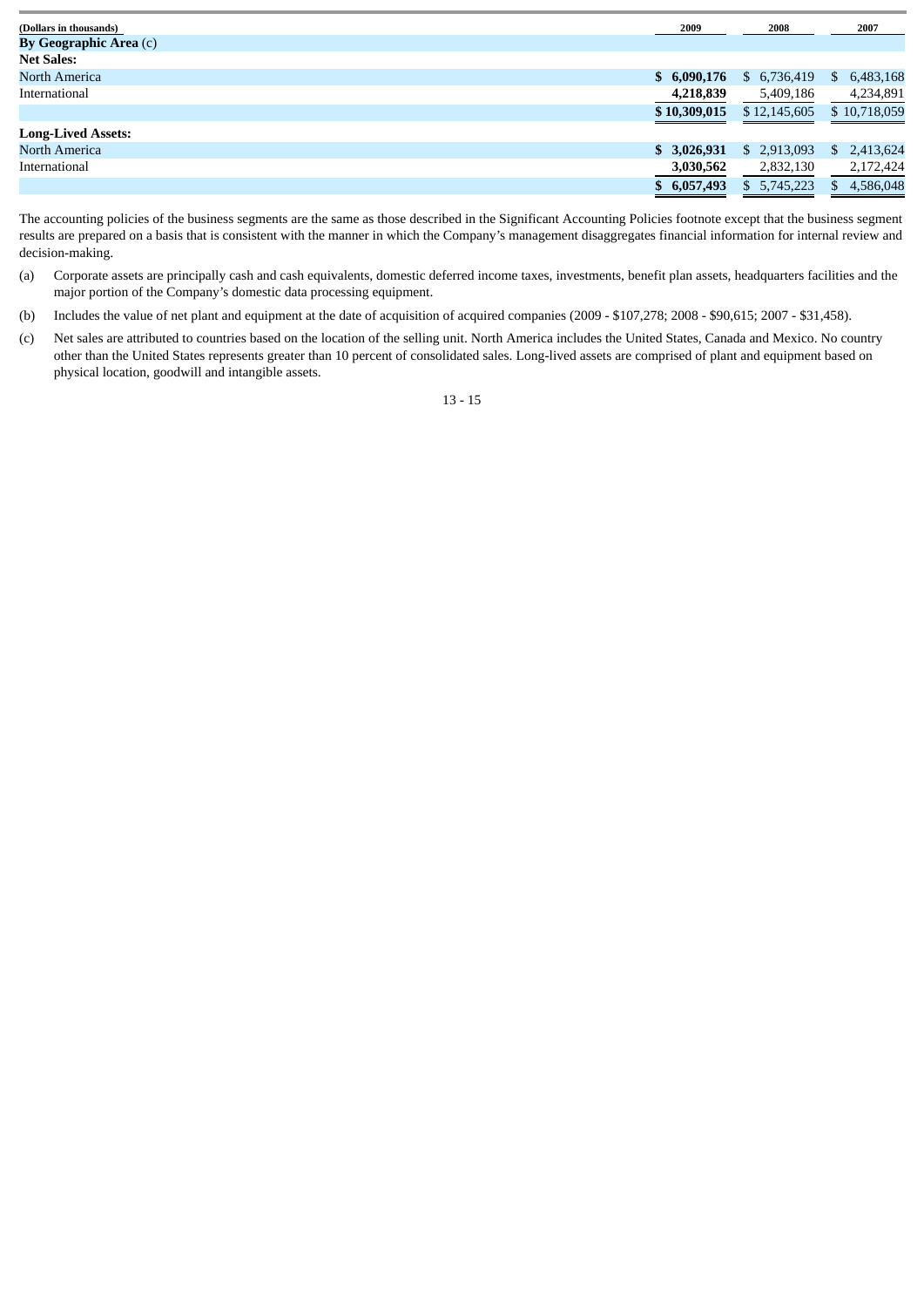## **Consolidated Balance Sheet**

|                                                                                                                       |               | <b>June 30,</b> |
|-----------------------------------------------------------------------------------------------------------------------|---------------|-----------------|
| (Dollars in thousands)                                                                                                | 2009          | 2008            |
| <b>Assets</b>                                                                                                         |               |                 |
| <b>Current Assets</b>                                                                                                 |               |                 |
| Cash and cash equivalents                                                                                             | \$<br>187,611 | 326,048<br>\$   |
| Accounts receivable, less allowance for doubtful accounts (2009 - \$19,815; 2008 - \$16,843)                          | 1,417,305     | 2,046,726       |
| Inventories (Notes 1 and 6):                                                                                          |               |                 |
| Finished products                                                                                                     | 514,495       | 600,132         |
| Work in process                                                                                                       | 581,266       | 682,816         |
| Raw materials                                                                                                         | 158,789       | 211,746         |
|                                                                                                                       | 1,254,550     | 1,494,694       |
| Prepaid expenses                                                                                                      | 142,335       | 82,326          |
| Deferred income taxes (Notes 1 and 4)                                                                                 | 121,980       | 145,831         |
| <b>Total Current Assets</b>                                                                                           | 3,123,781     | 4,095,625       |
| Plant and equipment (Note 1):                                                                                         |               |                 |
| Land and land improvements                                                                                            | 278,290       | 275,506         |
| Buildings and building equipment                                                                                      | 1,324,504     | 1,326,202       |
| Machinery and equipment                                                                                               | 3,027,155     | 3,044,893       |
| Construction in progress                                                                                              | 75,111        | 81,477          |
|                                                                                                                       | 4,705,060     | 4,728,078       |
| Less accumulated depreciation                                                                                         | 2,824,506     | 2,801,556       |
|                                                                                                                       | 1,880,554     | 1,926,522       |
| Investments and other assets (Note 1)                                                                                 | 674,628       | 546,006         |
| Goodwill (Notes 1 and 7)                                                                                              | 2,903,077     | 2,798,092       |
| Intangible assets, net (Notes 1 and 7)                                                                                | 1,273,862     | 1,020,609       |
|                                                                                                                       |               |                 |
| <b>Total Assets</b>                                                                                                   | \$9,855,902   | \$10,386,854    |
| <b>Liabilities and Shareholders' Equity</b>                                                                           |               |                 |
| <b>Current Liabilities</b>                                                                                            |               |                 |
| Notes payable and long-term debt payable within one year (Notes 8 and 9)                                              | 481,467<br>\$ | \$<br>118,864   |
| Accounts payable, trade                                                                                               | 649,718       | 961,886         |
| Accrued payrolls and other compensation                                                                               | 356,776       | 433,070         |
| Accrued domestic and foreign taxes                                                                                    | 113,107       | 183,136         |
| Other accrued liabilities                                                                                             | 404,686       | 486,300         |
| <b>Total Current Liabilities</b>                                                                                      | 2,005,754     | 2,183,256       |
| Long-term debt (Note 9)                                                                                               | 1,839,705     | 1,952,452       |
| Pensions and other postretirement benefits (Note 10)                                                                  | 1,233,271     | 491,935         |
| Deferred income taxes (Notes 1 and 4)                                                                                 | 183,457       | 162,678         |
| Other liabilities                                                                                                     | 314,090       | 337,562         |
| Total Liabilities                                                                                                     | 5,576,277     | 5,127,883       |
| <b>Shareholders' Equity (Note 11)</b>                                                                                 |               |                 |
| Serial preferred stock, \$.50 par value, authorized 3,000,000 shares; none issued                                     |               |                 |
| Common stock, \$.50 par value, authorized 600,000,000 shares; issued 181,046,128 shares in 2009 and 2008 at par value | 90,523        | 90,523          |
| <b>Additional capital</b>                                                                                             | 586,246       | 528,802         |
| Retained earnings                                                                                                     | 5,722,038     | 5,387,836       |
| Unearned compensation related to ESOP (Note 9)                                                                        |               | (4,951)         |
| Deferred compensation related to stock options                                                                        | 1,955         | 2,112           |
| Accumulated other comprehensive (loss) income                                                                         | (831,593)     | 117,642         |
|                                                                                                                       | 5,569,169     | 6,121,964       |
| Common stock in treasury at cost: 20,557,537 shares in 2009 and 13,331,126 shares in 2008                             | (1,289,544)   | (862, 993)      |
| <b>Total Shareholders' Equity</b>                                                                                     | 4,279,625     | 5,258,971       |
| <b>Total Liabilities and Shareholders' Equity</b>                                                                     | \$9,855,902   | \$10,386,854    |
|                                                                                                                       |               |                 |

The accompanying notes are an integral part of the financial statements.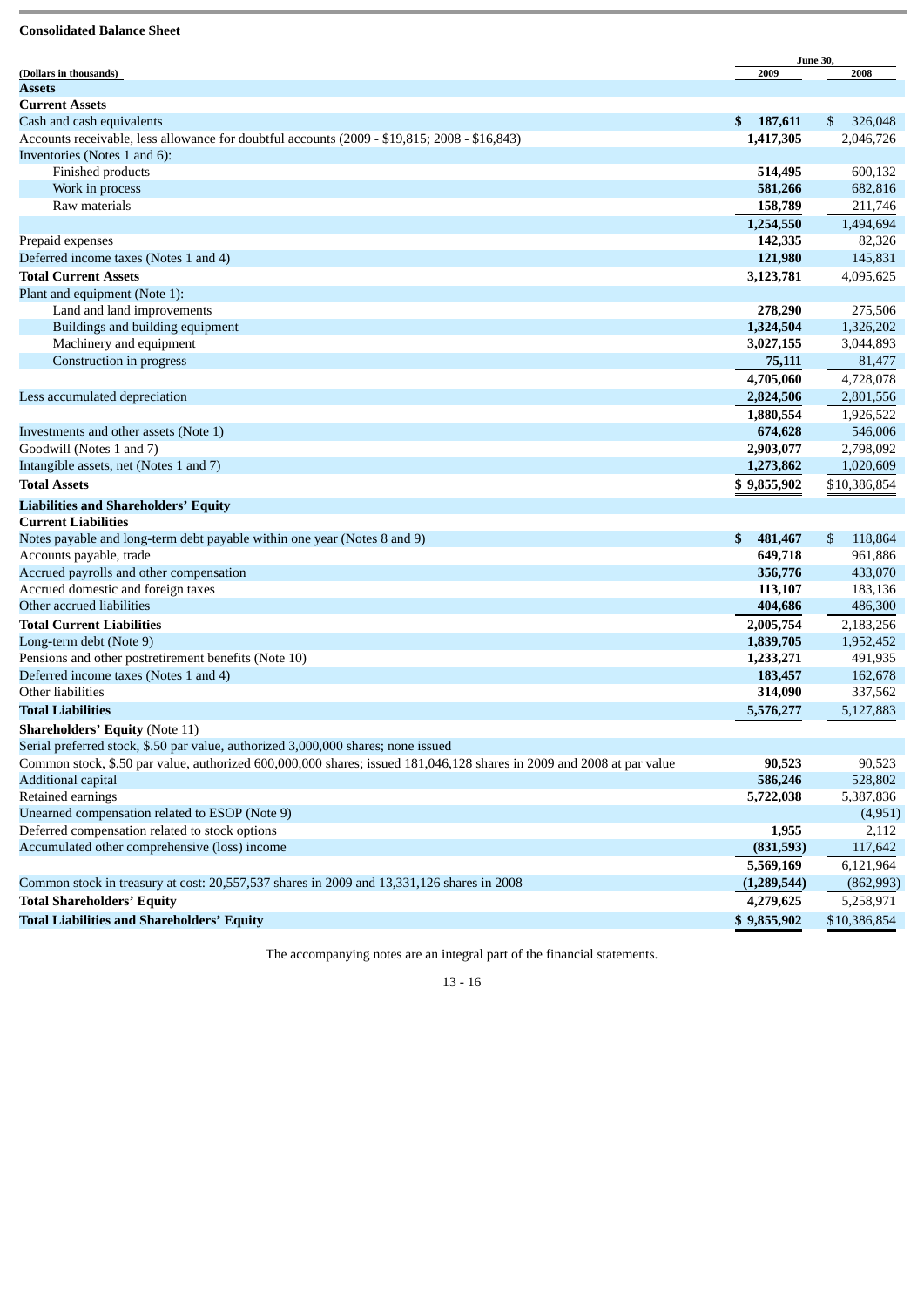## **Consolidated Statement of Cash Flows**

|                                                                                               | For the years ended June 30, |               |            |
|-----------------------------------------------------------------------------------------------|------------------------------|---------------|------------|
| (Dollars in thousands)                                                                        | 2009                         | 2008          | 2007       |
| <b>Cash Flows From Operating Activities</b>                                                   |                              |               |            |
| Net income                                                                                    | \$508,515                    | 949.466<br>\$ | \$830,046  |
| Adjustments to reconcile net income to net cash provided by operating activities:             |                              |               |            |
| Depreciation                                                                                  | 252,599                      | 257,570       | 245,058    |
| Amortization                                                                                  | 105,138                      | 69,154        | 49,508     |
| Share incentive plan compensation                                                             | 47,215                       | 44,947        | 33,203     |
| Deferred income taxes                                                                         | (13, 048)                    | (33, 933)     | (28, 652)  |
| Foreign currency transaction loss (gain)                                                      | 1,786                        | (6,293)       | (18, 644)  |
| (Gain) on sale of plant and equipment                                                         | (336)                        | (3,396)       | (17, 264)  |
| Changes in assets and liabilities, net of effects from acquisitions:                          |                              |               |            |
| Accounts receivable                                                                           | 598,065                      | (114, 578)    | (54,701)   |
| Inventories                                                                                   | 218,595                      | (53, 556)     | (15,018)   |
| Prepaid expenses                                                                              | (61, 646)                    | (4,034)       | (5,296)    |
| Other assets                                                                                  | 63,998                       | (3,964)       | (129, 814) |
| Accounts payable, trade                                                                       | (304, 863)                   | 74,998        | (16, 944)  |
| Accrued payrolls and other compensation                                                       | (67, 654)                    | 55,591        | 72,186     |
| Accrued domestic and foreign taxes                                                            | (40, 598)                    | 12,666        | 9,135      |
| Other accrued liabilities                                                                     | (159, 642)                   | (26, 623)     | (23, 566)  |
| Pensions and other postretirement benefits                                                    | 28,522                       | 58,548        | 7,180      |
| Other liabilities                                                                             | (47, 454)                    | 40,047        | 20,488     |
| Net cash provided by operating activities                                                     | 1,129,192                    | 1,316,610     | 956,905    |
| <b>Cash Flows From Investing Activities</b>                                                   |                              |               |            |
| Acquisitions (less cash acquired of \$24,203 in 2009, \$21,276 in 2008, and \$15,591 in 2007) | (722, 635)                   | (921, 014)    | (378, 639) |
| Capital expenditures                                                                          | (270, 733)                   | (280, 327)    | (237, 827) |
| Proceeds from sale of plant and equipment                                                     | 28,986                       | 29,997        | 45,826     |
| Other                                                                                         | 3,551                        | 544           | (9, 121)   |
| Net cash (used in) investing activities                                                       | (960, 831)                   | (1, 170, 800) | (579, 761) |
| <b>Cash Flows From Financing Activities</b>                                                   |                              |               |            |
| Proceeds from exercise of stock options                                                       | 3,557                        | 33,406        | 40,265     |
| (Payments for) common shares                                                                  | (447, 800)                   | (584, 603)    | (433,049)  |
| Tax benefit from share incentive plan compensation                                            | 3,692                        | 27,640        | 26,547     |
| Proceeds from (payments of) notes payable, net                                                | 346,081                      | (48, 320)     | 111,300    |
| Proceeds from long-term borrowings                                                            | 2,368                        | 778,934       | 52,278     |
| (Payments of) long-term borrowings                                                            | (20, 671)                    | (63, 575)     | (56, 505)  |
| Dividends paid, net of tax benefit of ESOP shares                                             | (161, 575)                   | (142, 260)    | (121, 263) |
|                                                                                               |                              | 1,222         | (380, 427) |
| Net cash (used in) provided by financing activities                                           | (274, 348)                   |               |            |
| Effect of exchange rate changes on cash                                                       | (32, 450)                    | 6,310         | 4,436      |
| Net (decrease) increase in cash and cash equivalents                                          | (138, 437)                   | 153,342       | 1,153      |
| Cash and cash equivalents at beginning of year                                                | 326,048                      | 172,706       | 171,553    |
| Cash and cash equivalents at end of year                                                      | \$<br>187,611                | \$<br>326,048 | \$172,706  |
| <b>Supplemental Data:</b>                                                                     |                              |               |            |
| Cash paid during the year for:                                                                |                              |               |            |
| Interest, net of capitalized interest                                                         | \$111,648                    | \$<br>90,176  | \$ 81,489  |
| Income taxes                                                                                  | 211,281                      | 329.666       | 304,540    |

The accompanying notes are an integral part of the financial statements.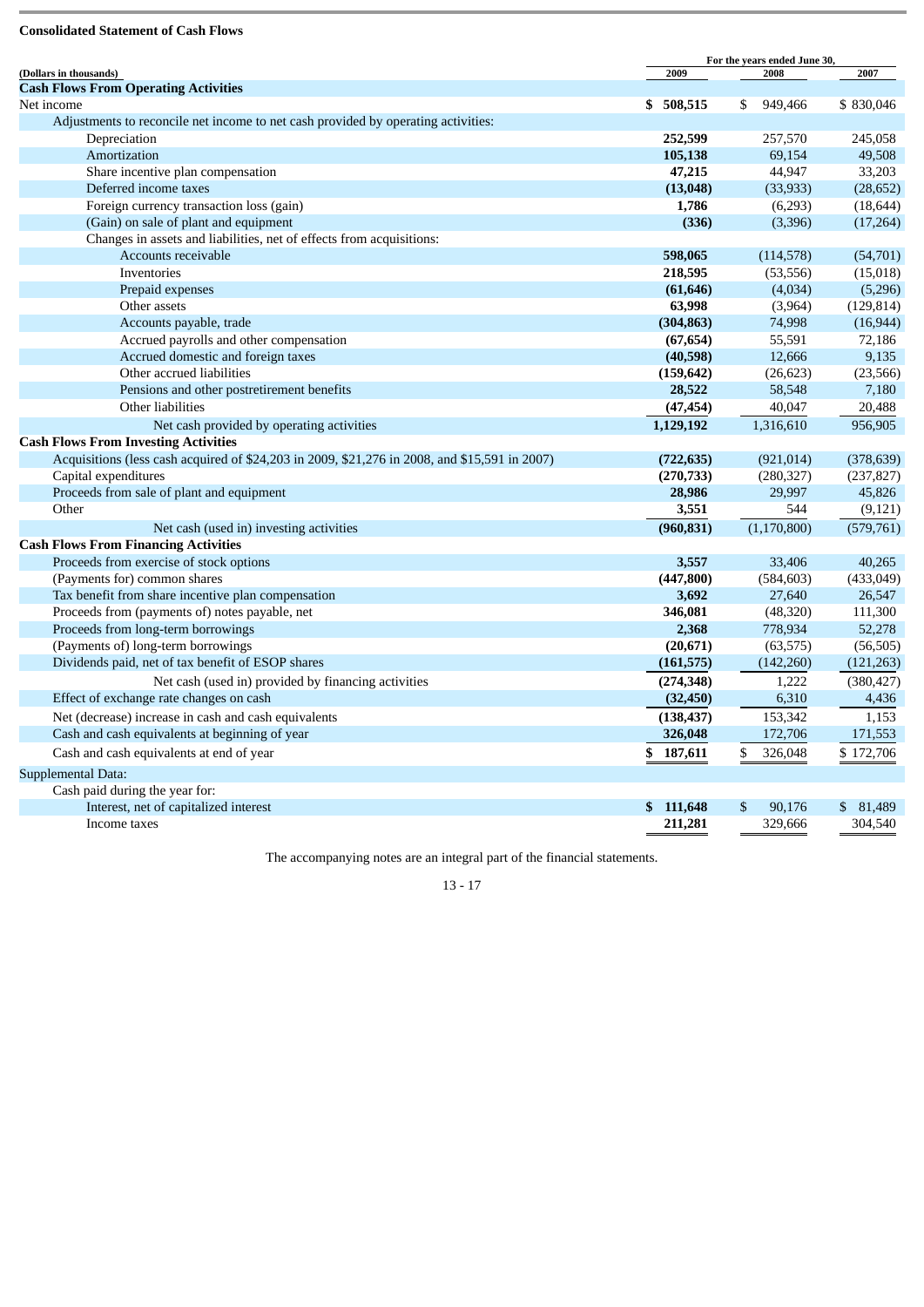#### **Notes to Consolidated Financial Statements**

(Dollars in thousands, except per share amounts)

## **1. Significant Accounting Policies**

The significant accounting policies followed in the preparation of the accompanying consolidated financial statements are summarized below.

**Nature of Operations -** The Company is a leading worldwide diversified manufacturer of motion and control technologies and systems, providing precision engineered solutions for a wide variety of mobile, industrial and aerospace markets. The Company evaluates performance based on segment operating income before Corporate general and administrative expenses, Interest expense and Income taxes.

The Company operates in three business segments: Industrial, Aerospace and Climate & Industrial Controls. The Industrial Segment is an aggregation of several business units, which manufacture motion-control and fluid power system components for builders and users of various types of manufacturing, packaging, processing, transportation, agricultural, construction, and military vehicles and equipment. Industrial Segment products are marketed primarily through field sales employees and independent distributors. The Industrial North American operations have manufacturing plants and distribution networks throughout the United States, Canada and Mexico and primarily services North America. The Industrial International operations provide Parker products and services to 45 countries throughout Europe, Asia Pacific and Latin America.

The Aerospace Segment produces hydraulic, fuel and pneumatic and electro-mechanical systems and components, which are utilized on virtually every domestic commercial, military and general aviation aircraft and also performs a vital role in naval vessels and land-based weapons systems. This Segment serves original equipment and maintenance, repair and overhaul customers worldwide. Aerospace Segment products are marketed by field sales employees and are sold directly to manufacturers and end users.

The Climate & Industrial Controls Segment manufactures motion-control systems and components for use primarily in the refrigeration and air conditioning and transportation industries. The products in the Climate & Industrial Controls Segment are marketed primarily through field sales employees and independent distributors.

See the table of Business Segment Information "By Industry" and "By Geographic Area" on pages 13-14 and 13-15 for further disclosure of business segment information.

There are no individual customers to whom sales are three percent or more of the Company's consolidated sales. Due to the diverse group of customers throughout the world the Company does not consider itself exposed to any concentration of credit risks.

The Company manufactures and markets its products throughout the world. Although certain risks and uncertainties exist, the diversity and breadth of the Company's products and geographic operations mitigate the risk that adverse changes with respect to any particular product and geographic operation would materially affect the Company's operating results.

**Use of Estimates -** The preparation of financial statements in conformity with accounting principles generally accepted in the United States of America requires management to make estimates and assumptions that affect the amounts reported in the financial statements and accompanying notes. Actual results could differ from those estimates.

**Basis of Consolidation -** The consolidated financial statements include the accounts of all majority-owned domestic and foreign subsidiaries. All intercompany transactions and profits have been eliminated in the consolidated financial statements. The Company does not have off-balance sheet arrangements. Within the Business Segment Information, intersegment and interarea sales have been eliminated.

**Revenue Recognition -** Revenue is recognized when the risks and rewards of ownership and title to the product have transferred to the customer. The Company's revenue recognition policies are in compliance with the SEC's Staff Accounting Bulletin (SAB) No. 104. Shipping and handling costs billed to customers are included in Net sales and the related costs in Cost of sales.

Long-term Contracts - The Company enters into long-term contracts primarily for the production of aerospace products. For financial statement purposes, revenues are primarily recognized using the percentage-of-completion method. The extent of progress toward completion is primarily measured using the unitsof-delivery method. Unbilled costs on these contracts are included in inventory. Progress payments are netted against the inventory balances. Provisions for estimated losses on uncompleted contracts are made in the period in which such losses are determined.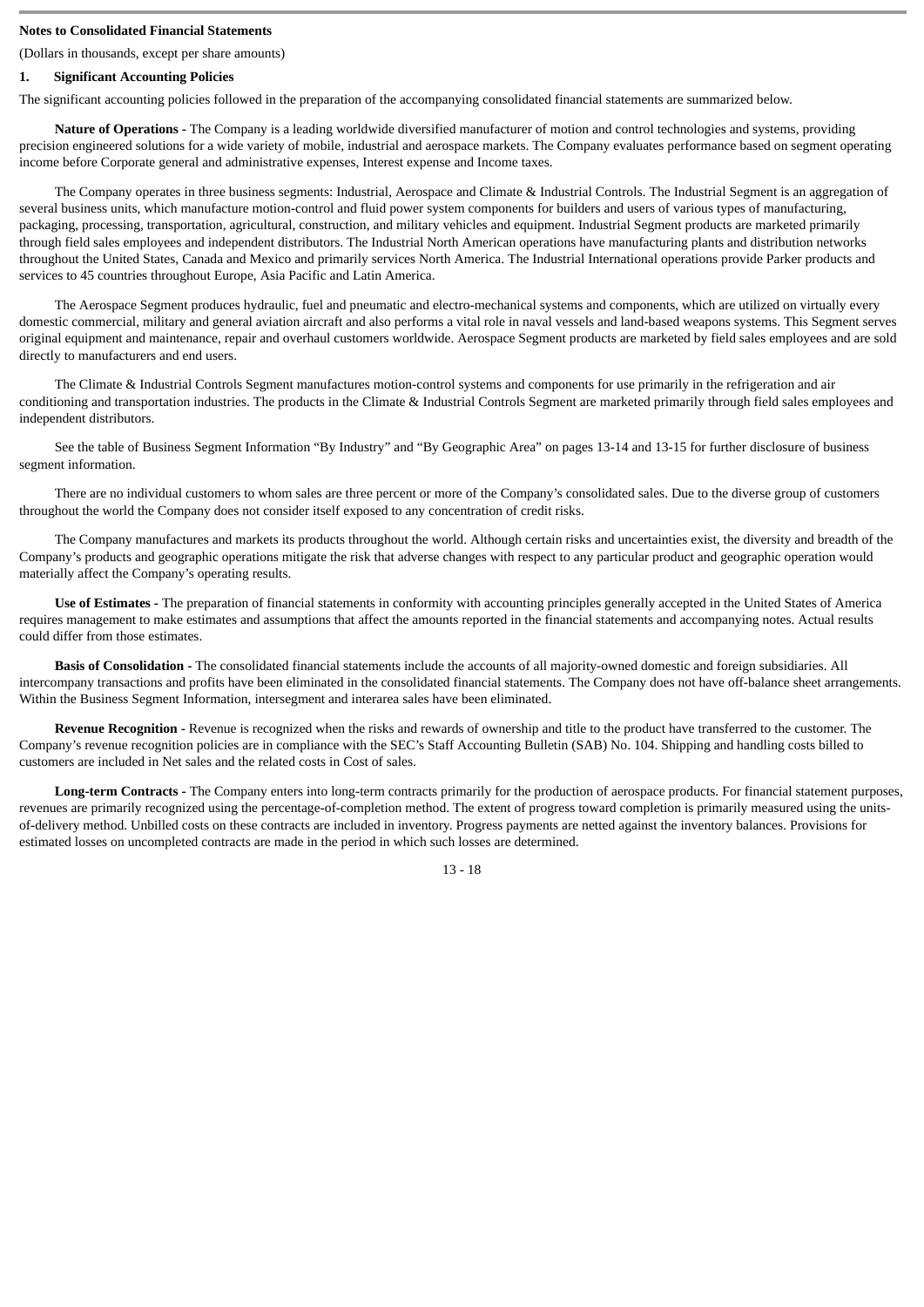**Cash -** Cash equivalents consist of short-term highly liquid investments, with a three-month or less maturity, carried at cost plus accrued interest, which are readily convertible into cash.

**Inventories -** Inventories are stated at the lower of cost or market. The majority of domestic inventories are valued by the last-in, first-out method and the balance of the Company's inventories are valued by the first-in, first-out method.

**Plant, Equipment and Depreciation -** Plant and equipment are recorded at cost and are depreciated principally using the straight-line method for financial reporting purposes. Depreciation rates are based on estimated useful lives of the assets, generally 40 years for buildings, 15 years for land improvements and building equipment, seven to 10 years for machinery and equipment, and three to eight years for vehicles and office equipment. Improvements, which extend the useful life of property, are capitalized, and maintenance and repairs are expensed. The Company reviews plant and equipment for impairment whenever events or changes in circumstances indicate that their carrying value may not be recoverable. When plant and equipment are retired or otherwise disposed of, the cost and accumulated depreciation are removed from the appropriate accounts and any gain or loss is included in current income.

**Investments and Other Assets -** Investments in joint-venture companies in which ownership is 50% or less and in which the Company does not have operating control are stated at cost plus the Company's equity in undistributed earnings. These investments and the related earnings are not material to the consolidated financial statements.

**Goodwill -** The Company conducts a formal impairment test of goodwill on an annual basis and between annual tests if an event occurs or circumstances change that would more likely than not reduce the fair value of a reporting unit below its carrying value.

**Intangible Assets -** Intangible assets primarily include patents, trademarks and customer lists and are recorded at cost and amortized on a straight-line method. Patents are amortized over the shorter of their remaining useful or legal life. Trademarks are amortized over the estimated time period over which an economic benefit is expected to be received. Customer lists are amortized over a period based on historical customer attrition rates.

**Income Taxes -** Income taxes are provided based upon income for financial reporting purposes. Deferred income taxes arise from temporary differences in the recognition of income and expense for tax purposes. Tax credits and similar tax incentives are applied to reduce the provision for income taxes in the year in which the credits arise. The Company recognizes accrued interest related to unrecognized tax benefits in income tax expense. Penalties, if incurred, would be recognized in income tax expense. Effective July 1, 2007, the Company adopted the provisions of Financial Accounting Standards Board (FASB) Interpretation No. 48, "Accounting for Uncertainty in Income Taxes – an Interpretation of FASB Statement No. 109" (FIN 48). FIN 48 prescribes a comprehensive model for how a company should recognize, measure, present and disclose in its financial statements uncertain tax positions that a company has taken or expects to take on a tax return. As a result of the implementation of FIN 48, the Company recognized an increase of \$29,904 in the liability for unrecognized tax benefits, which was accounted for by a decrease of \$23,801 to the July 1, 2007 balance of Retained earnings and an increase of \$6,103 to deferred tax assets, which is included in the Other assets caption in the Consolidated Balance Sheet.

**Product Warranty -** In the ordinary course of business the Company warrants its products against defect in design, materials and workmanship over various time periods. The warranty accrual at June 30, 2009 and 2008 is immaterial to the financial position of the Company and the change in the accrual during 2009, 2008 and 2007 was immaterial to the Company's results of operations and cash flows.

**Foreign Currency Translation -** Assets and liabilities of most foreign subsidiaries are translated at current exchange rates, and income and expenses are translated using weighted-average exchange rates. The effects of these translation adjustments, as well as gains and losses from certain intercompany transactions, are reported in the Accumulated other comprehensive (loss) income component of Shareholders' equity. Such adjustments will affect Net income only upon sale or liquidation of the underlying foreign investments, which is not contemplated at this time. Exchange gains and losses from transactions in a currency other than the local currency of the entity involved, and translation adjustments in countries with highly inflationary economies, are included in Net income.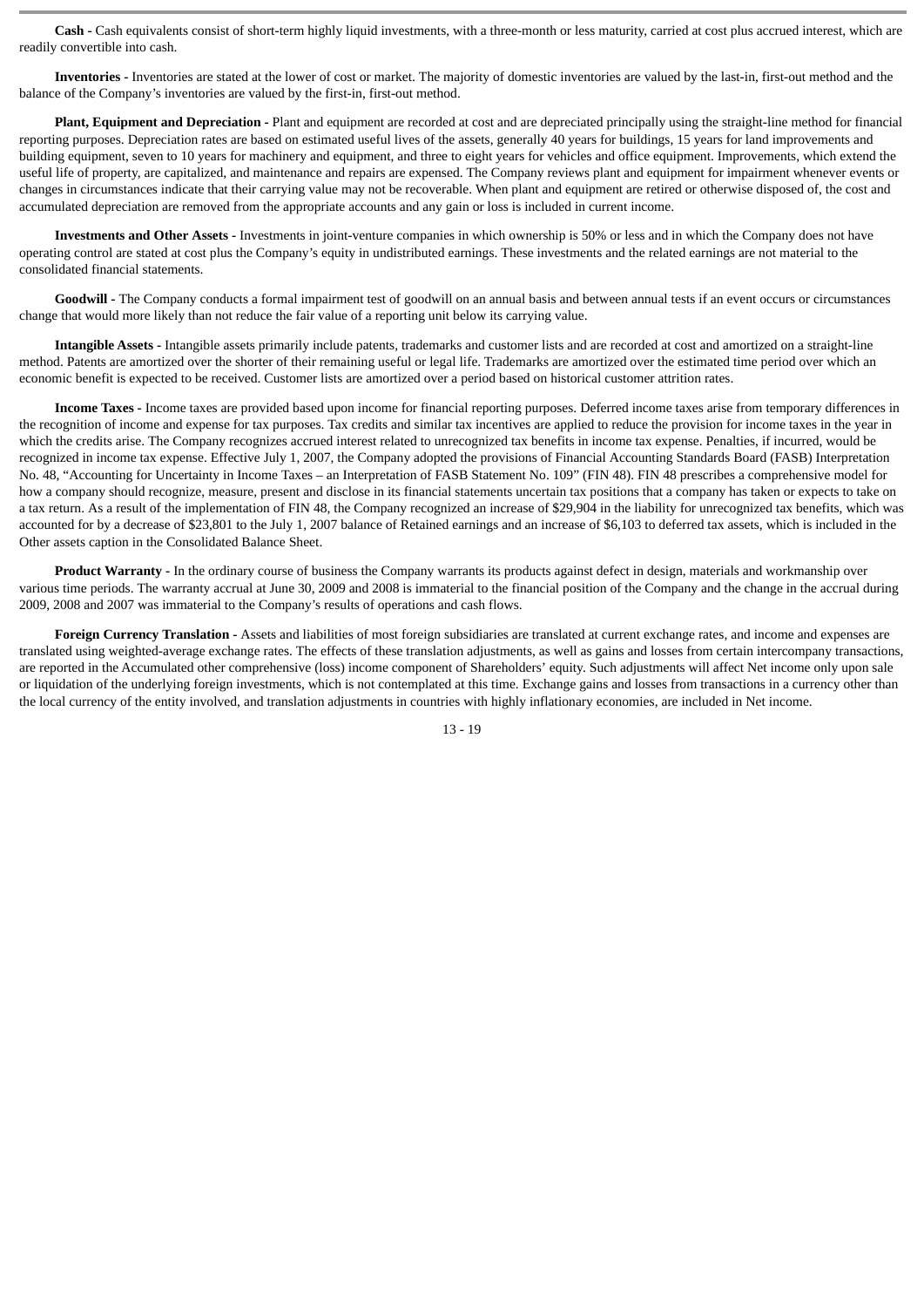**Financial Instruments -** The Company's financial instruments consist primarily of investments in cash, cash equivalents and long-term investments as well as obligations under notes payable and long-term debt. Due to their short-term nature, the carrying values for Cash and cash equivalents, Investments and other assets and Notes payable approximate fair value. See Note 9 for fair value of long-term debt.

The Company enters into forward exchange contracts (forward contracts) and costless collar contracts, comprised of puts and calls, to reduce its exposure to fluctuations in both freely convertible and non-freely convertible foreign currencies. These contracts are with major financial institutions and the risk of loss is considered remote. The Company does not hold or issue derivative financial instruments for trading purposes.

Derivative financial instruments are recognized on the balance sheet as either assets or liabilities and are measured at fair value. Gains or losses on derivatives that are not hedges are adjusted to fair value through Net income. Gains or losses on derivatives that hedge specific transactions are recognized in Net income or recognized in Other comprehensive income until the hedged item is recognized in earnings. See Note 15 for disclosure of fair value of derivative financial instruments.

In addition, the Company's foreign locations in the ordinary course of business enter into financial guarantees through financial institutions which enable customers to be reimbursed in the event of nonperformance by the Company.

The total carrying and fair value of open forward exchange and costless collar contracts and any risk to the Company as a result of the arrangements described above is not material.

**Subsequent Events -** The Company has adopted FASB Statement No. 165 as of June 30, 2009, and has evaluated for disclosure subsequent events that have occurred up to August 27, 2009, the date of filing of the Company's Annual Report on Form 10-K for the fiscal year ended June 30, 2009.

**Recent Accounting Pronouncements -** In December 2007, the FASB issued FASB Statement No. 141 (revised 2007), "Business Combinations" (Statement No. 141R). Statement No. 141R changes the accounting for business combinations both during the period of acquisition and in subsequent periods. Acquisition costs will generally be expensed as incurred; noncontrolling interests will be valued at fair value at the acquisition date; in-process research and development will be recorded at fair value as an indefinite-lived asset at the acquisition date; restructuring costs associated with a business combination will generally be expensed subsequent to the acquisition date; and changes in deferred tax asset valuation allowances and income tax uncertainties after the acquisition date generally will affect income tax expense. Statement No. 141R is effective for fiscal years beginning after December 15, 2008. Generally, the effect of Statement No. 141R on the Company's financial position or results of operations will depend on future acquisitions.

In December 2007, the FASB issued FASB Statement No. 160, "Noncontrolling Interests in Consolidated Financial Statements – an amendment of ARB 51." Statement No. 160 requires the recognition of a noncontrolling interest as equity in the consolidated financial statements and separate from the parent's equity. The amount of net income attributable to the noncontrolling interest will be included in consolidated net income on the face of the income statement. Statement No. 160 is effective for fiscal years beginning after December 15, 2008. The Company does not believe the adoption of Statement No. 160 will have a material effect on the Company's financial position or results of operations.

In December 2008, the FASB issued FASB Staff Position (FSP) 132(R)-1, "Employers' Disclosures about Postretirement Benefit Plan Assets." FSP 132(R)-1 requires detailed disclosures regarding the investment strategies, fair value measurements, and concentrations of risk of plan assets of a defined benefit pension or other postretirement plan. FSP 132(R)-1 is effective for fiscal years ending after December 15, 2009. The Company has not yet determined the effect, if any, that FSP 132(R)-1 will have on the Company's retirement benefits disclosures.

In April 2009, the FASB issued FSP 107-1 and APB 28-1, "Interim Disclosures about Fair Value of Financial Instruments." FSP 107-1 requires disclosures about fair value of financial instruments in interim reports as well as annual reports. The Company will comply with the required disclosures beginning with the fiscal quarter ending September 30, 2009 and does not believe the adoption of FSP 107-1 will have a significant effect on the Company's financial instrument disclosures.

**Reclassifications and Revisions -** Certain prior period amounts have been reclassified to conform to the current-year presentation.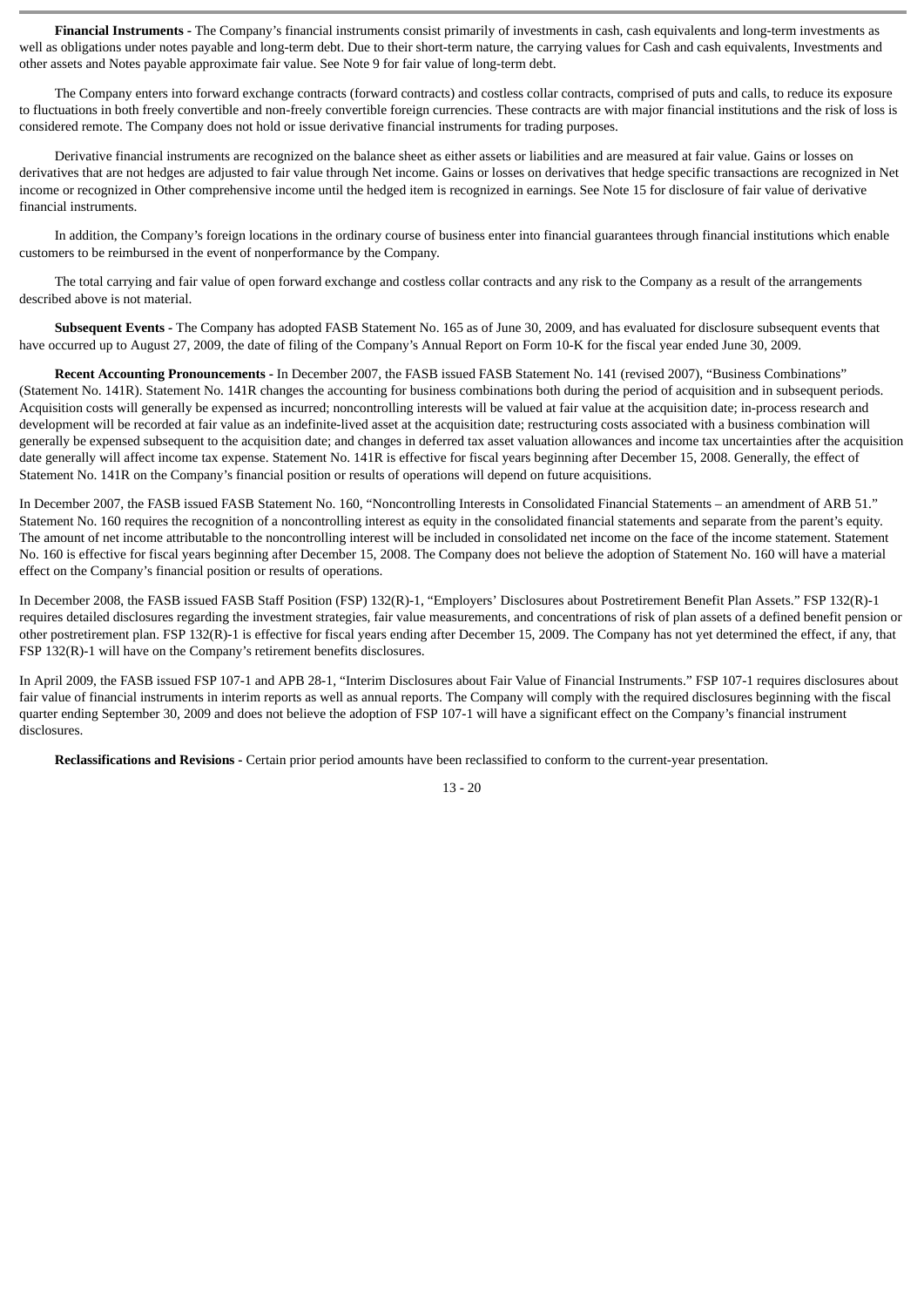## **2. Acquisitions**

In October 2008, the Company acquired Legris SA, a manufacturer of fluid circuit components and systems for pneumatic, hydraulic, and chemical processing applications. In October 2008, the Company acquired Origa Group, a manufacturer of rodless pneumatic actuators, electric actuators, filter regulator lubricators and pneumatic cylinders and valves. Aggregate annual sales for these businesses and seven other businesses acquired during fiscal 2009, for their most recent fiscal year prior to acquisition, were approximately \$532 million. Total purchase price for all businesses acquired during fiscal 2009 was approximately \$747 million in cash and \$4 million in assumed debt.

In November 2007, the Company acquired Scan Subsea ASA whose primary businesses include the design, production, and marketing of power and production umbilical cables for subsea installations as well as mooring lines for floating oil production and exploration units. In April 2008, the Company acquired Vansco Electronics, a global leader in the design and manufacture of electronic controls, displays and terminals, communication and operator interfaces, and sensors. Aggregate annual sales for these businesses and eight other businesses acquired during fiscal 2008, for their most recent fiscal year prior to acquisition, were approximately \$546 million. Total purchase price for all businesses acquired during fiscal 2008 was approximately \$942 million in cash and \$11 million in assumed debt.

In April 2007, the Company acquired Rectus AG, a manufacturer of quick disconnect couplings and related products for pneumatic, hydraulic, medical, and chemical processing applications. Aggregate annual sales for this business and 10 other businesses acquired during fiscal 2007, for their most recent fiscal year prior to acquisition, were approximately \$260 million. Total purchase price for all businesses acquired during fiscal 2007 was approximately \$394 million in cash and \$15 million in assumed debt.

The results of operations for all acquisitions are included as of the respective dates of acquisition. The initial purchase price allocation and any subsequent purchase price adjustments for acquisitions in 2009, 2008 and 2007 are presented below. Some of the 2009 purchase price allocations are preliminary and may require subsequent adjustment.

|                                            | 2009          | 2008         | 2007      |
|--------------------------------------------|---------------|--------------|-----------|
| Assets acquired:                           |               |              |           |
| Accounts receivable                        | \$<br>116,931 | \$<br>79,342 | \$47,534  |
| Inventories                                | 87,230        | 91,197       | 36,654    |
| Prepaid expenses                           | 3,957         | 4,055        | (3,604)   |
| Deferred income taxes                      | 7,899         | 5,265        | 9,066     |
| Plant and equipment                        | 107,278       | 90,615       | 31,458    |
| Intangible and other assets                | 431,964       | 468,609      | 164,318   |
| Goodwill                                   | 319,193       | 439,667      | 182,740   |
|                                            | 1,074,452     | 1,178,750    | 468,166   |
| Liabilities assumed:                       |               |              |           |
| Notes payable                              | 2,622         | 611          | 5,231     |
| Accounts payable, trade                    | 49,421        | 54,495       | 21,265    |
| Accrued payrolls and other compensation    | 33,714        | 16,364       | 13,410    |
| Accrued domestic and foreign taxes         | 22,111        | 1,366        | 1,537     |
| Other accrued liabilities                  | 97,093        | 77,285       | (10, 440) |
| Long-term debt                             | 1,640         | 10,023       | 9,954     |
| Pensions and other postretirement benefits | 5,418         | 653          | (6,951)   |
| Deferred income taxes                      | 136,864       | 97,640       | 41,905    |
| Other liabilities                          | 2,934         | (701)        | 13,616    |
|                                            | 351,817       | 257,736      | 89,527    |
| Net assets acquired                        | 722,635       | \$921,014    | \$378,639 |
|                                            |               |              |           |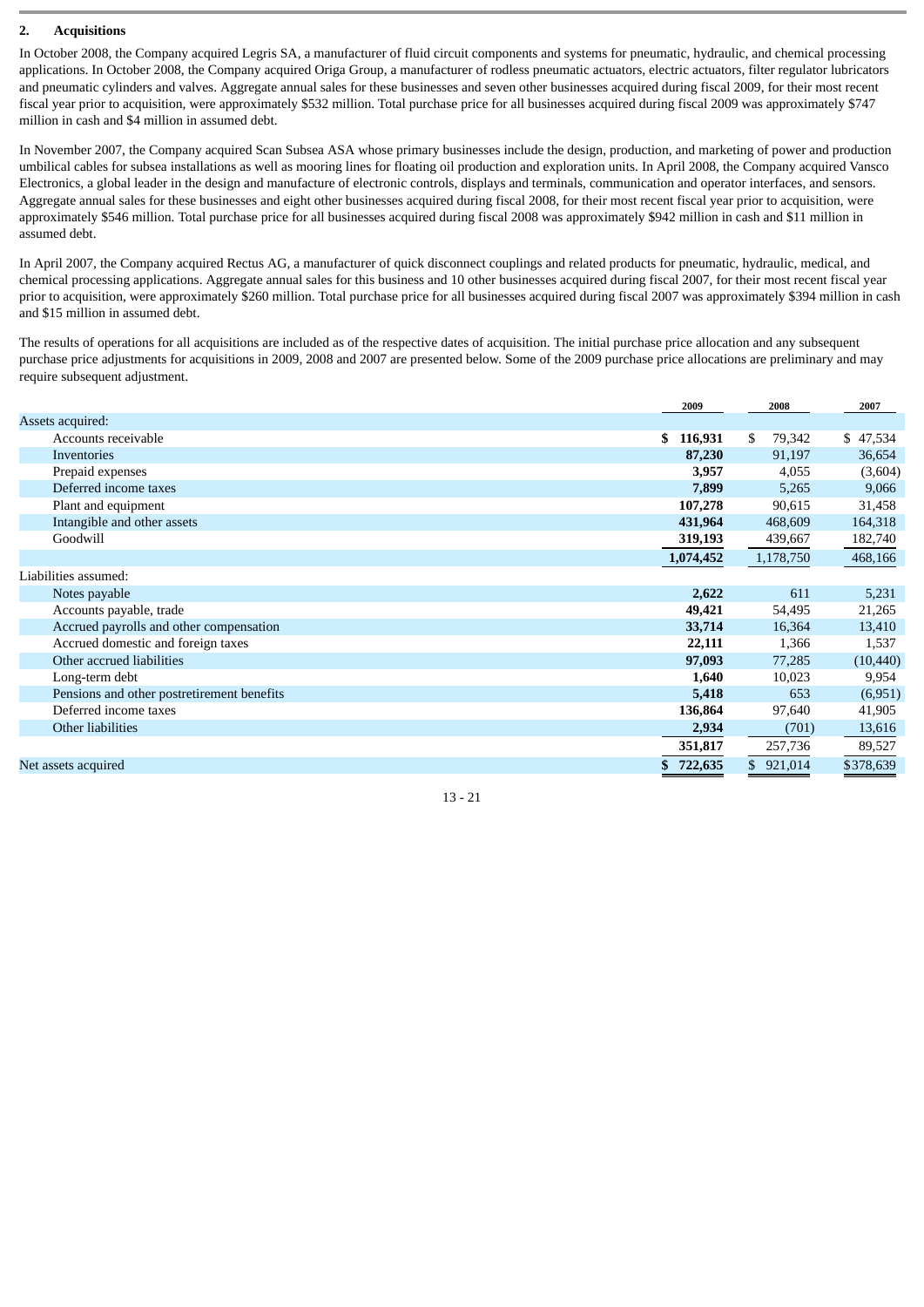## **3. Charges Related to Business Realignment**

In 2009, the Company recorded a \$52.1 million charge for the costs to structure its businesses in light of current and anticipated customer demand. The Company believes the realignment actions taken will positively impact future results of operations, but will have no material effect on liquidity and sources and uses of capital. The charge primarily related to the Industrial and Climate & Industrial Controls Segments and included severance costs attributable to approximately 4,295 employees as well as costs related to the consolidation of manufacturing product lines. All required severance payments have been made. The business realignment costs are presented in the Consolidated Statement of Income for 2009 in the following captions: \$41.0 million in Cost of sales, \$6.2 million in Selling, general and administrative expenses and \$4.9 million in (Gain) on disposal of assets.

In 2008, the Company recorded a \$5.7 million charge for the costs to structure its businesses in light of current and anticipated customer demand. The Company believes the realignment actions taken will positively impact future results of operations, but will have no material effect on liquidity and sources and uses of capital. The charge primarily related to the Industrial Segment and included severance costs attributable to approximately 280 employees as well as costs related to the consolidation of manufacturing product lines. All required severance payments have been made. The business realignment costs are primarily presented in the Cost of sales caption in the Consolidated Statement of Income for 2008.

In 2007, the Company recorded a \$19.4 million charge for the costs to structure its businesses in light of current and anticipated customer demand. The Company believes the realignment actions taken will positively impact future results of operations, but will have no material effect on liquidity and sources and uses of capital. The charge primarily related to the Industrial Segment and included severance costs attributable to approximately 775 employees as well as costs related to the consolidation of manufacturing product lines. All required severance payments have been made. The business realignment costs are presented in the Consolidated Statement of Income for 2007 in the following captions: \$15.0 million in Cost of sales and \$4.4 million in Selling, general and administrative expenses.

## **4. Income Taxes**

Income before income taxes was derived from the following sources:

|                      | 2009      | 2008        | 2007         |
|----------------------|-----------|-------------|--------------|
| <b>United States</b> | \$388,878 | 501,764     | 581,191<br>S |
| Foreign              | 292,576   | 824,760     | 578,091      |
|                      | \$681,454 | \$1,326,524 | \$1,159,282  |
|                      |           |             |              |

Income taxes include the following:

|                 | 2009      | 2008      | 2007      |
|-----------------|-----------|-----------|-----------|
| Federal         | \$46,524  | \$199,457 | \$203,387 |
| Foreign         | 120,963   | 187,034   | 135,001   |
| State and local | 18,500    | 24,500    | 19,500    |
| Deferred        | (13,048)  | (33, 933) | (28, 652) |
|                 | \$172,939 | \$377,058 | \$329,236 |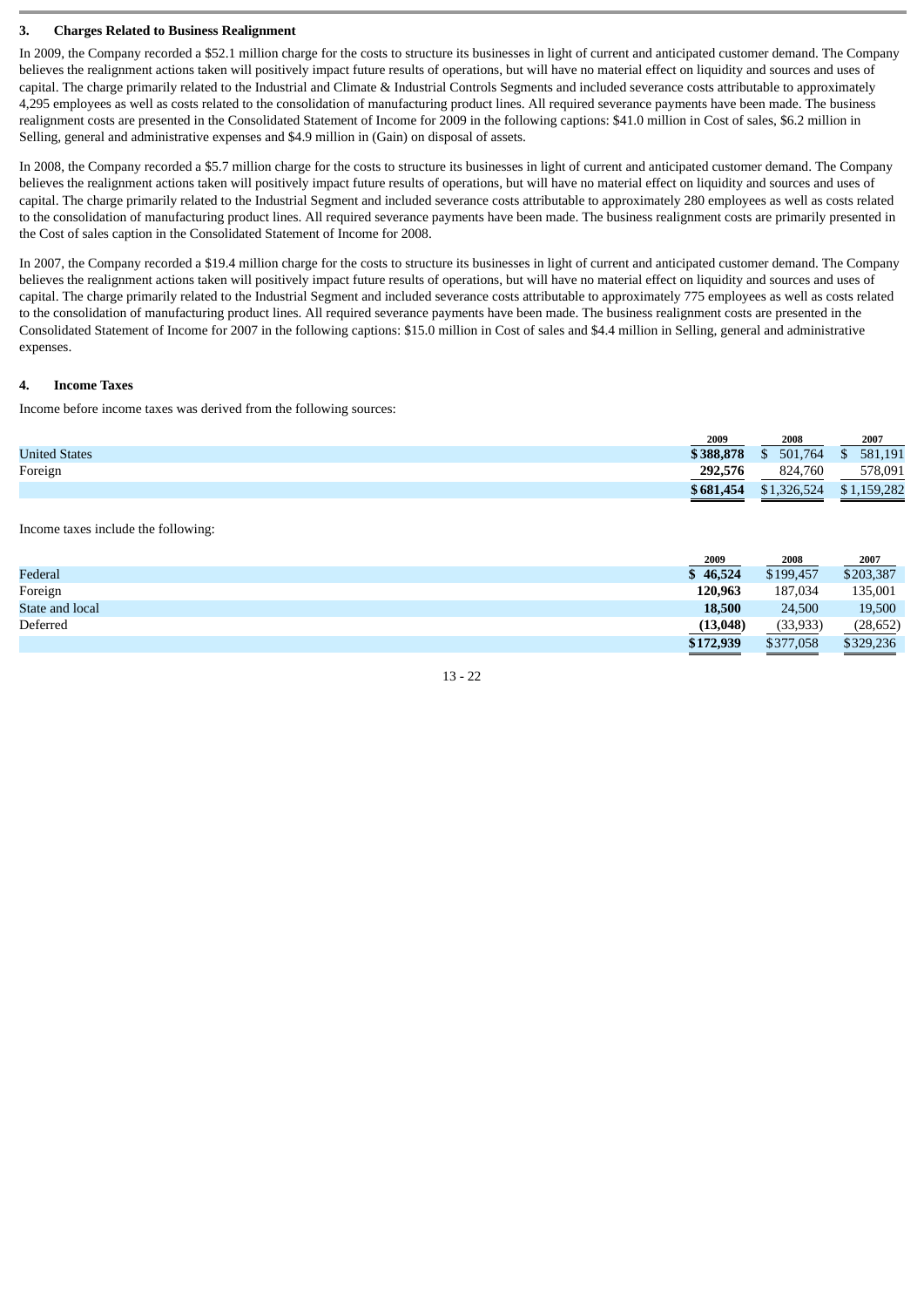A reconciliation of the Company's effective income tax rate to the statutory Federal rate follows:

|                                   | 2009  | 2008    | 2007  |
|-----------------------------------|-------|---------|-------|
| Statutory Federal income tax rate | 35.0% | 35.0%   | 35.0% |
| State and local income taxes      | 1.7   | $1.0\,$ | 1.0   |
| <b>Litigation settlements</b>     | 1.8   |         |       |
| Foreign tax rate difference       | (8.6) | (7.3)   | (5.1) |
| Cash surrender of life insurance  | 2.3   | .2      | (.8)  |
| Research tax credit               | (2.5) | (.4)    | (1.4) |
| Worthless stock benefit           | (3.2) |         |       |
| Other                             | (1.1) | (.1)    | (.3)  |
| Effective income tax rate         | 25.4% | 28.4%   | 28.4% |
|                                   |       |         |       |

Deferred income taxes are provided for the temporary differences between the financial reporting basis and the tax basis of assets and liabilities. The differences comprising the net deferred taxes shown on the Consolidated Balance Sheet at June 30 were as follows:

|                                               | 2009       | 2008                   |
|-----------------------------------------------|------------|------------------------|
| Postretirement benefits                       | \$491,655  | \$258,550              |
| Other liabilities and reserves                | 107,694    | 108,217                |
| Long-term contracts                           | 3,572      | 9,002                  |
| Stock-based compensation                      | 47,250     | 32,682                 |
| Loss carryforwards                            | 135,901    | 79,817                 |
| Foreign tax credit carryforwards              | 9,857      | 18,029                 |
| Unrealized currency exchange gains and losses | 37,342     | 52,368                 |
| Inventory                                     | 16,963     | 18,369                 |
| Depreciation and amortization                 | (502, 105) | (417, 231)             |
| Valuation allowance                           | (112,883)  | (78, 631)              |
| Net deferred tax asset                        | \$235,246  | \$81,172               |
| Change in net deferred tax asset:             |            |                        |
| Provision for deferred tax                    | \$13,048   | 33,933<br>$\mathbf{s}$ |
| Items of other comprehensive income           | 263,565    | 66,956                 |
| Acquisitions and other                        | (122, 539) | (84, 435)              |
| Total change in net deferred tax              | \$154,074  | \$<br>16.454           |

At June 30, 2009, the Company had recorded deferred tax assets of \$135,901 resulting from \$545,950 in loss carryforwards. A valuation allowance has been established due to the uncertainty of realizing certain loss carryforwards, a foreign capital loss carryforward, and certain deferred tax assets associated with other liabilities and reserves. The foreign capital loss carryforward and some of the loss carryforwards can be carried forward indefinitely; others can be carried forward from one to 19 years. The increase in loss carryforwards and the valuation allowance in 2009 were primarily due to an increase in losses in certain foreign jurisdictions. No material valuation allowance was recorded during the year attributable to various acquisitions. Upon the adoption of Statement No. 141R, changes in the valuation allowance attributable to acquisitions will affect income tax expense including those associated with acquisitions that closed prior to July 1, 2009.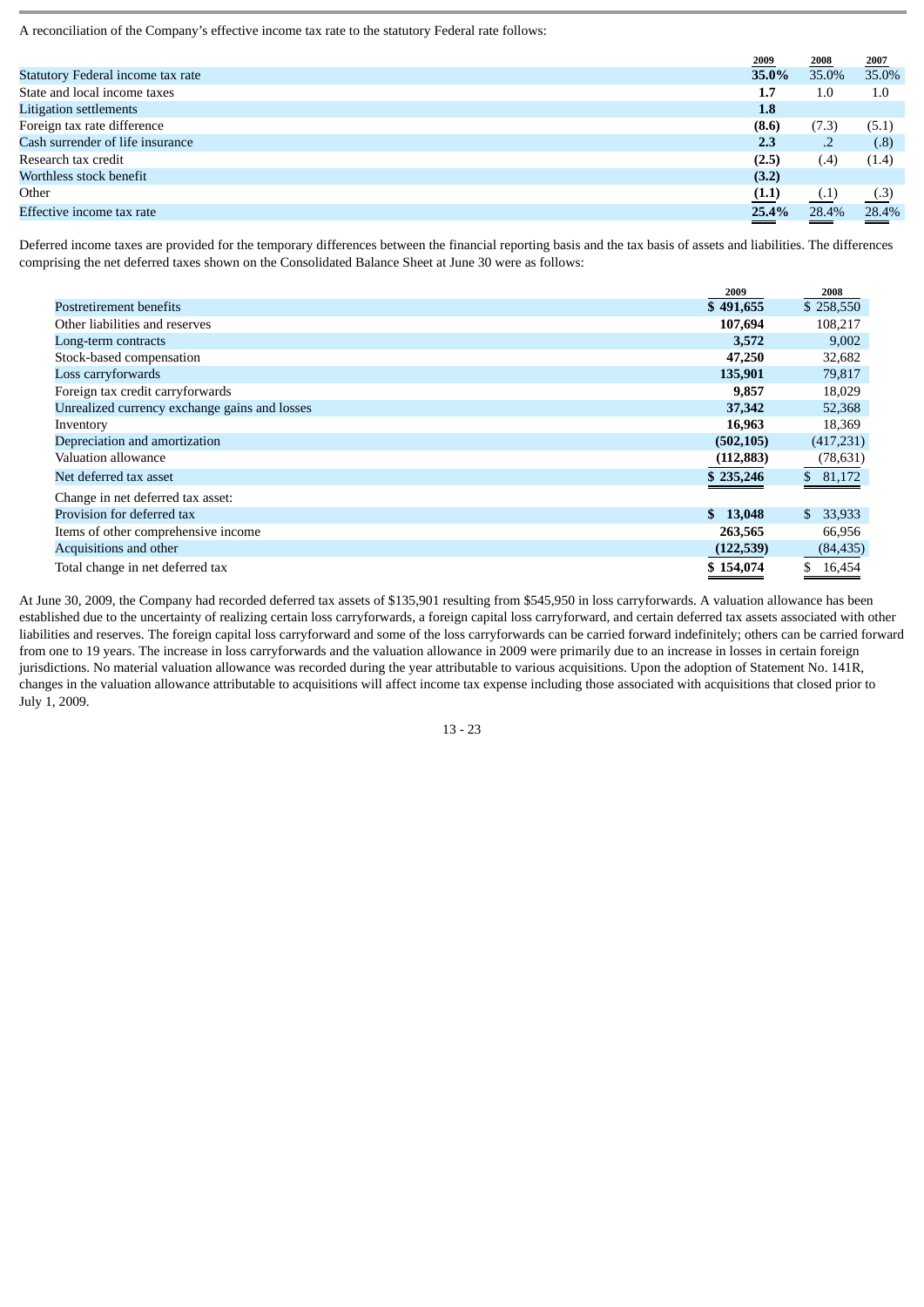Provision has not been made for additional U.S. or foreign taxes on undistributed earnings of certain international operations as those earnings will continue to be reinvested. It is not practicable to estimate the additional taxes, including applicable foreign withholding taxes, that might be payable on the eventual remittance of such earnings.

Accumulated undistributed earnings of foreign operations reinvested in their operations amounted to \$1,298,102, \$1,435,394 and \$948,867, at June 30, 2009, 2008 and 2007, respectively.

A reconciliation of the beginning and ending amount of unrecognized tax benefits is as follows:

|                                                     | 2009      | 2008      |
|-----------------------------------------------------|-----------|-----------|
| Balance July 1                                      | \$105,070 | \$74,459  |
| Additions for tax positions related to current year | 31,414    | 24,951    |
| Additions for tax positions of prior years          | 15,899    | 6,470     |
| Additions for acquisitions                          | 760       | 993       |
| Reductions for tax positions of prior years         | (10, 566) | (2,452)   |
| Reductions for settlements                          | (3,768)   | (538)     |
| Reductions for expiration of statute of limitations |           | (45)      |
| Effect of foreign currency translation              | (5, 855)  | 1,232     |
| Balance June 30                                     | \$132,954 | \$105,070 |
|                                                     |           |           |

The total amount of unrecognized tax benefits that, if recognized, would affect the effective rate was \$114,210 and \$76,868 as of June 30, 2009 and 2008, respectively. The accrued interest related to the gross unrecognized tax benefits, excluded from the amounts above, was \$9,179 and \$9,748 as of June 30, 2009 and 2008, respectively.

The Company and its subsidiaries file income tax returns in the United States and various state and foreign jurisdictions. In the normal course of business the Company's tax returns are subject to examination by taxing authorities throughout the world. The Company is no longer subject to examinations of its federal income tax returns by the Internal Revenue Service (IRS) for fiscal years through 2001 as well as 2004 and 2005. All significant state and local and foreign tax returns have been examined for fiscal years through 2001. The Company believes that it is reasonably possible that within the next 12 months the IRS examination for fiscal years 2002, 2003, 2006 and 2007 will be settled. The Company anticipates that within the next 12 months the total amount of unrecognized tax benefits related to income inclusion items, loss deductions and loss carryforwards may be reduced by an amount up to \$55 million due to the settlement of examinations and the expiration of statutes of limitation.

## **5. Earnings Per Share**

Earnings per share have been computed according to FASB Statement No. 128, "Earnings per Share." Basic earnings per share is computed using the weightedaverage number of common shares outstanding during the year. Diluted earnings per share is computed using the weighted-average number of common shares and common share equivalents outstanding during the year. Common share equivalents represent the dilutive effect of outstanding stock-based awards.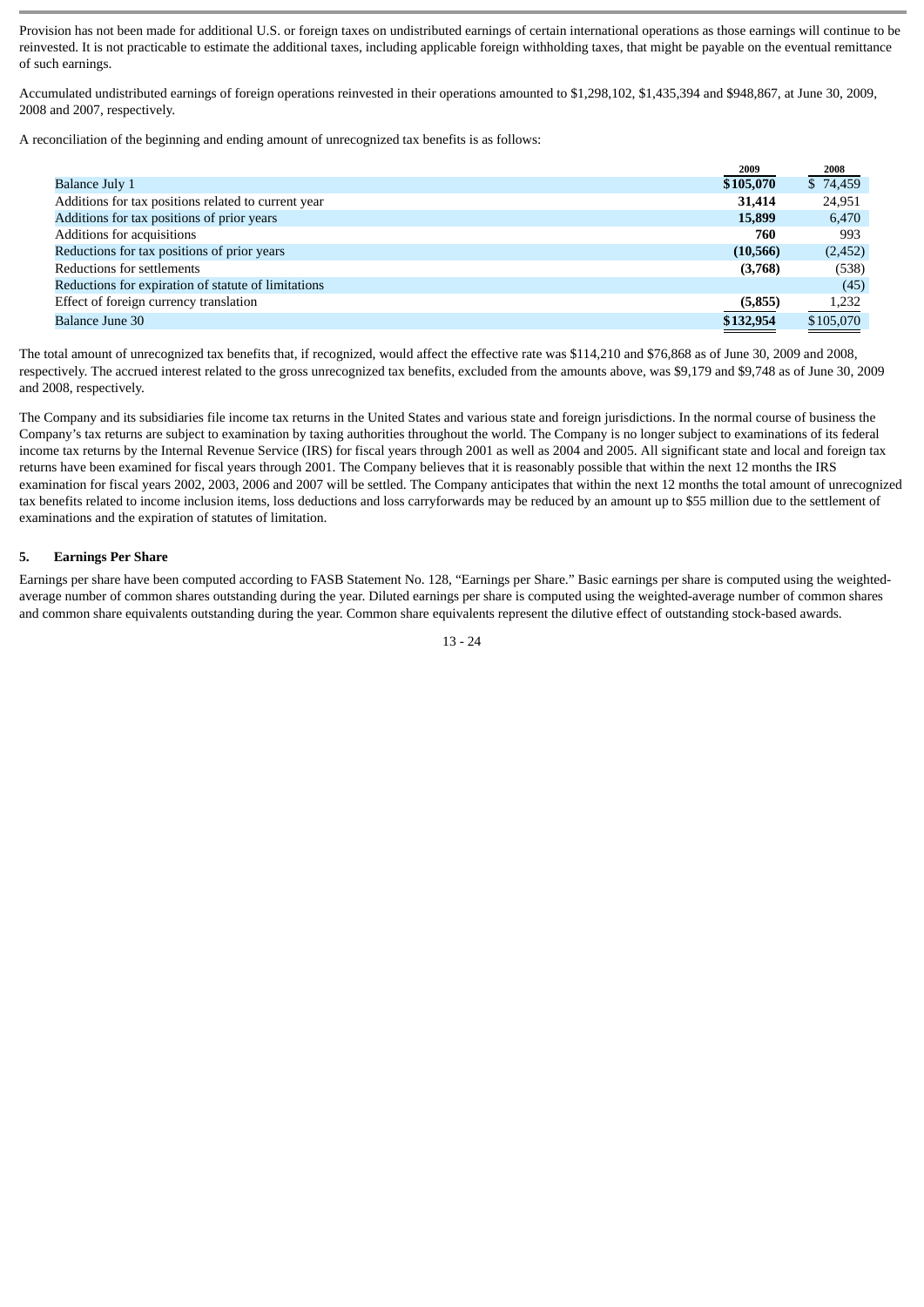The computation of net income per share was as follows:

|                                                                                     | 2009        | 2008        |   | 2007        |
|-------------------------------------------------------------------------------------|-------------|-------------|---|-------------|
| Numerator:                                                                          |             |             |   |             |
| Net income applicable to common shares                                              | 508,515     | 949.466     | S | 830.046     |
| Denominator:                                                                        |             |             |   |             |
| Basic – weighted-average common shares                                              | 161,564,111 | 168,285,487 |   | 174,643,327 |
| Increase in weighted-average from dilutive effect of exercise of stock-based awards | 1,155,037   | 3,358,348   |   | 2,851,563   |
| Diluted – weighted-average common shares, assuming exercise of stock-based awards   | 162,719,148 | 171,643,835 |   | 177,494,890 |
| Basic earnings per share                                                            | 3.15        | 5.64        | S | 4.75        |
| Diluted earnings per share                                                          | 3.13        | 5.53        |   | 4.68        |

For 2009, 2008 and 2007, 6.4 million, 1.1 million, and 2.5 million common shares, respectively, subject to stock-based awards were excluded from the computation of diluted earnings per share because the effect of their exercise would be anti-dilutive.

## **6. Inventories**

Inventories valued on the last-in, first-out (LIFO) cost method were approximately 28 percent and 29 percent, respectively, of total inventories in 2009 and 2008. The current cost of these inventories exceeds their valuation determined on the LIFO basis by \$204,294 in 2009 and \$216,794 in 2008. During 2009, inventory reductions resulted in a pre-tax LIFO liquidation gain of \$12,500. Progress payments of \$57,704 in 2009 and \$34,809 in 2008 are netted against inventories.

### **7. Goodwill and Intangible Assets**

The Company conducts an annual impairment test as required by FASB Statement No. 142. Goodwill is tested for impairment at the reporting unit level, which for the Company, is one level below the operating segment level. The Company uses a discounted cash flow model to determine the fair value of a reporting unit. The discounted cash flow analysis requires several assumptions including future sales growth and operating margin levels as well as assumptions regarding future industry specific market conditions. Each of the Company's reporting units prepare discrete operating forecasts and uses these forecasts as the basis for the assumptions used in the discounted cash flow analyses. The annual impairment tests performed in fiscal years 2009, 2008, and 2007 resulted in no impairment loss being recognized.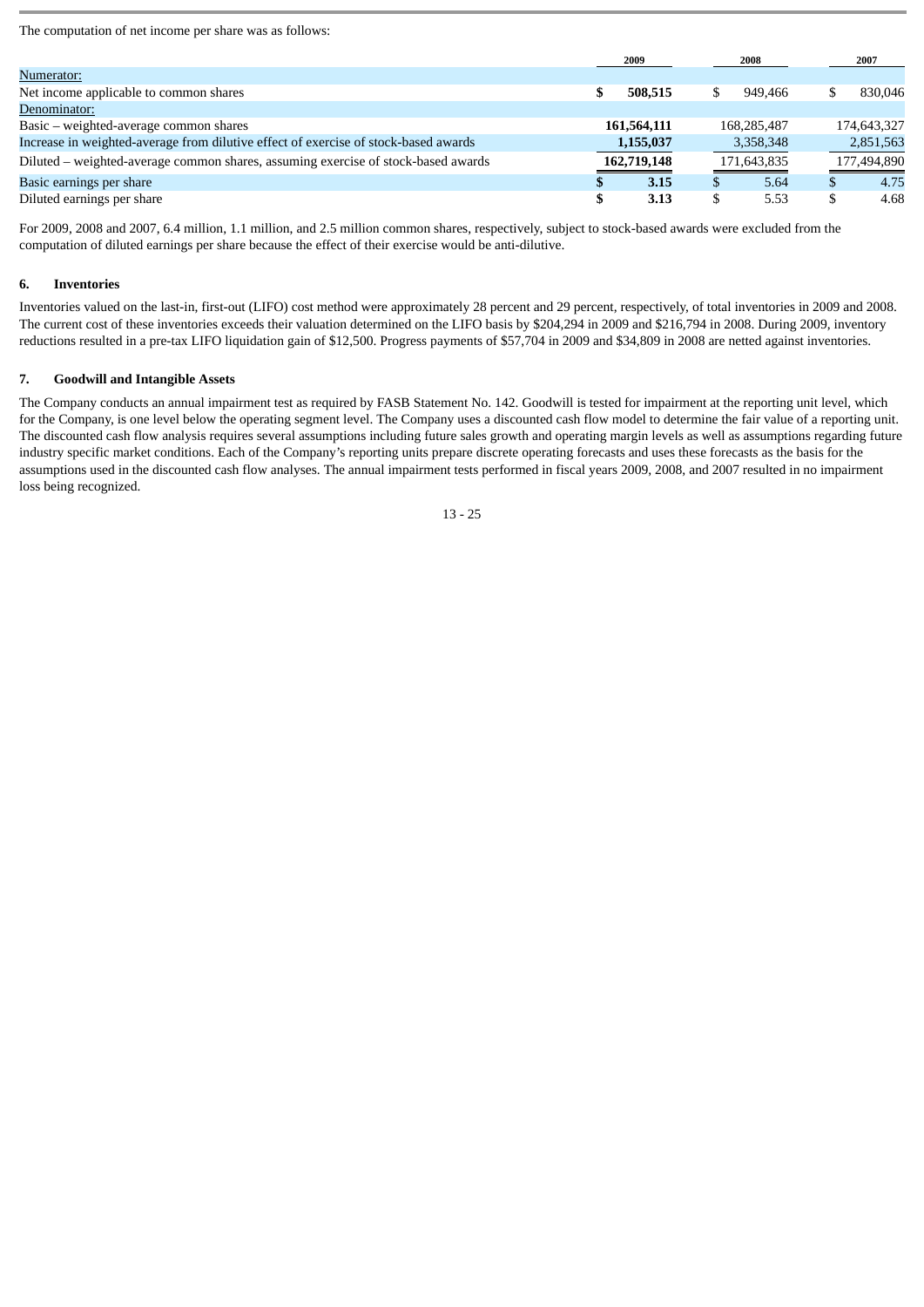The changes in the carrying amount of goodwill for the years ended June 30, 2008 and June 30, 2009 are as follows:

|                                     | <b>Industrial</b><br>Segment | Aerospace<br>Segment |   | Climate & Industrial<br><b>Controls Segment</b> | Total       |
|-------------------------------------|------------------------------|----------------------|---|-------------------------------------------------|-------------|
| Balance June 30, 2007               | \$1,856,841                  | \$87,721             | ъ | 309,507                                         | \$2,254,069 |
| Acquisitions                        | 427,032                      | 12,635               |   |                                                 | 439,667     |
| Foreign currency translation        | 101,120                      | 57                   |   | 5.705                                           | 106,882     |
| Goodwill adjustments                | (2,514)                      |                      |   | (12)                                            | (2,526)     |
| Balance June 30, 2008               | \$2,382,479                  | \$100,413            |   | 315,200                                         | \$2,798,092 |
| <b>Acquisitions</b>                 | 318,818                      |                      |   | 375                                             | 319,193     |
| <b>Foreign currency translation</b> | (196, 318)                   | (45)                 |   | (7,662)                                         | (204, 025)  |
| <b>Goodwill adjustments</b>         | (8,530)                      | (1,659)              |   | 6                                               | (10, 183)   |
| <b>Balance June 30, 2009</b>        | \$2,496,449                  | \$98,709             |   | 307,919                                         | \$2,903,077 |

"Goodwill adjustments" primarily represent adjustments to the purchase price allocation during the twelve-month period subsequent to the acquisition date and primarily involves the valuation of property, plant and equipment and intangible assets. Some of the 2009 purchase price allocations are preliminary and may require subsequent adjustment.

Intangible assets are amortized on a straight-line method over their legal or estimated useful life. The following summarizes the gross carrying value and accumulated amortization for each major category of intangible asset:

|                          |                       | 2009         |                       | 2008                |
|--------------------------|-----------------------|--------------|-----------------------|---------------------|
|                          | <b>Gross Carrying</b> | Accumulated  | <b>Gross Carrying</b> | <b>Accumulated</b>  |
| <b>June 30,</b>          | Amount                | Amortization | Amount                | <b>Amortization</b> |
| Patents                  | 119,811               | 42,188       | 96,385                | 35,770              |
| Trademarks               | 287,691               | 62,926       | 247,874               | 42,503              |
| Customer lists and other | 1,154,713             | 183,239      | 876.092               | 121,469             |
| Total                    | 1,562,215             | 288,353      | .220.351<br>¢.        | 199.742             |

During 2009, the Company acquired intangible assets with an initial purchase price allocation and weighted-average life as follows:

|                          | Purchase<br>Price         | <b>Weighted-</b><br>Average |
|--------------------------|---------------------------|-----------------------------|
|                          | <b>Allocation</b>         | Life                        |
| Patents                  | \$31,601                  | 10 years                    |
| Trademarks               | 51,418                    | 11 years                    |
| Customer lists and other | 308,484                   | 18 years                    |
| Total                    | \$391,503<br>____________ | 17 years<br>_____           |

Total intangible amortization expense in 2009, 2008 and 2007 was \$102,750, \$67,391 and \$45,842, respectively. The estimated amortization expense for the five years ending June 30, 2010 through 2014 is \$108,932, \$104,193, \$91,949, \$83,844 and \$82,317, respectively.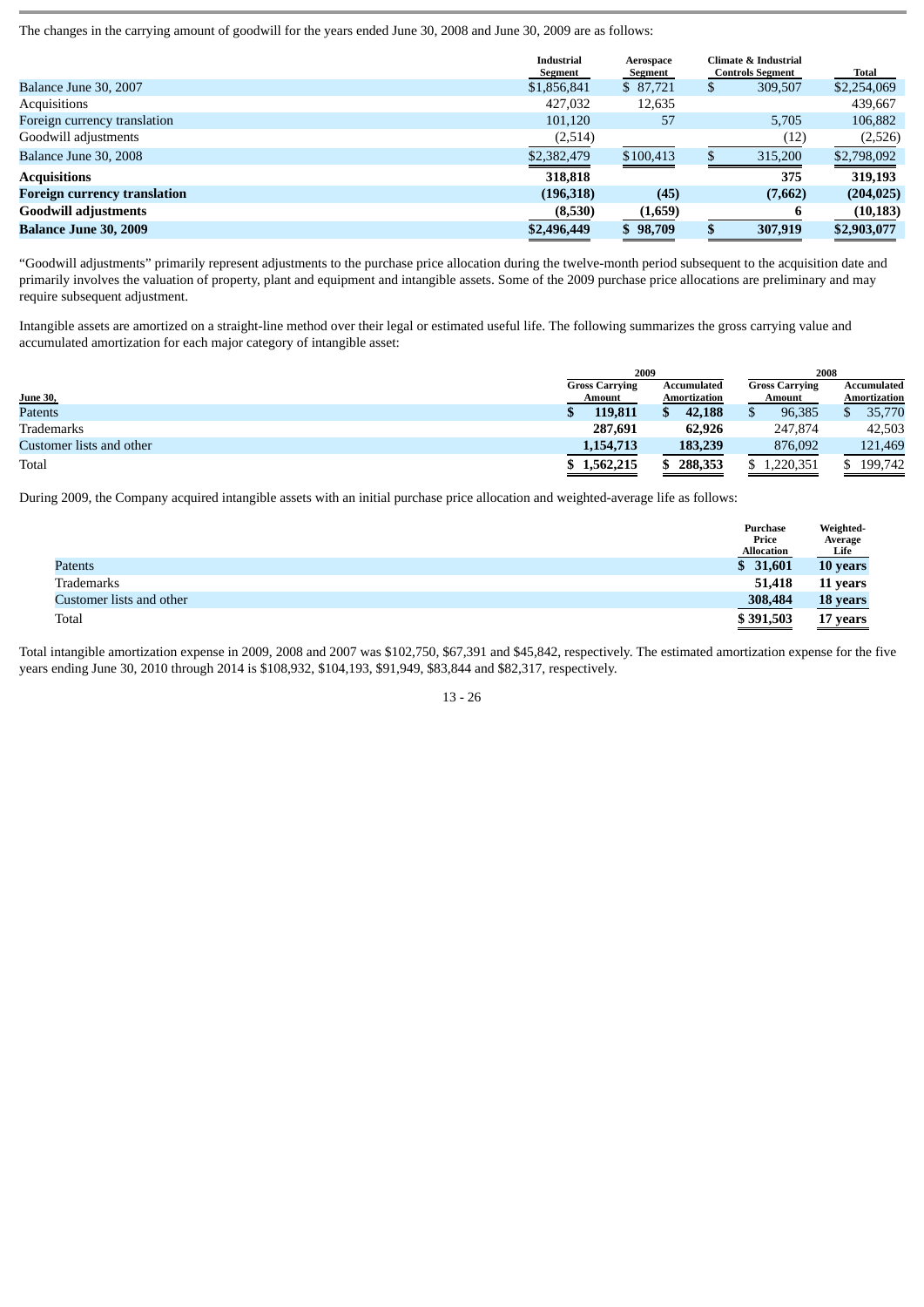### **8. Financing Arrangements**

The Company has a line of credit totaling \$1,500,000 through a multi-currency revolving credit agreement with a group of banks, of which \$1,071,566 was available at June 30, 2009. The credit agreement expires in September 2012, however, the Company has the right to request a one-year extension of the expiration date on an annual basis, which request may result in changes to the current terms and conditions of the credit agreement. A portion of the credit agreement supports the Company's commercial paper note program. The interest on borrowings is based upon the terms of each specific borrowing and is subject to market conditions. The revolving credit agreement requires a facility fee of up to 4.5/100ths of one percent of the commitment per annum at the Company's present rating level. The revolving credit agreement contains provisions that increase the facility fee of the credit agreement in the event the Company's credit ratings are lowered. A lowering of the Company's credit ratings would not limit the Company's ability to use the credit agreement nor would it accelerate the repayment of any outstanding borrowings.

The Company is currently authorized to sell up to \$1,370,000 of short-term commercial paper notes, rated A-1 by Standard & Poor's, P-1 by Moody's and F-1 by Fitch Ratings. These ratings are considered investment grade. Commercial paper notes outstanding were \$354,500 at June 30, 2009. There were no commercial paper notes outstanding at June 30, 2008.

The Company's credit agreements and indentures governing certain debt agreements contain various covenants, the violation of which would limit or preclude the use of the agreement for future borrowings, or might accelerate the maturity of the related outstanding borrowings covered by the indentures. At the Company's present rating level, the most restrictive covenant provides that the ratio of secured debt to net tangible assets be less than 10 percent. As of June 30, 2009, the ratio of secured debt to net tangible assets was less than two percent. The Company is in compliance with all covenants.

Notes payable is comprised of short-term lines of credit and borrowings from foreign banks. At June 30, 2009, the Company had \$172,752 in lines of credit from various foreign banks, of which \$169,686 was available. Most of these agreements are renewed annually. The balance and weighted-average interest rate of the Notes payable at June 30, 2009 and 2008 were \$431,044 and 1.5 percent and \$95,112 and 4.7 percent, respectively.

### **9. Debt**

| <b>June 30,</b>                        | 2009          | 2008          |
|----------------------------------------|---------------|---------------|
| Domestic:                              |               |               |
| Debentures                             |               |               |
| 7.30%, due 2011                        | \$<br>100,000 | 100,000<br>\$ |
| Fixed rate medium-term notes           |               |               |
| 5.50% to 7.37%, due 2010-2038          | 915,000       | 915,000       |
| Fixed rate senior notes                |               |               |
| 4.88%, due 2013                        | 225,000       | 225,000       |
| ESOP loan guarantee                    |               |               |
| 6.34%, due 2009                        |               | 6,291         |
| Variable rate demand bonds             |               |               |
| 0.6%, due 2010-2025                    | 20,035        | 20,035        |
| Foreign:                               |               |               |
| Bank loans, including revolving credit |               |               |
| 1% to 10.7%, due 2010-2017             | 6,357         | 11,875        |
| Euro Bonds                             |               |               |
| 3.5%, due 2011                         | 280,580       | 314,880       |
| 4.125%, due 2016                       | 280,580       | 314,880       |
| Japanese Yen credit facility           |               |               |
| Libor plus 20 bps, due 2012            | 62,292        | 56,508        |
| Other long-term debt,                  |               |               |
| including capitalized leases           | 284           | 11,735        |
| Total long-term debt                   | 1,890,128     | 1,976,204     |
| Less long-term debt payable            |               |               |
| within one year                        | 50,423        | 23,752        |
| Long-term debt, net                    | \$1,839,705   | \$1,952,452   |
|                                        |               |               |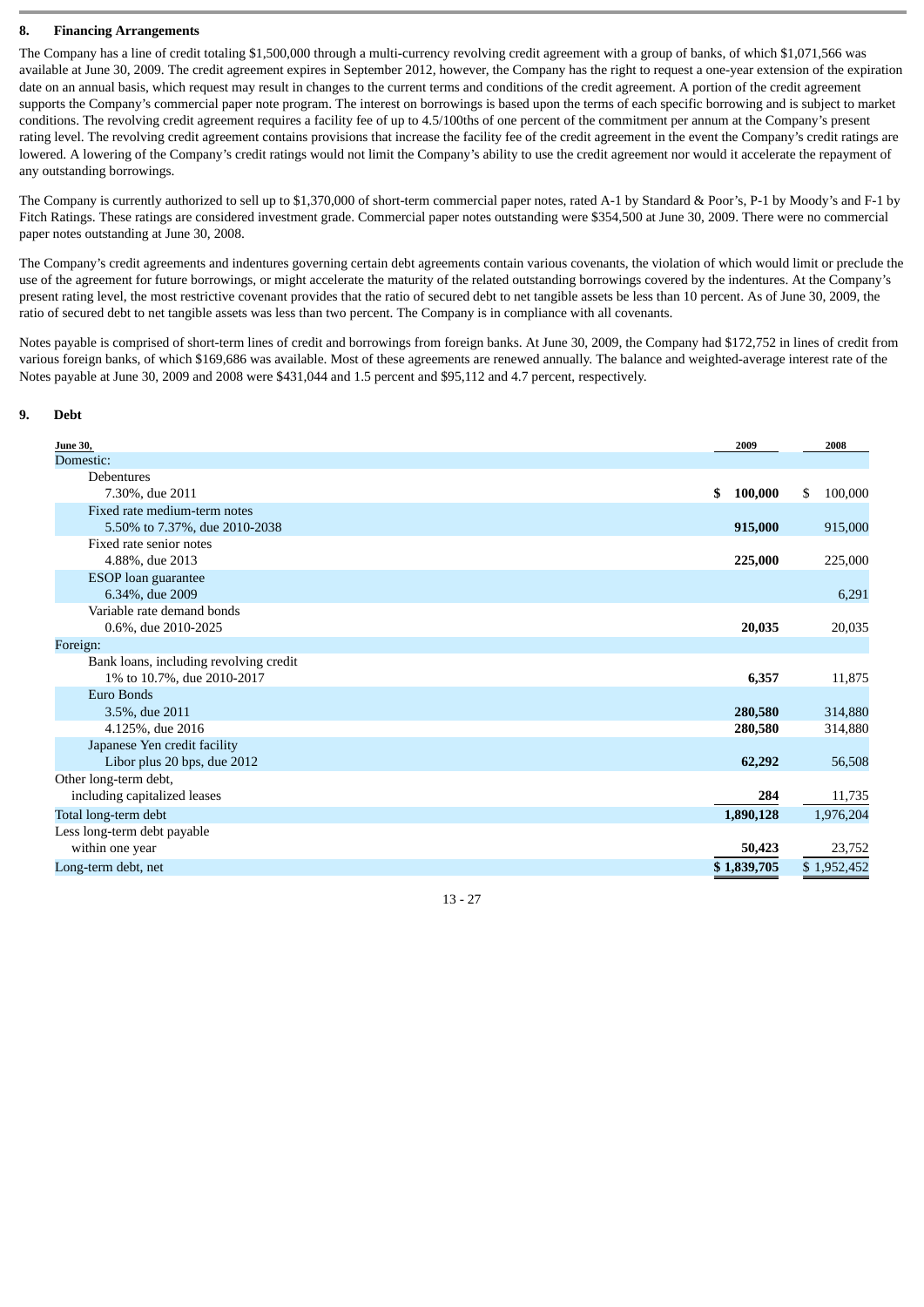Principal amounts of Long-term debt payable in the five years ending June 30, 2010 through 2014 are \$50,423, \$381,537, \$62,755, \$232,157 and \$214, respectively. The carrying value of the Company's Long-term debt (excluding leases) was \$1,889,844 and \$1,975,590 at June 30, 2009 and 2008, respectively, and was estimated to have a fair value of \$1,899,246 and \$1,937,995, at June 30, 2009 and 2008, respectively. The fair value of the Long-term debt was estimated using discounted cash flow analyses based on the Company's current incremental borrowing rate for similar types of borrowing arrangements. At the Company's present rating level, some of the debt agreements include a limitation on the Company's ratio of secured debt to net tangible assets.

**ESOP Loan Guarantee -** In 1999, the Company's Employee Stock Ownership Plan (ESOP) was leveraged when the ESOP Trust borrowed \$112,000 and used the proceeds to purchase 4,583,120 shares of the Company's common stock from the Company's treasury. The loan was unconditionally guaranteed by the Company and therefore the unpaid balance of the borrowing was reflected on the Consolidated Balance Sheet as Long-term debt. A corresponding amount representing Unearned compensation was recorded as a deduction from Shareholders' equity. The ESOP Trust repaid the loan in 2009 so the borrowing was removed from Long-term debt.

**Lease Commitments -** Future minimum rental commitments as of June 30, 2009, under non-cancelable operating leases, which expire at various dates, are as follows: 2010-\$82,164; 2011-\$60,394; 2012-\$40,378; 2013-\$26,733; 2014-\$19,984 and after 2014-\$86,087.

Rental expense in 2009, 2008 and 2007 was \$125,516, \$106,135 and \$86,999, respectively.

## **10. Retirement Benefits**

Pensions - The Company has noncontributory defined benefit pension plans covering eligible employees, including certain employees in foreign countries. Plans for most salaried employees provide pay-related benefits based on years of service. Plans for hourly employees generally provide benefits based on flat-dollar amounts and years of service. The Company also has arrangements for certain key employees which provide for supplemental retirement benefits. In general, the Company's policy is to fund these plans based on legal requirements, tax considerations, local practices and investment opportunities. The Company also sponsors defined contribution plans and participates in government-sponsored programs in certain foreign countries.

In September 2006, the FASB issued FASB Statement No. 158, "Employers' Accounting for Defined Benefit Pension and Other Postretirement Plans." Statement No. 158 requires an employer to recognize the overfunded or underfunded status of a defined benefit postretirement plan as an asset or liability in its statement of financial position and to recognize changes in that funded status in the year in which the changes occur through comprehensive income. Statement No. 158 also requires an employer to measure the funded status of a plan as of the date of its year-end statement of financial position. The funded status recognition provision was adopted by the Company as of June 30, 2007 resulting in a decrease to Shareholders' equity of \$259,166 in 2007. Prior to the adoption of Statement No. 158, accounting rules required that the Company recognize a liability if the accumulated benefit obligation exceeded the fair value of plan assets. The net of tax effect of recording the minimum liability on Shareholders' equity was an increase of \$221,546 in 2007. The measurement date provision of Statement No. 158 was adopted by the Company as of July 1, 2008 resulting in a decrease to Shareholders' equity of \$2,106 in 2009.

A summary of the Company's defined benefit pension plans follows:

| <b>Benefit cost</b>                         | 2009       | 2008       | 2007       |
|---------------------------------------------|------------|------------|------------|
| Service cost                                | \$71,187   | \$76,315   | 79,136     |
| Interest cost                               | 172,321    | 163,635    | 151,030    |
| Expected return on plan assets              | (186, 417) | (190, 362) | (175, 170) |
| Amortization of prior service cost          | 11,787     | 13,318     | 12,206     |
| Amortization of unrecognized actuarial loss | 31,507     | 45,757     | 58,833     |
| Amortization of initial net (asset)         | (53)       | (71)       | (63)       |
| Net periodic benefit cost                   | \$100,332  | \$108,592  | \$125,972  |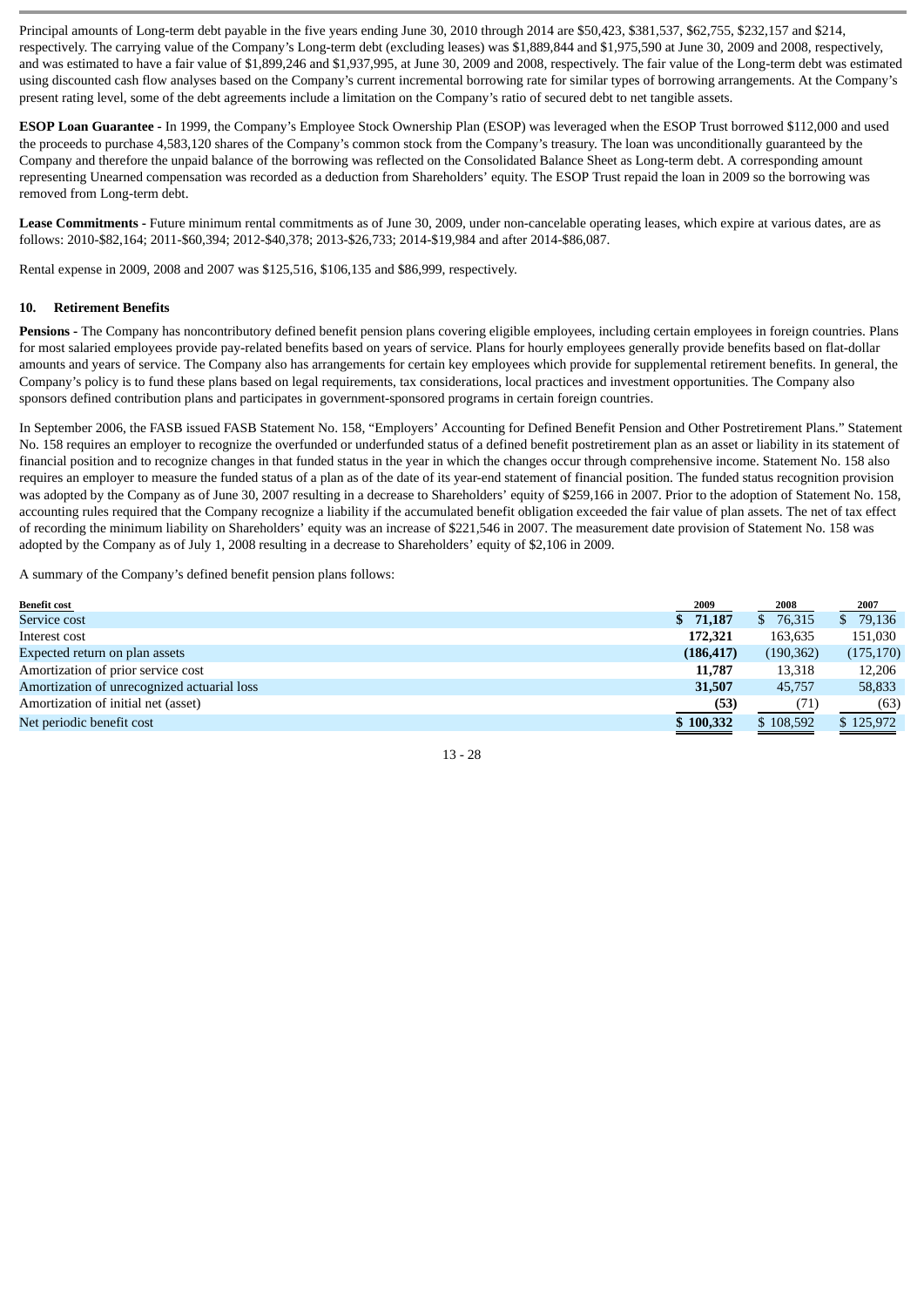|                                                                     | 2009                | 2008          |
|---------------------------------------------------------------------|---------------------|---------------|
| <b>Change in benefit obligation</b>                                 |                     |               |
| Benefit obligation at beginning of year                             | \$2,731,472         | \$2,743,330   |
| Service cost                                                        | 71,187              | 76,315        |
| Interest cost                                                       | 172,321             | 163,635       |
| Actuarial loss (gain)                                               | 184,275             | (183, 654)    |
| Benefits paid                                                       | (140, 842)          | (134, 425)    |
| Plan amendments                                                     | 6,442               | 9,414         |
| Acquisitions                                                        | 16,872              | 1,210         |
| Foreign currency translation and other                              | (89, 430)           | 55,647        |
| Benefit obligation at end of year                                   | \$2,952,297         | \$2,731,472   |
| <b>Change in plan assets</b>                                        |                     |               |
| Fair value of plan assets at beginning of year                      | \$2,344,832         | \$2,500,419   |
| Actual (loss) on plan assets                                        | (384, 309)          | (119, 494)    |
| <b>Employer contributions</b>                                       | 61,933              | 52,376        |
| Benefits paid                                                       | (140, 842)          | (128, 907)    |
| Acquisitions                                                        | 10,781              | 676           |
| Foreign currency translation and other                              | (84, 916)           | 39,762        |
| Fair value of plan assets at end of year                            | \$1,807,479         | \$2,344,832   |
| <b>Funded status</b>                                                | \$(1,144,818)       | $$$ (386,640) |
| <b>Amounts recognized on the Consolidated Balance Sheet</b>         |                     |               |
| Investments and other assets                                        | $\mathbf{s}$<br>182 | \$<br>2,417   |
| Other accrued liabilities                                           | (8,828)             | (16,061)      |
| Pensions and other postretirement benefits                          | (1, 136, 172)       | (372, 996)    |
| Net amount recognized                                               | \$(1,144,818)       | $$$ (386,640) |
| Amounts recognized in Accumulated Other Comprehensive (Loss) Income |                     |               |
| Net actuarial loss                                                  | \$1,228,240         | 520,386<br>\$ |
| Prior service cost                                                  | 73,094              | 79,107        |
| Transition obligation (asset)                                       | 63                  | (101)         |
| Net amount recognized                                               | \$1,301,397         | \$599,392     |
|                                                                     |                     |               |

The presentation of the amounts recognized on the Consolidated Balance Sheet and in Accumulated Other Comprehensive (Loss) Income is on a debit (credit) basis and excludes the effect of income taxes.

The estimated amount of net actuarial loss, prior service cost and transition asset that will be amortized from accumulated other comprehensive (loss) income into net periodic benefit pension cost in 2010 is \$71,789, \$12,639 and \$51, respectively.

The accumulated benefit obligation for all defined benefit plans was \$2,699,942 and \$2,471,932 at June 30, 2009 and 2008, respectively. The projected benefit obligation, accumulated benefit obligation and fair value of plan assets for pension plans with accumulated benefit obligations in excess of plan assets were \$2,911,759, \$2,666,229 and \$1,767,765, respectively, at June 30, 2009, and \$498,209, \$433,578 and \$273,849, respectively, at June 30, 2008.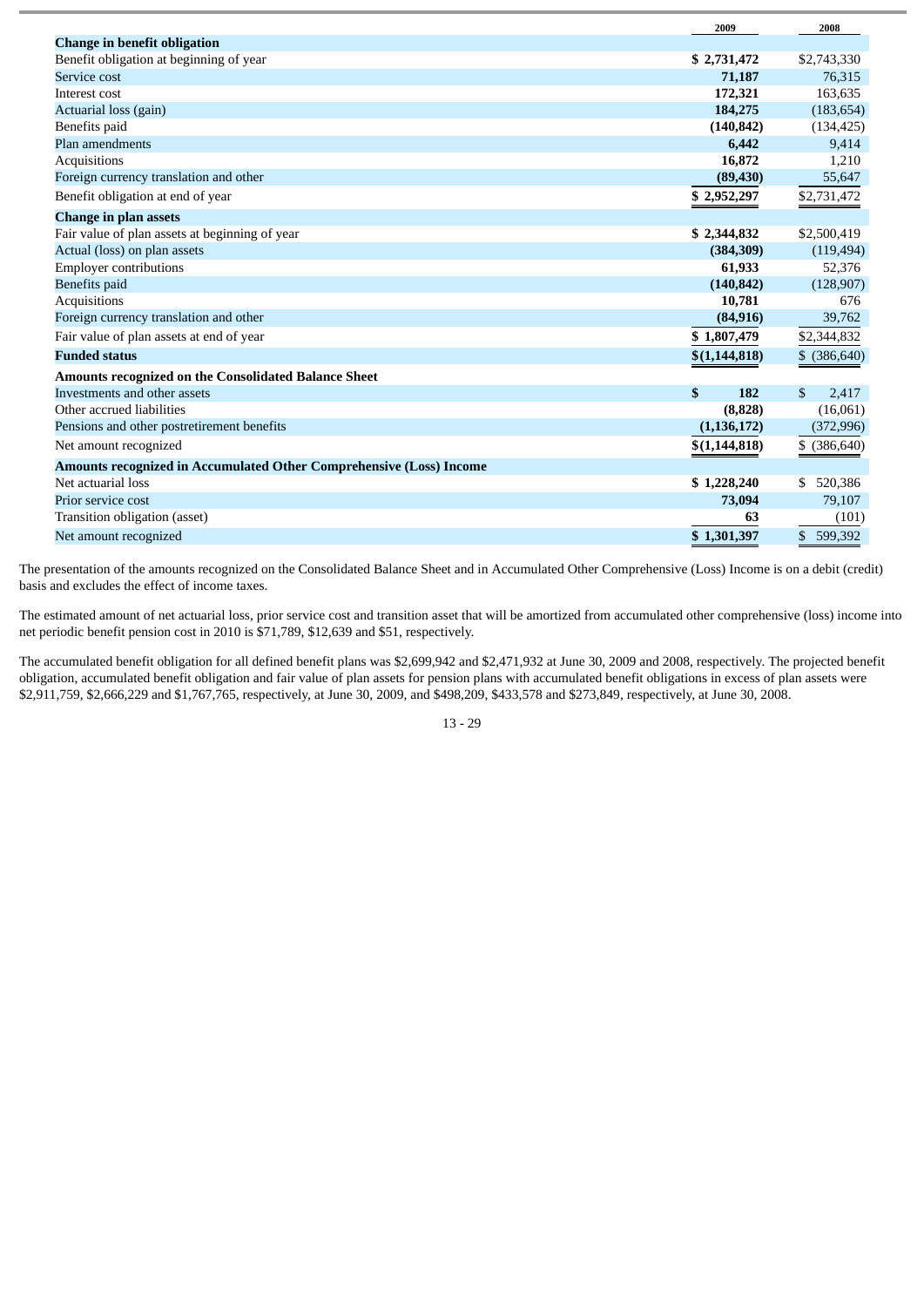The Company expects to make cash contributions of approximately \$63 million to its defined benefit pension plans in 2010, the majority of which relate to non-U.S. defined benefit plans. Estimated future benefit payments in the five years ending June 30, 2010 through 2014 are \$131,556, \$152,252, \$152,481, \$192,023 and \$162,045, respectively and \$1,000,686 in the aggregate for the five years ending June 30, 2015 through June 30, 2019.

The assumptions used to measure net periodic benefit cost for the Company's significant defined benefit plans are:

|                                  | 2009           | 2008            | 2007         |
|----------------------------------|----------------|-----------------|--------------|
| U.S. defined benefit plans       |                |                 |              |
| Discount rate                    | 6.8%           | 6.3%            | $6.0\%$      |
| Average increase in compensation | 4.7%           | $4.7\%$         | 4.7%         |
| Expected return on plan assets   | 8.5%           | 8.5%            | 8.75%        |
| Non-U.S. defined benefit plans   |                |                 |              |
| Discount rate                    | 2.25 to 6.9%   | 2.25 to 6.3%    | 2.25 to 6.0% |
| Average increase in compensation | 1.0 to $4.5\%$ | 1.0 to 4.25%    | 1.0 to 4.25% |
| Expected return on plan assets   | 1.0 to $8.0\%$ | 1.0 to $7.75\%$ | 1.0 to 7.75% |
|                                  |                |                 |              |

The assumptions used to measure the benefit obligation for the Company's significant defined benefit plans are:

|                                  | 2009         | 2008            |
|----------------------------------|--------------|-----------------|
| U.S. defined benefit plans       |              |                 |
| Discount rate                    | 6.25%        | 6.8%            |
| Average increase in compensation | 0 to $3.5\%$ | 4.7%            |
| Non-U.S. defined benefit plans   |              |                 |
| Discount rate                    | 2.0 to 6.78% | 2.25 to $6.9\%$ |
| Average increase in compensation | 2.0 to 4.7%  | 1.0 to $4.5\%$  |

The discount rate assumption is based on current rates of high-quality long-term corporate bonds over the same estimated time period that benefit payments will be required to be made. The expected return on plan assets assumption is based on the weighted-average expected return of the various asset classes in the plans' portfolio. The asset class return is developed using historical asset return performance as well as current market conditions such as inflation, interest rates and equity market performance.

The weighted-average allocation of the majority of the assets related to defined benefit plans is as follows:

|                          | 2009                                 | 2008           |
|--------------------------|--------------------------------------|----------------|
| <b>Equity securities</b> | 60%                                  | 62%            |
| Debt securities          | 32%                                  | 32%            |
| Other                    | 8%<br>the property of the control of | 6%             |
|                          | 100%                                 | $\sim$<br>100% |

The investment strategy for the defined benefit pension plan assets focuses on achieving prudent actuarial funding ratios while maintaining acceptable levels of risk. This strategy requires an investment portfolio that is broadly diversified across various asset classes and investment managers. The current weighted-average target asset allocation is 62 percent equity securities, 33 percent debt securities and 5 percent other**.** At June 30, 2009 and 2008, the plans' assets included Company stock with market values of \$53,717 and \$89,307, respectively.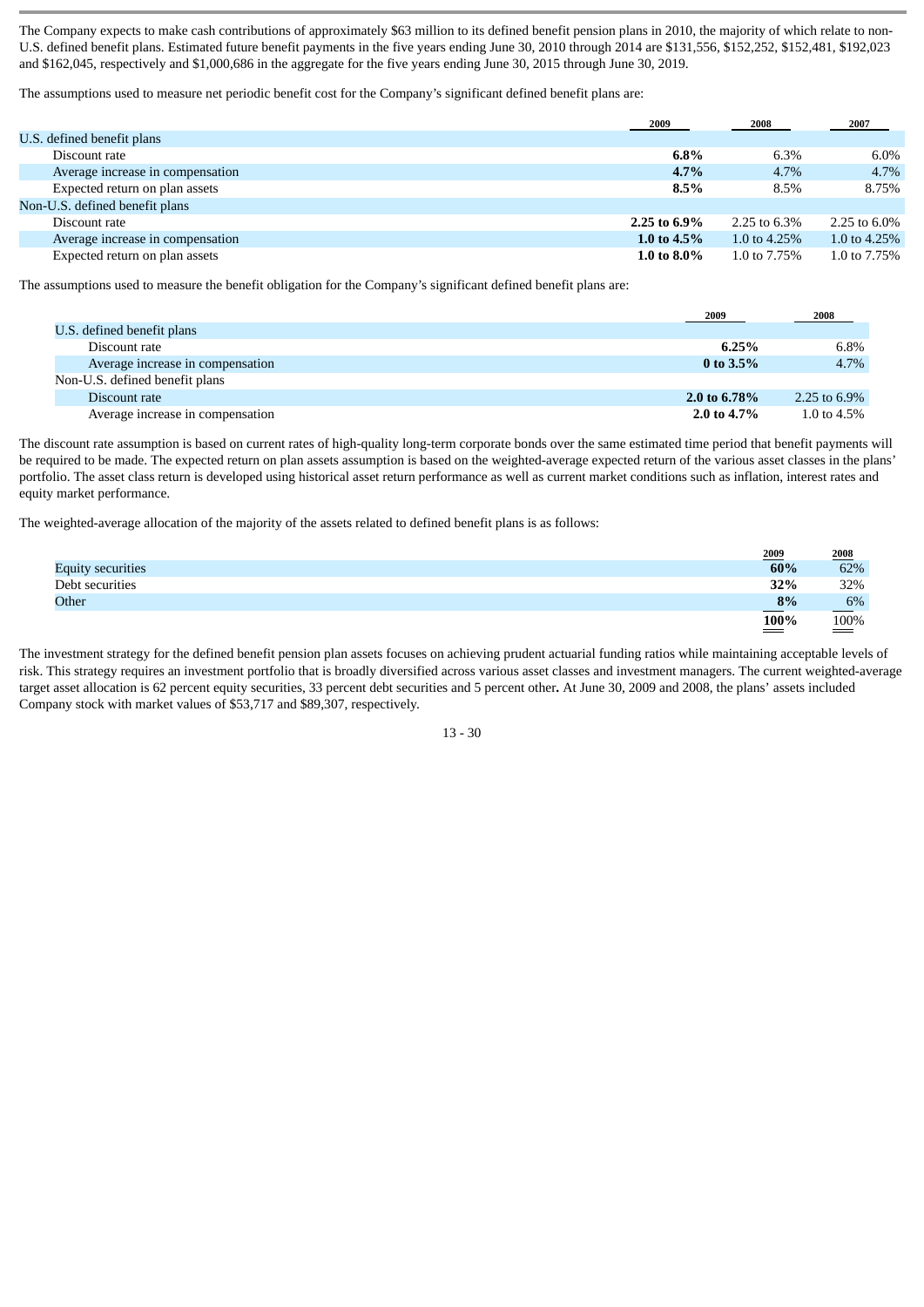**Employee Savings Plan -** The Company sponsors an employee stock ownership plan (ESOP) as part of its existing savings and investment 401(k) plan. The ESOP is available to eligible domestic employees. Parker Hannifin common stock is used to match contributions made by employees to the ESOP up to a maximum of 4.0 percent of an employee's annual compensation. A breakdown of shares held by the ESOP is as follows:

|                               | 2009       | 2008       | 2007       |
|-------------------------------|------------|------------|------------|
| Allocated shares              | 11,189,598 | 11,123,057 | 11,618,229 |
| Suspense shares               |            | 202,587    | 621,648    |
| Total shares held by the ESOP | 11,189,598 | 11.325.644 | 12,239,877 |
| Fair value of suspense shares |            | 14.449     | 40,577     |

In 1999, the ESOP was leveraged and the loan was unconditionally guaranteed by the Company. The Company's matching contribution and dividends on the shares held by the ESOP were used to repay the loan, and shares were released from the suspense account as the principal and interest are paid. The unreleased portion of the shares in the ESOP suspense account were not considered outstanding for purposes of earnings per share computations. The ESOP Trust repaid the loan in 2009 so there are no suspense shares remaining at June 30, 2009. Company contributions to the ESOP, recorded as compensation and interest expense, were \$51,593 in 2009, \$53,019 in 2008 and \$51,647 in 2007. Dividends earned by the suspense shares and interest income within the ESOP totaled \$162 in 2009, \$796 in 2008 and \$1,031 in 2007. In 2009, in lieu of cash, the Company issued 49,422 of its common shares out of treasury for the matching contribution.

The Company has a retirement income account (RIA) within the employee savings plan. The Company makes a contribution to the participant's RIA account each year, the amount of which is based on the participant's age and years of service. Participants do not contribute to the RIA. The Company recognized \$14,489, \$10,826 and \$9,145 in expense related to the RIA in 2009, 2008 and 2007, respectively.

In addition to shares within the ESOP, as of June 30, 2009, employees have elected to invest in 4,080,864 shares of common stock within the Company Stock Fund of the Parker Retirement Savings Plan.

**Other Postretirement Benefits -** The Company provides postretirement medical and life insurance benefits to certain retirees and eligible dependents. Most plans are contributory, with retiree contributions adjusted annually. The plans are unfunded and pay stated percentages of covered medically necessary expenses incurred by retirees, after subtracting payments by Medicare or other providers and after stated deductibles have been met. For most plans, the Company has established cost maximums to more effectively control future medical costs. The Company has reserved the right to change or eliminate these benefit plans.

Certain employees are covered under benefit provisions that include prescription drug coverage for Medicare eligible retirees. The impact of the subsidy received under the Medicare Prescription Drug, Improvement and Modernization Act of 2003 on the Company's other postretirement benefits was immaterial.

A summary of the Company's other postretirement benefit plans follows:

| <b>Benefit cost</b>           | 2009              | 2008    | 2007               |
|-------------------------------|-------------------|---------|--------------------|
| Service cost                  | \$1,034           | \$1,519 | \$1,656            |
| Interest cost                 | 5,193             | 5,700   | 5,699              |
| Net amortization and deferral | (753)             | (742)   | (579)              |
| Net periodic benefit cost     | \$5,474<br>______ | \$6,477 | \$6,776<br>_______ |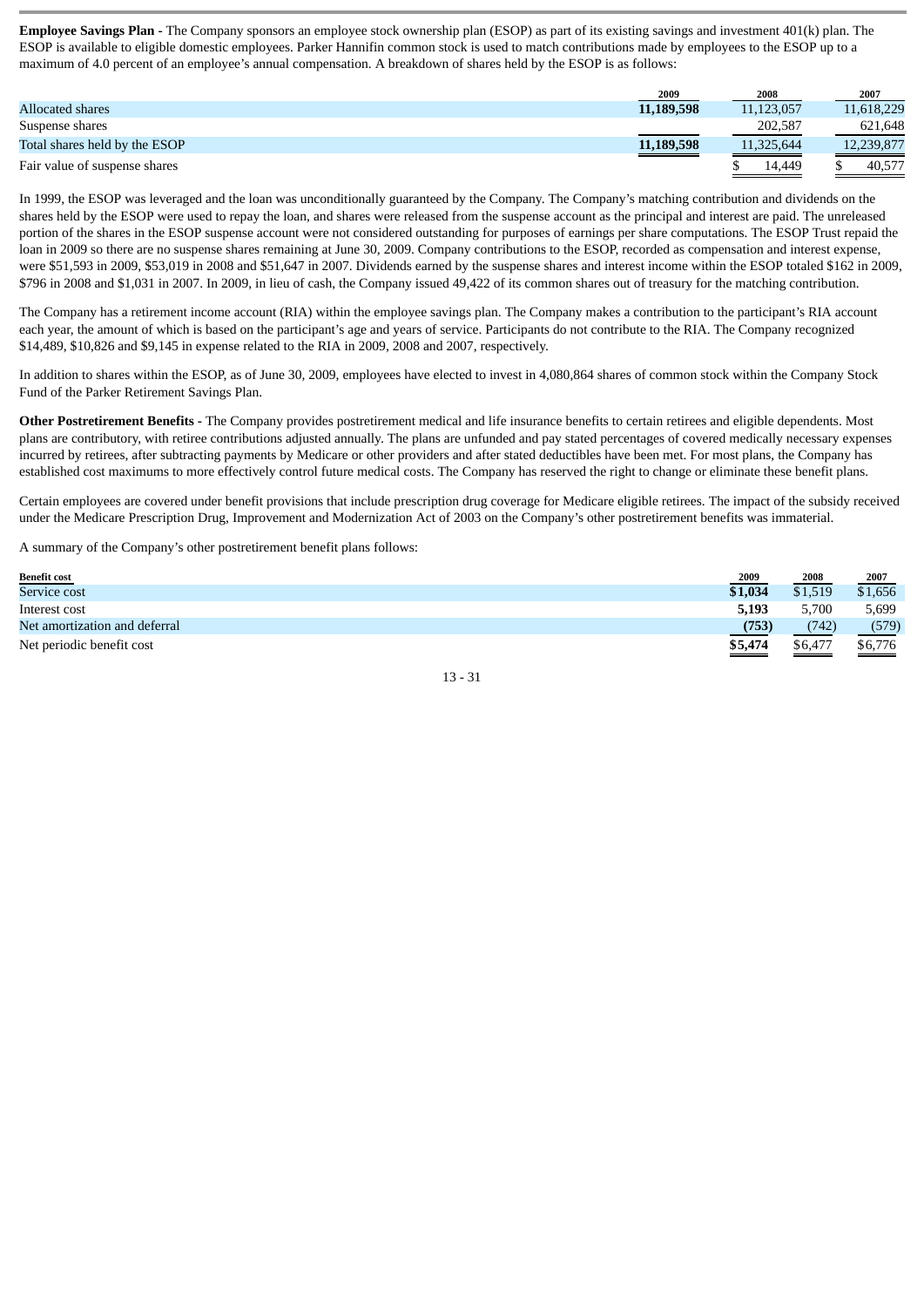|                                                                            | 2009         | 2008          |
|----------------------------------------------------------------------------|--------------|---------------|
| Change in benefit obligation                                               |              |               |
| Benefit obligation at beginning of year                                    | \$91,851     | \$96,291      |
| Service cost                                                               | 1,034        | 1,519         |
| Interest cost                                                              | 5,193        | 5,700         |
| Actuarial (gain)                                                           | (3,667)      | (3,584)       |
| Benefits paid                                                              | (7,703)      | (8,075)       |
| <b>Acquisitions</b>                                                        | 139          |               |
| Plan settlement                                                            | (22, 413)    |               |
| Benefit obligation at end of year                                          | \$64,434     | \$91,851      |
| <b>Funded status</b>                                                       | $$$ (64,434) | \$(91,851)    |
| <b>Amounts recognized on the Consolidated Balance Sheet</b>                |              |               |
| Other accrued liabilities                                                  | \$ (5,318)   | \$ (6,375)    |
| Pensions and other postretirement benefits                                 | (59, 116)    | (85, 476)     |
| Net amount recognized                                                      | \$(64,434)   | \$(91,851)    |
| <b>Amounts recognized in Accumulated Other Comprehensive (Loss) Income</b> |              |               |
| Net actuarial (gain) loss                                                  | \$(1,562)    | \$<br>803     |
| Prior service (credit)                                                     | (2,829)      | (2,304)       |
| Net amount recognized                                                      | \$(4,391)    | (1,501)<br>S. |

The presentation of the amounts recognized on the Consolidated Balance Sheet and in Accumulated Other Comprehensive (Loss) Income is on a debit (credit) basis and is before the effect of income taxes. The amount of prior service (credit) and net actuarial (gain) loss that will be amortized from accumulated other comprehensive (loss) income into net periodic postretirement cost in 2010 is \$450 and \$245, respectively.

Historically, the Company has provided self-insured retiree medical plan benefits for non-union employees upon their retirement. The retiree was responsible for paying the premiums for the medical coverage but the Company paid the costs of administering the plans (i.e., claims processing costs). Absorbing the administration costs was considered a benefit under FASB Statement No. 106 as the employees who elected to enroll in the retiree medical plans paid a lower premium since the Company was paying the costs to administer the plan. In 2009, the Company discontinued its self-insured retiree medical plans for non-union employees and has therefore eliminated the cost associated with administering the plans. The Company recognized \$22.4 million in income in 2009 as a result of eliminating the liability related to this benefit.

The assumptions used to measure the net periodic benefit cost for postretirement benefit obligations are:

|                                                       | 2009    | 2008  | 2007    |
|-------------------------------------------------------|---------|-------|---------|
| Discount rate                                         | 6.71%   | 6.23% | $6.0\%$ |
| Current medical cost trend rate                       | 9.25%   | 9.7%  | 10.2%   |
| Ultimate medical cost trend rate                      | $5.0\%$ | 5.0%  | $5.0\%$ |
| Medical cost trend rate decreases to ultimate in year | 2014    | 2014  | 2014    |

The discount rate assumption used to measure the benefit obligation was 6.1 percent in 2009 and 6.71 percent in 2008.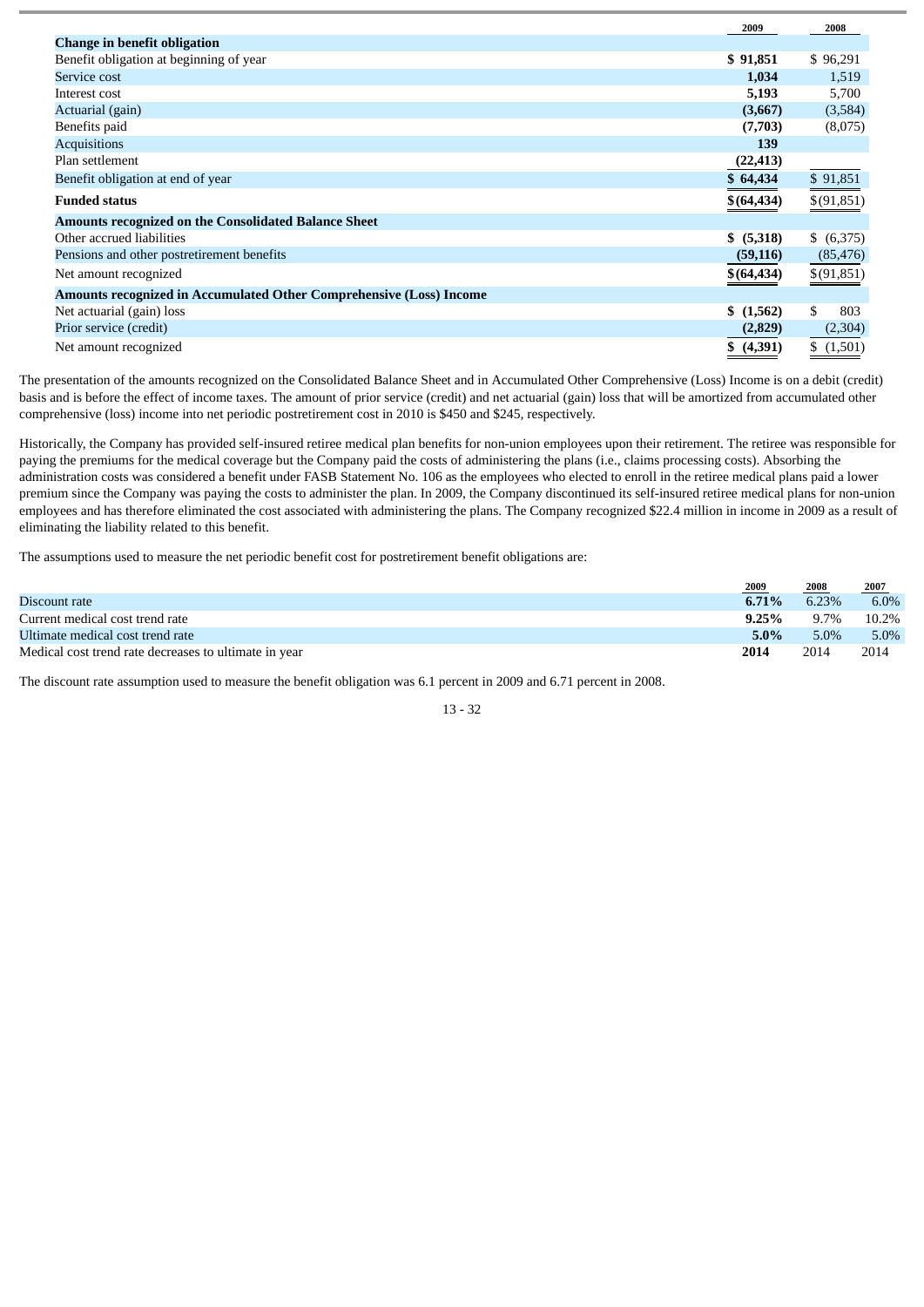Estimated future benefit payments for other postretirement benefits in the five years ending June 30, 2010 through 2014 are \$5,336, \$5,252, \$5,276, \$5,200 and \$5,161, respectively, and \$27,368 in the aggregate for the five years ending June 30, 2015 through June 30, 2019.

A one percentage point change in assumed health care cost trend rates would have the following effects:

|                                                         | 1% Increase    | 1% Decrease           |
|---------------------------------------------------------|----------------|-----------------------|
| Effect on total of service and interest cost components | $\sqrt{5}$ 174 | $\frac{1}{2}$ (149)   |
| Effect on postretirement benefit obligation             | \$2,699        | $\frac{1}{2}$ (2,333) |

**Other -** The Company has established nonqualified deferred compensation programs, which permit officers, directors and certain management employees annually to elect to defer a portion of their compensation, on a pre-tax basis, until their retirement. The retirement benefit to be provided is based on the amount of compensation deferred, Company match, and earnings on the deferrals. During 2009, 2008 and 2007, the Company recorded (income) expense relating to deferred compensation of \$(27,167), \$8,785 and \$35,308, respectively.

The Company has invested in corporate-owned life insurance policies to assist in meeting the obligation under these programs. The policies are held in a rabbi trust and are recorded as assets of the Company.

## **11. Shareholders' Equity**

|                                                           | 2009          | 2008          | 2007          |
|-----------------------------------------------------------|---------------|---------------|---------------|
| <b>Common Shares</b>                                      |               |               |               |
| Balance July 1                                            | \$<br>90,523  | \$<br>90,513  | 90,513<br>\$  |
| Shares incentive plan activity $(2008 - 24,838)$          |               | 10            |               |
| Balance June 30                                           | 90,523<br>\$  | 90,523        | 90,513<br>\$. |
| <b>Additional Capital</b>                                 |               |               |               |
| Balance July 1                                            | \$<br>528,802 | \$<br>482,068 | 480,698<br>S. |
| Share incentive plan activity                             | (1,340)       | (46, 152)     | (70, 460)     |
| Share incentive plan expense                              | 47,215        | 44,947        | 33,203        |
| Tax benefit of equity awards                              | 3,692         | 27,640        | 26,547        |
| Restricted stock (surrendered) issued                     | (31)          | 2,392         | (260)         |
| Shares related to ESOP                                    | 7,908         | 17,907        | 12,340        |
| Balance June 30                                           | 586,246<br>S. | \$528,802     | \$482,068     |
| <b>Retained Earnings</b>                                  |               |               |               |
| Balance July 1                                            | \$5,387,836   | \$4,601,394   | \$3,916,412   |
| Net income                                                | 508,515       | 949,466       | 830,046       |
| Cash dividends paid on common shares, net of tax benefits | (161, 575)    | (142,260)     | (121, 263)    |
| Cash payments for stock split fractional shares           |               | (340)         |               |
| Share incentive plan activity                             | (6,348)       | (20, 424)     |               |
| Retirement benefit plan activity                          | (6,390)       |               |               |
| Balance June 30                                           | \$5,722,038   | \$5,387,836   | \$4,625,195   |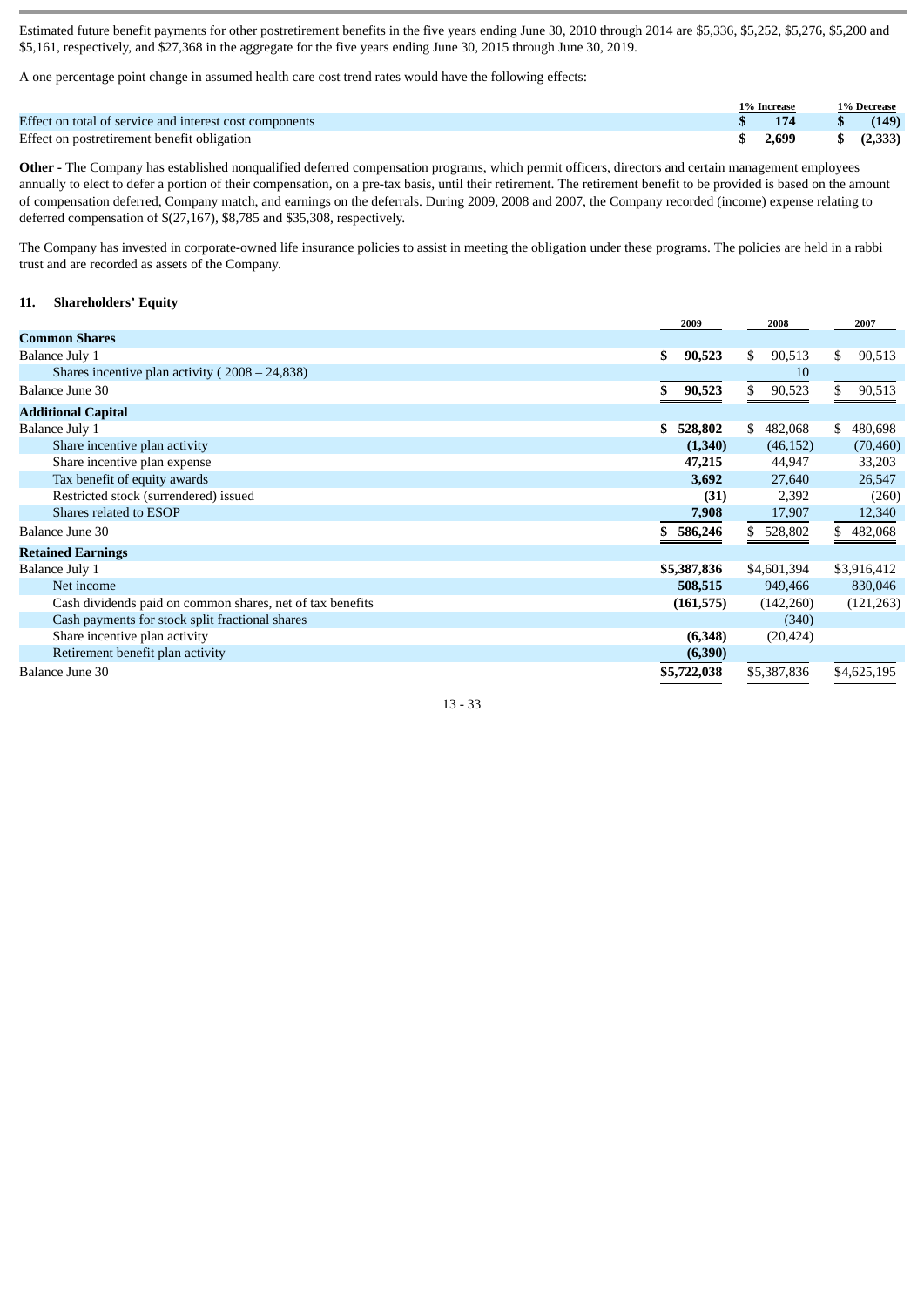|                                                         |    | 2009          | 2008          |              | 2007          |
|---------------------------------------------------------|----|---------------|---------------|--------------|---------------|
| <b>Unearned Compensation Related to ESOP</b>            |    |               |               |              |               |
| Balance July 1                                          | \$ | (4, 951)      | \$(15,192)    |              | $$$ (25,809)  |
| Unearned compensation related to ESOP debt guarantee    |    | 4,951         | 10,241        |              | 10,617        |
| Balance June 30                                         | \$ |               | \$<br>(4,951) |              | \$ (15,192)   |
| <b>Deferred Compensation Related to Stock Options</b>   |    |               |               |              |               |
| Balance July 1                                          | \$ | 2,112         | \$<br>2,269   | \$           | 2,347         |
| Deferred compensation                                   |    | (157)         | (157)         |              | (78)          |
| Balance June 30                                         |    | 1,955         | \$<br>2,112   | $\mathbb{S}$ | 2,269         |
| <b>Accumulated Other Comprehensive (Loss) Income</b>    |    |               |               |              |               |
| Balance July 1                                          | \$ | 117,642       | \$(112,621)   |              | \$(194,819)   |
| Foreign currency translation                            |    | (494, 544)    | 280,482       |              | 119,582       |
| Net unrealized (loss)                                   |    | (3, 432)      | (4,041)       |              |               |
| Net realized loss                                       |    | 3,198         | 236           |              | 236           |
| Minimum pension liability prior to adoption of FASB 158 |    |               |               |              | 221,546       |
| Adjustment recognized upon adoption of FASB 158         |    |               |               |              | (259, 166)    |
| Retirement benefit plan activity                        |    | (454, 457)    | (46, 414)     |              |               |
| Balance June 30                                         | \$ | (831,593)     | \$117,642     |              | \$(112,621)   |
| <b>Common Stock in Treasury</b>                         |    |               |               |              |               |
| <b>Balance July 1</b>                                   | S. | (862,993)     | \$(360,567)   |              | (28, 139)     |
| Shares purchased at cost                                |    | (447,800)     | (584, 263)    |              | (433,049)     |
| Share incentive plan activity                           |    | 10,773        | 74,419        |              | 83,951        |
| Retirement benefit plan activity                        |    | 3,102         |               |              |               |
| Restricted stock issued                                 |    | 7,374         | 7,418         |              | 16,670        |
| Balance June 30                                         |    | \$(1,289,544) | \$(862,993)   |              | $$$ (360,567) |

Retirement benefit plan activity for Retained earnings in 2009 includes \$3,391 related to the adoption of Emerging Issues Task Force Issue 06-10, "Accounting for Collateral Assignment Split-Dollar Life Insurance" and \$2,106 related to the adoption of the measurement date provision of Statement No. 158. The Retained earnings balance as of July 1, 2007 reflects a reduction of \$23,801 relating to the adoption of FIN 48. Foreign currency translation is net of tax of \$10,131, \$22,729, and \$4,056 in 2009, 2008 and 2007, respectively. The net unrealized (loss) relates to marketable equity securities and is net of tax of \$2,123 in 2009 and \$2,500 in 2008. The net realized loss relates to cash flow hedging and marketable equity securities and is net of tax of \$1,950 in 2009 and \$148 in 2008 and 2007. Minimum pension liability is net of tax of \$131,065 in 2007. Adjustment recognized upon adoption of Statement No. 158 is net of tax of \$156,711 in 2007. Retirement benefit plan activity for Accumulated other comprehensive (loss) income is net of tax of \$253,261 and \$28,856 in 2009 and 2008, respectively.

The balance of Accumulated other comprehensive (loss) income at June 30, 2009 is comprised of \$10,605, \$(836,398) and \$(5,800) related to foreign currency translation, retirement benefit plans and other items, respectively. The balance of Accumulated other comprehensive (loss) income at June 30, 2008 is comprised of \$505,149, \$(381,941) and \$(5,566) related to foreign currency translation, retirement benefit plans and other items, respectively.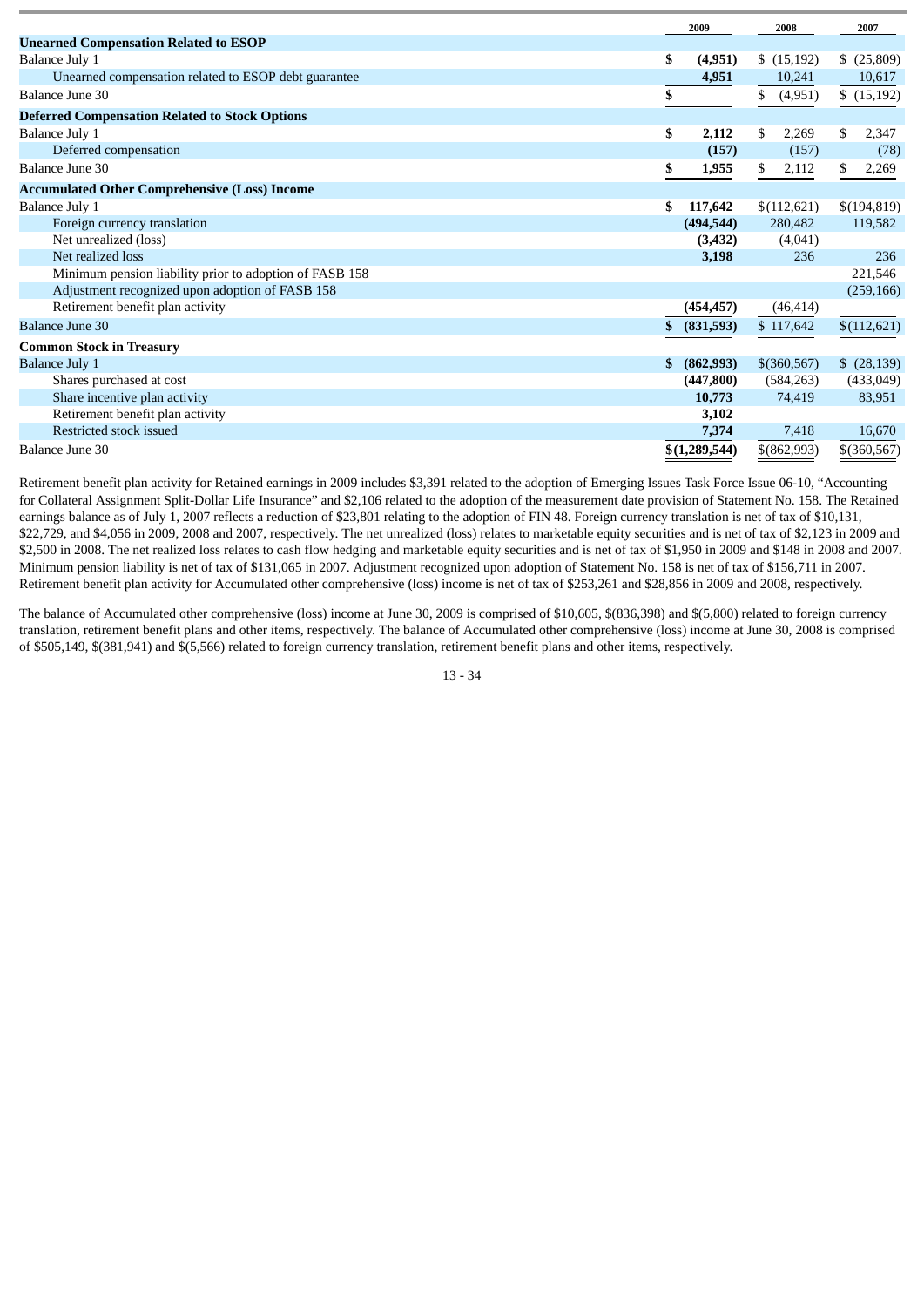**Share Repurchases -** The Company has a program to repurchase its common shares. Under the program, the Company is authorized to repurchase an amount of common shares each fiscal year equal to the greater of 7.5 million shares or five percent of the shares outstanding as of the end of the prior fiscal year. Repurchases are funded primarily from operating cash flows, and the shares are initially held as treasury stock. During 2009, the Company repurchased 7,557,284 shares of its common stock at an average price of \$59.25 per share.

In August 2007, the Company's Board of Directors authorized the accelerated purchase of \$500 million of the Company's common shares. This authorization is in addition to the Company's previously announced share repurchase program. Under the accelerated repurchase program, the Company repurchased a total of 6,629,981 shares at an average purchase price of \$75.48 per share.

## **12. Stock Incentive Plans**

**Stock-Based Awards -** The Company's stock incentive plans provide for the granting of nonqualified options and stock appreciation rights (SARs) to officers and key employees of the Company. The nonqualified options allow the recipient to purchase shares of common stock at a price not less than 100 percent of the fair market value of the stock on the date the stock-based awards are granted. Upon exercise, SARs entitle the recipient to receive shares of common stock equal to the increase in value of the award between the grant date and the exercise date. Outstanding options and SARs are exercisable from one to three years after the date of grant and expire no more than 10 years after grant. The Company satisfies stock option and SAR exercises by issuing common shares out of treasury, which have been repurchased pursuant to the Company's share repurchase program described in Note 11, or through the issuance of previously unissued common shares.

During 2009, 2008 and 2007, the Company recognized stock-based compensation expense of \$41,488, \$44,947 and \$33,203, respectively. The Company derives a tax deduction measured by the excess of the market value over the grant price at the date stock-based awards are exercised. The related tax benefit is credited to Additional capital as the Company is currently in a windfall tax benefit position.

The fair value of each stock-based award granted in 2009, 2008 and 2007 were estimated at the date of grant using a Black-Scholes option pricing model with the following weighted-average assumptions:

|                                  | 2009              | 2008      | 2007      |
|----------------------------------|-------------------|-----------|-----------|
| Risk-free interest rate          | $3.2\%$           | 4.4%      | 4.7%      |
| Expected life of award           | $4.9 \text{ vrs}$ | $5.2$ vrs | $5.1$ vrs |
| Expected dividend vield of stock | 1.3%              | 1.4%      | 1.5%      |
| Expected volatility of stock     | 26.6%             | 25.6%     | 30.2%     |
| Weighted-average fair value      | \$16.56           | \$16.61   | \$15.50   |

The risk-free interest rate was based on U.S. Treasury yields with a term similar to the expected life of the award. The expected life of the award was derived by referring to actual exercise and post-vesting employment termination experience. The expected dividend yield was based on the Company's historical dividend rate and stock price over a period similar to the expected life of the award. The expected volatility of stock was derived by referring to changes in the Company's historical common stock prices over a timeframe similar to the expected life of the award.

Stock-based award activity during 2009 is as follows (aggregate intrinsic value in millions):

|                                  | Number Of<br>Shares | Weighted-<br>Average<br><b>Exercise</b><br>Price | Weighted-<br>Average<br>Remaining<br>Contractual<br>Term | Aggregate<br>Intrinsic<br>Value |
|----------------------------------|---------------------|--------------------------------------------------|----------------------------------------------------------|---------------------------------|
| Outstanding June 30, 2008        | 12,620,441          | \$44.25                                          |                                                          |                                 |
| <b>Granted</b>                   | 2,478,610           | 65.34                                            |                                                          |                                 |
| <b>Exercised</b>                 | (241,716)           | 28.13                                            |                                                          |                                 |
| Canceled                         | (226, 055)          | 57.94                                            |                                                          |                                 |
| <b>Outstanding June 30, 2009</b> | 14,631,280          | \$47.88                                          | 6.1 years                                                | 59.8<br>a.                      |
| <b>Exercisable June 30, 2009</b> | 9,701,600           | \$41.06                                          | 4.9 years                                                | 59.8                            |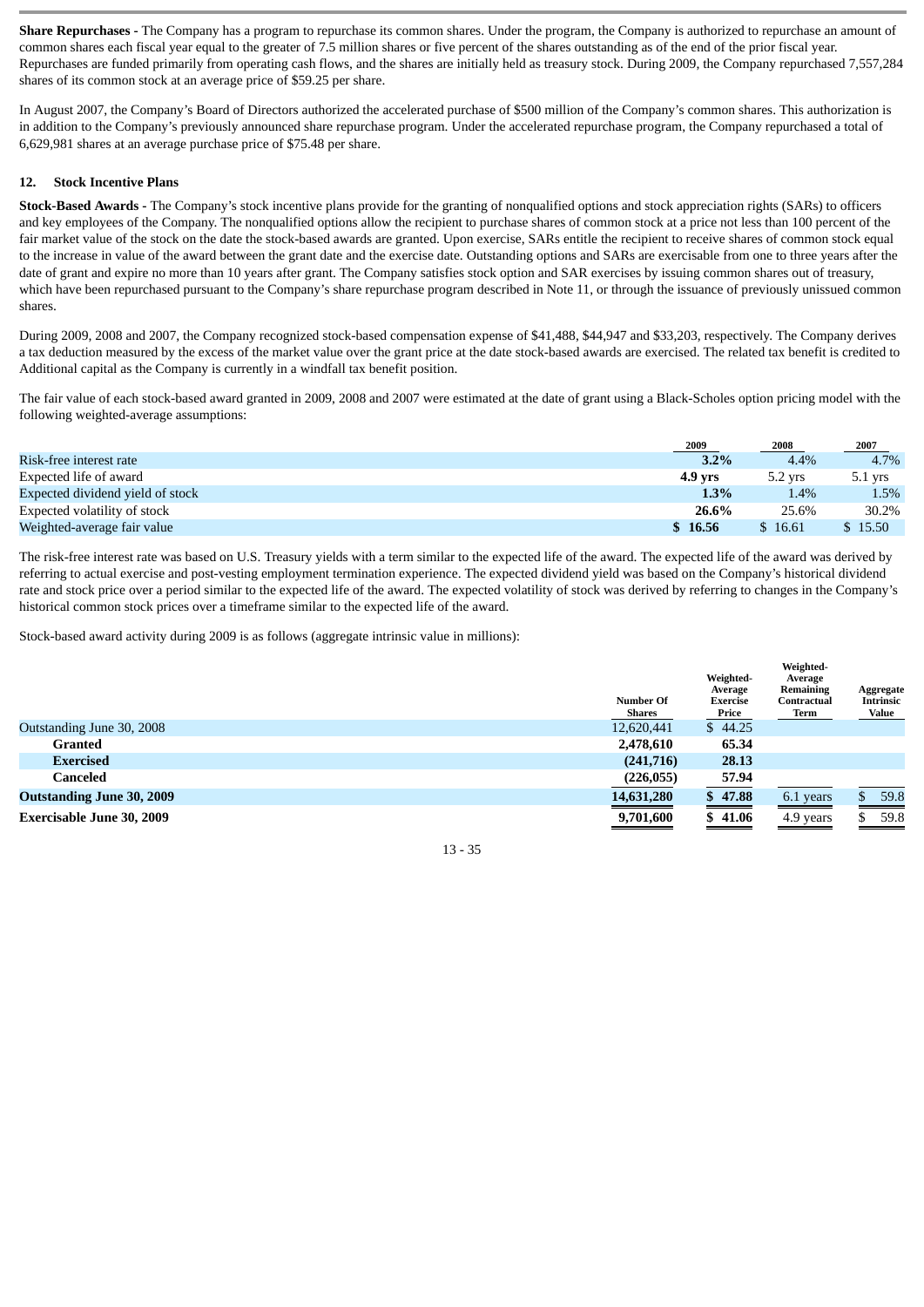A summary of the status and changes of shares subject to stock-based awards and the related average price per share follows:

|                                | Number of<br><b>Shares</b> | Weighted-<br>Average<br>Grant<br>Date Fair<br><b>Value</b> |
|--------------------------------|----------------------------|------------------------------------------------------------|
| Nonvested June 30, 2008        | 5,161,466                  | \$15.86                                                    |
| Granted                        | 2,478,610                  | 16.56                                                      |
| Vested                         | (2,563,056)                | 15.64                                                      |
| Canceled                       | (147, 340)                 | 16.02                                                      |
| <b>Nonvested June 30, 2009</b> | 4,929,680                  | \$16.32                                                    |

At June 30, 2009, \$25,587 of expense with respect to nonvested stock-based awards has yet to be recognized and will be amortized into expense over a weightedaverage period of approximately 18 months. The total fair value of shares vested during 2009, 2008 and 2007 was \$40,082, \$29,326 and \$25,554, respectively.

Information related to stock-based awards exercised during 2009, 2008 and 2007 is as follows:

|                    | 2009    | 2008     | 2007     |
|--------------------|---------|----------|----------|
| Net cash proceeds  | \$3,557 | \$33,406 | \$40,265 |
| Intrinsic value    | 4,787   | 82,415   | 81.844   |
| Income tax benefit | 1,517   | 26,360   | 23,441   |

Shares surrendered upon exercise of stock options: 2009 – 90,129; 2008 – 732,920; 2007 – 1,192,791.

**Restricted Stock -** Restricted stock was issued under the Company's 2003 Stock Incentive Program to certain key employees under the Company's 2006-07-08, 2005-06-07 and 2004-05-06 Long Term Incentive Plans (LTIP). Value of the payments was set at the market value of the Company's common stock on the date of issuance. Shares were earned and awarded, and an estimated value was accrued, based upon attainment of criteria specified in the LTIP over the cumulative years of each three-year Plan. Plan participants are entitled to cash dividends and to vote their respective shares, but the shares are restricted as to transferability for three years following issuance.

| <b>Restricted Shares for LTIP</b>       | 2009     | 2008                    | 2007    |
|-----------------------------------------|----------|-------------------------|---------|
| Number of shares issued                 | 172,130  | 294,418                 | 318,330 |
| Average share value on date of issuance |          | 65.34 \$ 60.93 \$ 49.75 |         |
| Total value                             | \$11,247 | \$17,940 \$15,838       |         |

Under the Company's 2007-08-09 LTIP a payout of shares of restricted stock from the Company's 2003 Stock Incentive Program will be issued to certain key employees in August 2009. The balance of the 2007-08-09 LTIP payout will be made as deferred cash compensation (if elected by the participant) or in cash. The total payout, valued at \$3,287, has been accrued over the three years of the plan. During 2009, 2008 and 2007, the Company recorded (income) expense relating to the LTIP of \$(5,562), \$25,681 and \$37,205, respectively. The decrease in expense is primarily attributable to the impact the economic downturn has had on the Company's financial performance and stock price during 2009.

Shares surrendered in connection with the LTIP: 2009 – 60,247; 2008 – 109,642; 2007 – 23,427.

In 2009, 2008 and 2007, 12,150, 14,850 and 13,500 shares, respectively, of restricted stock were issued to certain non-employee members of the Board of Directors. Transferability of these shares is restricted for one to three years following issuance. In addition, non-employee members of the Board of Directors have been given the opportunity to receive all or a portion of their fees in the form of restricted stock. These shares vest ratably, on an annual basis, over the term of office of the director. In 2009, 2008 and 2007, 3,868, 2,526 and 14,495 shares, respectively, were issued in lieu of directors' fees.

At June 30, 2009, the Company had approximately 20 million common shares reserved for issuance in connection with its stock incentive plans.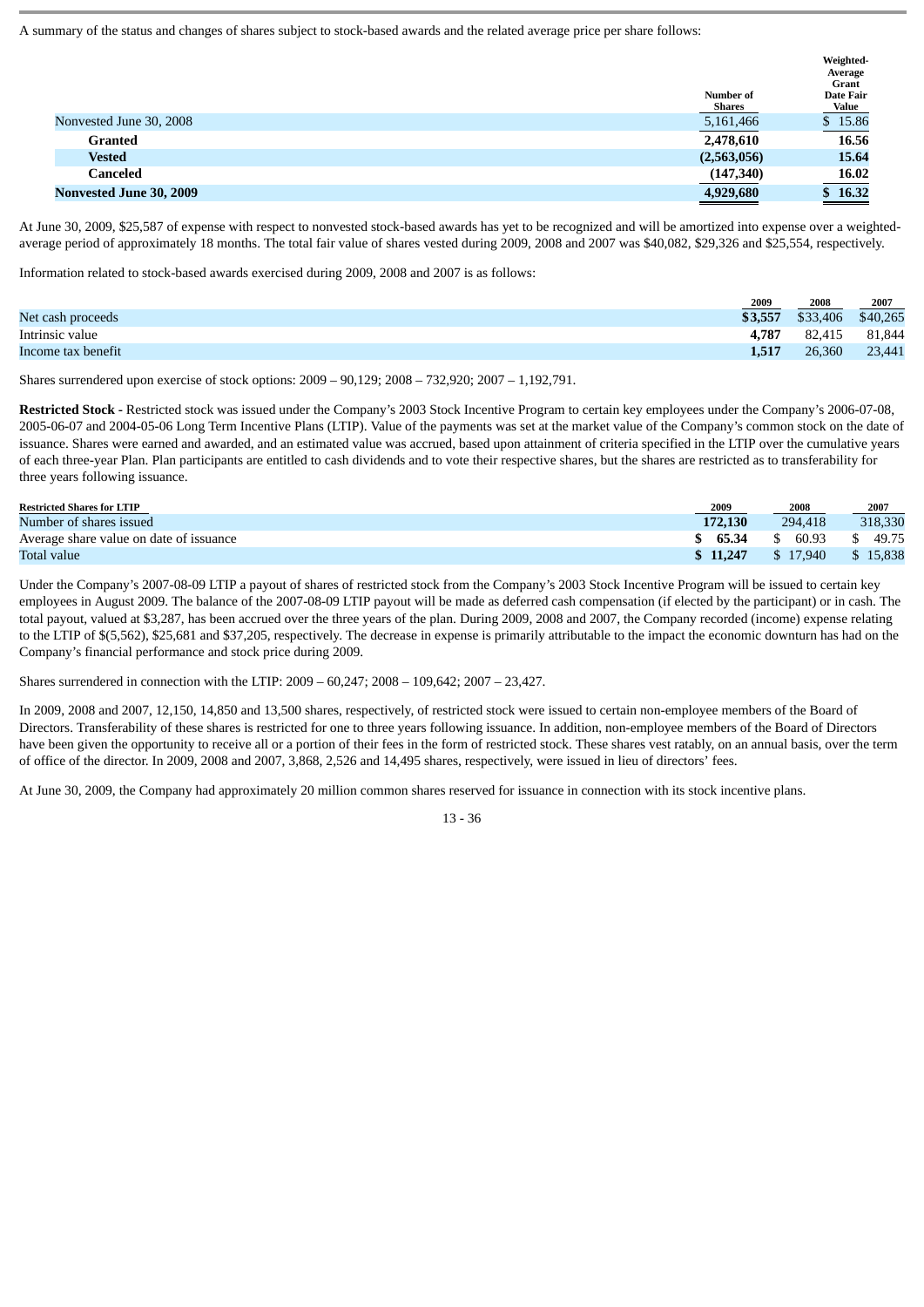## **13. Shareholders' Protection Rights Agreement**

On January 25, 2007, the Board of Directors of the Company declared a dividend of one Shareholders' Right for each common share outstanding on February 17, 2007 in relation to the Company's Shareholders Protection Rights Agreement. As of June 30, 2009, 160,488,591 common shares were reserved for issuance under this Agreement. Under certain conditions involving acquisition of, or an offer for, 15 percent or more of the Company's common shares, all holders of Shareholders' Rights would be entitled to purchase one common share at an exercise price currently set at \$160. In addition, in certain circumstances, all holders of Shareholders' Rights (other than the acquiring entity) would be entitled to purchase a number of common shares equal to twice the exercise price, or at the option of the Board, to exchange each Shareholders' Right for one common share. The Shareholders' Rights remain in existence until February 17, 2017, unless extended by the Board of Directors or earlier redeemed (at one cent per Shareholders' Right), exercised or exchanged under the terms of the agreement. In the event of an unfriendly business combination attempt, the Shareholders' Rights will cause substantial dilution to the person attempting the business combination. The Shareholders' Rights should not interfere with any merger or other business combination that is in the best interest of the Company and its shareholders since the Shareholders' Rights may be redeemed.

## **14. Research and Development**

Research and development costs amounted to \$338,908 in 2009, \$303,098 in 2008 and \$253,091 in 2007. These amounts include both costs incurred by the Company related to independent research and development initiatives as well as costs incurred in connection with research and development contracts. Costs incurred in connection with research and development contracts amounted to \$50,739 in 2009, \$47,757 in 2008 and \$40,894 in 2007. These costs are included in the total research and development cost for each of the respective years.

### **15. Fair Value Measurements**

On July 1, 2008, the Company adopted the provisions of FASB Statement No. 157, "Fair Value Measurements." Statement No. 157 defines fair value, establishes a framework for measuring fair value in generally accepted accounting principles, and expands disclosures about fair value measurements. Statement No. 157 indicates that, among other things, a fair value measurement assumes that the transaction to sell an asset or transfer a liability occurs in the principal market for the asset or liability or, in the absence of a principal market, the most advantageous market for the asset or liability. FASB Staff Position 157-2 delays the effective date of the application of Statement No. 157 to fiscal years beginning after November 15, 2008 for all nonfinancial assets and nonfinancial liabilities that are recognized or disclosed at fair value in the financial statements on a nonrecurring basis. The adoption of Statement No. 157 had no effect on the Company's financial position or results of operations.

A summary of financial assets and liabilities that were measured at fair value on a recurring basis at June 30, 2009 follows:

|                               | Total   | <b>Quoted Prices</b><br><b>In Active</b><br>Markets<br>(Level 1) | <b>Significant Other</b><br><b>Observable</b><br><b>Inputs</b><br>(Level 2) | Significant<br><b>Unobservable</b><br><b>Inputs</b><br>Level $(3)$ |
|-------------------------------|---------|------------------------------------------------------------------|-----------------------------------------------------------------------------|--------------------------------------------------------------------|
| Assets:                       |         |                                                                  |                                                                             |                                                                    |
| Available for sale securities | \$3,493 | \$<br>3,493                                                      | \$                                                                          |                                                                    |
| <b>Derivatives</b>            | 203     |                                                                  | 203                                                                         |                                                                    |
| Liabilities:                  |         |                                                                  |                                                                             |                                                                    |
| Deferred compensation plans   | 99,007  |                                                                  | 99,007                                                                      |                                                                    |
| <b>Derivatives</b>            | 1,513   |                                                                  | 1,513                                                                       |                                                                    |

Available for sale securities are measured at fair value using quoted market prices. The fair value of derivatives is calculated through a model that utilizes market observable inputs including both spot and forward prices for the same underlying currencies.

The Company has established nonqualified deferred compensation programs which permit officers, directors and certain management employees to defer a portion of their compensation, on a pre-tax basis, until their termination of employment. Changes in the value of the compensation deferred under these programs are recognized based on the fair value of the participants accounts based on their investment elections.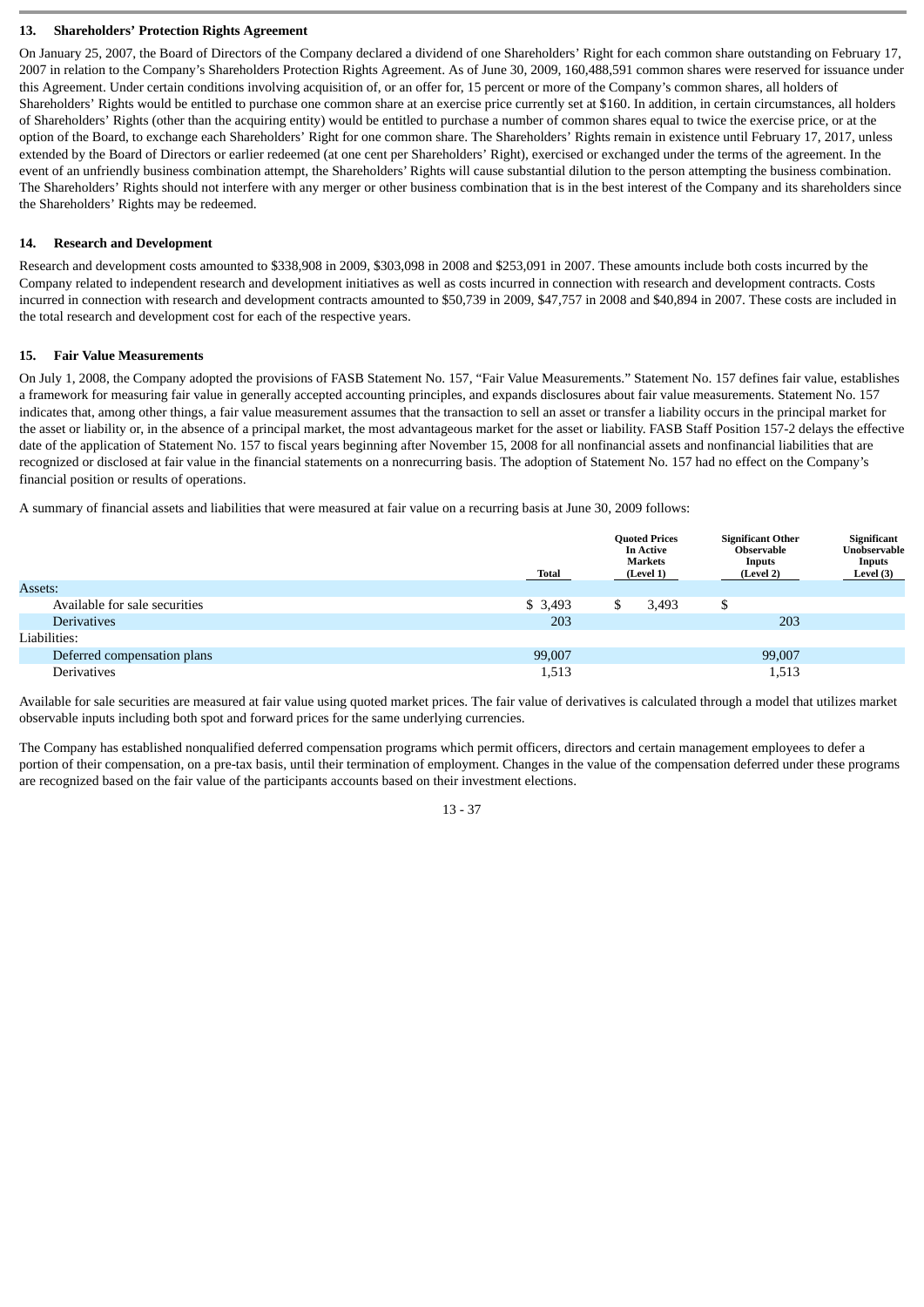On July 1, 2008, the Company adopted the provisions of FASB Statement No. 159, "The Fair Value Option for Financial Assets and Financial Liabilities." Statement No. 159 permits entities to choose to measure many financial instruments and certain other items at fair value. The Company did not elect to measure any financial assets or financial liabilities at fair value that were otherwise not required to be measured at fair value under other accounting standards.

## **16. Contingencies**

The Company is involved in various litigation arising in the normal course of business, including proceedings based on product liability claims, workers' compensation claims and alleged violations of various environmental laws. The Company is self-insured in the United States for health care, workers' compensation, general liability and product liability up to predetermined amounts, above which third party insurance applies. Management regularly reviews the probable outcome of these proceedings, the expenses expected to be incurred, the availability and limits of the insurance coverage, and the established accruals for liabilities. While the outcome of pending proceedings cannot be predicted with certainty, management believes that any liabilities that may result from these proceedings will not have a material adverse effect on the Company's liquidity, financial condition or results of operations.

Parker ITR S.r.l. (Parker ITR), a subsidiary acquired on January 31, 2002, has been the subject of a number of lawsuits and regulatory investigations. Each of these lawsuits is described below. The Company has made all required payments and as of June 30, 2009 has a reserve of \$2.8 million for future losses relating to these matters. Legal expenses related to these matters are being expensed as incurred.

On April 27, 2007, a grand jury in the Southern District of Florida issued a subpoena to Parker ITR and the Company requiring the production of documents, in particular documents related to communications with competitors and customers related to Parker ITR's business unit that manufactures marine hose, typically used in oil transfer. The lawsuits and investigations relate to allegations that for a period of up to 21 years, the Parker ITR business unit that manufactures and sells marine hose conspired with competitors in unreasonable restraint of trade to artificially raise, fix, maintain or stabilize prices, rig bids and allocate markets and customers for marine oil and gas hose in the United States and in other jurisdictions.

On May 15, 2007, the European Commission issued its initial Request for Information to the Company and Parker ITR. On August 2, 2007, the Japan Fair Trade Commission (JFTC) requested that Parker ITR submit a report to the JFTC on specific topics related to its investigation of marine hose suppliers. Brazilian competition authorities and Korean competition authorities commenced their investigations on November 14, 2007 and January 17, 2008, respectively. The Australian Competition and Consumer Commission (ACCC) filed a statement of claim in the Federal Court of Australia on May 29, 2009 and named Parker ITR as a respondent. Parker ITR and the Company have cooperated with all of the regulatory authorities investigating the activities of the Parker ITR business unit that manufactures and sells marine hose and continue to cooperate with the investigations that remain ongoing.

In addition, during this time period, four class action lawsuits were filed in the Southern District of Florida: *Shipyard Supply LLC v. Bridgestone Corporation, et al.*, filed May 17, 2007; *Expro Gulf Limited v. Bridgestone Corporation, et al.*, filed June 6, 2007; *Bayside Rubber & Products, Inc. v. Trelleborg Industrie S.A., et al.*, filed June 25, 2007; *Bayside Rubber & Products, Inc. v. Caleca, et al*., filed July 12, 2007; and one in the Southern District of New York: *Weeks Marine, Inc. v. Bridgestone Corporation, et al.*, filed July 27, 2007. On September 12, 2008, the plaintiffs filed an amended consolidated class action complaint. Plaintiffs have since filed another amended consolidated complaint naming prior owners of the Parker ITR business unit that manufactures and sells marine hose. Plaintiffs generally seek treble damages, a permanent injunction, attorneys' fees, and pre-judgment and post-judgment interest.

The time period for the alleged illegal activities by Parker ITR's marine hose business unit varies by jurisdiction. In the United States, the Department of Justice, which initiated the April 2007 grand jury subpoenas, alleges that the challenged activities commenced in the United States in 1999 and ended May 2, 2007. The Department of Justice's investigation is ongoing and the Company and Parker ITR continue to cooperate.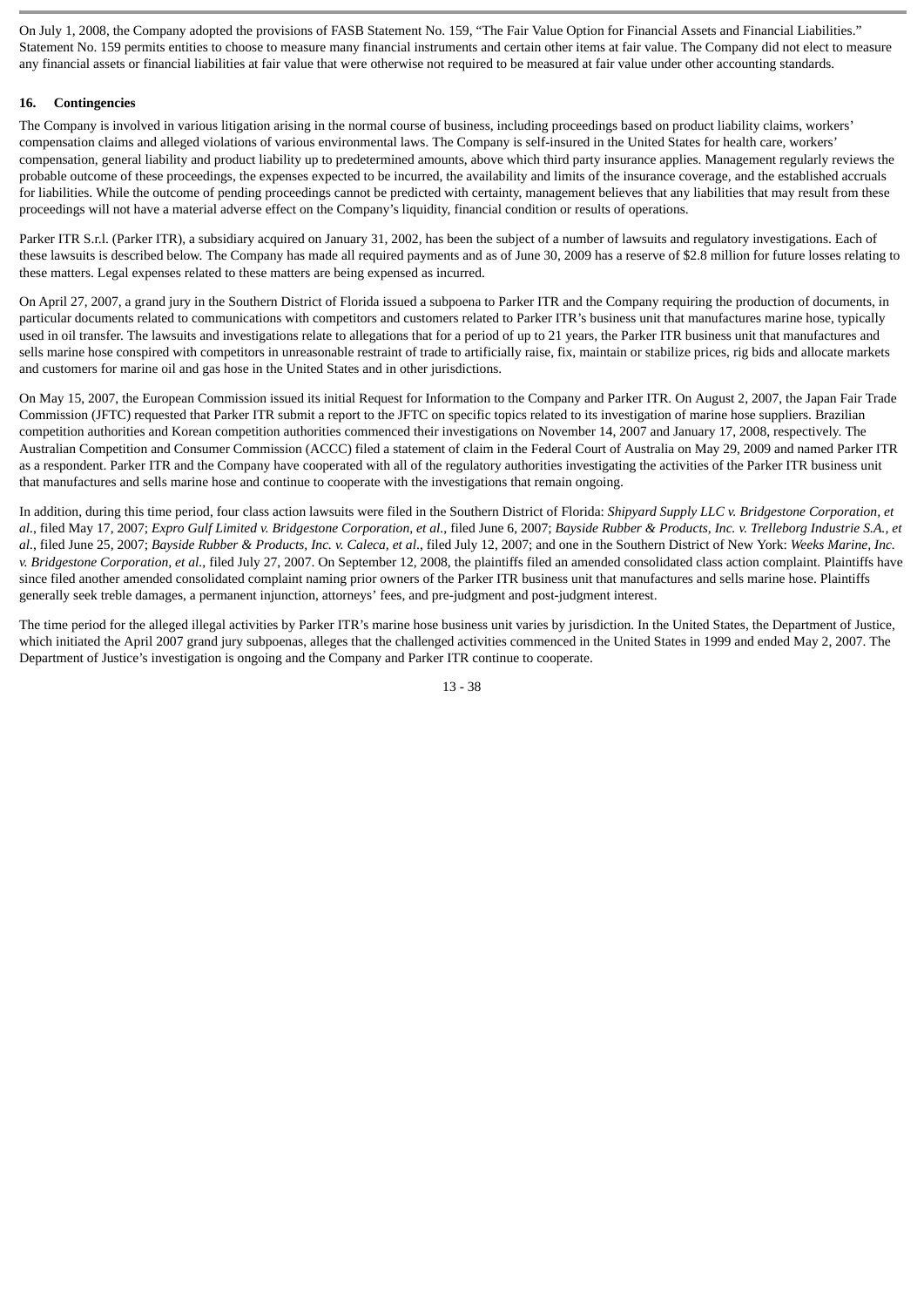In Brazil, Parker ITR filed a procedural defense in January 2008. The Brazilian competition authorities have not yet responded to Parker ITR's filing. The Brazilian competition authorities' investigation is ongoing and the Company and Parker ITR continue to cooperate. The Brazilian authorities appear to be investigating the period from 1999 through May 2007. Because the Brazilian competition authorities have not yet responded to Parker ITR's initial filing, the potential outcome of this investigation is uncertain and will depend on the resolution of numerous issues not yet addressed at the current preliminary stage of the investigation.

In Korea, the Korean Fair Trade Commission (KFTC) submitted several questionnaires to Parker ITR in connection with their investigation of Parker ITR's marine hose bidding activities in Korea from 1999 to May 2, 2007. Parker ITR responded to each questionnaire and continues to cooperate with the KFTC. The KFTC issued its final report on July 2, 2009, which imposed a fine of KRW 42 million (approximately USD 34 thousand) on Parker ITR. Parker ITR must pay the fine on or before September 8, 2009.

The JTFC completed its investigation and issued an administrative order requiring Parker ITR to take certain actions, including passing a board resolution that prohibited the challenged conduct in the future and to send letters to Parker ITR's customers and competitors in Japan stating that Parker ITR would not engage in the challenged conduct in Japan in the future. Parker ITR has complied with the JFTC administrative order.

On January 28, 2009, the European Commission announced the results of its investigation of the alleged cartel activities. As part of its decision, the European Commission found that Parker ITR infringed Article 81 of the European Commission treaty from April 1986 to May 2, 2007 and fined Parker ITR 25.61 million euros. The European Commission also determined that the Company was jointly and severally responsible for 8.32 million euros of the total fine which related to the period from January 2002, when the Company acquired Parker ITR, to May 2, 2007, when the cartel activities ceased. Parker ITR and the Company filed an appeal to the Court of First Instance of the European Communities on April 10, 2009.

Counsel for Parker ITR accepted service related to the ACCC's statement of claim. A hearing was held on the matter on July 7, 2009. The matter was continued until certain other respondents are served. The ACCC appears to be investigating conduct for the period beginning as early as 1994 through 2007.

The Company and Parker ITR have reached a settlement of the class action litigation in the United States, which is subject to court approval. On February 17, 2009, Parker ITR entered into a separate agreement to settle possible private causes of action outside the United States.

**Environmental -** The Company is currently responsible for environmental remediation at various manufacturing facilities presently or formerly operated by the Company and has been named as a "potentially responsible party," along with other companies, at off-site waste disposal facilities and regional sites.

As of June 30, 2009, the Company has a reserve of \$13,891 for environmental matters, which are probable and reasonably estimable. This reserve is recorded based upon the best estimate of costs to be incurred in light of the progress made in determining the magnitude of remediation costs, the timing and extent of remedial actions required by governmental authorities and the amount of the Company's liability in proportion to other responsible parties. This reserve is net of \$2,341 for discounting, primarily at a 4.5 percent discount rate, a portion of the costs to operate and maintain remediation treatment systems as well as gauge treatment system effectiveness through monitoring and sampling over periods up to 15 years.

The Company's estimated total liability for the above mentioned sites ranges from a minimum of \$13.9 million to a maximum of \$74.2 million. The largest range for any one site is approximately \$8.6 million. The actual costs to be incurred by the Company will be dependent on final determination of remedial action required, negotiations with federal and state agencies, changes in regulatory requirements and technology innovation, the effectiveness of remedial technologies employed, the ability of other responsible parties to pay, and any insurance or third party recoveries.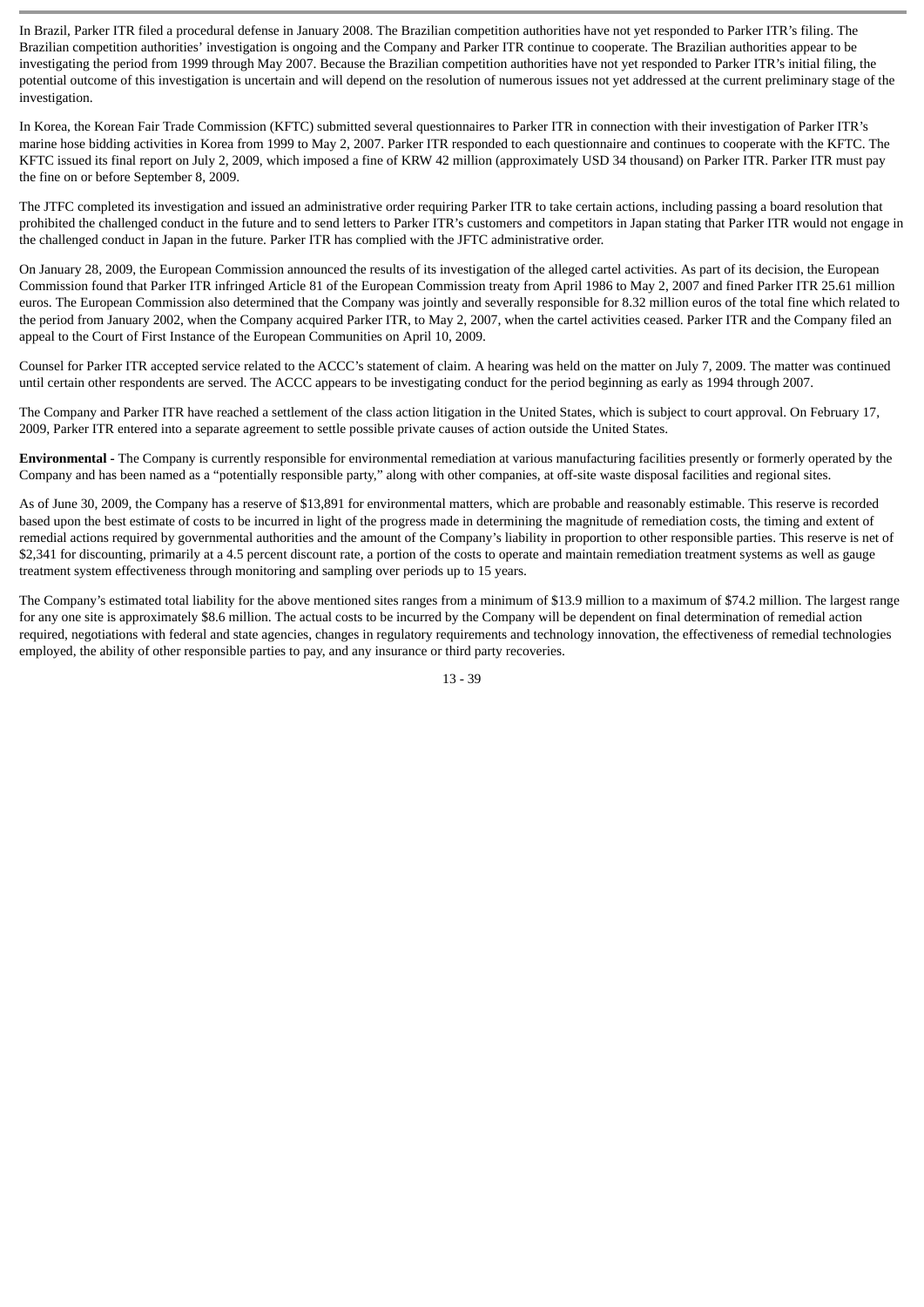# **17. Quarterly Information** (Unaudited)

| 2009<br><b>Net sales</b>          | 1 <sup>st</sup><br>\$3,064,688 | <sub>2</sub> nd<br>\$2,688,656 | 3rd<br>\$2,344,713 | 4 <sup>th</sup><br>\$2,210,958 | Total<br>\$10,309,015 |
|-----------------------------------|--------------------------------|--------------------------------|--------------------|--------------------------------|-----------------------|
| <b>Gross profit</b>               | 727,466                        | 567,206                        | 436,106            | 396,889                        | 2,127,667             |
| <b>Net income</b>                 | 250,176                        | 155,401                        | 53,422             | 49,516                         | 508,515               |
| Diluted earnings per share        | 1.50                           | .96                            | .33                | .31                            | 3.13                  |
|                                   |                                |                                |                    |                                |                       |
|                                   | 1 <sup>st</sup>                | <sub>2</sub> nd                | 3rd                | 4 <sup>th</sup>                | Total                 |
|                                   | \$2,787,256                    | \$2,829,060                    | \$3,182,537        | \$3,346,752                    | \$12,145,605          |
| 2008<br>Net sales<br>Gross profit | 664,959                        | 634,923                        | 735,321            | 771,330                        | 2,806,533             |
| Net income                        | 229,597                        | 211,863                        | 255,441            | 252,565                        | 949,466               |

Earnings per share amounts are computed independently for each of the quarters presented, therefore, the sum of the quarterly earnings per share amounts may not equal the total computed for the year.

# **18. Stock Prices and Dividends** (Unaudited)

| (In dollars) |                  | 1 <sup>st</sup> | 2 <sub>nd</sub> | 3 <sup>rd</sup> | 4 <sup>th</sup> | <b>Full Year</b> |
|--------------|------------------|-----------------|-----------------|-----------------|-----------------|------------------|
| 2009         | <b>High</b>      | \$72.69         | \$52.52         | \$46.45         | \$48.45         | \$72.69          |
|              | Low              | 48.67           | 31.29           | 27.69           | 33.13           | 27.69            |
|              | <b>Dividends</b> | .25             | .25             | .25             | .25             | 1.00             |
| 2008         | High             | \$78.43         | \$86.56         | \$76.03         | \$86.91         | \$86.91          |
|              | Low              | 58.19           | 71.15           | 58.10           | 69.46           | 58.10            |
|              | Dividends        | .21             | .21             | .21             | .21             | .84              |
| 2007         | High             | \$52.63         | \$58.67         | \$58.79         | \$68.95         | \$68.95          |
|              | Low              | 46.47           | 51.15           | 50.41           | 57.03           | 46.47            |
|              | <b>Dividends</b> | .173            | .173            | .173            | .173            | .692             |

Common Stock Listing: New York Stock Exchange, Stock Symbol PH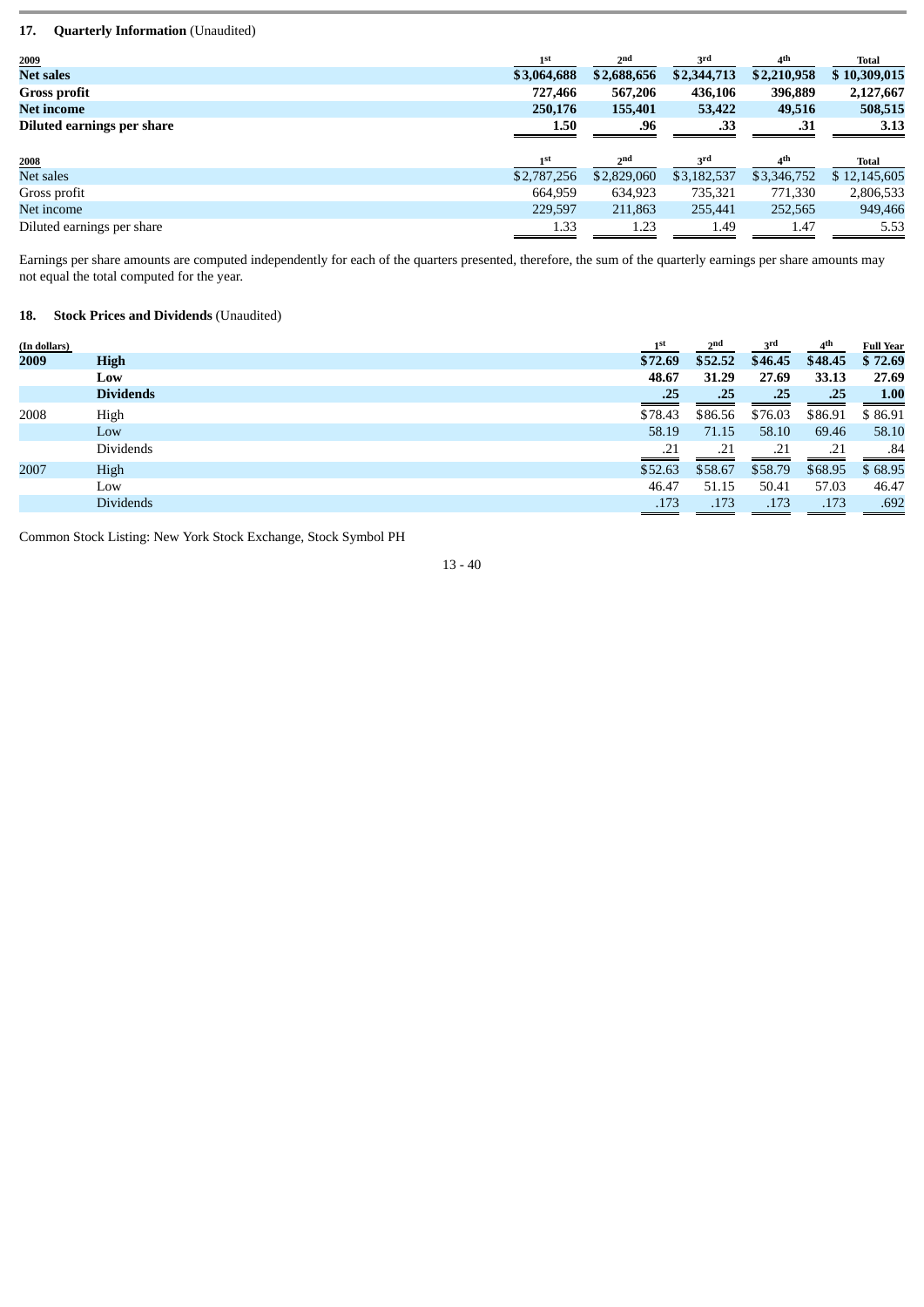#### **Management's Report On Internal Control Over Financial Reporting**

Our management is responsible for establishing and maintaining adequate internal control over financial reporting (as defined in Exchange Act Rules 13a-15(f) and 15d-15(f)). Internal control over financial reporting is designed to provide reasonable assurance as to the reliability of the Company's financial reporting and the preparation of financial statements for external purposes in accordance with accounting principles generally accepted in the United States of America.

We assessed the effectiveness of our internal control over financial reporting as of June 30, 2009. We have excluded six entities from our evaluation of internal control over financial reporting as of June 30, 2009 because the entities were acquired in purchase business combinations during the year ended June 30, 2009. On a combined basis, the entities represent approximately 9.7 percent of total assets and 2.2 percent of total revenues as of and for the fiscal year ended June 30, 2009. In making this assessment, we used the criteria established by the Committee of Sponsoring Organizations of the Treadway Commission in "Internal Control-Integrated Framework." We concluded that based on our assessment, the Company's internal control over financial reporting was effective as of June 30, 2009.

Deloitte & Touche LLP, the independent registered accounting firm that audited the Company's consolidated financial statements, has issued an attestation report on the Company's internal control over financial reporting as of June 30, 2009, which is included herein.

/s/ Donald E. Washkewicz /s/ Timothy K. Pistell

Chairman, Chief Executive Officer and President **Executive Vice President – Finance and Administration and Chief Financial Officer**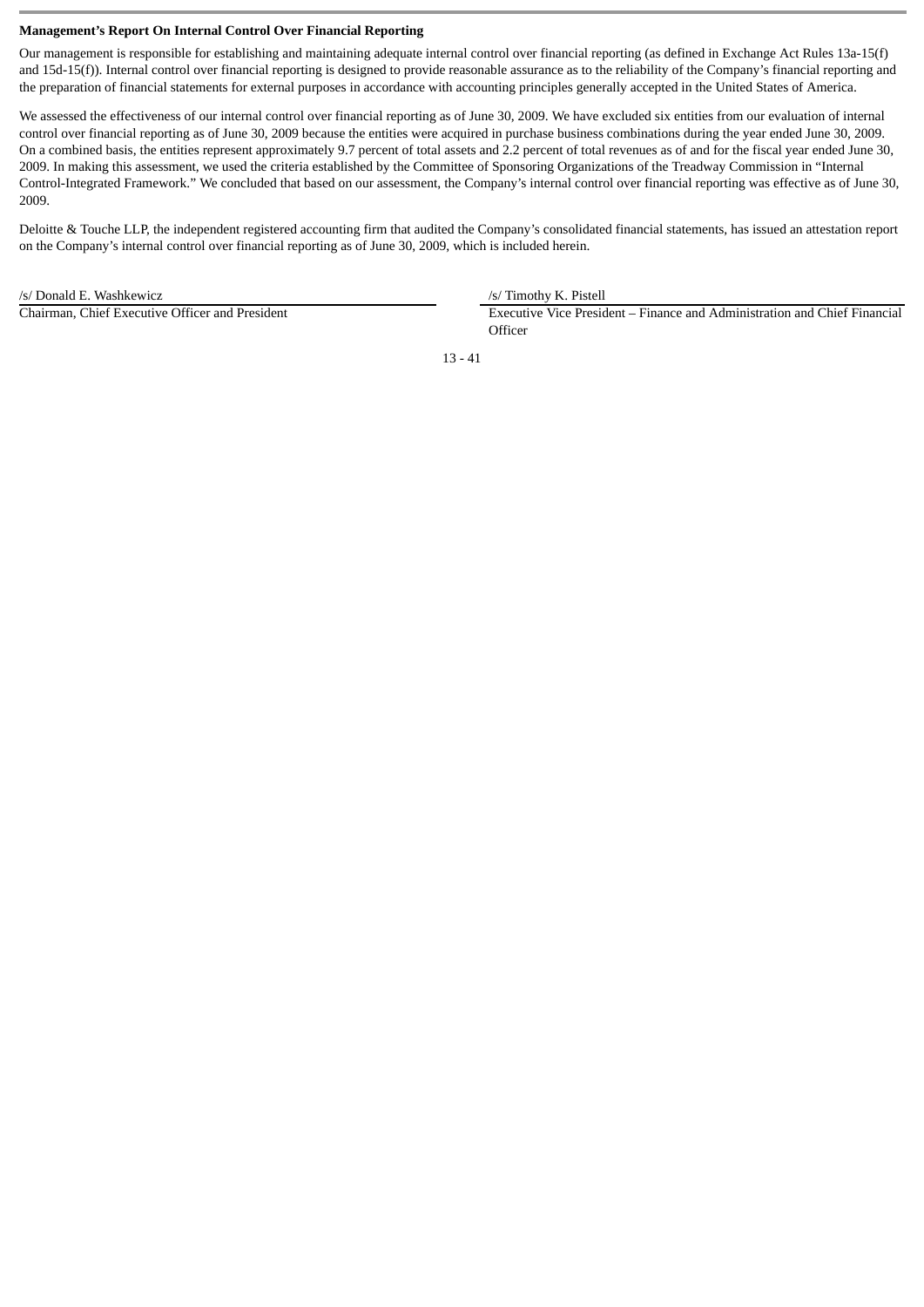#### **Report of Independent Registered Public Accounting Firm**

To the Board of Directors and Shareholders of Parker Hannifin Corporation

We have audited the accompanying consolidated balance sheets of Parker Hannifin Corporation and subsidiaries (the "Company") as of June 30, 2009 and June 30, 2008, and the related consolidated statements of income, comprehensive income, and cash flows for each of the two years in the period ended June 30, 2009. Our audits also included the financial statement schedules listed in the Index at Item 15(a)(1). We also have audited the Company's internal control over financial reporting as of June 30, 2009, based on criteria established in *Internal Control — Integrated Framework* issued by the Committee of Sponsoring Organizations of the Treadway Commission. The Company's management is responsible for these consolidated financial statements and financial statement schedules, for maintaining effective internal control over financial reporting, and for its assessment of the effectiveness of internal control over financial reporting, included in the accompanying Management's Report on Internal Control Over Financial Reporting. Our responsibility is to express an opinion on these financial statements and financial statement schedules and an opinion on the Company's internal control over financial reporting based on our audits.

As described in Management's Report on Internal Control Over Financial Reporting, management has excluded six entities from its assessment of internal control over financial reporting as of June 30, 2009, because they were acquired in purchase business combinations during the year ended June 30, 2009. On a combined basis, the entities represent approximately 9.7 percent of total assets and 2.2 percent of revenues of the consolidated financial statement amounts as of and for the year ended June 30, 2009. Accordingly, our audit of the Company's internal control over financial reporting as of June 30, 2009, did not include the internal control over financial reporting of these six entities.

We conducted our audits in accordance with the standards of the Public Company Accounting Oversight Board (United States). Those standards require that we plan and perform the audit to obtain reasonable assurance about whether the financial statements are free of material misstatement and whether effective internal control over financial reporting was maintained in all material respects. Our audits of the financial statements included examining, on a test basis, evidence supporting the amounts and disclosures in the financial statements, assessing the accounting principles used and significant estimates made by management, and evaluating the overall financial statement presentation. Our audit of internal control over financial reporting included obtaining an understanding of internal control over financial reporting, assessing the risk that a material weakness exists, and testing and evaluating the design and operating effectiveness of internal control based on the assessed risk. Our audits also included performing such other procedures as we considered necessary in the circumstances. We believe that our audits provide a reasonable basis for our opinions.

A company's internal control over financial reporting is a process designed by, or under the supervision of, the company's principal executive and principal financial officers, or persons performing similar functions, and effected by the company's board of directors, management, and other personnel to provide reasonable assurance regarding the reliability of financial reporting and the preparation of financial statements for external purposes in accordance with generally accepted accounting principles. A company's internal control over financial reporting includes those policies and procedures that (1) pertain to the maintenance of records that, in reasonable detail, accurately and fairly reflect the transactions and dispositions of the assets of the company; (2) provide reasonable assurance that transactions are recorded as necessary to permit preparation of financial statements in accordance with generally accepted accounting principles, and that receipts and expenditures of the company are being made only in accordance with authorizations of management and directors of the company; and (3) provide reasonable assurance regarding prevention or timely detection of unauthorized acquisition, use, or disposition of the company's assets that could have a material effect on the financial statements.

Because of the inherent limitations of internal control over financial reporting, including the possibility of collusion or improper management override of controls, material misstatements due to error or fraud may not be prevented or detected on a timely basis. Also, projections of any evaluation of the effectiveness of the internal control over financial reporting to future periods are subject to the risk that the controls may become inadequate because of changes in conditions, or that the degree of compliance with the policies or procedures may deteriorate.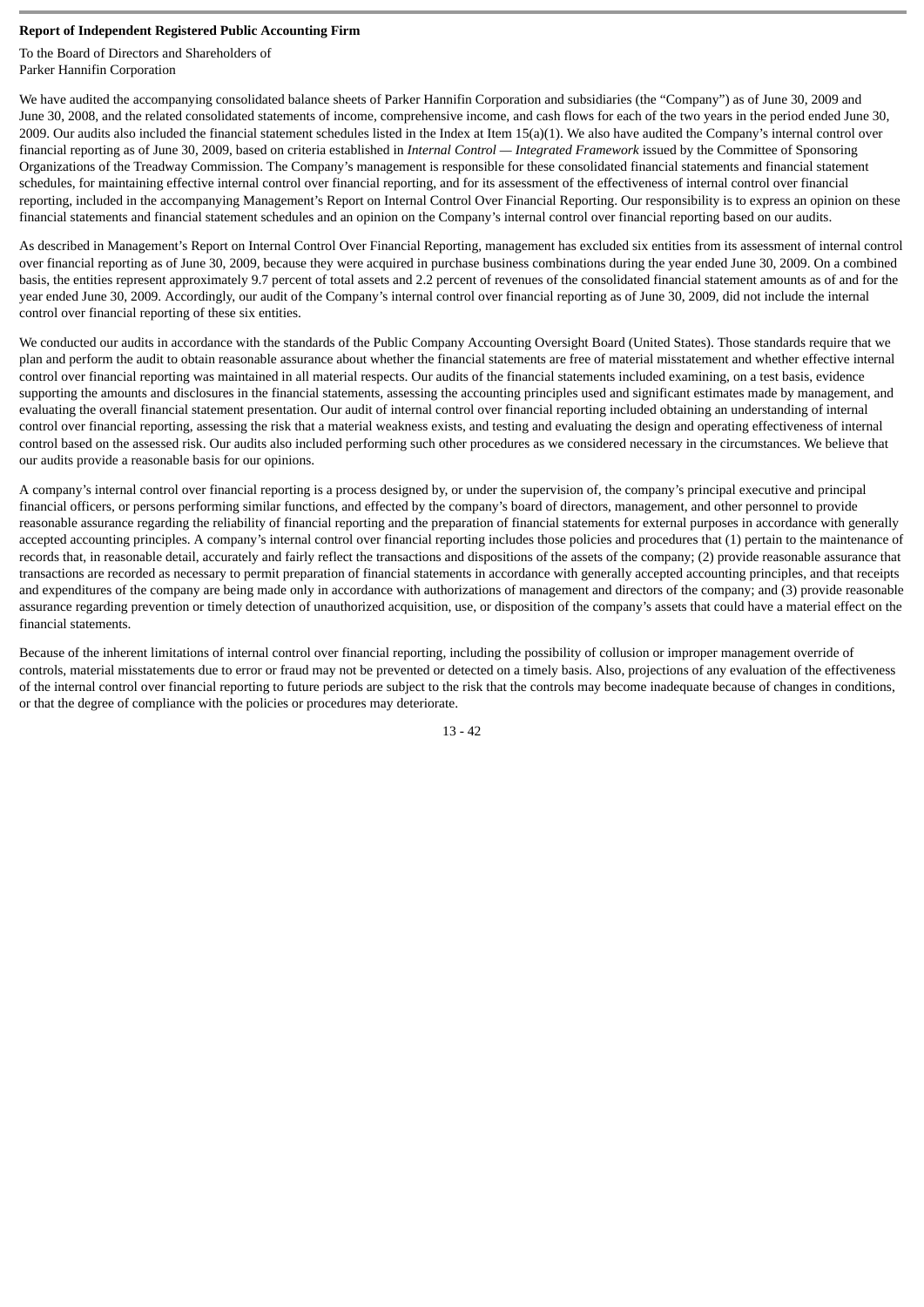In our opinion, the consolidated financial statements referred to above present fairly, in all material respects, the financial position of Parker Hannifin Corporation and subsidiaries as of June 30, 2009 and June 30, 2008, and the results of their operations and their cash flows for the two years in the period ended June 30, 2009, in conformity with accounting principles generally accepted in the United States of America. Also, in our opinion, such fiscal 2009 and 2008 financial statement schedules, when considered in relation to the basic fiscal 2009 and 2008 consolidated financial statements taken as a whole, present fairly, in all material respects, the information set forth therein. Also, in our opinion, the Company maintained, in all material respects, effective internal control over financial reporting as of June 30, 2009, based on the criteria established in *Internal Control — Integrated Framework* issued by the Committee of Sponsoring Organizations of the Treadway Commission.

As discussed in Note 1 to the consolidated financial statements, the Company adopted Financial Accounting Standards Board Interpretation No. 48, *Accounting for Uncertainty in Income Taxes*, as of July 1, 2007.

/s/ DELOITTE & TOUCHE LLP

Cleveland, Ohio August 27, 2009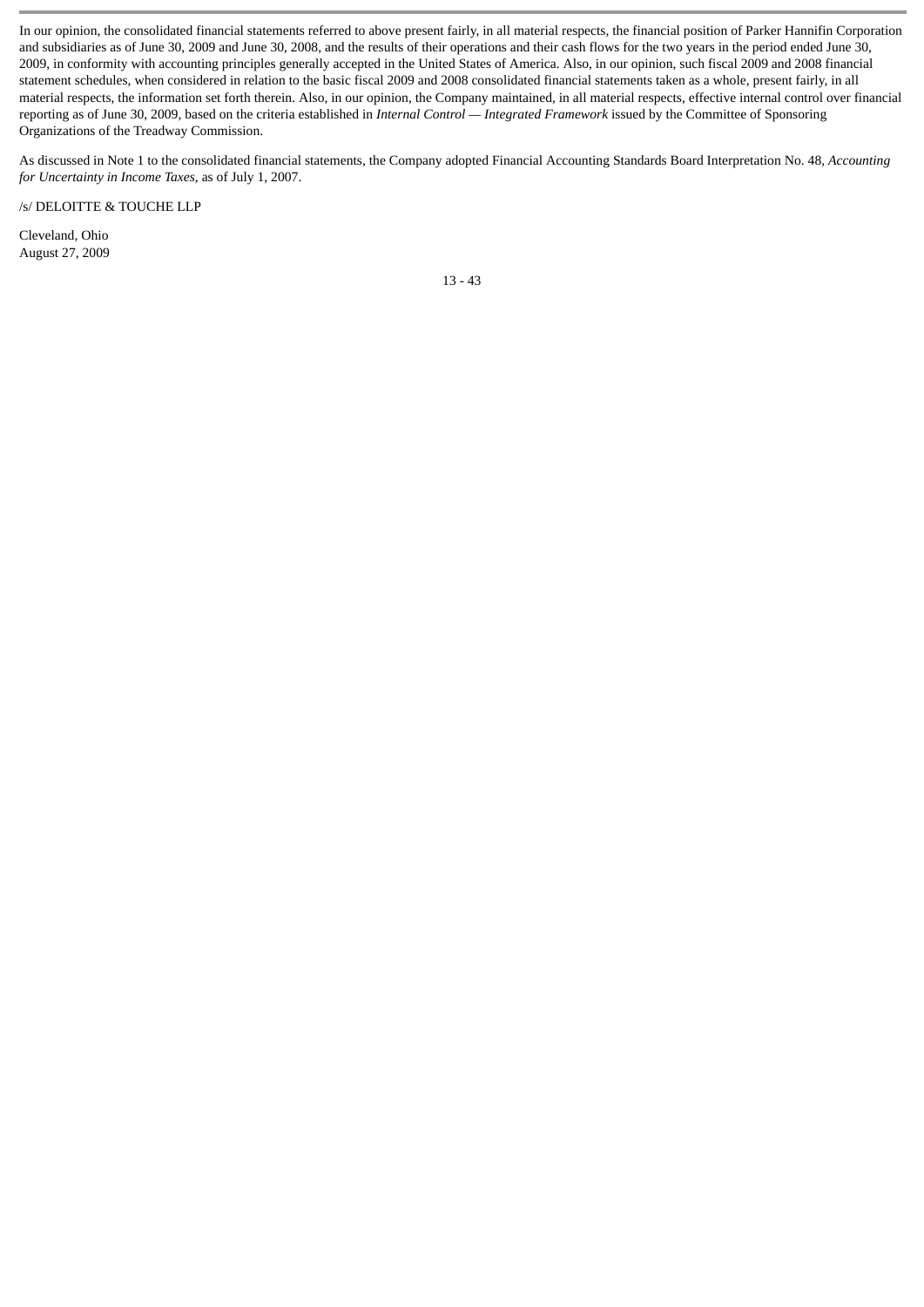#### **Report of Independent Registered Public Accounting Firm**

To The Board of Directors and Shareholders of Parker Hannifin Corporation:

In our opinion, the consolidated financial statements listed in the accompanying index appearing under Item  $15(a)(1)$ , present fairly, in all material respects, the results of operations and cash flows of Parker Hannifin Corporation and its subsidiaries (the "Company") for the year ended June 30, 2007, in conformity with accounting principles generally accepted in the United States of America. In addition, in our opinion, the financial statement schedule for the year ended June 30, 2007, listed in the accompanying index appearing under Item 15(a)(1), presents fairly, in all material respects, the information set forth therein when read in conjunction with the related financial statements. These financial statements and financial statement schedule are the responsibility of the Company's management. Our responsibility is to express an opinion on these financial statements and financial statement schedule based on our audit. We conducted our audit of these statements in accordance with the standards of the Public Company Accounting Oversight Board (United States). Those standards require that we plan and perform the audit to obtain reasonable assurance about whether the financial statements are free of material misstatement. An audit includes examining, on a test basis, evidence supporting the amounts and disclosures in the financial statements, assessing the accounting principles used and significant estimates made by management, and evaluating the overall financial statement presentation. We believe that our audit provide a reasonable basis for our opinion.

## /s/ PricewaterhouseCoopers LLP

#### Cleveland, Ohio

August 16, 2007, except for the retrospective adjustment of additional capital, common shares, share numbers and per share amounts to give effect to the 3 shares-for-2 split of the Company's common stock as to which the date is October 1, 2007.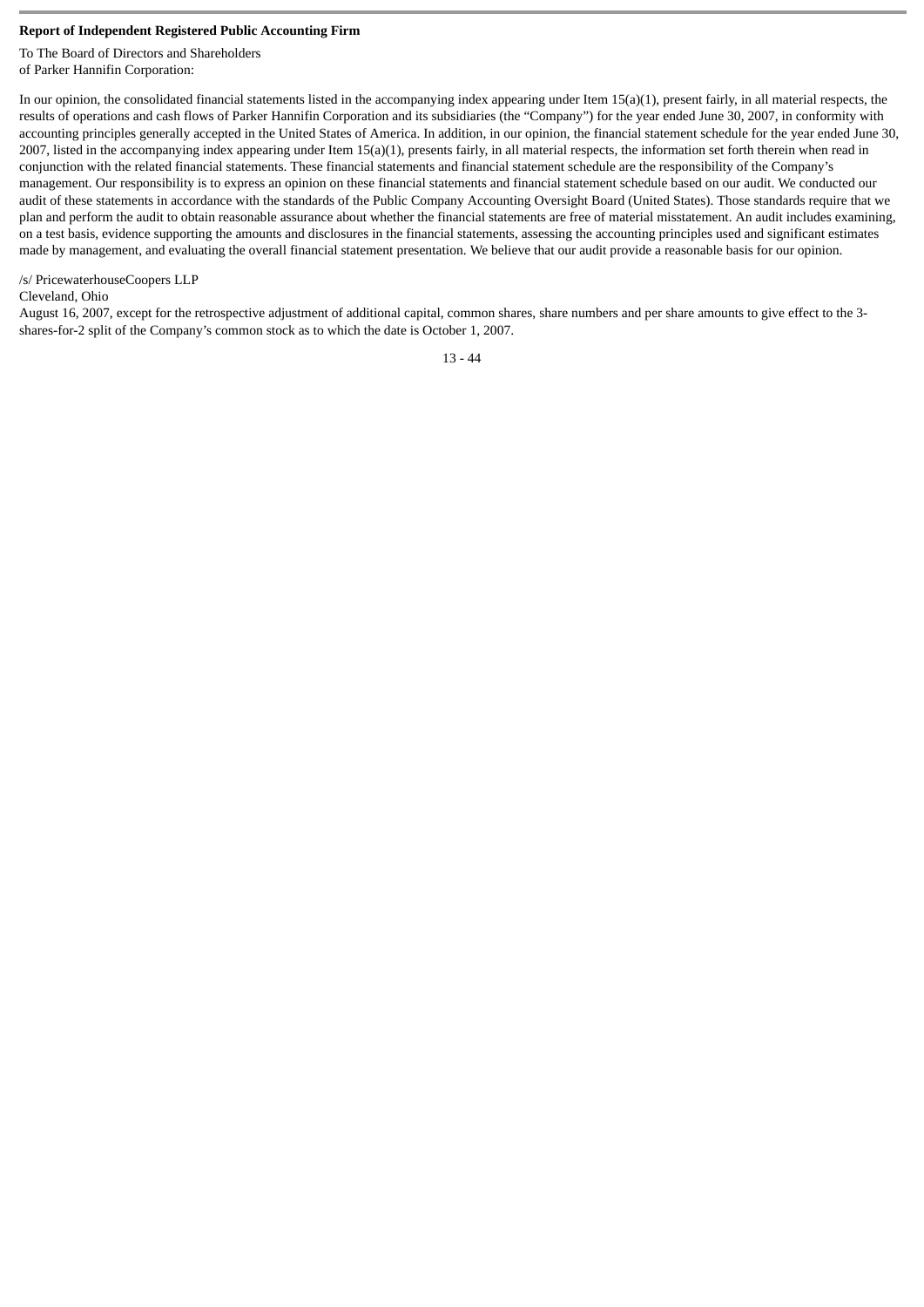# *Five-Year Financial Summary*

| (Amounts in thousands, except per share information) | 2009          | 2008          |              | 2007         |              | 2006        |              | 2005        |
|------------------------------------------------------|---------------|---------------|--------------|--------------|--------------|-------------|--------------|-------------|
| Net sales                                            | \$10,309,015  | \$12,145,605  |              | \$10,718,059 |              | \$9,385,888 |              | \$8,068,805 |
| Cost of sales                                        | 8,181,348     | 9,339,072     |              | 8,272,949    |              | 7,367,618   |              | 6,391,477   |
| Selling, general and administrative expenses         | 1,290,379     | 1,364,082     |              | 1,226,861    |              | 1,036,646   |              | 860,278     |
| Interest expense                                     | 112,071       | 98,996        |              | 83,414       |              | 75,763      |              | 66,869      |
| Income taxes                                         | 172,939       | 377,058       |              | 329,236      |              | 261,682     |              | 205,105     |
| Income - continuing operations                       | 508,515       | 949,466       |              | 830,046      |              | 638,276     |              | 533,166     |
| Net income                                           | 508,515       | 949,466       |              | 830,046      |              | 673,167     |              | 604,692     |
| Basic earnings per share - continuing operations     | 3.15          | 5.64          |              | 4.75         |              | 3.57        |              | 2.99        |
| Diluted earnings per share - continuing operations   | 3.13          | 5.53          |              | 4.68         |              | 3.52        |              | 2.95        |
| Basic earnings per share                             | 3.15          | 5.64          |              | 4.75         |              | 3.76        |              | 3.39        |
| Diluted earnings per share                           | \$<br>3.13    | \$<br>5.53    | $\mathbb{S}$ | 4.68         | $\mathbb{S}$ | 3.71        | $\mathbf{s}$ | 3.35        |
| Average number of shares outstanding - Basic         | 161,564       | 168,285       |              | 174,643      |              | 178,817     |              | 178,193     |
| Average number of shares outstanding - Diluted       | 162,719       | 171,644       |              | 177,495      |              | 181,326     |              | 180,674     |
| Cash dividends per share                             | \$<br>1.000   | \$<br>.840    | \$           | .692         | \$           | .612        | \$           | .520        |
| Net income as a percent of net sales                 | 4.9%          | 7.8%          |              | 7.7%         |              | 7.2%        |              | 7.5%        |
| Return on average assets                             | 5.0%          | 10.1%         |              | 10.0%        |              | 9.0%        |              | 9.3%        |
| Return on average equity                             | 10.7%         | 19.0%         |              | 18.5%        |              | 17.8%       |              | 19.1%       |
| Book value per share                                 | \$<br>26.67   | \$<br>31.39   | \$           | 27.14        | \$           | 23.64       | \$           | 18.76       |
| Working capital                                      | \$1,118,027   | \$1,912,369   |              | \$1,460,930  |              | \$1,457,873 |              | \$1,454,883 |
| Ratio of current assets to current liabilities       | 1.6           | 1.9           |              | 1.8          |              | 1.9         |              | 2.1         |
| Plant and equipment, net                             | \$1,880,554   | \$1,926,522   |              | \$1,736,372  |              | \$1,693,794 |              | \$1,581,348 |
| Total assets                                         | 9,855,902     | 10,386,854    |              | 8,441,413    |              | 8,173,432   |              | 6,860,703   |
| Long-term debt                                       | 1,839,705     | 1,952,452     |              | 1,089,916    |              | 1,059,461   |              | 938,424     |
| Shareholders' equity                                 | \$4,279,625   | \$5,258,971   |              | \$4,711,665  |              | \$4,241,203 |              | \$3,340,147 |
| Debt to debt-equity percent                          | 35.2%         | 28.3%         |              | 21.4%        |              | 21.1%       |              | 22.5%       |
| Depreciation                                         | \$<br>252,599 | \$<br>257,570 | \$           | 245,058      |              | \$245,681   |              | \$245,206   |
| Capital expenditures                                 | \$<br>270,733 | \$<br>280,327 | \$           | 237,827      |              | \$ 198,113  |              | \$154,905   |
| Number of employees (actual number)                  | 51,639        | 61,722        |              | 57,338       |              | 57,073      |              | 50,019      |
| Number of shares outstanding at year-end             | 160,489       | 167,512       |              | 173,618      |              | 179,417     |              | 178,034     |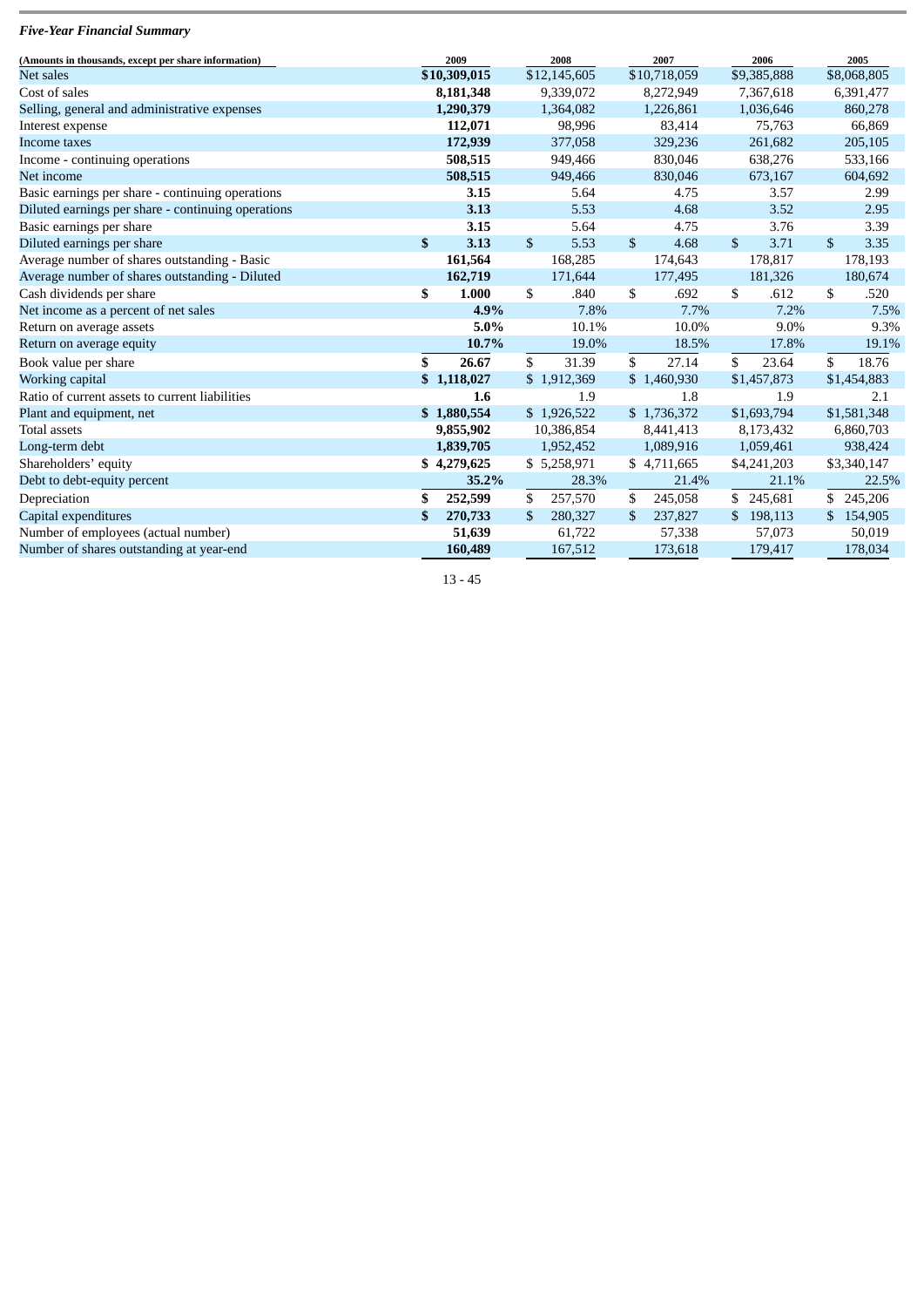# **Exhibit (21)\* to Report on Form 10-K for Fiscal Year Ended June 30, 2009 by Parker-Hannifin Corporation**

Listed below, are the subsidiaries of the Company and their jurisdictions of organization. Except where otherwise noted, all of such subsidiaries are either directly or indirectly wholly-owned by the Company.

| <b>Name of Subsidiary</b>                       | <b>State/County of</b><br>Incorporation |
|-------------------------------------------------|-----------------------------------------|
| <b>UNITED STATES</b>                            |                                         |
| Alkid Corp.                                     | California                              |
| Winco Enterprises Inc.                          | California                              |
| Parker Hannifin International Corp.             | Delaware                                |
| Parker Intangibles LLC                          | Delaware                                |
| Parker Italy (PH Espana Holding) LLC            | Delaware                                |
| Parker Italy Holding LLC                        | Delaware                                |
| Parker-Hannifin Luxembourg Finance Limited Co.  | Delaware                                |
| PH Astron Holding LLC                           | Delaware                                |
| PH Spain LLC                                    | Delaware                                |
| Vansco Holdings LLC                             | Delaware                                |
| 265 Warwick LLC                                 | Ohio                                    |
| Parker Royalty Partnership                      | Ohio                                    |
| PG Square LLC                                   | Ohio                                    |
|                                                 |                                         |
| <b>INTERNATIONAL</b>                            |                                         |
| Parker Hannifin Argentina S.A.I.C.              | Argentina                               |
| Domnick Hunter Pty Limited                      | Australia                               |
| Legris Australasia Pty Ltd.                     | Australia                               |
| Parker Hannifin (Australia) Pty Limited         | Australia                               |
| Parker Hannifin Australia Assets Pty Limited    | Australia                               |
| Parker Hannifin Australia Holding, Pty Limited  | Australia                               |
| Legris G.e.s.m.b.H.                             | Austria                                 |
| Parker Hannifin G.e.s.m.b.H.                    | Austria                                 |
| Parker-Origa Pneumatic GmbH                     | Austria                                 |
| Advanced Products N.V.                          | Belgium                                 |
| S.A. Parker Hannifin N.V.                       | Belgium                                 |
| Parker Hannifin (Bermuda) Ltd.                  | Bermuda                                 |
| Adesp Brasil Idustria de Adesivos Quimicos Ltd. | <b>Brazil</b>                           |
| Legris do Brasil Ltda.                          | Brazil                                  |
| Parker Hannifin Industria e Comercio Ltda       | Brazil                                  |
| 2172098 Ontario Inc.                            | Canada                                  |
| 3228453 Nova Scotia Company                     | Canada                                  |
| 3239249 Nova Scotia Ltd.                        | Canada                                  |
| 9183-7252 Quebec Inc.                           | Canada                                  |
| Nexgen Hose Inc.                                | Canada                                  |
| Parker Canada Holding Co                        | Canada                                  |
| Parker Canada Investment Co.                    | Canada                                  |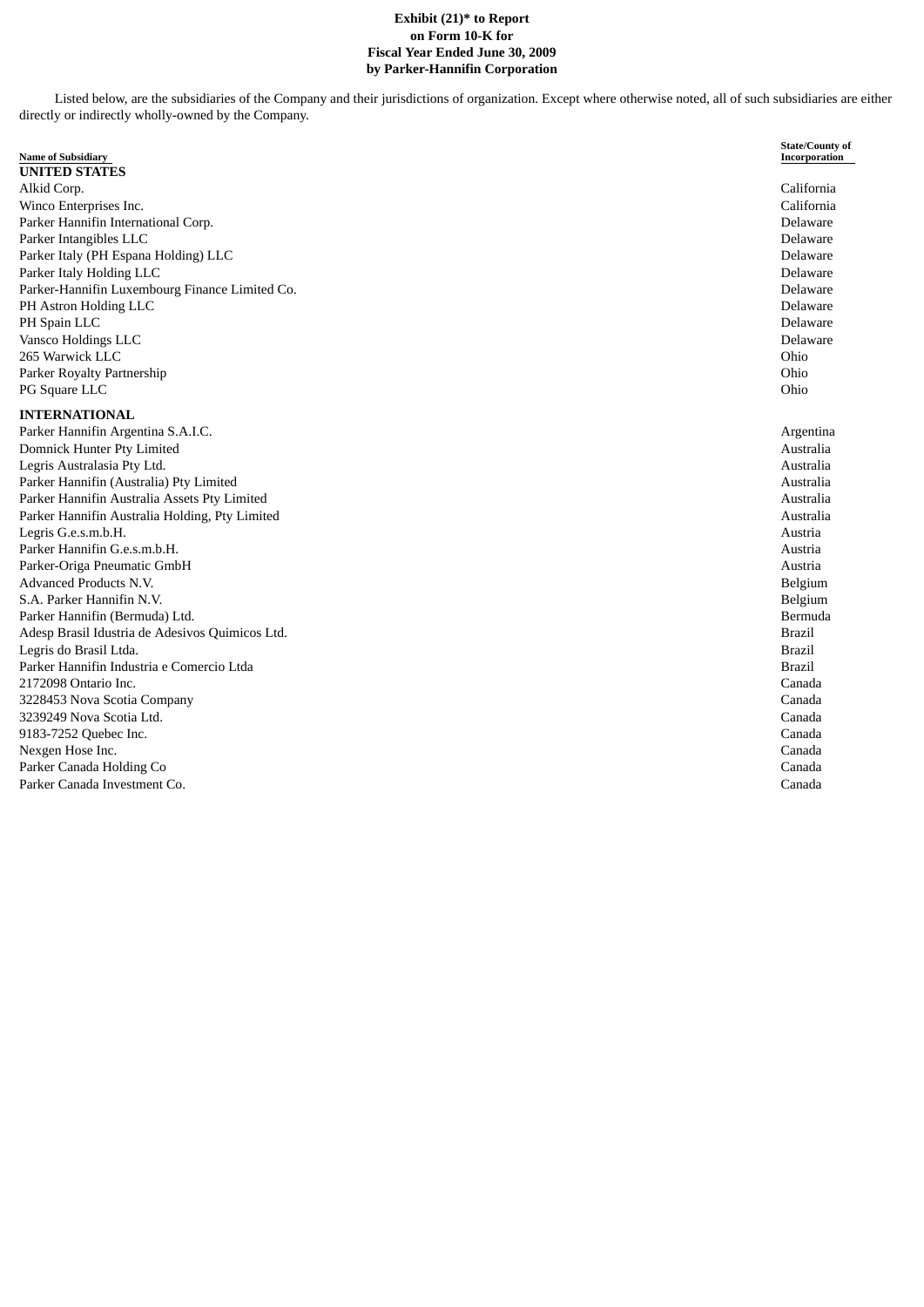| <b>Name of Subsidiary</b>                                        | <b>State/County of</b><br>Incorporation |
|------------------------------------------------------------------|-----------------------------------------|
| Parker Canada Limited Partner Co                                 | Canada                                  |
| Parker Canada Management Inc.                                    | Canada                                  |
| Parker Hannifin Canada                                           | Canada                                  |
| Parker Hannifin Electronic Controls                              | Canada                                  |
| Parker Ontario Holdings Inc.                                     | Canada                                  |
| Parker Ontario Limited Partnership                               | Canada                                  |
| Ingeniera y Servicios Metalcrom Limitada                         | Chile                                   |
| Parker Hannifin Chile Limitada                                   | Chile                                   |
| Legris Autoline Wuxi Automotive Components Co. Ltd.              | China                                   |
| Legris Wuxi Fluid Control Systems Co. Ltd.                       | China                                   |
| Parker Shenyang Rubber Products Co., Ltd. (1)                    | China                                   |
| Parker Tejing Hydraulics (Tianjin) Co., Ltd. (2)                 | China                                   |
| PH Electronic Material (Shenzhen) Co., Ltd.                      | China                                   |
| PH Fluid Connectors (Qingdao) Co., Ltd.                          | China                                   |
| PH Fluid Connectors Co., Ltd                                     | China                                   |
| PH Fluid Power Systems & Components Co., Ltd.                    | China                                   |
| PH Management (Shanghai) Co., Ltd. (China RHQ)                   | China                                   |
| PH Motion & Control Shanghai Co. Ltd.                            | China                                   |
| Rayco (Wuxi) Precision Mold Systems Co., Ltd.                    | China                                   |
| Rayco (Wuxi) Technologies Co., Ltd.                              | China                                   |
| Shanghai Denison Hydraulics Components Limited (3)               | China                                   |
| Taiyo Parker Fluidpower (Shanghai) Co., Ltd.                     | China                                   |
| Wuxi Kenmore Refrigeration Components Co., Ltd.                  | China                                   |
| Legris SRO                                                       | Czech Republic                          |
| Parker Hannifin Czech Republic Sro                               | Czech Republic                          |
| Parker Hannifin Industrial s.r.o.                                | Czech Republic                          |
| Parker-Hannifin s.r.o.                                           | Czech Republic                          |
| Legris Danmark APS                                               | Denmark                                 |
| Parker Hannifin A/S                                              | Denmark                                 |
| Parker Hannifin Oy                                               | Finland                                 |
| Vansco Electronics Oy                                            | Finland                                 |
|                                                                  | France                                  |
| Legris Autoline SAS                                              |                                         |
| Legris SAS                                                       | France                                  |
| Parker Hannifin France Holding SAS<br>Parker Hannifin France SAS | France                                  |
| Parker Hannifin SNC                                              | France                                  |
| Parker-Origa SAS                                                 | France                                  |
|                                                                  | France                                  |
| PH France Finance SAS                                            | France                                  |
| SSD Drives France Holdings SAS                                   | France                                  |
| <b>SSD Parvex SAS</b>                                            | France<br>Germany                       |
| Bell Hermetic Armaturenwerk GmbH & Co. KG<br>Domnick Hunter Gmbh |                                         |
|                                                                  | Germany                                 |
| Hermetic Armaturenwerk GmbH                                      | Germany                                 |
| Legris GmbH                                                      | Germany                                 |
| Parker Hannifin GmbH                                             | Germany                                 |
| Parker Hannifin Holding GmbH                                     | Germany                                 |
| Parker Hannifin Verw. GmbH                                       | Germany                                 |
| Parker-Origa GmbH                                                | Germany                                 |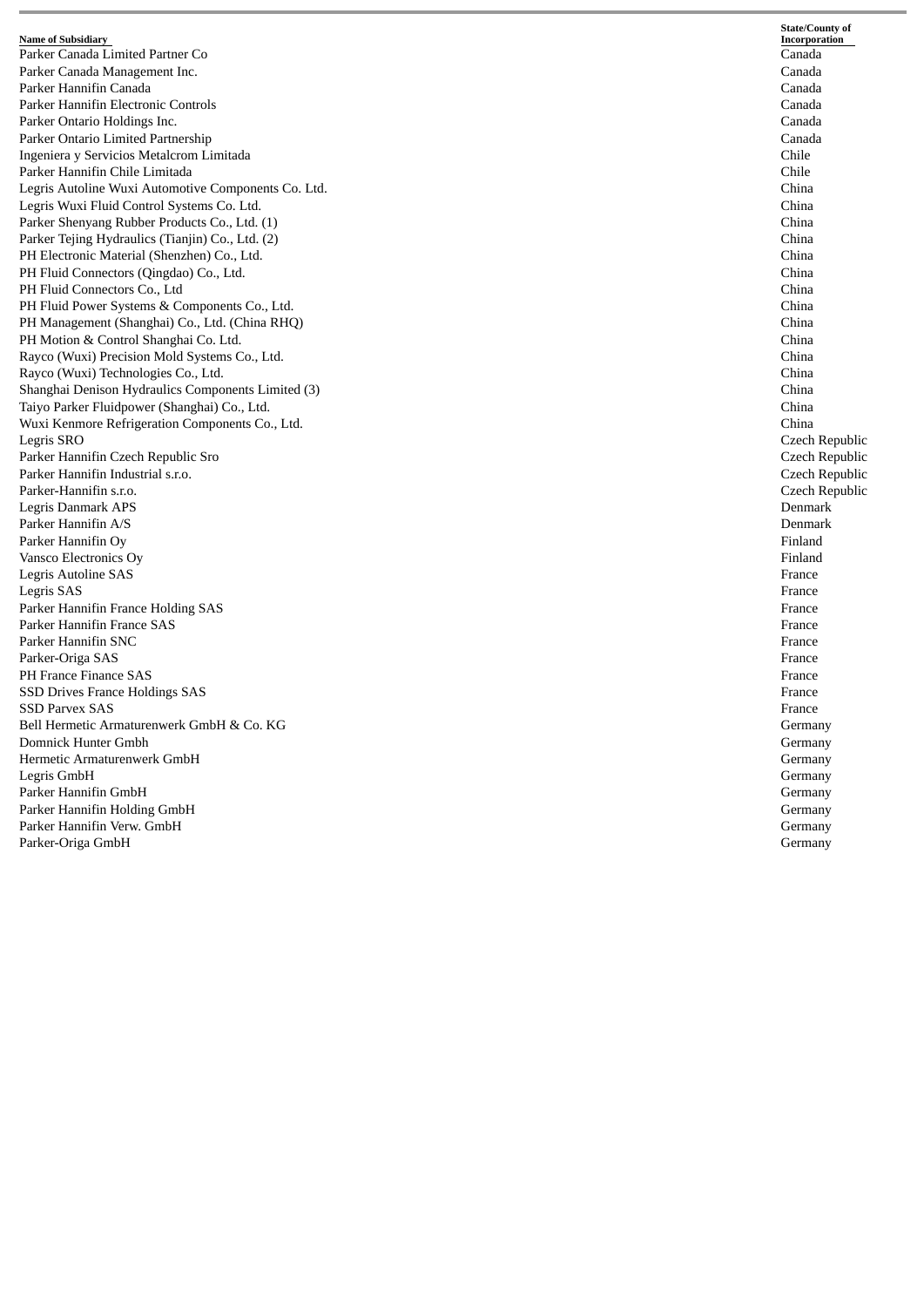**Name of Subsidiary** Rectus GmbH Germany Zander Aufbereitungstechnick GmbH Germany Parker Hannifin (Gibraltar) Holding Limited (Gib1) Gibraltar Gibraltar Gibraltar Gibraltar Gibraltar Gibraltar Parker Hannifin (Gibraltar) Properties Limited (Gib7) (1) Gibraltar Gibraltar Gibraltar Gibraltar Gibraltar Gibraltar Parker Hannifin Hong Kong, Ltd. **Hong Kong, Ltd.** Hong Kong Number 2014, The State of the State of the State of T Legris Hungary Ltd. **Hungary Ltd.** Hungary Ltd. **Hungary Ltd.** Hungary Ltd. **Hungary Ltd.** Hungary Ltd. **Hungary Ltd. Hungary Ltd. Hungary Ltd. Hungary Ltd. Hungary Ltd. Hungary Ltd. Hungary Ltd. Hungary Ltd.** Parker International Capital Mng Hungary Ltd. **Hungary Ltd.** Hungary Ltd. **Hungary Ltd.** Hungary Ltd. **Hungary Ltd.** Hungary Ltd. **Hungary Ltd.** Hungary Ltd. **Hungary Ltd. Hungary Ltd.** All all all all all all all all al PHC-Hungarian Trade Representative Office **Hungary Hungary Hungary Hungary Hungary Hungary Hungary Hungary** Annapurna Kenmore Tube Products Pvt. Ltd. (1) Solution Contract Contract Contract Contract Contract Contract Contract Contract Contract Contract Contract Contract Contract Contract Contract Contract Contract Contract Contr Legris India Holding Private Ltd. India Legris India Private Ltd. (4) India **India** Private Ltd. (4) India **India** India **India** India **India** India India India India India India India India India India India India India India India India India India India India Parker Hannifin India Private Ltd. India Parker Markwel Industries Private Ltd. India and the state of the state of the state of the state of the India Acadia International Insurance Ltd **Ireland** Parker Sales (Ireland) Limited Ireland and Ireland Ireland Ireland Ireland Ireland Ireland Ireland Ireland Ireland Ireland Ireland Ireland Ireland Ireland Ireland Ireland Ireland Ireland Ireland Ireland Ireland Ireland Ire Legris SPA **Italy** Parker Hannifin SpA Italy Parker Hiross Spa **Italy** Parker Italy Holding S.r.l. Italy Parker ITR SRL Italy Kuroda Pneumatics Ltd. Japan Parker Hannifin Japan Ltd. Japan University of the State of the State of the State of the State of the State of the State of the State of the State of the State of the State of the State of the State of the State of the St Taiyo Ltd. (5) Shaqan Markov Loo Markov Loo Markov Loo Markov Japan Japan Japan Japan Japan Japan Japan Japan J Taiyo Tech Japan Taiyo Techno Japan Parker Korea Ltd. Korea Parker Mobile Control Division Asia Co., Ltd. **Korea** Communication Asia Co., Ltd. Korea Communication Asia Co., Ltd. Korea Communication Asia Co., Ltd. **Korea** Communication Asia Co., Ltd. **Korea** Communication Asia Co., PH Climate & Industrial Controls Ltd. Korea PH Connectors Ltd. Korea Parker Hannifin (Luxembourg) S.a r.l. Parker Hannifin Bermuda Luxembourg S.C.S. Parker Hannifin Global Capital Management S.a r.l. Parker Hannifin Luxembourg Acquisitions S.a r.l. Parker Hannifin Luxembourg Finance S.a r.l. PH Luxembourg Investments 1 S.a r.l. EmiTherm Sdn. Bhd. Malaysia Parker Hannifin Industrial (M) Sdn Bhd Malaysia and Malaysia and Malaysia and Malaysia and Malaysia and Malaysia Parker Hannifin Malaysia Sdn. Bhd Malaysia Sdn. Bhd Malaysia ann an t-aisgeachas anns an t-aisgeachas anns an Malaysia Parker Hannifin Singapore Private (Malaysia Branch) **Malaysia** Malaysia Branch) Malaysia Parker-Origa Sdn. Bhd<br>Parker Hannifin Malta Finance 1. Ltd Parker Hannifin Malta Finance 1, Ltd Parker Hannifin Malta Finance 2, Ltd. Malta and the control of the control of the control of the control of the control of the control of the control of the control of the control of the control of the control of the contr Arosellos, S.A. de C.V. Mexico Parker Baja Servicios Mexico Parker Brownsville Servicios Mexico Parker Hannifin de Mexico, S.A. de C.V. Mexico Parker Hannifin Hldg S. de R.L. de C.V. Mexico Parker Industrial S. de R.L. de C.V. Mexico

**State/County of Incorporation** Luxembourg Luxembourg Luxembourg Luxembourg Luxembourg Luxembourg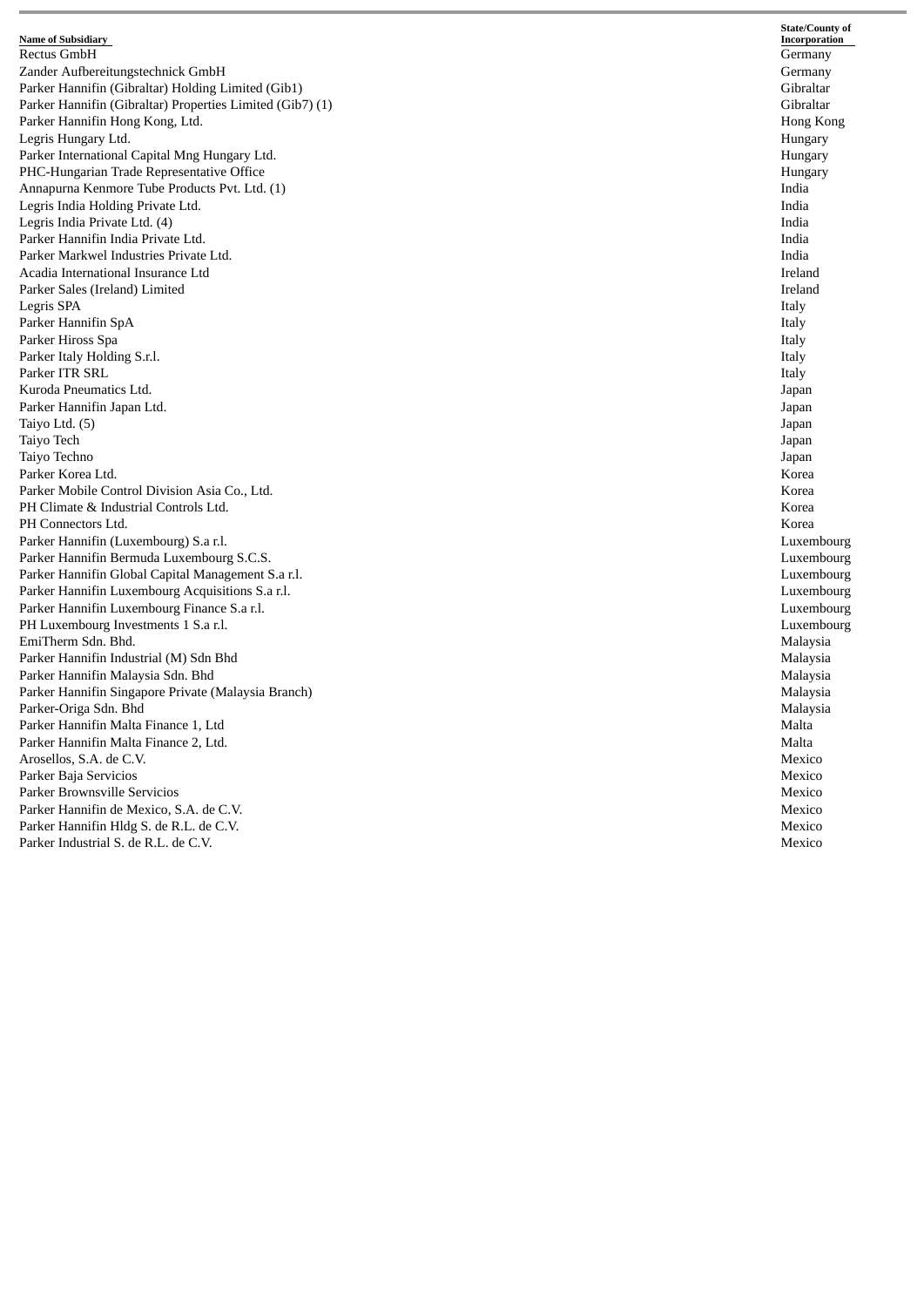**Name of Subsidiary** Parker Seal de Mexico S.A. Mexico Parker Servicio's de Mexico, S.A. de C.V. **Mexico** Parker Sistemas de Automatization S de R.L. Mexico DH Group Benelux B.V. Netherlands KV Automation BV Netherlands KV Holdings BV Netherlands KV Pneumatics B.V. Netherlands KV Systems BV Netherlands Legris BV Netherlands Parker Filtration & Separation BV Netherlands Parker Filtration B.V. Netherlands Parker Hannifin B.V. Netherlands Parker Hannifin Netherlands Holdings 2 B.V. Netherlands Parker Hannifin Netherlands Holdings B.V. Netherlands Parker Hose BV Netherlands and the second second second second second second second second second second second second second second second second second second second second second second second second second second secon Parker Pneumatic BV Netherlands Parker Polyflex BV Netherlands Parker-Origa BV Netherlands PH Finance BV Netherlands and the set of the set of the set of the set of the set of the set of the set of the set of the set of the set of the set of the set of the set of the set of the set of the set of the set of the s Parker Hannifin (N.Z.) Limited New Zealand Parker Hannifin A/S Norway Parker Hannifin Norway Holding AS Norway and the state of the state of the state of the state of the state of the state of the state of the state of the state of the state of the state of the state of the state of the stat Parker Maritime AS Norway Parker ScanRope AS Norway Parker-Origa AS Norway Scan Rope Eindom Nord AS Norway Legris Poland Sp. z.o.o. Poland Parker Hannifin Sp. z.o.o. Poland Legris LDA Portugal Parker Hannifin Portugal LDA **Portugal COA** Legris Industries OOO Russia Parker Hannifin LLC **Russia Domnick Hunter Group Pte Ltd** Singapore Legris S.E. Asia Pte. Ltd. Singapore Legris Singapore Manufacturing Plc. Ltd. Singapore Singapore Parker Hannifin Singapore Pte. Ltd. Singapore  $\blacksquare$ Rayco International Pte. Ltd. Singapore Rayco Laboratories Pte. Ltd. Singapore Rayco Technologies Pte. Ltd. Singapore Parker-Origa Pte. Ltd. Singapore<br>Parker Hannifin Czech Republic sro. organizacna zlozka e status status status status status status status slovakia Parker Hannifin Czech Republic sro, organizacna zlozka Parker-Hannifin s.r.o. - organizacna slozka Slovakia Slovakia Slovakia Slovakia Slovakia Slovakia Slovakia Slovakia Parker Hannifin (Africa) Pty. Ltd. South Africa **Legris Cenrasa SA** Spain Legris Espanola SA Spain Parker Hannifin (Espana) S.A. Spain Parker Hannifin Acquisitions SL Spain Parker Hannifin Catera Industrial S.L. Spain

**State/County of Incorporation**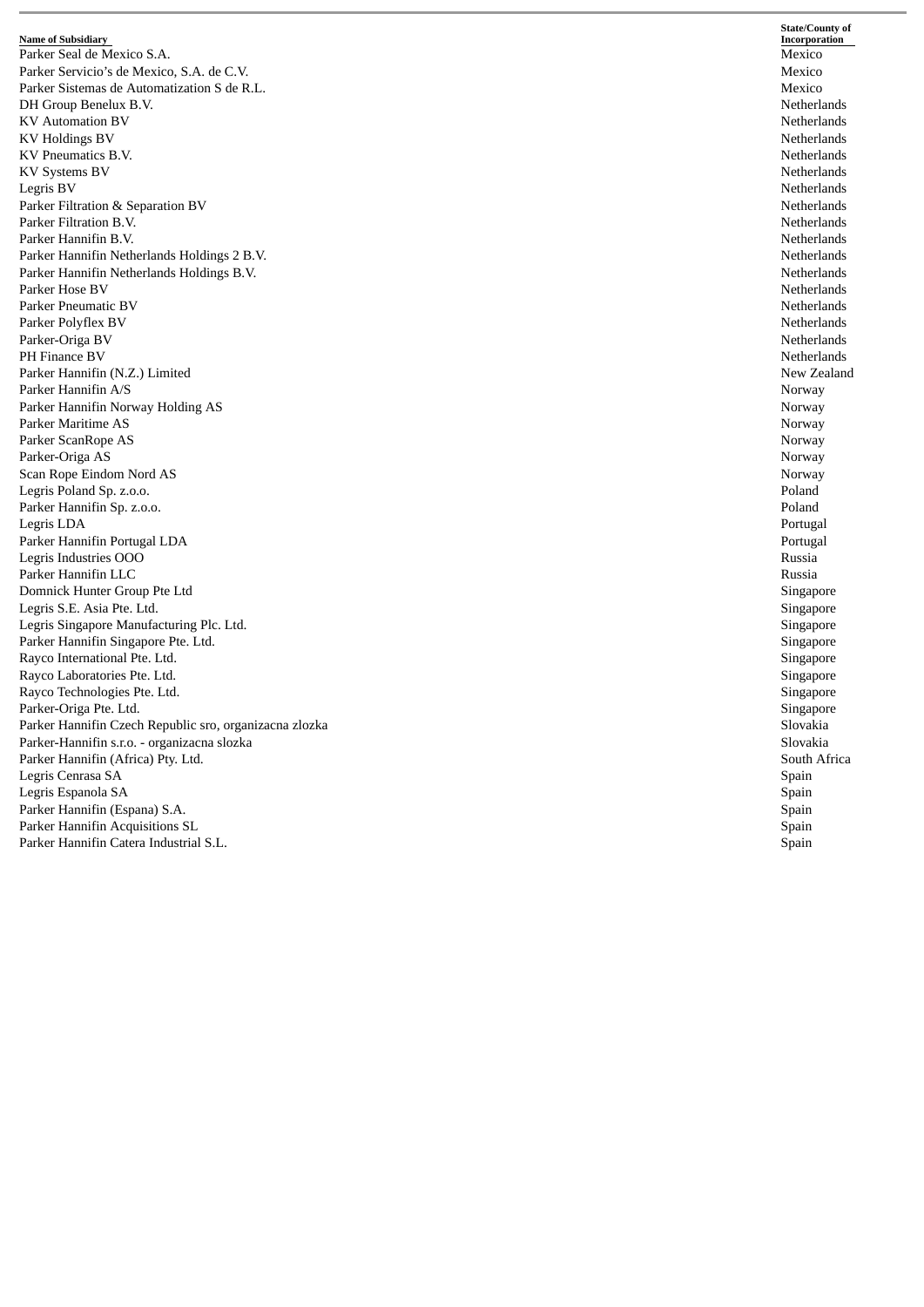|                                                                                            | <b>State/County of</b>      |
|--------------------------------------------------------------------------------------------|-----------------------------|
| <b>Name of Subsidiary</b>                                                                  | Incorporation               |
| PH Industries & Assets Holding SL                                                          | Spain                       |
| Tecknit Europe Espana, S.L.                                                                | Spain                       |
| Hoerbiger-Origa AB                                                                         | Sweden                      |
| Legris Scandinavia AB                                                                      | Sweden                      |
| Legris Swenska AB                                                                          | Sweden                      |
| Parker Hannifin AB                                                                         | Sweden                      |
| Tema Ingenjorsfirma AB                                                                     | Sweden                      |
| Vansco Electronics AB                                                                      | Sweden                      |
| Parker Hannifin Cartera Industrial, S.L. Torrejon de Ardoz (Espagne) succursale de Carouge | Switzerland                 |
| Parker Hannifin Europe Sarl                                                                | Switzerland                 |
| Parker Lucifer SA                                                                          | Switzerland                 |
| Parker-Origa Holding AG                                                                    | Switzerland                 |
| Tema Marketing AG                                                                          | Switzerland                 |
| Parker Hannifin Taiwan Ltd.                                                                | Taiwan                      |
| KV Automation Thailand (6)                                                                 | Thailand                    |
| Parker Hannifin (Thailand) Co. Ltd.                                                        | Thailand                    |
| Parker Hareket ve Kontrol Sistemleri Tic. A.S.                                             | Turkey                      |
| Parker Lklim Kontrol Sistemleri Sanayi ve Tic AS                                           | Turkey                      |
| Alenco (Holdings) Ltd.                                                                     | UK                          |
| Legris Limited                                                                             | UK                          |
| Parker Hannifin (GB) Ltd.                                                                  | UK                          |
| Parker Hannifin (UK) Limited                                                               | UK                          |
| Parker Hannifin 2007 LLP                                                                   | UK                          |
| Parker Hannifin Ltd.                                                                       | UK                          |
| Parker-Origa Ltd.                                                                          | UK                          |
| ScanRope Ltd.                                                                              | UK                          |
| Vansco Electronics (UK) Limited                                                            | UK                          |
| Parker Middle East FZE                                                                     | <b>United Arab Emirates</b> |
| Parker Hannifin de Venezuela, S.A.                                                         | Venezuela                   |
| The Company owns 51% of such subsidiary's equity capital.<br>(1)                           |                             |
| The Company owns 90% of such subsidiary's equity capital.<br>(2)                           |                             |

(3) The Company owns 85% of such subsidiary's equity capital.

(4) The Company owns 74% of such subsidiary's equity capital.<br>
(5) The Company owns 60% of such subsidiary's equity capital. The Company owns 60% of such subsidiary's equity capital.

(6) The Company owns 77% of such subsidiary's equity capital.

All of the foregoing subsidiaries are included in the Company's consolidated financial statements. In addition to the foregoing, the Company owns fifty-nine inactive or name holding companies.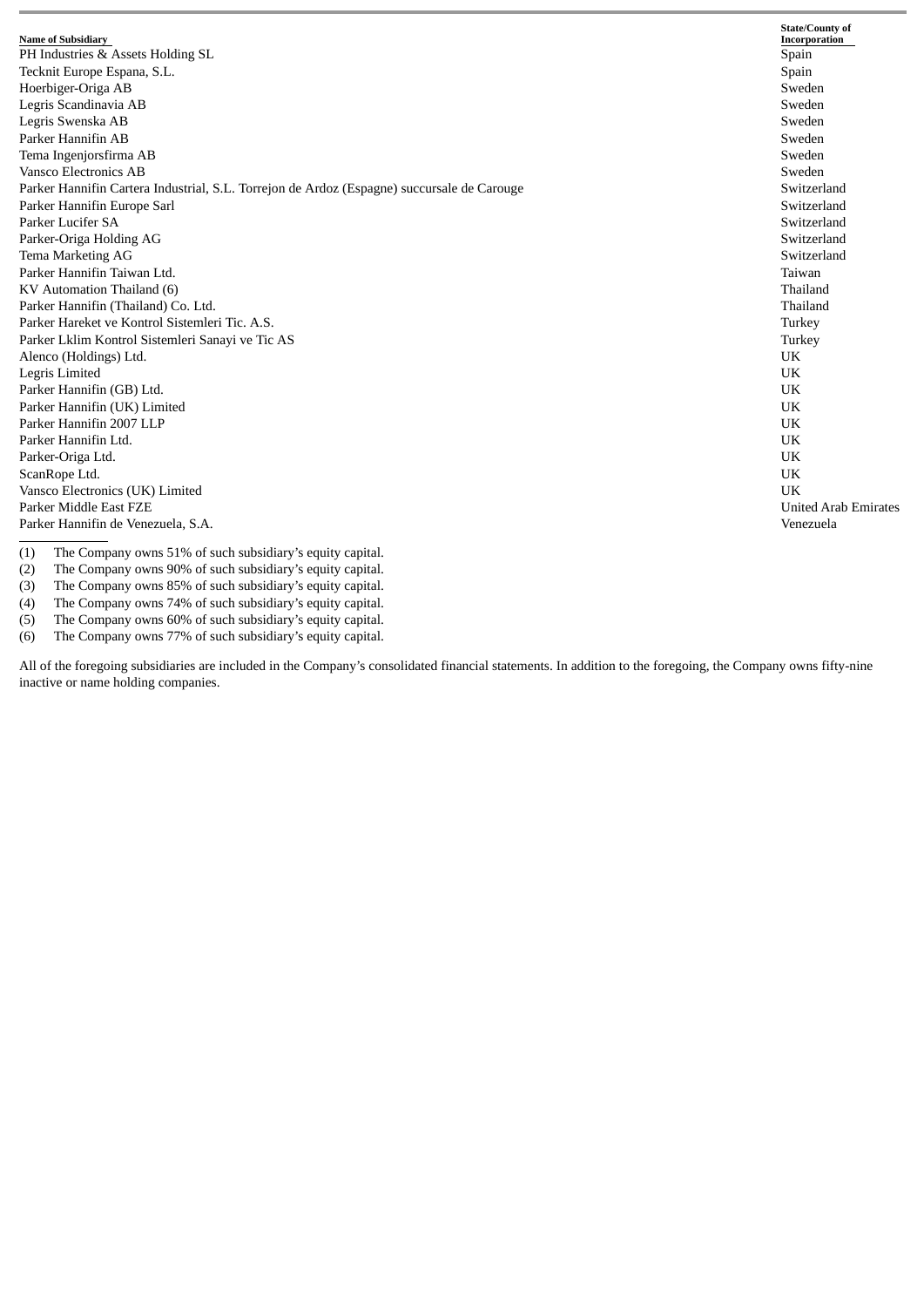#### **Exhibit (23)(a) to Report On Form 10-K for Fiscal Year Ended June 30, 2009 By Parker-Hannifin Corporation**

# **CONSENT OF INDEPENDENT REGISTERED PUBLIC ACCOUNTING FIRM**

We consent to the incorporation by reference in the Registration Statements on Form S-3 (Nos. 333-02761, 333-47955, 333-88206, and 333-143226), and Form S-8 (Nos. 033-53193, 333-95477, 333-103181, 333-103633, 133-107691, 333-117761, 333-126957, and 333-130123) of our reports dated August 27, 2009, relating to the consolidated financial statements and financial statement schedules of Parker Hannifin Corporation and subsidiaries (the "Company") and the effectiveness of the Company's internal control over financial reporting, appearing in this Annual Report on Form 10-K of the Company for the year ended June 30, 2009.

/s/ DELOITTE & TOUCHE LLP Cleveland, Ohio August 27, 2009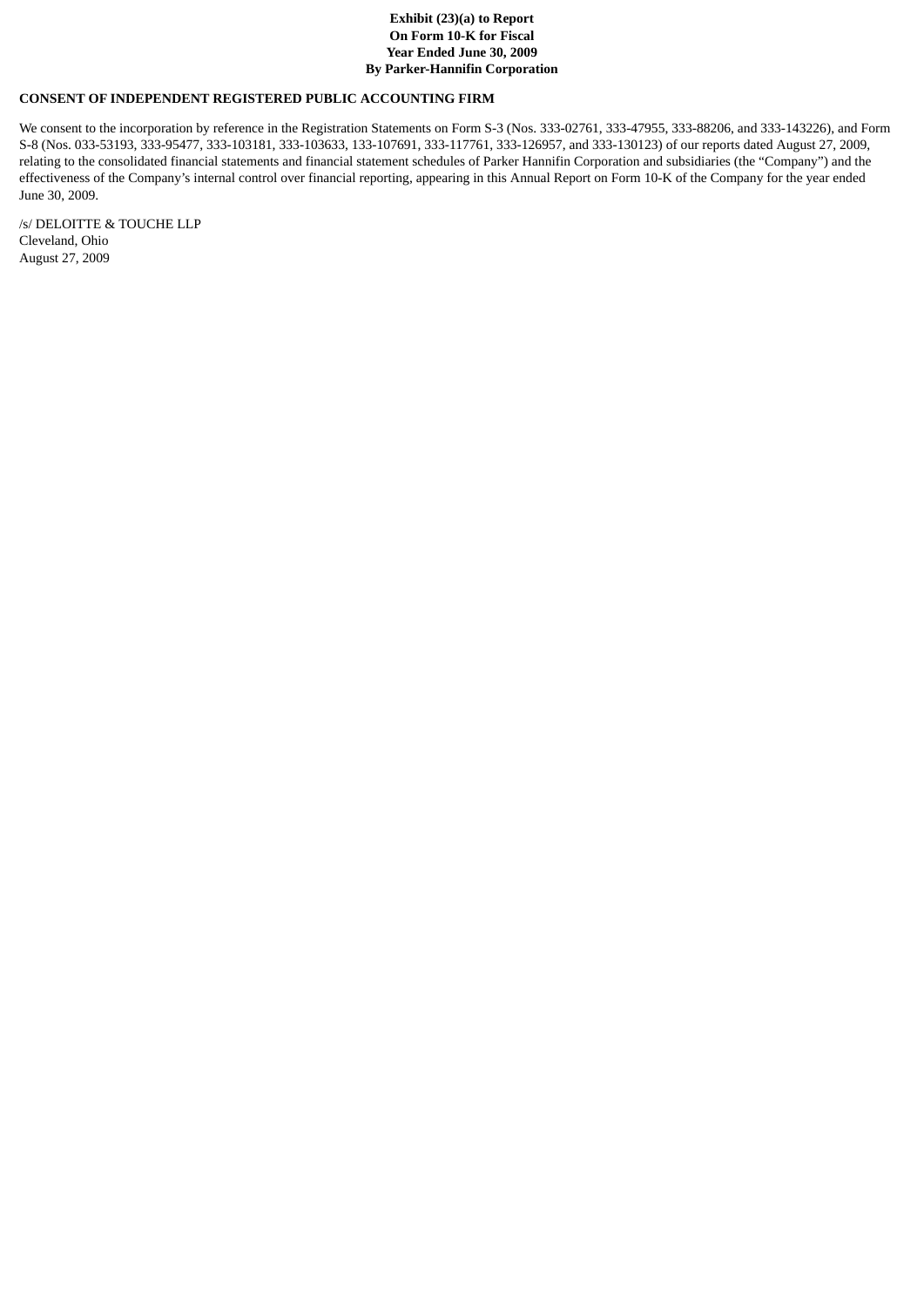#### **Exhibit (23)(b) to Report On Form 10-K for Fiscal Year Ended June 30, 2009 By Parker-Hannifin Corporation**

# **CONSENT OF INDEPENDENT REGISTERED PUBLIC ACCOUNTING FIRM**

We hereby consent to the incorporation by reference in the Registration Statement on Forms S-3 (Nos. 333-143226, 333-02761, 333-47955 and 333-88206) and Forms S-8 (Nos. 33-53193, 333-95477, 333-103181, 333-103633, 333-107691, 333-117761, 333-126957 and 333-130123) of Parker Hannifin Corporation of our report dated August 16, 2007, except for the retrospective adjustment of additional capital, common shares, share numbers and per share amounts to give effect to the 3-shares-for-2 split of the Company's common stock as to which the date is October 1, 2007, relating to the financial statements and financial statement schedule, which appears in this Form 10-K.

/s/ PricewaterhouseCoopers LLP Cleveland, Ohio August 27, 2009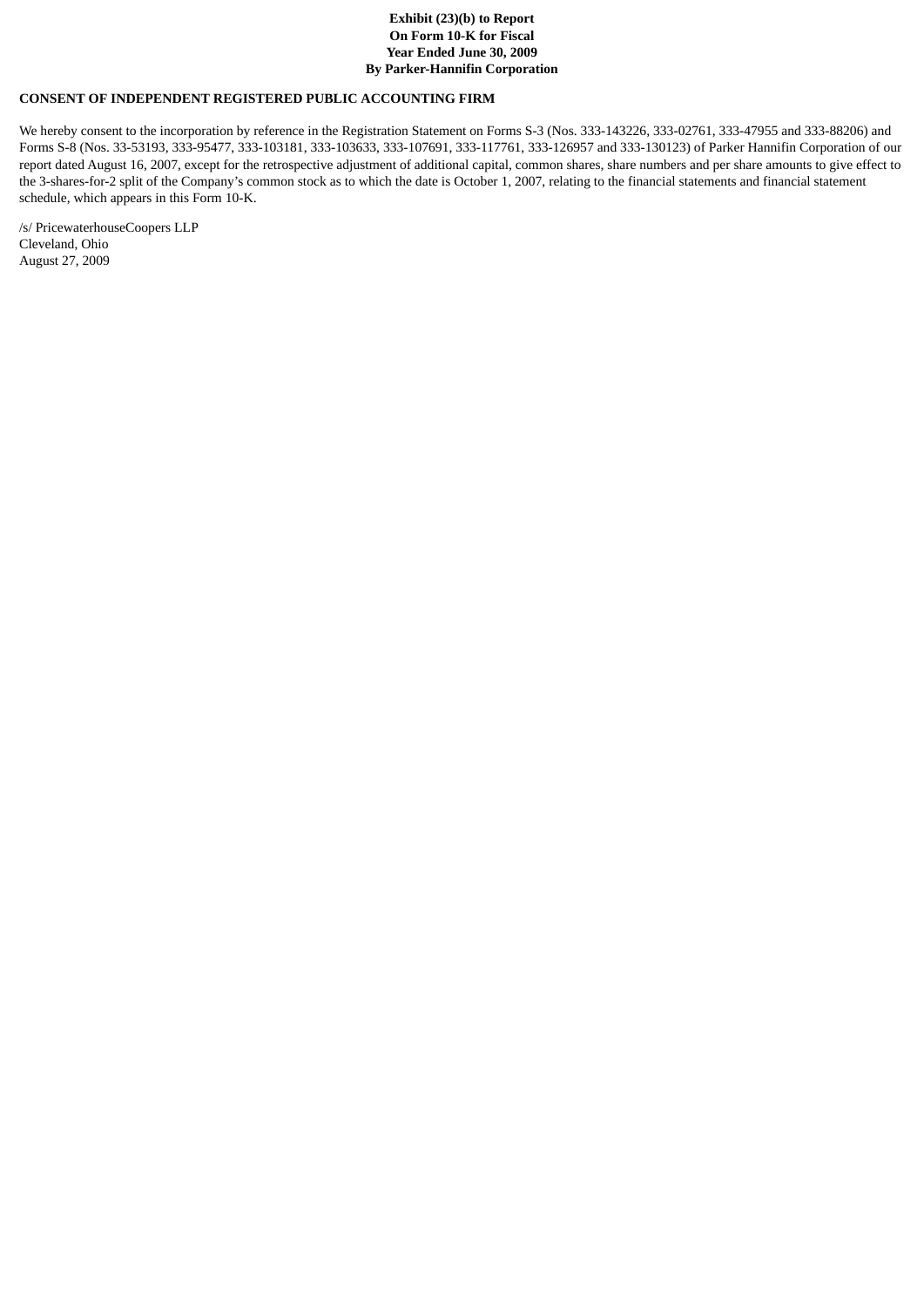### Re: Parker-Hannifin Corporation

Commission File No. 1-4982 Annual Report on Form 10-K Authorized Representatives

#### Gentlemen:

Parker-Hannifin Corporation (the "Company") is the issuer of Securities registered under Section 12(b) of the Securities Exchange Act of 1934 (the "Act"). Each of the persons signing his or her name below confirms, as of the date appearing opposite his or her signature, that each of the following "Authorized Representatives" is authorized on his or her behalf to sign and to submit to the Securities and Exchange Commission Annual Reports on Form 10-K and amendments thereto as required by the Act:

> Authorized Representatives Donald E. Washkewicz Timothy K. Pistell Thomas A. Piraino, Jr.

Each person so signing also confirms the authority of each of the Authorized Representatives named above to do and perform, on his or her behalf, any and all acts and things requisite or necessary to assure compliance by the signing person with the Form 10-K filing requirements. The authority confirmed herein shall remain in effect as to each person signing his or her name below until such time as the Commission shall receive from such person a written communication terminating or modifying the authority.

|                                                                                             | <b>Date</b> |                                        | <b>Date</b> |
|---------------------------------------------------------------------------------------------|-------------|----------------------------------------|-------------|
| /s/ D.E. Washkewicz                                                                         | 8/13/09     | /s/ Giulio Mazzalupi                   | 8/13/09     |
| Donald E. Washkewicz, Chairman of the Board of Directors<br>and Principal Executive Officer |             | Giulio Mazzalupi, Director             |             |
|                                                                                             |             | $/s/K.P.$ Muller                       | 8/13/09     |
|                                                                                             |             | Klaus-Peter Müller, Director           |             |
| /s/ T.K. Pistell                                                                            | 8/13/09     |                                        |             |
| Timothy K. Pistell, Principal Financial Officer                                             |             |                                        |             |
|                                                                                             |             | /s/ Candy M. Obourn                    | 8/13/09     |
|                                                                                             |             | Candy M. Obourn, Director              |             |
| /s/ Jon P. Marten                                                                           | 8/13/09     |                                        |             |
| Jon P. Marten                                                                               |             |                                        |             |
| Principal Accounting Officer                                                                |             |                                        |             |
|                                                                                             |             | /s/ Joseph M. Scaminace                | 8/13/09     |
|                                                                                             |             | Joseph M. Scaminace, Director          |             |
| /s/ L.S. Harty                                                                              | 8/13/09     |                                        |             |
| Linda S. Harty, Director                                                                    |             |                                        |             |
|                                                                                             |             | /s/ Wolfgang R. Schmitt                | 8/20/09     |
|                                                                                             |             | Wolfgang R. Schmitt, Director          |             |
| /s/ W.E. Kassling                                                                           | 8/13/09     |                                        |             |
| William E. Kassling, Director                                                               |             |                                        |             |
|                                                                                             |             | /s/ Markos I. Tambakeras               | 8/13/09     |
|                                                                                             |             | Markos I. Tambakeras, Director         |             |
| /s/ R.J. Kohlhepp                                                                           | 8/13/09     |                                        |             |
| Robert J. Kohlhepp, Director                                                                |             |                                        |             |
|                                                                                             |             | /s/ James L. Wainscott                 | 8/13/09     |
|                                                                                             |             | $T = T + T$<br>$\cdots$ $\mathbf{r}$ . |             |

James L. Wainscott, Director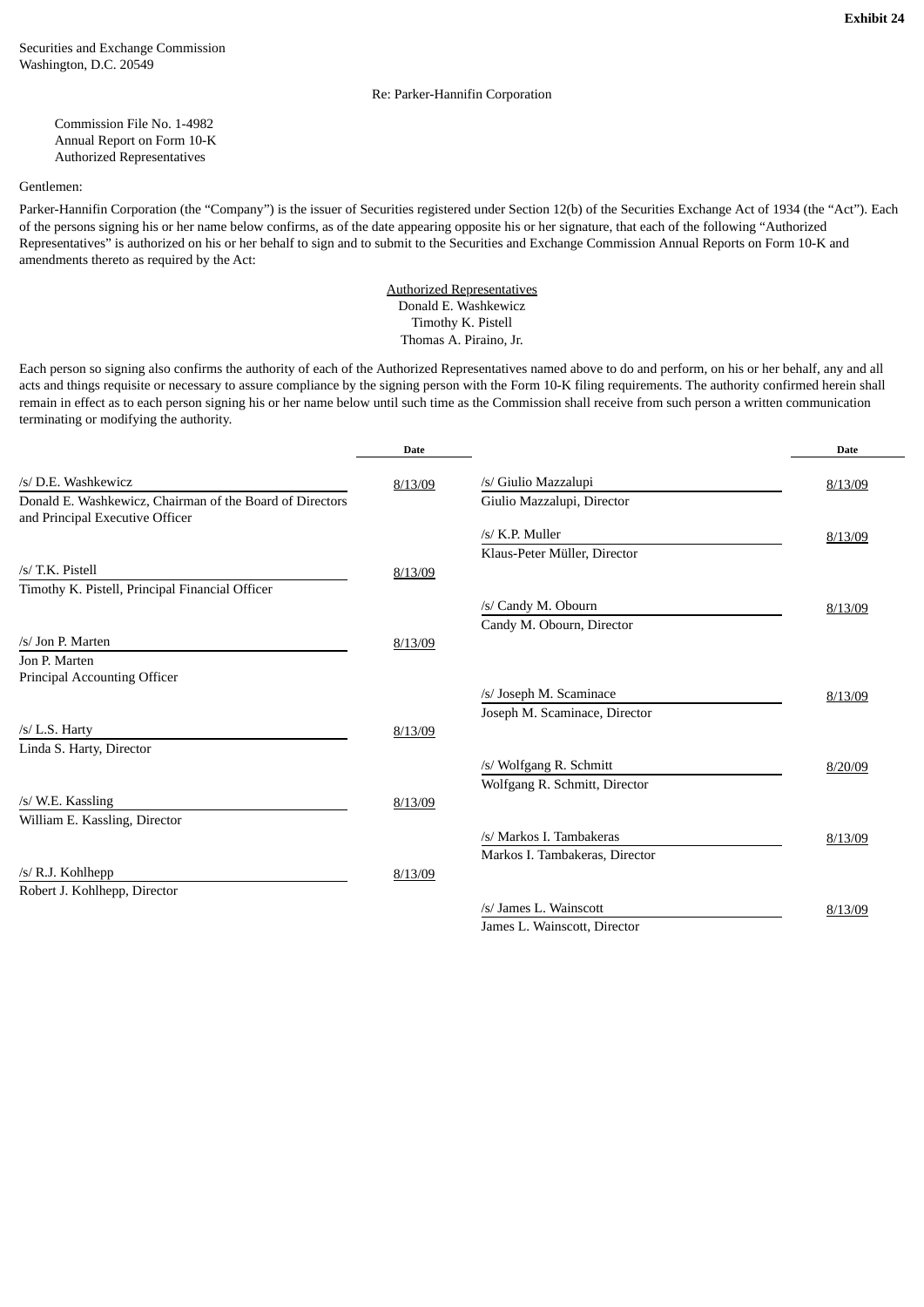#### **CERTIFICATIONS**

I, Donald E. Washkewicz, certify that:

- 1. I have reviewed this annual report on Form 10-K of Parker-Hannifin Corporation;
- 2. Based on my knowledge, this report does not contain any untrue statement of a material fact or omit to state a material fact necessary to make the statements made, in light of the circumstances under which such statements were made, not misleading with respect to the period covered by this report;
- 3. Based on my knowledge, the financial statements, and other financial information included in this report, fairly present in all material respects the financial condition, results of operations and cash flows of the Registrant as of, and for, the periods presented in this report;
- 4. The Registrant's other certifying officer(s) and I are responsible for establishing and maintaining disclosure controls and procedures (as defined in Exchange Act Rules 13a-15(e) and 15d-15(e)) and internal control over financial reporting (as defined in Exchange Act Rules 13a-15(f) and 15d-15(f)) for the Registrant and have:
	- a) designed such disclosure controls and procedures, or caused such disclosure controls and procedures to be designed under our supervision, to ensure that material information relating to the Registrant, including its consolidated subsidiaries, is made known to us by others within those entities, particularly during the period in which this report is being prepared;
	- b) designed such internal control over financial reporting, or caused such internal control over financial reporting to be designed under our supervision, to provide reasonable assurance regarding the reliability of financial reporting and the preparation of financial statements for external purposes in accordance with generally accepted accounting principles;
	- c) evaluated the effectiveness of the Registrant's disclosure controls and procedures and presented in this report our conclusions about the effectiveness of the disclosure controls and procedures, as of the end of the period covered by this report based on such evaluation; and
	- d) disclosed in this report any change in the Registrant's internal control over financial reporting that occurred during the Registrant's most recent fiscal quarter (the Registrant's fourth fiscal quarter in the case of an annual report) that has materially affected, or is reasonably likely to materially affect, the Registrant's internal control over financial reporting; and
- 5. The Registrant's other certifying officer(s) and I have disclosed, based on our most recent evaluation of internal control over financial reporting, to the Registrant's auditors and the audit committee of the Registrant's board of directors (or persons performing the equivalent functions):
	- a) all significant deficiencies and material weaknesses in the design or operation of internal control over financial reporting which are reasonably likely to adversely affect the Registrant's ability to record, process, summarize and report financial information; and
	- b) any fraud, whether or not material, that involves management or other employees who have a significant role in the Registrant's internal control over financial reporting.

Date: August 27, 2009

/s/ Donald E. Washkewicz

Donald E. Washkewicz Chief Executive Officer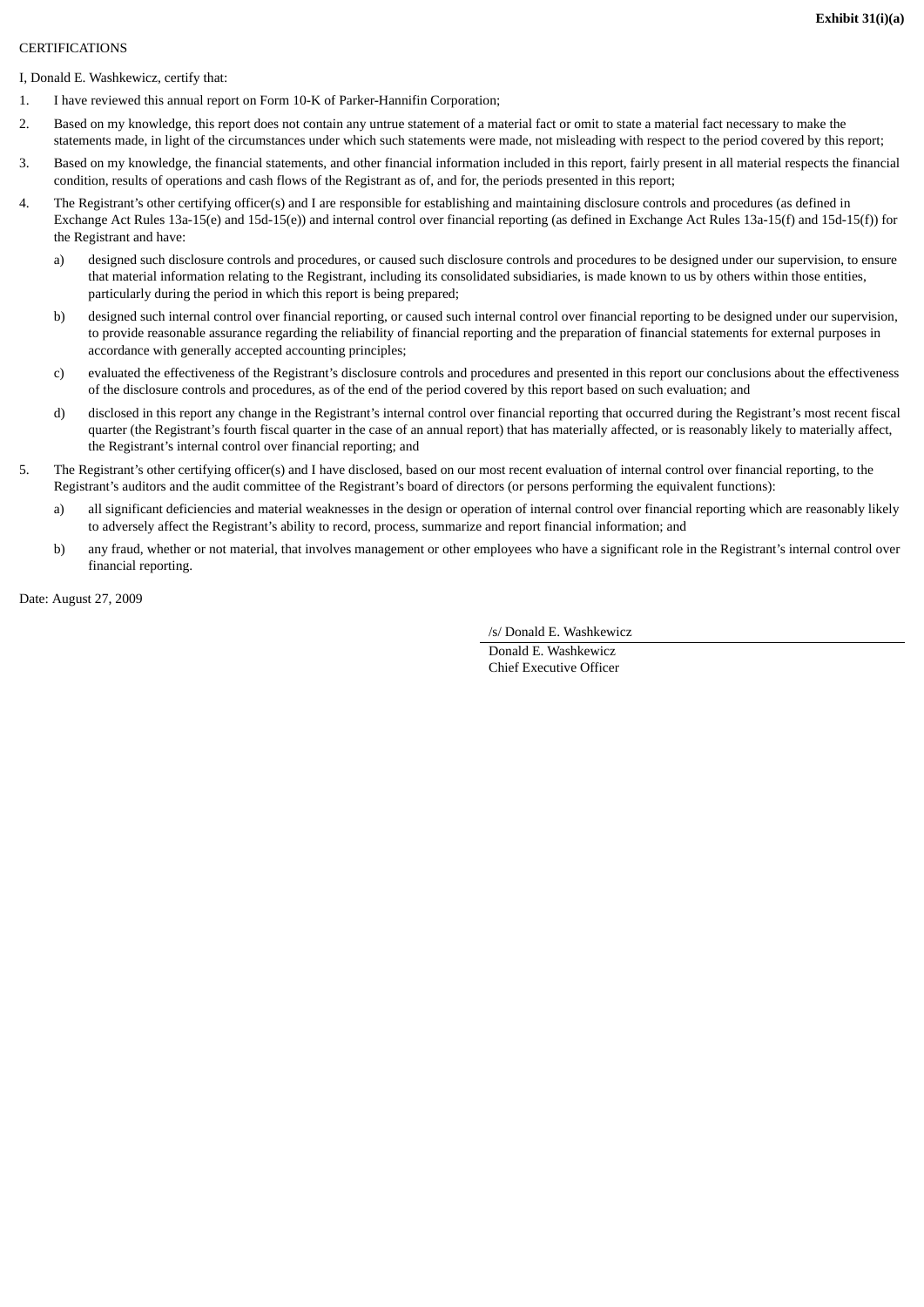#### **CERTIFICATIONS**

I, Timothy K. Pistell, certify that:

- 1. I have reviewed this annual report on Form 10-K of Parker-Hannifin Corporation;
- 2. Based on my knowledge, this report does not contain any untrue statement of a material fact or omit to state a material fact necessary to make the statements made, in light of the circumstances under which such statements were made, not misleading with respect to the period covered by this report;
- 3. Based on my knowledge, the financial statements, and other financial information included in this report, fairly present in all material respects the financial condition, results of operations and cash flows of the Registrant as of, and for, the periods presented in this report;
- 4. The Registrant's other certifying officer(s) and I are responsible for establishing and maintaining disclosure controls and procedures (as defined in Exchange Act Rules 13a-15(e) and 15d-15(e)) and internal control over financial reporting (as defined in Exchange Act Rules 13a-15(f) and 15d-15(f)) for the Registrant and have:
	- a) designed such disclosure controls and procedures, or caused such disclosure controls and procedures to be designed under our supervision, to ensure that material information relating to the Registrant, including its consolidated subsidiaries, is made known to us by others within those entities, particularly during the period in which this report is being prepared;
	- b) designed such internal control over financial reporting, or caused such internal control over financial reporting to be designed under our supervision, to provide reasonable assurance regarding the reliability of financial reporting and the preparation of financial statements for external purposes in accordance with generally accepted accounting principles;
	- c) evaluated the effectiveness of the Registrant's disclosure controls and procedures and presented in this report our conclusions about the effectiveness of the disclosure controls and procedures, as of the end of the period covered by this report based on such evaluation; and
	- d) disclosed in this report any change in the Registrant's internal control over financial reporting that occurred during the Registrant's most recent fiscal quarter (the Registrant's fourth fiscal quarter in the case of an annual report) that has materially affected, or is reasonably likely to materially affect, the Registrant's internal control over financial reporting; and
- 5. The Registrant's other certifying officer(s) and I have disclosed, based on our most recent evaluation of internal control over financial reporting, to the Registrant's auditors and the audit committee of the Registrant's board of directors (or persons performing the equivalent functions):
	- a) all significant deficiencies and material weaknesses in the design or operation of internal control over financial reporting which are reasonably likely to adversely affect the Registrant's ability to record, process, summarize and report financial information; and
	- b) any fraud, whether or not material, that involves management or other employees who have a significant role in the Registrant's internal control over financial reporting.

Date: August 27, 2009

/s/ Timothy K. Pistell

Timothy K. Pistell Executive Vice President – Finance and Administration and Chief Financial **Officer**